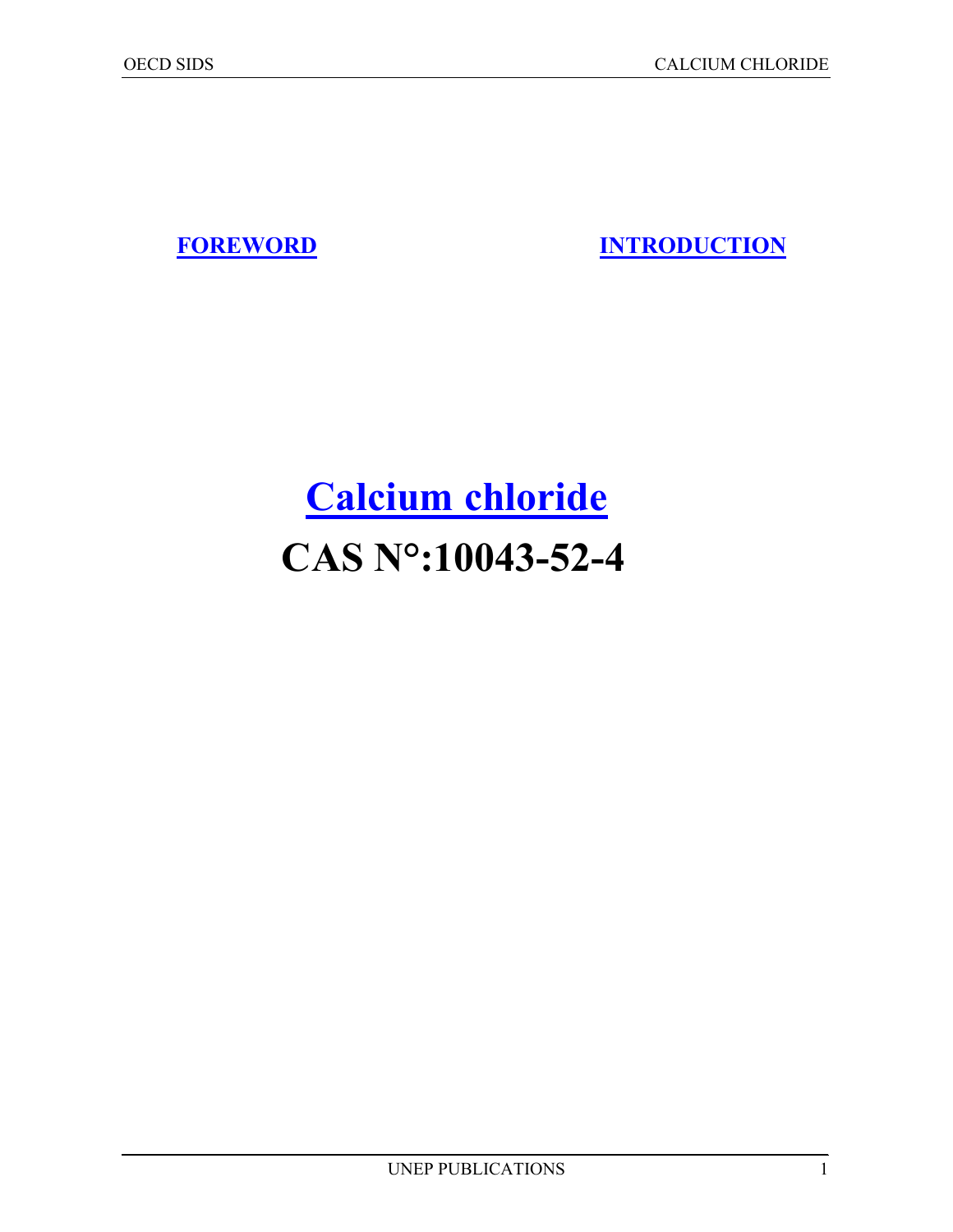### <span id="page-1-0"></span>**SIDS Initial Assessment Report**

#### **For**

### **SIAM 15**

#### Boston, USA 22-25th October 2002

- **1. Chemical Name:** Calcium chloride
- **2. CAS Number:** 10043-52-4
- **3. Sponsor Country:** Japan

National SIDS Contact Point in Sponsor Country: Mr. Yasuhisa Kawamura **Director**  Second Organization Div. Ministry of Foreign Affairs 2-2-1 Kasumigaseki, Chiyoda-ku Tokyo 100

#### **4. Shared Partnership with:**

#### **5. Roles/Responsibilities of the Partners:**

| $\bullet$ | Name of industry sponsor | Tokuyama Corporation                                   |
|-----------|--------------------------|--------------------------------------------------------|
|           | /consortium              | Mr. Shigeru Moriyama,                                  |
|           |                          | E-mail: s-moriyama@tokuyama.co.jp                      |
|           |                          | Mr. Norikazu Hattori, E-mail: n-hattori@tokuyama.co.jp |

• Process used

#### **6. Sponsorship History**

• How was the chemical or category brought into the OECD HPV Chemicals Programme ?

This substance is sponsored by Japan under ICCA Initiative and is submitted for first discussion at SIAM 15.

- **7. Review Process Prior to the SIAM:**  The industry consortium collected new data and prepared the updated IUCLID, and draft versions of the SIAR and SIAP. Japanese government peer-reviewed the documents, audited selected studies.
- **8. Quality check process:**
- **9. Date of Submission:**
- **10. Date of last Update:**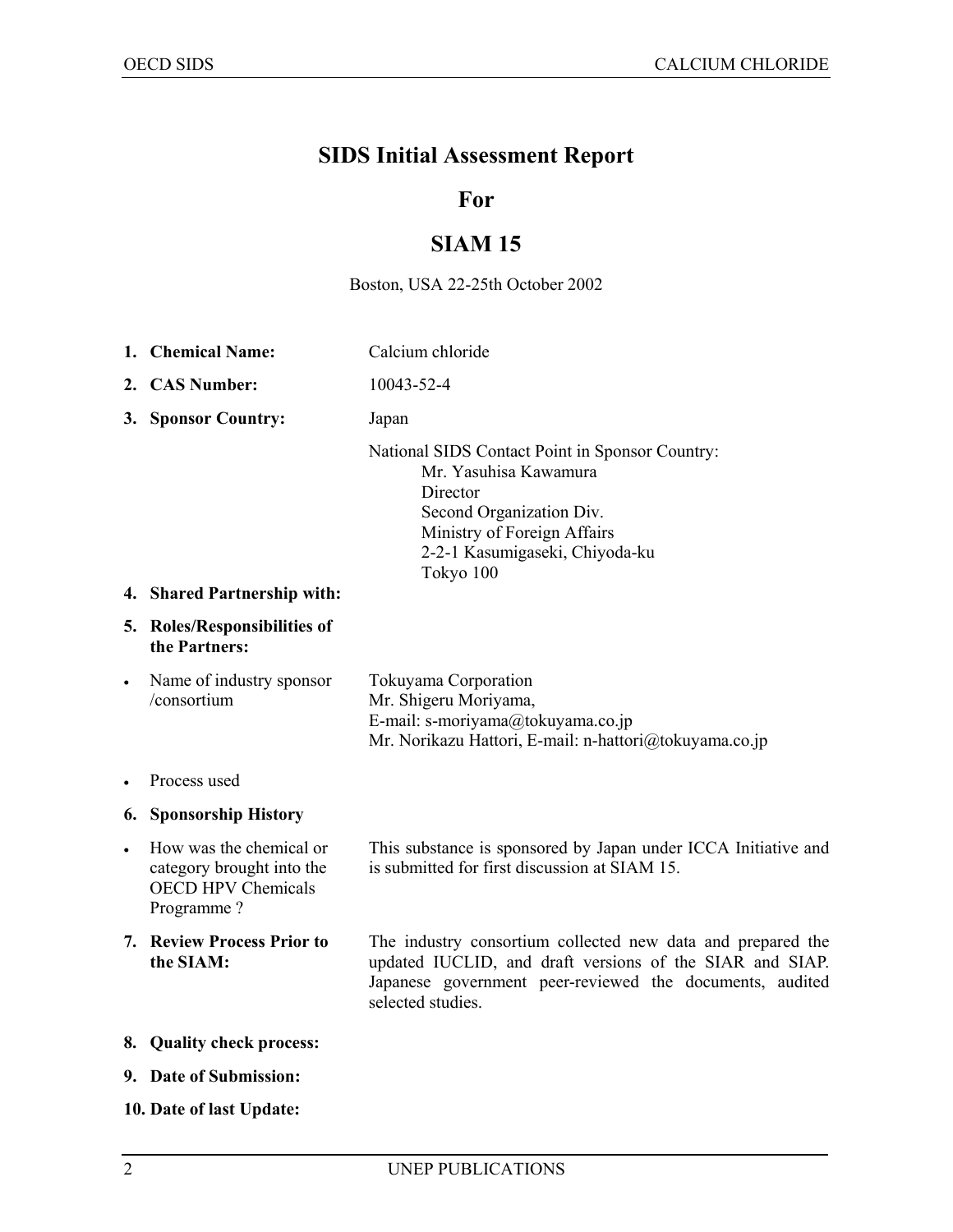**11. Comments:** No testing (X) Testing ()

The CaCl2-HPV Consortium members:

 (Japan) Asahi Glass Co., Ltd. Central Glass Co., Ltd. Sanuki Kasei Co., Ltd. Tokuyama Corporation [a global leader of the CaCl2-HPV Consortium] Tosoh Corporation (Europe) Brunner Mond (UK) Ltd. Solvay S.A. (North America) The Dow Chemical Company General Chemical Industrial Products Inc. Tetra Technologies, Inc.

The SIDS Initial Assessment Documents were prepared by Chemicals Evaluation and Research Institute (CERI), Japan.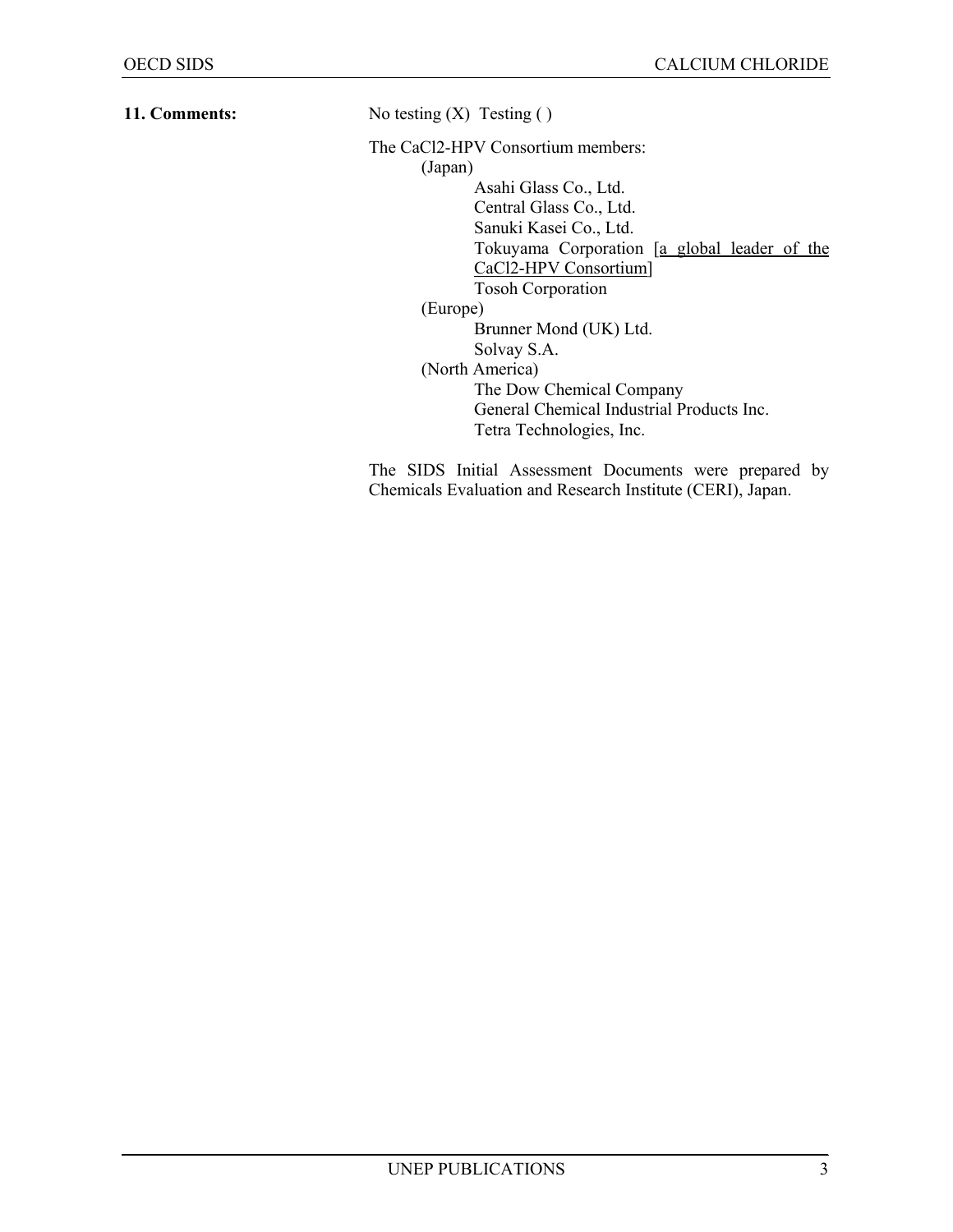#### **SIDS INITIAL ASSESSMENT PROFILE**

| CAS No.                   | 10043-52-4        |
|---------------------------|-------------------|
| <b>Chemical Name</b>      | Calcium chloride  |
| <b>Structural Formula</b> | CaCl <sub>2</sub> |

#### **SUMMARY CONCLUSIONS OF THE SIAR**

#### **Human Health**

Calcium chloride is easily dissociated into calcium and chloride ions in water. The absorption, the distribution and the excretion of the ions in animals are regulated separately. Both ions are essential constituents of the body of all animals. Calcium is essential for the formation of skeletons, neural transmission, muscle contraction, coagulation of the blood, and so on. Chloride is required for regulating intracellular osmotic pressure and buffering.

The acute oral toxicity is low:  $LD_{50}$  in mice is 1940-2045 mg/kg bw, 3798-4179 mg/kg bw in rats, and 500-1000 mg/kg bw in rabbits. The acute oral toxicity is attributed to the severe irritating property of the original substance or its high-concentration solutions to the gastrointestinal tract. In humans, however, acute oral toxicity is rare because large single doses induce nausea and vomiting. The dermal acute toxicity is negligible:  $LD_{50}$  in rabbits >5000 mg/kg bw. No significant change was found by gross necropsy examination except skin lesions at or near the site of administration. Hypercalcemia may occur only when there exists other factors that alter calcium homeostasis, such as renal inefficiency and primary hyperthyroidism.

Irritation/corrosiveness studies conducted under OECD test guidelines indicate that calcium chloride is not/slightly irritating to skin but severely irritating to eyes of rabbits. Prolonged exposure and application of moistened material or concentrated solutions resulted in considerable skin irritation, however. Irritating effect of the substance was observed in human skin injuries caused by incidental contact with the substance or its high-concentration solutions.

A limited oral repeated dose toxicity study shows no adverse effect of calcium chloride on rats fed on 1000-2000 mg/kg bw/day for 12 months. Calcium and chloride are both essential nutrients for humans and a daily intake of more than 1000 mg each of the ions is recommended. The establishment of the ADI for calcium chloride has not been deemed necessary by JECFA (Joint FAO/WHO Expert Committee on Food Additives). Considering further the well-established metabolism and mechanisms of action of calcium and chloride ions in the human body, no further study is considered necessary for this endpoint.

Genetic toxicity of calcium chloride was negative in the bacterial mutation tests and the mammalian chromosome aberration test.

No reproductive toxicity study has been reported. A developmental toxicity study equivalent to an OECD Guideline study, on the other hand, reveals no toxic effects on dams or fetuses at doses up to 189 mg/kg bw/day (mice), 176 mg/kg bw/day (rats) and 169 mg/kg bw/day (rabbits). In view of the nutritional aspects, the metabolism, and the mechanisms of action of calcium and chloride ions, no further study is considered necessary for these endpoints.

#### **Environment**

Calcium chloride's vapour pressure is negligible and its water solubility is 745 g/L at 20°C. Calcium chloride is readily dissociated into calcium and chloride ions in water. These physico-chemical properties indicate that calcium chloride released into the environment is distributed into the water compartment in the form of calcium and chloride ions.

Acute toxicity studies (lowest effect values) reveal a 72-hour EC<sub>50</sub> of 2900 mg/L for algae (*Selenastrum capricornutum*), a 48-hour EC<sub>50</sub> of 1062 mg/L for daphnids (*Daphnia magna*) and a 96-hour LC<sub>50</sub> of 4630 mg/L for fish (*Pimephales promelas*).

The chronic toxicity study with *Daphnia magna* shows that a 16% impairment of reproduction (EC16) is caused at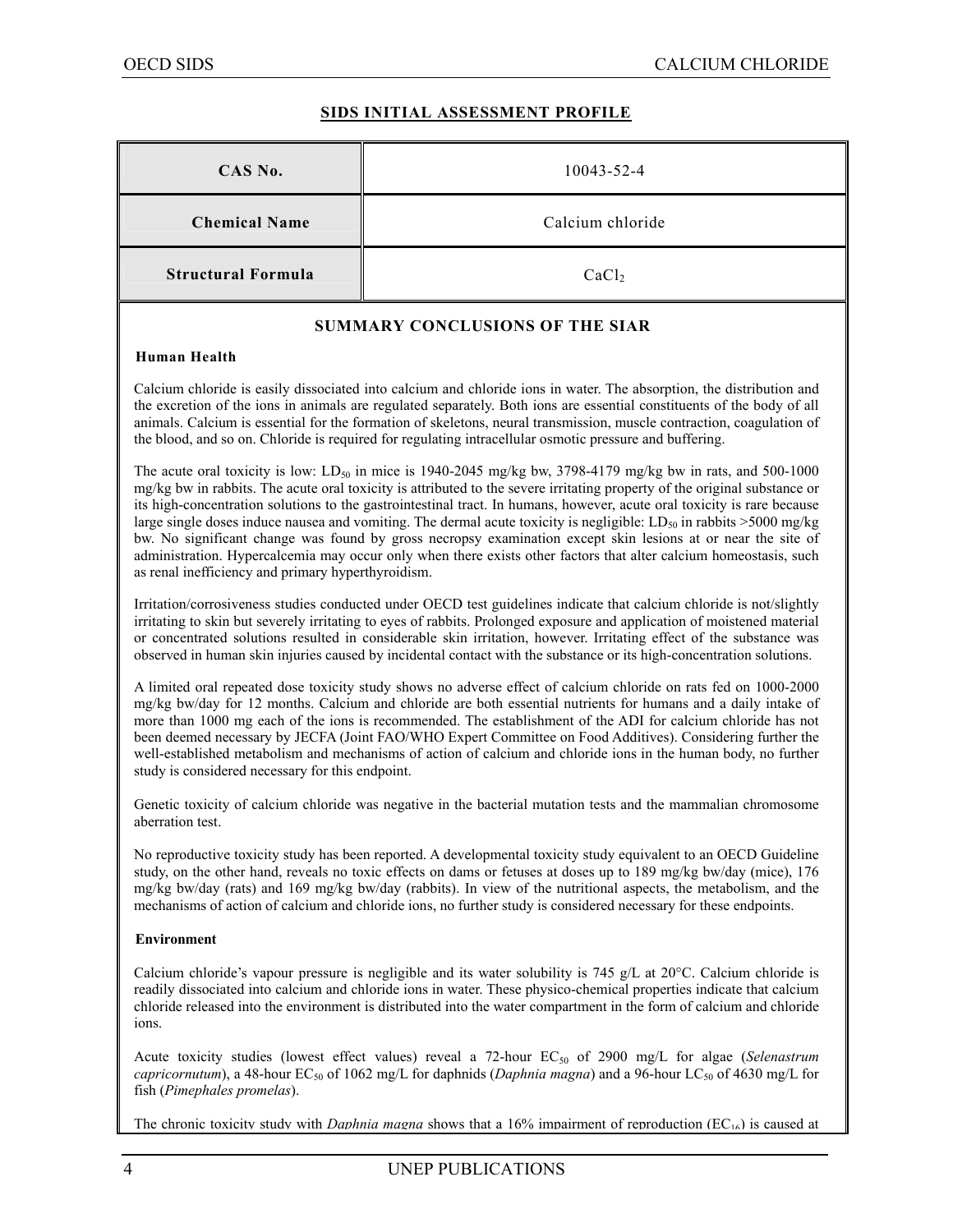the concentration of 320 mg/L. The 72-hour EC<sub>20</sub> for *Selenastrum capricornutum* determined by the OECD TG 201 study is 1000 mg/L. All the data compiled on the acute and chronic toxicity are greater than 100 mg/L.

Calcium is known as an essential nutrient for higher plants and one of the basic inorganic elements of algae. Calcium plays crucial roles in strengthening cell walls and plant tissues, reducing the toxicity of soluble organic acids, elongating roots, and so on. Chloride is also an essential micronutrient for plants and has important roles in the photosynthesis and osmoregulation.

Deicing agents used as road salts are usually chloride salts, mainly sodium chloride or calcium chloride with minor amounts of magnesium chloride and potassium chloride. The primary cause of the damage to roadside plants is considered to be the accumulation of chloride in plant tissues to a toxic level by excess loading of inorganic chloride salts.

Calcium chloride constituted 2% of the total composition (approx. 5 million tonnes) of deicing agents used in Canada in the 1997-1998 winter season, while sodium chloride constituted 95% of the total. In addition, there is a report that shows the uptake of chloride by plants is considerably inhibited in the presence of calcium chloride. The impact of calcium chloride on plants is expected to be minimal compared to other chloride-containing agents, given the factors discussed above as well as the difference of usage of calcium chloride as compared to sodium chloride.

#### **Exposure**

The production capacity of calcium chloride in North America was reported in 2002 to be approximately 1,687,000 tonnes per year. The estimated production volume in Japan was approximately 245,000 tonnes in 2000. The total amount used in Western Europe including Scandinavia is around 300,000 tonnes per year.

Calcium chloride is produced in the closed system by refining of natural brine, by ammonia soda process as a byproduct or by neutralization reaction of limestone with hydrochloric acid. Commercial products are supplied as flakes, pebbles, pellets, powders and solutions with varying concentrations. Calcium chloride is used for deicing, road stabilization, dust control, accelerator in concrete, industrial processing, oil and gas well fluids, and for others such as food additives and medication.

Almost half of the volume of calcium chloride is consumed as deicing agents and road stabilizers, and directly released into the environment, where the substance is dissociated into calcium and chloride ions. In the 1997-1998 winter season, 5 million tonnes of road salts including sodium chloride (95%), calcium chloride (2%), magnesium chloride, potassium chloride and ferrocyanide salts were used in Canada. Based on the global water quality monitoring conducted by UNEP, the mean, 10th-percentile and 90th-percentile of calcium concentrations in 76 rivers were 37.4, 5.1 and 86.5 mg/L, respectively. In addition, the mean, 10th-percentile and 90th-percentile of chloride concentrations in 77 rivers were 41.1, 1.1 and 64.8 mg/L, respectively. It should be noted that both the concentrations of calcium and chloride ions are tightly related to various factors, such as geological parameters, weathering and human activities.

As for human exposure, oral intake is expected via foods that contain calcium chloride in the dissociated form as food additives or as residues of food processing agents. There is potential for exposure to workers and consumers via skin contact and dust inhalation at working places or elsewhere by versatile uses such as road stabilizers.

#### **RECOMMENDATION**

The chemical is currently of low priority for further work.

#### **RATIONALE FOR THE RECOMMENDATION AND NATURE OF FURTHER WORK RECOMMENDED**

The chemical is currently of low priority for further work based on a low hazard potential.

Because of the effects of calcium chloride on soil dwelling organisms and plants and the exposure associated with the use of calcium chloride as a deicing agent in some countries, these countries may decide to assess the environmental risk related to this exposure scenario.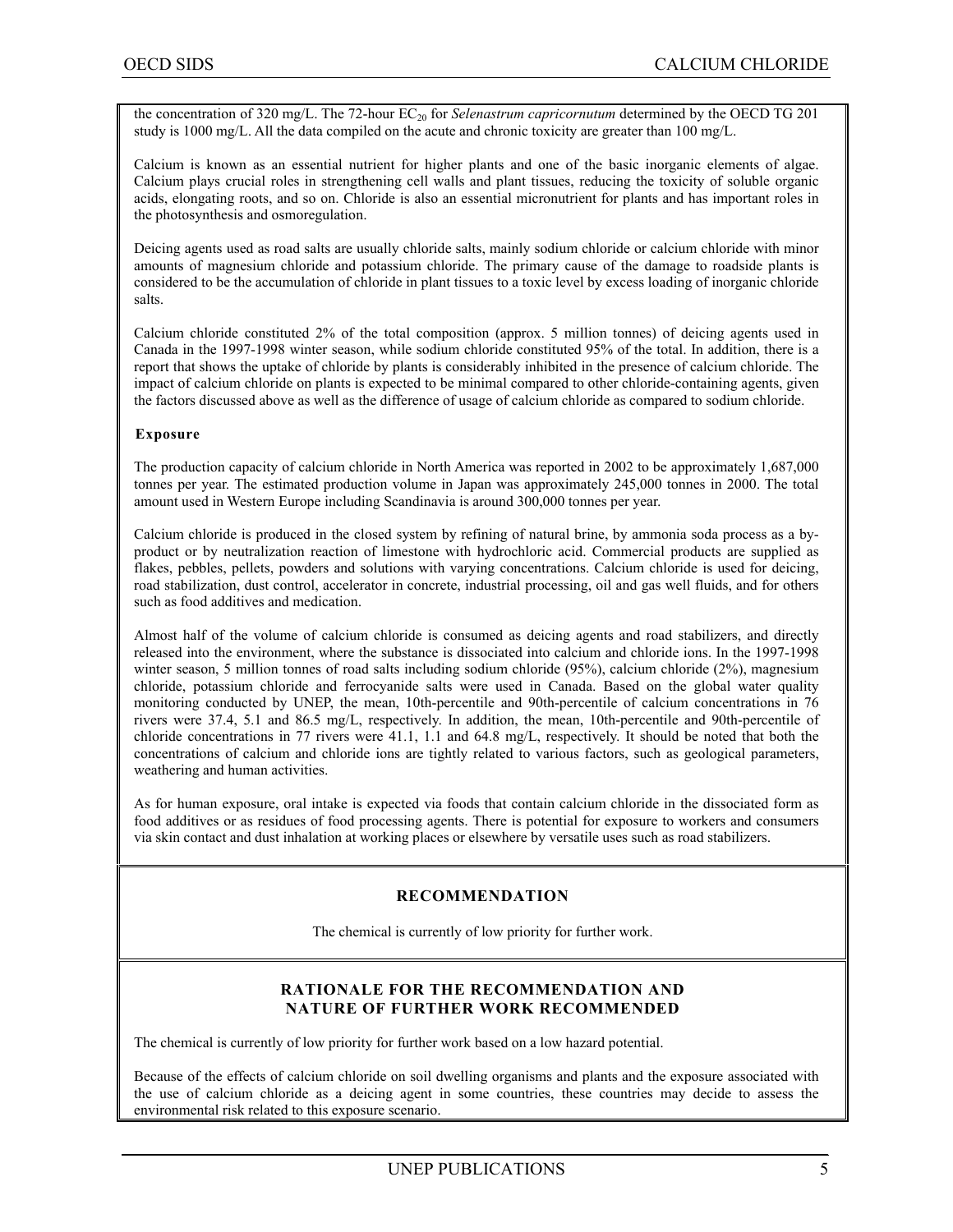#### **FULL SIDS SUMMARY**

|            | CAS NO: 10043-52-4<br><b>SPECIES</b><br><b>PROTOCOL</b><br><b>RESULTS</b> |  |         |                                                                                                                                                                                                                                                                                                                                 |
|------------|---------------------------------------------------------------------------|--|---------|---------------------------------------------------------------------------------------------------------------------------------------------------------------------------------------------------------------------------------------------------------------------------------------------------------------------------------|
|            | PHYSICAL-CHEMICAL                                                         |  |         |                                                                                                                                                                                                                                                                                                                                 |
| 2.1        | <b>Melting Point</b>                                                      |  | Unknown | 772°C                                                                                                                                                                                                                                                                                                                           |
| 2.2        | <b>Boiling Point</b>                                                      |  | Unknown | $>1600$ °C                                                                                                                                                                                                                                                                                                                      |
| 2.3        | Density                                                                   |  | Unknown | 2.16 g/cm <sup>3</sup> at $25^{\circ}$ C                                                                                                                                                                                                                                                                                        |
| 2.4        | Vapour Pressure                                                           |  |         | Negligible                                                                                                                                                                                                                                                                                                                      |
| 2.5        | <b>Partition Coefficient</b><br>(Log Pow)                                 |  |         | Not applicable                                                                                                                                                                                                                                                                                                                  |
| $2.6A$ .   | Water Solubility                                                          |  | Unknown | 745 g/L at 20°C                                                                                                                                                                                                                                                                                                                 |
| <b>B.</b>  | pH                                                                        |  |         |                                                                                                                                                                                                                                                                                                                                 |
|            | pKa                                                                       |  |         |                                                                                                                                                                                                                                                                                                                                 |
| 2.12       | Oxidation: Reduction<br>Potential                                         |  |         |                                                                                                                                                                                                                                                                                                                                 |
|            | <b>ENVIRONMENTAL FATE</b><br><b>AND PATHWAY</b>                           |  |         |                                                                                                                                                                                                                                                                                                                                 |
| 3.1.1      | Photodegradation                                                          |  |         | Not applicable                                                                                                                                                                                                                                                                                                                  |
| 3.1.2      | Stability in Water                                                        |  |         | Dissociated into calcium and chloride<br>ions                                                                                                                                                                                                                                                                                   |
| 3.2<br>3.3 | Monitoring Data<br>Transport and<br>Distribution                          |  |         | According to UNEP global monitoring,<br>Calcium in 76 rivers:<br>Mean: 37.4 mg/L<br>10th-percentile: 5.1 mg/L<br>90th-percentile: 86.5 mg/L<br>Chloride in 77 rivers:<br>Mean: 41.1 mg/L<br>10th-percentile: 1.1 mg/L<br>90th-percentile: 64.8 mg/L<br>According to the physico-chemical<br>properties of calcium chloride, low |
|            |                                                                           |  |         | vapour pressure and high water<br>solubility, the substance is likely to be<br>distributed into the water compartment in<br>the form of calcium and chloride ions.                                                                                                                                                              |
| 3.5        | Biodegradation                                                            |  |         | Not applicable                                                                                                                                                                                                                                                                                                                  |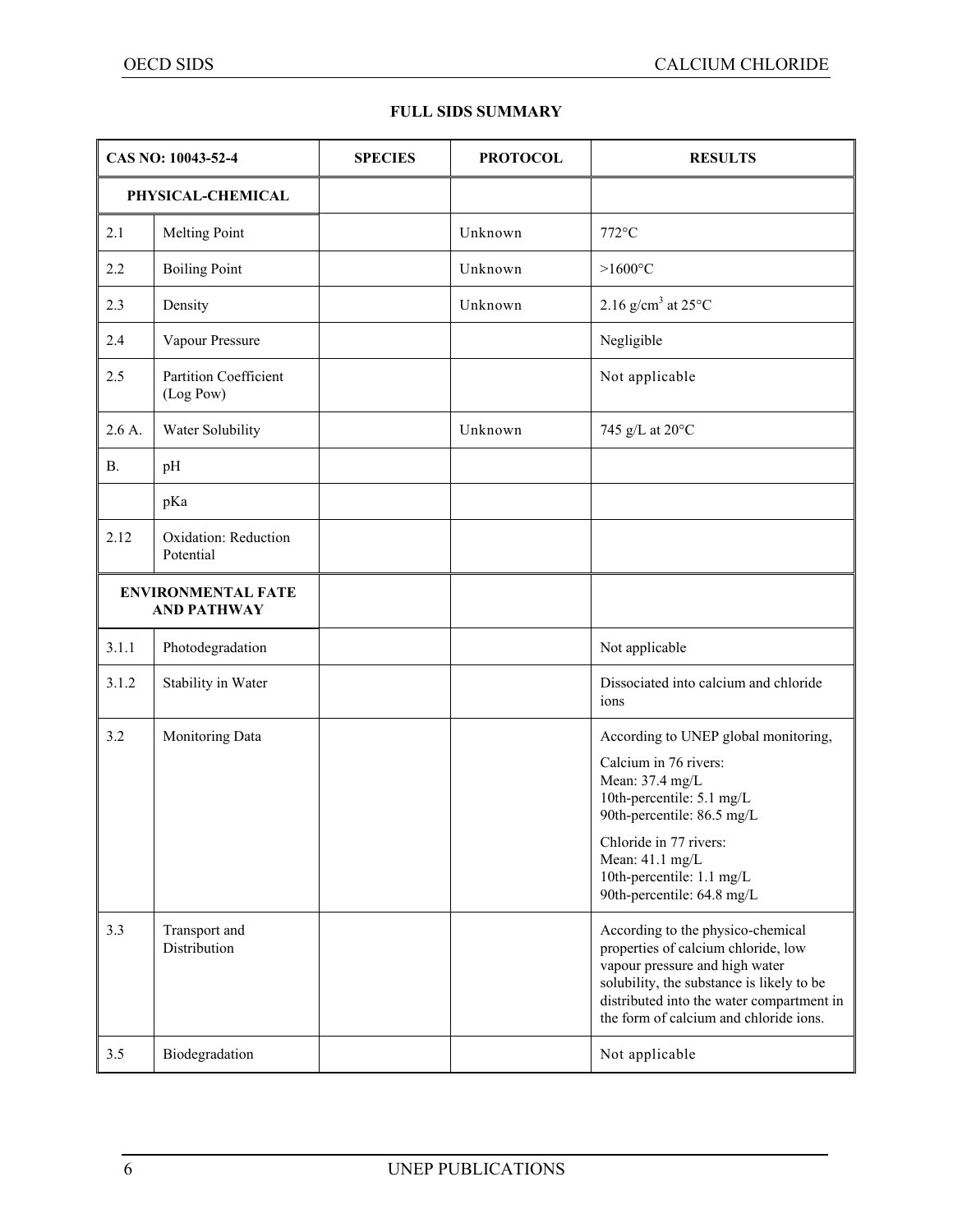|       | CAS NO: 10043-52-4                                        | <b>SPECIES</b>                     | <b>PROTOCOL</b>                       | <b>RESULTS</b>                                                                                                                                                                    |
|-------|-----------------------------------------------------------|------------------------------------|---------------------------------------|-----------------------------------------------------------------------------------------------------------------------------------------------------------------------------------|
|       | <b>ECOTOXICOLOGY</b>                                      |                                    |                                       |                                                                                                                                                                                   |
| 4.1   | Acute/Prolonged<br>Toxicity to Fish                       | Pimephales<br>promelas             | EPA/600/4-<br>90/027,                 | $LC_{50}$ (96 hr) = 4630 mg/L                                                                                                                                                     |
|       |                                                           | Lepomis<br>macrochirus             | EPA/600/6-91/003                      | $LC_{50}$ (96 hr) = 9500-11300 mg/L<br>$LC_{50}$ (96 hr) = 10650 mg/L                                                                                                             |
|       |                                                           | Gambusia<br>affinis                |                                       | $LC_{50}$ (96 hr) = 13400 mg/L                                                                                                                                                    |
| 4.2   | Acute Toxicity to<br>Aquatic Invertebrates                | Daphnia magna                      | OECD TG 202                           | $EC_{50}$ (48 hr) = 2400 mg/L<br>(immobilization)                                                                                                                                 |
|       | e.g. Daphnia                                              | Daphnia magna                      | EPA/600/4-90/027,<br>EPA/600/6-91/003 | $LC_{50}$ (48 hr) = 2770 mg/L                                                                                                                                                     |
|       |                                                           | Daphnia magna                      |                                       | $EC_{50}$ (48 hr) = 1062 mg/L<br>(immobilization)<br>$LC_{50}$ (48 hr) = 1285 mg/L                                                                                                |
|       |                                                           | Daphnia hyaline                    |                                       | $LC_{50}$ (48 hr) = 8300 mg/L                                                                                                                                                     |
|       |                                                           | Ceriodaphnia sp.                   | EPA/600/4-90/027,<br>EPA/600/6-91/003 | $LC_{50}$ (48 hr) = 1830 mg/L                                                                                                                                                     |
|       |                                                           | Cyclops<br>abyssorum<br>prealiinus |                                       | $LC_{50}$ (48 hr) = 19400 mg/L                                                                                                                                                    |
|       |                                                           | Eudiaptomus<br>padanus padanus     |                                       | $LC_{50}$ (48 hr) = 11100 mg/L                                                                                                                                                    |
|       |                                                           | Nitocra spinipes                   |                                       | $LC_{50}$ (96 hr) = 1600 mg/L                                                                                                                                                     |
|       |                                                           | Tubifex tubifex                    |                                       | $EC_{50}$ (96 hr) = 780 mg/L<br>(immobilization)                                                                                                                                  |
|       |                                                           | Caenorhabditis<br>elegans          |                                       | $LC_{50}$ (24 hr) = 44400 mg/L                                                                                                                                                    |
| 4.3   | Toxicity to Aquatic<br>Plants e.g. Algae                  | Selenastrum<br>capricornutum       | OECD TG 201                           | $EC_{50}$ (72 hr) = 2900 mg/L (biomass)<br>$EC_{20}$ (72 hr) = 1000 mg/L (biomass)<br>$EC_{50}$ (72 hr) = >4000 mg/L (growth rate)<br>$EC_{20}$ (72 hr) = 2700 mg/L (growth rate) |
| 4.5.2 | Chronic Toxicity to<br>Aquatic Invertebrates<br>(Daphnia) | Daphnia magna                      |                                       | $EC_{16}$ (21 d) = 320 mg/L (reproduction)<br>$EC_{50}$ (21 d) = 610 mg/L (reproduction)<br>$LC_{50}$ (21 d) = 920 mg/L                                                           |
| 4.6.1 | <b>Toxicity</b> to Soil<br>Dwelling Organisms             |                                    |                                       | No reliable data available                                                                                                                                                        |
| 4.6.2 | Toxicity to Terrestrial<br>Plants                         |                                    |                                       | No reliable data available                                                                                                                                                        |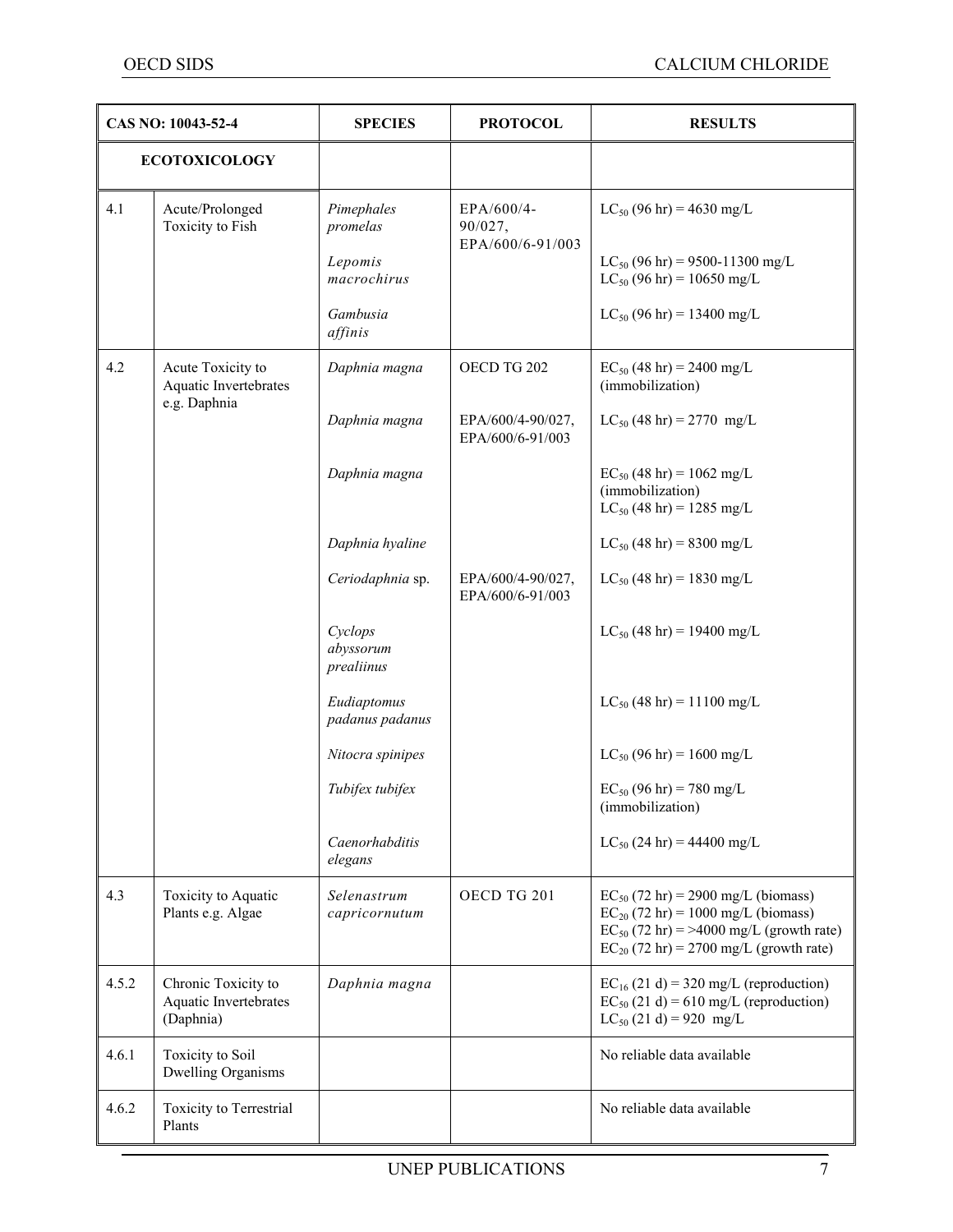|           | CAS NO: 10043-52-4                                                              | <b>SPECIES</b>         | <b>PROTOCOL</b>                                | <b>RESULTS</b>                                                                                                                                 |
|-----------|---------------------------------------------------------------------------------|------------------------|------------------------------------------------|------------------------------------------------------------------------------------------------------------------------------------------------|
| (4.6.3)   | Toxicity to Other Non-<br>Mammalian Terrestrial<br>Species (Including<br>Birds) |                        |                                                | No data available                                                                                                                              |
|           | <b>TOXICOLOGY</b>                                                               |                        |                                                |                                                                                                                                                |
| 5.1.1     | Acute Oral Toxicity                                                             | Mouse<br>Rat<br>Rabbit | Other<br>Other<br>Equivalent to<br>OECD TG 401 | $LD_{50} = 2045$ mg/kg (male), 1940 mg/kg<br>(female)<br>$LD_{50} = 3798$ mg/kg (male), 4179 mg/kg<br>(female)<br>$LD_{50} = 500 - 1000$ mg/kg |
| 5.1.2     | Acute Inhalation<br>Toxicity                                                    |                        |                                                | No reliable data available                                                                                                                     |
| 5.1.3     | <b>Acute Dermal Toxicity</b>                                                    | Rabbit                 | Other                                          | $LD_{50}$ > 5000 mg/kg                                                                                                                         |
| 5.2.1     | Skin Irritation                                                                 | Rabbit<br>Rabbit       | OECD TG 404<br>Other                           | Not/slightly irritating<br>Irritating                                                                                                          |
| 5.2.2     | Eye Irritation                                                                  | Rabbit<br>Rabbit       | OECD TG 405<br>Other                           | Irritating<br>Irritating                                                                                                                       |
| 5.3       | Skin Sensitization                                                              |                        |                                                | No reliable data available                                                                                                                     |
| 5.4       | Repeated Dose Toxicity                                                          |                        |                                                | No reliable data available                                                                                                                     |
| 5.5       | Genetic Toxicity In<br>Vitro                                                    |                        |                                                |                                                                                                                                                |
| А.        | <b>Bacterial Test</b><br>(Gene mutation)                                        | S. typhimurium         | Other                                          | Negative (With metabolic activation)<br>Negative (Without metabolic activation)                                                                |
| <b>B.</b> | Non-Bacterial In Vitro<br>Test (Chromosomal<br>aberrations)                     | CHL cells              | Other                                          | Negative (Without metabolic activation)                                                                                                        |
| 5.6       | Genetic Toxicity In<br>Vivo                                                     |                        |                                                | No data available                                                                                                                              |
| 5.7       | Carcinogenicity                                                                 |                        |                                                | No data available                                                                                                                              |
| 5.8       | Toxicity to<br>Reproduction                                                     |                        |                                                | No data available                                                                                                                              |
| 5.9       | Developmental Toxicity/<br>Teratogenicity                                       | Mouse                  | Other                                          | NOEL Maternal toxicity: > 189 mg/kg<br>bw/day<br>NOEL Teratogenicity: > 189 mg/kg<br>bw/day                                                    |
|           |                                                                                 | Rat                    | Other                                          | NOEL Maternal toxicity: > 176 mg/kg<br>bw/day<br>NOEL Teratogenicity: > 176 mg/kg<br>bw/day                                                    |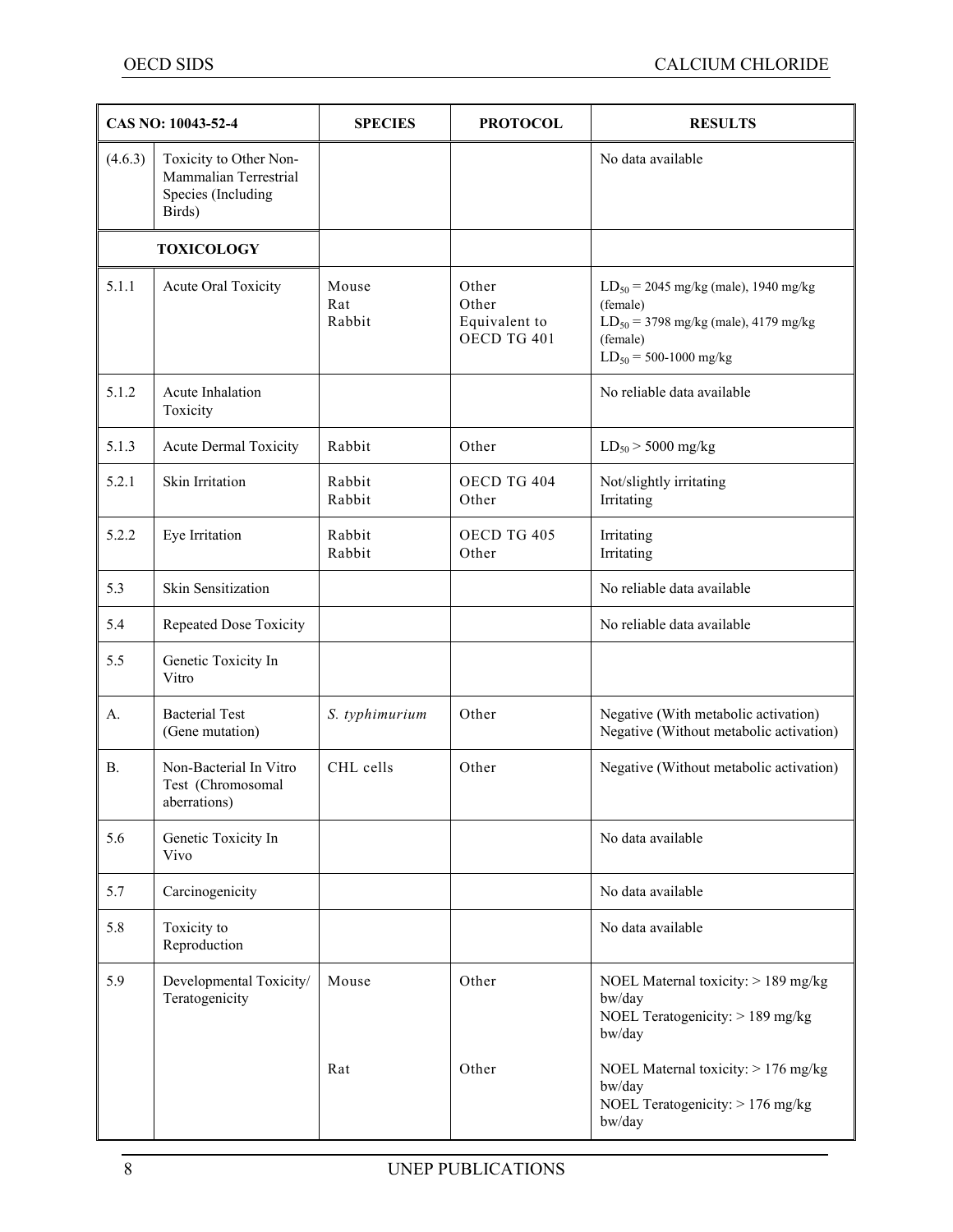| $\overline{CAS}$ NO: 10043-52-4 |                                   | <b>SPECIES</b> | <b>PROTOCOL</b> | <b>RESULTS</b>                                                                                  |
|---------------------------------|-----------------------------------|----------------|-----------------|-------------------------------------------------------------------------------------------------|
|                                 |                                   | Rabbit         | Other           | NOEL Maternal toxicity: $> 169$ mg/kg<br>bw/day<br>NOEL Teratogenicity: $> 169$ mg/kg<br>bw/day |
| 5.11                            | Experience with Human<br>Exposure |                |                 | Case reports available                                                                          |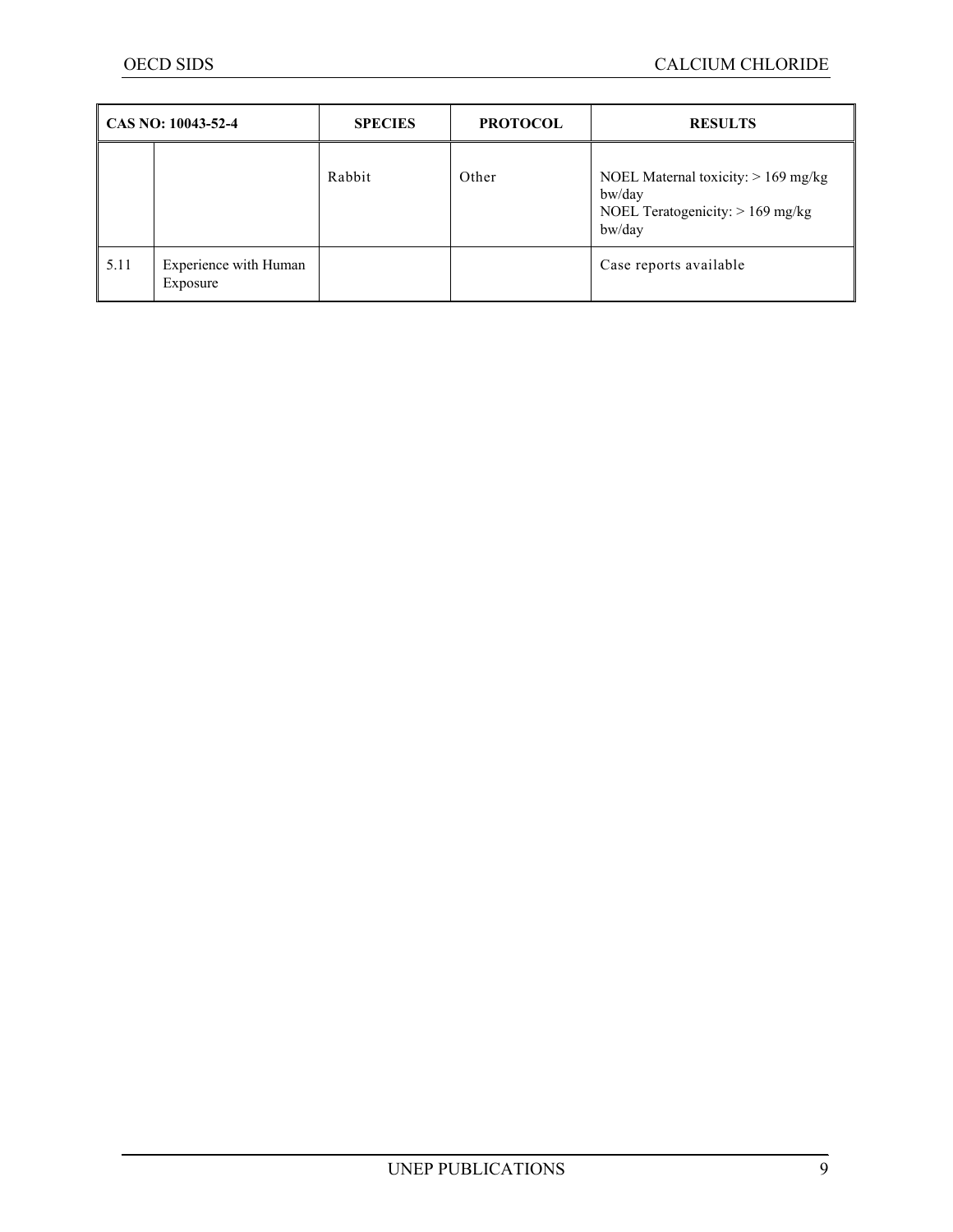## **SIDS Initial Assessment Report**

#### **1 IDENTITY**

#### **1.1 Identification of the Substance**

| CAS Number:        | 10043-52-4             |
|--------------------|------------------------|
| <b>IUPAC Name:</b> | Calcium chloride       |
| Molecular Formula: | CaCl <sub>2</sub>      |
| Molecular Weight:  | 110.99                 |
| Synonyms:          | Bovikalc               |
|                    | Calcium dichloride     |
|                    | Calcium $(2+)$ chlorid |
|                    | Calol                  |
|                    | Calcosan               |
|                    | Calplus                |
|                    | Caltac                 |
|                    | Calzina oral           |
|                    | Caso                   |
|                    | Daraccel               |
|                    | Dowflake               |
|                    | <b>EXPRESS</b>         |
|                    | Liquidow               |
|                    | Peladow                |
|                    | Snomelt                |
|                    | Stopit                 |
|                    | Superflake anhydrous   |
|                    | Uramine MC             |
|                    |                        |

#### **1.2 Purity/Impurities/Additives**

| Purity:     | $>94\%$             |
|-------------|---------------------|
| Impurities: | Sodium chloride     |
|             | Calcium dihydroxide |
|             | Sulfates            |
|             | Potassium chloride  |
|             | Magnesium chloride  |
| Additives:  | None                |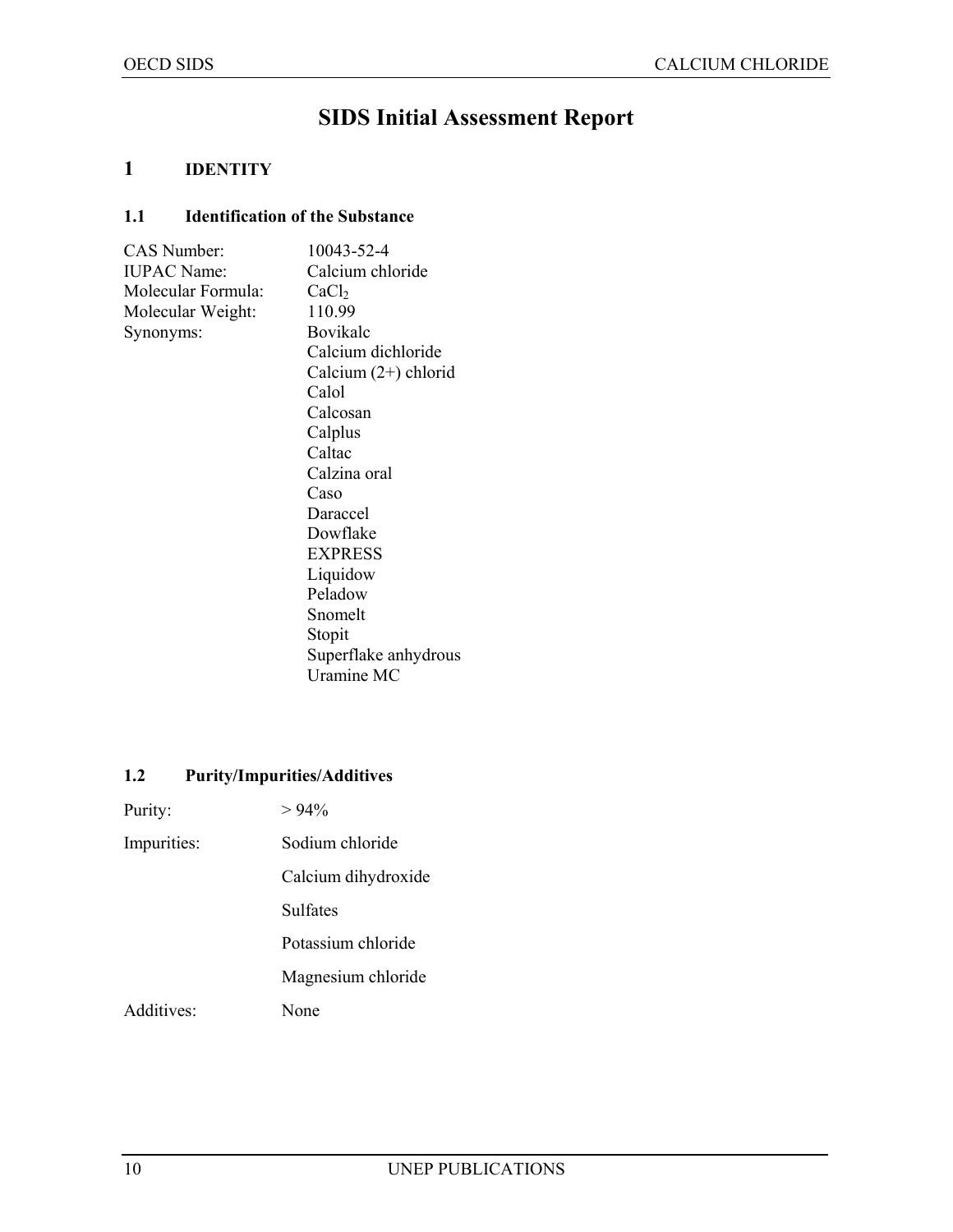#### **1.3 Physico-Chemical properties**

**Table 1-1.** Relevant chemicals.

| <b>Name</b>                   | CAS No.    | <b>Molecular Formula</b>             | <b>Molecular Weight</b> |
|-------------------------------|------------|--------------------------------------|-------------------------|
| Calcium chloride monohydrate  | 22691-02-7 | CaCl <sub>2</sub> .H <sub>2</sub> O  | 129.00                  |
| Calcium chloride dihydrate    | 10035-04-8 | CaCl <sub>2</sub> .2H <sub>2</sub> O | 147.01                  |
| Calcium chloride tetrahydrate | 25094-02-4 | CaCl <sub>2</sub> .4H <sub>2</sub> O | 183.04                  |
| Calcium chloride hexahydrate  | 7774-34-7  | CaCl <sub>2</sub> .6H <sub>2</sub> O | 219.08                  |

| <b>Table 1-2.</b> Physical and chemical properties of calcium chloride (Anhydrous). |  |  |
|-------------------------------------------------------------------------------------|--|--|
|-------------------------------------------------------------------------------------|--|--|

| l Items                 | <b>Protocols</b> | <b>Results</b>                               | Reference         |
|-------------------------|------------------|----------------------------------------------|-------------------|
| <b>Melting Point</b>    | Unknown          | $772$ °C                                     | [1, 2, 3]         |
| <b>Boiling Point</b>    | Unknown          | $>1600$ °C                                   | $\lceil 1 \rceil$ |
| Density                 | Unknown          | $2.16$ g/cm <sup>3</sup> (25 <sup>o</sup> C) | $[2]$             |
| Vapour pressure         |                  | Negligible                                   |                   |
| <b>Water Solubility</b> | Unknown          | 745 g/L $(20^{\circ}C)$                      | [4]               |

Calcium chloride is a white and odourless inorganic salt that forms hydrates as described in *Table 1- 1*. Calcium chloride has hygroscopic and deliquescent properties and is readily dissociated into calcium and chloride ions in water. Calcium chloride's vapour pressure is negligible because the substance is an inorganic solid with a high melting point.

#### **2 GENERAL INFORMATION ON EXPOSURE**

#### **2.1 Production Volumes and Use Pattern**

#### **Estimated national production**

The production capacity of calcium chloride in North America was reported in March, 2002, to be approximately 1,687,000 tonnes per year [5]. In Japan, the production volume was estimated to be 245,000 tonnes in 2000 [6]. The total amount used in Western Europe including Scandinavia is around 300,000 tonnes per year [7].

Calcium chloride is produced in a closed system by refining natural brine, by the ammonia soda process as a by-product or by the neutralization reaction of limestone with hydrochloric acid. Commercial products are supplied as flakes, pebbles, pellets, powders and solutions with varying concentrations [8].

#### **Use categories and/or functions**

The main uses of calcium chloride are as follows [5,8].

- as deicing agents (deicers)
- for road stabilization and dust control
- for industrial processing
- (additive in plastics, for calcium salt production, drainage aid for wastewater treatment etc.)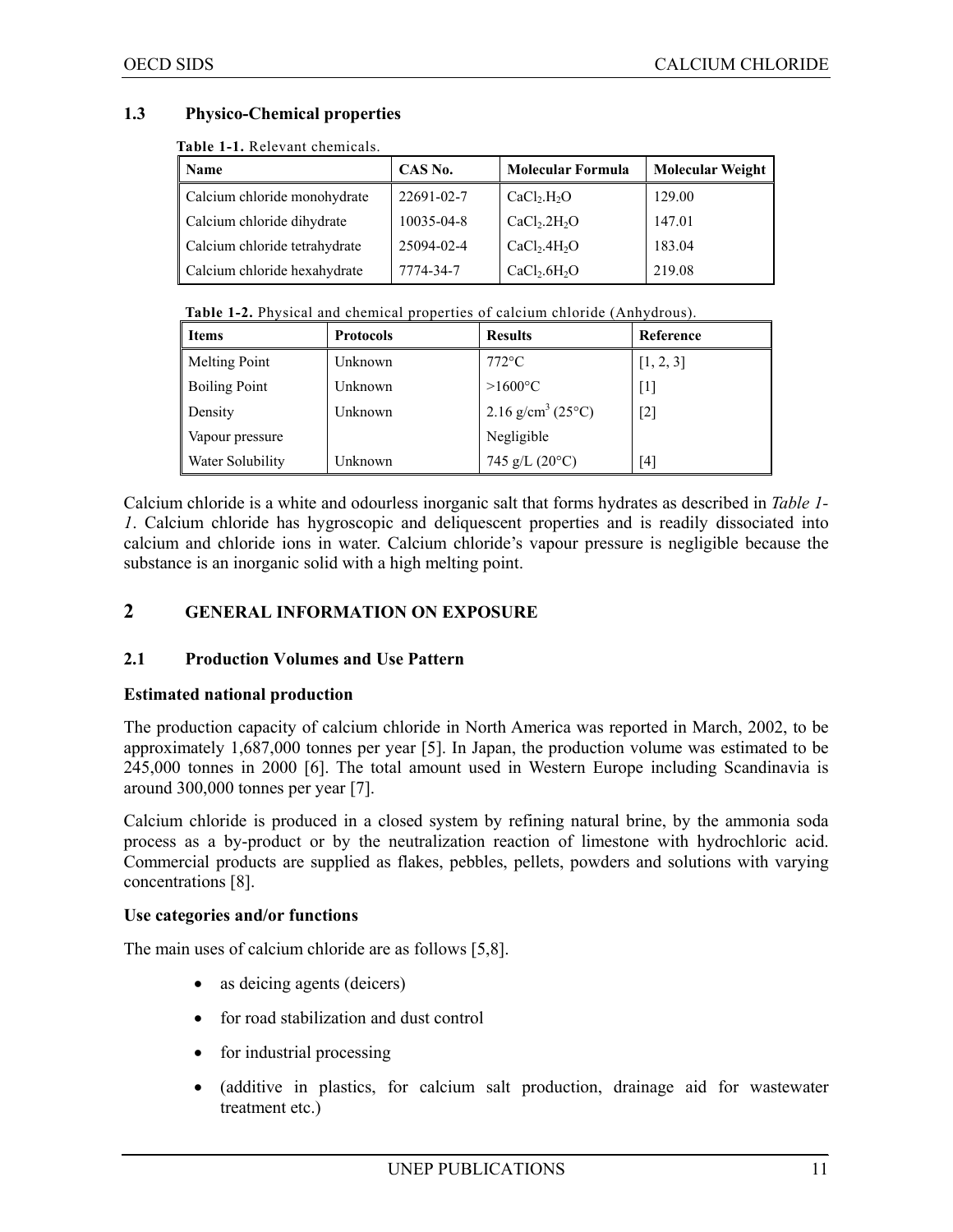- as accelerator in concrete
- for oil and gas well fluids
- Miscellaneous
- (Tire ballast, additive in fire extinguishers, admixture with starch paste, additive to control scaffolding in blast furnaces, desiccant, brine, food processing agent (e.g. coagulating agent), food additives, medication, additives in herbicide, pH regulating agent and laboratory chemicals)

Percentages of the uses are different among member countries and may vary from year to year. The percentages of the uses in North America are reported to be 22% for deicing, 20% for road stabilization and dust control, 20% for industrial processing, 17% for oil and gas well fluids, and 12% for concrete [6]. In Japan, about 50% of the total production is used for deicing and 25% for road stabilization.

#### **Source of exposure**

Calcium chloride and its dissociated form (calcium and chloride ions) are ubiquitous in the environment. Calcium and chloride ions can also be found as constituents in organisms.

As for the human exposure, oral intake is expected via foods that contain calcium chloride in the dissociated form as food additives or as residues of food processing agents. Skin contact and dust inhalation may also occur at working places or elsewhere via versatile uses such as road stabilizers.

The release of calcium chloride into the environment is mainly attributed to the use as deicing agents and road stabilizers, which occupies almost half volume of total calcium chloride consumed. Canadian Assessment of Road Salts under the Canadian Environment Protection Act (CEPA) reported that approximately 5 million tonnes of road salts including sodium chloride (95%), calcium chloride (2%), magnesium chloride, potassium chloride and ferrocyanide salts were consumed in the 1997-1998 winter season and that the wide use of chloride salts as road salts could cause the increase in chloride concentration in the environment [9]. It should be pointed out, however, that the major source of chloride released into the environment is sodium chloride although calcium chloride is one of the sources.

#### **2.2 Environmental Exposure and Fate**

Calcium chloride is soluble in water and its vapour pressure is negligible. This fact indicates that calcium chloride released into the environment is distributed into the water compartment in the form of calcium and chloride ions. Calcium chloride is not expected to be absorbed in soil due to its dissociation properties and high water solubility but may rather behave as free ions or may form stable inorganic or organic salts with other counter ions, leading to different fates between calcium and chloride ions in soil and water compartments in the environment. As for the behaviour of calcium in soil, the calcium ion may bind to soil particulate or may form stable inorganic salts with sulphate and carbonate ions. The chloride ion is mobile in soil and eventually drains into surface water because it is readily dissolved in water.

Calcium chloride is not expected to undergo photolysis or biodegradation. The Fugacity model is not applied to estimate the distribution of this substance in the environment because the programs are designed for organic chemicals and not for inorganic salts. Considering its dissociation properties, calcium chloride *per se* is not expected to accumulate in living organisms.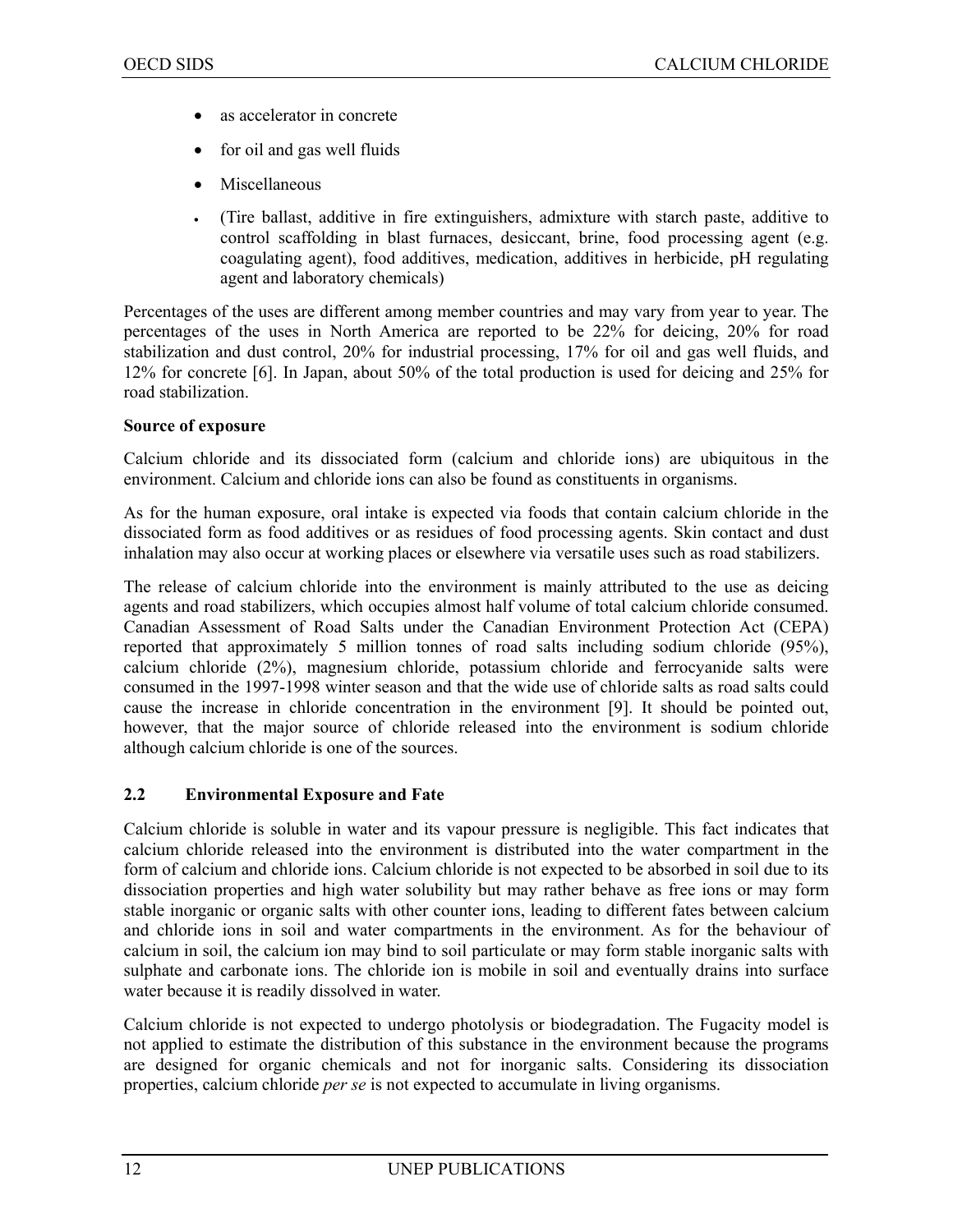#### **Monitoring data**

Calcium is the most common cation found in surface water. At the global scale, the levels of natural calcium ion have been reported in the ranges of 0.06-210 mg/L in streams ( $\leq 100 \text{ km}^2$ ) and of 2-50 mg/L in major rivers ( $>100,000 \text{ km}^2$ ) [10]. However, there are several other important factors that influence the calcium levels in surface water, for example, geological parameters, weathering and human activities. UNEP reported in 1995 that the global water quality monitoring was conducted in North America, South-America, Asia, Africa, Europe and Oceania. The mean, 10th-percentile and 90th-percentile of calcium concentrations in 76 rivers were 37.4, 5.1 and 86.5 mg/L, respectively [10].

As for the concentrations of chloride, they are tightly related to the geological parameters, weathering and human activities as well as calcium. The global monitoring in the same report revealed that the mean, 10th-percentile and 90th-percentile of concentrations of chloride in 77 rivers were 41.1, 1.1 and 64.8 mg/L, respectively [10].

#### **Summary**

Calcium chloride has a low vapour pressure and is readily dissociated into calcium and chloride ions in water. Calcium chloride released into the environment is thus likely to be distributed into the water compartment in the form of calcium and chloride ions. Otherwise, calcium ions may remain in the soil compartment by binding to soil particulate or by forming stable salts with other counter ions. On the other hand, the chloride ion is mobile and eventually drains into surface water. Almost half of the volume of calcium chloride is consumed as deicing agents and road stabilizers in the environment, where the substance is dissociated into calcium and chloride ions. Both ions originally exist in nature, and thus their concentrations in surface water will depend on various factors, such as geological parameters, weathering and human activities.

#### **2.3 Human Exposure**

#### **2.3.1 Occupational Exposure**

Workers are exposed to calcium chloride via dust inhalation and dermal routes at the various sites.

Dust can be formed from powdery products of calcium chloride or by smashing the flakes, pebbles and pellets of the substance. Occupational exposure limit (OEL) for calcium chloride of 5 mg/m<sup>3</sup> has been established by the Ministry of Labour, Ontario, Canada [11]. Assuming 100% absorption of calcium chloride in the respiratory tracts, the maximum intake of calcium chloride via dust inhalation under the OEL concentration is 50 mg/day (breathing rate at 1.25 m<sup>3</sup>/h, 8-hour work/day).

There would be a potential of skin contact at packing, unpacking and use. Although the absorption of calcium chloride is not expected based on its physico-chemical properties, the use of personal protection equipments (mask, safety glasses and gloves) is recommended because calcium chloride could irritate skin and mucosa, and cause dermatitis or burns in human (see **3.1.3** and **3.1.9.1**).

#### **2.3.2 Consumer Exposure**

Consumers are orally exposed to calcium and chloride via foods and medications. Calcium chloride was evaluated to be a food substance of very low toxicity and thus the establishment of the acceptable daily intake (ADI) for calcium chloride has not been deemed necessary by the Joint FAO/WHO Expert Committee on Food Additives (JECFA) [12, 13]. The substance has also been considered as generally recognized as safe (GRAS) substance by the U.S. Food and Drug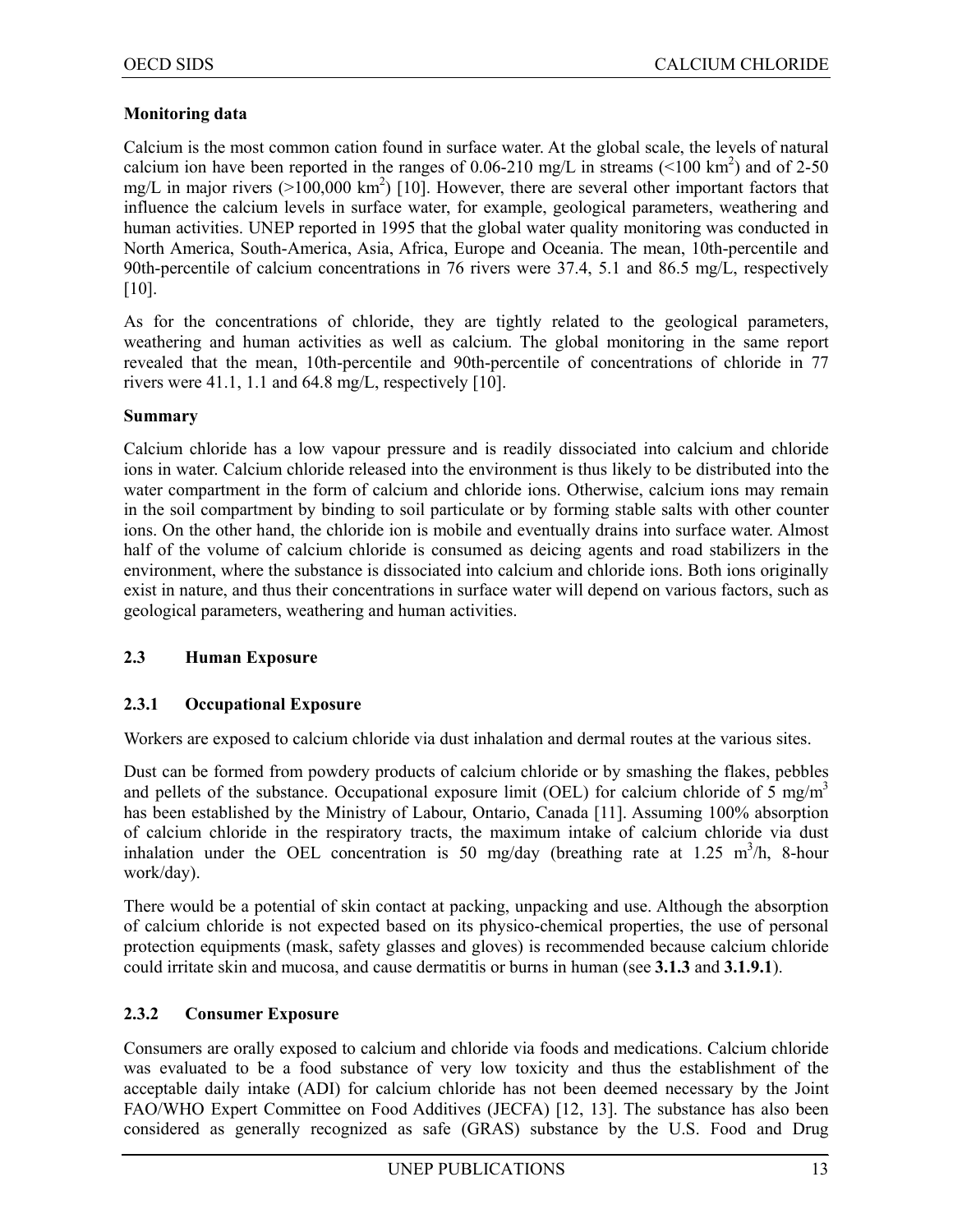Administration (USFDA). The average intake of calcium chloride as food additives has been estimated to be 160-345 mg/day for individuals [14].

The substance is available to consumers for versatile uses as road stabilizers, deicing agents and condensation traps. Thus there is potential for consumer exposure via dust inhalation and skin contact.

#### **2.3.3 Indirect Exposure via Environment**

Calcium chloride or its dissociated forms (calcium and chloride ions) are commonly found in drinking water and foods. In addition, the substance is released into the environment as deicing agents, road salts, and so on. Thus, indirect exposure in man to the substance via the environment occurs through drinking surface water or food consumption.

#### **3 HUMAN HEALTH HAZARDS**

#### **3.1 Effects on Human Health**

#### **3.1.1 Toxicokinetics, Metabolism and Distribution**

Calcium chloride is easily dissociated into calcium and chloride ions in water. The absorption, the distribution and the excretion of the ions in animals are regulated separately. Calcium chloride exerts its irritating property to tissues directly in contact with the compound. Once calcium chloride is taken up, the effect of the substance on animals should be attributed to the effect of calcium ions, the effect of chloride ions, or both.

The homeostasis and mechanisms of action of calcium and chloride ions are well reviewed in standard textbooks on pharmacology, physiology, biochemistry and nutritional science.

#### **Metabolism, biotransformation and kinetics**

Calcium is the most abundant inorganic constituent of all animal species and has an important role in the nutrition of animals. In adult humans, the total calcium in the body is approx. 830-1100 g. Ninety-nine percent of the calcium is retained in skeletons. Hormonal systems maintain a relatively constant calcium concentration of about 100 ug/mL in the plasma by controlling the intestinal absorption of dietary calcium, the release of calcium from bones, and renal absorption/excretion. Excess calcium is excreted in the urine via glomerulal filtration. The renal tubules are able to excrete as well as reabsorb calcium. Thus the tubules are able to produce efficiently a net excretion of calcium to achieve homeostasis when abnormally high levels of calcium are ingested. A significant increase in the calcium concentration in plasma will only occur after high calcium intake in conjunction with other disorders that alter calcium homeostasis, such as renal insufficiency and primary hyperthyroidism [15, 16, 17, 18].

Chloride is the most abundant anion in all animal species. In adult humans, the total chloride in the body is approx. 70-95 g. Eighty percent of the chloride is located extracellularly. The intracellular concentration of chloride is approx. 100-140 ug/mL. The chloride concentration in plasma is maintained around 3.55-3.90 mg/mL although chloride is absorbed efficiently from the intestine. Chloride is excreted from the renal tubular lumen by active transport systems, and also by passive diffusion [15, 16].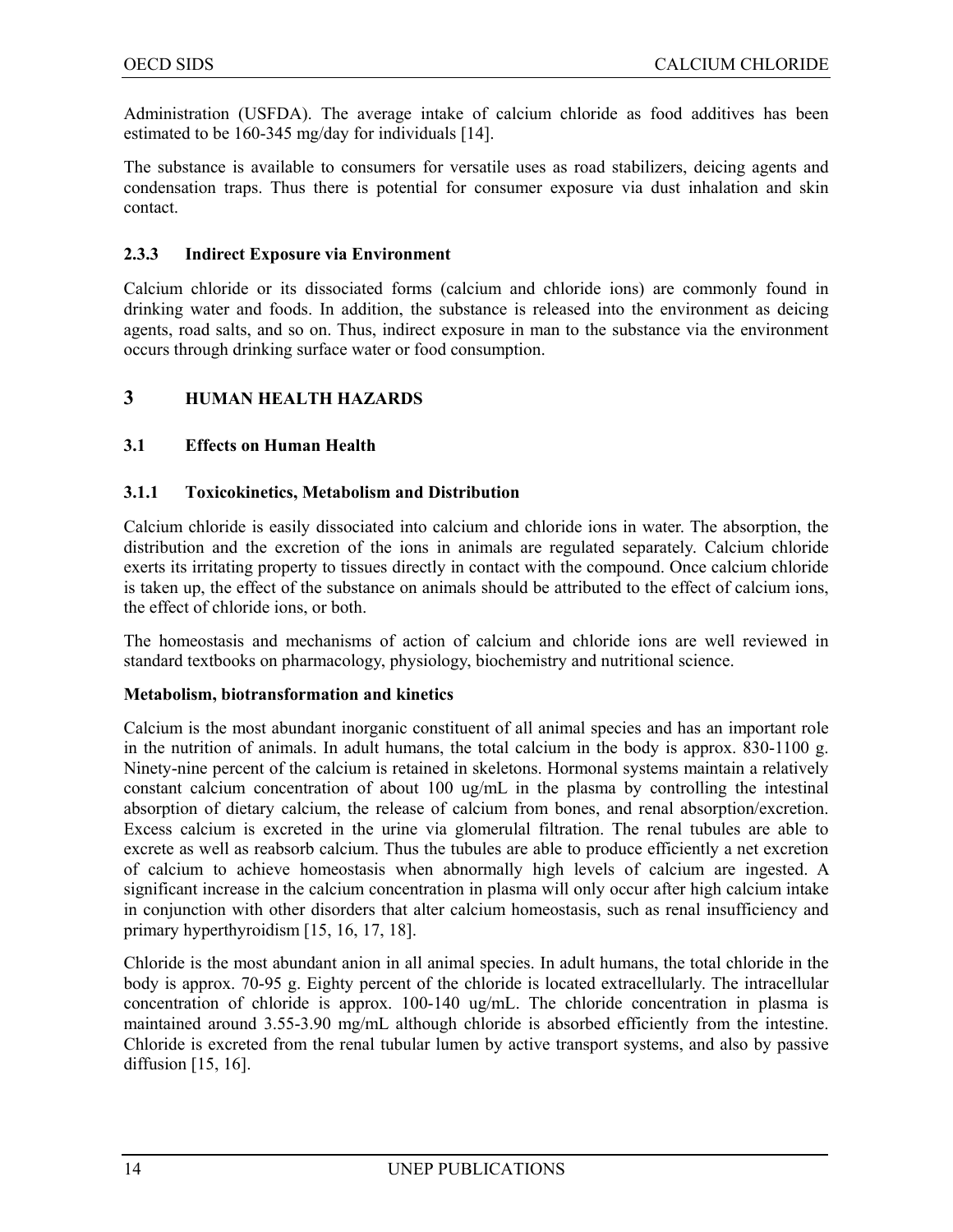#### **Mechanisms of action**

Calcium is indispensable for the formation and maintenance of bones and teeth, and for the regulation of various physiological functions in all animal species. These include the regulation of neural transmission and muscle contraction, coagulation of the blood, cell membrane integrity, the activity of several enzymes, and the regulation of the acid-base balance [15, 16, 17].

Chloride is important in the regulation of osmotic and acid-base balances of the body fluids. Chloride maintains electrochemical neutrality by anion exchange with bicarbonate (the chloride shift) in the  $CO<sub>2</sub>$  transport in the blood red cells [15, 16].

#### Conclusion

Calcium chloride is easily dissociated into calcium and chloride ions in water. The absorption, the distribution and the excretion of the ions in animals are regulated separately. Calcium and chloride are essential constituents of the body of all animal species. Calcium is essential for the formation of skeletons and the regulation of neural transmission, muscle contraction and coagulation of the blood. Chloride is required for regulating intracellular osmotic pressure and buffering.

#### **3.1.2 Acute Toxicity**

There are several reliable studies on acute toxicity. The results of the studies are summarized in *Table 3-1*.

| Species, strain     | Route  | <b>Substance form</b> | <b>Vehicle</b>  | $LD_{50}$<br>(mg/kg bw)    | Reference          |
|---------------------|--------|-----------------------|-----------------|----------------------------|--------------------|
| Mouse, ICR-SLC      | Oral   | Anhydride, powder     | 5% Arabic gum   | 2045 (male), 1940 (female) | [19]               |
| Rat, Wistar         | Oral   | Anhydride, powder     | 5% Arabic gum   | 3798 (male), 4179 (female) | [19]               |
| Rabbit, N. Z. white | Oral   | Anhydride, powder     | Gelatin capsule | 500-1000 (male)            | [20]               |
| Rabbit, N. Z. white | Oral   | 33% solution          | Water           | 1000 (male)                | $[21]$             |
| Rabbit, N. Z. white | Oral   | Dihydrate, powder     | Gelatin capsule | 755 (male) <sup>a)</sup>   | $[22]$             |
| Rabbit, N. Z. white | Oral   | Hexahydrate, powder   | Gelatin capsule | 507 (male) <sup>a)</sup>   | $\lceil 23 \rceil$ |
| Rabbit, N. Z. white | Dermal | Anhydride, powder     | None            | $>5000$ (male/female)      | $[24]$             |
| Mouse, ICR-SLC      | S.C.   | Anhydride, powder     | 5% Arabic gum   | 823 (male), 867 (female)   | [19]               |
| Rat, Wistar         | S.C.   | Anhydride, powder     | 5% Arabic gum   | 2630 (male), 3798 (female) | [19]               |
| Mouse, ICR-SLC      | 1.p.   | Anhydride, powder     | 5% Arabic gum   | 382 (male), 402 (female)   | [19]               |
| Rat, Wistar         | 1.p.   | Anhydride, powder     | 5% Arabic gum   | 264 (male), 342 (female)   | [19]               |

**Table 3-1.** Acute toxicity studies.

a) Corrected to the content of anhydrous calcium chloride.

#### *Oral*

 $LD_{50}$  values of calcium chloride for mice and rats were determined by administering the substance orally to groups of 15 animals [19]. The  $LD_{50}$  values were determined by the up and down method after 3-day observation period. Although necropsy was not described, the oral  $LD_{50}$  ranged from 3798 (male) and 4179 mg/kg bw (female) in rats to 2045 (male) and 1940 mg/kg bw (female) in mice.

The studies on acute oral toxicity in male rabbits were carried out by the method similar to OECD Test Guideline 401 under GLP. Several forms of calcium chloride were administered orally by gavage to groups of 1 to 5 rabbits at doses of 250 to 2000 mg/kg bw to determine  $LD_{50}$  values [20-23]. Weight loss in the surviving animals was observed in the first two days after dosing, which was then recovered. Gross post-mortem examination revealed perforation and severe ulceration of the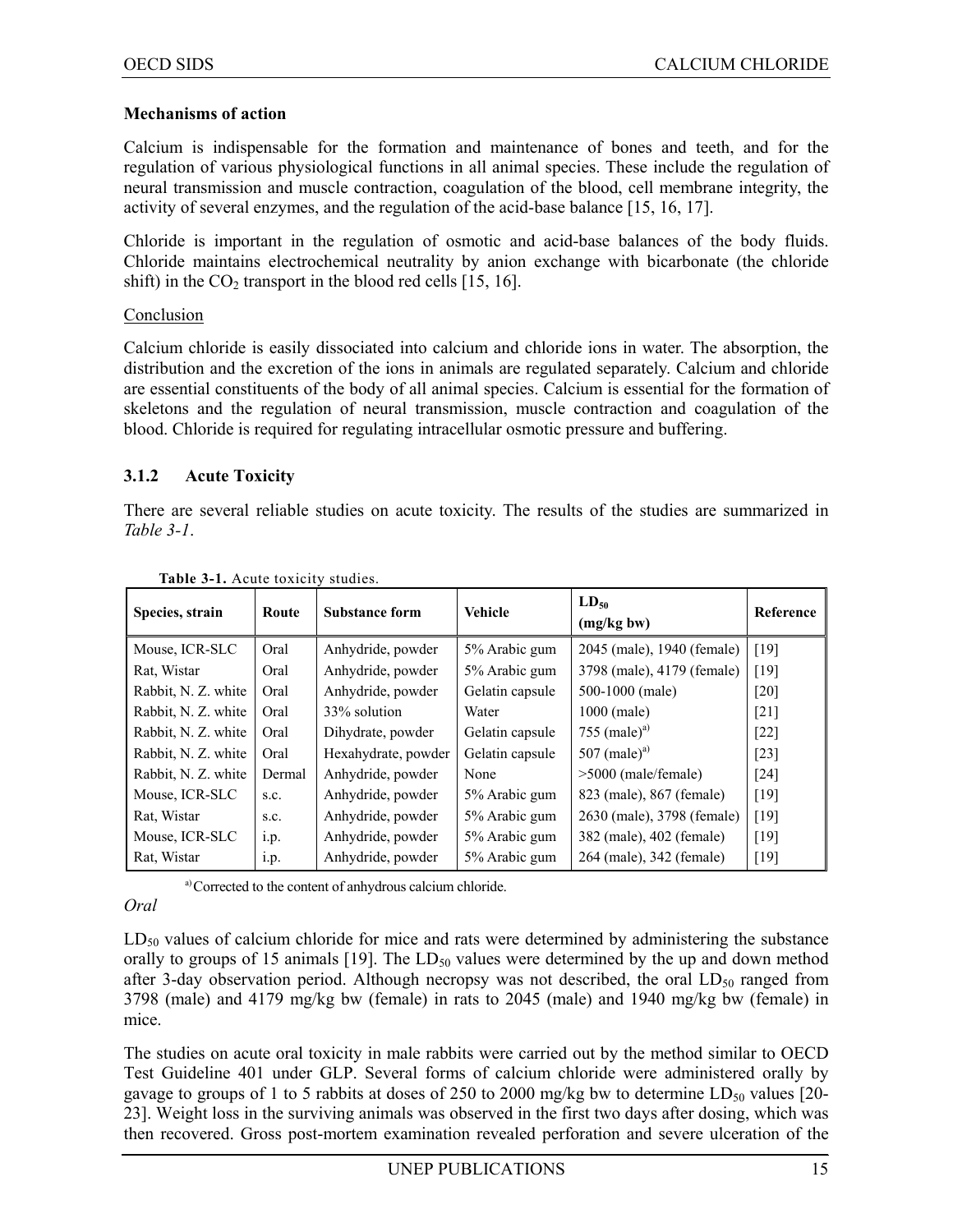stomach in the dead animals. Old ulcers were also detected in the stomach of some of the surviving animals.

#### *Dermal*

A study on acute dermal toxicity in male/female rabbits was conducted by a scientifically accepted method [24]. No animal death was observed at the dose of 5000 mg/kg bw, indicating that the dermal LD<sub>50</sub> value for male/female rabbits is over 5000 mg/kg bw. No adverse effects were observed following treatment. No significant change was either found by gross necropsy examination except skin lesions at or near the site of administration.

#### *Other Routes of Exposure*

As previously noted for oral studies in rats and mice,  $LD_{50}$  values of calcium chloride for mice and rats were further determined. The substance was administered to groups of 15 animals via subcutaneous and intraperitoneal routes  $[19]$ . The LD<sub>50</sub> values were determined by the up and down method after 3-day observation period. Necropsy results were not described. The  $LD_{50}$  values for subcutaneous administration ranged from 823 (male) and 867 mg/kg bw (female) in mice to 2630 (male) and 3798 mg/kg bw (female) in rats. The values for intraperitoneal administration ranged from 382 (male) and 402 mg/kg bw (female) in mice to 264 (male) and 342 (female) in rats. The values for subcutaneous administration were lower than those for oral gavage and the values for intraperitoneal administration were lower than those for subcutaneous administration probably because the toxicity was due to the irritating nature of the substance.

#### *Inhalation*

An acute inhalation toxicity study in rats has been reported [25]. The reliability of this study is insufficient, due to the lack of adequate information on the method used. In this study, the animals were exposed to 40 and 160 mg/m<sup>3</sup> CaCl<sub>2</sub> for 4h. No animal death was caused by the exposure, while several signs of irritation of trachea were observed in the animals.

#### **Conclusion**

The toxicity data available are considered sufficient on this endpoint. The oral  $LD_{50}$  values were 2045 (male) and 1940 mg/kg bw (female) in mice, 3798 (male) and 4179 mg/kg bw (female) in rats and 500-1000 mg/kg bw in rabbits. The dermal  $LD_{50}$  value in rabbits was over 5000 mg/kg bw.

#### **3.1.3 Irritation**

There are several studies on irritation/corrosiveness of calcium chloride with sufficient reliability.

#### Skin Irritation

Irritation/corrosiveness of calcium chloride to skin of rabbits was tested under OECD Test Guideline 404 [26, 27, 28, 29] or under national guidelines [24, 30, 31]. No or slight irritation to skin of the animals was observed in the exposure for 4 h to either one of anhydride powder, 33% solution, dihydrate powder, or hexahydrate powder [27, 28, 29, 30]. On the other hand, exposure to anhydride powder, dihydrate powder and 38% solution for 24 h caused slight to moderate irritation on intact skin of rabbits [24, 30, 31]. In addition, application of these samples on abraded skin of the animals caused much severer irritation [30, 31].

#### Eye Irritation

Irritation of calcium chloride to eyes of rabbits was tested under OECD Test Guideline 405 [32, 33, 34, 35] or under a national guideline [30, 31]. Severe irritation to eyes of the animals was observed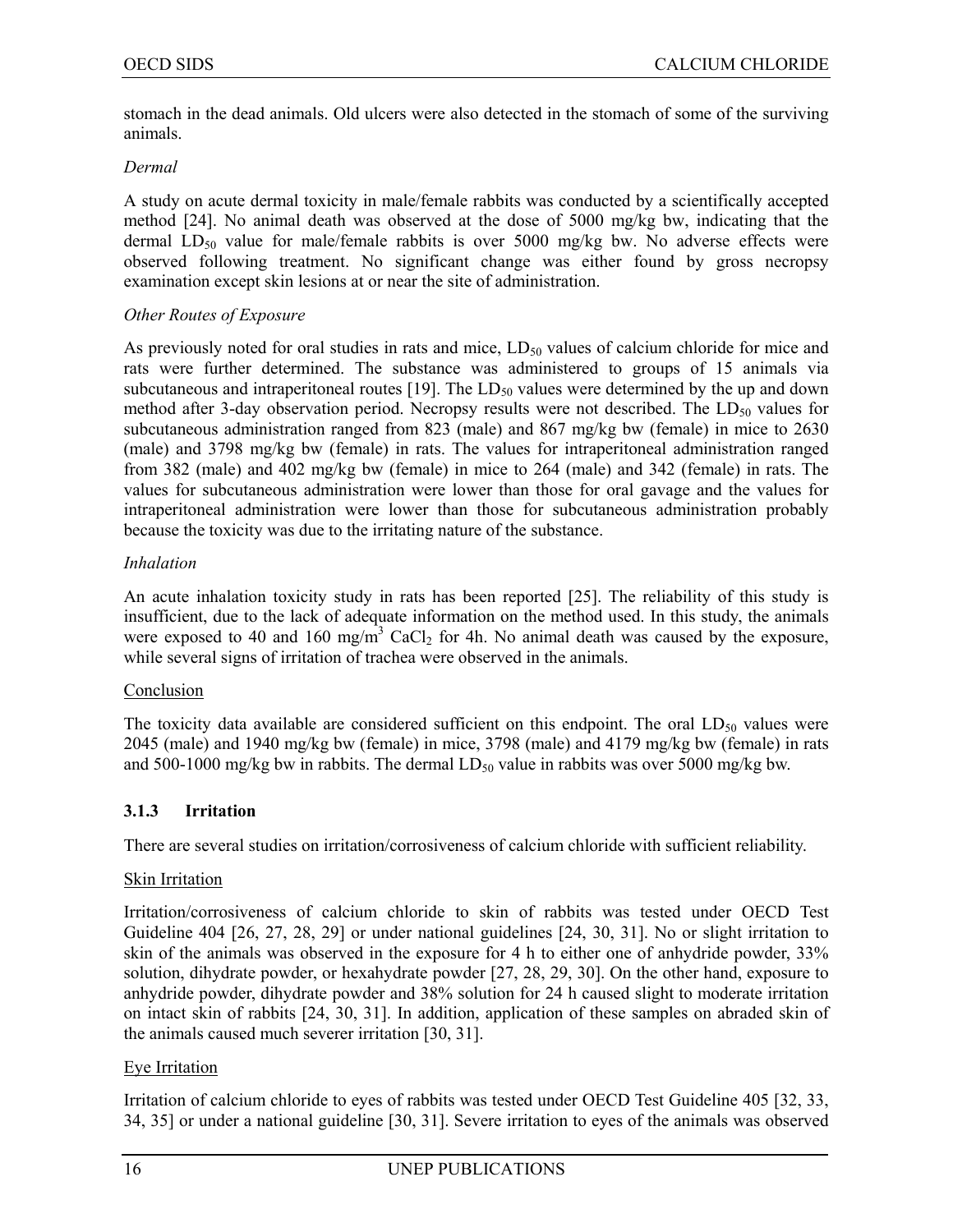in either form of calcium chloride (anhydride, dihydrate, tetrahydrate and hexahydrate powders, and 33% and 38% solutions).

According to the EU's list of dangerous substances (OJEC No L 355 30.12.98), calcium chloride requires a label, R36 (irritating to eyes), which is consistent to the data obtained.

Conclusion

The toxicity data available are considered sufficient on irritation/corrosiveness. Calcium chloride is not/slightly irritating to skin but severely irritating to eyes of rabbits under OECD test guidelines. Prolonged exposure and application of moistened material or concentrated solutions resulted in considerable skin irritation, however.

#### **3.1.4 Sensitisation**

There is no reliable data available for sensitization of calcium chloride.

#### **3.1.5 Repeated Dose Toxicity**

#### Studies in Animals

No study on repeated dose toxicity has been carried out according to national or international guideline under GLP. Several studies for oral repeated dose toxicity in rats and rabbits have been reported. One feed study in rats [36] was considered relevant to note for repeated dose toxicity although the results presented in the study were limited. The other studies, on the other hand, were considered irrelevant to note because of the inappropriate test conditions used (gavage at the doses near or over the oral  $LD_{50}$  values) and/or the lack of autopsy examination.

A group of twenty 40-day-old rats were fed on 20 mg  $CaCl<sub>2</sub>/g$  diet for 12 months [36]. No difference in mortality, weight gain, or daily food consumption was observed between the test and the control groups. In addition, no neoplastic lesions were observed in gastrointestinal tract, urinary tract, liver, heart, brain or spleen of the animals. From the food consumption (22 g diet/day), the daily intake of calcium chloride was estimated to be 440 mg. Considering that 1 mg/g diet is equivalent to 100 and 50 mg/kg bw/day for young and old rats, respectively [37], the dose used in this study (20 mg CaCl<sub>2</sub>/g diet) corresponds to 1000 to 2000 mg/kg bw/day.

There is no reliable data available for the repeated dose toxicity of calcium chloride via inhalation or dermal route.

#### Studies in Humans

Calcium and chloride are both essential nutrients for humans as well as other animal species. As for healthy humans, the tolerable upper intake level for calcium is set at 2500 mg per day (equivalent to 6.9 g CaCl2 per day) [18] and the reference nutrient intake for chloride at 2500 mg/day (equivalent to 3.9 g CaCl<sub>2</sub> per day) [38]. The estimated intake of calcium chloride as food additives (160-345) mg/day, see **Sect. 2.3.2**) is considerably smaller than these values. Consistent with this, the establishment of the ADI for calcium chloride has not been deemed necessary by JECFA [12, 13]. The substance has also been considered a GRAS substance by USFDA [14]. It is thus very unlikely that calcium chloride taken orally as food additives adversely affects human health.

Calcium chloride is a non-volatile and hydrophilic substance, indicating that potential for its absorption via inhalation and dermal routes is low. Even when the substance is absorbed, the plasma concentrations of calcium and chloride ions are efficiently regulated by the hormonal systems and excess ions are rapidly excreted in the urine via glomerulal filtration. Based on an estimated worst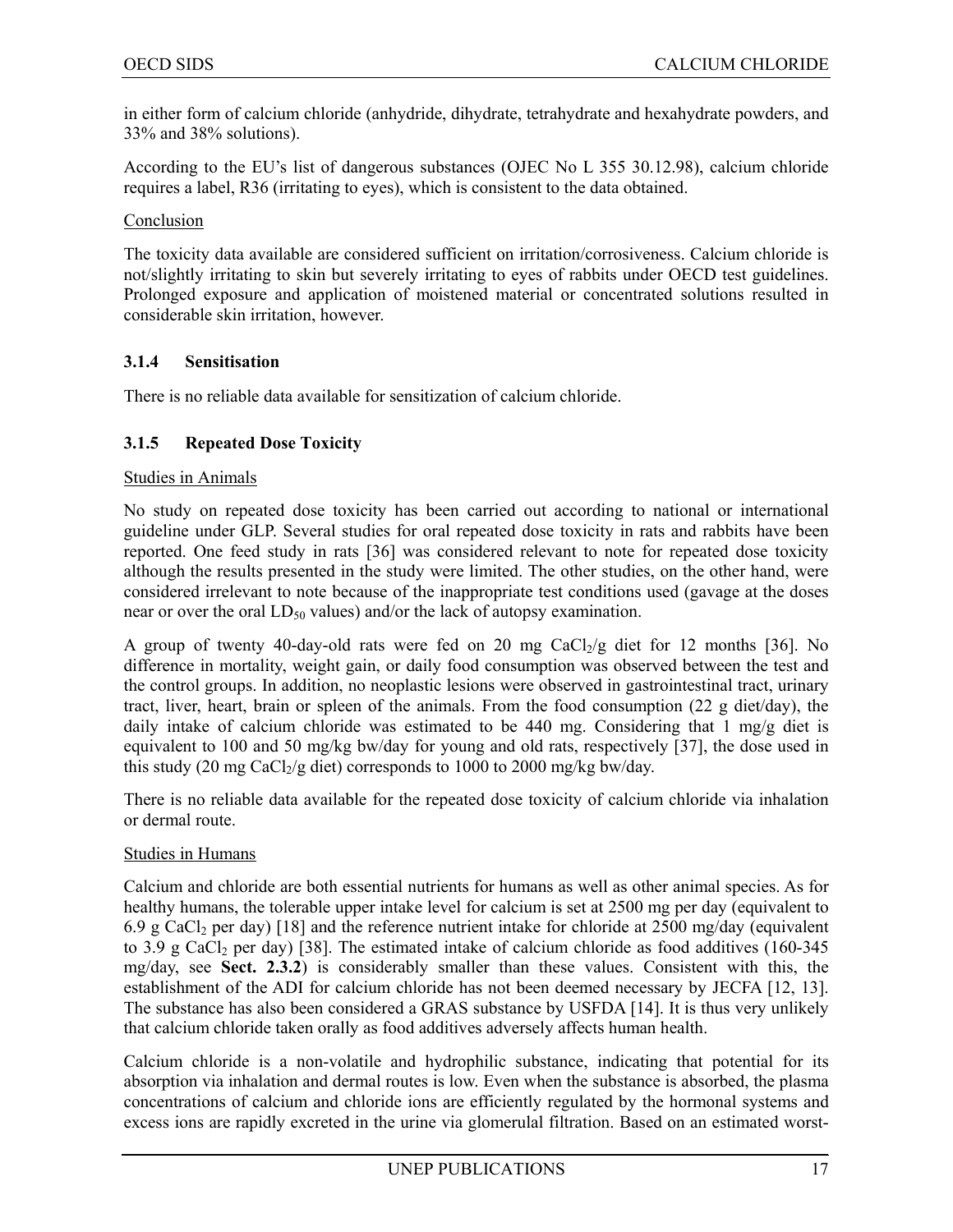case scenario for occupational exposure, the maximum intake of calcium chloride from the working atmosphere is 50 mg/day (see **Sect. 2.3.1**). This value is considerably smaller than the tolerable upper intake level for calcium and the dietary reference value for chloride. It is not predicted that occupational exposure to this substance causes an adverse effect on human health.

Collectively, the information available is sufficient and no further study is considered necessary for this endpoint.

#### Conclusion

There is one study for repeated dose oral toxicity in rats although the data presented in the study is not sufficient. The study shows no adverse effect of calcium chloride on rats fed 20 mg  $CaCl<sub>2</sub>/g$  diet (comparable to 1000 mg/kg bw/day or more) for 12 months.

#### **3.1.6 Mutagenicity**

Data on genetic toxicity of calcium chloride has been obtained from *in vitro* studies, while no *in vivo* study has yet been available. The reliability of the *in vitro* studies reported and the results obtained from the studies are considered sufficient for this endpoint.

#### **Bacterial mutation tests**

Two studies were carried out by the method similar to OECD Test Guideline 471. In a *Salmonella* mutation test, using TA92, TA94, TA98, TA100, TA1535 and TA1537, doses of calcium chloride up to 5 mg/plate were examined with metabolic activation [39]. In another *Salmonella* mutation test, using TA97 and TA102, doses up to 10 mg/plate were examined with or without metabolic activation [40]. No significant increases in mutation frequencies were observed in either study.

Two genetic toxicity studies with bacteria have further been reported although the studies are not OECD guideline studies. In a *Bacillus subtilis* mutagenicity assay the potential of calcium chloride to damage cellular DNA was examined at concentrations up to 0.5 M [41]. The result of the test was negative. In an *Escherichia coli* test the potential to induce an SOS response was tested at doses up to 1 mM, also giving a negative result [42].

#### **Chromosome aberration test**

An *in vitro* chromosome aberration test in Chinese hamster lung cells (CHL) has been reported [39]. The test was scientifically acceptable. The CHL cells were exposed to calcium chloride at doses up to 4 mg/mL for 48 hr without metabolic activation. No significant increase in polyploid formation or structural chromosome aberration was observed. The highest dose in the study was determined by the dose needed for 50% cell-growth inhibition.

#### Conclusion

Genetic toxicity of calcium chloride was negative in the bacterial mutation tests and the mammalian chromosome aberration test.

#### **3.1.7 Carcinogenicity**

There is no data available for carcinogenicity of calcium chloride.

#### **3.1.8 Toxicity for Reproduction and Developmental Toxicity**

No study on toxicity to reproduction has yet been reported. Thus the potential of reproductive toxicity of calcium chloride has thereby not been addressed according to the OECD requirement.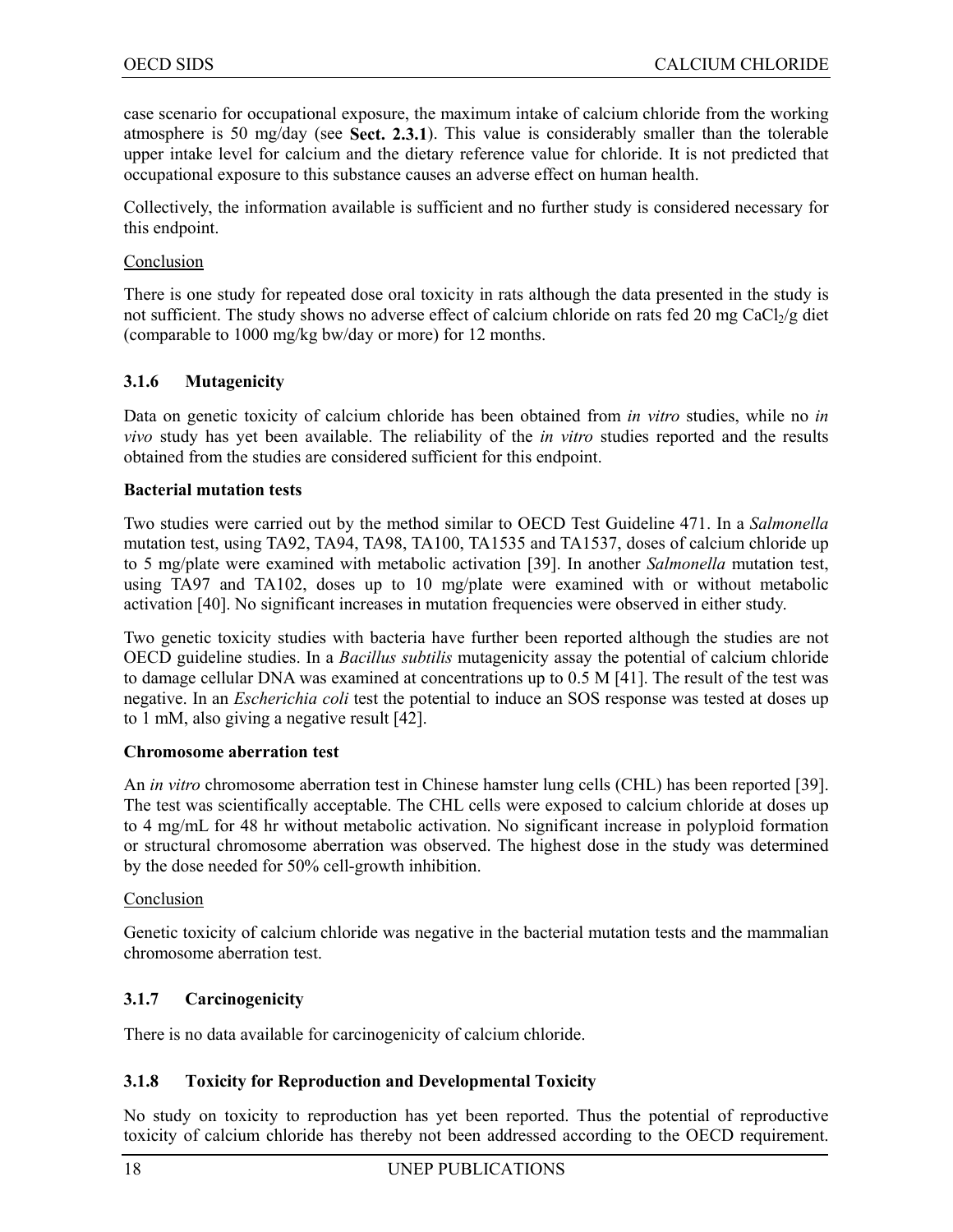However, calcium and chloride are both essential constituents for all animals and are ingested daily. As mentioned above (see **3.1.5**), any toxic effect of calcium chloride on mammalian reproduction is not predicted as far as ordinary consumer and occupational exposures are concerned. No further study is considered necessary for this endpoint.

There is one study on developmental toxicity with sufficient reliability. The method used in the study was equivalent to OECD Test Guideline 414 although the study was conducted before the establishment of the guideline. The developmental toxicity study examined the effect of calcium chloride on embryo lethality and teratogenicity in mice, rats and rabbits [43]. The test conditions used in the experiments are summarized in *Table 3-2*.

| Species.<br>strain | No. of animals<br>per group | <b>Vehicle</b> | <b>Doses</b><br>(mg/kg/day) | <b>Administration</b><br>(days of gestation) | <b>Caesarian section</b><br>(day of gestation) |
|--------------------|-----------------------------|----------------|-----------------------------|----------------------------------------------|------------------------------------------------|
| Mouse, CD-1        | 25                          | Water          | 1.89, 8.78, 40.8, 189       | $6 - 15$                                     |                                                |
| Rat, Wistar        | 25                          | Water          | 1.76, 8.18, 38.0, 176       | $6 - 15$                                     | 20                                             |
| Rabbit, Dutch      | 16-22                       | Water          | 1.69, 7.85, 35.6, 169       | $6-18$                                       | 29                                             |

|  |  |  |  | Table 3-2. Test conditions of developmental toxicity tests in mice, rats and rabbits. |  |
|--|--|--|--|---------------------------------------------------------------------------------------|--|
|  |  |  |  |                                                                                       |  |

In each experiment, the number of animals, dose levels and exposure time conformed to the guideline requirement. In addition, positive and negative controls were both included in each experiment. All animals were observed daily for appearance, body weight and behaviour with particular attention to food consumption. The numbers of implantation sites, resorption sites, and live and dead fetuses were recorded when all dams were subjected to Caesarean section. All fetuses were examined grossly for the presence of external congenital abnormalities. One-third of the fetuses of each litter underwent detailed visceral examinations. The remaining two-thirds were examined for skeletal defects. The administration of calcium chloride had no clearly discernible effect on implantation or on maternal or fetal survival. The number of abnormalities seen in either soft or skeletal tissues of the test groups did not differ from the number occurring spontaneously in the sham-treated controls. These facts reveal no toxic effects on dams or fetuses at doses up to 189 mg/kg bw/day (mouse), 176 mg/kg bw/day (rat) and 169 mg/kg bw/day (rabbit).

#### Conclusion

No study on reproductive toxicity has been reported. On the other hand, developmental toxicity data with sufficient reliability have been obtained, showing no toxic effects on dams or fetuses at doses up to 189 mg/kg bw/day (mouse), 176 mg/kg bw/day (rat) and 169 mg/kg bw/day (rabbit).

#### **3.1.9 Experience with Human Exposure**

There are several human data based on accidents caused by clinical uses of calcium chloride or by incidental exposures to the substance.

#### *Oral route*

There are three cases of gastrointestinal lesions due to calcium chloride administered by gavage to newborn babies for the treatment of tetany [44] although the substance is no longer being used for the treatment. In two of the cases, single doses of  $3-4$  g of the substance in water (16-17%) caused severe ulceration and necrosis of the mucosa and submucosa of gastrointestinal tracts, resulting in death. In the other case, a baby given twice 2 g of the substance in water also showed signs of gastrointestinal lesion but later recovered. Overall, the lesions observed in the cases are consistent to those noted for the acute oral toxicity in rabbits (see **3.1.2**).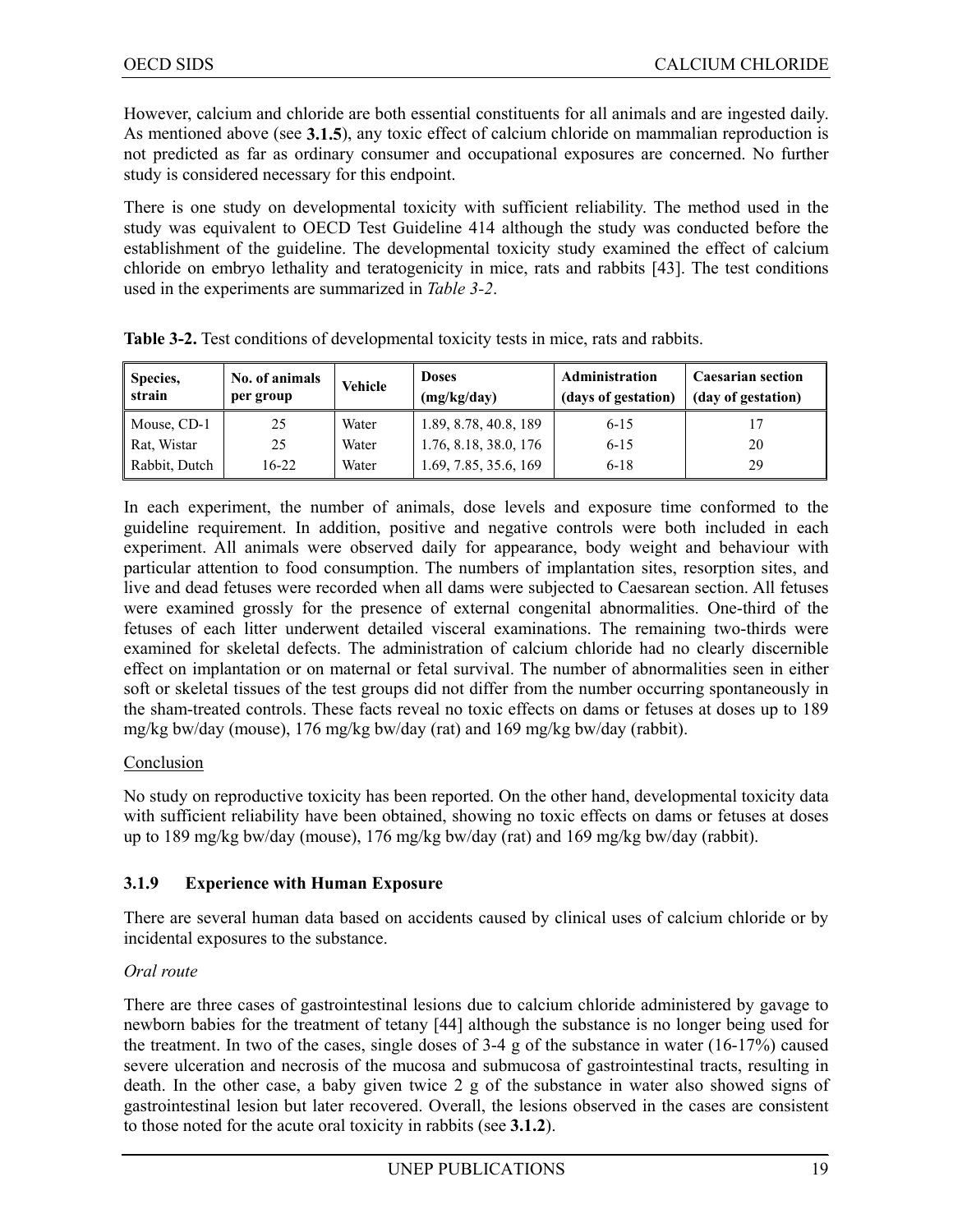#### *Dermal route*

There are a couple of reports on skin injuries as a result of incidental contact with calcium chloride: skin injuries of thighs of boys exposed to calcium chloride powder put into pockets of pants; and those of forearms of a man who carried bags of the substance [45, 46]. As occupational cases, there are reports on skin injuries of workers exposed to dripping water in a coal mine containing calcium chloride, skin injury of a worker exposed to 40% solution of the substance used for spraying the roadway of mines and skin injury of a worker of an oil plant spending a day loading the substance into containers [47, 48, 49]. In these cases, lesions such as necroses, ulceration and calcinosis of the contact area of the skin have been observed. It has been suggested that dehydration by highconcentration solutions of calcium chloride may be the mechanism of injury [49].

#### *Other route*

Calcium chloride has been used for medical treatment of hypocalcemic tetany, calcium deficit in citrated blood, serum sickness after injection of antitoxins and antisera, and allergic diseases such as hay fever, urticaria and asthma. As an electrolyte replenisher calcium chloride is a pharmaceutical necessity for Ringer's solutions [50]. There is a report that intravenous infusions of 1 g of  $CaCl<sub>2</sub>$  in 100mL of normal saline administered over 1 hr to a patient with hypoparathyroidism caused extravasation of calcium chloride into the surrounding tissue along the flexural aspect of the left forearm, resulting in edema, warmth, and tenderness [51].

#### Conclusion:

Severe irritating effect of calcium chloride on gastrointestinal tracts of human babies was observed at 3-4 g, which was administered by gavage for the treatment of tetany. Irritating effect of the substance was also observed in human skin injuries caused by the incidental contact with the substance or its high-concentration solutions.

#### **3.2 Initial Assessment for Human Health**

Calcium chloride is easily dissociated into calcium and chloride ions in water. The absorption, the distribution and the excretion of the ions in animals are regulated separately. Once calcium chloride is taken up, the effect of the substance on animals should be attributed to the effect of calcium, the effect of chloride, or both.

Calcium and chloride ions are essential constituents of all animals. Absorption, transport, distribution, excretion, and the homeostatic regulation of calcium and chloride ions in animals are well established, as are the mechanisms of action. Calcium is essential for the formation and maintenance of bones and teeth, and for the regulation of various physiological functions such as neural transmission and muscle contraction. Chloride is also essential for the regulation of acid-base balance of the body and intracellular osmotic pressure and acid-base buffering.

The toxicity data available are considered sufficient on acute toxicity. The oral  $LD_{50}$  values were 2045 (male) and 1940 mg/kg bw (female) in mice, 3798 (male) and 4179 mg/kg bw (female) in rats and 500-1000 mg/kg bw in male rabbits. Acute oral toxicity of the substance is attributed to the severe irritating property of the original compound or its high-concentration solutions to the gastrointestinal tract, causing perforation and ulceration of the contact area of the tract. Similar toxic effect of calcium chloride on human newborn babies was observed at 3-4 g administered by gavage for the treatment of tetany. In humans, however, acute oral toxicity is rare because large single doses induce nausea and vomiting. The dermal  $LD_{50}$  value in male/female rabbits was over 5000 mg/kg bw. No significant change was found by gross necropsy examination except skin lesions at or near the site of administration. Hypercalcemia may occur only when there exist other factors that alter calcium homeostasis, such as renal inefficiency and primary hyperthyroidism.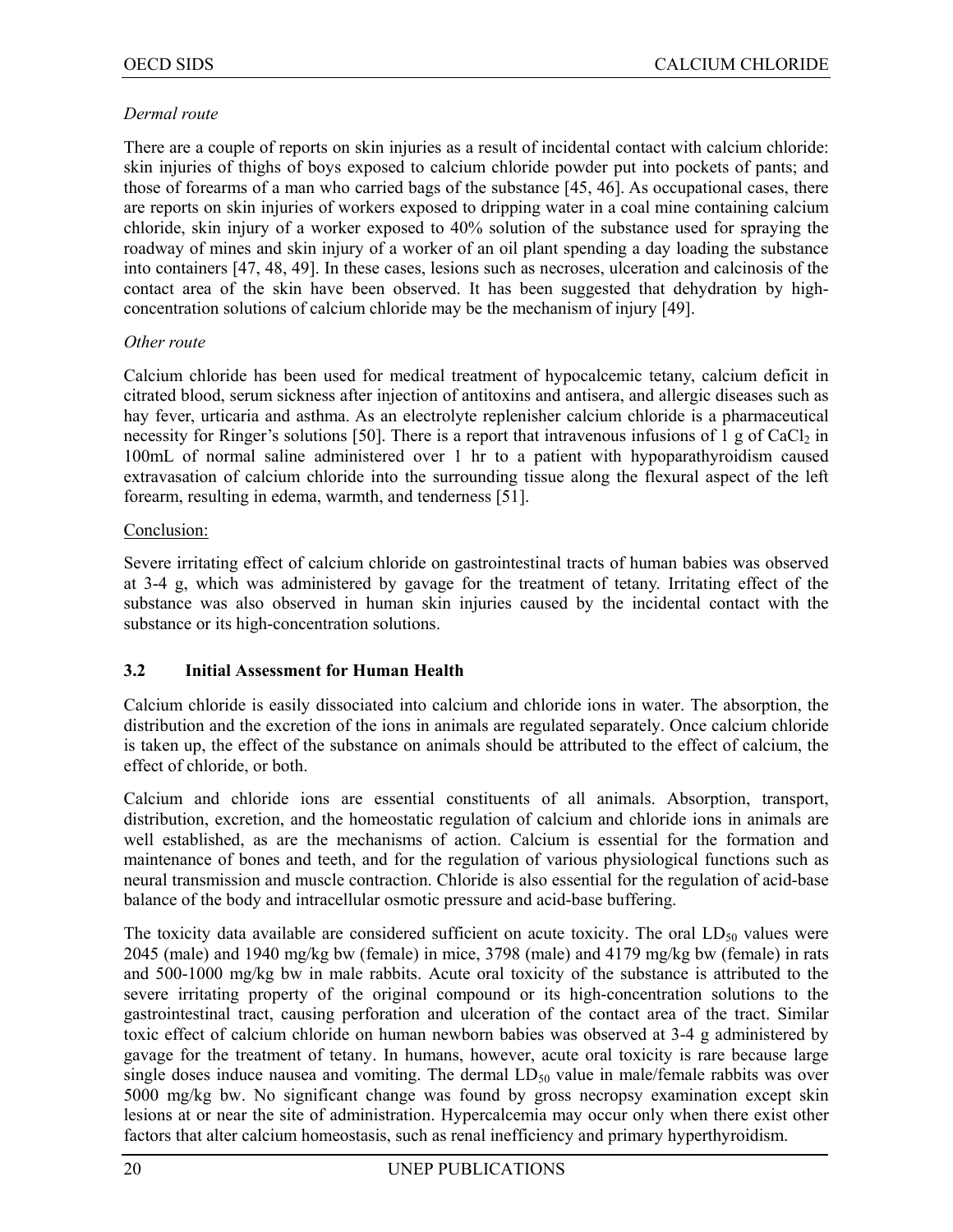The toxicity data available are considered sufficient on irritation/corrosiveness. Calcium chloride is not/slightly irritating to skin but severely irritating to eyes of rabbits under OECD test guidelines. Prolonged exposure and application of moistened material or concentrated solutions resulted in considerable skin irritation, however. In addition, much severe effects were noticed on abraded skin. Irritating effect of the substance has also been observed in human skin injuries caused by the incidental contact with the substance or its high-concentration solutions.

The limited oral repeated dose study shows no adverse effect of calcium chloride on rats fed on 20 mg CaCl<sub>2</sub>/g diet (comparable to 1000 to 2000 mg/kg bw/day) for 12 months. Calcium and chloride ions are both essential nutrients for humans and daily intake more than 1000 mg each of the ions is recommended. Considering the intake profile of calcium chloride as foods and food additives with no limitation for ADI established by JECFA and the well-established metabolism and mechanisms of action of the ions in the human body, no further study is considered necessary for this endpoint.

*In vitro* studies for genetic toxicity with sufficient reliability have been reported. Genetic toxicity of calcium chloride was negative in the bacterial mutation tests and the mammalian chromosome aberration test. Thus no further study is required for this endpoint.

No reproductive toxicity study has been reported. A developmental toxicity study equivalent to OECD guideline study, on the other hand, reveals no toxic effects on dams or fetuses at doses up to 189 mg/kg/day (mice), 176 mg/kg/day (rats) and 169 mg/kg/day (rabbits). In view of the nutritional aspects, the metabolism, the mechanisms of action of calcium and chloride, however, the information available is sufficient and no further study is considered necessary for these endpoints.

#### **4 HAZARDS TO THE ENVIRONMENT**

#### **4.1 Aquatic Effects**

The aquatic toxicity of calcium chloride is summarized in *Table 4-1*. Each toxicity value was shown as anhydrous calcium chloride concentration. For some of the tests, calcium chloride is included as part of the standard test media. The descriptions of the toxic concentrations refer to the effect of additional calcium chloride added to the system, not to the total concentration of calcium and chloride ions present.

#### **4.1.1 Toxicity to Aquatic Plants / Algae**

There is one study with fresh water algae, *Selenastrum capricornutum*, which was conducted according to OECD guideline 201. The 72-hour  $EC_{50}$  and  $EC_{20}$  obtained on the basis of biomass from the study were 2900 and 1000 mg/L, respectively [52].

#### **4.1.2 Toxicity to Invertebrates**

There are seven acute toxicity data available for Cladocera. Two of them were conducted according to international or national guidelines, giving the 48-hour EC<sub>50</sub> of 2400 mg/L for *Daphnia magna* [53] and the 48-hour LC<sub>50</sub> of 1830 mg/L for *Ceriodaphnia* sp. [54]. The lowest 48-hour EC<sub>50</sub> was 1062 mg/L for *Daphnia magna* [56]

The acute toxicity studies with other invertebrates showed  $LC_{50}$  or  $EC_{50}$  values in the range of 780-44400 mg/L. These studies were not conducted according to standard guidelines, but the test conditions were fully described and these data are acceptable.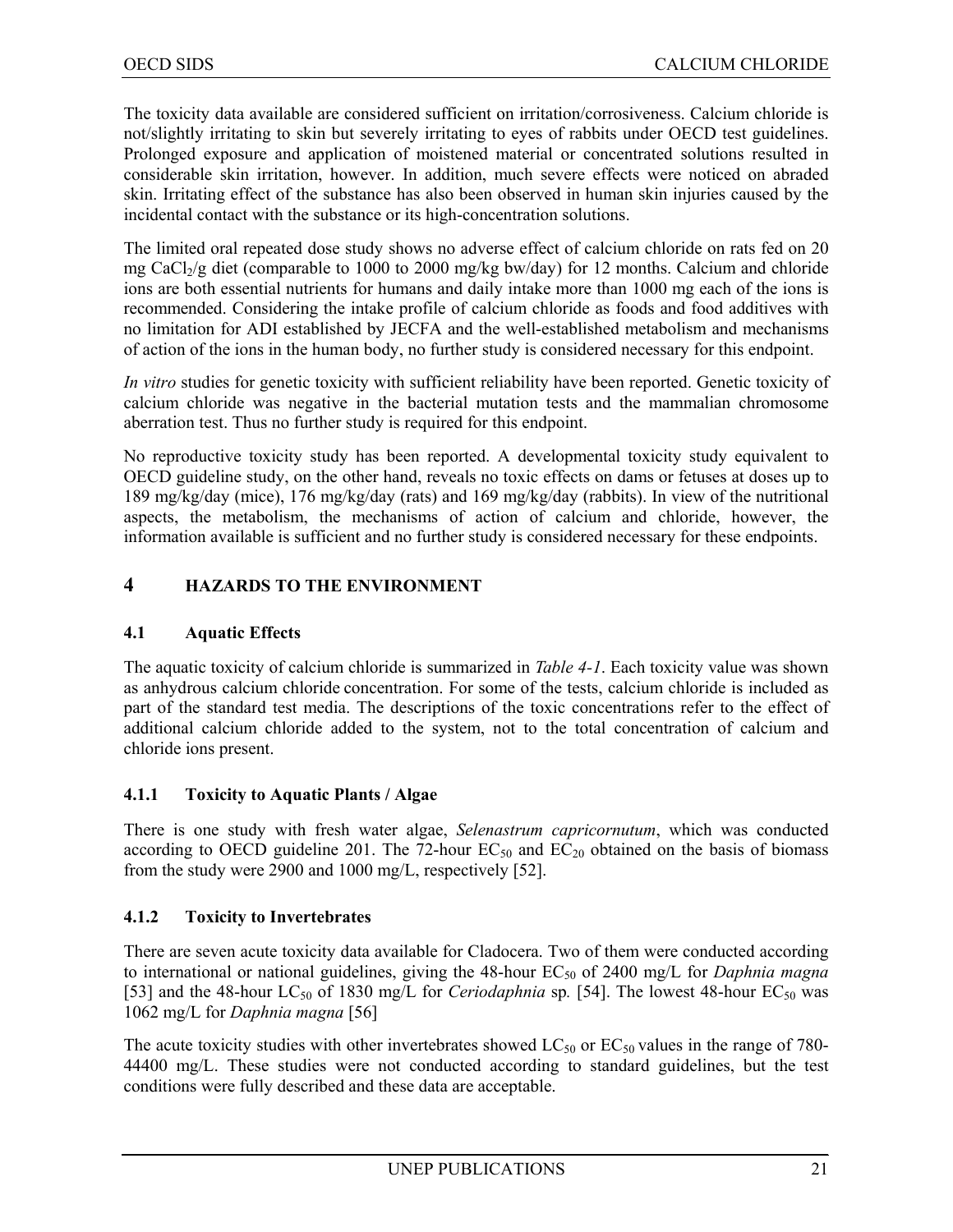The chronic effect of 21-day exposure on reproduction of *Daphnia magna* has been investigated as a long-term study. The methods and test conditions used in the study are fully described, and appear to be scientifically acceptable, although the study was conducted prior to the acceptance of standard guidelines for this type of study.

The concentration required for 16% and 50% inhibition of reproduction ( $EC_{16}$  and  $EC_{50}$ ) was 320 and 610 mg/L, respectively [56].

#### **4.1.3 Toxicity to Fish**

Several studies on acute toxicity to fish have been reported. Among them the study with fathead minnow (*Pimephales promelas*) conducted under EPA guideline showed the lowest 96-hour LC<sub>50</sub> value of 4630 mg/L [54].

No chronic toxicity studies on fish conducted under standard guidelines have been reported.

#### **4.1.4 Toxicity to Aquatic Microorganisms**

No toxicity data on aquatic microorganisms are available.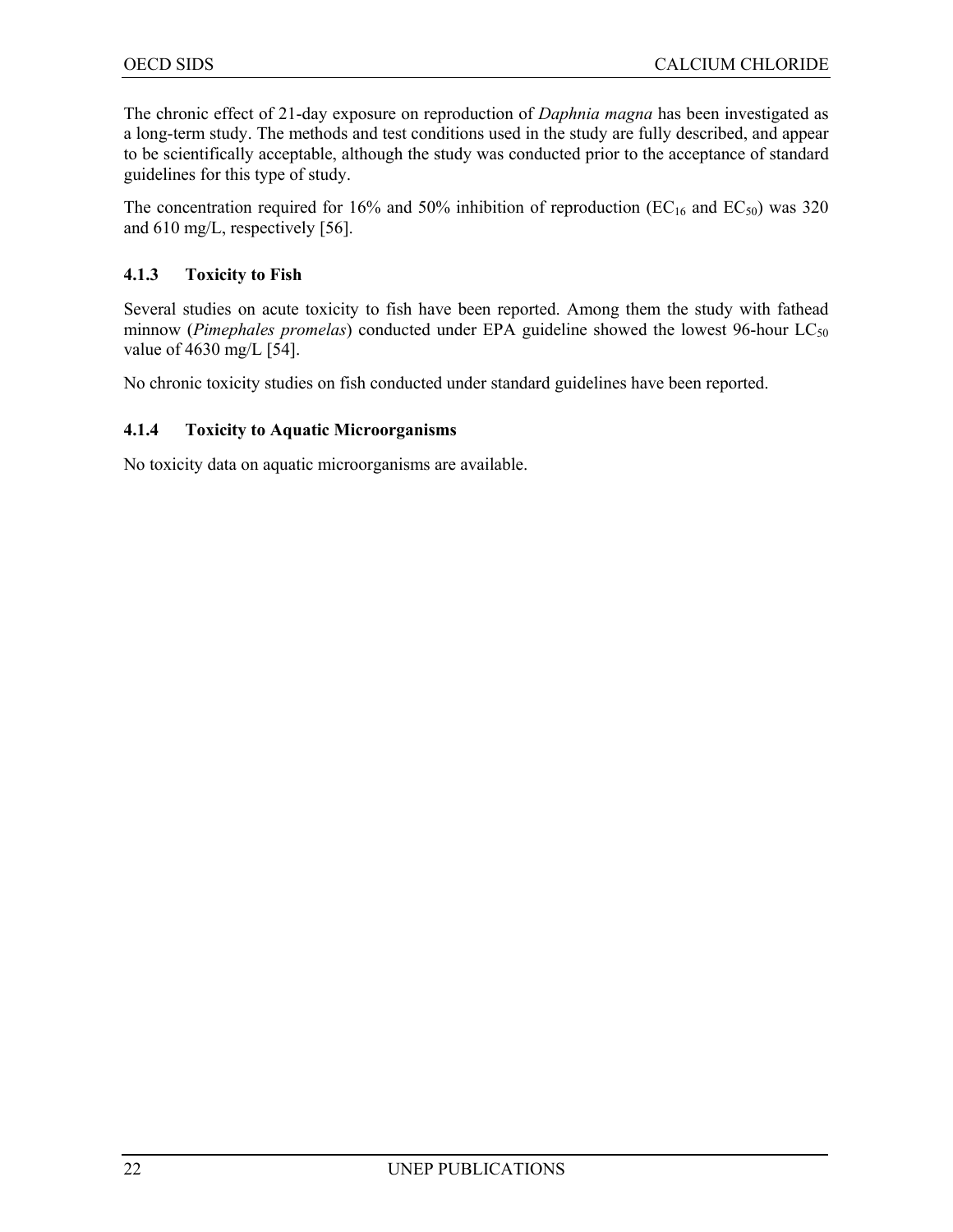| <b>Species</b>                | Age/Size                      | Stat/<br>Flow   | <b>Temp</b><br>(C) | <b>Dissolved</b><br>oxygen<br>(mg/L) | <b>Hardness</b><br>(mg CaCO <sub>3</sub> /L) | pH          | Endpoint                                                                 | Concentration<br>(mg/L) | <b>Test method</b>                            | Reference |
|-------------------------------|-------------------------------|-----------------|--------------------|--------------------------------------|----------------------------------------------|-------------|--------------------------------------------------------------------------|-------------------------|-----------------------------------------------|-----------|
| <b>Algae</b> /plants          |                               |                 |                    |                                      |                                              |             |                                                                          |                         |                                               |           |
| Selenastrum<br>capricornutum* | 1x10 <sup>4</sup><br>cells/mL | Static          | $22.2 -$<br>22.4   |                                      |                                              | $7.5 - 8.5$ | 72h $EC_{50}$<br>72h $EC_{20}$<br>biomass                                | 2900<br>1000            | <b>OECD 201</b><br><b>GLP</b>                 | $[52]$    |
|                               |                               |                 |                    |                                      |                                              |             | 72h $EC_{50}$<br>72h $EC_{20}$<br>growth rate                            | >4000<br>2700           |                                               |           |
| <b>Invertebrates</b>          |                               |                 |                    |                                      |                                              |             |                                                                          |                         |                                               |           |
| Daphnia magna                 | $0-24$ h old                  | Static          | $19.8 -$<br>20.0   | $8.4 - 8.7$                          |                                              | $7.6 - 8.3$ | 48h EC <sub>50</sub> ,<br>immobilization                                 | 2400                    | OECD <sub>202</sub><br><b>GLP</b>             | $[53]$    |
|                               | $<$ 24 h old                  | Static          | 20                 | $>40\%$ of<br>saturation             |                                              | $7.5 - 9.0$ | 48h $LC_{50}$                                                            | 2770                    | EPA/600/4-<br>90/027,<br>EPA/600/6-<br>91/003 | $[54]$    |
|                               |                               | Static          | $11.5 -$<br>14.5   | $5.2 - 6.5$                          | 235-260                                      | $7.2 - 7.8$ | 48h $EC_{50}$ ,<br>immobilization                                        | 1062                    |                                               | $[55]$    |
|                               | $<$ 24 h old                  | Static          | $18\pm1$           |                                      | 44.0-53.0                                    | $7.4 - 8.2$ | 48h $LC_{50}$                                                            | 1285                    |                                               | $[56]$    |
|                               | $<$ 24 h old                  | Semi-<br>static | $18\pm1$           |                                      | 44.0-53.0                                    | $7.4 - 8.2$ | 21d $LC_{50}$<br>$21d$ EC <sub>50</sub><br>21d $EC_{16}$<br>reproduction | 920<br>610<br>320       |                                               |           |
| Daphnia<br>hyalina            | Adult,<br>$1.27$ mm           | Static          | $9.5 -$<br>10.5    |                                      |                                              |             | 48h $LC_{50}$                                                            | 8300                    |                                               | $[57]$    |
| Ceriodaphnia<br>sp.           | $<$ 24 h old                  | Static          | 20                 | $>40\%$ of<br>saturation             |                                              | $7.5 - 9.0$ | 48h $LC_{50}$                                                            | 1830                    | EPA/600/4-<br>90/027,<br>EPA/600/6-<br>91/003 | $[54]$    |

*Table 4-1***. Summary of toxicity test results to aquatic organisms.**

\*now *Pseudokircheneriella subcapitata*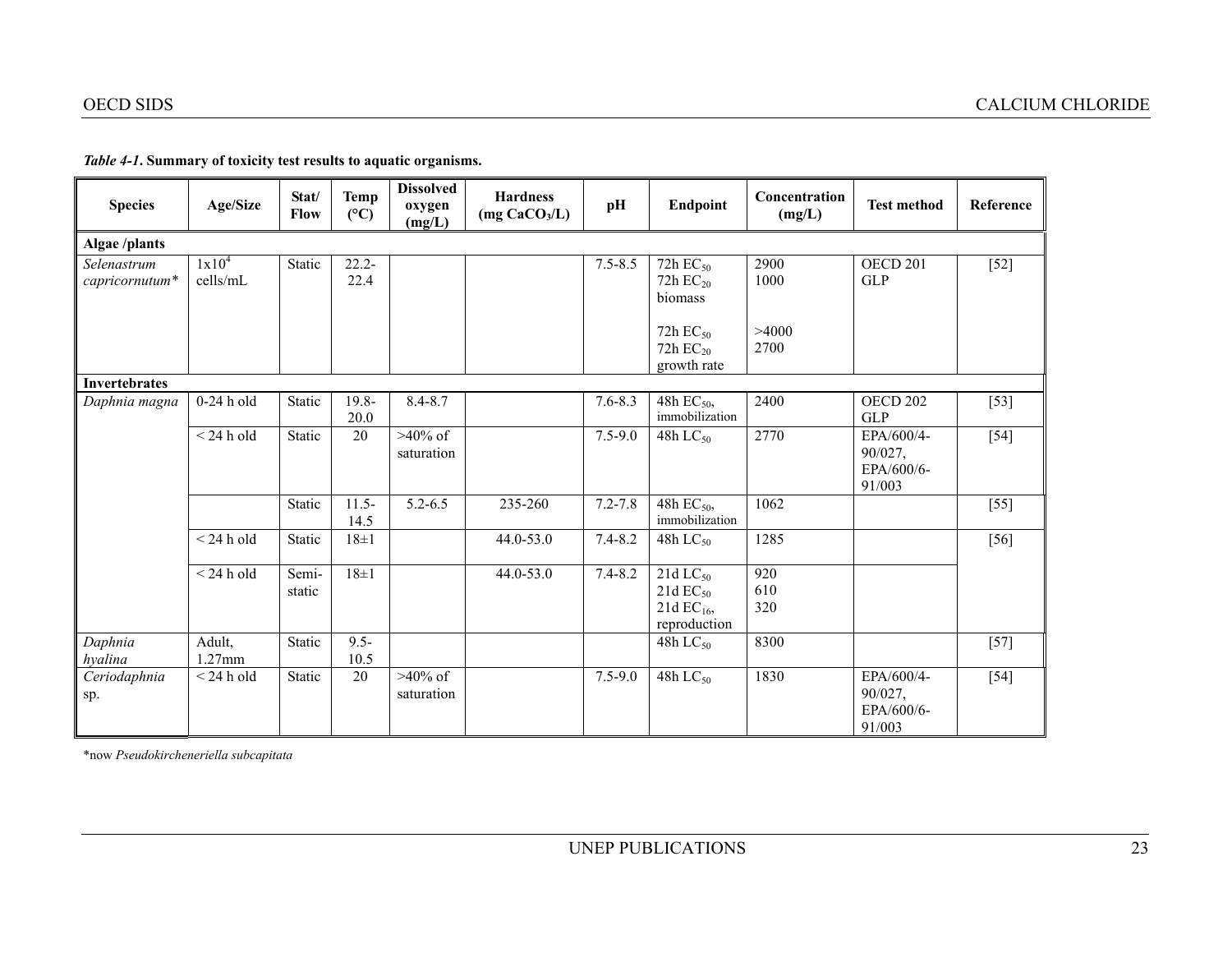| <b>Species</b>                              | Age/Size                                                                                                                                             | Stat/<br>Flow    | <b>Temp</b><br>$(^{\circ}C)$ | <b>Dissolved</b><br>oxygen<br>(mg/L) | <b>Hardness</b><br>(mg CaCO <sub>3</sub> /L) | pH               | Endpoint                                         | Concentration<br>(mg/L)                                 | <b>Test method</b>                            | Reference         |
|---------------------------------------------|------------------------------------------------------------------------------------------------------------------------------------------------------|------------------|------------------------------|--------------------------------------|----------------------------------------------|------------------|--------------------------------------------------|---------------------------------------------------------|-----------------------------------------------|-------------------|
| <b>Other invertebrates</b>                  |                                                                                                                                                      |                  |                              |                                      |                                              |                  |                                                  |                                                         |                                               |                   |
| Cyclops<br>abyssorum<br>prealiinus          | Adult,<br>$0.62$ mm                                                                                                                                  | Static           | $9.5 -$<br>10.5              |                                      |                                              |                  | 48h $LC_{50}$                                    | 19400                                                   |                                               | $[57]$            |
| Eudiaptomus<br>padanus<br>padanus           | Adult,<br>$0.43$ mm                                                                                                                                  | Static           | $9.5 -$<br>10.5              |                                      |                                              |                  | 48h $LC_{50}$                                    | 11100                                                   |                                               | $\overline{[57]}$ |
| Nitocra spinipes                            | Adult<br>$0.7 - 0.8$ mm                                                                                                                              | Static           | $20 \pm 0.5$                 |                                      | Salinity (‰); 7                              |                  | 96h LC <sub>50</sub>                             | 1600                                                    |                                               | $[58]$            |
| Tubifex tubifex                             |                                                                                                                                                      | Semi-<br>static  | $29.5 -$<br>31               | $5.2 - 6.0$                          | 230-250                                      | $7.5 - 7.7$      | 96h EC <sub>50</sub><br>Immobilization           | 780                                                     |                                               | $[59]$            |
| Caenorhabditis<br>elegans                   | Wild type<br>(N2)                                                                                                                                    | Static           | 20                           |                                      |                                              |                  | 24h $LC_{50}$                                    | 44400                                                   |                                               | [60]              |
| Fish                                        |                                                                                                                                                      |                  |                              |                                      |                                              |                  |                                                  |                                                         |                                               |                   |
| Pimephales<br>promelas<br>Fathead<br>minnow | 1-7 d old                                                                                                                                            | Static           | 25                           | $>40\%$ of<br>saturation             |                                              | $7.5 - 9.0$      | 96 hr $LC_{50}$                                  | 4630                                                    | EPA/600/4-<br>90/027,<br>EPA/600/6-<br>91/003 | $[54]$            |
| Lepomis<br>macrochirus<br>Bruegill          | Small<br>$(3.88 \text{ cm},$<br>$0.96g$ ),<br>Medium<br>$(6.09 \text{ cm},$<br>$2.80g$ ),<br>Large<br>$(14.24 \text{ cm},$<br>54.26g)<br>5-9cm, 1-9g | Static<br>Static | $20 \pm 1$<br>19-21          | 5-9ppm                               | 6314-11900                                   | $7.19 -$<br>7.80 | 96 hr LC <sub>50</sub><br>96 hr LC <sub>50</sub> | 9500 (small)<br>9500 (medium)<br>11300 (large)<br>10650 |                                               | $[61]$<br>$[62]$  |
| Gambusia<br>affinis<br>Mosquitofish         | Adult<br>female                                                                                                                                      | Static           | $20 - 23$                    | $\tau$                               |                                              | $6.8 - 7.6$      | 96 hr LC <sub>50</sub>                           | 13400                                                   |                                               | [63]              |

#### *Table 4-1***. Summary of toxicity test results to aquatic organisms (continued).**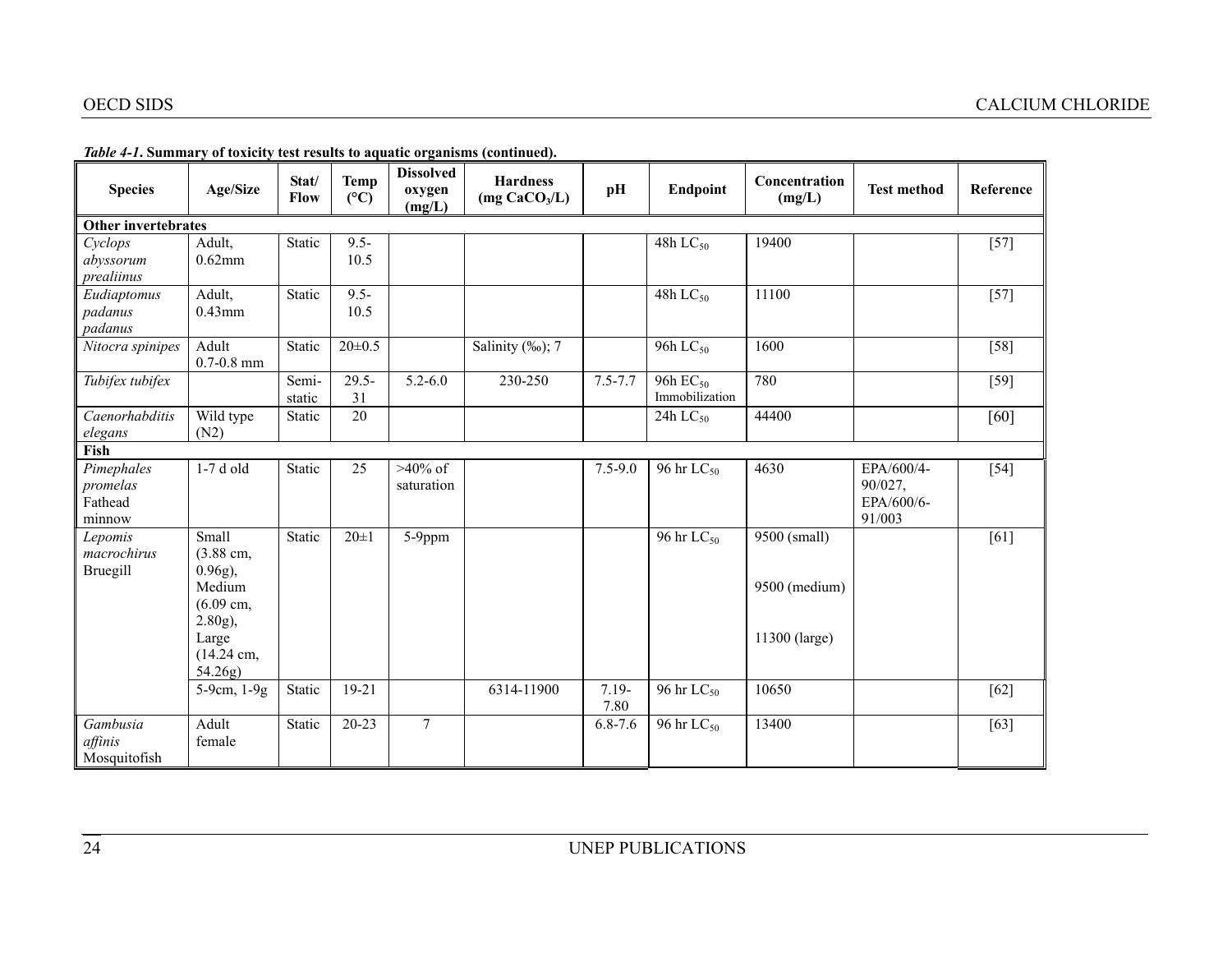#### **4.2 Terrestrial Effects**

The data on effects to terrestrial plants and animals seem to be the useful information to assess the impact of calcium chloride to the environment as well as the biological functions or roles of calcium and chloride.

#### **4.2.1 Toxicity to Soil Dwelling Organism and Terrestrial Plants**

The results of toxicity to soil dwelling organism and terrestrial plants are summarized in *Table 4-2*.

| <b>Species</b>                                                                 | <b>Test methods</b>                                                                                                                   | <b>Results</b>                                                                                                                 | Reference |  |  |  |  |
|--------------------------------------------------------------------------------|---------------------------------------------------------------------------------------------------------------------------------------|--------------------------------------------------------------------------------------------------------------------------------|-----------|--|--|--|--|
| Earthworm                                                                      |                                                                                                                                       |                                                                                                                                |           |  |  |  |  |
| Eisenia foetida                                                                | Laboratory soil test,<br>Application of 5 $g/m^2$ CaCl <sub>2</sub><br>every week for 6 weeks                                         | Cumulative mortality;<br>20%                                                                                                   | [64]      |  |  |  |  |
| Plants                                                                         |                                                                                                                                       |                                                                                                                                |           |  |  |  |  |
| Rice,<br>Wheat,<br>Beer wheat,<br>Rapeseed,<br>Japanese radish,<br>Welsh onion | Seed germination and growth<br>test.<br>Temp; 28-30°C<br>Exposure conc.; 1-5 g/L<br>Test period; 3-5 days                             | Tolerance limit for<br>germination and growth;<br>$2-3$ g/L                                                                    | [65]      |  |  |  |  |
| White birch,<br>Acacia,<br>Poplar,<br>Todo fir                                 | Four tree seedlings were treated<br>in CaCl <sub>2</sub> solutions $(0.250-25 \text{ g/L})$<br>for 60-100 days.                       | Tolerance conc;<br>1 g/L for white birch<br>5 g/L for acacia<br>2.5 g/L for poplar<br>$0.5$ g/L for todo firs                  | [66]      |  |  |  |  |
| Trifolium repens L.                                                            | Test in flowerpot;<br>application for 35 days                                                                                         | Survival rate;<br>28.6% at total dose of 750 g/m <sup>2</sup><br>85.7% at 187.5 g/m <sup>2</sup>                               | $[67]$    |  |  |  |  |
| Taxus cuspidata<br>Pinus mugo<br>Trifolium repens L.                           | Spraying CaCl <sub>2</sub> (5-100 g/m <sup>2</sup> ) on<br>seedlings at weekly intervals for<br>15 weeks in the winter season.        | $EC_{50}$ on damage to leaves;<br>5-25 $g/m^2$ for<br>T.cuspidata and P. mugo<br>50-100 $g/m^2$ for<br>T. repens L.            | [64]      |  |  |  |  |
| Salix sachalinensis                                                            | Scions were treated in CaCl <sub>2</sub><br>solutions (5-100 $g/m2$ ) for 11<br>days.                                                 | $EC100$ on damage to leaves and<br>root; $\leq$ 5 g/m <sup>2</sup>                                                             | [64]      |  |  |  |  |
| Taxus cuspidata<br>Trifolium repens L.                                         | Spraying CaCl <sub>2</sub> (0.25-25.0 g/m <sup>2</sup> )<br>on seedlings at weekly intervals<br>for 15 weeks in the winter<br>season. | $EC_{50}$ as accumulated application;<br>18.75-37.5 $g/m^2$ with T.<br>cuspidata<br>37.5-375 $g/m^2$ with <i>T. respens L.</i> | [68]      |  |  |  |  |

*Table 4-2***. Summary of toxicity to soil dwelling organism and terrestrial plants.**

There are some studies that examined effects of deicing agents to plants and earthworm using calcium chloride, sodium chloride, CMA (calcium/magnesium acetate), urea and so on. Although these studies were not conducted under the standard methods and were not necessarily providing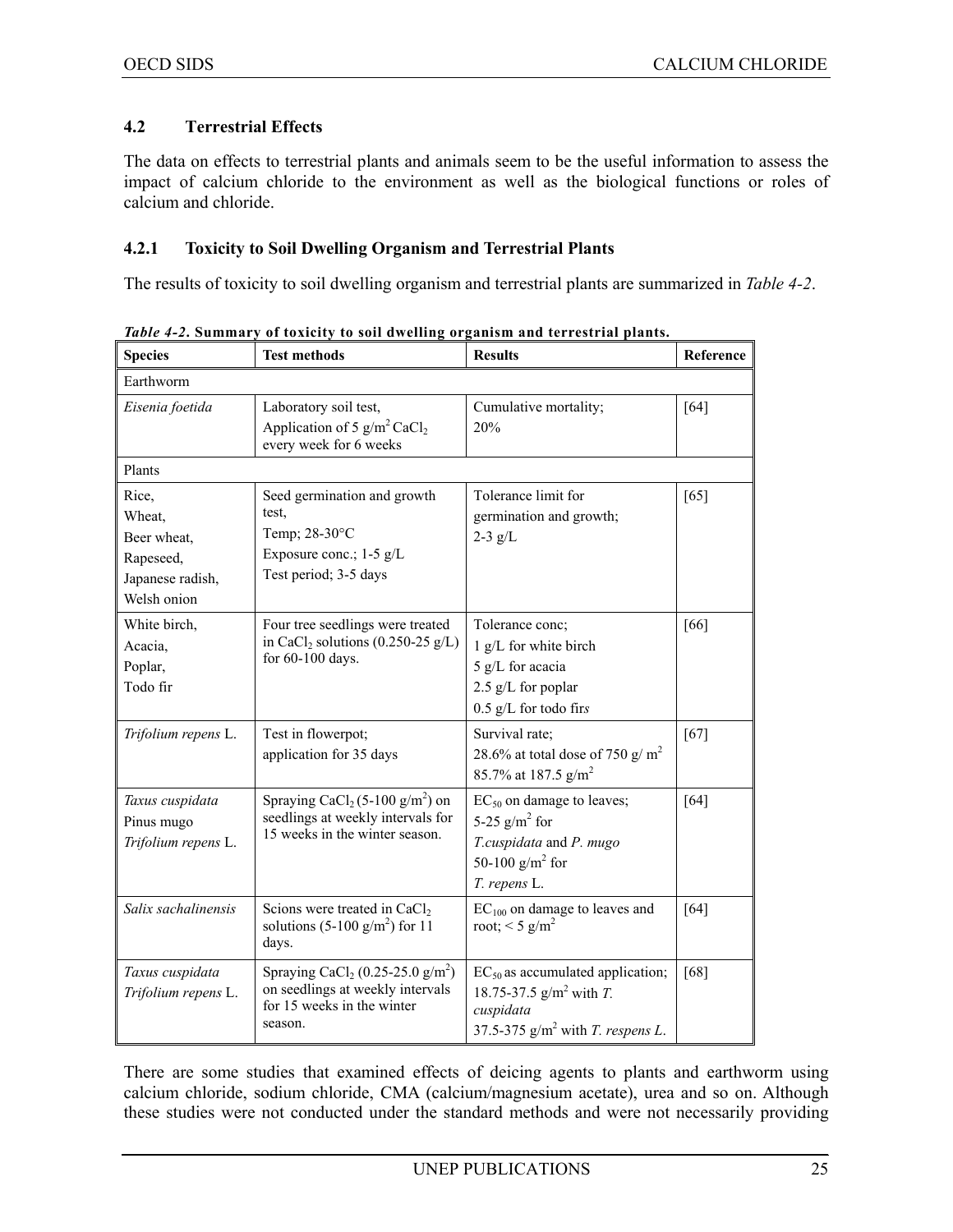reliable outcomes, they revealed a tendency to less damage to plants and earthworm from exposure to calcium chloride than to other deicing agents [64, 67, 68].

Damage to roadside vegetation has been reported and is attributed largely to the absorption of salt splashed foliage. Sugar maples (*Acer saccharum*) were exposed to runoff of sodium chloride and calcium chloride for 6 winters (total treatment of 112 tones /ha per treatment and 15 treatments per winter at weekly intervals). Leaves of these maple trees contained 3 to 6 times the chloride concentration compared to a control stand. Damage to the maples varied but could be correlated with the chloride concentration in the leaf [69]. From two filed experiments with spruce tree carried out for ten weeks during a winter season, and a total dose of  $1.5 \text{ kg/m}^2$  NaCl, CaCl<sub>2</sub> or a  $75/25$ NaCl/CaCl<sub>2</sub> mixture, it was found that in the presence of calcium chloride the uptake of Cl in the root was inhibited [70].

#### **4.2.2 Biology of Terrestrial Plants [63, 70, 71, 72]**

Calcium is well known as an essential nutrient for higher plants and has important roles for cell wall formation, cell division and cell elongation. The substance is also known as one of the basic inorganic elements of algae.

Chloride is an essential micronutrient for plants and has an important role in regulating osmotic pressure of cells.

#### **Demands for calcium and chloride in plants/crops**

The calcium content of plants varies between 0.1 and  $> 0.5\%$  of the dry weight depending on the growing conditions, plant species, and plant organ. In well-balanced growing nutrient solutions with controlled pH, maximal growth rates were obtained at calcium supply levels of 2.5-100 uM. Also, calcium can be supplied at higher concentrations and might reach more than 10% of the dry weight without symptoms of serious inhibition of plant growth, at least in calcicole plant species.

A typical symptom of calcium deficiency is the disintegration of cell walls and the collapse of the affected tissues, such as the petioles and upper parts of the stems. Lower calcium contents in fleshy fruits also increase the losses caused by enhanced senescence of the tissue and by fungal infections.

In plant species with relatively low chloride requirement  $\left($  <1 mg Cl/g leaf dry wt) the demand for chloride can be covered by a concentration of 100 uM Cl<sup>-</sup> in the nutrient solution. At the supply of 10 uM Cl<sup>-</sup> the shoot dry weight drops to 50%, indicating that chloride uptake is not so efficient as phosphorus uptake, because the demand for phosphorus in the leaf, which is much higher than that for chloride, can be fulfilled by the supply at a phosphorus concentration lower than 10 uM. In most plant species the Cl<sup>-</sup> requirement for optimal growth is in the range of 0.2-0.4 mg/g dry matter. The principal effect of chloride deficiency is a reduction in leaf surface area and thereby plant dry weight. With severe deficiency, curling of the young leaves followed by shrivelling and necrosis might occur.

#### **Biological effects monitoring**

High proportion of the total calcium in plant tissues is often found in the cell walls. This unique distribution is mainly due to an abundance of binding sites for calcium in the cell walls and the restricted transport of calcium into the cytoplasm.

The proportion of calcium pectate in the cell walls is of importance for the susceptibility of the tissue to fungal and bacterial infections and for the ripening of fruits. Calcium has a significant effect on reducing the toxicity of soluble organic acids in the protoplasm of many plants. A soluble organic acid such as oxalic acid combines with Ca to form the very insoluble salt, calcium oxalate,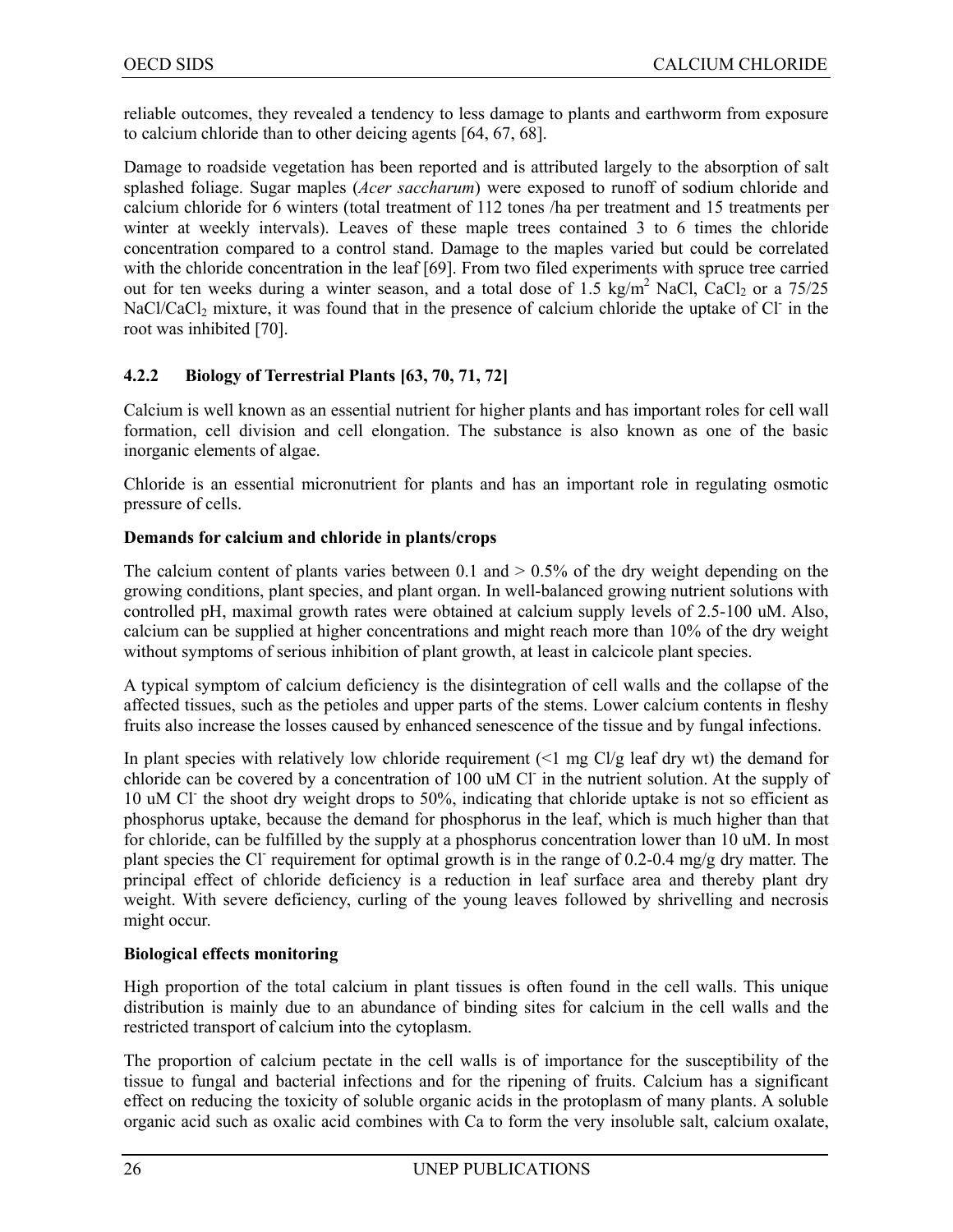which is not toxic to plants. Calcium has the role in counterbalancing the harmful effects of high concentrations of other cations at the plasma membrane. In the absence of an exogenous calcium supply, root extension quickly ceases. On the other hand, the reduction in plant growth under heavy salinisation is also suppressed by the supply of calcium.

Calcium competes with  $Na<sup>+</sup>$  for binding to the exchangeable sites in soil. Since soil clay has a higher affinity for  $Ca^{2+}$  than Na<sup>+</sup>, more Na<sup>+</sup> is likely to be leached out to lower soil layers where it will become less available for plants roots.

Chloride is essential for the photosynthetic  $O_2$  evolution and the proton-pumping ATPases. Chloride has important functions in osmoregulation at different levels. At the high plant contents it is a main osmoticum in the vacuoles of the bulk tissue (50-150 mM Cl<sup>-</sup>), together with potassium. At low contents that are in the range of micronutrient  $(-1 \text{ mM } Cl^-$  or below), these osmoregulatory functions of chloride are presumably confined to specialized tissues or cells, such as the extension zones of roots and shoots. Chloride also plays an essential role in stomatal regulations through mediating opening and closure of the stomata.

#### **Biotransformation and kinetics**

Calcium is always present in the external solution in order to fulfil its functions at the plasma membrane, where it regulates the selectivity of ion uptake and prevents solute leakage from the cytoplasm.In the apoplasm, a part of calcium ions are firmly bound to its structures. Another part of the ions are exchangeable at the cell walls and at the exterior surface of the plasma membrane. A high proportion of intracellular calcium might be sequestered in vacuoles whereas the concentration in the cytosol is extremely low. The same is true for the mobility of calcium in the symplasm from cell to cell and in the phloem. Most of the functions of calcium as a structural component of macromolecules are related to its capacity for coordination, by which it provides stable but reversible intermolecular linkages, predominantly in the cell walls and at the plasma membrane.

Chloride is readily taken up by plants and its mobility in short- and long-distance transport is high. In plants chloride occurs mainly as a free anion or is loosely bound to exchange sites.

#### **4.3 Initial Assessment for the Environment**

Acute toxicity studies with algae, invertebrates including *Daphnia,* and fishes have been reported. The lowest results obtained from these studies are the 72-hour EC<sub>50</sub> of 2900 mg/L for *Selenastrum capricornutum*, the 48-hour  $EC_{50}$  of 1062 mg/L for *Daphnia magna*, and the 96-hour  $LC_{50}$  of 4630 mg/L for *Pimephales promelas*.

A chronic toxicity test has been performed on *Daphnia magna*. In this test a 16% impairment of reproduction ( $EC_{16}$ ) was observed at the concentration of 320 mg/L. The 72-hour  $EC_{20}$  (biomass) for *Selenastrum capricornutum* was 1000 mg/L. All the data compiled on the short-term and longterm aquatic toxicity were greater than 100 mg/L, although no chronic toxicity study with fish has been reported.

Calcium is known as an essential nutrient for higher plants and one of the basic inorganic elements of algae. Calcium plays crucial roles in strengthening cell walls and plant tissues, reducing the toxicity of soluble organic acids, elongating roots, and so on. Chloride is also an essential micronutrient for plants and has important roles in the photosynthesis and osmoregulation.

The information on the effect of calcium chloride on terrestrial plants and soil dwelling organisms would be very helpful to assess the environmental effects of this substance because the substance is widely used as deicing agents on motorways during winter season, and is released into the terrestrial environment.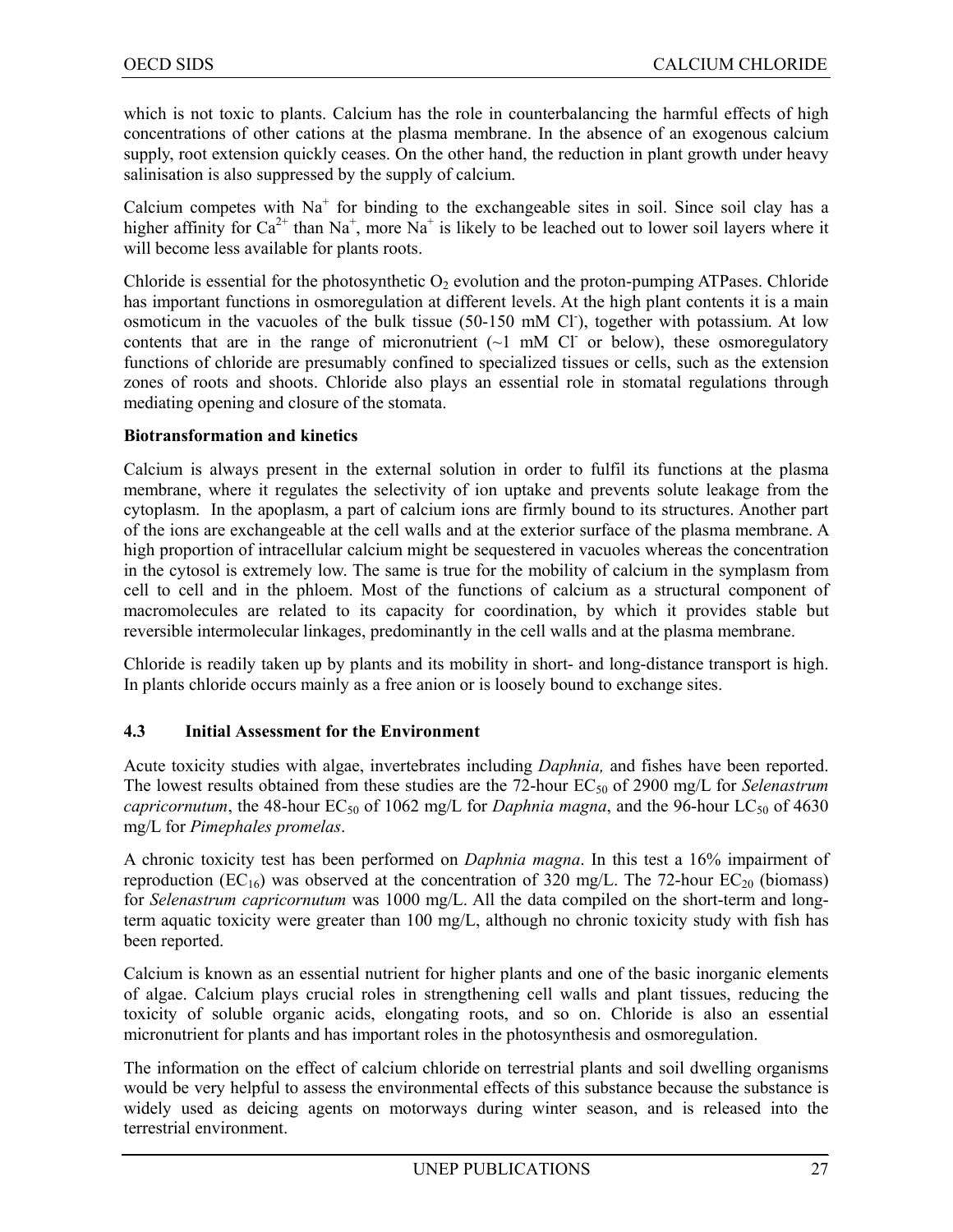Deicing agents used as road salts are usually chloride salts, mainly sodium chloride or calcium chloride with minor amounts of magnesium chloride and potassium chloride. Deicing salts have been observed to accumulate in roadside vegetation and induce visible symptoms such as tipburn, browning and chlorosis of foliage. Application of road salts may also cause deleterious effects on physico-chemical properties of soil such as soil dispersion, soil permeability, soil swelling and crusting and soil osmotic potential.

The Canadian assessment report, evaluating the impact of road salts to the environment for 5 years (1995-2000) under Canadian Environment Protection Act (CEPA), has concluded that excess amount of road salts consisting of inorganic chloride salts may be harmful to the environment in Canada, and the government has decided to control the use of inorganic chloride salts for road salts and minimize the risks road salts pose to the environment while maintaining the level of roadway safety [9].

The primary cause of the damage to roadside plants is considered to be the accumulation of chloride in plant tissues to a toxic level by excess loading of inorganic chloride salts. Calcium chloride constituted 2% of the total composition (approx. 5 million tons) used in Canada as deicing agents in the 1997-1998 winter season, while sodium chloride constituted 95% of the total. Although there are several areas where calcium chloride was used at higher percentage, most of the deicing agents used in the urban areas (Ontario and Quebec) with the highest loadings in Canada are occupied by sodium chloride. The terrestrial toxicity data for calcium chloride reveal that the substance is less toxic than other road salts. In addition, there is a report that shows the uptake of chloride by plants is considerably inhibited in the presence of calcium chloride. The impact of calcium chloride on plants is expected to be minimal compared to other chloride containing agents, given the factors discussed above as well as the difference of usage of calcium chloride as compared to sodium chloride.

#### **5 RECOMMENDATIONS**

The chemical is currently of low priority for further work on the human health hazard.

The chemical is currently of low priority for further work on the hazard to the environment. However, because of the effects of calcium chloride on soil dwelling organisms and plants and the exposure associated with the use of calcium chloride as a deicing agent in some countries, these countries may decide to assess the environmental risk related to this exposure scenario.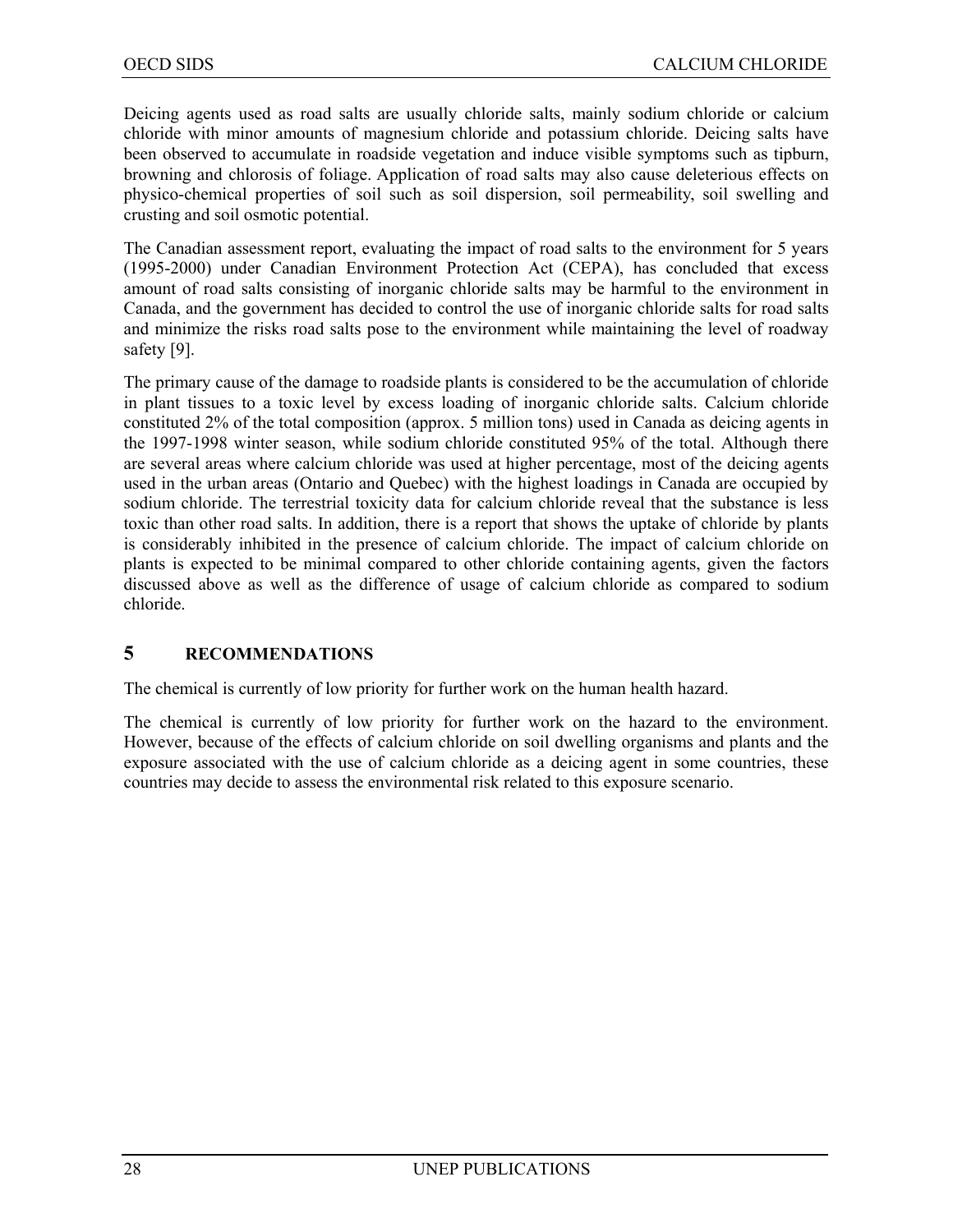#### **6 REFERENCES**

- 1 O'neil, M.J., Smith, A. and Heckelman, P.E. (eds.) (2001) The Merck Index, 13th ed., Merck & Co., Inc., Whitehouse Station, NJ.
- 2 Shearer, W.L. (1978) Calcium chloride. *In* Kirk-Othmer Encyclopedia of Chemical Technology, 3rd ed., John Wiley & Sons, New York, Vol. 4, pp. 432-436.
- 3 Kemp, R. and Keegan, S.E. (1985) Calcium chloride. *In* Ullmann's Encyclopedia of Industrial Chemistry, 5th completely revised ed. (Gerhartz, W., exec. ed.), VCH Publishers, Vol. A4, pp. 547-553.
- 4 Lide, D.R. (ed. in chief) (1995) CRC Handbook of Chemistry and Physics, 75th ed., CRC Press, Cleveland, OH.
- 5 Chemical Market Reporter (2002) Chemical Profile 'Calcium Chloride', March 4, 2002. (http://63.236.84.14/news/profile020304.cfm)
- 6 Tokuyama Corporation., unpublished data.
- 7 Solvey S.A., unpublished data.
- 8 National Library of Medicine, U.S.A. (2001) Hazardous Substances Data Bank (HSDB).
- 9 Environment Canada and Health Canada (2001) Priority substances list assessment report: road salts.
- 10 United Nations Environment Programme (UNEP) (1995) Water quality of world river basins, UNEP Environment Library No. 14.
- 11 Ministry of Labour, Ontario, Canada (2002) Updated and New OELs in Part 4 of Regulation 833, effective September 30, 2000. (http://www.gov.on.ca/LAB/ohs/00-oelte.pdf)
- 12 Joint FAO/WHO Expert Committee on Food Additives (1974) Toxicological evaluation of some food additives including anticaking agents, antimicrobials, antioxidants, emulsifiers and thickening agents. WHO Food Additives Series*,* 5, 415-416.
- 13 Joint FAO/WHO Expert Committee on Food Additives (2001) Summary of evaluations performed by the Joint FAO/WHO Expert Committee on Food Additives (JECFA 1956- 2001) (First through fifty-seventh meetings) (http://jecfa.ilsi.org/)
- 14 Selected Committee on GRAS Substances (1975) Evaluation of the health aspects of certain calcium salts as food ingredients (SCOGS-45). Report No. FDA/HFF-76/66. Life Sciences Research Office, Federation of American Societies for Experimental Biology, Bethesda, MD.
- 15 Ganong, W.F. (2001) Review of Medical Physiology*,* 20th ed., McGraw-Hill Medical Publishing Division, New York.
- 16 Gomei, T. (chief ed.) (1998) Eiyougaku Handobukku (Handbook of Nutritional Science), 3rd ed., Gihoudou Publishing Co., Tokyo. (in Japanese)
- 17 Marcus, R. (2001) Agents affecting calcification and bone turnover: calcium, phosphate, parathyroid hormon, vitamin D, calcitonin, and other compounds. *In* Goodman & Gilman's The Pharmacological Basis of Therapeutics, 10th ed. (Hardman, J.G. and Limbird, L.E., eds.), McGraw-Hill Medical Publishing Division, New York, pp. 1715-1743.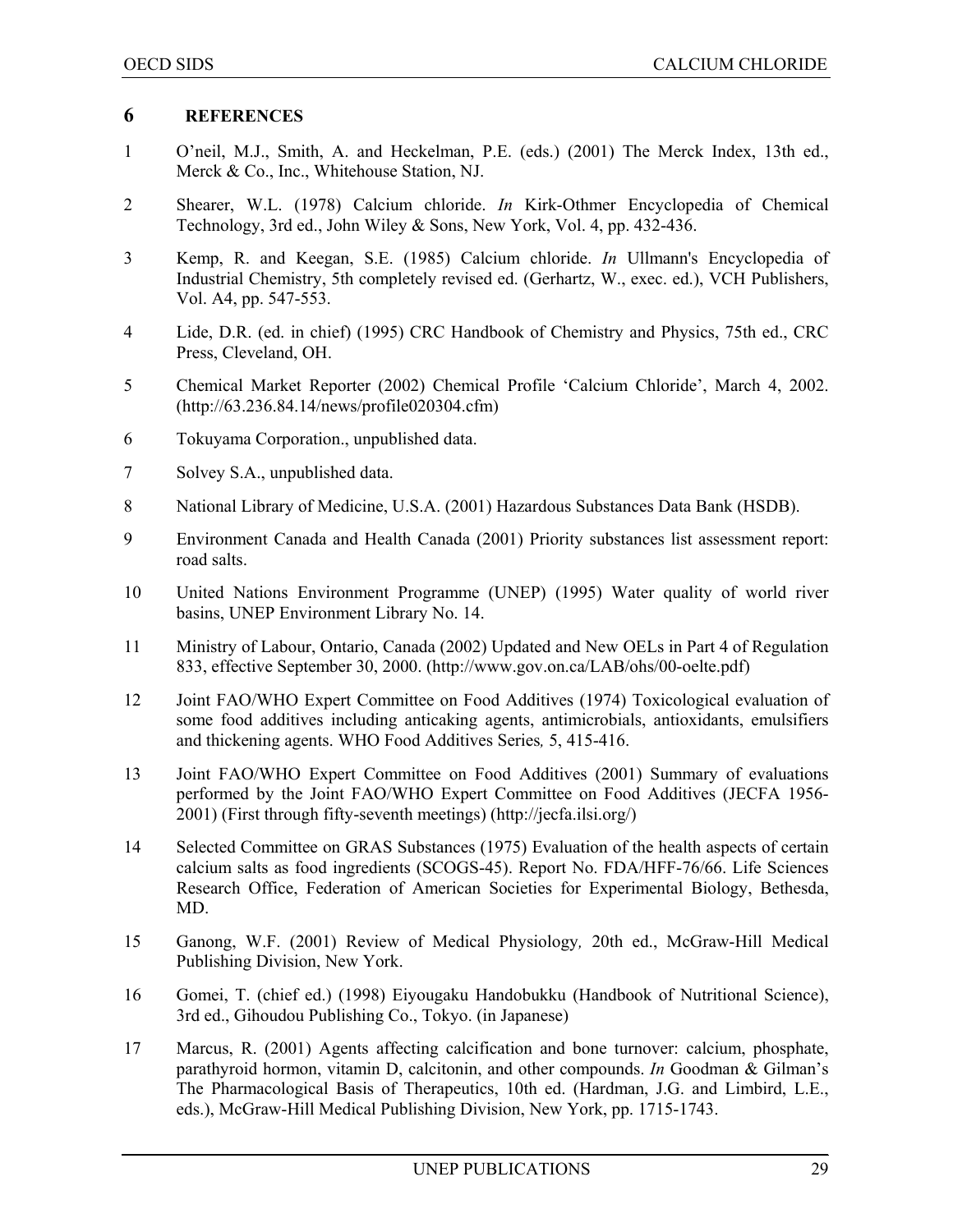- 18 Standing Committee on the Scientific Evaluation of Dietary Reference Intakes (1999) Dietary reference intakes for calcium, phosphorus, magnesium, vitamin D, and fluoride. National Academy Press, Washington, D.C.
- 19 Akatsuka, K., Hashimoto, T. and Takeuchi, K. (1977) Pharmacological studies on Ca mesotartrate I. Acute and subacute toxicity tests. Ouyou-Yakuri, 14, 963-975. (in Japanese)
- 20 Koopman, T.S.M. and Pot, T.E. (1986) Acute oral toxicity study with anhydrous calcium chloride in male rabbits. Duphar Report No. 56645/52/86.
- 21 Koopman, T.S.M. and Pot, T.E. (1986) Acute oral toxicity study with calcium chloride 33% in male rabbits. Duphar Report No. 56645/50/86.
- 22 Koopman, T.S.M. and Pot, T.E. (1986) Acute oral toxicity study with calcium chloride dihydrate in male rabbits. Duphar Report No. 56645/51/86.
- 23 Koopman, T.S.M. and Pot, T.E. (1986) Acute oral toxicity study with calcium chloride hexahydrate in male rabbits. Duphar Report No. 56645/49/86.
- 24 Carreon, R.E., Yano, B.L. and New, M.A. (1981) Peladow calcium chloride (94-97%): acute toxicological properties and industrial handling hazards. Unpublished Dow Chemical Company report.
- 25 Sukhanov, V.V., Petul'ko, S.N., Bolonova, L.N. and Yulish, N.R. (1990) Toxicological assessment of calcium chloride and calcium chloride-containing products. Gigiena Truda I Professional'nye Zabolevaniya (Labor Hygiene and Occupational Diseases), 34(5), 51-52.
- 26 Koopman, T.S.M. and Pot, T.E. (1986) Primary irritation study of anhydrous calcium chloride to the skin of the male rabbit. Duphar Report No. 56645/30/86.
- 27 Koopman, T.S.M. and Pot, T.E. (1986) Primary irritation study of calcium chloride 33% to the skin of the male rabbit. Duphar Report No. 56645/31/86.
- 28 Koopman, T.S.M. and Pot, T.E. (1986) Primary irritation study of calcium chloride dihydrate to the skin of the male rabbit. Duphar Report No. 56645/29/86.
- 29 Koopman, T.S.M. and Pot, T.E. (1986) Primary irritation study of calcium chloride hexahydrate to the skin of the male rabbit. Duphar Report No. 56645/32/86.
- 30 Norris, J.M. (1971) Eye and skin irritation properties of DOWFLAKE calcium chloride. Unpublished Dow Chemical Company report.
- 31 Norris, J.M. (1971) Eye and skin irritation properties of LIQUIDOW liquid calcium chloride. Unpublished Dow Chemical Company report.
- 32 Koopman, T.S.M. and Pot, T.E. (1986) Primary irritation study of anhydrous calcium chloride to the eye of the male rabbit. Duphar Report No. 56645/42/86.
- 33 Koopman, T.S.M. and Pot, T.E. (1986) Primary irritation study of calcium chloride 33% to the eye of the male rabbit. Duphar Report No. 56645/45/86.
- 34 Koopman, T.S.M. and Pot, T.E. (1986) Primary irritation study of calcium chloride dihydrate to the eye of the male rabbit. Duphar Report No. 56645/43/86.
- 35 Koopman, T.S.M. and Pot, T.E. (1986) Primary irritation study of calcium chloride hexahydrate to the eye of the male rabbit. Duphar Report No. 56645/44/86.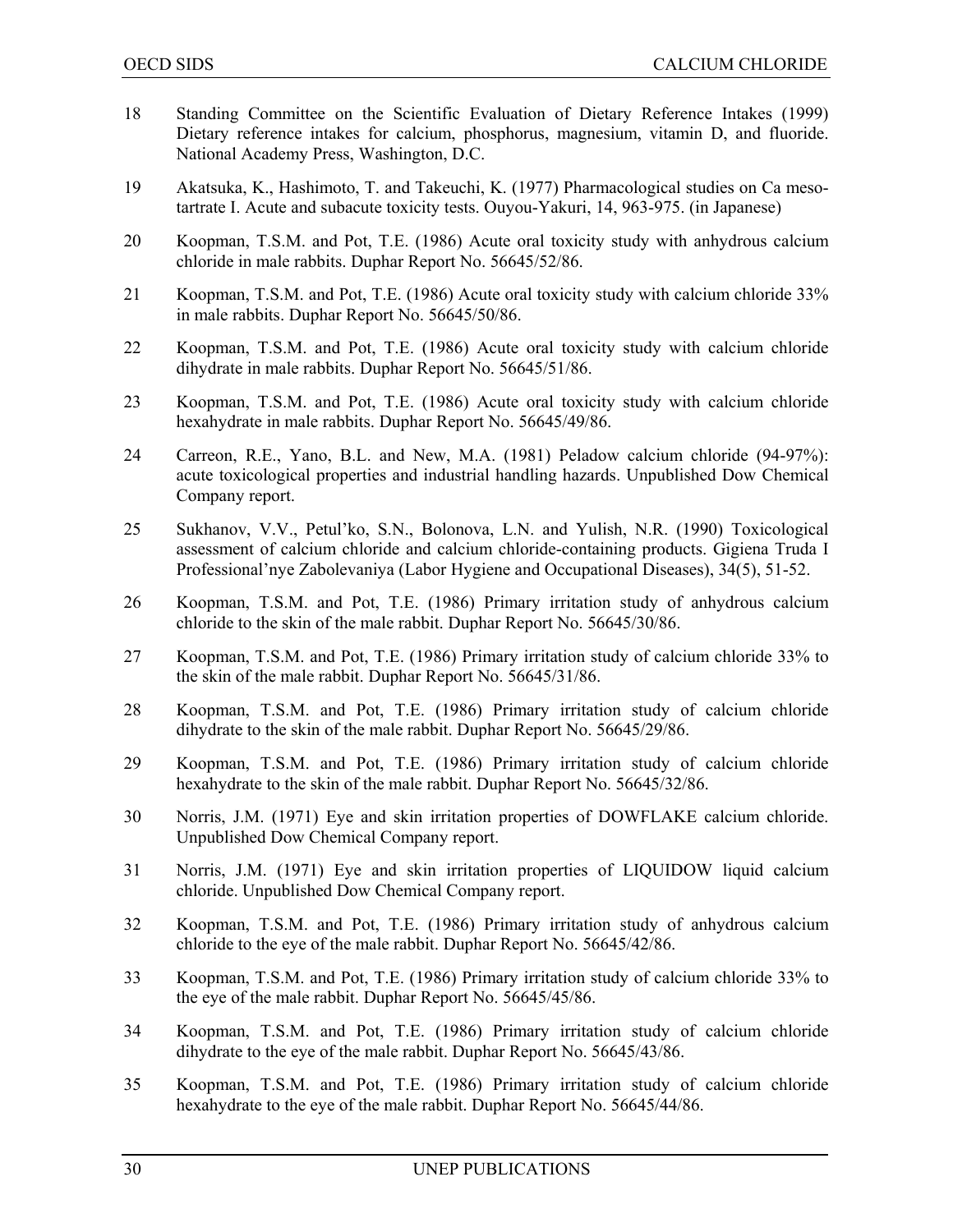- 36 Pamukcu, A.M., Yalciner, S. and Bryan, G.T. (1977) Inhibition of carcinogenic effect of bracken fern (*Pteridium aquilinum*) by various chemicals. Cancer, 40, 2450-2454.
- 37 World Health Organization (WHO) (1990). Environmental Health Criteria 104: Principles for the toxicological assessment of pesticide residues in food.
- 38 Department of Health, U.K. (1991) Dietary reference values for food energy and nutrients for the United Kingdom. *In* Report on Health and Social Subjects, Her Majesty's Stationary Office, London.
- 39 Ishidate, M., Jr., Sofumi, T., Yoshikawa, K., Hayashi, M., Nohmi, T., Sawada, M. and Matsuoka, A. (1984) Primary mutagenicity screening of food additives currently used in Japan. Fd Chem. Toxic*.*, 22, 623-636.
- 40 Fujita, H. and Sasaki, M. (1987) Mutagenicity test of food additives with *Salmonella typhimurium* TA97 and TA102 (II). Ann. Rep. Tokyo Metr. Res. Lab. P.H., 38, 423-430. (in Japanese)
- 41 Kanematsu, N., Hara, M. and Kada, T. (1980) Rec assay and mutagenicity studies on metal compounds. Mutation Res., 77, 109-116.
- 42 Olivier, Ph. and Marzin, D. (1987) Study of the genotoxic potential of 48 inorganic derivatives with the SOS chromotest. Mutation Res., 189, 263-269.
- 43 Food and Drug Research Laboratoires, Inc. (1974) Teratologic evaluation of FDA 71-87 (calcium chloride) in mice, rats and rabbits. Report No. FDABF-GRAS-251. NTIS PB-234 879.
- 44 Durlacher, S.H., Harrison, W., Jr. and Darrow, D.C. (1946) The effects of calcium chloride and of calcium lactate administered by gavage. Yale J. Biol. Med*.,* 18, 135-143.
- 45 Botvinick, I., Smith, R.G. and Stein, S.C. (1961) Calcium chloride necrosis of the skin. J. Mich. Med. Soc., 60, 743-744.
- 46 Zackheim, H.S. and Pinkus, H. (1957) Calcium chloride necrosis of the skin. Am. Med. Assoc. Arch. Dermatol., 76, 244-246.
- 47 Heppleston, A.G. (1946) Calcium necrosis of the skin. Br. J. Ind. Med., 3(4), 253-254.
- 48 Sneddon, I.B. and Archibald, R.McL. (1958) Traumatic calcinosis of the skin. Br. J. Dermatol., 70, 211-214.
- 49 Saeed, W.R., Distante, S., Holmes, J.D. and Kolhe, P.S. (1997) Skin injuries afflicting three oil workers following contact with calcium bromide and/or calcium chloride. Burns, 23(7/8), 634-637.
- 50 Osol, A. (ed.) (1980) Calcium chloride. *In* Remington's Pharmaceutical Sciences, 16th ed., Mack Publishing Company, Easton, PA, p. 772.
- 51 Goldminz, D., Barnhill, R., McGuire, J. and Stenn, K.S. (1988) Calcinosis cutis following extravasation of calcium chloride. Arch. Dermatol., 124, 922-925.
- 52 de Groot, W.A. (1998) The toxicity of sodium chloride and calcium chloride to algae (*Selenastrum capricornutum*). Solvay Pharmaceuticals Study No. C.SOL.51.113/Int.Doc. No. 56834/56/98.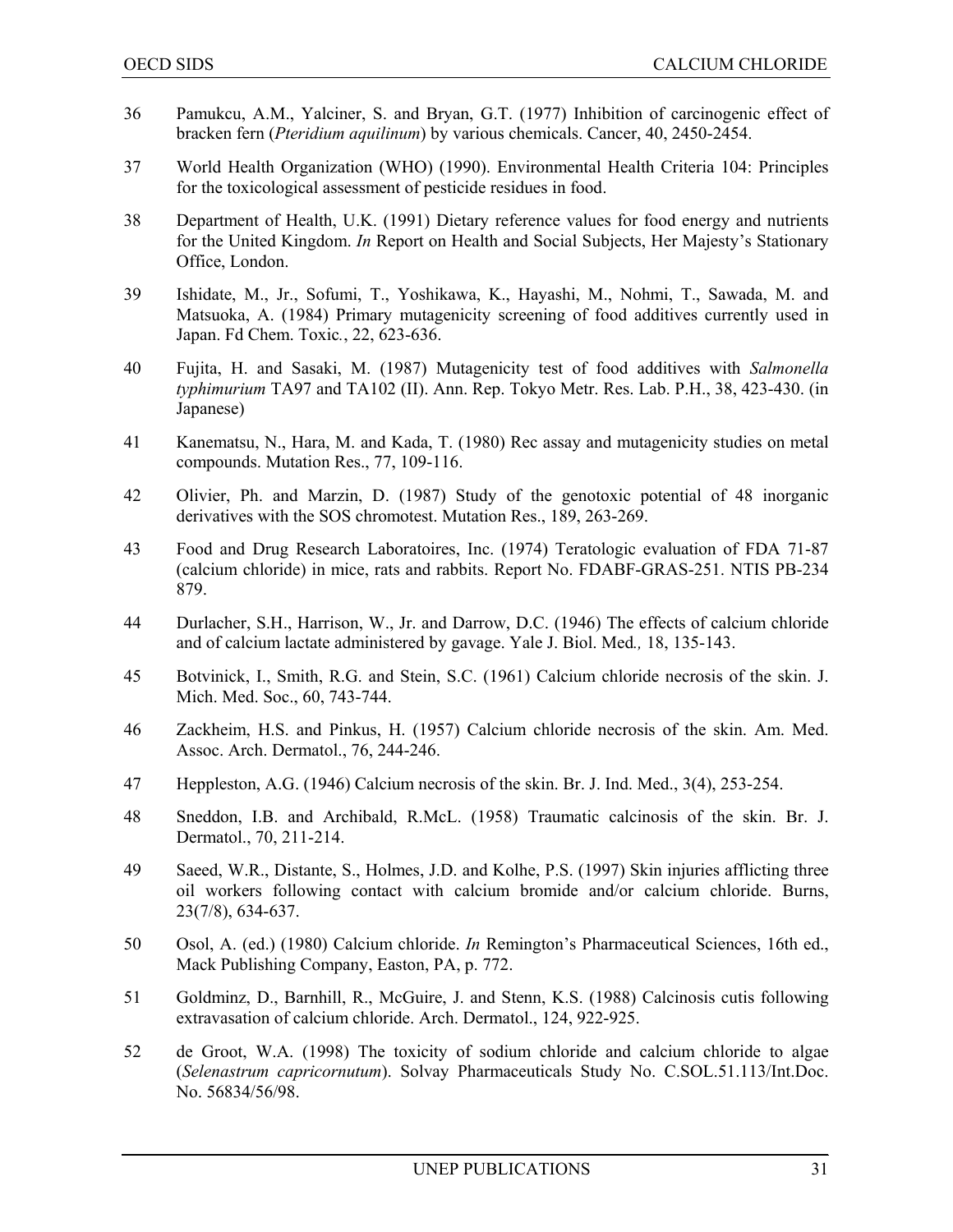- 53 de Groot, W.A. and Groeneveld, A.H.C. (1998) The acute toxicity of sodium chloride and calcium chloride to *Daphnia magna*. Solvay Pharmaceuticals Study No. C.SOL.51.112/Int. Doc. No. 56834/45/98.
- 54 Mount, D.R., Gulley, D.D., Hockett, J.R., Garrison, T.D. and Evans, J.M. (1997) Statistical models to predict the toxicity of major ions to *Ceriodaphnia dubia*, *Daphnia magna* and *Pimephales promelas* (fathead minnows). Env. Toxicol. Chem., 16(10), 2009-2019.
- 55 Khangarot, B.S. and Ray, P.K. (1989) Investigation of correlation between physicochemical properties of metals and their toxicity to the water flea *Daphnia magna* Straus. Ecotoxicol. Env. Safety, 18(2), 109-120.
- 56 Biesinger, K.E. and Christensen, G.M. (1972) Effects of various metals on survival, growth, reproduction, and metabolism of *Daphnia magna*. J. Fish. Res. Bd. Canada, 29(12), 1691- 1700.
- 57 Baudouin, M.F. and Scoppa, P. (1974) Acute toxicity of various metals to freshwater zooplankton. Bull. Env. Contam. Toxicol., 12(6), 745-751.
- 58 Bengtsson, B.-E. (1978) Use of a harpacticoid copepod in toxicity tests. Mar. Pollut. Bull., 9, 238-241.
- 59 Khangarot, B.S. (1991) Toxicity of metals to a freshwater tubificid worm, *Tubifex tubifex* (Muller). Bull. Env. Contam. Toxicol., 46, 906-912.
- 60 Tatara, C.P., Newman, M.C., McCloskey, J.T. and Williams, P.L. (1997) Predicting relative metal toxicity with ion characteristics: *Caenorhabditis elegans* LC<sub>50</sub>. Aqua. Toxicol., 39, 279-290.
- 61 Cairns, J., Jr. and Scheier, A. (1959) The relationship of bluegill sunfish body size to tolerance for some common chemicals. Proc. 13th Ind. Waste Conf., Purdue Univ. Eng. Bull., 96, 243-252.
- 62 Trama, F.B. (1954) The acute toxicity of some common salts of sodium, potassium and calcium to the common bluegill (*Lepomis macrochirus* Rafinesque). Proc. Acad. Natur. Sci. Philadelphia, 106, 185-205.
- 63 Wallen, I.E., Greer, W.C. and Lasater, R. (1957) Toxicity to *Gambusia affinis* of certain pure chemicals in turbid waters. Sewage Ind. Wastes, 29(6), 695-711.
- 64 Haruki, M. (1999) Effects of deicing materials on plants and soil animals in north Japan. Cold Region Technol. Conf. 1999, 824-830. (in Japanese)
- 65 Koga, Y. (1962) The effect of calcium chloride on vegetation. Unpublished Tokuyama Corporation report. (in Japanese)
- 66 Itakura, C. (1975) Experimental investigations on effects of chemical spreading to prevent roadway accidents caused by formation of ice on paved road surface in winter and influence of the chemicals to growing of several trees. Proc. Hokkaido Inst. Technol., 3(7), 1-25. (in Japanese)
- 67 Haruki, M., Tokura, S. and Ueno, Y. (1997) Environmental effects of deicers in Hokkaido, Japan. Proc. Cold Region Technol. Conf. 1997, 725-730. (in Japanese)
- 68 Haruki, M. (2000) Effects of deicing materials on evergreen plants in north Japan. Proc. Cold Region Technol. Conf. 2000, 601-605. (in Japanese)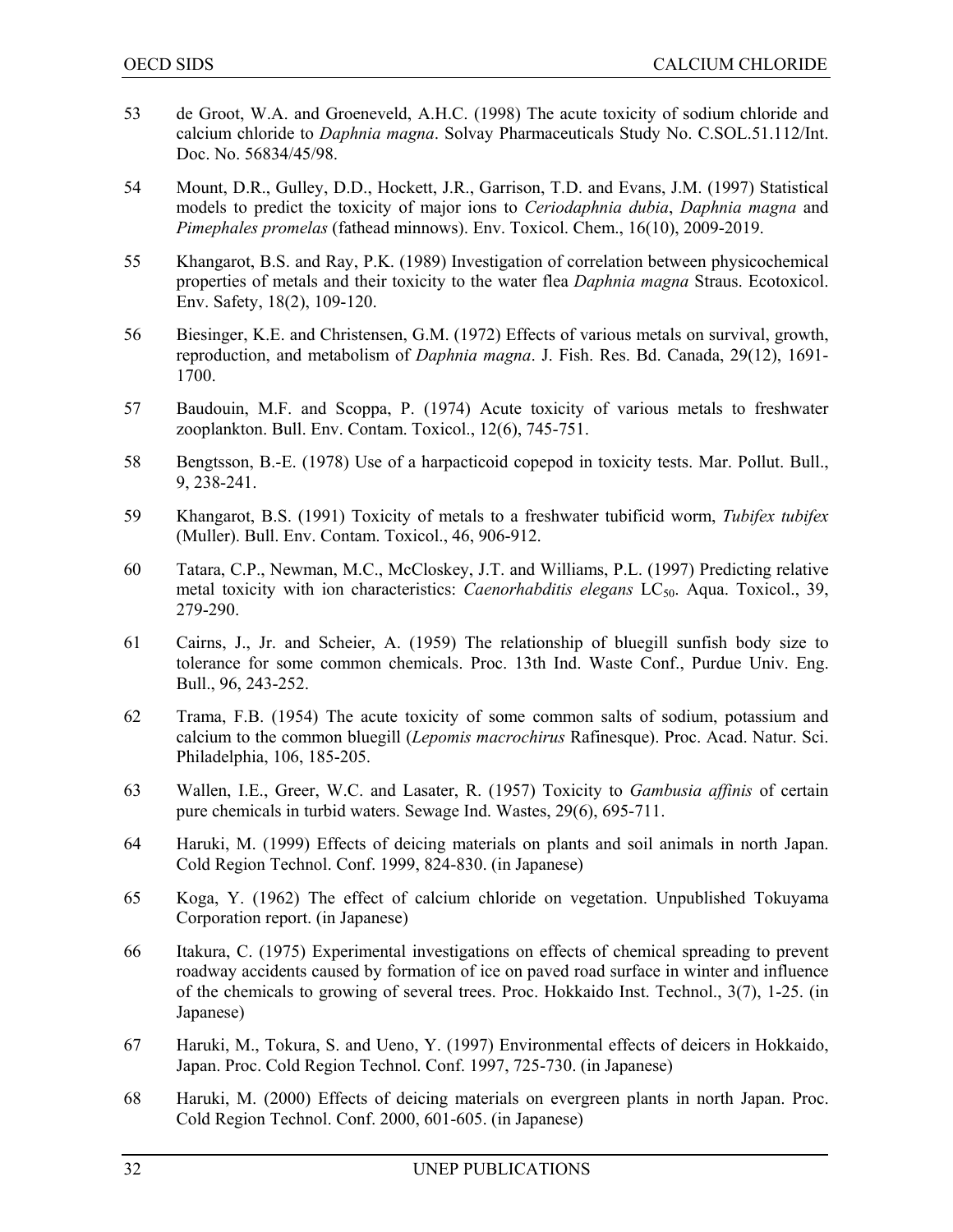- 69 Environmental Protection Service Ottawa (1984) Calcium chloride; environmental and technical information for problem spills.
- 70 Bogemans, J., Neirinckx, L. and Stassart, J.M. (1989) Effect of deicing NaCl and CaCl<sub>2</sub> on spruce (*Picea abies* (L.) sp.). Plant and Soil, 120, 203-211.
- 71 Marschner, H. (1995) Calcium. *In* Mineral Nutrition of Higher Plants, 2nd ed., Academic Press, London, Chapter 12, pp. 341-361.
- 72 Rahimian, H. (1972) The effect of calcium chloride on growth and morphogenesis of *Chlorella*, *Golenkinia*, and *Scenedesmus*. Ph.D. Thesis, Washington State Univ.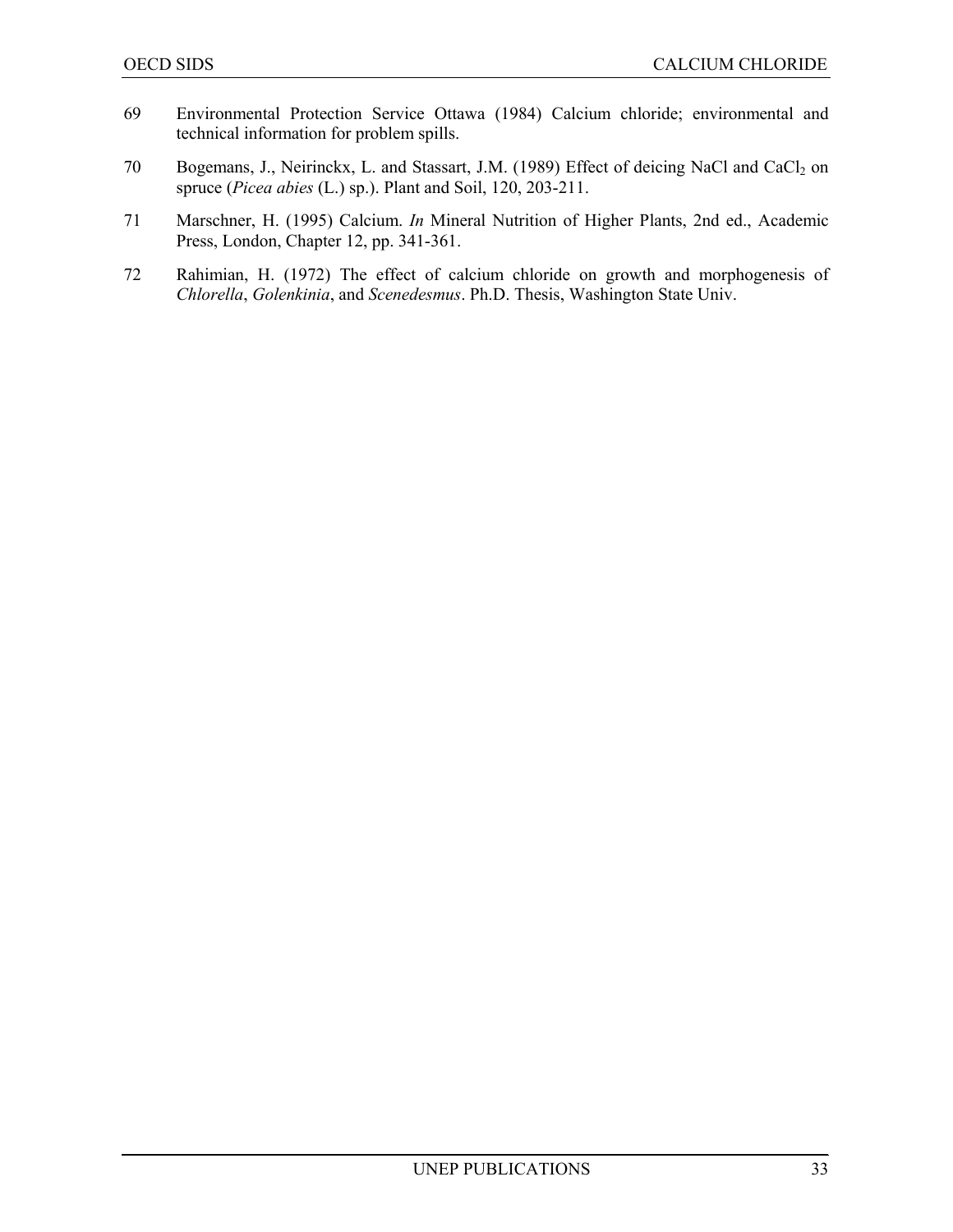# **I U C L I D**

## **Data Set**

| <b>Existing Chemical</b><br>CAS No.<br><b>EINECS Name</b><br>EINECS No.<br>TSCA Name<br>Molecular Formula | $:$ ID: 10043-52-4<br>$: 10043 - 52 - 4$<br>: calcium chloride<br>$: 233 - 140 - 8$<br>: Calcium chloride $(CaCl2)$<br>$:$ CaCl <sub>2</sub>                                                                                            |
|-----------------------------------------------------------------------------------------------------------|-----------------------------------------------------------------------------------------------------------------------------------------------------------------------------------------------------------------------------------------|
| <b>Producer Related Part</b><br>Company<br><b>Creation date</b>                                           | : Tokuyama Corporation<br>: 28.11.2000                                                                                                                                                                                                  |
| Substance Related Part<br>Company<br><b>Creation date</b>                                                 | : Tokuyama Corporation<br>: 28.11.2000                                                                                                                                                                                                  |
| <b>Memo</b>                                                                                               |                                                                                                                                                                                                                                         |
| <b>Printing date</b><br><b>Revision date</b><br>Date of last Update                                       | : 15.11.2002<br>: 15.11.2002                                                                                                                                                                                                            |
| <b>Number of Pages</b>                                                                                    | $\therefore$ 2                                                                                                                                                                                                                          |
| Chapter (profile)<br><b>Reliability (profile)</b><br>Flags (profile)                                      | : Chapter: 1, 2, 3, 4, 5, 7<br>: Reliability: without reliability, 1, 2, 3, 4<br>: Flags: without flag, confidential, non confidential, WGK (DE), TA-Luft (DE),<br>Material Safety Dataset, Risk Assessment, Directive 67/548/EEC, SIDS |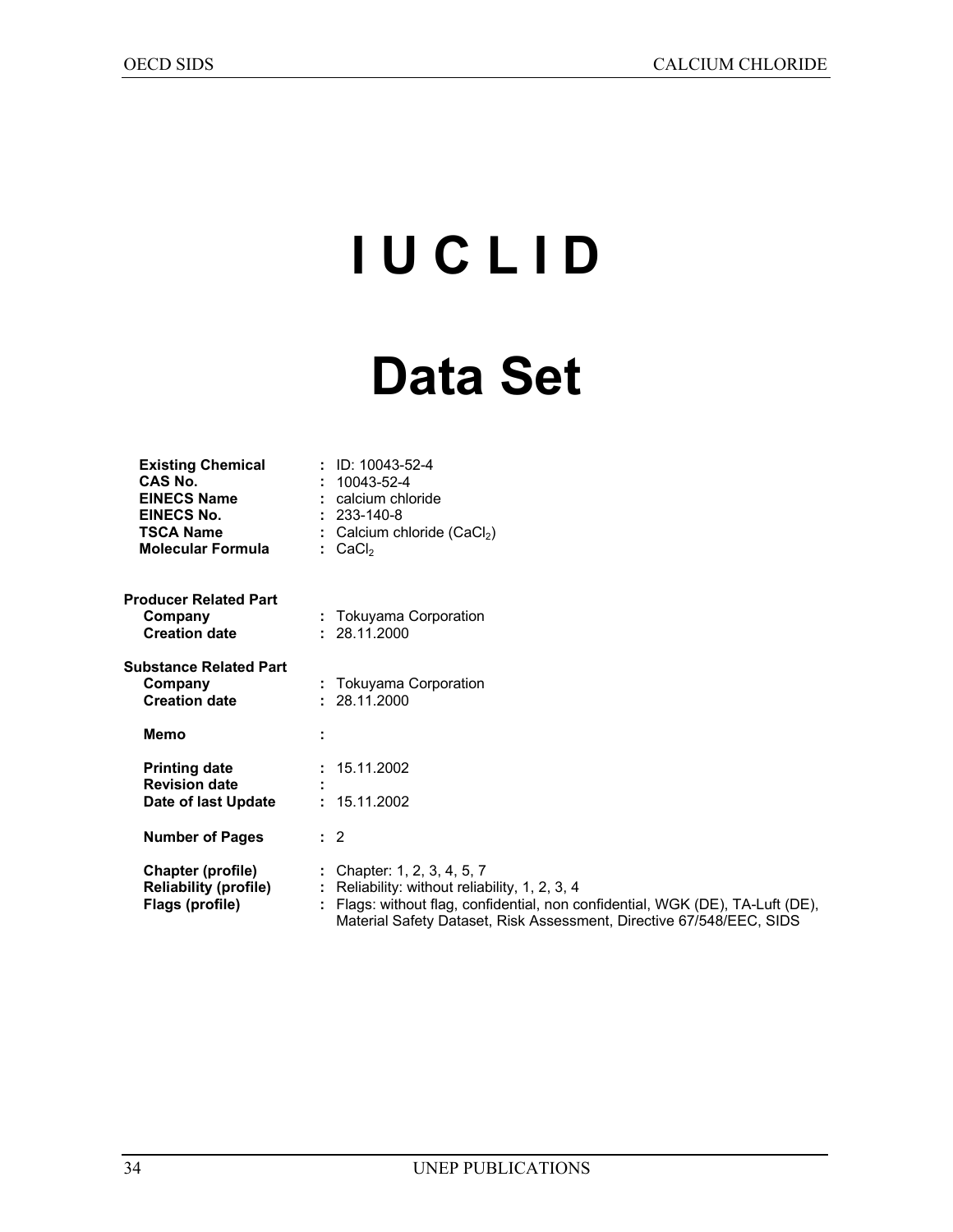1. GENERAL INFORMATION ID: 10043-52-4

#### **1.0.1 OECD AND COMPANY INFORMATION**

| Type<br>Name<br>Partner<br>Date                                                                                                                            | cooperating company<br>Asahi Glass Co., Ltd.                                                                                                                                          |
|------------------------------------------------------------------------------------------------------------------------------------------------------------|---------------------------------------------------------------------------------------------------------------------------------------------------------------------------------------|
| Street<br>Town<br>Country<br><b>Phone</b><br><b>Telefax</b><br>Telex<br><b>Cedex</b><br>14.12.2001                                                         | 1-12-1 Yurakucho, Chiyoda-ku<br>100-8405 Tokyo<br>Japan<br>+81-3-3218-5471<br>+81-3-3218-7847                                                                                         |
| <b>Type</b><br>÷<br>Name<br><b>Partner</b><br>Date<br><b>Street</b><br>Town<br>Country<br><b>Phone</b><br>Telefax<br>Telex<br>Cedex<br>13.12.2001          | cooperating company<br>Brunner Mond (UK) Ltd.<br>Po Box 4, Mond Mouse, Winnington<br>CW8 4DT Northwich<br>United Kingdom<br>+44-1606-724392<br>+44-1606-784764                        |
| <b>Type</b><br>Name<br><b>Partner</b><br>Date<br>Street<br>Town<br>Country<br><b>Phone</b><br><b>Telefax</b><br><b>Telex</b><br>Cedex<br>13.12.2001        | cooperating company<br>Central Glass Co., Ltd.<br>7-1, Kanda-Nishikicho 3-chome, Chiyoda-ku<br>101-0054 Tokyo<br>Japan<br>+81-3-3259-7374<br>+81-3-3293-2145                          |
| <b>Type</b><br>Name<br><b>Partner</b><br>Date<br><b>Street</b><br>Town<br>Country<br><b>Phone</b><br><b>Telefax</b><br><b>Telex</b><br>Cedex<br>13.12.2001 | cooperating company<br>General Chemical Industrial Products Inc.<br>201 City Center Drive, Suite 1100, Mississauga<br>L5B 3A3 Ontario<br>Canada<br>+1-905-566-3883<br>+1-905-276-6594 |
| <b>Type</b><br><b>Name</b><br>Partner<br>Date                                                                                                              | cooperating company<br>Sanuki Kasei Co., Ltd.                                                                                                                                         |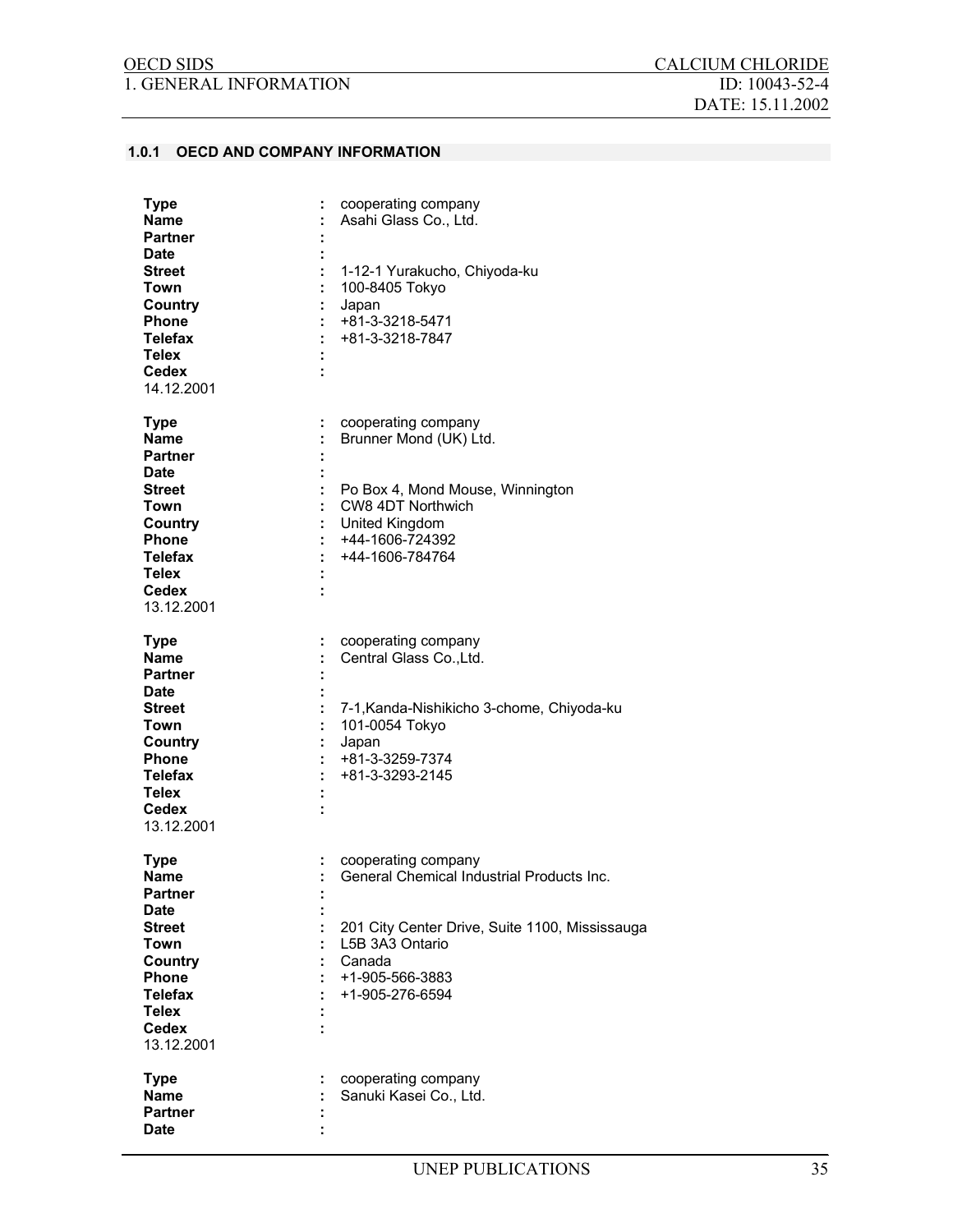| <b>OECD SIDS</b>       |                                             | <b>CALCIUM CHLORIDE</b> |
|------------------------|---------------------------------------------|-------------------------|
| 1. GENERAL INFORMATION |                                             | ID: 10043-52-4          |
|                        |                                             | DATE: 15.11.2002        |
| <b>Street</b>          | 2-4 Hama Ichiban-cho, Udazu-Cho, Ayauta-Gun |                         |
| Town                   | 769-0201 Kagawa                             |                         |
| Country                |                                             |                         |
| Phone                  | Japan                                       |                         |
|                        | +81-877-49-3332                             |                         |
| <b>Telefax</b>         | +81-877-49-2213                             |                         |
| <b>Telex</b>           |                                             |                         |
| <b>Cedex</b>           |                                             |                         |
| 13.12.2001             |                                             |                         |
| <b>Type</b>            | cooperating company                         |                         |
| <b>Name</b>            | Solvay S.A.                                 |                         |
| <b>Partner</b>         |                                             |                         |
| <b>Date</b>            |                                             |                         |
| <b>Street</b>          | Rue du Prince Albert 33                     |                         |
| <b>Town</b>            | 1050 Bruxelles                              |                         |
| Country                | Belgium                                     |                         |
| Phone                  | +32 2 2643398                               |                         |
| <b>Telefax</b>         | +32 2 2642990                               |                         |
| <b>Telex</b>           |                                             |                         |
|                        |                                             |                         |
| <b>Cedex</b>           |                                             |                         |
| 13.12.2001             |                                             |                         |
| <b>Type</b>            | cooperating company                         |                         |
| <b>Name</b>            | Tetra Technologies, Inc.                    |                         |
| Partner                |                                             |                         |
| Date                   |                                             |                         |
| <b>Street</b>          | 25025 I-45 North, The Woodlands             |                         |
| <b>Town</b>            | 77380 Texas                                 |                         |
| Country                | <b>United States</b>                        |                         |
| Phone                  | +1-281-367-1983                             |                         |
| <b>Telefax</b>         | +1-281-367-6471                             |                         |
| <b>Telex</b>           |                                             |                         |
| <b>Cedex</b>           |                                             |                         |
| 13.12.2001             |                                             |                         |
| <b>Type</b>            | cooperating company                         |                         |
| <b>Name</b>            | The Dow Chemical Company                    |                         |
| Partner                |                                             |                         |
| <b>Date</b>            |                                             |                         |
| <b>Street</b>          | 2020 Dow Center, Midland                    |                         |
| Town                   | 48674 Michigan                              |                         |
| <b>Country</b>         | <b>United States</b>                        |                         |
| Phone                  | +1-517-636-6978                             |                         |
| <b>Telefax</b>         | +1-517-638-9615                             |                         |
| <b>Telex</b>           |                                             |                         |
| <b>Cedex</b>           |                                             |                         |
| 17.12.2001             |                                             |                         |
|                        |                                             |                         |
| <b>Type</b>            | lead organisation                           |                         |
| <b>Name</b>            | Tokuyama Corporation                        |                         |
| <b>Partner</b>         |                                             |                         |
| <b>Date</b>            |                                             |                         |
| <b>Street</b>          | 3-3-1 Shibuya, Shibuya-ku                   |                         |
| Town                   | 150-8383 Tokyo                              |                         |
| Country                | Japan                                       |                         |
| Phone                  | +81-3-3499-8478                             |                         |
| <b>Telefax</b>         | +81-3-3499-8967                             |                         |
| <b>Telex</b>           |                                             |                         |
| Cedex                  |                                             |                         |
| 17.12.2001             |                                             |                         |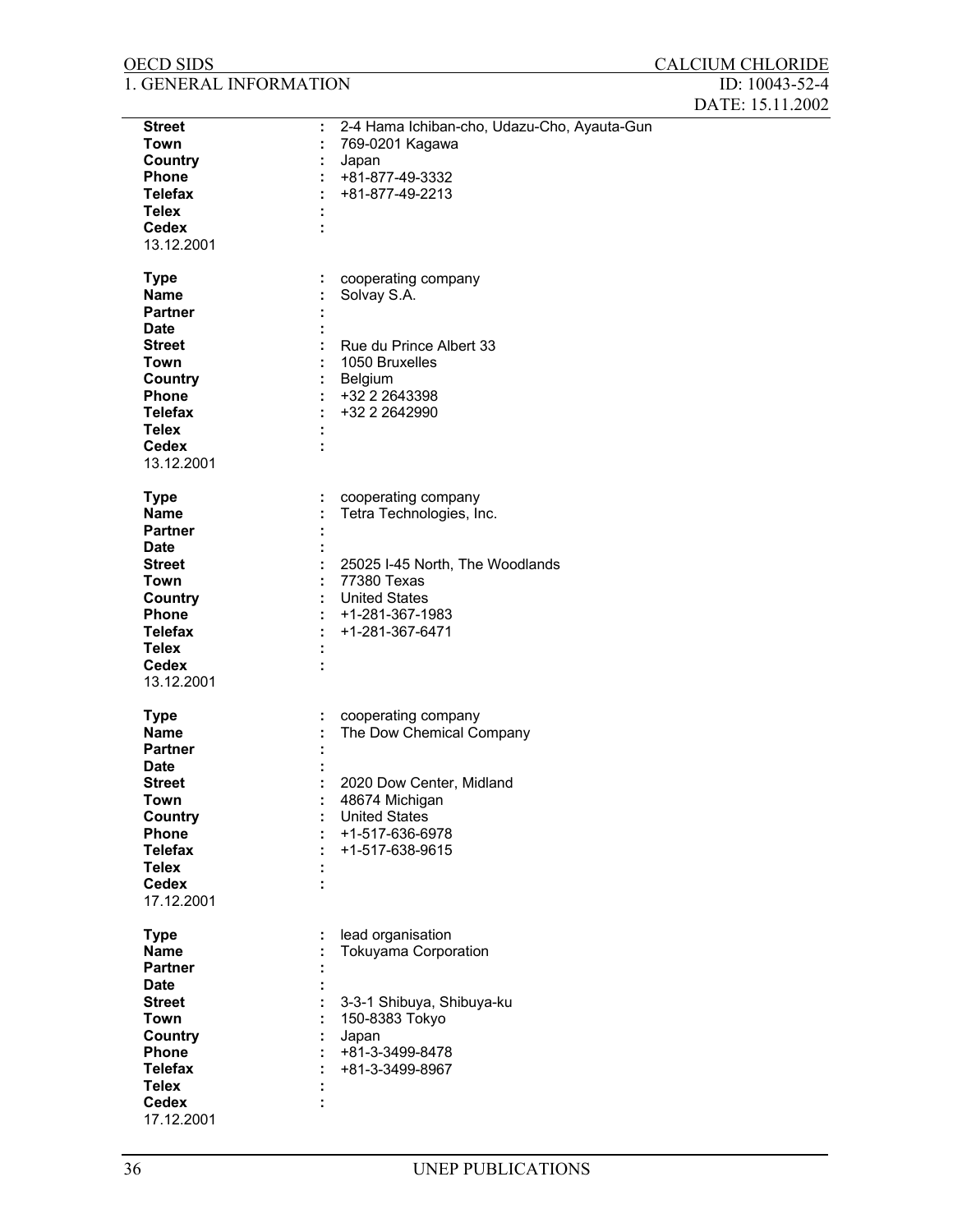| <b>OECD SIDS</b>              | CALCIUM CHLORIDE     |
|-------------------------------|----------------------|
| <b>1. GENERAL INFORMATION</b> | ID: $10043 - 52 - 4$ |
|                               | DATE: 15.11.2002     |

| <b>Type</b>    | ÷      | cooperating company                           |
|----------------|--------|-----------------------------------------------|
| <b>Name</b>    |        | <b>Tosoh Corporation</b>                      |
| <b>Partner</b> | ٠      |                                               |
| Date           | ÷      |                                               |
| <b>Street</b>  | ٠      | Shiba-koen First BLDG, 3-8-2 Shiba, Minato-ku |
| Town           |        | 105-8623 Tokyo                                |
| Country        | ٠<br>٠ | Japan                                         |
| <b>Phone</b>   |        | +81-3-5427-5127                               |
| <b>Telefax</b> |        | +81-3-5427-5203                               |
| <b>Telex</b>   | ٠<br>٠ |                                               |
| <b>Cedex</b>   |        |                                               |
| 13.12.2001     |        |                                               |

## **1.0.2 LOCATION OF PRODUCTION SITE**

#### **1.0.3 IDENTITY OF RECIPIENTS**

## **1.1 GENERAL SUBSTANCE INFORMATION**

| Substance type<br><b>Physical status</b><br>Purity<br>Remark | inorganic<br>solid<br>$> 94$ % w/w<br>crystal water: CaCl <sub>2</sub> •nH <sub>2</sub> O. |                                  | There are five forms of calcium chloride by the different numbers $(n)$ of the |
|--------------------------------------------------------------|--------------------------------------------------------------------------------------------|----------------------------------|--------------------------------------------------------------------------------|
|                                                              | n                                                                                          | <b>RN</b>                        | <b>Physical Status</b>                                                         |
|                                                              | 0 (anhydrous)                                                                              | $[10043 - 52 - 4]$               | solid                                                                          |
|                                                              | 1 (monohydrate)<br>2 (dihydrate)                                                           | $[22691-02-7]$<br>$[10035-04-8]$ | solid<br>solid                                                                 |
|                                                              | 4 (tetrahydrate)<br>6 (hexahydrate)                                                        | $[25094-02-4]$<br>[7774-34-7]    | solid<br>solid                                                                 |
|                                                              |                                                                                            |                                  |                                                                                |
| Source<br>06.08.2002                                         | crystal water is not regarded as impurity.<br><b>Tokuyama Corporation</b>                  |                                  |                                                                                |

# **1.1.0 DETAILS ON TEMPLATE**

#### **1.1.1 SPECTRA**

#### **1.2 SYNONYMS**

BOVIKALC 08.03.2002

CALCIUM (2+) CHLORIDE 08.03.2002

CALCIUM DICHLORIDE 13.12.2001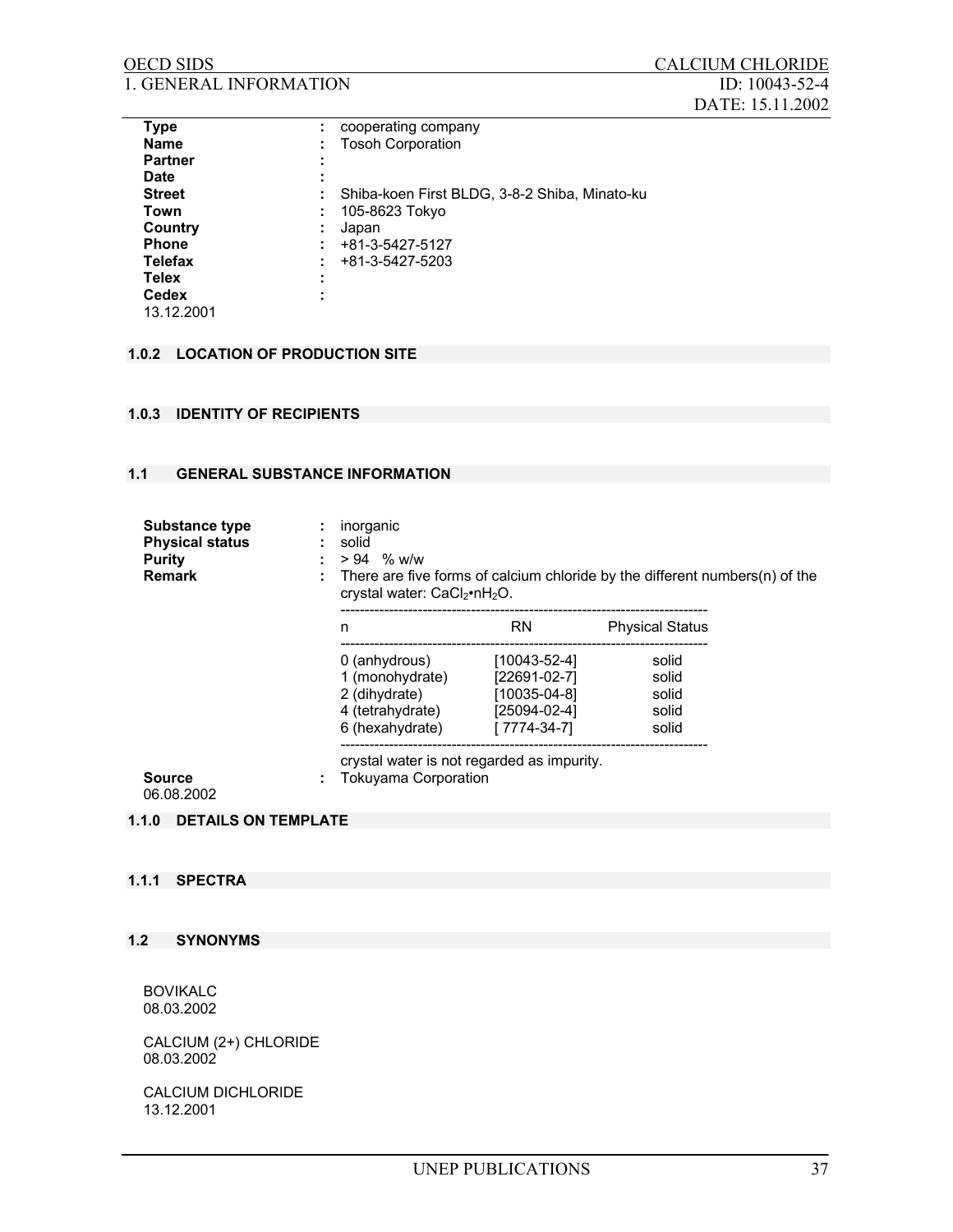| <b>OECD SIDS</b>                   | <b>CALCIUM CHLORIDE</b>            |
|------------------------------------|------------------------------------|
| 1. GENERAL INFORMATION             | ID: 10043-52-4<br>DATE: 15.11.2002 |
| CALCOSAN<br>13.12.2001             |                                    |
| CALOL<br>08.03.2002                |                                    |
| <b>CALPLUS</b><br>13.12.2001       |                                    |
| <b>CALTAC</b><br>13.12.2001        |                                    |
| <b>CALZINA ORAL</b><br>08.03.2002  |                                    |
| Caso<br>25.04.2002                 |                                    |
| <b>DARACCEL</b><br>08.03.2002      |                                    |
| <b>DOWFLAKE</b><br>13.12.2001      |                                    |
| <b>EXPRESS</b><br>25.04.2002       |                                    |
| <b>LIQUIDOW</b><br>13.12.2001      |                                    |
| PELADOW<br>13.12.2001              |                                    |
| <b>SNOMELT</b><br>28.02.2002       |                                    |
| <b>STOPIT</b><br>28.02.2002        |                                    |
| SUPERFLAKE ANHYDROUS<br>13.12.2001 |                                    |
| <b>URAMINE MC</b><br>13.12.2001    |                                    |
| $1.3$<br><b>IMPURITIES</b>         |                                    |

| <b>CAS-No</b>      |    | 7647-14-5                              |
|--------------------|----|----------------------------------------|
| <b>EINECS-No</b>   |    | 231-598-3                              |
| <b>EINECS-Name</b> |    | sodium chloride                        |
| <b>Contents</b>    |    | $%$ w/w                                |
| Remark             |    | According to the Japanese Pharmacopeia |
| <b>Source</b>      | ÷. | <b>Tokuyama Corporation</b>            |
| 25.04.2002         |    |                                        |
| <b>CAS-No</b>      |    | 1305-62-0                              |
| <b>EINECS-No</b>   |    | 215-137-3                              |
| <b>EINECS-Name</b> | ÷  | calcium dihydroxide                    |
| <b>Contents</b>    | ÷  | $%$ w/w                                |
|                    |    |                                        |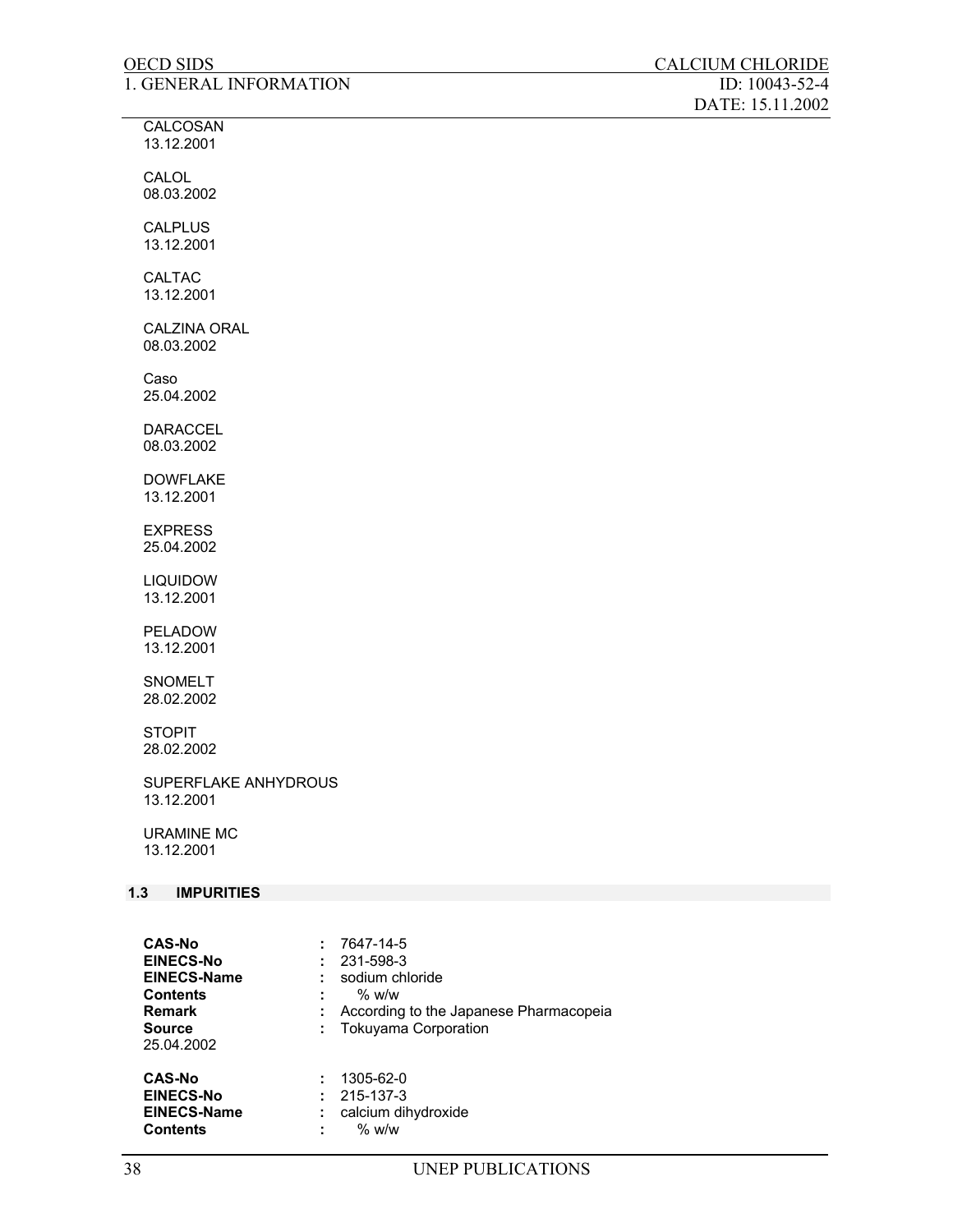| <b>OECD SIDS</b>                                                                                                              | <b>CALCIUM CHLORIDE</b>                                                                                                                                                                                                                                                                                                             |
|-------------------------------------------------------------------------------------------------------------------------------|-------------------------------------------------------------------------------------------------------------------------------------------------------------------------------------------------------------------------------------------------------------------------------------------------------------------------------------|
| 1. GENERAL INFORMATION                                                                                                        | ID: 10043-52-4<br>DATE: 15.11.2002                                                                                                                                                                                                                                                                                                  |
| <b>Remark</b><br><b>Source</b><br>25.04.2002                                                                                  | According to the Japanese Pharmacopeia<br><b>Tokuyama Corporation</b>                                                                                                                                                                                                                                                               |
| <b>CAS-No</b><br><b>EINECS-No</b><br><b>EINECS-Name</b><br><b>Contents</b><br><b>Source</b><br>10.06.2002                     | 7786-30-3<br>÷<br>232-094-6<br>magnesium chloride<br>$%$ w/w<br>Tokuyama Corporation<br>(75)                                                                                                                                                                                                                                        |
| <b>CAS-No</b><br><b>EINECS-No</b><br><b>EINECS-Name</b><br><b>Contents</b><br><b>Source</b><br>25.04.2002                     | 7447-40-7<br>231-211-8<br>÷<br>potassium chloride<br>$%$ w/w<br>Tokuyama Corporation                                                                                                                                                                                                                                                |
| <b>CAS-No</b><br><b>EINECS-No</b><br><b>EINECS-Name</b><br><b>Contents</b><br>10.05.2002                                      | sulphates<br>$%$ w/w                                                                                                                                                                                                                                                                                                                |
| <b>ADDITIVES</b><br>1.4                                                                                                       |                                                                                                                                                                                                                                                                                                                                     |
|                                                                                                                               |                                                                                                                                                                                                                                                                                                                                     |
| 1.5<br><b>QUANTITY</b>                                                                                                        |                                                                                                                                                                                                                                                                                                                                     |
| <b>Production during the</b><br>last 12 months<br>Import during the last<br>12 months<br>Quantity                             | ÷<br>÷<br>more than 1 000 000 tonnes in 2000                                                                                                                                                                                                                                                                                        |
| <b>Remark</b>                                                                                                                 | The production capacity of calcium chloride in North America was reported<br>in March, 2002 to be approximately 1,687,000 tonnes per year.<br>In Japan, the production volume was estimated to be 245,000 tonnes in<br>2000.<br>The total amount used in Western Europe including Scandinavia is around<br>300,000 tonnes per year. |
| <b>Source</b><br>15.07.2002                                                                                                   | <b>Tokuyama Corporation</b><br>(18)                                                                                                                                                                                                                                                                                                 |
| <b>LABELLING</b><br>1.6.1                                                                                                     |                                                                                                                                                                                                                                                                                                                                     |
| Labelling<br><b>Symbols</b><br><b>Nota</b><br><b>Specific limits</b><br><b>R-Phrases</b><br><b>S-Phrases</b><br><b>Source</b> | as in Directive 67/548/EEC<br>Хi<br>E<br>no<br>(36) Irritating to eyes<br>(2) Keep out of reach of children<br>(22) Do not breathe dust<br>(24) Avoid contact with skin<br>Tokuyama Corporation                                                                                                                                     |
| 08.03.2002                                                                                                                    |                                                                                                                                                                                                                                                                                                                                     |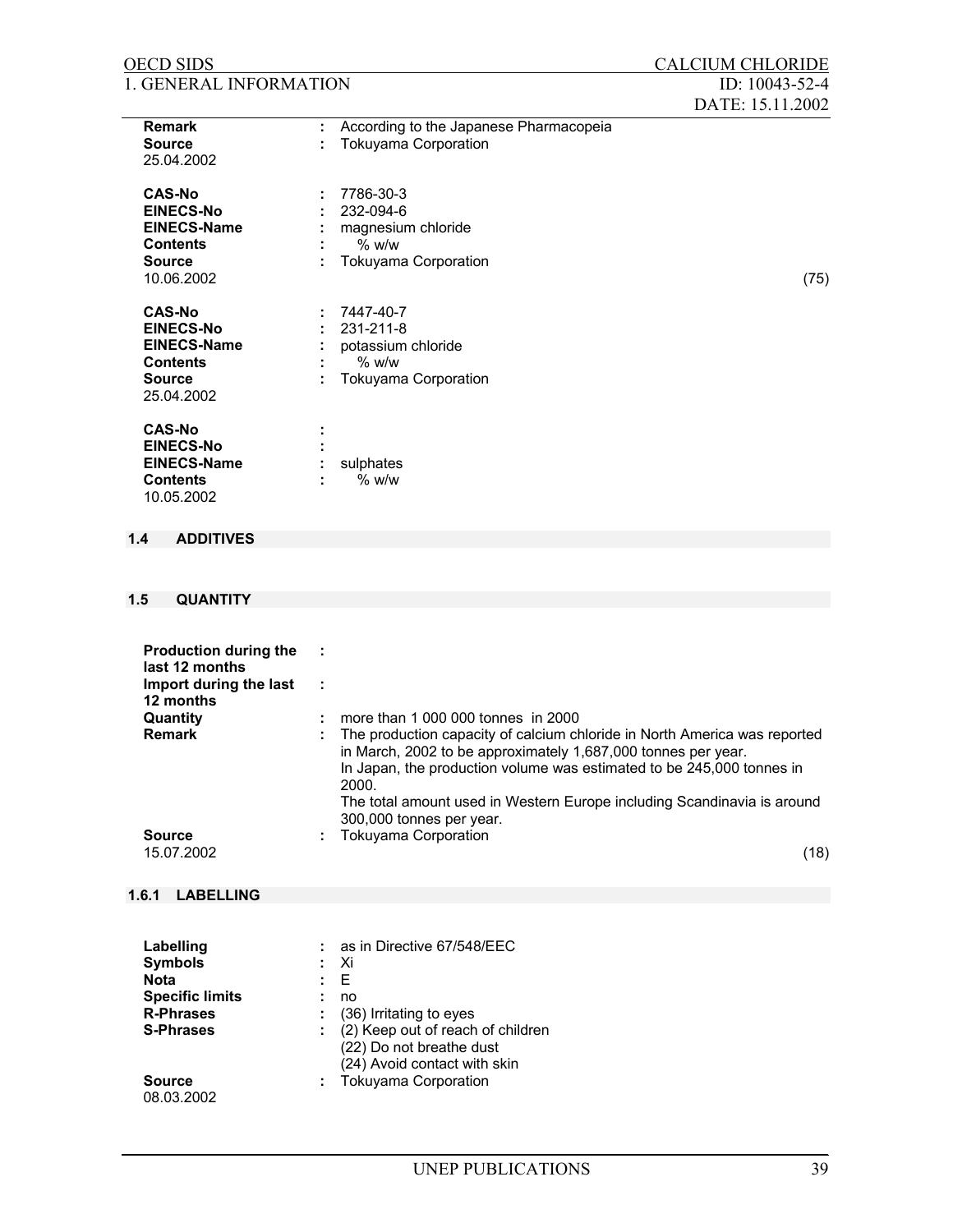# **1.6.2 CLASSIFICATION**

| <b>Classification</b><br><b>Class of danger</b><br><b>R-Phrases</b><br><b>Source</b><br>17.12.2001 | as in Directive 67/548/EEC<br>$:$ irritating<br>: (36) Irritating to eyes<br>Tokuyama Corporation |
|----------------------------------------------------------------------------------------------------|---------------------------------------------------------------------------------------------------|
| 1.7<br><b>USE PATTERN</b>                                                                          |                                                                                                   |
|                                                                                                    |                                                                                                   |
| <b>Type</b><br>Category<br>14.12.2001                                                              | type<br>÷<br>Non dispersive use<br>÷.                                                             |
| <b>Type</b><br>Category<br>10.02.2000                                                              | type<br>÷.<br>Wide dispersive use                                                                 |
| <b>Type</b><br>Category<br>17.12.2001                                                              | industrial<br>Agricultural industry                                                               |
| <b>Type</b><br>Category<br>17.12.2001                                                              | industrial<br>÷<br>Basic industry: basic chemicals                                                |
| <b>Type</b><br>Category<br>10.02.2000                                                              | industrial<br>÷<br>Chemical industry: used in synthesis<br>÷                                      |
| <b>Type</b><br>Category<br>10.02.2000                                                              | industrial<br>Fuel industry<br>÷.                                                                 |
| <b>Type</b><br>Category<br>10.02.2000                                                              | industrial<br>÷<br>Paper, pulp and board industry                                                 |
| <b>Type</b><br>Category<br>10.02.2000                                                              | industrial<br>Personal and domestic use                                                           |
| <b>Type</b><br>Category<br>17.12.2001                                                              | industrial<br>other                                                                               |
| <b>Type</b><br>Category<br>17.12.2001                                                              | ÷<br>use<br>Absorbents and adsorbents                                                             |
| <b>Type</b><br>Category<br>10.02.2000                                                              | use<br>Anti-freezing agents<br>÷                                                                  |
| <b>Type</b><br>Category<br>10.02.2000                                                              | use<br>Construction materials additives                                                           |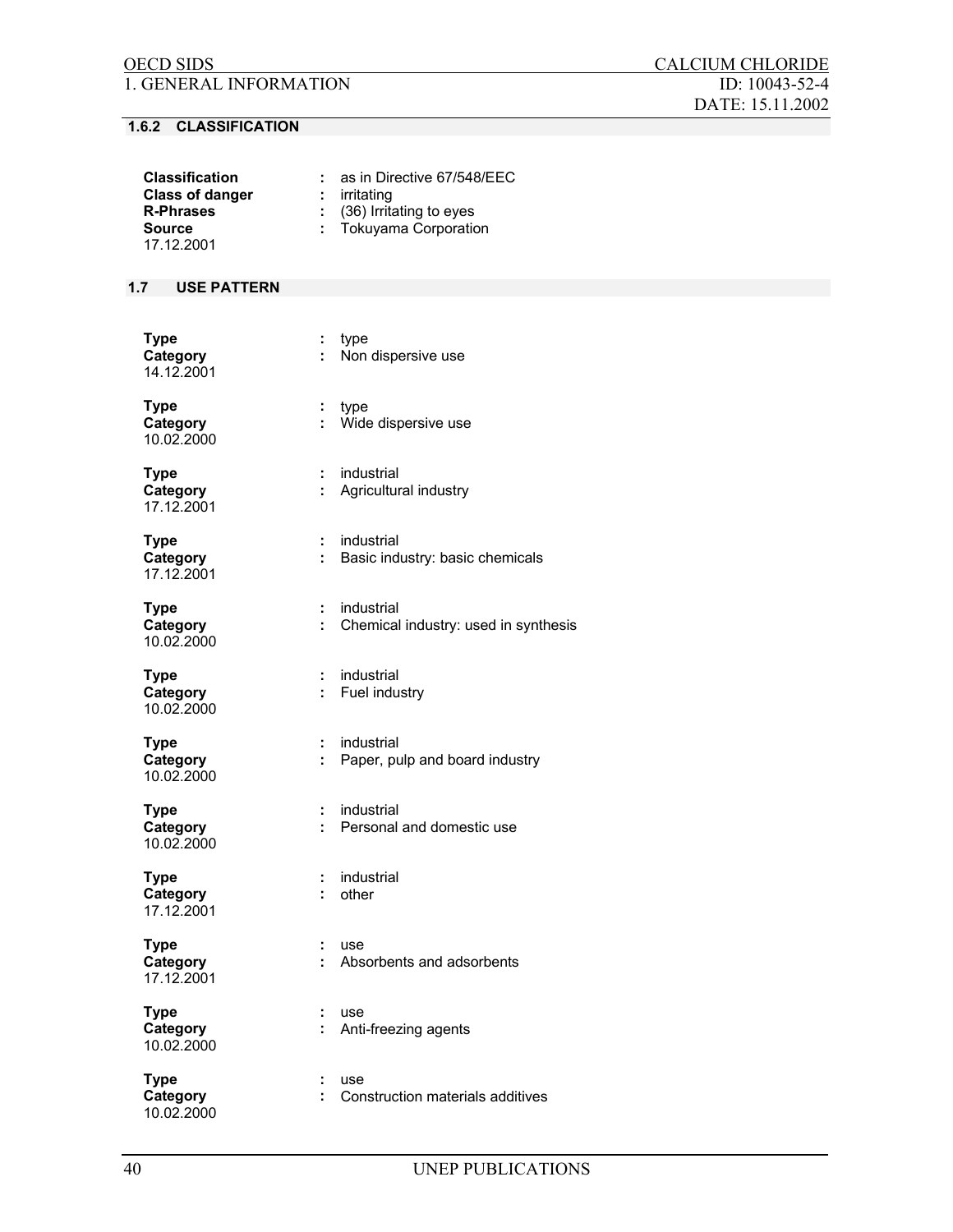| <b>Type</b><br>Category<br>17.12.2001 | ÷<br>use<br>÷<br>Dustbinding agents       |
|---------------------------------------|-------------------------------------------|
| <b>Type</b><br>Category<br>14.12.2001 | ÷<br>use<br>÷<br>Fertilizers              |
| <b>Type</b><br>Category<br>24.08.2001 | ÷<br>use<br>÷<br><b>Fillers</b>           |
| <b>Type</b><br>Category<br>10.02.2000 | ÷<br>use<br>Food/foodstuff additives<br>÷ |
| <b>Type</b><br>Category<br>17.12.2001 | ÷<br>use<br>÷<br>Heat transferring agents |
| <b>Type</b><br>Category<br>10.02.2000 | ÷<br>use<br>÷<br>Intermediates            |
| <b>Type</b><br>Category<br>10.02.2000 | ÷<br>use<br>÷<br>Laboratory chemicals     |
| <b>Type</b><br>Category<br>14.12.2001 | ÷<br>use<br>÷<br>pH-regulating agents     |
| <b>Type</b><br>Category<br>17.12.2001 | ÷<br>use<br>Pharmaceuticals<br>÷          |
| <b>Type</b><br>Category<br>17.12.2001 | use<br>÷<br>÷<br>Viscosity adjustors      |
| <b>Type</b><br>Category<br>14.12.2001 | use<br>÷<br>other<br>÷                    |

### **1.7.1 TECHNOLOGY PRODUCTION/USE**

## **1.8 OCCUPATIONAL EXPOSURE LIMIT VALUES**

| <b>Type of limit</b> | other: OELs (Ontario, Canada) |      |
|----------------------|-------------------------------|------|
| Limit value          | $: 5 \text{ mg/m}^3$          |      |
| <b>Source</b>        | : Tokuyama Corporation        |      |
| 15.07.2002           |                               | (72) |

# **1.9 SOURCE OF EXPOSURE**

**:** Production process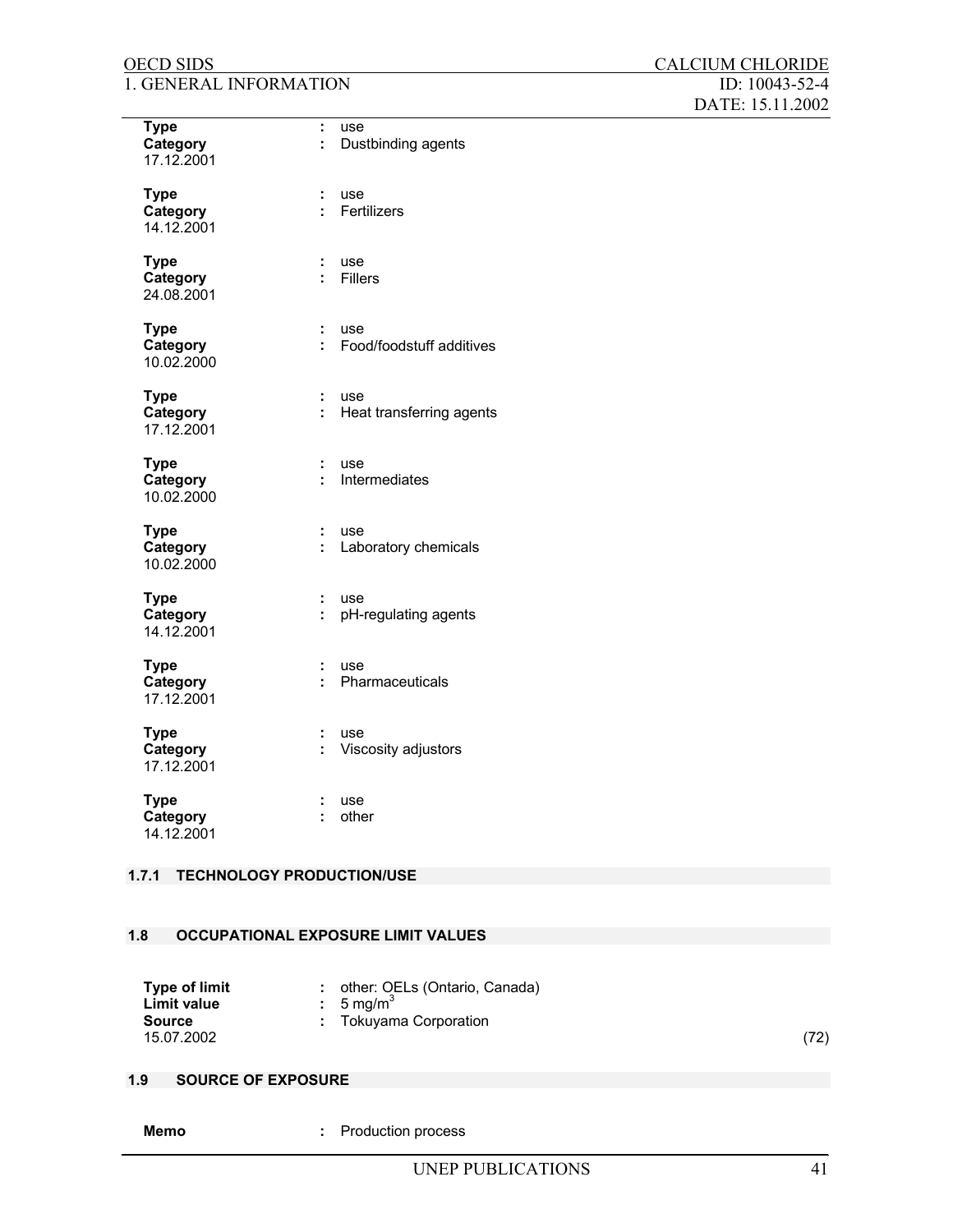| <b>OECD SIDS</b>             | <b>CALCIUM CHLORIDE</b>                                                                                                                                                                                                                                                                                                                                                                                                           |
|------------------------------|-----------------------------------------------------------------------------------------------------------------------------------------------------------------------------------------------------------------------------------------------------------------------------------------------------------------------------------------------------------------------------------------------------------------------------------|
| 1. GENERAL INFORMATION       | ID: $10043 - 52 - 4$                                                                                                                                                                                                                                                                                                                                                                                                              |
|                              | DATE: 15.11.2002                                                                                                                                                                                                                                                                                                                                                                                                                  |
| <b>Remark</b>                | There are three major production processes for calcium chloride as follows:<br>production by the ammonia soda process, the natural brine process and<br>the neutralization process.<br>All of them are operated in the closed production system.                                                                                                                                                                                  |
|                              | 1) Production by the ammonia soda process:<br>Calcium chloride is made from the concentrated brine produced in the<br>ammonia soda process as the by-product. The crude brine in the ammonia<br>soda process is removed from sodium chloride, separated from the alkali<br>chloridesands and concentrated up to ca.45% for the calcium chloride<br>production.                                                                    |
|                              | 2) Production by the natural brine process:<br>Calcium chloride is made from the brine removed from the naturally<br>occurring formation known as the "Filer Formation, which consists of<br>calcium, magnesium, sodium, and potassium chlorides. The brine is<br>removed from bromine and magnesium hydroxide, separated from the<br>alkali chloridesands and concentrated up to ca. 45% for the calcium<br>chloride production. |
| <b>Source</b>                | 3) Production by the neutralization process:<br>Calcium chloride is made by neutralizing the limestone with the<br>hydrochloric acid.<br><b>Tokuyama Corporation</b>                                                                                                                                                                                                                                                              |
| 25.04.2002                   |                                                                                                                                                                                                                                                                                                                                                                                                                                   |
| Memo<br><b>Remark</b>        | Source of environmental exposure<br>- Natural background<br>- Use as a deicing agent<br>- Use as a dust control and roadway base stabilization<br>- Wastewater from production and user sites<br>- Use as an additive in herbicide                                                                                                                                                                                                |
| <b>Source</b><br>09.06.2002  | <b>Tokuyama Corporation</b>                                                                                                                                                                                                                                                                                                                                                                                                       |
| <b>Memo</b><br><b>Remark</b> | Source of human exposure<br>- Inhalation of dust by handling of calcium chloride<br>- Skin contact by handling of calcium chloride as dust or solution<br>- Intake as a food additive<br>- Indirect exposure via food and surface water                                                                                                                                                                                           |
| <b>Source</b><br>01.03.2002  | <b>Tokuyama Corporation</b>                                                                                                                                                                                                                                                                                                                                                                                                       |

# **1.10.1 RECOMMENDATIONS/PRECAUTIONARY MEASURES**

# **1.10.2 EMERGENCY MEASURES**

# **1.11 PACKAGING**

- **1.12 POSSIB. OF RENDERING SUBST. HARMLESS**
- **1.13 STATEMENTS CONCERNING WASTE**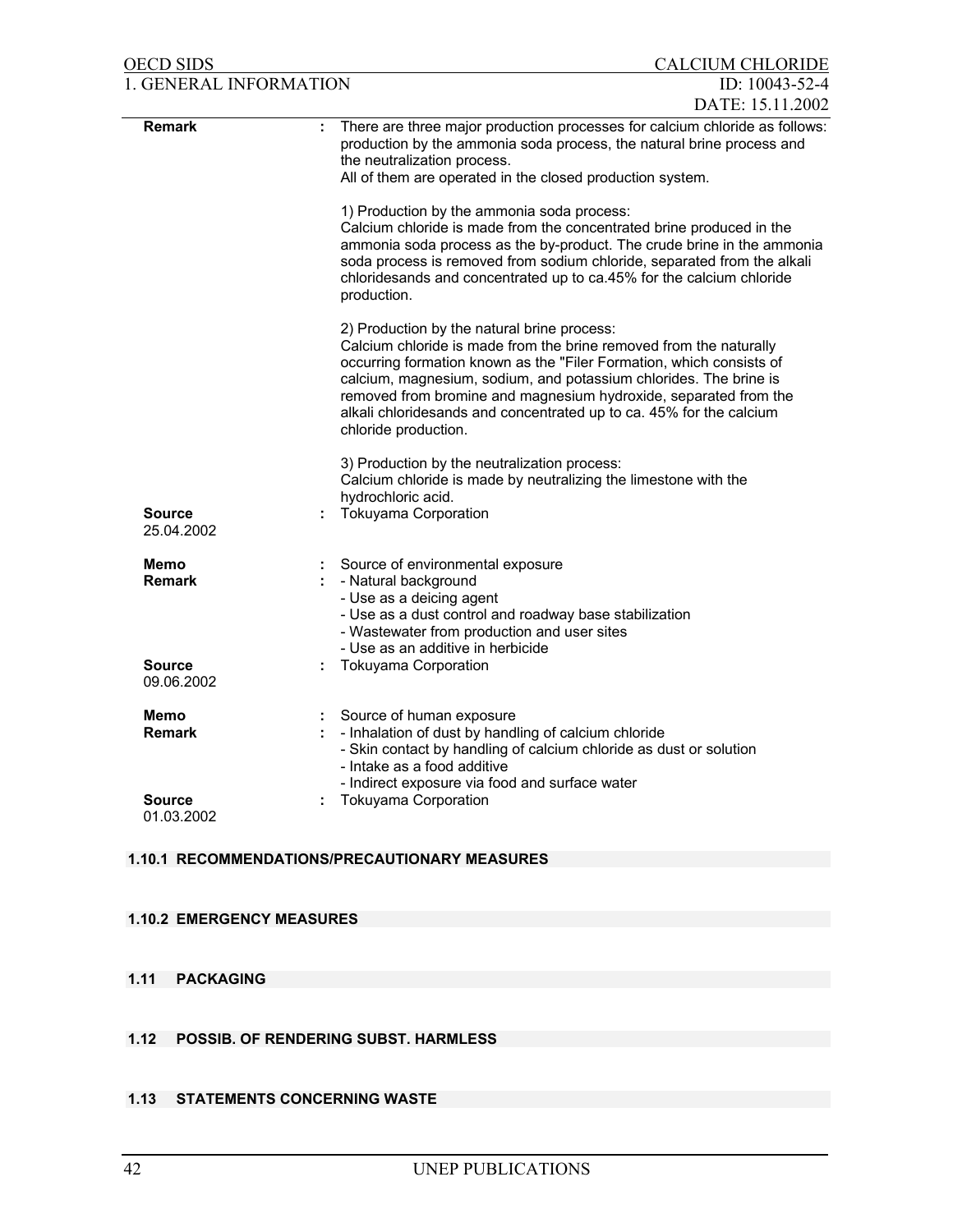| <b>Classified by</b>   | KBwS (DE)                                      |      |
|------------------------|------------------------------------------------|------|
| Labelled by            |                                                |      |
| <b>Class of danger</b> | $\therefore$ 0 (generally not water polluting) |      |
| <b>Source</b>          | Tokuyama Corporation                           |      |
| 10.06.2002             |                                                | (14) |

### **1.14.2 MAJOR ACCIDENT HAZARDS**

| Legislation<br><b>Substance listed</b><br>No. in directive | $:$ Stoerfallverordnung (DE)<br>no |      |
|------------------------------------------------------------|------------------------------------|------|
| <b>Source</b><br>11.06.2002                                | Tokuyama Corporation               | (94) |

# **1.14.3 AIR POLLUTION**

### **1.15 ADDITIONAL REMARKS**

| Memo<br><b>Remark</b>                  |   | deicing agents<br>About half volume of the produced calcium chloride goes into the<br>environment by the use of deicing agents (also called as the anti-freezing<br>agents) and the dust control agents both in Japan and North America. The<br>calcium chloride for these uses will eventually dissolve with water to go into<br>the soil and surface water, spreading around the environment.                                                                                                                                                                                                                                                               |
|----------------------------------------|---|---------------------------------------------------------------------------------------------------------------------------------------------------------------------------------------------------------------------------------------------------------------------------------------------------------------------------------------------------------------------------------------------------------------------------------------------------------------------------------------------------------------------------------------------------------------------------------------------------------------------------------------------------------------|
|                                        |   | The Canadian government assessed the impact of "Road Salts" to the<br>environment for 5 years under CEPA (Canadian Environment Protection<br>Act). Road Salts, a category name of the deicing agents, includes (1)<br>sodium chloride, (2) calcium chloride, (3) magnesium chloride, (4)<br>potassium chloride and (5) ferrocyanide salts.                                                                                                                                                                                                                                                                                                                    |
| <b>Source</b>                          | ÷ | According to the Canadian Assessment Report, approximately five million<br>tonnes of road salts were used in the 1997-98 winter season in Canada.<br>Ninety-five percent (4.75 million tonnes) of the road salts used was sodium<br>chloride and only 2 percent (0.11 million tonnes) of the salt was calcium<br>chloride.<br>Tokuyama Corporation                                                                                                                                                                                                                                                                                                            |
| 15.11.2002                             |   | (13)(27)                                                                                                                                                                                                                                                                                                                                                                                                                                                                                                                                                                                                                                                      |
| Memo<br><b>Remark</b><br><b>Source</b> |   | Use categories<br>Calcium chloride is used for deicing, road stabilization, dust control,<br>accelerator in concrete, industrial processing, oil and gas well fluids, and<br>for others such as food additives and medication.<br>Percentages of the uses are different among member countries and may<br>vary from year to year. The percentages of the uses in North America are<br>reported to be 22% for deicing, 20% for road stabilization and dust control,<br>20% for industrial processing, 17% for oil and gas well fluids, 12% for<br>concrete. In Japan, about 50% of the total production is used for deicing<br>and 25% for road stabilization. |
| 15.11.2002                             |   | <b>Tokuyama Corporation</b><br>(18)                                                                                                                                                                                                                                                                                                                                                                                                                                                                                                                                                                                                                           |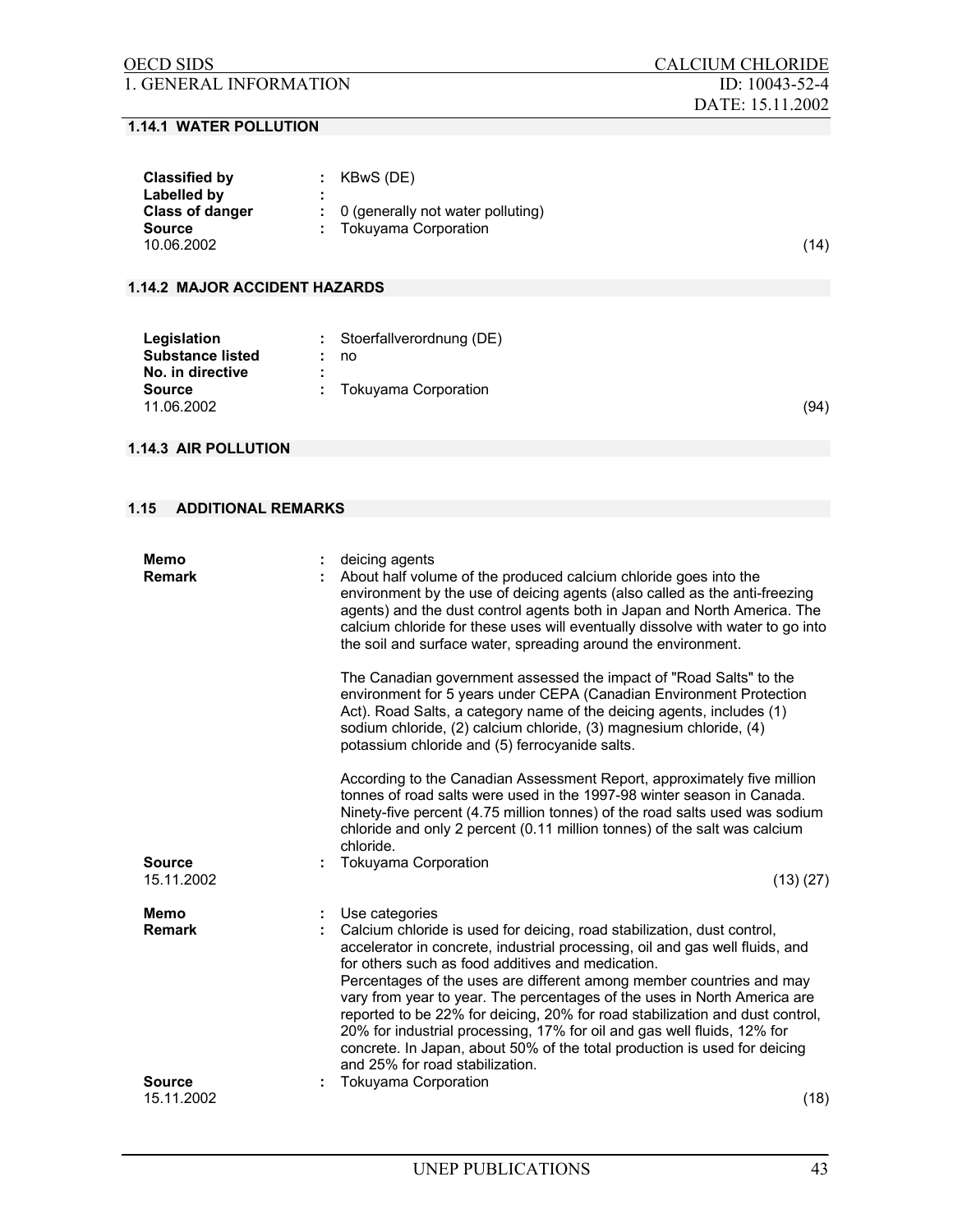# 1. GENERAL INFORMATION ID: 10043-52-4

# **1.16 LAST LITERATURE SEARCH**

## **1.17 REVIEWS**

#### **1.18 LISTINGS E.G. CHEMICAL INVENTORIES**

| <b>Remark</b><br><b>Source</b><br>15.11.2002 | : Calcium chloride is regarded as the substance which added directly to<br>human food affirmed as generally recognized as safe (GRAS) by the U.S.<br>Food and Drug Administration (FDA).<br>The average intake of calcium chloride based on the quantity of calcium<br>chloride used annually in foods in 1970 was 160 mg/day for individuals in<br>U.S.<br>The average intake of calcium chloride based on the mean frequency of<br>eating foods by food category was 345 mg/day for individuals over 2 years.<br>: Tokuyama Corporation<br>(87) |
|----------------------------------------------|---------------------------------------------------------------------------------------------------------------------------------------------------------------------------------------------------------------------------------------------------------------------------------------------------------------------------------------------------------------------------------------------------------------------------------------------------------------------------------------------------------------------------------------------------|
| <b>Remark</b><br><b>Source</b>               | : Calcium chloride was evaluated to be a food substance of very low toxicity<br>and thus the establishment of the ADI for calcium chloride has not been<br>deemed necessary by the Joint FAO/WHO Expert Committee on Food<br>Additives (JECFA).<br>Tokuyama Corporation                                                                                                                                                                                                                                                                           |
| 18.07.2002                                   | (45) (46)                                                                                                                                                                                                                                                                                                                                                                                                                                                                                                                                         |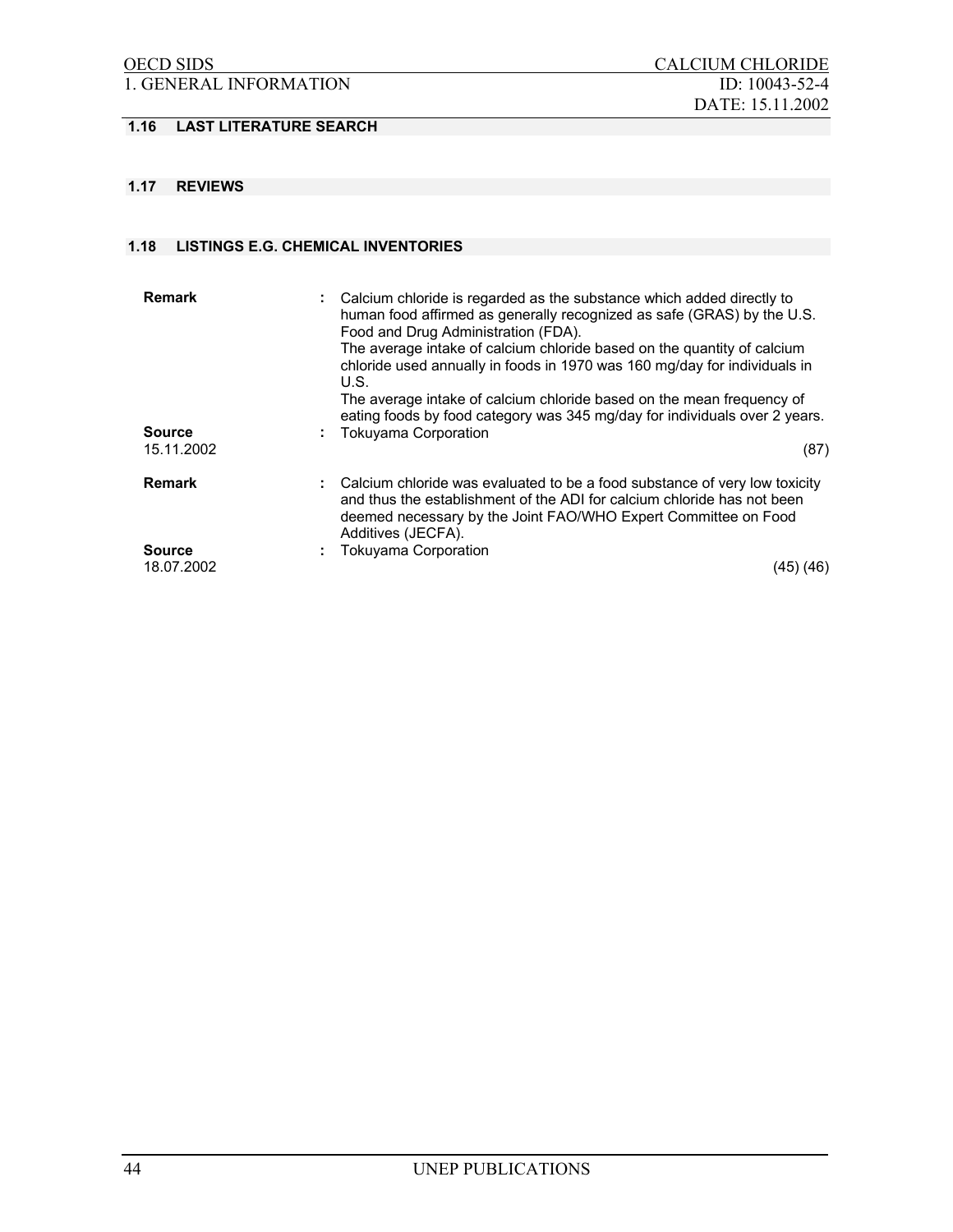#### **2.1 MELTING POINT**

|                                                                           |   | [22691-02-7]<br>[10035-04-8]<br>[25094-02-4]<br>$\mathbf{1}$<br>$\overline{2}$<br>4                         | 260<br>176<br>45   |      |
|---------------------------------------------------------------------------|---|-------------------------------------------------------------------------------------------------------------|--------------------|------|
|                                                                           |   | $[7774 - 34 - 7]$<br>6                                                                                      | 30                 |      |
| <b>Source</b><br><b>Reliability</b><br>06.08.2002                         |   | <b>Tokuyama Corporation</b><br>(2) valid with restrictions                                                  |                    | (50) |
| <b>Value</b>                                                              | ÷ | 782 °C                                                                                                      |                    |      |
| <b>Source</b><br><b>Reliability</b><br>11.06.2002                         |   | : Tokuyama Corporation<br>(2) valid with restrictions                                                       |                    | (68) |
| 2.2<br><b>BOILING POINT</b>                                               |   |                                                                                                             |                    |      |
|                                                                           |   |                                                                                                             |                    |      |
| <b>Value</b><br><b>Source</b><br><b>Reliability</b><br>Flag<br>11.06.2002 |   | > 1600 °C<br><b>Tokuyama Corporation</b><br>(2) valid with restrictions<br>Critical study for SIDS endpoint |                    | (78) |
| Value<br><b>Remark</b>                                                    | ÷ | 1935 °C<br>Boiling Point of CaCl <sub>2</sub> ·nH <sub>2</sub> O:                                           |                    |      |
|                                                                           |   | <b>RN</b><br>n                                                                                              | m.p. $(^{\circ}C)$ |      |
|                                                                           |   | $[10043 - 52 - 4]$<br>0                                                                                     | 1935               |      |
|                                                                           |   |                                                                                                             |                    |      |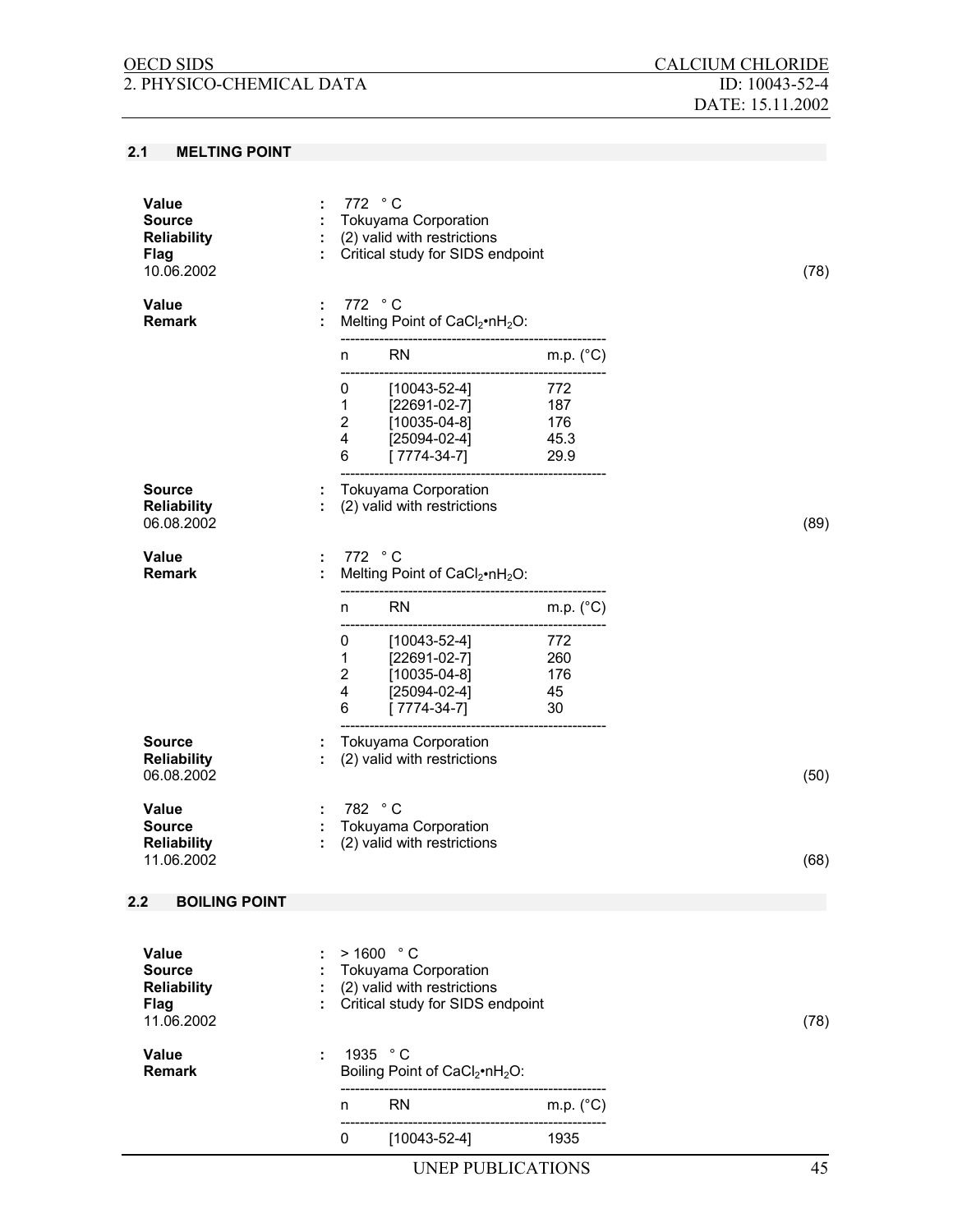| <b>OECD SIDS</b>                    |                              |                                                            |                          | <b>CALCIUM CHLORIDE</b> |
|-------------------------------------|------------------------------|------------------------------------------------------------|--------------------------|-------------------------|
| 2. PHYSICO-CHEMICAL DATA            |                              |                                                            |                          | ID: 10043-52-4          |
|                                     | 1                            | $[22691-02-7]$                                             | $181*$                   | DATE: 15.11.2002        |
|                                     | $\mathbf 2$                  | $[10035-04-8]$                                             | $175*$                   |                         |
|                                     | 4                            | $[25094-02-4]$                                             | $\overline{\phantom{0}}$ |                         |
|                                     | 6                            | $[7774-34-7]$                                              |                          |                         |
|                                     |                              | *; 101.3 kPa                                               |                          |                         |
| <b>Source</b><br><b>Reliability</b> |                              | <b>Tokuyama Corporation</b><br>(2) valid with restrictions |                          |                         |
| 11.06.2002                          |                              |                                                            |                          | (89)                    |
| Value                               |                              | 1670 °C                                                    |                          |                         |
| <b>Source</b>                       |                              | <b>Tokuyama Corporation</b>                                |                          |                         |
| <b>Reliability</b><br>11.06.2002    |                              | (2) valid with restrictions                                |                          | (50)                    |
|                                     |                              |                                                            |                          |                         |
| Value<br><b>Source</b>              |                              | > 1600 °C at 1013 hPa<br><b>Tokuyama Corporation</b>       |                          |                         |
| <b>Reliability</b>                  |                              | (2) valid with restrictions                                |                          |                         |
| 11.06.2002                          |                              |                                                            |                          | (68)                    |
| 2.3<br><b>DENSITY</b>               |                              |                                                            |                          |                         |
|                                     |                              |                                                            |                          |                         |
| <b>Type</b>                         | density                      |                                                            |                          |                         |
| Value                               |                              | 2.125 g/cm <sup>3</sup> at 15° C                           |                          |                         |
| <b>Source</b><br><b>Reliability</b> |                              | <b>Tokuyama Corporation</b><br>(2) valid with restrictions |                          |                         |
| 10.06.2002                          |                              |                                                            |                          | (78)                    |
| <b>Type</b>                         | density                      |                                                            |                          |                         |
| Value                               |                              | 2.16 $g/cm3$ at 25° C                                      |                          |                         |
| <b>Remark</b>                       |                              | Density of CaCl <sub>2</sub> •nH <sub>2</sub> O:           |                          |                         |
|                                     | n                            | <b>RN</b>                                                  | density $(g/cm3)$        |                         |
|                                     | 0                            | $[10043 - 52 - 4]$                                         | 2.16                     |                         |
|                                     | 1                            | [22691-02-7]                                               | 2.24                     |                         |
|                                     | $\overline{\mathbf{c}}$<br>4 | $[10035 - 04 - 8]$<br>$[25094-02-4]$                       | 1.85<br>1.83             |                         |
|                                     | 6                            | $[7774-34-7]$                                              | 1.71                     |                         |
|                                     | at 25 $^{\circ}$ C           |                                                            |                          |                         |
| <b>Source</b>                       |                              | <b>Tokuyama Corporation</b>                                |                          |                         |
| <b>Reliability</b>                  |                              | (2) valid with restrictions                                |                          |                         |
| Flag<br>06.08.2002                  |                              | Critical study for SIDS endpoint                           |                          | (89)                    |
|                                     |                              |                                                            |                          |                         |
| <b>Type</b><br>Value                | density                      | 2.22 g/cm <sup>3</sup> at 25 $^{\circ}$ C                  |                          |                         |
| <b>Remark</b>                       |                              | Density of CaCl <sub>2</sub> •nH <sub>2</sub> O:           |                          |                         |
|                                     | n                            | <b>RN</b>                                                  | density $(g/cm3)$        |                         |
|                                     | 0                            | [10043-52-4]                                               | 2.22                     |                         |
|                                     | 1                            | $[22691-02-7]$                                             | 2.24                     |                         |
|                                     | $\overline{2}$<br>4          | $[10035-04-8]$<br>$[25094-02-4]$                           | 1.85<br>1.83             |                         |
|                                     | 6                            | $[7774-34-7]$                                              | 1.72                     |                         |
|                                     | at 25 $^{\circ}$ C           |                                                            |                          |                         |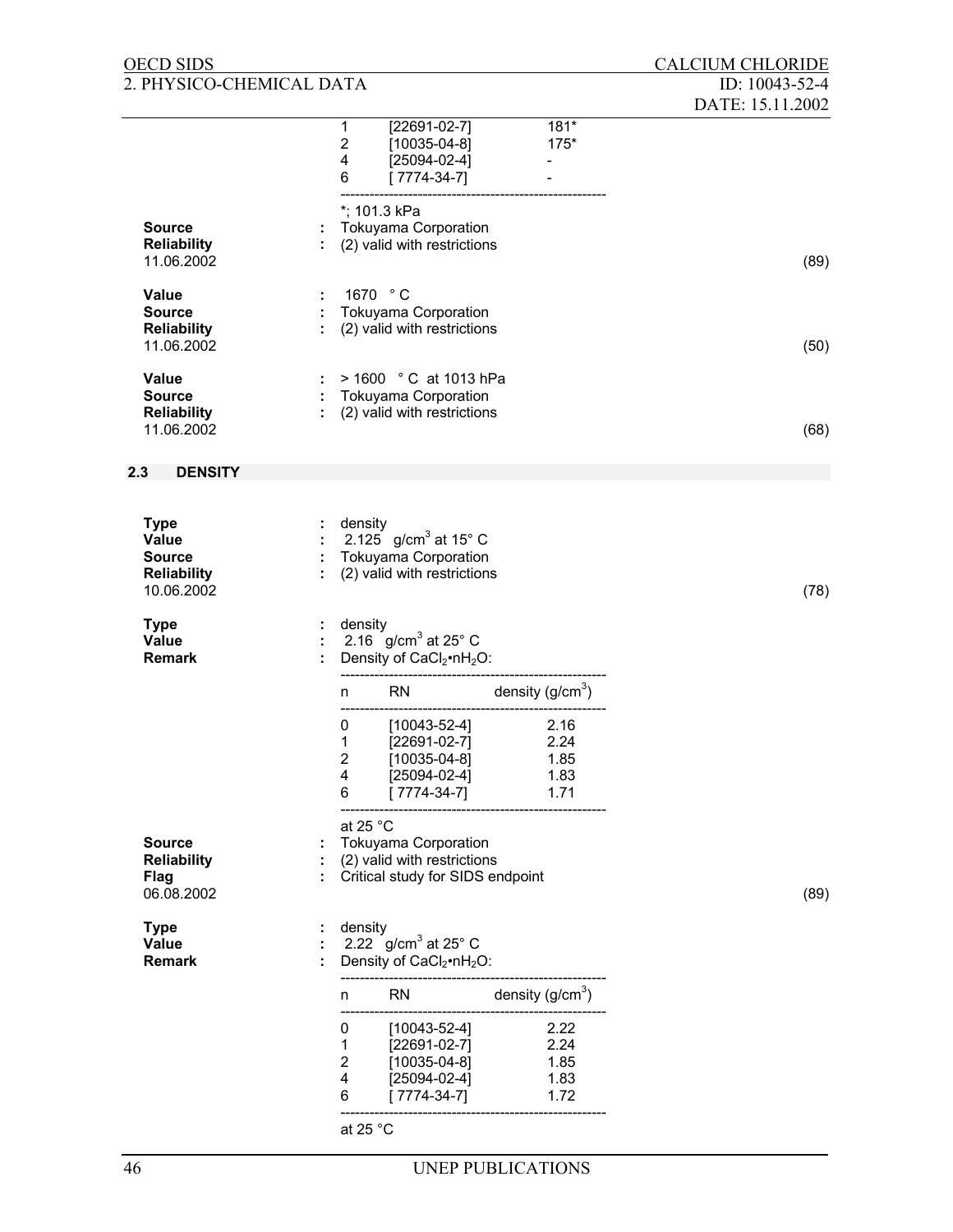| <b>OECD SIDS</b>                                                          |                                                                                                     | <b>CALCIUM CHLORIDE</b> |
|---------------------------------------------------------------------------|-----------------------------------------------------------------------------------------------------|-------------------------|
| 2. PHYSICO-CHEMICAL DATA                                                  |                                                                                                     | ID: 10043-52-4          |
|                                                                           |                                                                                                     | DATE: 15.11.2002        |
| <b>Source</b><br><b>Reliability</b><br>06.08.2002                         | Tokuyama Corporation<br>(2) valid with restrictions                                                 | (50)                    |
| <b>Type</b><br>Value<br><b>Source</b><br><b>Reliability</b><br>11.06.2002 | density<br>: = 2.15 $g/cm^3$ at 25° C<br><b>Tokuyama Corporation</b><br>(2) valid with restrictions | (68)                    |

# **2.3.1 GRANULOMETRY**

# **2.4 VAPOUR PRESSURE**

| <b>Remark</b><br><b>Source</b><br>15.11.2002                                                                                                                                       |   | Calcium chloride is inorganic solid compound and has a high melting point<br>$($ > 700 $^{\circ}$ C). So vapor pressure is negligible.<br><b>Tokuyama Corporation</b> |      |
|------------------------------------------------------------------------------------------------------------------------------------------------------------------------------------|---|-----------------------------------------------------------------------------------------------------------------------------------------------------------------------|------|
| <b>Value</b><br><b>Decomposition</b><br><b>Method</b><br>Year<br><b>GLP</b><br><b>Test substance</b><br><b>Source</b><br><b>Test substance</b><br><b>Reliability</b><br>10.06.2002 | ÷ | 11 hPa at $20^\circ$ C<br>1974<br>other TS<br>Tokuyama Corporation<br>35 % solution<br>(2) valid with restrictions                                                    | (28) |
| <b>Value</b><br><b>Decomposition</b><br><b>Method</b><br>Year<br><b>GLP</b><br><b>Test substance</b><br><b>Source</b><br><b>Test substance</b><br><b>Reliability</b><br>10.06.2002 |   | 3.7 hPa at $40^\circ$ C<br>1974<br>other TS<br>Tokuyama Corporation<br>$CaCl2-2H2O$ (Dihydrate)<br>(2) valid with restrictions                                        | (28) |

# **2.5 PARTITION COEFFICIENT**

| Remark                      | : Log Pow is not applicable to calcium chloride due to its dissociation<br>property in water. |
|-----------------------------|-----------------------------------------------------------------------------------------------|
| <b>Source</b><br>15.11.2002 | : Tokuyama Corporation                                                                        |

# **2.6.1 WATER SOLUBILITY**

| 745 g/l at 20 °C   |
|--------------------|
|                    |
| at 25 $^{\circ}$ C |
| at and °C          |
|                    |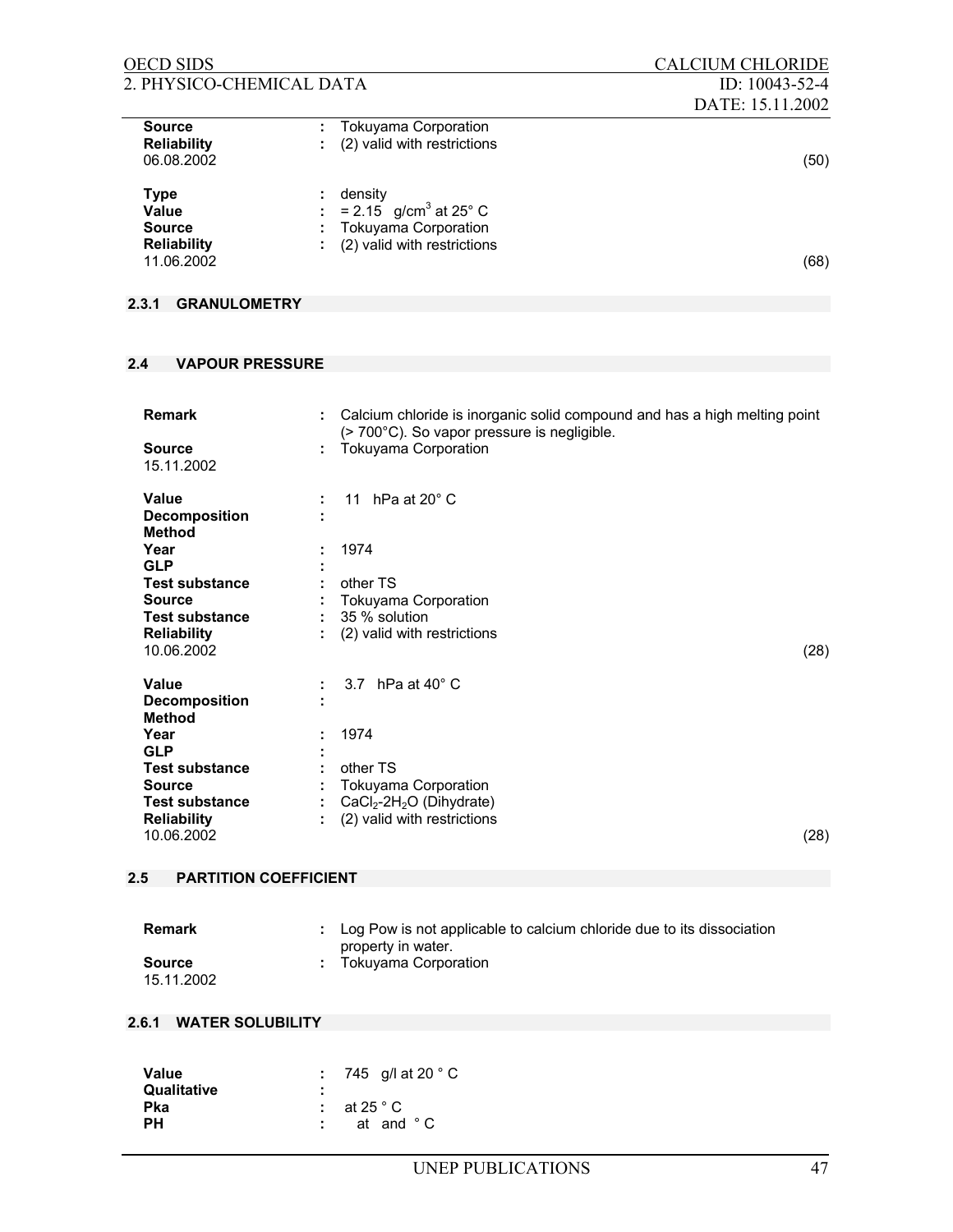| <b>OECD SIDS</b>                                                                                                                                                                                                                  |                                                                                                                                                                       | <b>CALCIUM CHLORIDE</b>            |
|-----------------------------------------------------------------------------------------------------------------------------------------------------------------------------------------------------------------------------------|-----------------------------------------------------------------------------------------------------------------------------------------------------------------------|------------------------------------|
| 2. PHYSICO-CHEMICAL DATA                                                                                                                                                                                                          |                                                                                                                                                                       | ID: 10043-52-4<br>DATE: 15.11.2002 |
| <b>Method</b><br>Year<br><b>GLP</b><br><b>Test substance</b><br><b>Source</b><br><b>Reliability</b><br><b>Flag</b><br>11.06.2002<br><b>Value</b><br>Qualitative<br><b>Pka</b><br><b>PH</b><br><b>Method</b><br>Year<br><b>GLP</b> | as prescribed by 1.1 - 1.4<br>Tokuyama Corporation<br>(2) valid with restrictions<br>Critical study for SIDS endpoint<br>1590 g/l at 100 °C<br>at 25 ° C<br>at and °C | (68)                               |
| <b>Test substance</b><br><b>Source</b><br><b>Reliability</b><br>11.06.2002                                                                                                                                                        | as prescribed by 1.1 - 1.4<br><b>Tokuyama Corporation</b><br>(2) valid with restrictions                                                                              | (68)                               |
| <b>SURFACE TENSION</b><br>2.6.2                                                                                                                                                                                                   |                                                                                                                                                                       |                                    |
| <b>FLASH POINT</b><br>2.7                                                                                                                                                                                                         |                                                                                                                                                                       |                                    |
| <b>Remark</b><br><b>Source</b><br>18.12.2001                                                                                                                                                                                      | Calcium chloride has no flash point.<br>÷<br><b>Tokuyama Corporation</b>                                                                                              |                                    |
| <b>AUTO FLAMMABILITY</b><br>2.8                                                                                                                                                                                                   |                                                                                                                                                                       |                                    |
| <b>Remark</b><br><b>Source</b><br>18.12.2001                                                                                                                                                                                      | This product is non flammable.<br>÷<br><b>Tokuyama Corporation</b>                                                                                                    |                                    |
| <b>FLAMMABILITY</b><br>2.9                                                                                                                                                                                                        |                                                                                                                                                                       |                                    |
| <b>Result</b><br><b>Source</b><br>18.12.2001                                                                                                                                                                                      | non flammable<br><b>Tokuyama Corporation</b>                                                                                                                          |                                    |
| <b>EXPLOSIVE PROPERTIES</b><br>2.10                                                                                                                                                                                               |                                                                                                                                                                       |                                    |
| <b>Result</b><br><b>Source</b><br>18.12.2001                                                                                                                                                                                      | not explosive<br>÷<br><b>Tokuyama Corporation</b>                                                                                                                     |                                    |
| <b>OXIDIZING PROPERTIES</b><br>2.11                                                                                                                                                                                               |                                                                                                                                                                       |                                    |
| <b>Result</b><br><b>Source</b>                                                                                                                                                                                                    | no oxidizing properties<br>Tokuyama Corporation                                                                                                                       |                                    |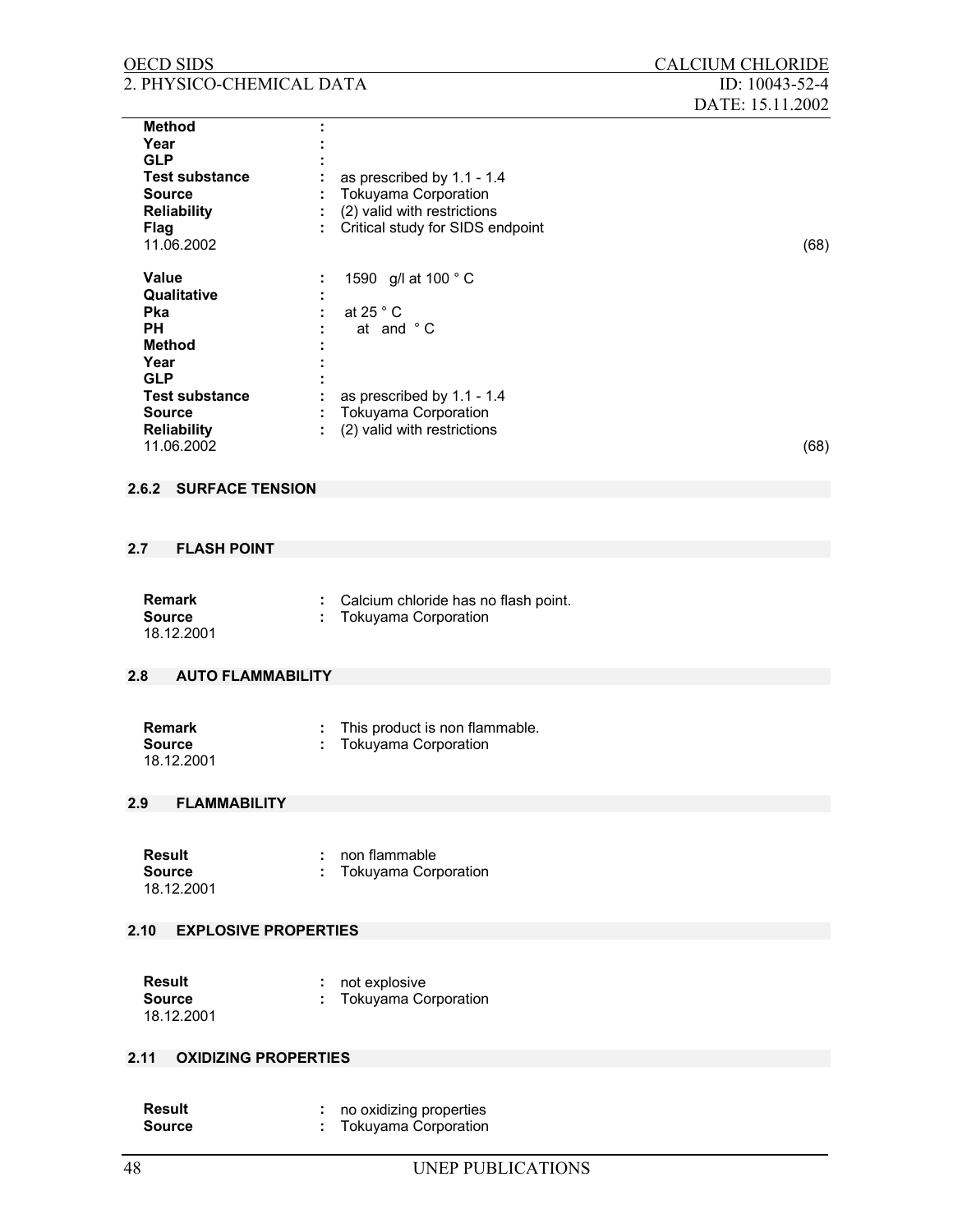2. PHYSICO-CHEMICAL DATA ID: 10043-52-4

18.12.2001

### **2.12 ADDITIONAL REMARKS**

| <b>Remark</b><br><b>Source</b> | Calcium chloride (flakes) have a whit-greyish colour and are odour free.<br>The solution is mildly corrosive to many metals including stainless steel; it<br>is to be kept in a plastic bin. Materials to avoid:<br>1. Boiling water, boric and calcium oxide may react violently, generating<br>heat:<br>2. Reactive metal (e.g. zinc): prolonged reaction with calcium chloride<br>solution on galvanised iron caused slow evolution of flammable and<br>explosive hydrogen gas;<br>3. Methyl vinyl ether: may react to initiate self-polymerization generating<br>heat and pressure.<br><b>Tokuyama Corporation</b> |
|--------------------------------|------------------------------------------------------------------------------------------------------------------------------------------------------------------------------------------------------------------------------------------------------------------------------------------------------------------------------------------------------------------------------------------------------------------------------------------------------------------------------------------------------------------------------------------------------------------------------------------------------------------------|
| 15.07.2002                     |                                                                                                                                                                                                                                                                                                                                                                                                                                                                                                                                                                                                                        |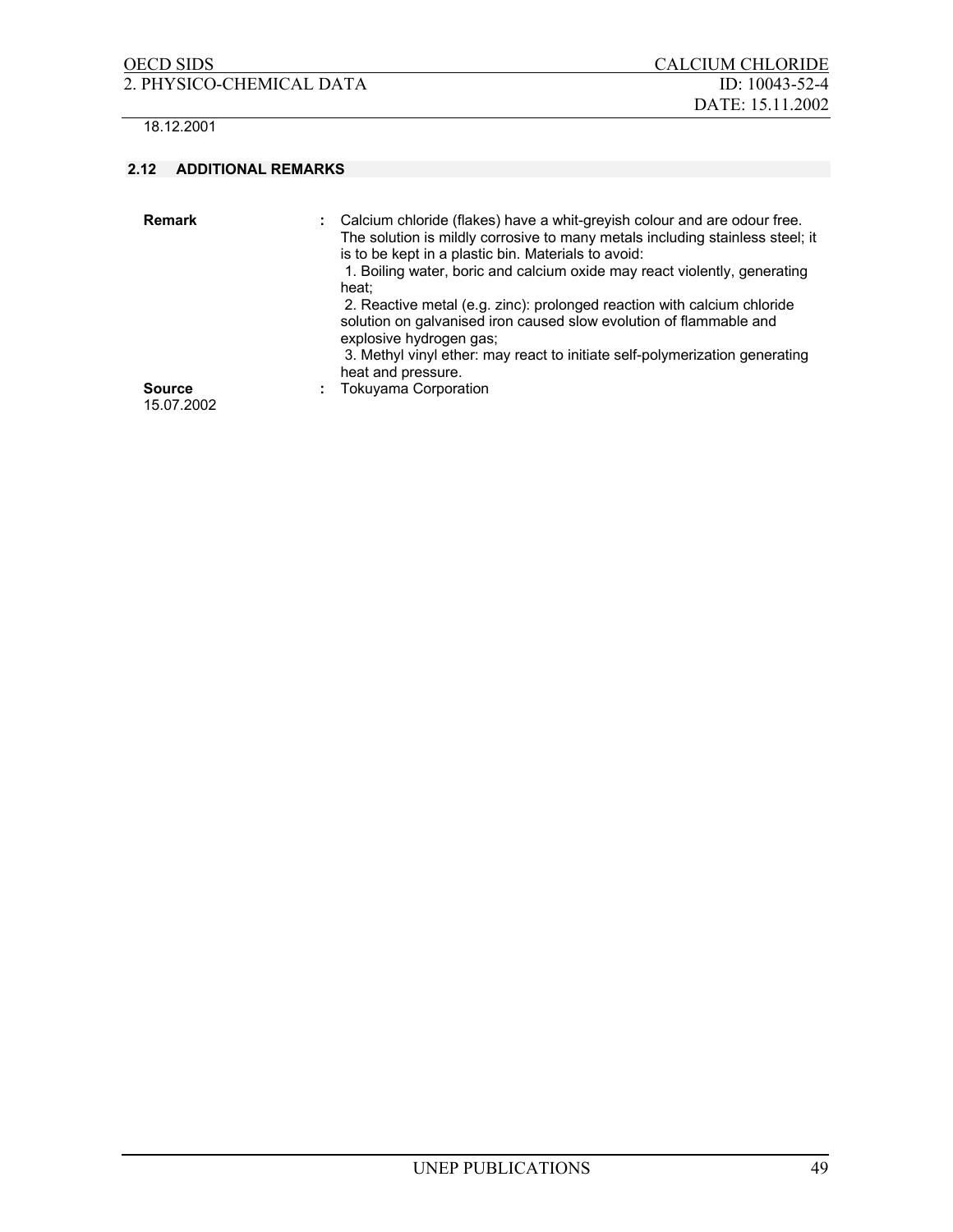# 3. ENVIRONMENTAL FATE AND PATHWAYS ID: 10043-52-4

#### **3.1.1 PHOTODEGRADATION**

| Remark     | not applicable |
|------------|----------------|
| 02.03.2002 |                |

# **3.1.2 STABILITY IN WATER**

| <b>Remark</b> | : not applicable                                                              |
|---------------|-------------------------------------------------------------------------------|
|               | Calcium chloride readily dissociates into calcium and chloride ions in water. |

02.03.2002

### **3.1.3 STABILITY IN SOIL**

| <b>Remark</b> | not applicable |
|---------------|----------------|
| 02.03.2002    |                |

### **3.2 MONITORING DATA**

| Type of measurement<br><b>Medium</b><br><b>Method</b> | ÷ | background concentration<br>surface water                                                                                                        |
|-------------------------------------------------------|---|--------------------------------------------------------------------------------------------------------------------------------------------------|
| <b>Concentration</b><br><b>Remark</b>                 | ÷ | [Calcium statistics]                                                                                                                             |
|                                                       |   | In North America Rivers (N=12)<br>Mean: 70.8 mg/l<br>Min.: 4.5 mg/l, Max.: 335.6 mg/l<br>10th percentile: 14.3 mg/l, 90th percentile: 204.5 mg/l |
|                                                       |   | In South America Rivers (N=6)<br>Mean: 7.23 mg/l<br>Min.: 2.6 mg/l, Max.: 15.0 mg/l<br>10th percentile: 0.9 mg/l, 90th percentile: 11.5 mg/l     |
|                                                       |   | In Asian Rivers (N=25)<br>Mean: 29.1 mg/l<br>Min.: 5.5 mg/l, Max.: 93.5 mg/l<br>10th percentile: 10.2 mg/l, 90th percentile: 50.0 mg/l           |
|                                                       |   | In African Rivers (N=7)<br>Mean: 9.9 mg/l<br>Min.: 2.7 mg/l, Max.: 2.0 mg/l<br>10th percentile: 3.4 mg/l, 90th percentile: 19.7 mg/l             |
|                                                       |   | In European Rivers (N=20)<br>Mean: 52.3 mg/l<br>Min.: 3.8 mg/l, Max.: 108.0 mg/l<br>10th percentile: 4.7 mg/l, 90th percentile: 105.2 mg/l       |
|                                                       |   | In Oceania Rivers (N=6)<br>Mean: 16.9 mg/l<br>Min.: 7.0 mg/l, Max.: 23.0 mg/l<br>10th percentile: 10.5 mg/l, 90th percentile: 22.2mg/l           |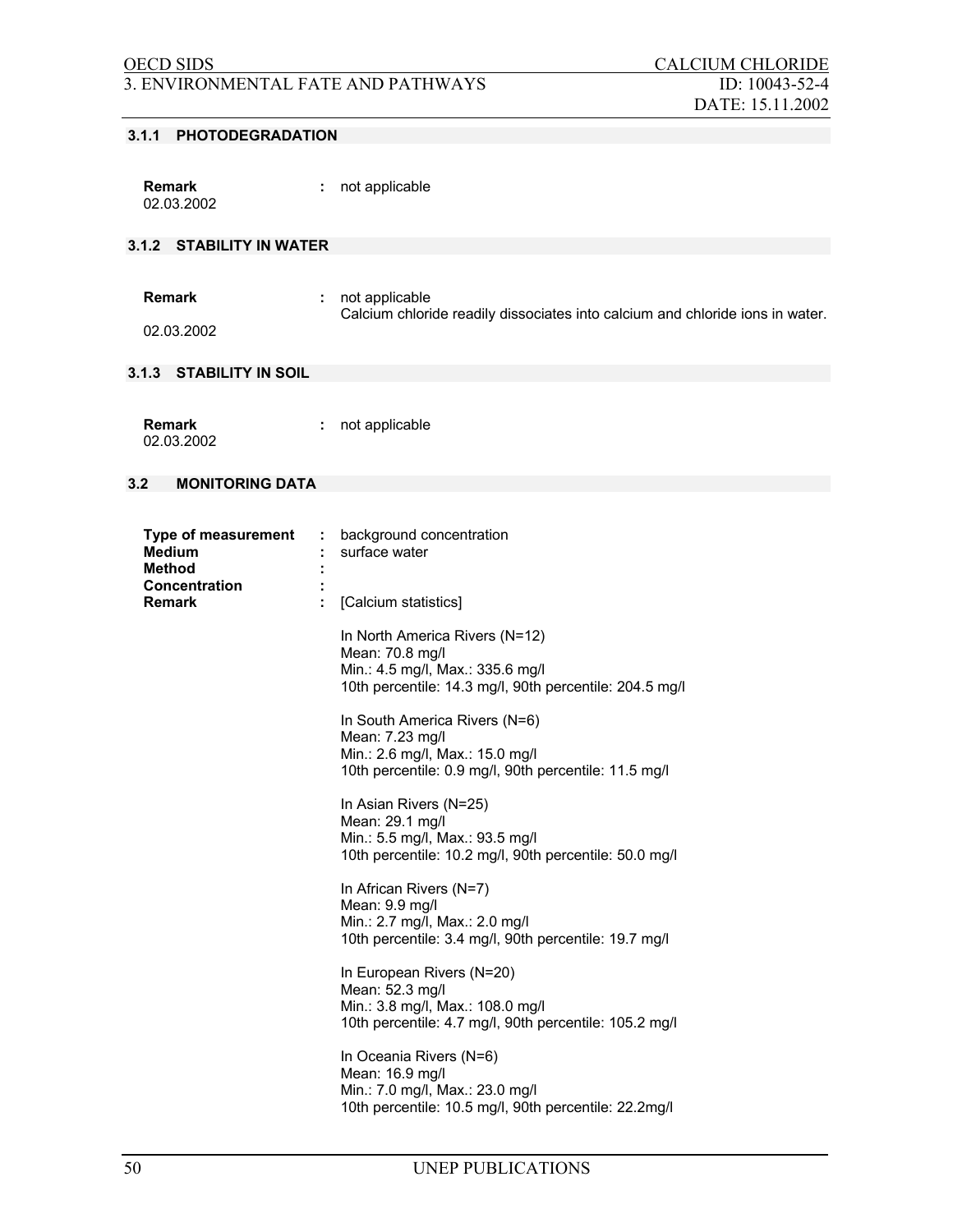# OECD SIDS CALCIUM CHLORIDE 3. ENVIRONMENTAL FATE AND PATHWAYS ID: 10043-52-4

| <b>Source</b><br>15.11.2002                                                   | Total (N=76)<br>Mean: 37.4 mg/L<br>Min.: 2.6 mg/L, Max.: 335.6 mg/L<br>10th percentile: 5.1 mg/L, 90th percentile: 86.5 mg/L<br>The continental differences are not caused by human activities but by<br>geological influences.<br><b>Tokuyama Corporation</b> | (104) |
|-------------------------------------------------------------------------------|----------------------------------------------------------------------------------------------------------------------------------------------------------------------------------------------------------------------------------------------------------------|-------|
| <b>Type of measurement</b><br>Medium<br>Method                                | background concentration<br>surface water                                                                                                                                                                                                                      |       |
| Concentration<br><b>Remark</b>                                                | [Chloride statistics]                                                                                                                                                                                                                                          |       |
|                                                                               | In North America Rivers (N=12)<br>Mean: 17.5 mg/l<br>Min.: 0.1 mg/l, Max.: 82.0 mg/l<br>10th percentile: 1.1 mg/l, 90th percentile: 29.7 mg/l                                                                                                                  |       |
|                                                                               | In South America Rivers (N=6)<br>Mean: 6.1 mg/l<br>Min.: 0.9 mg/l, Max.: 14.3 mg/l<br>10th percentile: 1.6 mg/l, 90th percentile: 13.9 mg/l                                                                                                                    |       |
|                                                                               | In Asian Rivers (N=25)<br>Mean: 19.7 mg/l<br>Min.: 0.3 mg/l, Max.: 59.7 mg/l<br>10th percentile: 1.2 mg/l, 90th percentile: 48.2 mg/l                                                                                                                          |       |
|                                                                               | In African Rivers (N=7)<br>Mean: 4.3 mg/l<br>Min.: 0.9 mg/l, Max.: 10.6 mg/l<br>10th percentile: 1.0 mg/l, 90th percentile: 8.1 mg/l                                                                                                                           |       |
|                                                                               | In European Rivers (N=21)<br>Mean: 102.7 mg/l<br>Min.: 1.1 mg/l, Max.: 1233 mg/l<br>10th percentile: 2.1 mg/l, 90th percentile: 173 mg/l                                                                                                                       |       |
|                                                                               | In Oceania Rivers (N=6)<br>Mean: 39.2 mg/l<br>Min.: 0.1 mg/l, Max.: 171 mg/l<br>10th percentile: 0.3 mg/l, 90th percentile: 102.5 mg/l                                                                                                                         |       |
|                                                                               | Total (N=77)<br>Mean: 41.1 mg/L<br>Min.: 0.1 mg/L, Max.: 1233 mg/L<br>10th percentile: 1.1 mg/L, 90th percentile: 64.8 mg/L                                                                                                                                    |       |
| <b>Source</b><br>15.11.2002                                                   | The WHO drinking water guideline for chloride ion is 200 mg/l.<br><b>Tokuyama Corporation</b>                                                                                                                                                                  | (104) |
| <b>Type of measurement</b><br><b>Medium</b><br><b>Method</b><br>Concentration | background concentration<br>surface water                                                                                                                                                                                                                      |       |
| Result                                                                        | CALCIUM and CHLORIDE concentrations (mean value):                                                                                                                                                                                                              |       |

---------------------------------------------------------------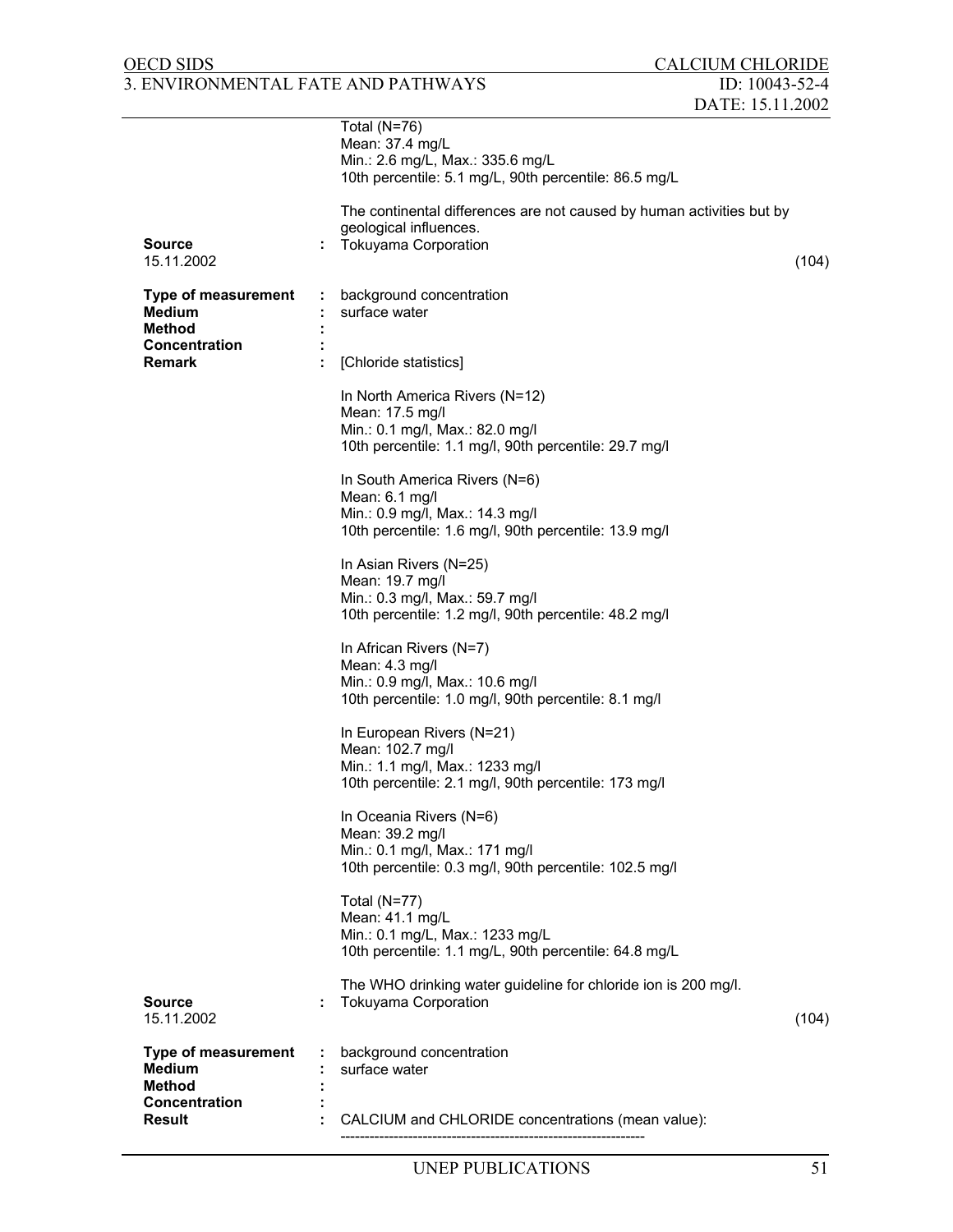# OECD SIDS CALCIUM CHLORIDE 3. ENVIRONMENTAL FATE AND PATHWAYS ID: 10043-52-4

|                                                              |                               |                                           |                                                                                                                                      |                                                              | DATE: 15.11.2002                    |       |
|--------------------------------------------------------------|-------------------------------|-------------------------------------------|--------------------------------------------------------------------------------------------------------------------------------------|--------------------------------------------------------------|-------------------------------------|-------|
|                                                              |                               | Location                                  | Calcium                                                                                                                              | Chloride                                                     |                                     |       |
|                                                              |                               |                                           | concentration (mg/l)                                                                                                                 |                                                              |                                     |       |
|                                                              |                               | Jambes                                    | 65.7                                                                                                                                 | 20.3                                                         |                                     |       |
|                                                              |                               | Nameche                                   | 75.3                                                                                                                                 | 64.6                                                         |                                     |       |
|                                                              |                               | Liege                                     | 74.1                                                                                                                                 | 59.1                                                         |                                     |       |
|                                                              |                               | Grobbendonk                               | 71.6                                                                                                                                 | 63.1                                                         |                                     |       |
|                                                              |                               | Lier                                      | 70.6                                                                                                                                 | 62.7                                                         |                                     |       |
|                                                              |                               | Broechem                                  | 69.6                                                                                                                                 | 62.6                                                         |                                     |       |
| <b>Source</b><br><b>Test condition</b><br>10.06.2002         |                               | Tokuyama Corporation                      | Belgium, Meuse, Canal Albert, Kempische kanalen, various cities, 1993                                                                |                                                              |                                     | (105) |
| <b>Type of measurement</b><br><b>Medium</b><br><b>Method</b> | $\mathcal{I}^{\mathcal{A}}$ . | background concentration<br>surface water |                                                                                                                                      |                                                              |                                     |       |
| <b>Concentration</b><br><b>Result</b>                        |                               |                                           | Measured CALCIUM concentrations in natural waters (information of the<br>rock type being drained by the freshwater system is given): |                                                              |                                     |       |
|                                                              |                               | Aqueous System<br>(type of rock drained)  |                                                                                                                                      | Calcium<br>Concentration (mg/l)                              |                                     |       |
|                                                              |                               | - Seawater                                |                                                                                                                                      | 412                                                          |                                     |       |
|                                                              |                               | - Groundwater (limestone)                 |                                                                                                                                      | 80                                                           |                                     |       |
|                                                              |                               | - Stream (granite)                        |                                                                                                                                      | 4                                                            |                                     |       |
|                                                              |                               | - River/unpolluted                        |                                                                                                                                      | 13.4                                                         |                                     |       |
|                                                              |                               |                                           |                                                                                                                                      |                                                              |                                     |       |
|                                                              |                               | - River/including contribution            |                                                                                                                                      | 14.7                                                         |                                     |       |
|                                                              |                               | of human activities                       |                                                                                                                                      |                                                              |                                     |       |
|                                                              |                               | - Public water Supply/100 U.S.            |                                                                                                                                      | 26 (median)                                                  |                                     |       |
|                                                              |                               | cities                                    |                                                                                                                                      | 0-145 (range)                                                |                                     |       |
| <b>Source</b>                                                |                               | <b>Tokuyama Corporation</b>               |                                                                                                                                      |                                                              |                                     |       |
| 11.06.2002                                                   |                               |                                           |                                                                                                                                      |                                                              | $(23)$ $(39)$ $(73)$ $(95)$ $(101)$ |       |
| Type of measurement                                          |                               | : background concentration                |                                                                                                                                      |                                                              |                                     |       |
| Medium                                                       |                               | surface water                             |                                                                                                                                      |                                                              |                                     |       |
| Method                                                       |                               |                                           |                                                                                                                                      |                                                              |                                     |       |
| Concentration                                                |                               |                                           |                                                                                                                                      |                                                              |                                     |       |
| Result                                                       |                               | Chloride concentration:                   |                                                                                                                                      |                                                              |                                     |       |
|                                                              |                               | Location                                  |                                                                                                                                      | Chloride concentration<br>(mg/l)<br>mean value (min. - max.) |                                     |       |
|                                                              |                               |                                           |                                                                                                                                      |                                                              |                                     |       |
|                                                              |                               | Baden-Wuerttenberg, Oehningen             |                                                                                                                                      | $6(5-8)$                                                     |                                     |       |
|                                                              |                               | Baden-Wuerttenberg, Weisweil              |                                                                                                                                      | 127 (18-251)                                                 |                                     |       |
|                                                              |                               | Baden-Wuerttenberg, Mannheim              |                                                                                                                                      | 123 (28-204)                                                 |                                     |       |
|                                                              |                               | Rheinland-Pfalz, Mainz                    |                                                                                                                                      | 103 (55-191)                                                 |                                     |       |
|                                                              |                               | Rheinhald-Pfalz, Koblenz                  |                                                                                                                                      | 104 (56-186)                                                 |                                     |       |
|                                                              |                               | Nordrhein-Westfalen, Bad-Honnef           |                                                                                                                                      | 113 (27-160)                                                 |                                     |       |
|                                                              |                               | Nordrhein-Westfalen, Kleve-Bimmen         |                                                                                                                                      | 165 (93-302)                                                 |                                     |       |
| <b>Source</b>                                                |                               | <b>Tokuyama Corporation</b>               |                                                                                                                                      |                                                              |                                     |       |
| <b>Test condition</b>                                        |                               | Germany, Rhine, 1989                      |                                                                                                                                      |                                                              |                                     |       |
| 10.06.2002                                                   |                               |                                           |                                                                                                                                      |                                                              |                                     | (103) |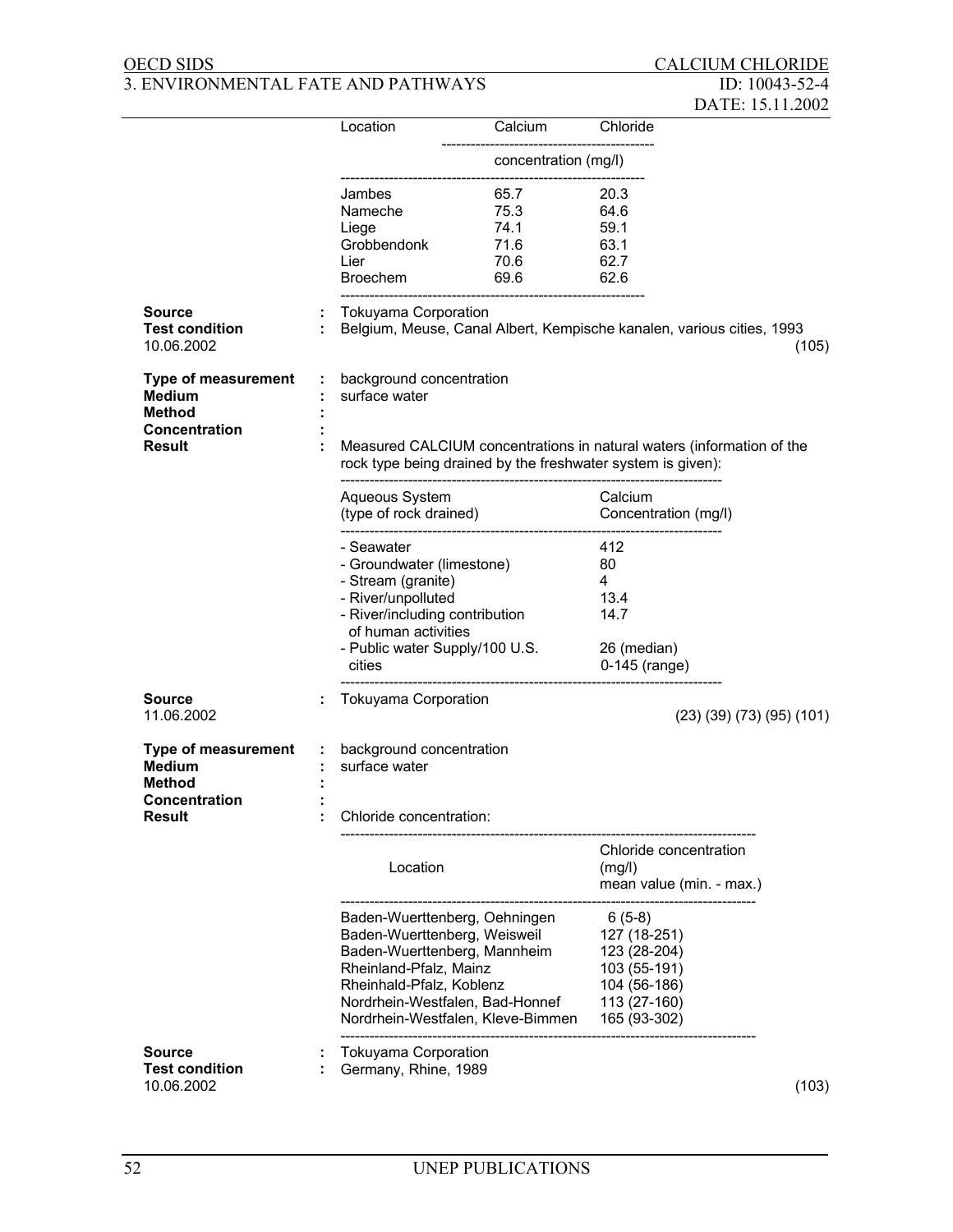# 3. ENVIRONMENTAL FATE AND PATHWAYS ID: 10043-52-4

# **3.3.1 TRANSPORT BETWEEN ENVIRONMENTAL COMPARTMENTS**

| <b>Remark</b> | Fugacity model is not applied to estimate the distribution in the<br>environment for inorganic substance such as calcium chloride because the<br>programs are designed for organic chemicals and not for inorganic salts.<br>Calcium chloride is readily dissociated into calcium and chloride ions in<br>water and is not expected to evaporate because its vapour pressure is<br>negligible. Calcium chloride released into the environment is thus likely to<br>be distributed into the water compartment in the form of calcium and<br>chloride ions. Otherwise, calcium ion may remain in the soil compartment<br>by binding to soil particulate or by forming stable salts with other counter<br>ions. On the other hand, chloride ion is mobile and eventually drains into<br>surface water. |
|---------------|-----------------------------------------------------------------------------------------------------------------------------------------------------------------------------------------------------------------------------------------------------------------------------------------------------------------------------------------------------------------------------------------------------------------------------------------------------------------------------------------------------------------------------------------------------------------------------------------------------------------------------------------------------------------------------------------------------------------------------------------------------------------------------------------------------|
| <b>Source</b> | <b>Tokuvama Corporation</b>                                                                                                                                                                                                                                                                                                                                                                                                                                                                                                                                                                                                                                                                                                                                                                         |

15.11.2002

#### **3.3.2 DISTRIBUTION**

## **3.4 MODE OF DEGRADATION IN ACTUAL USE**

### **3.5 BIODEGRADATION**

| Remark     | not applicable for an inorganic compound |
|------------|------------------------------------------|
| Source     | Tokuyama Corporation                     |
| 02.03.2002 |                                          |

# **3.6 BOD5, COD OR BOD5/COD RATIO**

| <b>Remark</b> | not applicable for an inorganic compound |
|---------------|------------------------------------------|
| <b>Source</b> | : Tokuyama Corporation                   |
| 02.03.2002    |                                          |

### **3.7 BIOACCUMULATION**

| Remark                      | not bioaccumulative<br>Log Po/w is not applicable for an inorganic compound which dissociates. |
|-----------------------------|------------------------------------------------------------------------------------------------|
| <b>Source</b><br>07.08.2002 | Tokuyama Corporation                                                                           |

## **3.8 ADDITIONAL REMARKS**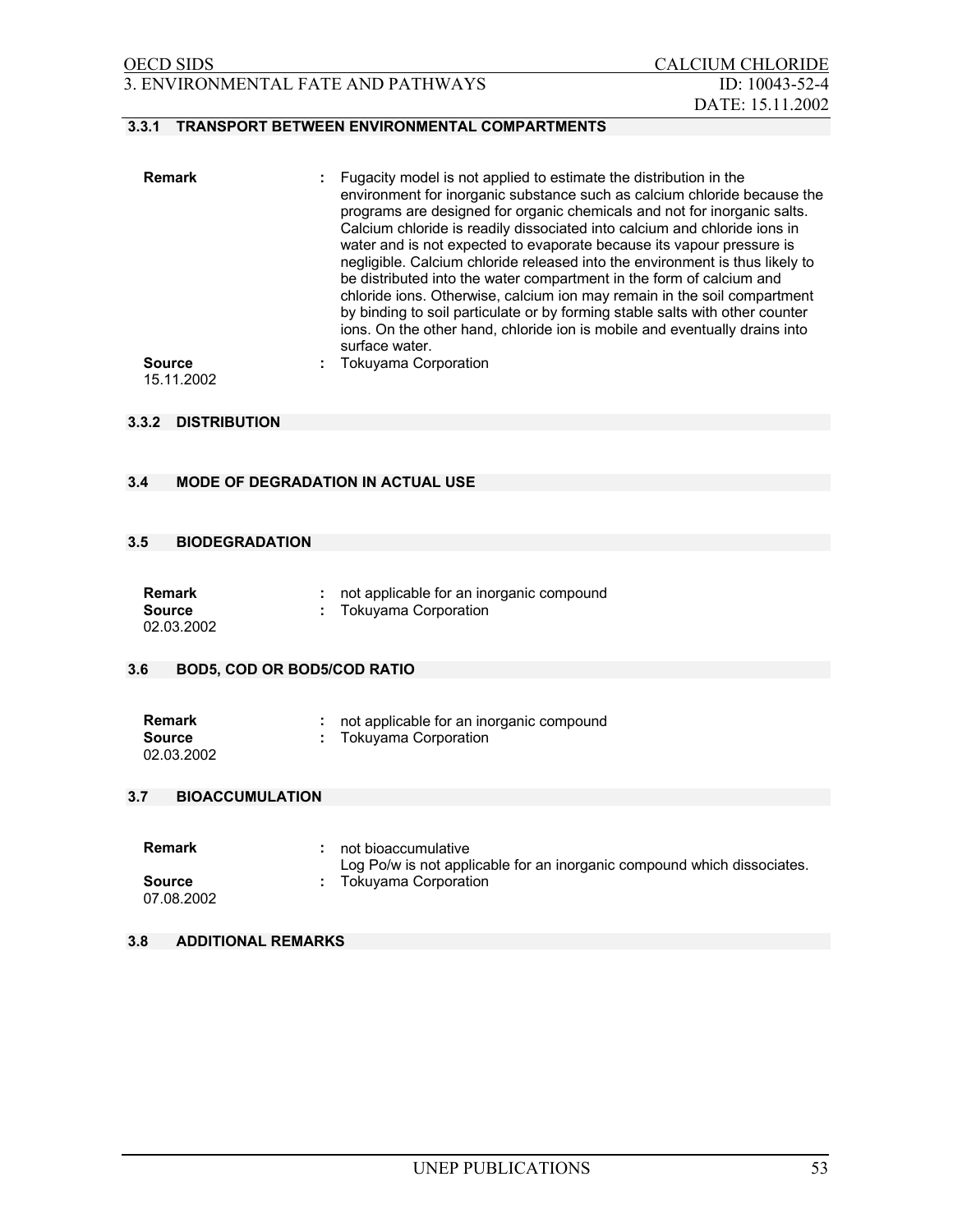#### **4.1 ACUTE/PROLONGED TOXICITY TO FISH**

| <b>Type</b><br><b>Species</b><br><b>Exposure period</b><br>Unit<br><b>Analytical monitoring</b><br>$LC_{50}$<br><b>Method</b><br>Year<br><b>GLP</b><br><b>Test substance</b><br><b>Method</b> | ÷ | static<br>: Pimephales promelas (Fish, fresh water)<br>$: 96$ hour(s)<br>mg/l<br>yes<br>4630<br>other: EPA/600/4-90/027, EPA/600/6-91/003<br>1997<br>no data<br>as prescribed by 1.1 - 1.4<br>- Test Organisms:<br>a) Size: Not described<br>b) Age: 1-7 days old<br>c) Pretreatment: no data<br>d) Supplier/Source: ENSR, Fort Collins, CO, USA<br>- Test Conditions:<br>a) Dilution Water Source: moderately hard reconstituted water (MHRW)<br>b) Exposure Vessel Type: 30ml plastic beaker<br>c) Nominal Concentrations: 10,000, 5,000, 2,500, 1,250<br>mq/1<br>d) Stock Solutions Preparations and Stability: 10,000mg/l<br>in MHRW<br>e) Number of Replicates: 2-5<br>f) Individuals per Replicates: 5<br>g) Renewal Rate of Test Water: not renewed<br>h) Water Temperature: 25 °C<br>i) Light Condition: 16:8h(light:dark)<br>j) Feeding: concentrated brine shrimp nauplii was added after 48h of<br>exposure.<br>- Method of Analytical Monitoring: using ICP according to USEPA method<br>200.7<br>- Statistical Method:<br>a) Data Analysis: Spearman-Karber method |  |  |  |      |  |
|-----------------------------------------------------------------------------------------------------------------------------------------------------------------------------------------------|---|---------------------------------------------------------------------------------------------------------------------------------------------------------------------------------------------------------------------------------------------------------------------------------------------------------------------------------------------------------------------------------------------------------------------------------------------------------------------------------------------------------------------------------------------------------------------------------------------------------------------------------------------------------------------------------------------------------------------------------------------------------------------------------------------------------------------------------------------------------------------------------------------------------------------------------------------------------------------------------------------------------------------------------------------------------------------------------|--|--|--|------|--|
| Remark<br>Result                                                                                                                                                                              |   | $LC_{50}$ expressed as anhydrous CaCl <sub>2</sub> .<br>Table: Mean $LC_{50}$ values                                                                                                                                                                                                                                                                                                                                                                                                                                                                                                                                                                                                                                                                                                                                                                                                                                                                                                                                                                                            |  |  |  |      |  |
|                                                                                                                                                                                               |   | Exposure period 24h 48h 96h<br>Number of test 3 3 3<br>LC <sub>50</sub> (mg/l)* >6660 >6560 4630<br>Range (mg/l)** 4700->10000 4390->10000 3930-5360<br>* Values are arithmetic mean of 3 tests.<br>** Range of three LC <sub>50</sub> s                                                                                                                                                                                                                                                                                                                                                                                                                                                                                                                                                                                                                                                                                                                                                                                                                                        |  |  |  |      |  |
| <b>Source</b>                                                                                                                                                                                 |   | <b>Tokuyama Corporation</b>                                                                                                                                                                                                                                                                                                                                                                                                                                                                                                                                                                                                                                                                                                                                                                                                                                                                                                                                                                                                                                                     |  |  |  |      |  |
| <b>Reliability</b>                                                                                                                                                                            |   | (2) valid with restrictions<br>Guideline study                                                                                                                                                                                                                                                                                                                                                                                                                                                                                                                                                                                                                                                                                                                                                                                                                                                                                                                                                                                                                                  |  |  |  |      |  |
| <b>Flag</b><br>15.07.2002                                                                                                                                                                     |   | Critical study for SIDS endpoint                                                                                                                                                                                                                                                                                                                                                                                                                                                                                                                                                                                                                                                                                                                                                                                                                                                                                                                                                                                                                                                |  |  |  | (74) |  |
| <b>Type</b><br><b>Species</b><br><b>Exposure period</b><br>Unit<br><b>Analytical monitoring</b>                                                                                               |   | static<br>Lepomis macrochirus (Fish, fresh water)<br>96 hour(s)<br>mg/l<br>yes                                                                                                                                                                                                                                                                                                                                                                                                                                                                                                                                                                                                                                                                                                                                                                                                                                                                                                                                                                                                  |  |  |  |      |  |
| $LC_{50}$                                                                                                                                                                                     |   | 9500 - 11300                                                                                                                                                                                                                                                                                                                                                                                                                                                                                                                                                                                                                                                                                                                                                                                                                                                                                                                                                                                                                                                                    |  |  |  |      |  |
| <b>Method</b>                                                                                                                                                                                 |   | other: Doudroff et al., (1951)                                                                                                                                                                                                                                                                                                                                                                                                                                                                                                                                                                                                                                                                                                                                                                                                                                                                                                                                                                                                                                                  |  |  |  |      |  |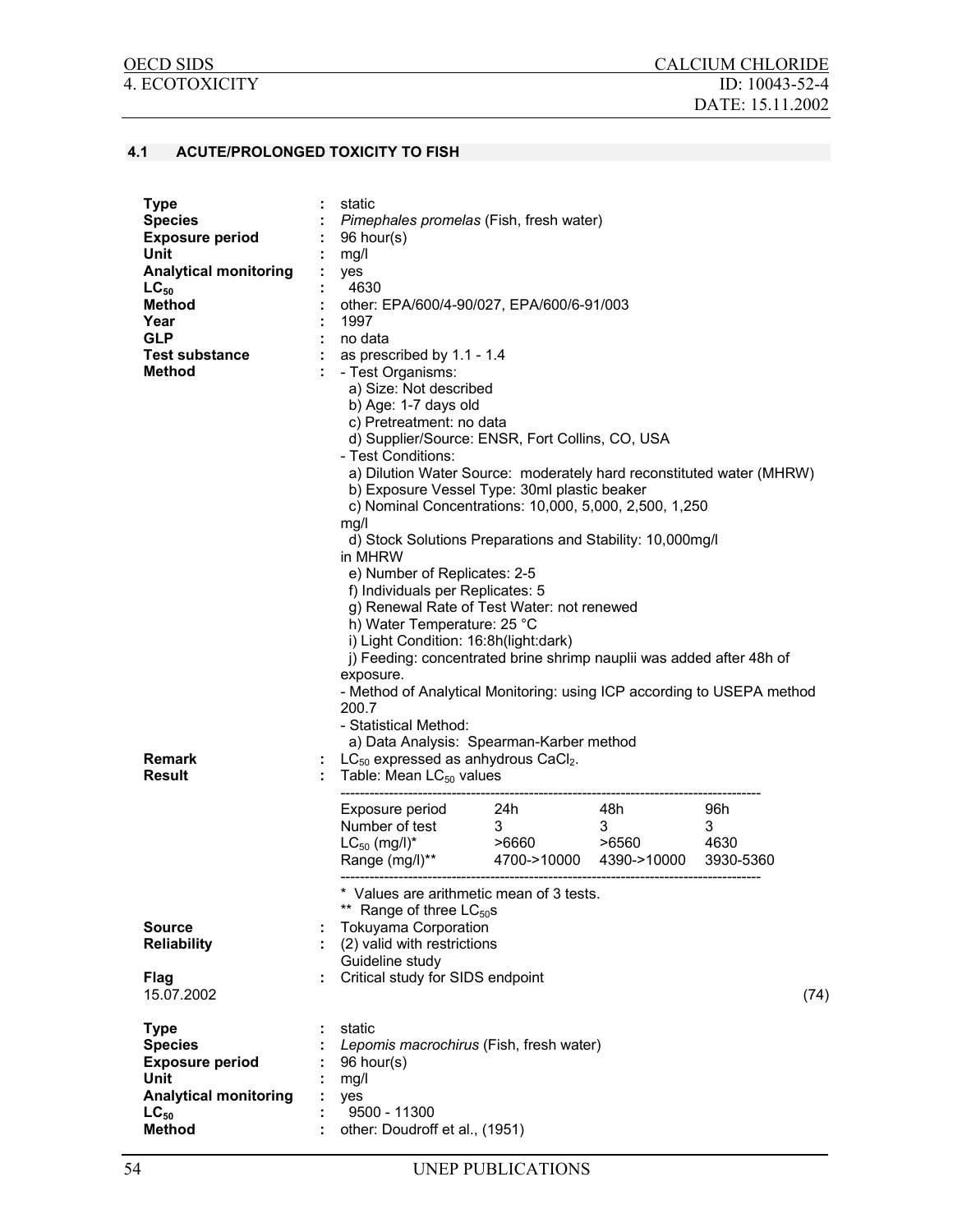| OECD SIDS                            |   | <b>CALCIUM CHLORIDE</b>                                                                        |
|--------------------------------------|---|------------------------------------------------------------------------------------------------|
| 4. ECOTOXICITY                       |   | ID: 10043-52-4                                                                                 |
|                                      |   | DATE: 15.11.2002                                                                               |
| Year                                 | ÷ | 1959                                                                                           |
| <b>GLP</b>                           |   | no data                                                                                        |
| <b>Test substance</b>                |   | as prescribed by 1.1 - 1.4                                                                     |
| <b>Method</b>                        |   | - Test Organisms:                                                                              |
|                                      |   | a) Average Size: small(3.88cm 0.96g), medium(6.09cm 2.80g),                                    |
|                                      |   | large(14.24cm 54.26g)                                                                          |
|                                      |   | b) Age: Not described<br>c) Pretreatment: acclimated for 7 days with dilution water before use |
|                                      |   | d) Supplier/Source: a fish hatchery in Pennsylvania or Pennsylvania Fish                       |
|                                      |   | Commission, USA                                                                                |
|                                      |   | - Test Conditions:                                                                             |
|                                      |   | a) Dilution Water Source: prepared from distilled water and analytical                         |
|                                      |   | grade or reagent chemicals                                                                     |
|                                      |   | b) Dilution Water Chemistry:                                                                   |
|                                      |   | KCI<br>$0.02$ g/l<br>0.02<br>Na <sub>2</sub> SiO <sub>3</sub>                                  |
|                                      |   | 0.04<br>NAHCO <sub>3</sub>                                                                     |
|                                      |   | $MgSO_4$ _7 $H_2O$<br>0.04                                                                     |
|                                      |   | Ca(NO <sub>3</sub> ) <sub>2</sub><br>0.03                                                      |
|                                      |   | CaCO <sub>3</sub><br>0.01                                                                      |
|                                      |   | $K_2HPO_4$<br>0.002                                                                            |
|                                      |   | $Fe+++$<br>0.004                                                                               |
|                                      |   | c) Exposure Vessel Type: 5 gallon glass jar with cork stopper                                  |
|                                      |   | d) Nominal Concentrations: not described<br>e) Number of Replicates: 1 or 2                    |
|                                      |   | f) Individuals per Replicates: 10                                                              |
|                                      |   | g) Renewal Rate of Test Water: not renewed, maintained the dissolved                           |
|                                      |   | oxygen content at 5-9 ppm by bubbling compressed air                                           |
|                                      |   | h) Water Temperature: 20±1 °C                                                                  |
|                                      |   | i) Light Condition: not described                                                              |
|                                      |   | - Method of Analytical Monitoring: not described                                               |
|                                      |   | - Statistical Method:                                                                          |
| <b>Remark</b>                        |   | a) Data Analysis: Doudoroff method<br>$LC_{50}$ expressed as anhydrous CaCl <sub>2</sub> .     |
| Result                               |   | - 96 hours $LC_{50}$ for three size ranges of fish                                             |
|                                      |   |                                                                                                |
|                                      |   | size (length, weight) $LC_{50}$                                                                |
|                                      |   | (3.88cm, 0.96g)<br>9500 mg/l<br>small                                                          |
|                                      |   | medium(6.09cm, 2.80g)<br>9500 mg/l                                                             |
|                                      |   | large (14.24cm, 54.26g)<br>11300 mg/l                                                          |
|                                      |   |                                                                                                |
| <b>Source</b>                        |   | <b>Tokuyama Corporation</b>                                                                    |
| <b>Reliability</b>                   |   | (2) valid with restrictions                                                                    |
| 15.07.2002                           |   | Comparable to guideline study with acceptable restrictions<br>(15)                             |
|                                      |   |                                                                                                |
| <b>Type</b>                          |   | static                                                                                         |
| <b>Species</b>                       |   | Lepomis macrochirus (Fish, fresh water)                                                        |
| <b>Exposure period</b>               |   | 96 hour(s)                                                                                     |
| Unit<br><b>Analytical monitoring</b> |   | mg/l<br>no                                                                                     |
| $LC_{50}$                            |   | 10650                                                                                          |
| <b>Method</b>                        |   | other                                                                                          |
| Year                                 |   | 1954                                                                                           |
| <b>GLP</b>                           |   | no data                                                                                        |
| <b>Test substance</b>                |   | as prescribed by 1.1 - 1.4                                                                     |
| <b>Method</b>                        |   | - Test Organisms:                                                                              |
|                                      |   | a) Size: 5-9 cm, 1-9 g                                                                         |
|                                      |   | b) Age: not described                                                                          |
|                                      |   | c) Pretreatment: acclimated for 7 days with dilution water before use                          |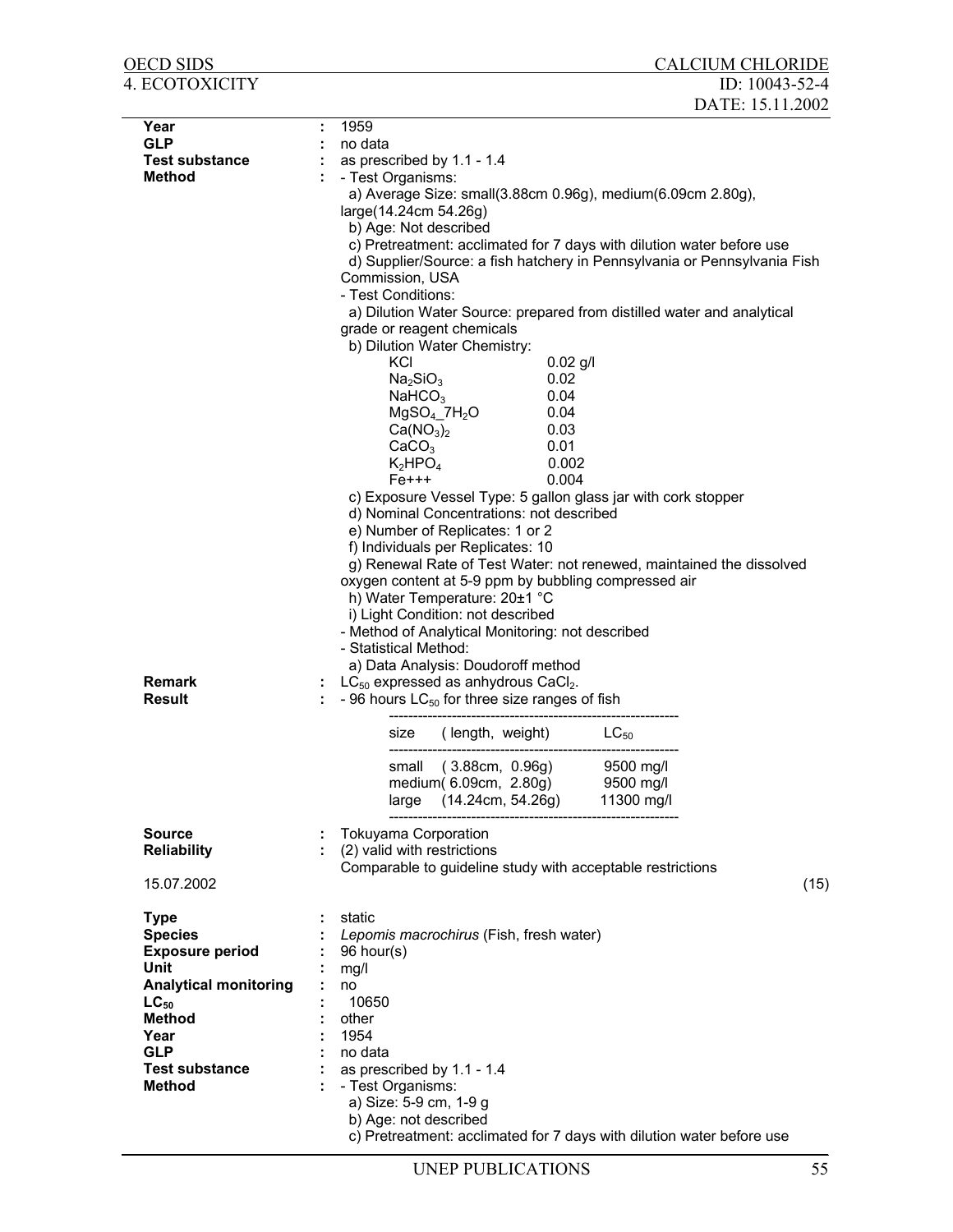| OECD SIDS                           |                                                                 |                            |             | <b>CALCIUM CHLORIDE</b>                                                                                                                  |       |
|-------------------------------------|-----------------------------------------------------------------|----------------------------|-------------|------------------------------------------------------------------------------------------------------------------------------------------|-------|
| 4. ECOTOXICITY                      |                                                                 |                            |             | ID: 10043-52-4                                                                                                                           |       |
|                                     |                                                                 |                            |             | DATE: 15.11.2002                                                                                                                         |       |
|                                     | - Test Conditions:                                              |                            |             | d) Supplier/Source: a fish hatchery in Maryland, USA                                                                                     |       |
|                                     |                                                                 |                            |             | a) Dilution Water Source: prepared from distilled water and analytical or                                                                |       |
|                                     | reagent chemicals                                               |                            |             |                                                                                                                                          |       |
|                                     | b) Dilution Water Chemistry:                                    |                            |             |                                                                                                                                          |       |
|                                     | KCI<br>Na <sub>2</sub> SiO <sub>3</sub>                         |                            |             | $0.02$ g/l<br>0.02                                                                                                                       |       |
|                                     | NaHCO <sub>3</sub>                                              |                            |             | 0.04                                                                                                                                     |       |
|                                     |                                                                 | $MgSO4$ _7H <sub>2</sub> O |             | 0.04                                                                                                                                     |       |
|                                     | Ca(NO <sub>3</sub> ) <sub>2</sub>                               |                            |             | 0.03                                                                                                                                     |       |
|                                     | CaCO <sub>3</sub><br>$K_2HPO_4$                                 |                            |             | 0.01<br>0.002                                                                                                                            |       |
|                                     | $Fe+++$                                                         |                            |             | 0.004                                                                                                                                    |       |
|                                     | 12500                                                           |                            |             | c) Exposure Vessel Type: 5-gallon Pyrex jar with rubber stopper<br>d) Nominal Concentrations (as mg/l): 6500, 8700, 10500, 10800, 12000, |       |
|                                     | e) Number of Replicates: 2<br>f) Individuals per Replicates: 10 |                            |             |                                                                                                                                          |       |
|                                     |                                                                 |                            |             | g) Dosing Rate, Flow-through Rate: not renewed, maintained the                                                                           |       |
|                                     |                                                                 |                            |             | dissolved oxygen content at 5-9 ppm by bubbling compressed air                                                                           |       |
|                                     | i) Water Temperature: 20±1 °C                                   |                            |             | h) Renewal Rate of Test Water: not renewed, aeration                                                                                     |       |
|                                     | j) Light Condition: not described                               |                            |             |                                                                                                                                          |       |
|                                     |                                                                 |                            |             | - Method of Analytical Monitoring: using Beckman pH meter (pH) and                                                                       |       |
|                                     | Winkler method (dissolved oxygen)<br>- Statistical Method:      |                            |             |                                                                                                                                          |       |
|                                     | a) Data Analysis: Doudoroff method                              |                            |             |                                                                                                                                          |       |
| <b>Remark</b>                       | $LC_{50}$ expressed as anhydrous CaCl <sub>2</sub> .            |                            |             |                                                                                                                                          |       |
| Result                              | - Table: Results at 96 hours                                    |                            |             |                                                                                                                                          |       |
|                                     | $CaCl2$ (mg/l)                                                  | pH                         | $Surv.$ (%) |                                                                                                                                          |       |
|                                     | 6500                                                            | 7.28                       | 100         |                                                                                                                                          |       |
|                                     | 6500<br>8700                                                    | 7.44<br>7.30               | 100<br>80   |                                                                                                                                          |       |
|                                     | 8700                                                            | 7.39                       | 80          |                                                                                                                                          |       |
|                                     | 10500                                                           | 7.46                       | 60          |                                                                                                                                          |       |
|                                     | 10500<br>10800                                                  | 7.42<br>7.39               | 60<br>40    |                                                                                                                                          |       |
|                                     | 10800                                                           | 7.33                       | 40          |                                                                                                                                          |       |
|                                     | 12000                                                           | 7.59                       | 20          |                                                                                                                                          |       |
|                                     | 12000                                                           | 7.60                       | 10          |                                                                                                                                          |       |
|                                     | - Water Chemistry in Test                                       |                            |             |                                                                                                                                          |       |
|                                     |                                                                 |                            |             | Hardness (mg/l CaCO <sub>3</sub> ): 6314 - 11900                                                                                         |       |
|                                     |                                                                 |                            |             | Alkalinity (mg/l CaCO <sub>3</sub> ): $32.6 - 49.6$<br>Dissolved $O_2$ (mg/l) : 7.2 - 8.7                                                |       |
|                                     | рH                                                              |                            |             | $: 7.19 - 7.80$                                                                                                                          |       |
|                                     |                                                                 |                            |             | Water Hardness Code : $4 -$ Very hard ( $>$ 300 mg/l CaCO <sub>3</sub> )                                                                 |       |
| <b>Source</b><br><b>Reliability</b> | Tokuyama Corporation                                            |                            |             |                                                                                                                                          |       |
|                                     | (2) valid with restrictions                                     |                            |             | Comparable to guideline study with acceptable restrictions                                                                               |       |
| 15.07.2002                          |                                                                 |                            |             |                                                                                                                                          | (102) |
| <b>Type</b>                         | static                                                          |                            |             |                                                                                                                                          |       |
| <b>Species</b>                      | Gambusia affinis (Fish, fresh water)                            |                            |             |                                                                                                                                          |       |
| <b>Exposure period</b><br>Unit      | $96$ hour(s)<br>mg/l                                            |                            |             |                                                                                                                                          |       |
| <b>Analytical monitoring</b>        | no data                                                         |                            |             |                                                                                                                                          |       |
| LC <sub>0</sub>                     | 10000                                                           |                            |             |                                                                                                                                          |       |
| $LC_{50}$                           | 13400                                                           |                            |             |                                                                                                                                          |       |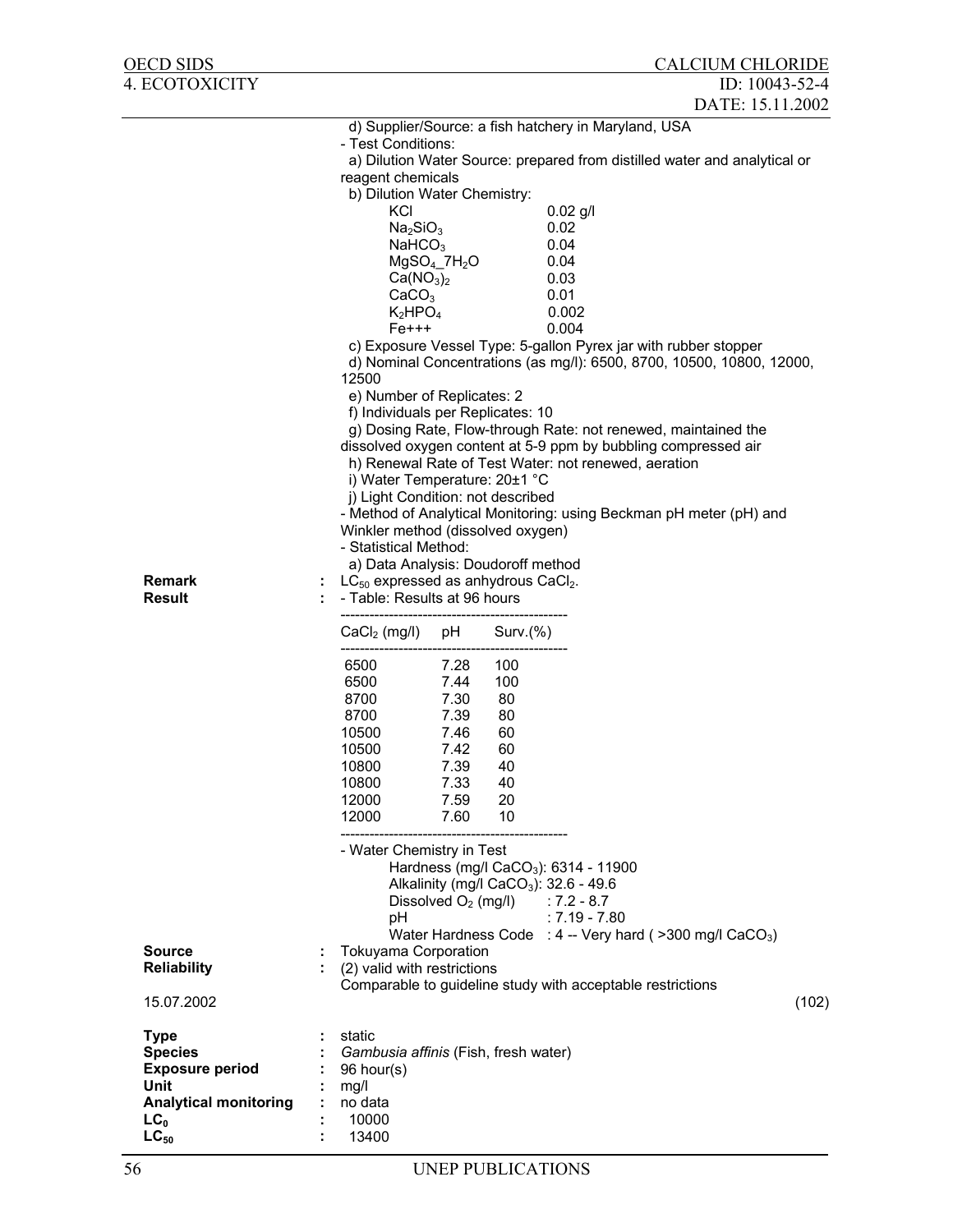| <b>OECD SIDS</b>                 |                                                 |                | <b>CALCIUM CHLORIDE</b>                                                    |       |
|----------------------------------|-------------------------------------------------|----------------|----------------------------------------------------------------------------|-------|
| <b>4. ECOTOXICITY</b>            |                                                 |                | ID: 10043-52-4                                                             |       |
|                                  |                                                 |                | DATE: 15.11.2002                                                           |       |
| <b>Method</b>                    | other: not mentioned                            |                |                                                                            |       |
| Year                             | 1957                                            |                |                                                                            |       |
| <b>GLP</b>                       | no data                                         |                |                                                                            |       |
| <b>Test substance</b>            | no data                                         |                |                                                                            |       |
| <b>Method</b>                    | - Test Organisms:                               |                |                                                                            |       |
|                                  | a) Size: not described<br>b) Age: adult, female |                |                                                                            |       |
|                                  |                                                 |                | c) Pretreatment: acclimated for 2-3 weeks before use                       |       |
|                                  |                                                 |                | d) Supplier/Source: Stillwater Creek in Payne Country,                     |       |
|                                  | Oklahoma, USA                                   |                |                                                                            |       |
|                                  | - Test Conditions:                              |                |                                                                            |       |
|                                  |                                                 |                | a) Dilution Water Source: pond water (two farm ponds)                      |       |
|                                  |                                                 |                | b) Exposure Vessel Type: cylindrical Pyrex jar 12 inch high and 12 inch in |       |
|                                  | diameter, Each jar contained 15 I               |                |                                                                            |       |
|                                  |                                                 |                | c) Nominal Concentrations: 10000, 18000, 24000 mg/l                        |       |
|                                  |                                                 |                | d) Stock Solutions Preparations and Stability: not described               |       |
|                                  | e) Number of Replicates: 1                      |                |                                                                            |       |
|                                  | f) Individuals per Replicates: 10               |                |                                                                            |       |
|                                  | h) Light Condition: not described               |                | g) Renewal Rate of Test Water: not renewed, aeration                       |       |
|                                  |                                                 |                | - Method of Analytical Monitoring: not descreived                          |       |
|                                  | - Statistical Method:                           |                |                                                                            |       |
|                                  |                                                 |                | a) Data Analysis: Doudoroff method                                         |       |
| <b>Remark</b>                    |                                                 |                | $LC_{50}$ expressed as anhydrous CaCl <sub>2</sub> .                       |       |
| <b>Result</b>                    | Table: Toxicity to Gambusia                     |                |                                                                            |       |
|                                  |                                                 |                |                                                                            |       |
|                                  | Temp. $(^{\circ}C)$                             |                | $20 - 23$                                                                  |       |
|                                  | Turb.(ppm)                                      |                |                                                                            |       |
|                                  |                                                 | Init.<br>Final | 320<br>$25$                                                                |       |
|                                  | pH Range                                        |                | $6.8 - 7.6$                                                                |       |
|                                  | $LC_{50}$ (mg/l)                                |                |                                                                            |       |
|                                  |                                                 | 24h            | 13400                                                                      |       |
|                                  |                                                 | 48h            | 13400                                                                      |       |
|                                  |                                                 | 96h            | 13400                                                                      |       |
|                                  |                                                 |                |                                                                            |       |
| Source                           | <b>Tokuyama Corporation</b>                     |                |                                                                            |       |
| <b>Reliability</b>               | (2) valid with restrictions                     |                | Comparable to guideline study with acceptable restrictions                 |       |
| 15.07.2002                       |                                                 |                |                                                                            | (107) |
|                                  |                                                 |                |                                                                            |       |
| <b>Type</b>                      | static                                          |                |                                                                            |       |
| <b>Species</b>                   | other: Lucioperca lucioperca L.                 |                |                                                                            |       |
| <b>Exposure period</b>           | 18 hour(s)                                      |                |                                                                            |       |
| Unit                             | mg/l                                            |                |                                                                            |       |
| <b>Analytical monitoring</b>     | no data<br>4160                                 |                |                                                                            |       |
| LC <sub>0</sub><br><b>Method</b> | other: not mentioned                            |                |                                                                            |       |
| Year                             | 1975                                            |                |                                                                            |       |
| <b>GLP</b>                       | no data                                         |                |                                                                            |       |
| <b>Test substance</b>            | no data                                         |                |                                                                            |       |
| <b>Remark</b>                    |                                                 |                | No mortality at tested concentration                                       |       |
| <b>Source</b>                    | <b>Tokuyama Corporation</b>                     |                |                                                                            |       |
| <b>Test condition</b>            | Age/life stage: 11.5 - 16 mm                    |                |                                                                            |       |
|                                  | Dilution water source: pond water               |                |                                                                            |       |
| <b>Reliability</b>               | (3) invalid                                     |                | Documentation insufficient for assessment                                  |       |
| 10.06.2002                       |                                                 |                |                                                                            | (93)  |
|                                  |                                                 |                |                                                                            |       |
| <b>Type</b>                      | static                                          |                |                                                                            |       |
| <b>Species</b>                   |                                                 |                | Lepomis macrochirus (Fish, fresh water)                                    |       |
|                                  |                                                 |                |                                                                            |       |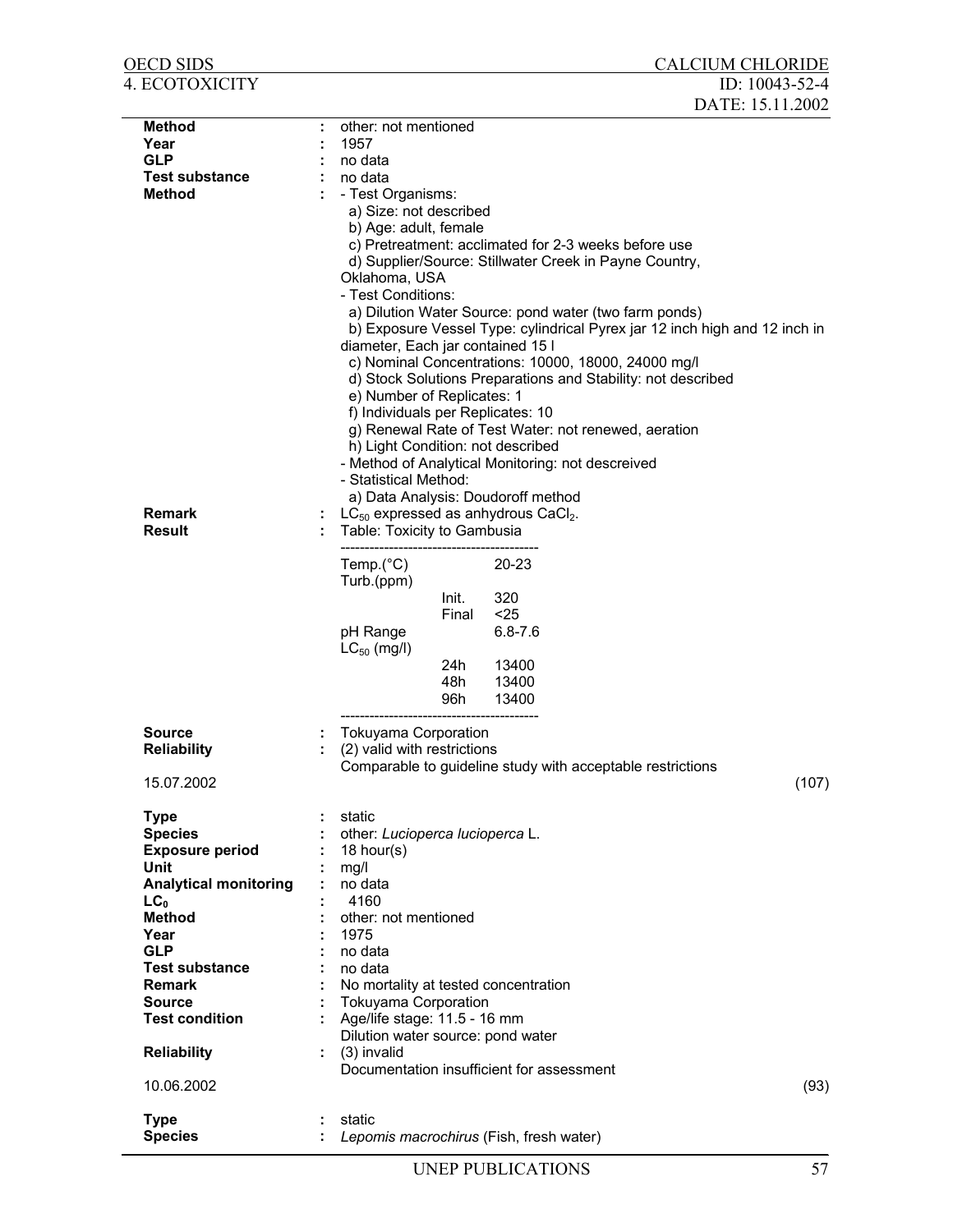| OECD SIDS                              |    |                                                                                |                |                                                                    | <b>CALCIUM CHLORIDE</b> |      |
|----------------------------------------|----|--------------------------------------------------------------------------------|----------------|--------------------------------------------------------------------|-------------------------|------|
| 4. ECOTOXICITY                         |    |                                                                                |                |                                                                    | ID: 10043-52-4          |      |
|                                        |    |                                                                                |                |                                                                    | DATE: 15.11.2002        |      |
| <b>Exposure period</b>                 | ÷  | 96 hour(s)                                                                     |                |                                                                    |                         |      |
| Unit                                   |    | mg/l                                                                           |                |                                                                    |                         |      |
| <b>Analytical monitoring</b>           |    | no                                                                             |                |                                                                    |                         |      |
| $LC_{50}$                              |    | 10650                                                                          |                |                                                                    |                         |      |
| <b>Method</b>                          |    | other: Cairns, Scheier, Hess (1964)                                            |                |                                                                    |                         |      |
| Year                                   |    | 1968                                                                           |                |                                                                    |                         |      |
| <b>GLP</b>                             |    | no                                                                             |                |                                                                    |                         |      |
| <b>Test substance</b><br><b>Source</b> |    | other TS                                                                       |                |                                                                    |                         |      |
| <b>Test condition</b>                  |    | <b>Tokuyama Corporation</b>                                                    |                | a) Dilution Water Source: Synthetic dilution water                 |                         |      |
|                                        |    | b) Dilution Water Chemistry:                                                   |                |                                                                    |                         |      |
|                                        |    | KCI                                                                            |                | $0.02$ g/l                                                         |                         |      |
|                                        |    | Na <sub>2</sub> SiO <sub>3</sub>                                               |                | 0.02                                                               |                         |      |
|                                        |    | NAHCO <sub>3</sub>                                                             |                | 0.04                                                               |                         |      |
|                                        |    | $MgSO4$ .7H <sub>2</sub> O                                                     |                | 0.04                                                               |                         |      |
|                                        |    | Ca(NO <sub>3</sub> ) <sub>2</sub>                                              |                | 0.03                                                               |                         |      |
|                                        |    | CaCO <sub>3</sub>                                                              |                | 0.01                                                               |                         |      |
|                                        |    | $K_2HPO_4$                                                                     |                | 0.002                                                              |                         |      |
|                                        |    | $Fe+++$                                                                        |                | 0.004                                                              |                         |      |
|                                        |    | c) Water Temperature: 18±2                                                     |                |                                                                    |                         |      |
| <b>Reliability</b>                     | ÷. | (3) invalid                                                                    |                |                                                                    |                         |      |
|                                        |    | Documentation insufficient for assessment                                      |                |                                                                    |                         |      |
| 11.06.2002                             |    |                                                                                |                |                                                                    |                         | (84) |
| <b>Type</b>                            |    | static                                                                         |                |                                                                    |                         |      |
| <b>Species</b>                         |    | Lepomis macrochirus (Fish, fresh water)                                        |                |                                                                    |                         |      |
| <b>Exposure period</b>                 |    | 24 hour(s)                                                                     |                |                                                                    |                         |      |
| Unit                                   |    | mg/l                                                                           |                |                                                                    |                         |      |
| <b>Analytical monitoring</b>           |    | no                                                                             |                |                                                                    |                         |      |
| $LC_{50}$                              |    | 8350                                                                           |                |                                                                    |                         |      |
| <b>Method</b>                          |    | other: Freeman (1953)                                                          |                |                                                                    |                         |      |
| Year                                   |    | 1965                                                                           |                |                                                                    |                         |      |
| <b>GLP</b>                             |    | no                                                                             |                |                                                                    |                         |      |
| <b>Test substance</b>                  |    | no data                                                                        |                |                                                                    |                         |      |
| Source<br><b>Test condition</b>        |    | <b>Tokuyama Corporation</b><br>Dilution water source: Standard Reference Water |                |                                                                    |                         |      |
| <b>Reliability</b>                     |    | (3) invalid                                                                    |                |                                                                    |                         |      |
|                                        |    | Documentation insufficient for assessment                                      |                |                                                                    |                         |      |
| 10.06.2002                             |    |                                                                                |                |                                                                    |                         | (22) |
|                                        |    |                                                                                |                |                                                                    |                         |      |
| <b>Type</b>                            |    | static                                                                         |                |                                                                    |                         |      |
| <b>Species</b>                         |    | Carassius auratus (Fish, fresh water)                                          |                |                                                                    |                         |      |
| <b>Exposure period</b>                 |    | 96 hour(s)                                                                     |                |                                                                    |                         |      |
| Unit                                   |    | mg/l                                                                           |                |                                                                    |                         |      |
| <b>Analytical monitoring</b>           |    | no data<br>3                                                                   |                |                                                                    |                         |      |
| LC <sub>0</sub><br><b>Method</b>       |    | other: not mentioned                                                           |                |                                                                    |                         |      |
| Year                                   |    | 1937                                                                           |                |                                                                    |                         |      |
| <b>GLP</b>                             |    | no data                                                                        |                |                                                                    |                         |      |
| <b>Test substance</b>                  |    | no data                                                                        |                |                                                                    |                         |      |
| <b>Remark</b>                          |    |                                                                                |                |                                                                    |                         |      |
|                                        |    | Exposure period $LC_0$ (mg/l)                                                  |                |                                                                    |                         |      |
|                                        |    | 80 h                                                                           | $\overline{4}$ |                                                                    |                         |      |
|                                        |    | 96 h                                                                           | 3              |                                                                    |                         |      |
|                                        |    |                                                                                |                |                                                                    |                         |      |
|                                        |    |                                                                                |                | All fishes survived at test concentration without apparent injury. |                         |      |
| Source                                 |    | Tokuyama Corporation                                                           |                |                                                                    |                         |      |
| <b>Test condition</b>                  |    | Age/life stage:                                                                |                | 60 - 90 mm, $3 - 5g$                                               |                         |      |
|                                        |    | Temperature:<br>Dissolved oxygen:                                              | 18 - 23 °C     |                                                                    |                         |      |
|                                        |    |                                                                                | 6 - 7 mg/l     |                                                                    |                         |      |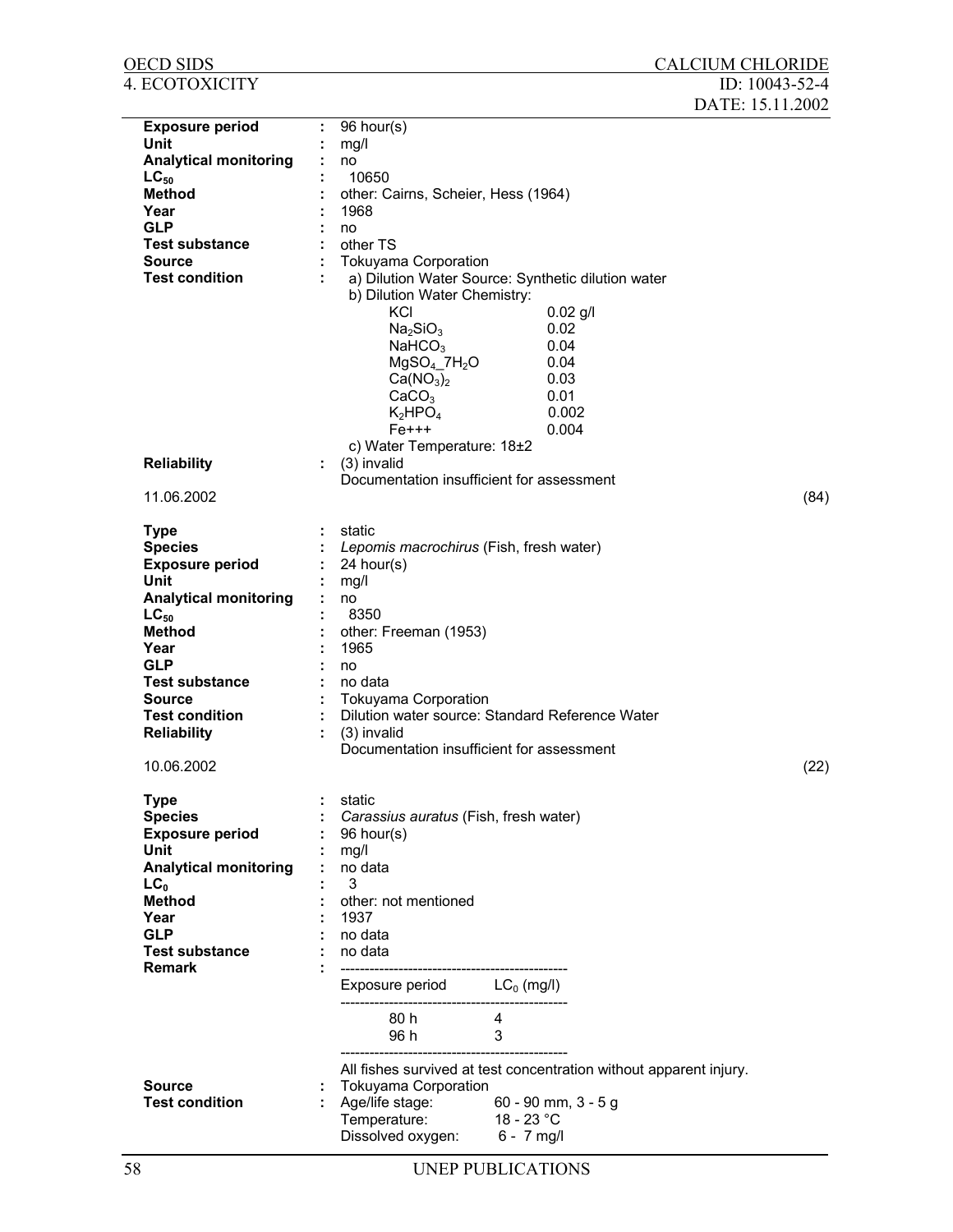| <b>OECD SIDS</b>             |     |                                                         | <b>CALCIUM CHLORIDE</b>                                              |
|------------------------------|-----|---------------------------------------------------------|----------------------------------------------------------------------|
| <b>4. ECOTOXICITY</b>        |     |                                                         | ID: 10043-52-4                                                       |
|                              |     |                                                         | DATE: 15.11.2002                                                     |
| <b>Reliability</b>           | pH: | 6.7<br>(3) invalid                                      |                                                                      |
|                              |     | Documentation insufficient for assessment               |                                                                      |
| 11.06.2002                   |     |                                                         | (26)                                                                 |
|                              |     |                                                         |                                                                      |
| 4.2                          |     | ACUTE TOXICITY TO AQUATIC INVERTEBRATES                 |                                                                      |
|                              |     |                                                         |                                                                      |
| <b>Type</b>                  |     | Static                                                  |                                                                      |
| <b>Species</b>               |     | Daphnia magna (Crustacea)                               |                                                                      |
| <b>Exposure period</b>       |     | 48 hour(s)                                              |                                                                      |
| Unit                         |     | mg/l                                                    |                                                                      |
| <b>Analytical monitoring</b> | No  |                                                         |                                                                      |
| <b>NOEC</b>                  |     | 2000                                                    |                                                                      |
| $EC_{50}$                    |     | 2400                                                    |                                                                      |
| <b>Method</b><br>Year        |     | 1998                                                    | OECD Guide-line 202, part 1 "Daphnia sp., Acute Immobilisation Test" |
| <b>GLP</b>                   |     | Yes                                                     |                                                                      |
| <b>Test substance</b>        | ÷   | as prescribed by 1.1 - 1.4                              |                                                                      |
| <b>Method</b>                |     | - Test Organisms: Daphnia magna, Crustacea              |                                                                      |
|                              |     | a) Age: 0-24 hours                                      |                                                                      |
|                              |     | b) Pretreatment: not described                          |                                                                      |
|                              |     | Netherlands                                             | c) Supplier/Source: Daphtoxkit F. magna from Bio International, The  |
|                              |     | - Test Conditions:                                      |                                                                      |
|                              |     | a) Dilution Water Source: Elendt M4 medium              |                                                                      |
|                              |     | b) Dilution Water Chemistry:                            |                                                                      |
|                              |     |                                                         | Table: Composition of Elendt M4 medium (prepared in ultrapure water) |
|                              |     | Compound                                                | Concentration (mg/l)                                                 |
|                              |     |                                                         |                                                                      |
|                              |     | $CaCl2$ 2H <sub>2</sub> O<br>$MgSO4$ _7H <sub>2</sub> O | 290<br>120                                                           |
|                              |     | KČI                                                     | 5.8                                                                  |
|                              |     | NAHCO <sub>3</sub>                                      | 65                                                                   |
|                              |     | $Na2SiO3$ _9H <sub>2</sub> O                            | 10                                                                   |
|                              |     | NaNO <sub>3</sub>                                       | 0.27                                                                 |
|                              |     | $KH_2PO_4$                                              | 0.14                                                                 |
|                              |     | $K_2HPO_4$                                              | 0.18                                                                 |
|                              |     | $H_3BO_3$<br>$MnCl2$ _4H <sub>2</sub> O                 | 2.8<br>0.36                                                          |
|                              |     | LiCl                                                    | 0.30                                                                 |
|                              |     | <b>RbCl</b>                                             | 0.072                                                                |
|                              |     | SrCl <sub>2</sub> 6H <sub>2</sub> O                     | 0.020                                                                |
|                              |     | $Na2MoO4$ _2H <sub>2</sub> O                            | 0.064                                                                |
|                              |     | $CuCl2$ 2H <sub>2</sub> O                               | 0.017                                                                |
|                              |     | ZnCl <sub>2</sub>                                       | 0.013                                                                |
|                              |     | $CoCl2$ 6H <sub>2</sub> O<br>ΚI                         | 0.010                                                                |
|                              |     | Na <sub>2</sub> SeO <sub>3</sub>                        | 0.0033<br>0.0023                                                     |
|                              |     | NH <sub>4</sub> VO <sub>3</sub>                         | 0.00060                                                              |
|                              |     | $Na2EDTA_2H2O$                                          | 2.5                                                                  |
|                              |     | $FeSO4$ 7H <sub>2</sub> O                               | 1.0                                                                  |
|                              |     | Thiamine hydrochloride                                  | 0.075                                                                |
|                              |     | Cyanocobalamine(B12)                                    | 0.001                                                                |
|                              |     | <b>Biotine</b>                                          | 0.00075                                                              |
|                              |     |                                                         |                                                                      |

c) Exposure Vessel Type: 250ml grass beaker

d) Nominal Concentrations (as mg/l): 0, 1000, 1400, 2000, 2800, 4000

e) Stock Solutions Preparations and Stability: dissolving 8.20g calcium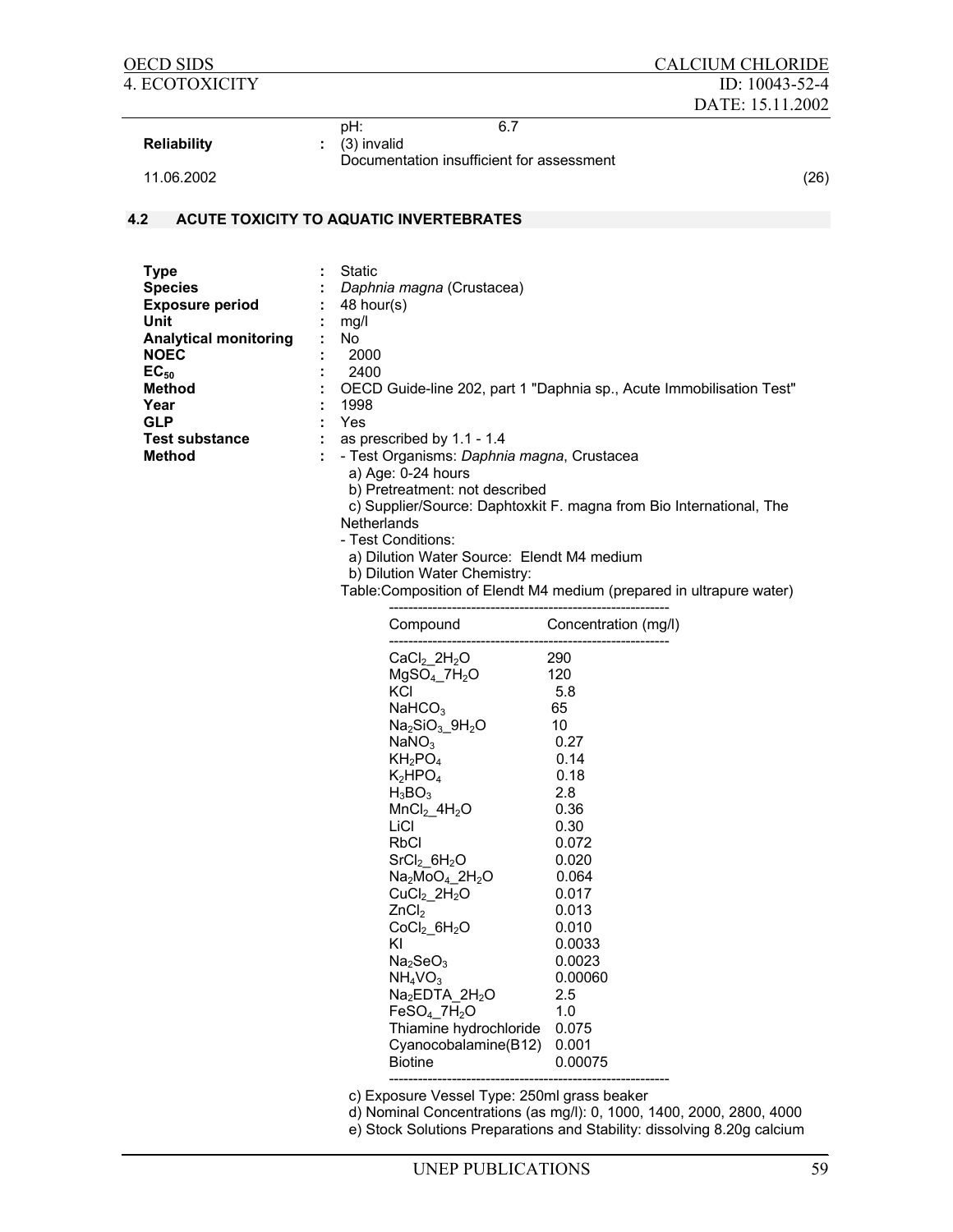| <b>OECD SIDS</b>                    |                                                                                                                                                                                                                                                                                                                                       |                                              |                                            |                                        |                               | <b>CALCIUM CHLORIDE</b>                                                                                                                                                                                                                   |
|-------------------------------------|---------------------------------------------------------------------------------------------------------------------------------------------------------------------------------------------------------------------------------------------------------------------------------------------------------------------------------------|----------------------------------------------|--------------------------------------------|----------------------------------------|-------------------------------|-------------------------------------------------------------------------------------------------------------------------------------------------------------------------------------------------------------------------------------------|
| 4. ECOTOXICITY                      |                                                                                                                                                                                                                                                                                                                                       |                                              |                                            |                                        |                               | ID: 10043-52-4                                                                                                                                                                                                                            |
|                                     |                                                                                                                                                                                                                                                                                                                                       |                                              |                                            |                                        |                               | DATE: 15.11.2002                                                                                                                                                                                                                          |
| <b>Remark</b><br><b>Result</b>      | chloride in 2050 ml Elendt M4 medium<br>f) Number of Replicates: 3<br>g) Individuals per Replicates: 10<br>- Statistical Method:<br>a) Data Analysis: Fisher's Exact Test for NOEC, Probit<br>analysis for $EC_{50}$<br>calcium chloride is included as part of the test media.<br>- Table: Immobility of water fleas during the test |                                              |                                            |                                        |                               | h) Light Condition: 16 hours(from 6 a.m. to 10 p.m.) light and 8 hours dark<br>$EC_{50}$ and NOEC expressed as anhydrous CaCl <sub>2</sub> . The toxic values are<br>shown as added calcium chloride concentraion to the system, although |
|                                     | Nominal<br>calcium<br>chloride                                                                                                                                                                                                                                                                                                        |                                              | Number of<br>mobile water<br>fleas (hours) |                                        | Mean<br>immobility<br>at test |                                                                                                                                                                                                                                           |
|                                     | concentration<br>(mg/l)                                                                                                                                                                                                                                                                                                               | 0                                            | 24                                         | 48                                     | termination<br>$(\% )$        |                                                                                                                                                                                                                                           |
|                                     | $\pmb{0}$                                                                                                                                                                                                                                                                                                                             | 10<br>10<br>10                               | 10<br>10<br>10                             | 10<br>10<br>10                         | $\mathbf 0$                   |                                                                                                                                                                                                                                           |
|                                     | 1000                                                                                                                                                                                                                                                                                                                                  | 10<br>10<br>10                               | 10<br>10<br>10                             | 10<br>10<br>10                         | 0                             |                                                                                                                                                                                                                                           |
|                                     | 1400                                                                                                                                                                                                                                                                                                                                  | 10<br>10<br>10                               | 10<br>10<br>10                             | 10<br>10<br>10                         | $\pmb{0}$                     |                                                                                                                                                                                                                                           |
|                                     | 2000                                                                                                                                                                                                                                                                                                                                  | 10<br>10<br>10                               | 10<br>10<br>9                              | 10<br>10<br>9                          | 3.3                           |                                                                                                                                                                                                                                           |
|                                     | 2800                                                                                                                                                                                                                                                                                                                                  | 10<br>10<br>10                               | 0<br>$\mathbf 2$<br>0                      | 0<br>$\overline{\mathbf{c}}$<br>0      | 93                            |                                                                                                                                                                                                                                           |
|                                     | 4000                                                                                                                                                                                                                                                                                                                                  | 10<br>9<br>10                                | 0<br>0<br>0                                | 0<br>0<br>0                            | 100                           |                                                                                                                                                                                                                                           |
|                                     | - Table: Water parameters of test solutions                                                                                                                                                                                                                                                                                           |                                              |                                            |                                        |                               |                                                                                                                                                                                                                                           |
|                                     | Nominal<br>calcium<br>chloride<br>concentration<br>(mg/l)                                                                                                                                                                                                                                                                             |                                              | (°C) content                               | Temperature Oxygen<br>(mg/l)           |                               | pH                                                                                                                                                                                                                                        |
|                                     | 0<br>1000<br>1400<br>2000<br>2800<br>4000                                                                                                                                                                                                                                                                                             | 20.0<br>19.9<br>19.9<br>19.9<br>19.8<br>19.9 |                                            | 8.4<br>8.7<br>8.5<br>8.5<br>8.5<br>8.6 |                               | 8.2<br>8.3<br>8.2<br>7.9<br>7.8<br>7.6                                                                                                                                                                                                    |
| <b>Source</b><br><b>Reliability</b> | <b>Tokuyama Corporation</b><br>(1) valid without restriction<br><b>OECD Guideline study</b>                                                                                                                                                                                                                                           |                                              |                                            |                                        |                               |                                                                                                                                                                                                                                           |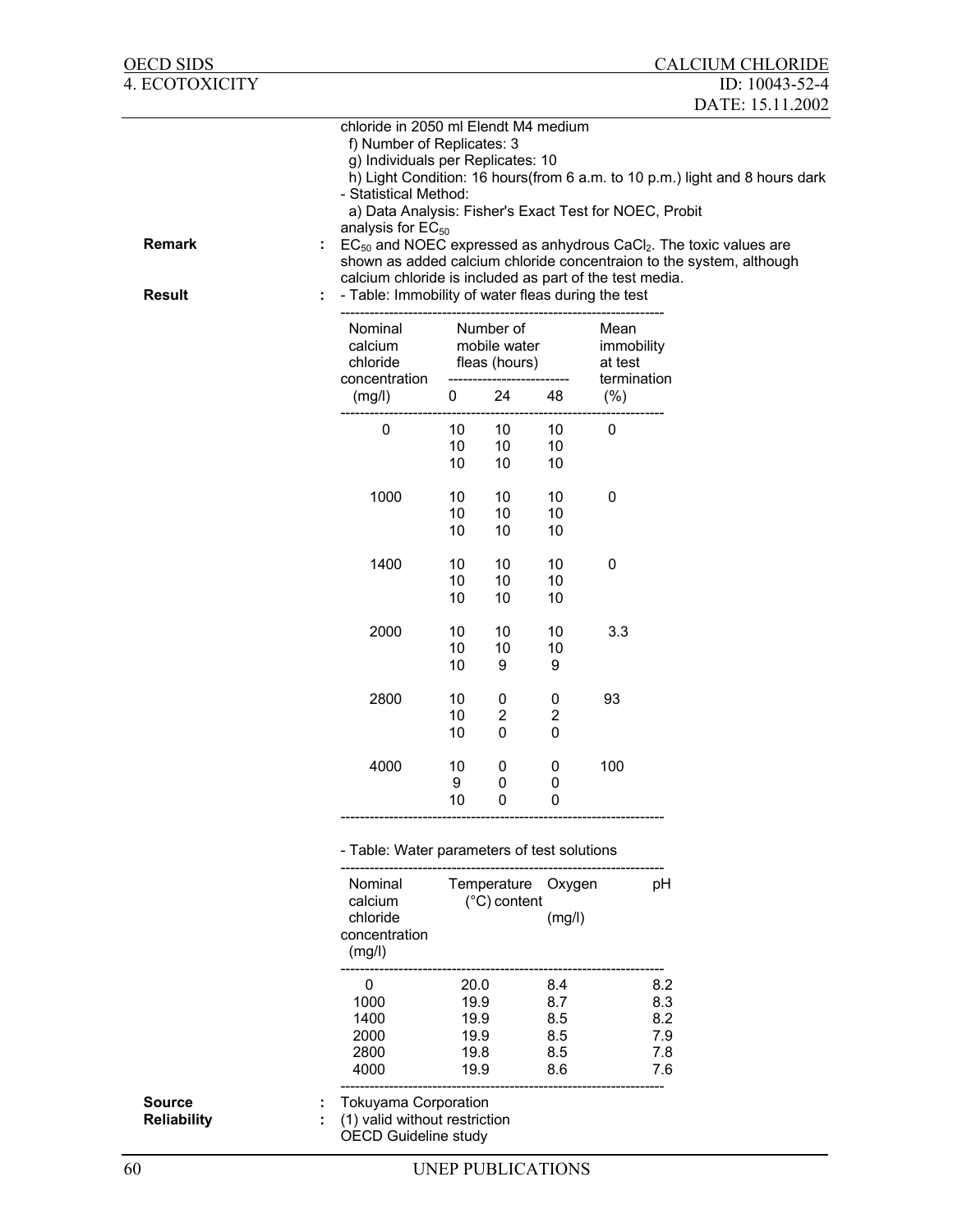| OECD SIDS                    |   |                                                                       |      |                        | <b>CALCIUM CHLORIDE</b>                                                 |
|------------------------------|---|-----------------------------------------------------------------------|------|------------------------|-------------------------------------------------------------------------|
| 4. ECOTOXICITY               |   |                                                                       |      |                        | ID: 10043-52-4                                                          |
|                              |   |                                                                       |      |                        | DATE: 15.11.2002                                                        |
| Flag                         | ÷ | Critical study for SIDS endpoint                                      |      |                        |                                                                         |
| 15.11.2002                   |   |                                                                       |      |                        | (20)                                                                    |
|                              |   |                                                                       |      |                        |                                                                         |
| <b>Type</b>                  |   | <b>Static</b>                                                         |      |                        |                                                                         |
| <b>Species</b>               |   | Daphnia magna (Crustacea)                                             |      |                        |                                                                         |
| <b>Exposure period</b>       |   | 48 hour(s)                                                            |      |                        |                                                                         |
| Unit                         |   | mg/l                                                                  |      |                        |                                                                         |
| <b>Analytical monitoring</b> |   | Yes                                                                   |      |                        |                                                                         |
| $LC_{50}$                    |   | 2770                                                                  |      |                        |                                                                         |
| <b>Method</b>                |   | other: EPA/600/4-90/027, EPA/600/6-91/003                             |      |                        |                                                                         |
| Year                         |   | 1997                                                                  |      |                        |                                                                         |
| <b>GLP</b>                   |   | no data                                                               |      |                        |                                                                         |
| <b>Test substance</b>        |   | as prescribed by 1.1 - 1.4                                            |      |                        |                                                                         |
| <b>Method</b>                |   | - Test Organisms:                                                     |      |                        |                                                                         |
|                              |   | a) Age: less than 24 hours old                                        |      |                        |                                                                         |
|                              |   | b) Pretreatment: not described                                        |      |                        |                                                                         |
|                              |   | c) Supplier/Source: ENSR, Fort Collins, CO, USA<br>- Test Conditions: |      |                        |                                                                         |
|                              |   |                                                                       |      |                        | a) Dilution Water Source: moderately hard reconstituted water (MHRW)    |
|                              |   | b) Dilution Water Chemistry: not described                            |      |                        |                                                                         |
|                              |   | c) Exposure Vessel Type: 30ml plastic beaker                          |      |                        |                                                                         |
|                              |   | d) Nominal Concentrations (as mg/l): 10000, 5000, 2500, 1250          |      |                        |                                                                         |
|                              |   | e) Stock Solutions Preparations and Stability: 10,000mg/l in MHRW     |      |                        |                                                                         |
|                              |   | f) Number of Replicates: 2                                            |      |                        |                                                                         |
|                              |   | g) Individuals per Replicates: 5                                      |      |                        |                                                                         |
|                              |   | h) Water Temperature Range: 20 °C                                     |      |                        |                                                                         |
|                              |   | i) Light Condition: 16:8h(light:dark)                                 |      |                        |                                                                         |
|                              |   |                                                                       |      |                        | j) Feeding: yeast/cerophyl/trout chow and algae suspension was added at |
|                              |   | test initiation.                                                      |      |                        |                                                                         |
|                              |   |                                                                       |      |                        | - Method of Analytical Monitoring: using ICP according to USEPA method  |
|                              |   | 200.7                                                                 |      |                        |                                                                         |
|                              |   | - Statistical Method:                                                 |      |                        |                                                                         |
|                              |   | a) Data Analysis: Spearman-Karber method                              |      |                        |                                                                         |
| <b>Remark</b>                |   | $LC_{50}$ expressed as anhydrous CaCl <sub>2</sub> .                  |      |                        |                                                                         |
| <b>Result</b>                |   |                                                                       |      |                        |                                                                         |
|                              |   | Exposure periode $LC_{50}^*$ (mg/l) Range** (mg/l)                    |      |                        |                                                                         |
|                              |   |                                                                       | 3250 |                        |                                                                         |
|                              |   | 24h<br>48h                                                            | 2770 | 2680-4010<br>2330-3230 |                                                                         |
|                              |   |                                                                       |      |                        |                                                                         |
|                              |   | * Values are arithmetic means of 4 tests.                             |      |                        |                                                                         |
|                              |   | ** Range of four $LC_{50}$ s                                          |      |                        |                                                                         |
| <b>Source</b>                |   | <b>Tokuyama Corporation</b>                                           |      |                        |                                                                         |
| <b>Reliability</b>           |   | (2) valid with restrictions                                           |      |                        |                                                                         |
|                              |   | Guideline study                                                       |      |                        |                                                                         |
| 15.07.2002                   |   |                                                                       |      |                        | (74)                                                                    |
|                              |   |                                                                       |      |                        |                                                                         |
| <b>Type</b>                  |   | static                                                                |      |                        |                                                                         |
| <b>Species</b>               |   | Ceriodaphnia sp. (Crustacea)                                          |      |                        |                                                                         |
| <b>Exposure period</b>       |   | 48 hour(s)                                                            |      |                        |                                                                         |
| Unit                         |   | Mg/l                                                                  |      |                        |                                                                         |
| <b>Analytical monitoring</b> |   | Yes                                                                   |      |                        |                                                                         |
| $LC_{50}$                    |   | 1830                                                                  |      |                        |                                                                         |
| <b>Method</b>                |   | other: EPA/600/4-90/027, EPA/600/6-91/003                             |      |                        |                                                                         |
| Year                         |   | 1997                                                                  |      |                        |                                                                         |
| <b>GLP</b>                   |   | no data                                                               |      |                        |                                                                         |
| <b>Test substance</b>        |   | as prescribed by 1.1 - 1.4                                            |      |                        |                                                                         |
| <b>Method</b>                |   | - Test Organisms:                                                     |      |                        |                                                                         |
|                              |   | a) Age: less than 24 hours old                                        |      |                        |                                                                         |
|                              |   | b) Pretreatment: not described                                        |      |                        |                                                                         |
|                              |   | c) Supplier/Source: ENSR, Fort Collins, CO, USA                       |      |                        |                                                                         |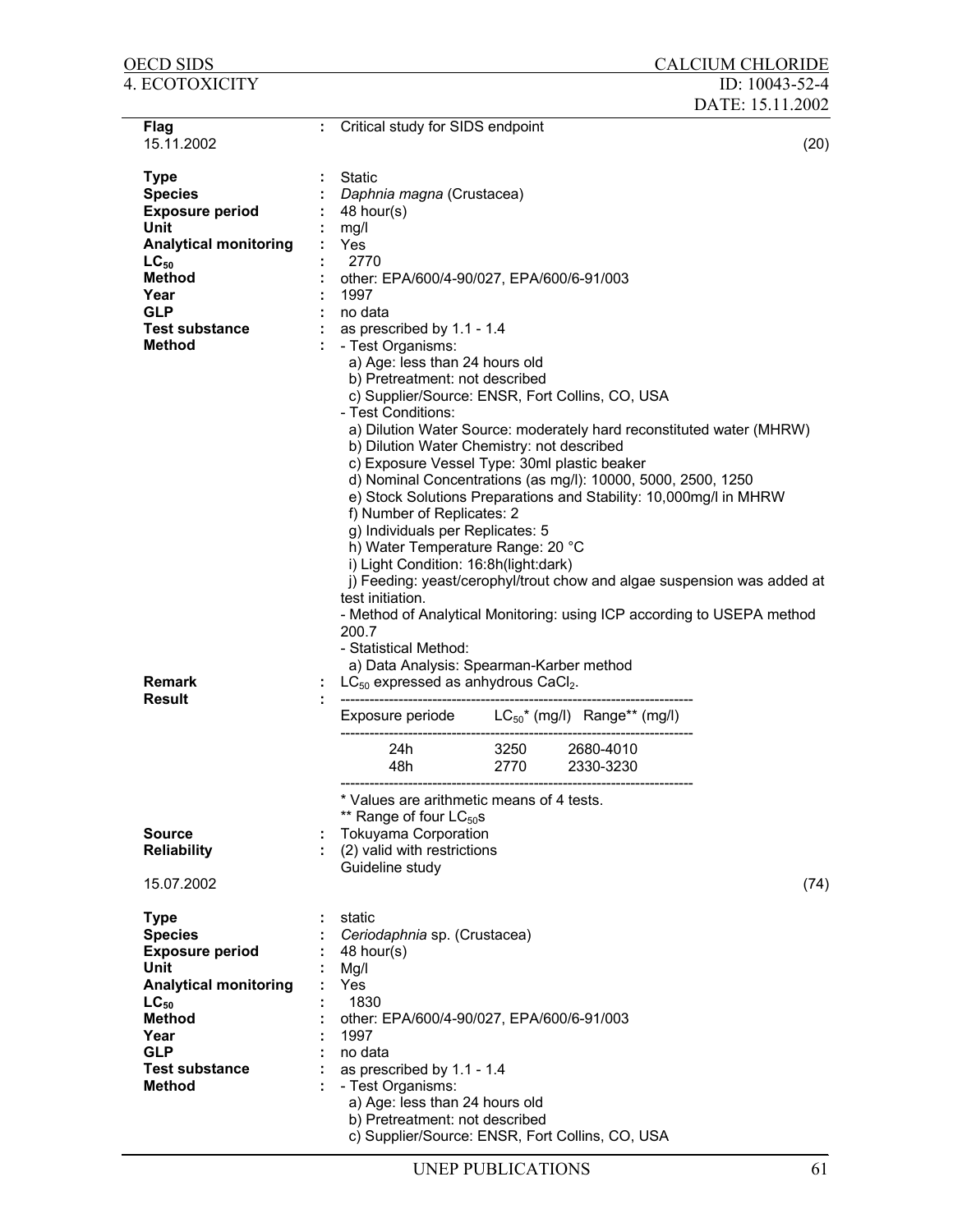| OECD SIDS                                                                                                                                                                                     |                            |                                                                                                                                                                                                                                                                                                                                                                                                                                                                                                                                                                                                                                                                                                                                                                                              |                                                                                   |                                                            | <b>CALCIUM CHLORIDE</b>                                                                   |
|-----------------------------------------------------------------------------------------------------------------------------------------------------------------------------------------------|----------------------------|----------------------------------------------------------------------------------------------------------------------------------------------------------------------------------------------------------------------------------------------------------------------------------------------------------------------------------------------------------------------------------------------------------------------------------------------------------------------------------------------------------------------------------------------------------------------------------------------------------------------------------------------------------------------------------------------------------------------------------------------------------------------------------------------|-----------------------------------------------------------------------------------|------------------------------------------------------------|-------------------------------------------------------------------------------------------|
| 4. ECOTOXICITY                                                                                                                                                                                |                            |                                                                                                                                                                                                                                                                                                                                                                                                                                                                                                                                                                                                                                                                                                                                                                                              |                                                                                   |                                                            | ID: 10043-52-4                                                                            |
|                                                                                                                                                                                               |                            |                                                                                                                                                                                                                                                                                                                                                                                                                                                                                                                                                                                                                                                                                                                                                                                              |                                                                                   |                                                            | DATE: 15.11.2002                                                                          |
| <b>Remark</b>                                                                                                                                                                                 |                            | - Test Conditions:<br>a) Dilution Water Source: moderately hard reconstituted water (MHRW)<br>b) Dilution Water Chemistry: not described<br>c) Exposure Vessel Type: 30ml plastic beaker<br>d) Nominal Concentrations (as mg/l): 10000, 5000, 2500, 1250<br>e) Stock Solutions Preparations and Stability: 10,000mg/l in MHRW<br>f) Number of Replicates: 2<br>g) Individuals per Replicates: 5<br>h) Water Temperature Range: 20 °C<br>i) Light Condition: 16:8h(light:dark)<br>j) Feeding: yeast/cerophyl/trout chow and algae suspension was added at<br>test initiation.<br>- Method of Analytical Monitoring: using ICP according to USEPA method<br>200.7<br>- Statistical Method:<br>a) Data Analysis: Spearman-Karber method<br>$LC_{50}$ expressed as anhydrous CaCl <sub>2</sub> . |                                                                                   |                                                            |                                                                                           |
| <b>Result</b>                                                                                                                                                                                 |                            | Exposure periode $LC_{50}^*$ (mg/l) ) Range (mg/l)                                                                                                                                                                                                                                                                                                                                                                                                                                                                                                                                                                                                                                                                                                                                           |                                                                                   |                                                            |                                                                                           |
|                                                                                                                                                                                               |                            |                                                                                                                                                                                                                                                                                                                                                                                                                                                                                                                                                                                                                                                                                                                                                                                              | 24h 2260 1770-2680                                                                |                                                            |                                                                                           |
|                                                                                                                                                                                               |                            |                                                                                                                                                                                                                                                                                                                                                                                                                                                                                                                                                                                                                                                                                                                                                                                              |                                                                                   |                                                            |                                                                                           |
| <b>Source</b><br><b>Reliability</b><br>11.06.2002                                                                                                                                             |                            | * Values are arithmetic means of 4 or 3 tests.<br><b>Tokuyama Corporation</b><br>(2) valid with restrictions<br>Guideline study                                                                                                                                                                                                                                                                                                                                                                                                                                                                                                                                                                                                                                                              |                                                                                   |                                                            | (74)                                                                                      |
| <b>Type</b><br><b>Species</b><br><b>Exposure period</b><br>Unit<br><b>Analytical monitoring</b><br>$EC_{50}$<br><b>Method</b><br>Year<br><b>GLP</b><br><b>Test substance</b><br><b>Method</b> | $\mathcal{L}^{\text{max}}$ | static<br>: Daphnia magna (Crustacea)<br>48 hour(s)<br>Mg/l<br>no data<br>: 1062<br>other<br>1989<br>no data<br>other TS: Dihydrate<br>- Test Organisms:<br>a) Age: Not described<br>b) Pretreatment: not described<br>c) Supplier/Source: a natural pond at Gheru Campus of the Industrial<br>Toxicology Research Centre, Lucknow<br>- Test Conditions:<br>a) Dilution Water Source: filtered aerated tubewell hard water<br>b) Dilution Water Chemistry:                                                                                                                                                                                                                                                                                                                                   | Initial Physicochemical Properties of Tubewell Water                              |                                                            |                                                                                           |
|                                                                                                                                                                                               |                            | Parameter                                                                                                                                                                                                                                                                                                                                                                                                                                                                                                                                                                                                                                                                                                                                                                                    | Unit                                                                              |                                                            | Mean Range                                                                                |
|                                                                                                                                                                                               |                            | Temperature<br>рH<br>Dissolved oxygen<br><b>Total hardness</b><br><b>Total alkalinity</b><br>Calcium<br>Magnesium<br>Chloride                                                                                                                                                                                                                                                                                                                                                                                                                                                                                                                                                                                                                                                                | $^{\circ}C$<br>mg/l<br>mg/l as $CaCO3$<br>mg/l as $CaCO3$<br>mg/l<br>mg/l<br>mg/l | 13<br>7.6<br>5.6<br>240<br>400<br>152<br>92<br>$7^{\circ}$ | 11.5-14.5<br>$7.2 - 7.8$<br>$5.2 - 6.5$<br>235-260<br>390-415<br>145-165<br>85-96<br>5-10 |
|                                                                                                                                                                                               |                            |                                                                                                                                                                                                                                                                                                                                                                                                                                                                                                                                                                                                                                                                                                                                                                                              | $11 - 21$ T. $= 0.00$                                                             |                                                            |                                                                                           |

c) Exposure Vessel Type: 200ml beaker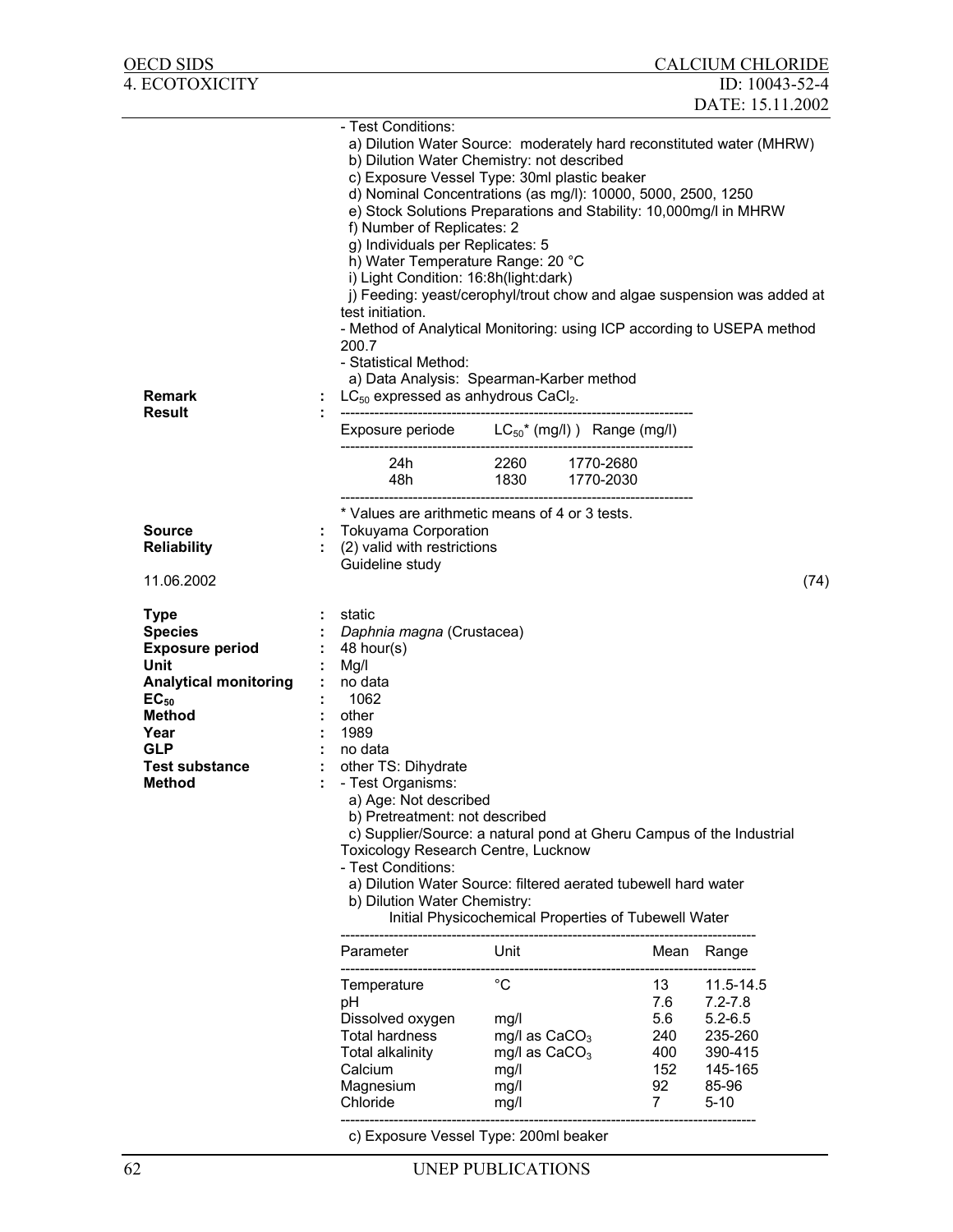|                                                                                                                                          |                                                                                   |                                                                                                                                                                                                                                                                                                                                                                                                                                                                                                                                                                                                                                                                                                                                                                                | ID: 10043-52-4                                                                                                                                                                                                                                     |                                                                                                                                                                                                                                                                                                                                                                                                                                                                               |
|------------------------------------------------------------------------------------------------------------------------------------------|-----------------------------------------------------------------------------------|--------------------------------------------------------------------------------------------------------------------------------------------------------------------------------------------------------------------------------------------------------------------------------------------------------------------------------------------------------------------------------------------------------------------------------------------------------------------------------------------------------------------------------------------------------------------------------------------------------------------------------------------------------------------------------------------------------------------------------------------------------------------------------|----------------------------------------------------------------------------------------------------------------------------------------------------------------------------------------------------------------------------------------------------|-------------------------------------------------------------------------------------------------------------------------------------------------------------------------------------------------------------------------------------------------------------------------------------------------------------------------------------------------------------------------------------------------------------------------------------------------------------------------------|
| 24h                                                                                                                                      |                                                                                   |                                                                                                                                                                                                                                                                                                                                                                                                                                                                                                                                                                                                                                                                                                                                                                                |                                                                                                                                                                                                                                                    |                                                                                                                                                                                                                                                                                                                                                                                                                                                                               |
|                                                                                                                                          |                                                                                   |                                                                                                                                                                                                                                                                                                                                                                                                                                                                                                                                                                                                                                                                                                                                                                                |                                                                                                                                                                                                                                                    |                                                                                                                                                                                                                                                                                                                                                                                                                                                                               |
|                                                                                                                                          |                                                                                   |                                                                                                                                                                                                                                                                                                                                                                                                                                                                                                                                                                                                                                                                                                                                                                                |                                                                                                                                                                                                                                                    |                                                                                                                                                                                                                                                                                                                                                                                                                                                                               |
|                                                                                                                                          |                                                                                   |                                                                                                                                                                                                                                                                                                                                                                                                                                                                                                                                                                                                                                                                                                                                                                                |                                                                                                                                                                                                                                                    |                                                                                                                                                                                                                                                                                                                                                                                                                                                                               |
|                                                                                                                                          |                                                                                   |                                                                                                                                                                                                                                                                                                                                                                                                                                                                                                                                                                                                                                                                                                                                                                                |                                                                                                                                                                                                                                                    | (52)                                                                                                                                                                                                                                                                                                                                                                                                                                                                          |
| semistatic<br>96 hour(s)<br>mg/l<br>yes<br>780<br>other<br>1991<br>No data<br>- Test Organisms:<br>Centre, Lucknow<br>- Test Conditions: |                                                                                   |                                                                                                                                                                                                                                                                                                                                                                                                                                                                                                                                                                                                                                                                                                                                                                                |                                                                                                                                                                                                                                                    |                                                                                                                                                                                                                                                                                                                                                                                                                                                                               |
| Parameter                                                                                                                                | Unit                                                                              | Mean                                                                                                                                                                                                                                                                                                                                                                                                                                                                                                                                                                                                                                                                                                                                                                           | Range                                                                                                                                                                                                                                              |                                                                                                                                                                                                                                                                                                                                                                                                                                                                               |
| Temperature<br>рH<br>Dissolved oxygen<br>Total hardness<br>Total alkalinity<br>Calcium<br>Magnesium<br>Chloride                          | $^{\circ}C$<br>mg/l<br>mg/l as $CaCO3$<br>mg/l as $CaCO3$<br>mg/l<br>mg/l<br>mg/l | 30<br>7.6<br>5.8<br>245<br>400<br>160<br>90<br>10                                                                                                                                                                                                                                                                                                                                                                                                                                                                                                                                                                                                                                                                                                                              | 29.5-31<br>$7.5 - 7.7$<br>$5.2 - 6.0$<br>230-250<br>390-410<br>151-167<br>80-98<br>$7 - 12$                                                                                                                                                        |                                                                                                                                                                                                                                                                                                                                                                                                                                                                               |
|                                                                                                                                          |                                                                                   | f) Number of Replicates: 3<br>g) Individuals per Replicates: 10<br>i) Light Condition: not described<br>- Statistical Method:<br>$EC_{50}$ expressed as anhydrous CaCl <sub>2</sub> .<br>- Table: EC <sub>50</sub> and 95% confidence limit<br>$EC_{50}$ and 95% confidence limits (mg/l)<br>48h<br>1587 (1243-1936) 1062 (893-1230)<br><b>Tokuyama Corporation</b><br>(2) valid with restrictions<br>other aquatic worm: Tubifex tubifex<br>As prescribed by 1.1 - 1.4<br>a) Age: not described<br>a) Dilution Water Source: Tubewell water<br>b) Dilution Water Chemistry:<br>c) Exposure Vessel Type: 200ml beaker<br>d) Nominal Concentrations: not described<br>f) Number of Replicates: 3<br>g) Individuals per Replicates: 10<br>i) Water Temperature Range: 29.5-31 °C | d) Nominal Concentrations (as mg/l): not described<br>h) Water Temperature Range: 11.5-14.5 °C<br>- Method of Analytical Monitoring: not described<br>a) Data Analysis: moving average-angle method<br>h) Renewal Rate of Test Water: every 24 hrs | <b>CALCIUM CHLORIDE</b><br>DATE: 15.11.2002<br>e) Stock Solutions Preparations and Stability: made in distilled water<br>Comparable to guideline study with acceptable restrictions<br>b) Pretreatment: acclimated to laboratory conditions for 7days before use.<br>c) Supplier/Source: Gheru Campus of the Industrial Toxicology Research<br>Initial Physicochemical Properties of Tubewell Water<br>e) Stock Solutions Preparations and Stability: made in distilled water |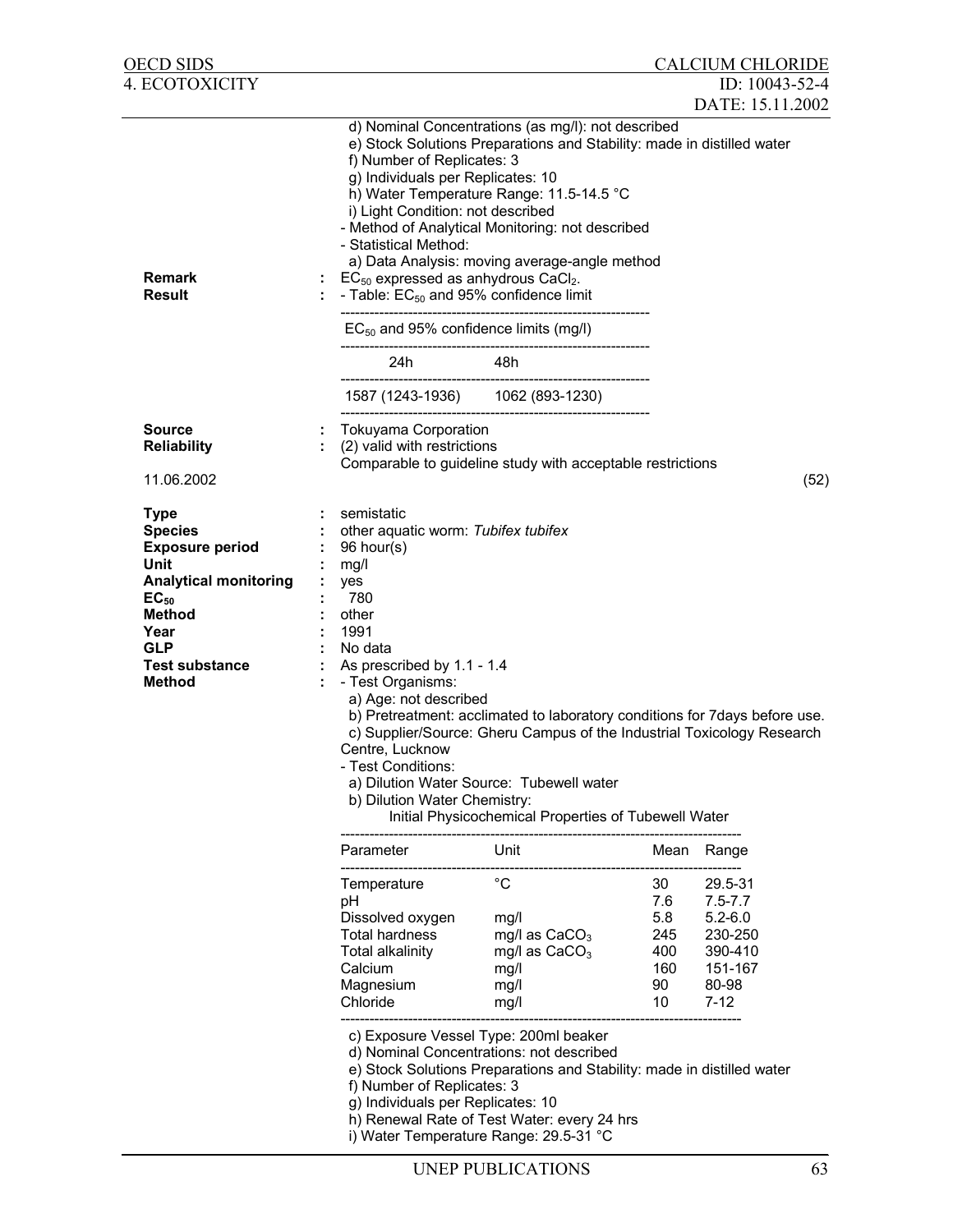| <b>OECD SIDS</b>                                                                                |                                                                                                                |                                                                                                                                                                        |                                                                                                                                                                                                                                                                                                                                                                                                                                                                                                                                                                        | <b>CALCIUM CHLORIDE</b> |      |
|-------------------------------------------------------------------------------------------------|----------------------------------------------------------------------------------------------------------------|------------------------------------------------------------------------------------------------------------------------------------------------------------------------|------------------------------------------------------------------------------------------------------------------------------------------------------------------------------------------------------------------------------------------------------------------------------------------------------------------------------------------------------------------------------------------------------------------------------------------------------------------------------------------------------------------------------------------------------------------------|-------------------------|------|
| <b>4. ECOTOXICITY</b>                                                                           |                                                                                                                |                                                                                                                                                                        |                                                                                                                                                                                                                                                                                                                                                                                                                                                                                                                                                                        | ID: $10043 - 52 - 4$    |      |
|                                                                                                 |                                                                                                                |                                                                                                                                                                        |                                                                                                                                                                                                                                                                                                                                                                                                                                                                                                                                                                        | DATE: 15.11.2002        |      |
| <b>Remark</b><br><b>Result</b>                                                                  | k) Feeding: no<br>- Statistical Method:<br>Endpoint: immobilization<br>----------------------------<br>24h     | j) Light Condition: not described<br>$EC_{50}$ expressed as anhydrous CaCl <sub>2</sub> .                                                                              | - Method of Analytical Monitoring: not described<br>a) Data Analysis: Moving average-angle method<br>Exposure $EC_{50}$ 95% confide<br>periode $(mg/l)$ limits $(mg/l)$<br>95% confidence<br>2260 2080-2530                                                                                                                                                                                                                                                                                                                                                            |                         |      |
|                                                                                                 |                                                                                                                |                                                                                                                                                                        | 910-1240                                                                                                                                                                                                                                                                                                                                                                                                                                                                                                                                                               |                         |      |
|                                                                                                 |                                                                                                                |                                                                                                                                                                        | 690-910                                                                                                                                                                                                                                                                                                                                                                                                                                                                                                                                                                |                         |      |
| <b>Source</b><br><b>Reliability</b>                                                             | Tokuyama Corporation                                                                                           | (2) valid with restrictions                                                                                                                                            |                                                                                                                                                                                                                                                                                                                                                                                                                                                                                                                                                                        |                         |      |
|                                                                                                 |                                                                                                                |                                                                                                                                                                        | Comparable to guideline study with acceptable restrictions                                                                                                                                                                                                                                                                                                                                                                                                                                                                                                             |                         |      |
| 15.07.2002                                                                                      |                                                                                                                |                                                                                                                                                                        |                                                                                                                                                                                                                                                                                                                                                                                                                                                                                                                                                                        |                         | (51) |
| <b>Type</b><br><b>Species</b><br><b>Exposure period</b><br>Unit<br><b>Analytical monitoring</b> | static<br>48 hour(s)<br>Mg/l<br>No data                                                                        |                                                                                                                                                                        | other aquatic crustacea: Cyclops abyssorum prealpinus                                                                                                                                                                                                                                                                                                                                                                                                                                                                                                                  |                         |      |
| $LC_{50}$                                                                                       | 19400                                                                                                          |                                                                                                                                                                        |                                                                                                                                                                                                                                                                                                                                                                                                                                                                                                                                                                        |                         |      |
| <b>Method</b><br>Year                                                                           | other: not mentioned<br>1974                                                                                   |                                                                                                                                                                        |                                                                                                                                                                                                                                                                                                                                                                                                                                                                                                                                                                        |                         |      |
| <b>GLP</b>                                                                                      | No data                                                                                                        |                                                                                                                                                                        |                                                                                                                                                                                                                                                                                                                                                                                                                                                                                                                                                                        |                         |      |
| <b>Test substance</b><br><b>Method</b>                                                          | No data<br>- Test Organisms:<br>a) Age: Adult<br>- Test Conditions:<br>j) Feeding: no<br>- Statistical Method: | b) Average size: 0.62 mm<br>c) Supplier/Source: Lake Monate<br>0.18meq/l, Cl 0.06meq/l<br>g) Individuals per Replicates: 5-20<br>i) Light Condition: 70 lux, 12 hr/day | a) Dilution Water Source: Lake Monate water<br>b) Dilution Water Chemistry: pH 7.2, conductivity 75µs, alkalinity<br>0.58meq/l, Ca 0.46 meq/l, Mg 0.20meq/l, Na+K 0.16meq/l, sulphate<br>c) Exposure Vessel Type: 20ml Carrel flask<br>d) Nominal Concentrations (as mg/l): not described<br>e) Stock Solutions Preparations and Stability: prepared in lake water<br>f) Number of Replicates: not described<br>h) Water Temperature Range: 9.5-10.5 °C<br>- Method of Analytical Monitoring: not described<br>a) Data Analysis: Graphic method using log-probit paper |                         |      |
| <b>Remark</b><br><b>Result</b>                                                                  | 48h-LC <sub>50</sub> : 19400 mg/l                                                                              | $LC_{50}$ expressed as anhydrous CaCl <sub>2</sub> .                                                                                                                   |                                                                                                                                                                                                                                                                                                                                                                                                                                                                                                                                                                        |                         |      |
|                                                                                                 |                                                                                                                |                                                                                                                                                                        | 95% Confidence limits: 25600-14700 mg/l                                                                                                                                                                                                                                                                                                                                                                                                                                                                                                                                |                         |      |
| <b>Source</b><br><b>Reliability</b>                                                             | <b>Tokuyama Corporation</b><br>(2) valid with restrictions                                                     |                                                                                                                                                                        |                                                                                                                                                                                                                                                                                                                                                                                                                                                                                                                                                                        |                         |      |
| 11.06.2002                                                                                      |                                                                                                                |                                                                                                                                                                        | Comparable to guideline study with acceptable restrictions                                                                                                                                                                                                                                                                                                                                                                                                                                                                                                             |                         | (4)  |
| <b>Type</b>                                                                                     | static                                                                                                         |                                                                                                                                                                        |                                                                                                                                                                                                                                                                                                                                                                                                                                                                                                                                                                        |                         |      |
| <b>Species</b><br><b>Exposure period</b>                                                        | 48 hour(s)                                                                                                     |                                                                                                                                                                        | other aquatic crustacea: Eudiaptomus padanus padanus                                                                                                                                                                                                                                                                                                                                                                                                                                                                                                                   |                         |      |
| 64                                                                                              |                                                                                                                | UNEP PUBLICATIONS                                                                                                                                                      |                                                                                                                                                                                                                                                                                                                                                                                                                                                                                                                                                                        |                         |      |
|                                                                                                 |                                                                                                                |                                                                                                                                                                        |                                                                                                                                                                                                                                                                                                                                                                                                                                                                                                                                                                        |                         |      |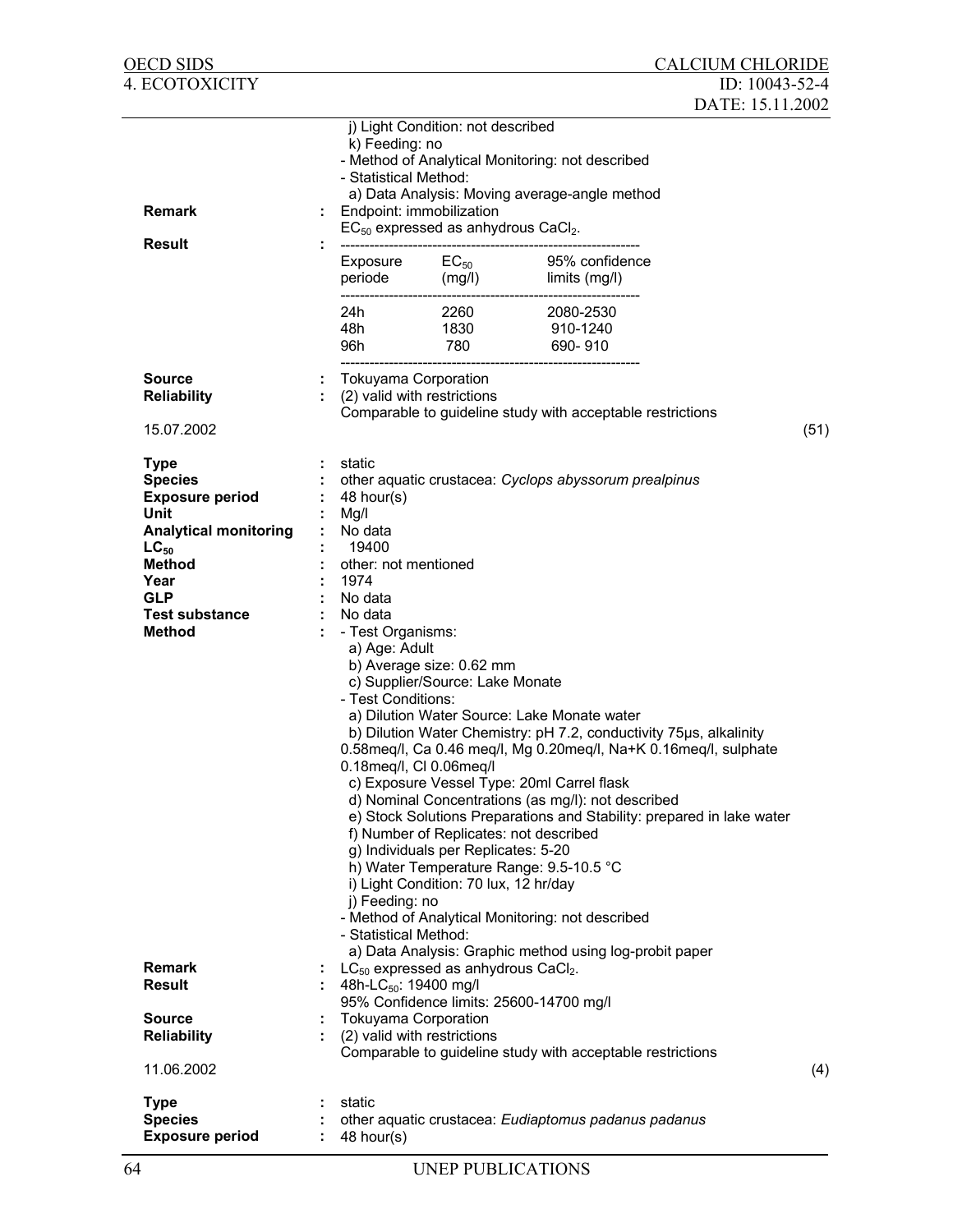| <b>OECD SIDS</b>                                                                                                                                                                              | <b>CALCIUM CHLORIDE</b>                                                                                                                                                                                                                                                                                                                                                                                                                                                                                                                                                                                                                                                                    |
|-----------------------------------------------------------------------------------------------------------------------------------------------------------------------------------------------|--------------------------------------------------------------------------------------------------------------------------------------------------------------------------------------------------------------------------------------------------------------------------------------------------------------------------------------------------------------------------------------------------------------------------------------------------------------------------------------------------------------------------------------------------------------------------------------------------------------------------------------------------------------------------------------------|
| 4. ECOTOXICITY                                                                                                                                                                                | ID: $10043 - 52 - 4$                                                                                                                                                                                                                                                                                                                                                                                                                                                                                                                                                                                                                                                                       |
|                                                                                                                                                                                               | DATE: 15.11.2002                                                                                                                                                                                                                                                                                                                                                                                                                                                                                                                                                                                                                                                                           |
| Unit<br><b>Analytical monitoring</b><br>$LC_{50}$<br><b>Method</b><br>Year<br><b>GLP</b><br><b>Test substance</b><br><b>Method</b>                                                            | Mg/I<br>No data<br>11100<br>other: not mentioned<br>1974<br>No data<br>No data<br>- Test Organisms:<br>a) Age: Adult<br>b) Average size: 0.43mm<br>c) Supplier/Source: Lake Monate<br>- Test Conditions:<br>a) Dilution Water Source: Lake Monate water<br>b) Dilution Water Chemistry: pH 7.2, conductivity 75µs, alkalinity<br>0.58meq/l, Ca 0.46 meq/l, Mg 0.20meq/l, Na+K 0.16meq/l, sulphate<br>0.18meg/l, Cl 0.06meg/l<br>c) Exposure Vessel Type: 20ml Carrel flask<br>d) Nominal Concentrations (as mg/l): not described<br>e) Stock Solutions Preparations and Stability: prepared in lake water<br>f) Number of Replicates: not described<br>g) Individuals per Replicates: 5-20 |
| <b>Remark</b><br><b>Result</b><br><b>Source</b><br><b>Reliability</b>                                                                                                                         | h) Water Temperature Range: 9.5-10.5 °C<br>i) Light Condition: 70 lux, 12 hr/day<br>j) Feeding: no<br>- Method of Analytical Monitoring: not described<br>- Statistical Method:<br>a) Data Analysis: Graphic method using log-probit paper<br>$LC_{50}$ expressed as anhydrous CaCl <sub>2</sub> .<br>48h-LC <sub>50</sub> : 11100 mg/l<br>95% Confidence limits: 15100-8100 mg/l<br><b>Tokuyama Corporation</b><br>(2) valid with restrictions<br>Comparable to guideline study with acceptable restrictions                                                                                                                                                                              |
| 11.06.2002                                                                                                                                                                                    | (4)                                                                                                                                                                                                                                                                                                                                                                                                                                                                                                                                                                                                                                                                                        |
| <b>Type</b><br><b>Species</b><br><b>Exposure period</b><br>Unit<br><b>Analytical monitoring</b><br>$LC_{50}$<br><b>Method</b><br>Year<br><b>GLP</b><br><b>Test substance</b><br><b>Method</b> | static<br>other aquatic crustacea: Daphnia hyalina<br>48 hour(s)<br>Mg/I<br>No data<br>8300<br>other: not mentioned<br>1974<br>No data<br>No data<br>- Test Organisms:<br>a) Age: Adult<br>b) Average size: 1.27 mm<br>c) Supplier/Source: Lake Monate<br>- Test Conditions:<br>a) Dilution Water Source: Lake Monate water<br>b) Dilution Water Chemistry: pH 7.2, conductivity 75µs, alkalinity<br>0.58meq/l, Ca 0.46 meq/l, Mg 0.20meq/l, Na+K 0.16meq/l, sulphate<br>0.18meq/l, Cl 0.06meq/l<br>c) Exposure Vessel Type: 300ml cylindrical glass tube<br>a) Nominal Concentrations (as mall); not described                                                                            |

- e) Stock Solutions Preparations and Stability: prepared in lake water
- f) Number of Replicates: not described
- g) Individuals per Replicates: 15-20
- h) Water Temperature Range: 9.5-10.5 °C
- i) Light Condition: 70 lux, 12 hr/day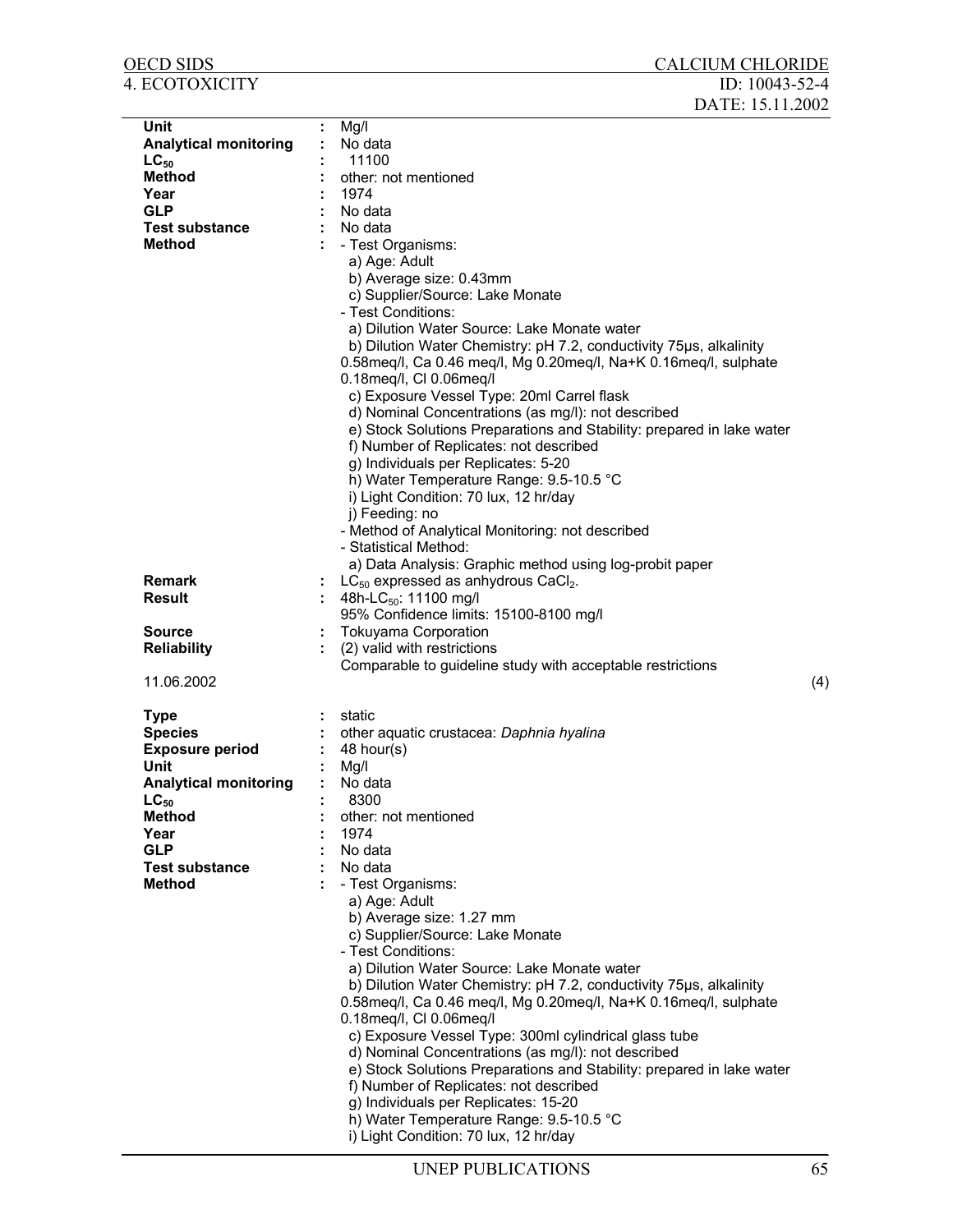| OECD SIDS                                                                                                                                                                                     | <b>CALCIUM CHLORIDE</b>                                                                                                                                                                                                                                                                                                                                                                                                                                                                                                                                                                                                                                           |
|-----------------------------------------------------------------------------------------------------------------------------------------------------------------------------------------------|-------------------------------------------------------------------------------------------------------------------------------------------------------------------------------------------------------------------------------------------------------------------------------------------------------------------------------------------------------------------------------------------------------------------------------------------------------------------------------------------------------------------------------------------------------------------------------------------------------------------------------------------------------------------|
| 4. ECOTOXICITY                                                                                                                                                                                | ID: 10043-52-4                                                                                                                                                                                                                                                                                                                                                                                                                                                                                                                                                                                                                                                    |
|                                                                                                                                                                                               | DATE: 15.11.2002                                                                                                                                                                                                                                                                                                                                                                                                                                                                                                                                                                                                                                                  |
| <b>Remark</b><br><b>Result</b>                                                                                                                                                                | j) Feeding: no<br>- Method of Analytical Monitoring: not described<br>- Statistical Method:<br>a) Data Analysis: Graphic method using log-probit paper<br>$LC_{50}$ expressed as anhydrous CaCl <sub>2</sub> .<br>: 48h-LC <sub>50</sub> : 8300 mg/l<br>95% Confidence limits: 11000-6300 mg/l                                                                                                                                                                                                                                                                                                                                                                    |
| <b>Source</b><br><b>Reliability</b>                                                                                                                                                           | <b>Tokuyama Corporation</b><br>(2) valid with restrictions                                                                                                                                                                                                                                                                                                                                                                                                                                                                                                                                                                                                        |
| 11.06.2002                                                                                                                                                                                    | Comparable to guideline study with acceptable restrictions<br>(4)                                                                                                                                                                                                                                                                                                                                                                                                                                                                                                                                                                                                 |
| <b>Type</b><br><b>Species</b><br><b>Exposure period</b><br>Unit<br><b>Analytical monitoring</b><br>$LC_{50}$<br><b>Method</b><br>Year<br><b>GLP</b><br><b>Test substance</b><br><b>Method</b> | static<br>other aquatic worm: Caenorhabditis elegans<br>$24$ hour(s)<br>Mg/l<br>yes<br>44400<br>other<br>1997<br>No data<br>No data<br>- Test Organisms:<br>a) Strain: Wild type (N2)<br>b) Average size: not described<br>- Test Conditions:<br>a) Dilution Water Source: K-medium<br>b) Dilution Water Chemistry: 2.36g KCI+3.0g NaCl /I of deionized water<br>c) Exposure Vessel Type: 12-well tissue culture plate<br>d) Nominal Concentrations (as mg/l): 6 conc. and control<br>e) Stock Solutions Preparations and Stability: prepared with theCaCl2<br>using K-medium as the diluent<br>f) Number of Replicates: 6<br>g) Individuals per Replicates: 9-11 |
| <b>Remark</b><br><b>Result</b><br><b>Source</b><br><b>Reliability</b>                                                                                                                         | h) Water Temperature Range: 20 °C<br>i) Light Condition: 70 lux, 12 hr/day<br>- Method of Analytical Monitoring: atomic absorption spectrophotometer<br>- Statistical Method:<br>a) Data Analysis: Probit procedure<br>This experiment was repeated three times.<br>$LC_{50}$ expressed as anhydrous CaCl <sub>2</sub> .<br>24h-LC <sub>50</sub> (mean±SD): 44400±1000 mg/l (n=3)<br><b>Tokuyama Corporation</b><br>(2) valid with restrictions                                                                                                                                                                                                                   |
| 15.07.2002                                                                                                                                                                                    | Comparable to guideline study with acceptable restrictions<br>(99)                                                                                                                                                                                                                                                                                                                                                                                                                                                                                                                                                                                                |
| <b>Type</b><br><b>Species</b><br><b>Exposure period</b><br>Unit                                                                                                                               | static<br>other aquatic crustacea: Nitocra spinipes<br>96 hour(s)<br>Mg/l                                                                                                                                                                                                                                                                                                                                                                                                                                                                                                                                                                                         |
| <b>Analytical monitoring</b><br>$LC_{50}$<br><b>Method</b><br>Year<br><b>GLP</b>                                                                                                              | ÷<br>No data<br>1600<br>other: not mentioned<br>1978<br>No data                                                                                                                                                                                                                                                                                                                                                                                                                                                                                                                                                                                                   |
| <b>Test substance</b><br><b>Method</b>                                                                                                                                                        | No data<br>- Test Organisms:<br>a) Age: adult<br>b) Average size: 0.7-0.8 mm<br>- Test Conditions:                                                                                                                                                                                                                                                                                                                                                                                                                                                                                                                                                                |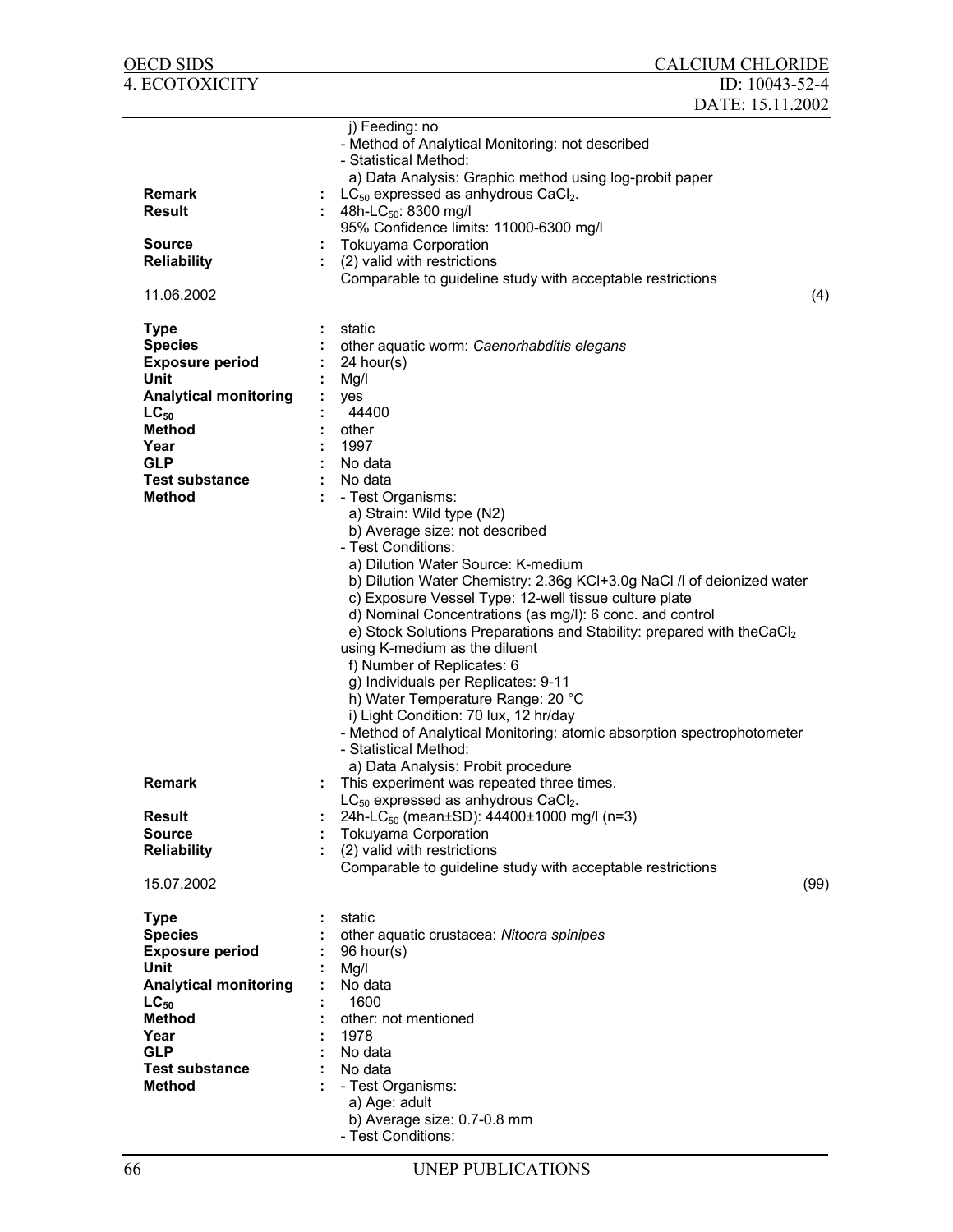| OECD SIDS                                                                                                                                                                                     |                                                                                                                                                                                                                                                                                                                                                                                                                                                                                                                                                                                                                                                                                                                                                                                                                                                                                |                                                                                                   |                                                                                                                                                                                      | <b>CALCIUM CHLORIDE</b> |
|-----------------------------------------------------------------------------------------------------------------------------------------------------------------------------------------------|--------------------------------------------------------------------------------------------------------------------------------------------------------------------------------------------------------------------------------------------------------------------------------------------------------------------------------------------------------------------------------------------------------------------------------------------------------------------------------------------------------------------------------------------------------------------------------------------------------------------------------------------------------------------------------------------------------------------------------------------------------------------------------------------------------------------------------------------------------------------------------|---------------------------------------------------------------------------------------------------|--------------------------------------------------------------------------------------------------------------------------------------------------------------------------------------|-------------------------|
| 4. ECOTOXICITY                                                                                                                                                                                |                                                                                                                                                                                                                                                                                                                                                                                                                                                                                                                                                                                                                                                                                                                                                                                                                                                                                |                                                                                                   |                                                                                                                                                                                      | ID: 10043-52-4          |
|                                                                                                                                                                                               |                                                                                                                                                                                                                                                                                                                                                                                                                                                                                                                                                                                                                                                                                                                                                                                                                                                                                |                                                                                                   |                                                                                                                                                                                      | DATE: 15.11.2002        |
| <b>Remark</b><br><b>Result</b><br><b>Source</b><br><b>Test condition</b>                                                                                                                      | a) Dilution Water Source: brakish water<br>b) Dilution Water Chemistry: salinity; 0.7%, pH; 8.0, alkalinity; 1.5 meqv/l<br>c) Exposure Vessel Type: Test tube<br>d) Nominal Concentrations (as mg/l): 10 conc. and control<br>e) Stock Solutions Preparations and Stability: not described<br>f) Number of Replicates: 1<br>g) Individuals per Replicates: 10<br>h) Water Temperature Range: 20±0.5 °C<br>i) Light Condition: not described<br>j) Feeding: no<br>- Method of Analytical Monitoring: atomic absorption spectrophotometer<br>- Statistical Method:<br>a) Data Analysis: Litchfield & Wilcoxon (1949)<br>$LC_{50}$ expressed as anhydrous CaCl <sub>2</sub> .<br>96h-LC <sub>50</sub> : 1600 mg/l<br>95% Confidence limits: 1490-2140 mg/l<br><b>Tokuyama Corporation</b><br>Age/life stage: adult<br>Temperature: 20 °C<br>Alkalinity: 75 mg/l CaCO <sub>3</sub> |                                                                                                   |                                                                                                                                                                                      |                         |
|                                                                                                                                                                                               | pH: 8.0Salinity: 7 ppt<br>Unmeasured concentration                                                                                                                                                                                                                                                                                                                                                                                                                                                                                                                                                                                                                                                                                                                                                                                                                             |                                                                                                   |                                                                                                                                                                                      |                         |
| <b>Reliability</b>                                                                                                                                                                            | (2) valid with restrictions                                                                                                                                                                                                                                                                                                                                                                                                                                                                                                                                                                                                                                                                                                                                                                                                                                                    |                                                                                                   |                                                                                                                                                                                      |                         |
| 15.07.2002                                                                                                                                                                                    | Comparable to guideline study with acceptable restrictions                                                                                                                                                                                                                                                                                                                                                                                                                                                                                                                                                                                                                                                                                                                                                                                                                     |                                                                                                   |                                                                                                                                                                                      | (5)                     |
| <b>Type</b><br><b>Species</b><br><b>Exposure period</b><br>Unit<br><b>Analytical monitoring</b><br>$LC_{50}$<br><b>Method</b><br>Year<br><b>GLP</b><br><b>Test substance</b><br><b>Method</b> | static<br>Daphnia magna (Crustacea)<br>48 hour(s)<br>mg/l<br>yes<br>1285<br>other: not mentioned<br>1972<br>No data<br>other TS: Dihydrate<br>- Test Organisms:<br>a) Age: 12±12 hr<br>b) Pretreatment: not discribed<br>c) Supplier/Source: University of Michigan, USA<br>- Test Conditions:<br>a) Dilution Water Source: Lake Superior water<br>b) Dilution Water Chemistry:<br>Table (mg/l except for pH)                                                                                                                                                                                                                                                                                                                                                                                                                                                                  |                                                                                                   |                                                                                                                                                                                      |                         |
|                                                                                                                                                                                               | Item                                                                                                                                                                                                                                                                                                                                                                                                                                                                                                                                                                                                                                                                                                                                                                                                                                                                           | Mean                                                                                              | Range                                                                                                                                                                                |                         |
|                                                                                                                                                                                               | pH<br>Dissolved O <sub>2</sub><br>Total hardness<br>Alkalinity<br>CI.<br>Na<br>Ca<br>Mg<br>K.<br>Sr<br>Ba<br>Fe<br>Mn<br>Cr                                                                                                                                                                                                                                                                                                                                                                                                                                                                                                                                                                                                                                                                                                                                                    | 7.74<br>9<br>45.3<br>42.3<br>1.217<br>1.13<br>13.695<br>3.123<br>0.534<br>0.016<br>0.014<br>0.023 | $7.4 - 8.2$<br>44-53<br>41-50<br>$1.17 - 1.34$<br>1.09-1.19<br>13-14.7<br>2.94-3.59<br>$0.48 - 0.59$<br>0.012-0.027<br>0.008-0.022<br>0.002-0.083<br>0.0002-0.0115<br>$0.002 - 0.02$ |                         |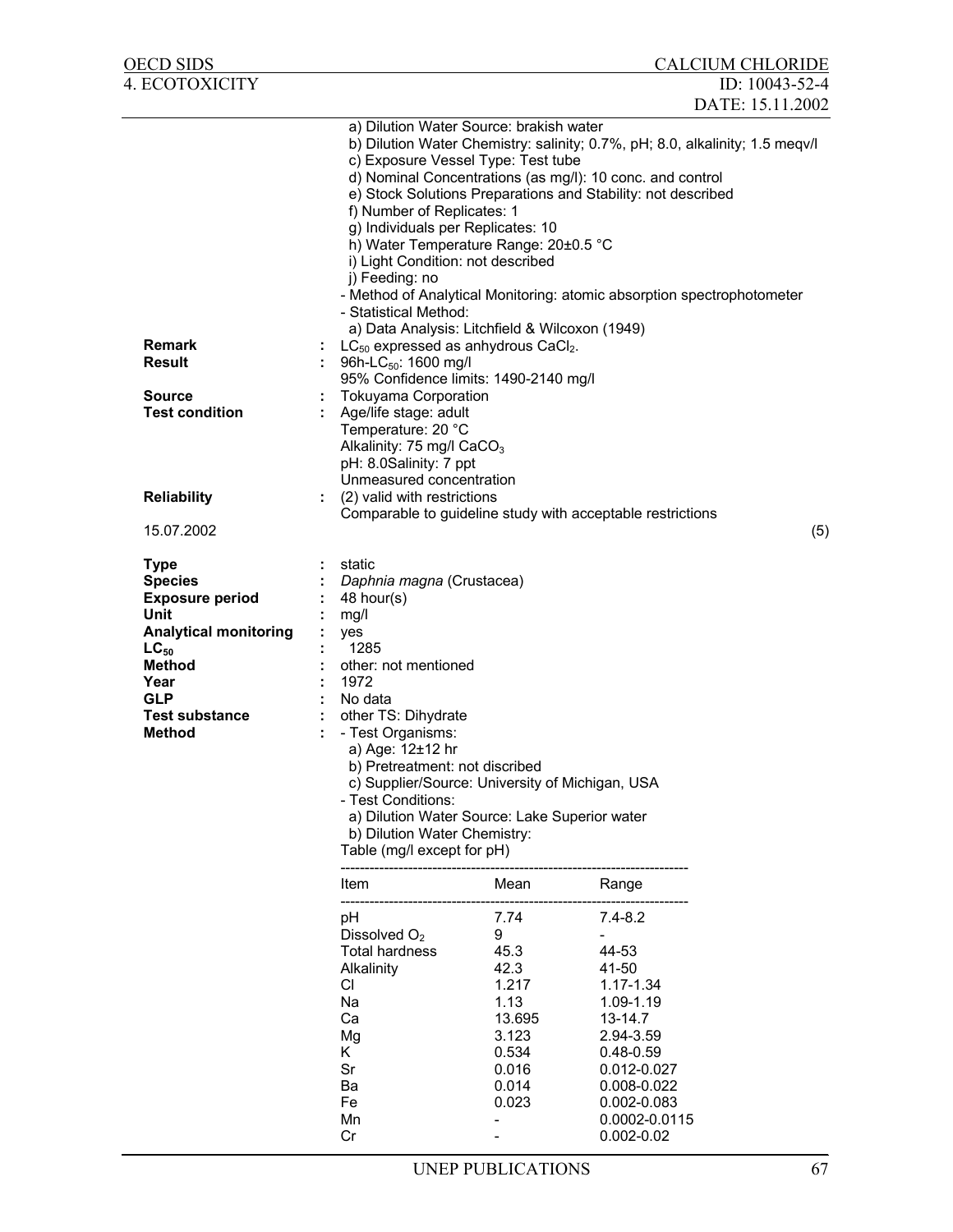| <b>OECD SIDS</b>                                                                                                                                                                              |                                                                                                                                                        |                  |                                                                                                                                                                                                                                 | <b>CALCIUM CHLORIDE</b>                                                                                                                                                                                                                                                                                                                              |      |
|-----------------------------------------------------------------------------------------------------------------------------------------------------------------------------------------------|--------------------------------------------------------------------------------------------------------------------------------------------------------|------------------|---------------------------------------------------------------------------------------------------------------------------------------------------------------------------------------------------------------------------------|------------------------------------------------------------------------------------------------------------------------------------------------------------------------------------------------------------------------------------------------------------------------------------------------------------------------------------------------------|------|
| <b>4. ECOTOXICITY</b>                                                                                                                                                                         |                                                                                                                                                        |                  |                                                                                                                                                                                                                                 | ID: $10043 - 52 - 4$<br>DATE: 15.11.2002                                                                                                                                                                                                                                                                                                             |      |
|                                                                                                                                                                                               | Al<br>Zn<br>Ni<br><b>Pb</b><br>Cu<br>Co<br>Hg<br>Cd                                                                                                    |                  | 0.00078<br>< 0.0005<br>0.00151<br>< 0.0005<br>< 0.00001<br>< 0.0001                                                                                                                                                             | 0.001-0.026<br>0.001-0.0027<br>$0.007 - 0.02$<br>0.0003-0.0032                                                                                                                                                                                                                                                                                       |      |
| <b>Remark</b><br>Result<br><b>Source</b><br><b>Reliability</b><br>15.07.2002                                                                                                                  | 831, 1110, 1380<br>granules<br>- Statistical Method:<br>48h-LC <sub>50</sub> : 1285 mg/l<br><b>Tokuyama Corporation</b><br>(2) valid with restrictions |                  | e) Individuals per Replicates: 10<br>f) Water Temperature Range: 18 °C<br>American Public Health Association et al.(1960)<br>a) Data Analysis: Litchifield and Wilcoxon<br>$LC_{50}$ expressed as anhydrous CaCl <sub>2</sub> . | c) Exposure Vessel Type: 40ml conical centrifuge tube<br>d) Nominal Concentrations (as mg/l): 0, 86.4, 173, 277, 385, 554, 692,<br>g) Feeding: suspension of powdered dried grass and enriched trout-fry<br>- Method of Analytical Monitoring: according to procedures outlined by the<br>Comparable to guideline study with acceptable restrictions | (8)  |
| <b>Type</b><br><b>Species</b><br><b>Exposure period</b><br>Unit<br><b>Analytical monitoring</b><br>$LC_{50}$<br><b>Method</b><br>Year<br><b>GLP</b><br><b>Test substance</b><br><b>Result</b> | static<br>Daphnia magna (Crustacea)<br>48 hour(s)<br>mg/l<br>no data<br>3005<br>other: Anderson et al, (1948)<br>1965<br>no data<br>no data            |                  |                                                                                                                                                                                                                                 |                                                                                                                                                                                                                                                                                                                                                      |      |
|                                                                                                                                                                                               |                                                                                                                                                        | Exposure periode | $LC_{50}$ (mg/l)                                                                                                                                                                                                                |                                                                                                                                                                                                                                                                                                                                                      |      |
|                                                                                                                                                                                               | 48h                                                                                                                                                    | 24h              | 3526<br>3005                                                                                                                                                                                                                    |                                                                                                                                                                                                                                                                                                                                                      |      |
| <b>Source</b><br><b>Test condition</b><br><b>Reliability</b><br>11.06.2002                                                                                                                    | <b>Tokuyama Corporation</b><br>υ.<br>$(3)$ invalid                                                                                                     |                  | Dilution water source: Standard Reference Water<br>Documentation insufficient for assessment                                                                                                                                    |                                                                                                                                                                                                                                                                                                                                                      | (22) |
| <b>Type</b><br><b>Species</b><br><b>Exposure period</b><br>Unit<br><b>Analytical monitoring</b><br>$LC_{50}$<br><b>Method</b><br>Year<br><b>GLP</b><br><b>Test substance</b><br><b>Result</b> | static<br>Daphnia magna (Crustacea)<br>96 hour(s)<br>mg/l<br>no data<br>649<br>other: Anderson et al, (1948)<br>1965<br>no data<br>no data             |                  |                                                                                                                                                                                                                                 |                                                                                                                                                                                                                                                                                                                                                      |      |
|                                                                                                                                                                                               |                                                                                                                                                        |                  | Exposure periode $LC_{50}$ (mg/l)                                                                                                                                                                                               |                                                                                                                                                                                                                                                                                                                                                      |      |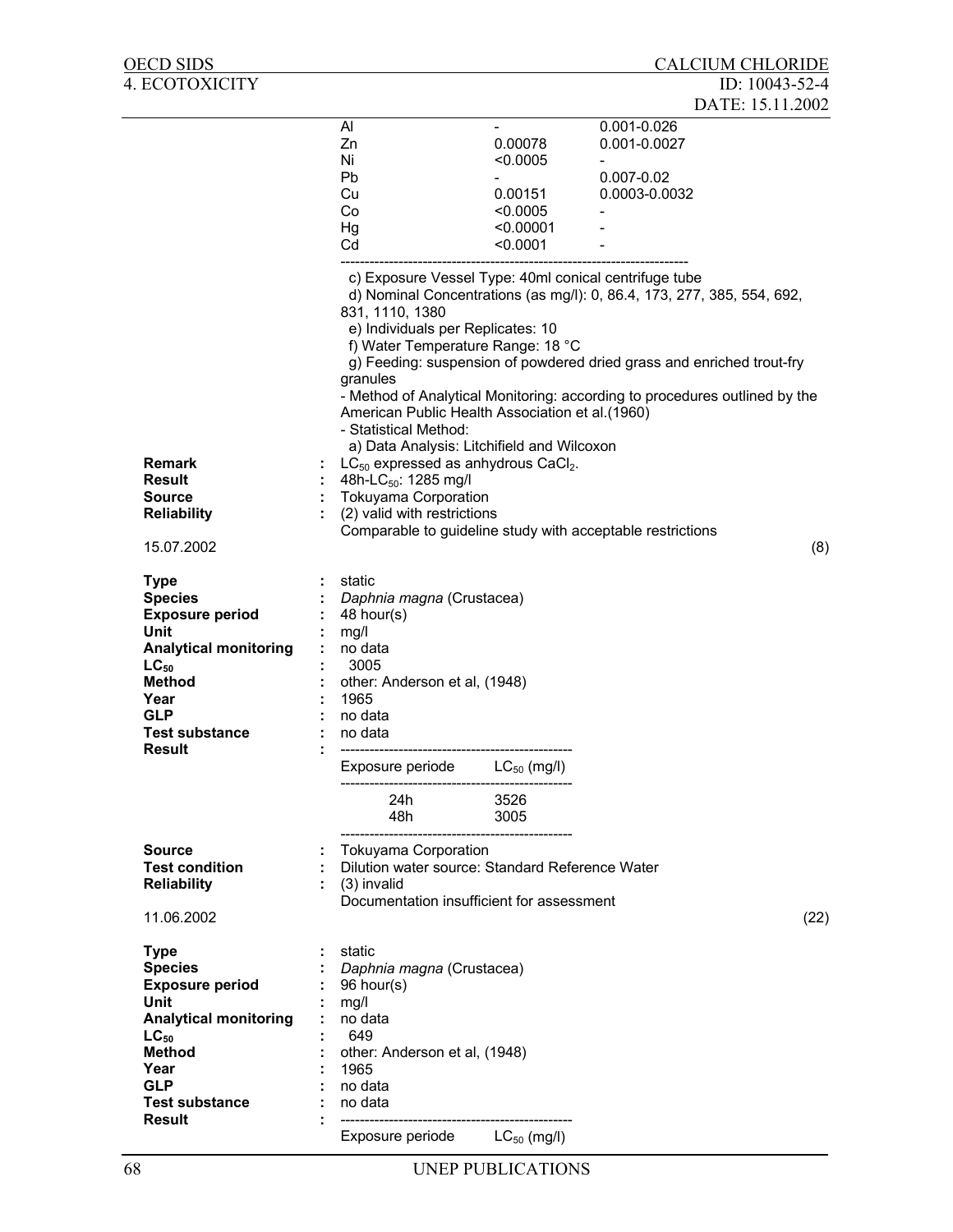|                                                                                                                                                                                                                                                                                      | 24h 1838<br>48h<br>759<br>72h<br>759<br>96h<br>649                                                                                                                                                                                                                                                                                                              |      |
|--------------------------------------------------------------------------------------------------------------------------------------------------------------------------------------------------------------------------------------------------------------------------------------|-----------------------------------------------------------------------------------------------------------------------------------------------------------------------------------------------------------------------------------------------------------------------------------------------------------------------------------------------------------------|------|
| Source<br><b>Test condition</b><br><b>Reliability</b><br>11.06.2002                                                                                                                                                                                                                  | <b>Tokuyama Corporation</b><br>÷<br>Dilution water source: grass-wool filtered University Lake water<br>(3) invalid<br>Documentation insufficient for assessment                                                                                                                                                                                                | (22) |
| <b>Type</b><br><b>Species</b><br><b>Exposure period</b><br>Unit<br><b>Analytical monitoring</b><br>$LC_{50}$<br><b>Method</b><br>Year<br><b>GLP</b><br><b>Test substance</b><br>Result                                                                                               | static<br>other aquatic mollusc: Lymnaea sp.<br>96 hour(s)<br>mg/l<br>÷<br>no data<br>2573<br>other: Anderson et al, (1948)<br>1965<br>÷.<br>no data<br>÷.<br>no data                                                                                                                                                                                           |      |
|                                                                                                                                                                                                                                                                                      | Exposure period $LC_{50}$ (mg/l)<br>24h<br>4485<br>48h 3094<br>72h 3308<br>96h <b>and 1968</b><br>2573                                                                                                                                                                                                                                                          |      |
| Source<br><b>Test condition</b>                                                                                                                                                                                                                                                      | <b>Tokuyama Corporation</b><br>Age/life stage: eggs<br>÷.<br>Dilution water source: grass-wool filtered University Lake water                                                                                                                                                                                                                                   |      |
| <b>Reliability</b><br>15.07.2002                                                                                                                                                                                                                                                     | (3) invalid<br>÷.<br>Documentation insufficient for assessment                                                                                                                                                                                                                                                                                                  | (22) |
| <b>Type</b><br><b>Species</b><br><b>Exposure period</b><br>Unit<br><b>Analytical monitoring</b><br><b>Toxicity threshold</b><br><b>Method</b><br>Year<br><b>GLP</b><br><b>Test substance</b><br><b>Remark</b><br>Source<br><b>Test condition</b><br><b>Reliability</b><br>10.06.2002 | Daphnia magna (Crustacea)<br>64 hour(s)<br>mg/l<br>no<br>920<br>other: Anderson (1944 and 1946)<br>1948<br>no<br>other TS: calculated as anhydrous CaCl2<br>This endpoint can be considered at $EC_{50}$ (immobilisation).<br><b>Tokuyama Corporation</b><br>Dilution water source: Lake Erie water<br>(3) invalid<br>Documentation insufficient for assessment | (3)  |
| <b>Type</b><br><b>Species</b><br><b>Exposure period</b><br>Unit<br><b>Analytical monitoring</b><br><b>LOEC</b><br><b>Method</b>                                                                                                                                                      | static<br>Daphnia magna (Crustacea)<br>15 minute(s)<br>mg/l<br>no data<br>1332<br>other: not mentioned                                                                                                                                                                                                                                                          |      |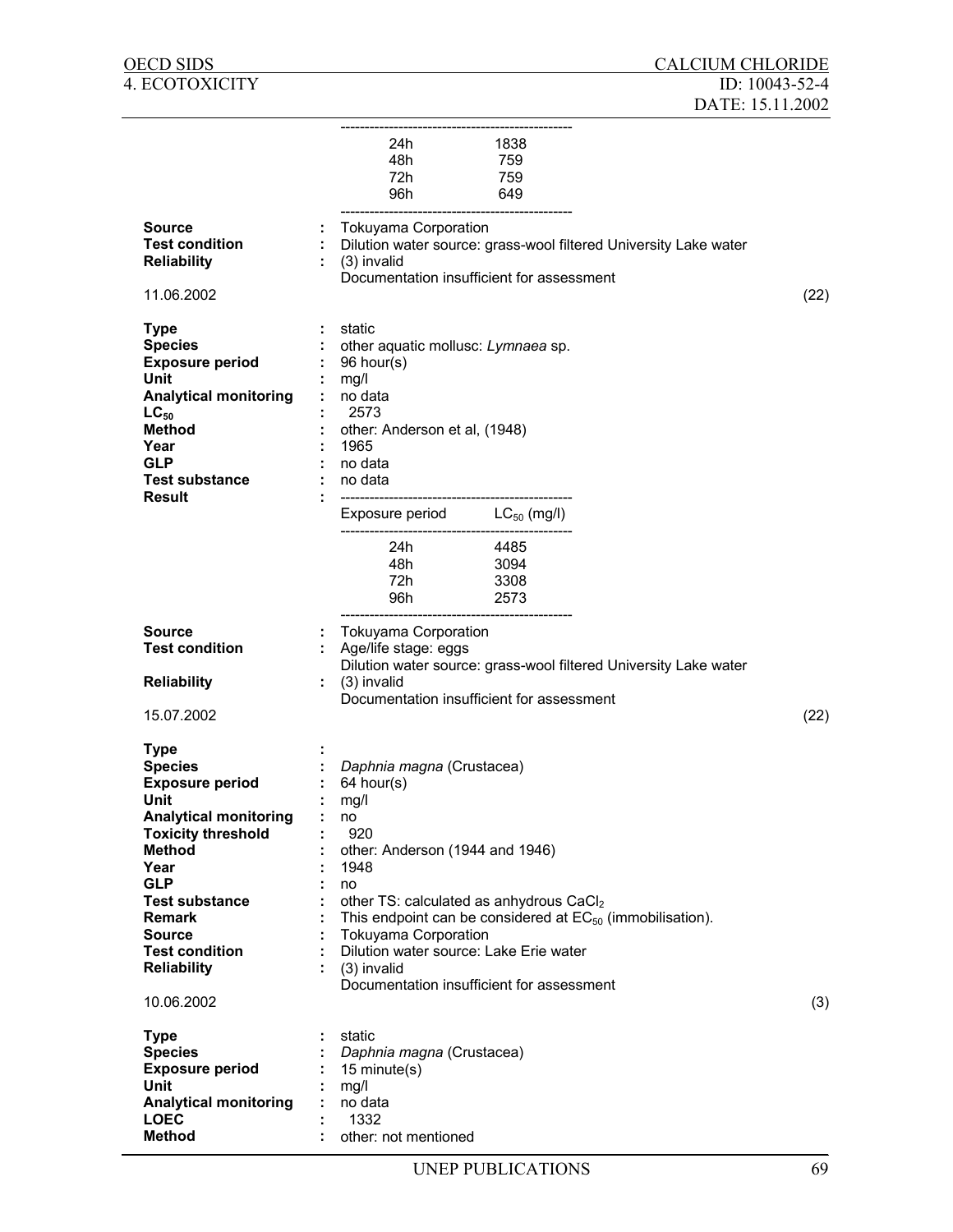| <b>OECD SIDS</b><br>4. ECOTOXICITY                                                                                                                                                                             | <b>CALCIUM CHLORIDE</b><br>ID: $10043-52-4$                                                                                                                                                                                                                                                                                                                                                                                                                                                     |
|----------------------------------------------------------------------------------------------------------------------------------------------------------------------------------------------------------------|-------------------------------------------------------------------------------------------------------------------------------------------------------------------------------------------------------------------------------------------------------------------------------------------------------------------------------------------------------------------------------------------------------------------------------------------------------------------------------------------------|
|                                                                                                                                                                                                                | DATE: 15.11.2002                                                                                                                                                                                                                                                                                                                                                                                                                                                                                |
| Year<br><b>GLP</b><br><b>Test substance</b><br><b>Source</b><br><b>Test condition</b><br><b>Reliability</b>                                                                                                    | 1944<br>no data<br>no data<br><b>Tokuyama Corporation</b><br>Age/life stage: 8 hour, young<br>Temperature: 25 °C<br>Effect endpoint: threshold value for immobilization<br>(3) invalid<br>Documentation insufficient for assessment                                                                                                                                                                                                                                                             |
| 10.06.2002                                                                                                                                                                                                     | (2)                                                                                                                                                                                                                                                                                                                                                                                                                                                                                             |
| <b>Type</b><br><b>Species</b><br><b>Exposure period</b><br><b>Unit</b><br><b>Analytical monitoring</b><br>$LC_{50}$<br><b>Method</b><br>Year<br><b>GLP</b><br><b>Test substance</b><br><b>Source</b>           | other: Polycelis nigra<br>48 hour(s)<br>mg/l<br>7200<br>other<br>1940<br>no data<br>no data<br><b>Tokuyama Corporation</b>                                                                                                                                                                                                                                                                                                                                                                      |
| <b>Reliability</b><br>12.06.2002                                                                                                                                                                               | (3) invalid<br>Documentation insufficient for assessment<br>(47)                                                                                                                                                                                                                                                                                                                                                                                                                                |
| 4.3                                                                                                                                                                                                            | <b>TOXICITY TO AQUATIC PLANTS E.G. ALGAE</b>                                                                                                                                                                                                                                                                                                                                                                                                                                                    |
| <b>Species</b><br><b>Endpoint</b><br><b>Exposure period</b><br>Unit<br><b>Analytical monitoring</b><br>$EC_{50}$<br>$EC_{20}$<br><b>Method</b><br>Year<br><b>GLP</b><br><b>Test substance</b><br><b>Method</b> | Selenastrum capricornutum (Algae)<br>biomass<br>72 hour(s)<br>mg/l<br>no<br>2900<br>1000<br>OECD Guide-line 201 "Algae, Growth Inhibition Test"<br>1998<br>yes<br>as prescribed by 1.1 - 1.4<br>- Test Organisms:<br>a) Supplier/Source (Strain Number): ATCC 22662<br>- Test Conditions:<br>a) Preculture: was transferred into fresh algal medium 4 days prior to the<br>start of the test<br>b) Test Medium: OECD medium<br>Table: Composition of algal medium (prepared in ultrapure water) |

| Compound                               | Concentration (mg/l) |
|----------------------------------------|----------------------|
| $NH_4Cl$                               | 15                   |
| $MgCl2$ 6H <sub>2</sub> O              | 12                   |
| CaCl <sub>2</sub> 2H <sub>2</sub> O    | 18                   |
| MgSO <sub>4</sub> 7H <sub>2</sub> O    | 15                   |
| KH <sub>2</sub> PO <sub>4</sub>        | 1.6                  |
| FeCl <sub>3</sub>                      | 0.048                |
| Na <sub>2</sub> EDTA 2H <sub>2</sub> O | ი 10                 |
| $H_3BO_3$                              | 0.19                 |
| MnCl <sub>2</sub> 4H <sub>2</sub> O    | 0.42                 |
| ZnCl <sub>2</sub>                      | 0.003                |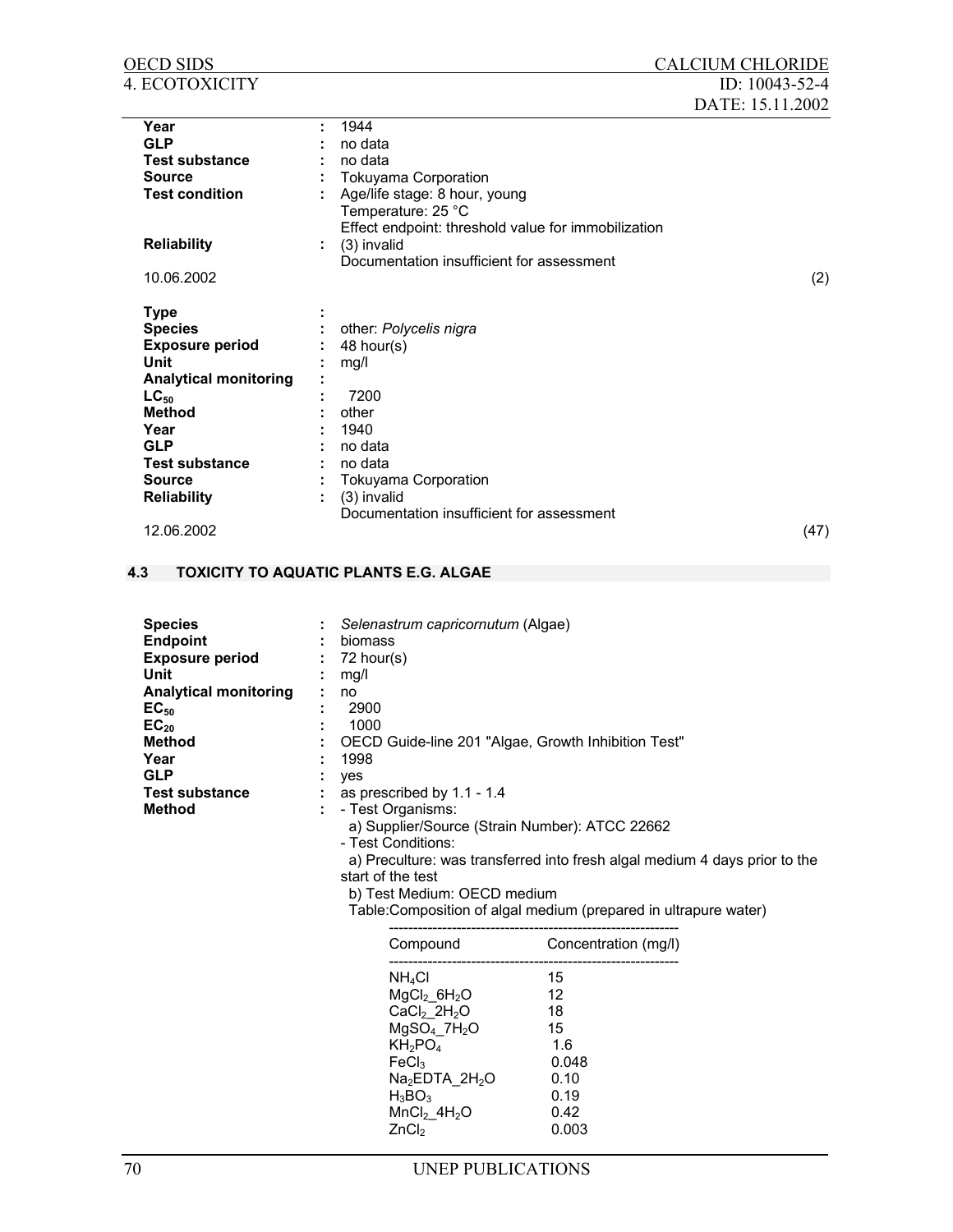|               |                                                        |                                                                                                              |                                  |                                                                                                                                                    | DATE: 15.11.2002                                                                                                                                                                                                                           |
|---------------|--------------------------------------------------------|--------------------------------------------------------------------------------------------------------------|----------------------------------|----------------------------------------------------------------------------------------------------------------------------------------------------|--------------------------------------------------------------------------------------------------------------------------------------------------------------------------------------------------------------------------------------------|
|               |                                                        | $CoCl2$ 6H <sub>2</sub> O<br>$CuCl2$ 2H <sub>2</sub> O<br>$Na2MoO4$ _2H <sub>2</sub> O<br>NAHCO <sub>3</sub> |                                  | 0.0015<br>0.00001<br>0.007<br>50                                                                                                                   |                                                                                                                                                                                                                                            |
|               | chloride in 1 litre algal medium                       |                                                                                                              |                                  | c) Exposure Vessel Type: Erlenmeyer flask<br>f) Number of Replicates: 3 (6 for control)<br>g) Initial Cell Density: 1.0 x 10 <sup>4</sup> cells/ml | d) Nominal Concentrations (as g/l): 0, 1.0, 1.4, 2.0, 2.8, 4.0<br>e) Stock Solutions Preparations and Stability: dissolving 4.01g calcium                                                                                                  |
|               | - Statistical Method:<br>the formula;                  |                                                                                                              |                                  |                                                                                                                                                    | h) Light Condition: wavelength 400-700 nm, Intensity 80.2 $\mu$ E.m <sup>-2</sup> .s <sup>-1</sup><br>a) Data Analysis: cell density measurement and calculation according to                                                              |
|               | where                                                  | $n=2$<br>2                                                                                                   | 2                                | $N1-N0$ n=n $N(n-1) + Nn - 2N0$<br>An = ---------- + [SUM] ------------------------                                                                |                                                                                                                                                                                                                                            |
| <b>Remark</b> |                                                        | $Nn =$ cell density on day n (cells/ml)                                                                      |                                  | chloride is included as part of the test media.                                                                                                    | An $=$ biomass integral on day n (area under the growth curve)<br>$EC_{50}$ and $EC_{20}$ expressed as anhydrous CaCl <sub>2</sub> . The toxic values are shown<br>as added calcium chloride concentration to the system, although calcium |
| <b>Result</b> | - Table: Measured algal cell densities<br>Nominal test |                                                                                                              |                                  | Cell density $x$ 10 <sup>4</sup> (cells/ml)                                                                                                        |                                                                                                                                                                                                                                            |
|               | concentration<br>(mg/l)                                | Day 1                                                                                                        | Day 2                            | Day 3                                                                                                                                              |                                                                                                                                                                                                                                            |
|               | 0<br>0                                                 | 2.494<br>2.324                                                                                               | 15.24<br>13.05                   | 77.62<br>61.49                                                                                                                                     |                                                                                                                                                                                                                                            |
|               | 0<br>0<br>0<br>0                                       | 2.282<br>2.409<br>2.536<br>2.367                                                                             | 14.10<br>15.44<br>16.15<br>13.62 | 68.88<br>74.73<br>81.91<br>63.51                                                                                                                   |                                                                                                                                                                                                                                            |
|               | 1000<br>1000                                           | 1.859<br>2.240                                                                                               | 9.106<br>13.43                   | 39.74<br>70.85                                                                                                                                     |                                                                                                                                                                                                                                            |
|               | 1000<br>1400                                           | 2.071                                                                                                        | 12.02<br>10.99                   | 60.09<br>48.54                                                                                                                                     |                                                                                                                                                                                                                                            |
|               | 1400<br>1400                                           | 1.902<br>1.859<br>1.817                                                                                      | 10.19<br>10.86                   | 46.84<br>48.29                                                                                                                                     |                                                                                                                                                                                                                                            |
|               | 2000<br>2000<br>2000                                   | 1.859<br>2.113<br>1.902                                                                                      | 17.49<br>15.82<br>12.52          | 33.98<br>43.79<br>32.03                                                                                                                            |                                                                                                                                                                                                                                            |
|               | 2800<br>2800<br>2800                                   | 1.986<br>2.155<br>1.732                                                                                      | 12.52<br>8.389<br>9.645          | 44.04<br>30.73<br>26.78                                                                                                                            |                                                                                                                                                                                                                                            |
|               | 4000<br>4000<br>4000                                   | 1.775<br>1.563<br>1.732                                                                                      | 8.299<br>6.336<br>11.93          | 19.88<br>19.26<br>18.35                                                                                                                            |                                                                                                                                                                                                                                            |

- Table: Percent biomass inhibition per concentration

----------------------------------------------------------------------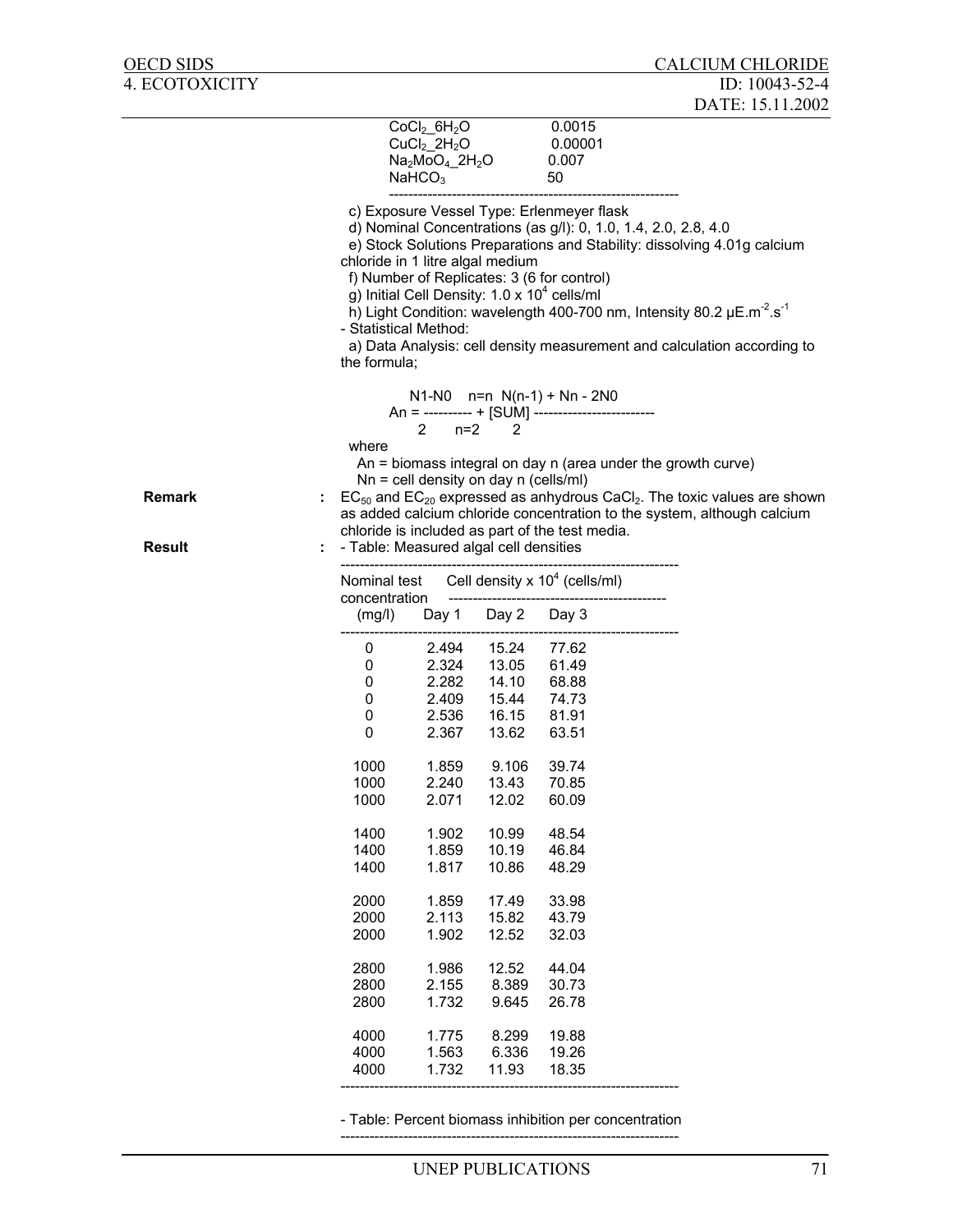| Nominal test            | Percent growth inhibition   |
|-------------------------|-----------------------------|
| concentration<br>(mg/l) | Area under the growth curve |
|                         |                             |
| 1000                    | 21.2                        |
| 1400                    | 33.6                        |
| 2000                    | 35.6                        |
| 2800                    | 47 1                        |
| 4000                    | 64.9                        |
|                         |                             |

#### - Table: Water parameters of test solutions

| $CaCl2$ (mg/l)                       | concentration Temperature pH<br>$(^{\circ}C)$ |                                      |
|--------------------------------------|-----------------------------------------------|--------------------------------------|
| 1000<br>1400<br>2000<br>2800<br>4000 | 22 2<br>22 2<br>22 4<br>22 2<br>22.3<br>22.3  | 8.5<br>7.5<br>7.8<br>79<br>7.9<br>78 |

# - Table:  $EC_{50}$  and  $EC_{20}$

| Hours of | $EC_{50}$ | $EC_{20}$ |
|----------|-----------|-----------|
| exposure | (mg/l)    | (mg/l)    |
| 72.      | 2900      | 1000      |

| <b>Source</b><br><b>Reliability</b><br>Flag<br>15.11.2002                                                                                                                                                      |   | <b>Tokuyama Corporation</b><br>(1) valid without restriction<br><b>OECD Guideline study</b><br>Critical study for SIDS endpoint<br>(19)                                                                                                                                                                                                                                                                                                                                                                                                                                                                                                                                                                                                                             |
|----------------------------------------------------------------------------------------------------------------------------------------------------------------------------------------------------------------|---|---------------------------------------------------------------------------------------------------------------------------------------------------------------------------------------------------------------------------------------------------------------------------------------------------------------------------------------------------------------------------------------------------------------------------------------------------------------------------------------------------------------------------------------------------------------------------------------------------------------------------------------------------------------------------------------------------------------------------------------------------------------------|
| <b>Species</b><br><b>Endpoint</b><br><b>Exposure period</b><br>Unit<br><b>Analytical monitoring</b><br>EC <sub>50</sub><br>$EC_{20}$<br>Method<br>Year<br><b>GLP</b><br><b>Test substance</b><br><b>Method</b> | ÷ | Selenastrum capricornutum (Algae)<br>growth rate<br>72 hour(s)<br>mg/l<br>no<br>>4000<br>2700<br>OECD Guide-line 201 "Algae, Growth Inhibition Test"<br>1998<br>yes<br>as prescribed by 1.1 - 1.4<br>- Test Organisms:<br>a) Supplier/Source (Strain Number): ATCC 22662<br>- Test Conditions:<br>a) Preculture: was transferred into fresh algal medium 4 days prior to the<br>start of the test<br>b) Test Medium: OECD medium<br>c) Exposure Vessel Type: Erlenmeyer flask<br>d) Nominal Concentrations (as g/l): 0, 1.0, 1.4, 2.0, 2.8, 4.0<br>e) Stock Solutions Preparations and Stability: dissolving 4.01g calcium<br>chloride in 1 litre algal medium<br>f) Number of Replicates: 3 (6 for control)<br>g) Initial Cell Density: $1.0 \times 10^4$ cells/ml |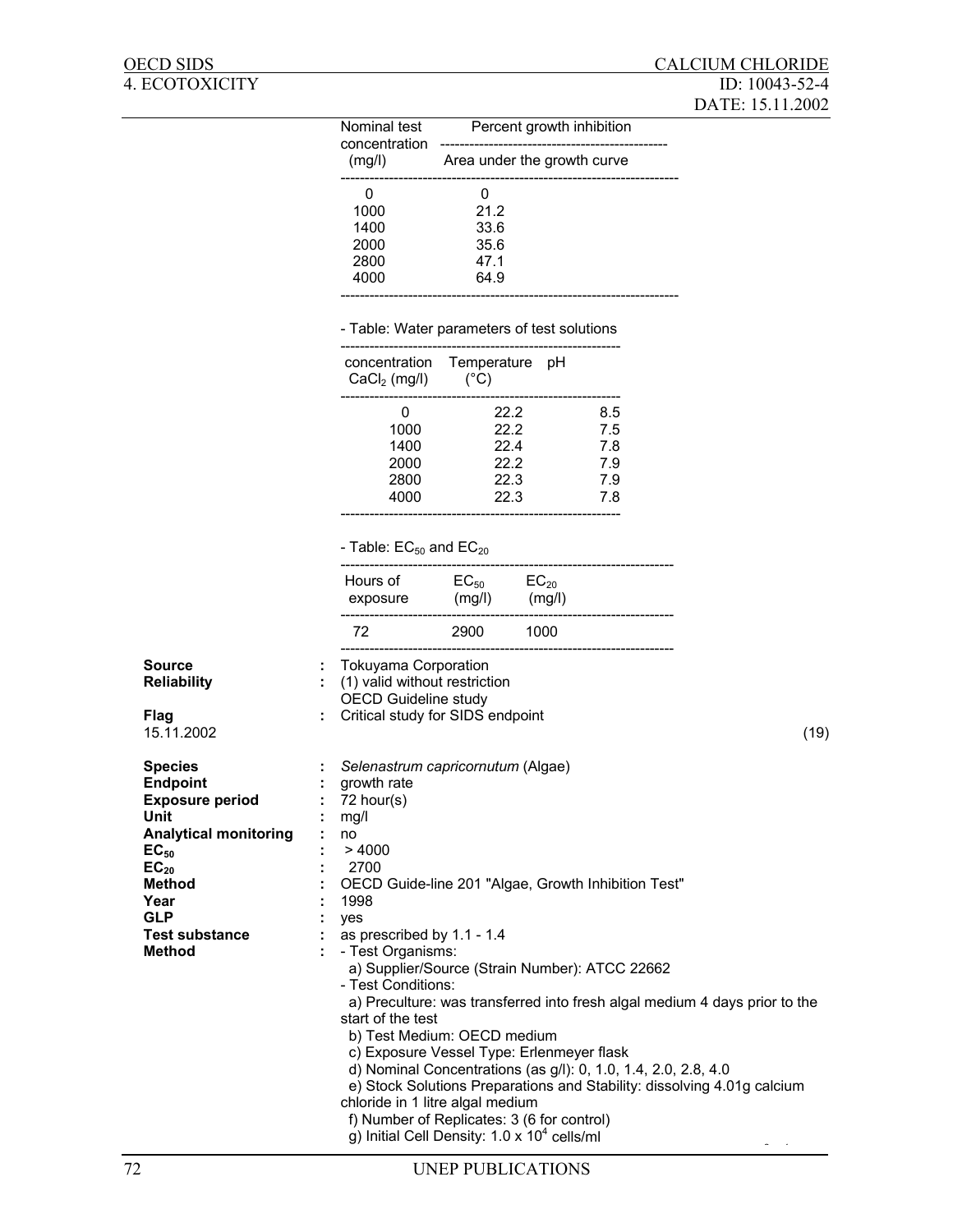| OECD SIDS      |   |                                                                                           |                |                                 |                                                           | <b>CALCIUM CHLORIDE</b>                                                                                                                                                  |
|----------------|---|-------------------------------------------------------------------------------------------|----------------|---------------------------------|-----------------------------------------------------------|--------------------------------------------------------------------------------------------------------------------------------------------------------------------------|
| 4. ECOTOXICITY |   |                                                                                           |                |                                 |                                                           | ID: 10043-52-4                                                                                                                                                           |
|                |   |                                                                                           |                |                                 |                                                           | DATE: 15.11.2002                                                                                                                                                         |
|                |   | - Statistical Method:<br>the formula;                                                     | In(N3/N0)<br>3 | The growth rate = ------------- |                                                           | h) Light Condition: wavelength 400-700 nm, Intensity 80.2 µE.m <sup>-2</sup> .s <sup>-1</sup><br>a) Data Analysis: cell density measurement and calculation according to |
| <b>Remark</b>  | ÷ |                                                                                           |                |                                 |                                                           | $EC_{50}$ and $EC_{20}$ expressed as anhydrous CaCl <sub>2</sub> . The toxic values are shown<br>as added calcium chloride concentration to the system, although calcium |
| <b>Result</b>  |   | chloride is included as part of the test media.<br>- Table: Measured algal cell densities |                |                                 |                                                           |                                                                                                                                                                          |
|                |   | Nominal test<br>concentration                                                             |                |                                 | Cell density $x$ 10 <sup>4</sup> (cells/ml)               |                                                                                                                                                                          |
|                |   | (mg/l)                                                                                    | Day 1          | Day 2                           | Day 3                                                     |                                                                                                                                                                          |
|                |   | 0                                                                                         | 2.494          | 15.24                           | 77.62                                                     |                                                                                                                                                                          |
|                |   | 0                                                                                         | 2.324          | 13.05                           | 61.49                                                     |                                                                                                                                                                          |
|                |   | 0                                                                                         | 2.282          | 14.10                           | 68.88                                                     |                                                                                                                                                                          |
|                |   | 0                                                                                         | 2.409          | 15.44                           | 74.73                                                     |                                                                                                                                                                          |
|                |   | 0<br>0                                                                                    | 2.536<br>2.367 | 16.15<br>13.62                  | 81.91<br>63.51                                            |                                                                                                                                                                          |
|                |   | 1000                                                                                      | 1.859          | 9.106                           | 39.74                                                     |                                                                                                                                                                          |
|                |   | 1000                                                                                      | 2.240          | 13.43                           | 70.85                                                     |                                                                                                                                                                          |
|                |   | 1000                                                                                      | 2.071          | 12.02                           | 60.09                                                     |                                                                                                                                                                          |
|                |   | 1400                                                                                      | 1.902          | 10.99                           | 48.54                                                     |                                                                                                                                                                          |
|                |   | 1400                                                                                      | 1.859          | 10.19                           | 46.84                                                     |                                                                                                                                                                          |
|                |   | 1400                                                                                      | 1.817          | 10.86                           | 48.29                                                     |                                                                                                                                                                          |
|                |   | 2000                                                                                      | 1.859          | 17.49                           | 33.98                                                     |                                                                                                                                                                          |
|                |   | 2000                                                                                      | 2.113          | 15.82                           | 43.79                                                     |                                                                                                                                                                          |
|                |   | 2000                                                                                      | 1.902          | 12.52                           | 32.03                                                     |                                                                                                                                                                          |
|                |   | 2800                                                                                      | 1.986          | 12.52                           | 44.04                                                     |                                                                                                                                                                          |
|                |   | 2800                                                                                      | 2.155          | 8.389                           | 30.73                                                     |                                                                                                                                                                          |
|                |   | 2800                                                                                      | 1.732          | 9.645                           | 26.78                                                     |                                                                                                                                                                          |
|                |   | 4000                                                                                      | 1.775          | 8.299                           | 19.88                                                     |                                                                                                                                                                          |
|                |   | 4000                                                                                      | 1.563          | 6.336                           | 19.26                                                     |                                                                                                                                                                          |
|                |   | 4000                                                                                      | 1.732          | 11.93                           | 18.35                                                     |                                                                                                                                                                          |
|                |   |                                                                                           |                |                                 | - Table: Percent growth rate inhibition per concentration |                                                                                                                                                                          |

| Nominal test<br>concentration | Percent growth inhibition |
|-------------------------------|---------------------------|
| (mg/l)                        | Growth rate               |
|                               |                           |
| 1000                          | 49                        |
| 1400                          | 99                        |
| 2000                          | 15.5                      |
| 2800                          | 17.6                      |
| 4000                          | 31.0                      |
|                               |                           |

- Table: Water parameters of test solutions ----------------------------------------------------------

concentration Temperature pH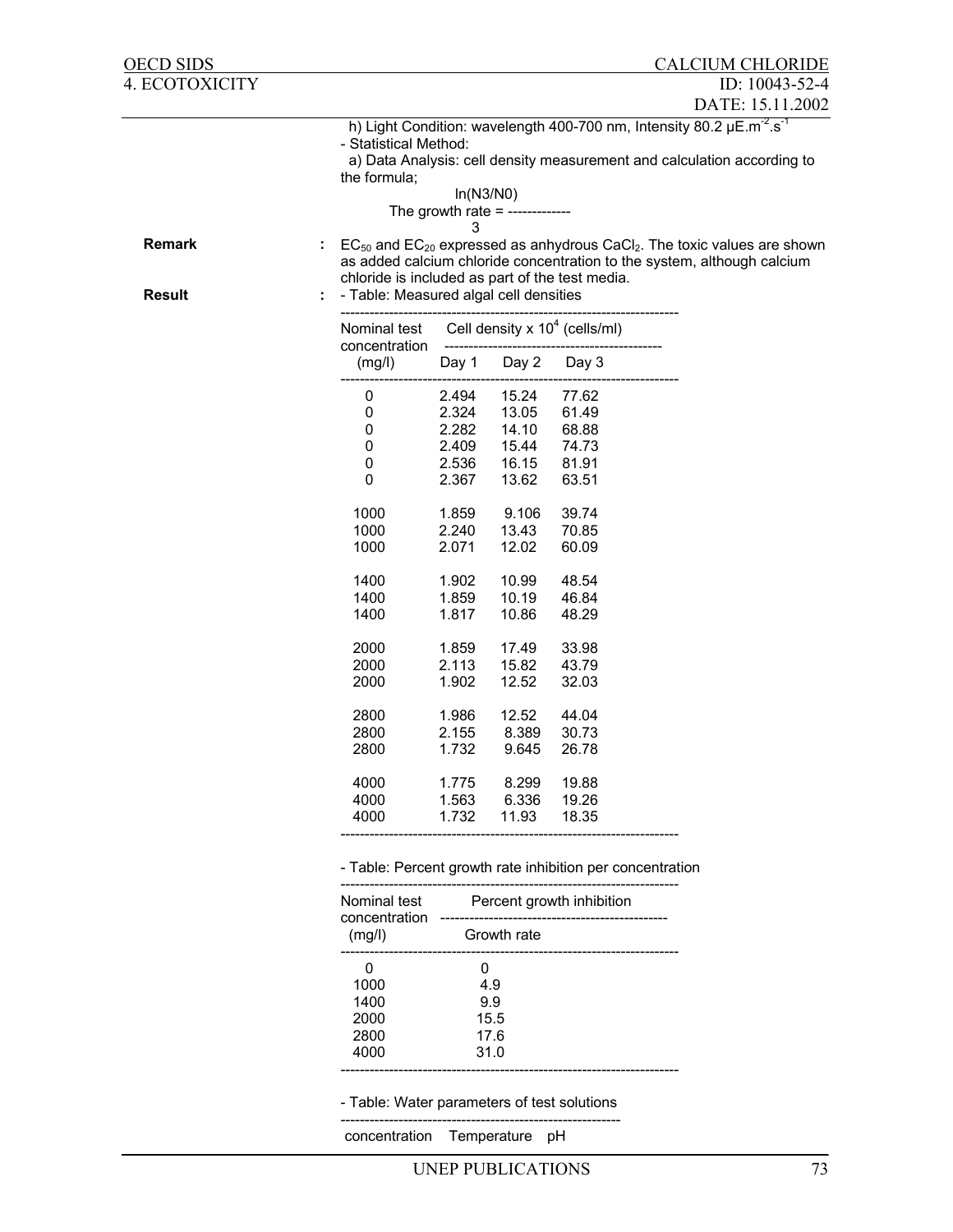|                                           |    | $CaCl2 (mg/l)$ (°C)                                                                         |                        |                                                  |            |      |
|-------------------------------------------|----|---------------------------------------------------------------------------------------------|------------------------|--------------------------------------------------|------------|------|
|                                           |    | 0                                                                                           |                        | 22.2 8.5                                         |            |      |
|                                           |    |                                                                                             | 1000 000               | 22.2                                             | 7.5        |      |
|                                           |    | 1400                                                                                        |                        | 22.4                                             | 7.8        |      |
|                                           |    | 2000<br>2800                                                                                |                        | 22.2<br>22.3                                     | 7.9<br>7.9 |      |
|                                           |    |                                                                                             |                        | 4000 22.3                                        | 7.8        |      |
|                                           |    |                                                                                             |                        |                                                  |            |      |
|                                           |    | - Table: $EC_{50}$ and $EC_{20}$                                                            |                        |                                                  |            |      |
|                                           |    | Hours of $EC_{50}$ $EC_{20}$                                                                |                        |                                                  |            |      |
|                                           |    |                                                                                             | exposure (mg/l) (mg/l) |                                                  |            |      |
|                                           |    |                                                                                             | 72 > 4000 2700         |                                                  |            |      |
| <b>Source</b><br><b>Reliability</b>       |    | <b>Tokuyama Corporation</b><br>(1) valid without restriction<br><b>OECD Guideline study</b> |                        |                                                  |            |      |
| Flag                                      |    | Critical study for SIDS endpoint                                                            |                        |                                                  |            |      |
| 15.11.2002                                |    |                                                                                             |                        |                                                  |            | (19) |
| <b>Species</b>                            |    | : <i>Anabaena</i> sp. (Algae)                                                               |                        |                                                  |            |      |
| <b>Endpoint</b>                           |    |                                                                                             |                        | other: Increase glycogen and sporulation         |            |      |
| <b>Exposure period</b><br><b>Unit</b>     |    | 20 day                                                                                      |                        |                                                  |            |      |
| <b>Analytical monitoring</b>              |    | mg/l<br>$:$ no data                                                                         |                        |                                                  |            |      |
| EC                                        |    | 110                                                                                         |                        |                                                  |            |      |
| <b>Method</b>                             |    | other: not mentioned                                                                        |                        |                                                  |            |      |
| Year<br><b>GLP</b>                        |    | 1980                                                                                        |                        |                                                  |            |      |
| <b>Test substance</b>                     | ÷. | no data<br>$:$ as prescribed by 1.1 - 1.4                                                   |                        |                                                  |            |      |
| <b>Source</b>                             | ÷. | <b>Tokuyama Corporation</b>                                                                 |                        |                                                  |            |      |
| <b>Test condition</b>                     | ÷. | Static test                                                                                 |                        |                                                  |            |      |
|                                           |    | Temperature: 30 °C                                                                          |                        |                                                  |            |      |
|                                           |    | 24 hour photoperiod                                                                         |                        |                                                  |            |      |
| <b>Reliability</b>                        |    | $: (3)$ invalid                                                                             |                        | Documentation insufficient for assessment        |            |      |
| 10.06.2002                                |    |                                                                                             |                        |                                                  |            | (49) |
|                                           |    |                                                                                             |                        |                                                  |            |      |
| <b>Species</b>                            |    | : other algae: Nitzschia linearis                                                           |                        |                                                  |            |      |
| <b>Endpoint</b><br><b>Exposure period</b> |    | growth rate<br>120 hour(s)                                                                  |                        |                                                  |            |      |
| <b>Unit</b>                               |    | mg/l                                                                                        |                        |                                                  |            |      |
| <b>Analytical monitoring</b>              |    | no                                                                                          |                        |                                                  |            |      |
| $LC_{50}$                                 |    | 3130                                                                                        |                        |                                                  |            |      |
| <b>Method</b><br>Year                     |    | other: Cairns, Scheier, Hess (1964)<br>1968                                                 |                        |                                                  |            |      |
| <b>GLP</b>                                |    | no                                                                                          |                        |                                                  |            |      |
| <b>Test substance</b>                     |    | no data                                                                                     |                        |                                                  |            |      |
| <b>Source</b>                             |    | <b>Tokuyama Corporation</b>                                                                 |                        |                                                  |            |      |
| <b>Test condition</b>                     |    |                                                                                             |                        | Test Medium: synthetic dilution water for diatom |            |      |
| <b>Reliability</b>                        |    | (3) invalid                                                                                 |                        | Documentation insufficient for assessment        |            |      |
| 10.06.2002                                |    |                                                                                             |                        |                                                  |            | (84) |
| <b>Species</b>                            |    | Chlorella vulgaris (Algae)                                                                  |                        |                                                  |            |      |
| <b>Endpoint</b>                           |    | biomass                                                                                     |                        |                                                  |            |      |
| <b>Exposure period</b>                    |    | 120 day                                                                                     |                        |                                                  |            |      |
| Unit                                      |    | mg/l                                                                                        |                        |                                                  |            |      |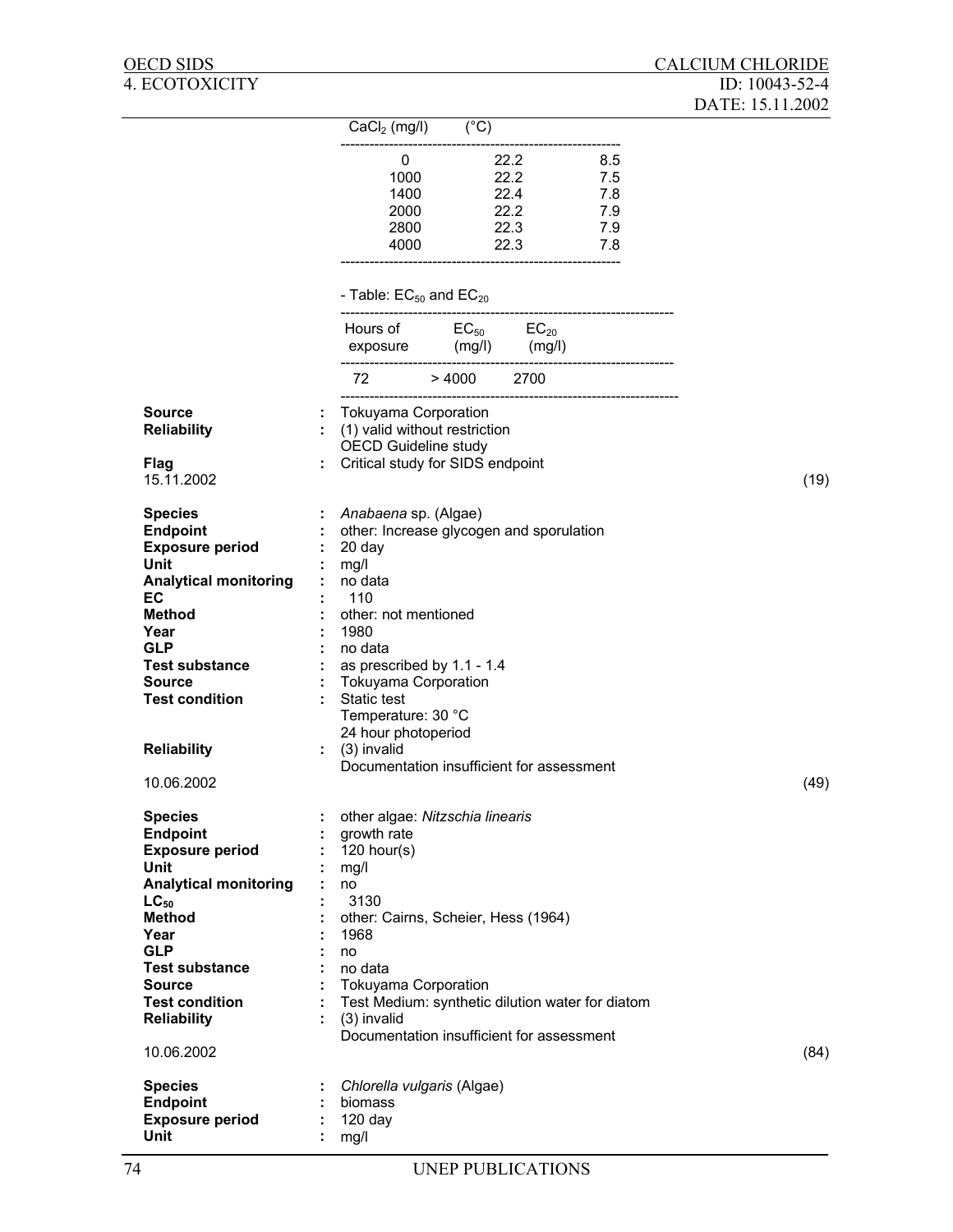| OECD SIDS                                                                                                                                                                                                   |   |                                                                                                                                                                                                                                                              |              |              |                                          |              |               |                   | <b>CALCIUM CHLORIDE</b> |       |
|-------------------------------------------------------------------------------------------------------------------------------------------------------------------------------------------------------------|---|--------------------------------------------------------------------------------------------------------------------------------------------------------------------------------------------------------------------------------------------------------------|--------------|--------------|------------------------------------------|--------------|---------------|-------------------|-------------------------|-------|
| 4. ECOTOXICITY                                                                                                                                                                                              |   |                                                                                                                                                                                                                                                              |              |              |                                          |              |               |                   | ID: 10043-52-4          |       |
| Analytical monitoring<br><b>LOEC</b><br><b>Method</b><br>Year<br><b>GLP</b><br><b>Test substance</b><br><b>Remark</b><br>Source<br><b>Test condition</b>                                                    | ÷ | no data<br>$>= 140$<br>other: not mentioned<br>1965<br>no data<br>other TS: Hexahydrate<br>LOEC expressed as anhydrous CaCl2<br><b>Tokuyama Corporation</b><br>Static test<br>Room temperature<br>pH < 7<br>Effect endpoint: lowest inhibitory concentration |              |              |                                          |              |               |                   | DATE: 15.11.2002        |       |
| <b>Reliability</b>                                                                                                                                                                                          |   | (3) invalid<br>Documentation insufficient for assessment                                                                                                                                                                                                     |              |              |                                          |              |               |                   |                         |       |
| 10.06.2002                                                                                                                                                                                                  |   |                                                                                                                                                                                                                                                              |              |              |                                          |              |               |                   |                         | (21)  |
| <b>Species</b><br><b>Endpoint</b><br><b>Exposure period</b><br>Unit<br><b>Analytical monitoring</b><br><b>NOEC</b><br><b>LOEC</b><br>Method<br>Year<br><b>GLP</b><br><b>Test substance</b><br><b>Result</b> |   | other aquatic plant: Lemna minor L.<br>other: frond number<br>14 day<br>mg/l<br>7200<br>9600<br>other<br>1998<br>no data<br>no data<br>Frond number of duckweeds exposed to different concentration of tested<br>solution during 14 days.                    |              |              |                                          |              |               |                   |                         |       |
|                                                                                                                                                                                                             |   | Conc.                                                                                                                                                                                                                                                        | no.          |              | Relative frond number* by growth periods |              |               |                   |                         |       |
|                                                                                                                                                                                                             |   | (mg/l)                                                                                                                                                                                                                                                       | at<br>0day   | 3day         | 5day                                     | 8day         |               | 10day 12day 14day |                         |       |
|                                                                                                                                                                                                             |   | 2400<br>Control                                                                                                                                                                                                                                              | 2.0<br>2.0   | 0.44<br>0.50 | 1.69<br>1.88                             | 3.31<br>3.00 | 7.13<br>6.38  | 11.56<br>10.13    | 18.19<br>14.00          |       |
|                                                                                                                                                                                                             |   | 4800<br>Control                                                                                                                                                                                                                                              | 3.25<br>3.63 | 0.78<br>0.75 | 1.18<br>1.40                             | 2.34<br>2.30 | 4.19<br>3.96  | 6.26<br>4.75      | 7.24<br>5.63            |       |
|                                                                                                                                                                                                             |   | 7200<br>Control                                                                                                                                                                                                                                              | 3.0<br>3.0   | 0.42<br>1.17 | 1.33<br>1.71                             | 1.54<br>1.93 | 3.17<br>3.23  | 4.46<br>3.90      | 6.33<br>4.29            |       |
|                                                                                                                                                                                                             |   | 9600<br>Control                                                                                                                                                                                                                                              | 2.38<br>2.38 | 0.52<br>0.69 | 1.10<br>1.88                             | 2.06<br>3.06 | 3.231<br>5.96 | 5.10<br>8.27      | 6.73<br>11.33           |       |
| <b>Source</b><br><b>Reliability</b><br>11.06.2002                                                                                                                                                           |   | * Relative frond number = ([no. at day n] - [no. at day 0]) / [no. at day 0]<br>n=3,5,8,12,14<br>Tokuyama Corporation<br>(3) invalid<br>Documentation insufficient for assessment                                                                            |              |              |                                          |              |               |                   |                         | (100) |
| <b>TOXICITY TO MICROORGANISMS E.G. BACTERIA</b><br>4.4                                                                                                                                                      |   |                                                                                                                                                                                                                                                              |              |              |                                          |              |               |                   |                         |       |
|                                                                                                                                                                                                             |   |                                                                                                                                                                                                                                                              |              |              |                                          |              |               |                   |                         |       |

| <b>Type</b>            | : aquatic                      |
|------------------------|--------------------------------|
| <b>Species</b>         | : activated sludge, industrial |
| <b>Exposure period</b> | ٠                              |
| Unit                   | $:$ ma/l                       |
|                        |                                |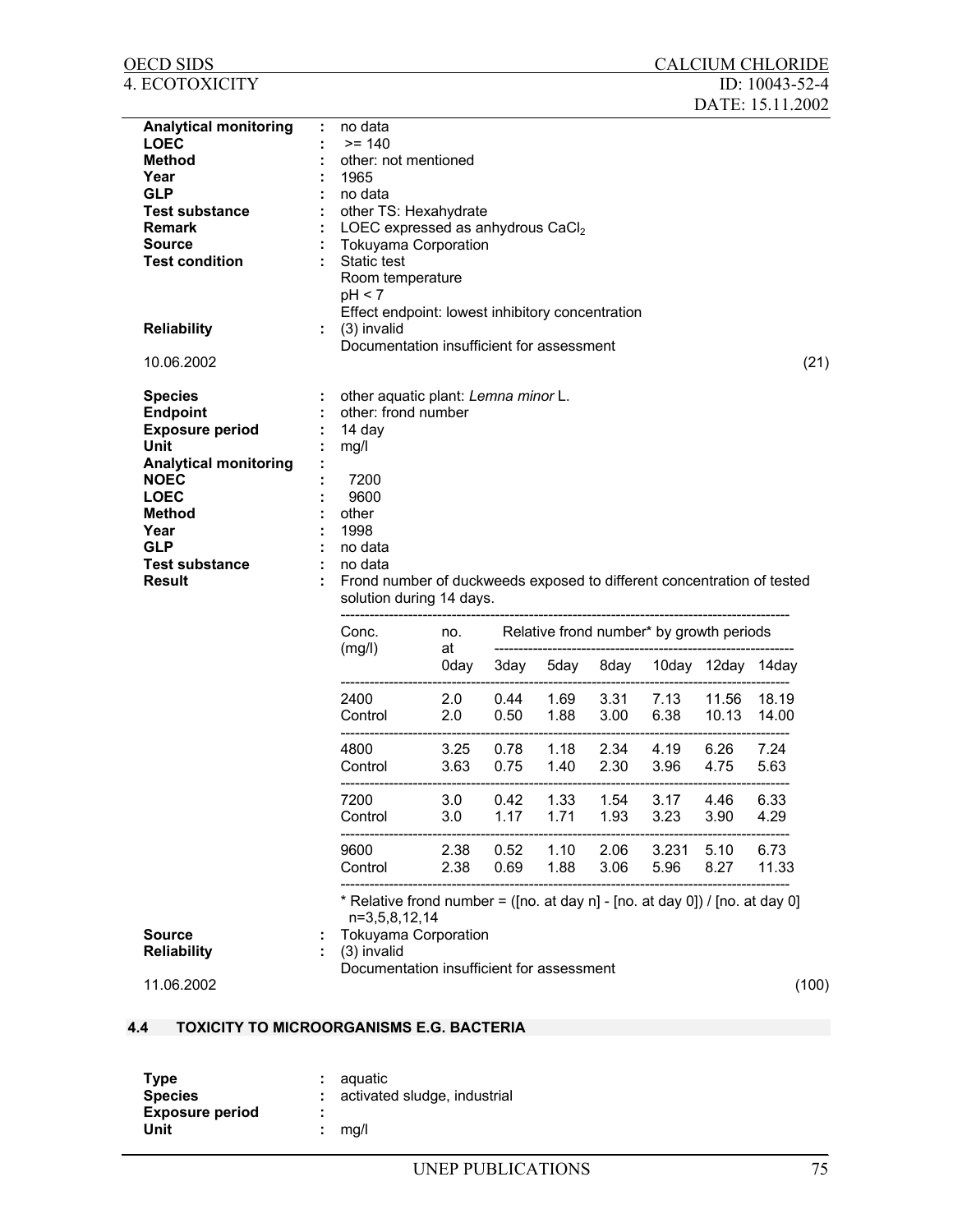| <b>Analytical monitoring</b> | ÷  | no data                   |      |
|------------------------------|----|---------------------------|------|
| <b>NOAEL</b>                 |    | $= 20000$                 |      |
| Method                       |    | other                     |      |
| Year                         | ٠. | 1985                      |      |
| <b>GLP</b>                   |    | no data                   |      |
| <b>Test substance</b>        |    | no data                   |      |
| <b>Source</b>                |    | Tokuyama Corporation      |      |
| <b>Reliability</b>           | ÷  | (4) not assignable        |      |
|                              |    | Only secondary literature |      |
| 11.06.2002                   |    |                           | (98) |
|                              |    |                           |      |

## **4.5.1 CHRONIC TOXICITY TO FISH**

## **4.5.2 CHRONIC TOXICITY TO AQUATIC INVERTEBRATES**

| <b>Species</b><br><b>Endpoint</b><br><b>Exposure period</b><br>Unit<br><b>Analytical monitoring</b><br>$LC_{50}$<br>Method<br>Year<br><b>GLP</b><br><b>Test substance</b><br>Method<br>÷. | Daphnia magna (Crustacea)<br>mortality<br>21 day<br>mq/l<br>no data<br>920<br>other: not mentioned<br>1972<br>no data<br>no data<br>- Test Organisms:<br>a) Age: 12±12 hr<br>b) Pretreatment: not discribed<br>c) Supplier/Source: University of Michigan, USA<br>- Test Conditions: |
|-------------------------------------------------------------------------------------------------------------------------------------------------------------------------------------------|--------------------------------------------------------------------------------------------------------------------------------------------------------------------------------------------------------------------------------------------------------------------------------------|
|-------------------------------------------------------------------------------------------------------------------------------------------------------------------------------------------|--------------------------------------------------------------------------------------------------------------------------------------------------------------------------------------------------------------------------------------------------------------------------------------|

a) Dilution Water Source: Lake Superior water

b) Dilution Water Chemistry:

|  | Table (mg/l except for pH) |  |
|--|----------------------------|--|
|--|----------------------------|--|

| Item                  | Mean      | Range         |
|-----------------------|-----------|---------------|
| рH                    | 7.74      | $7.4 - 8.2$   |
| Dissolved $O2$        | 9         |               |
| <b>Total hardness</b> | 45.3      | 44-53         |
| Alkalinity            | 42.3      | 41-50         |
| СI                    | 1.217     | 1.17-1.34     |
| Na                    | 1.13      | 1.09-1.19     |
| Ca                    | 13.695    | 13-14.7       |
| Mg                    | 3.123     | 2.94-3.59     |
| Κ                     | 0.534     | 0.48-0.59     |
| Sr                    | 0.016     | 0.012-0.027   |
| Ba                    | 0.014     | 0.008-0.022   |
| Fe                    | 0.023     | 0.002-0.083   |
| Mn                    |           | 0.0002-0.0115 |
| Cr                    |           | 0.002-0.02    |
| Al                    |           | 0.001-0.026   |
| Zn                    | 0.00078   | 0.001-0.0027  |
| Ni                    | < 0.0005  |               |
| Pb                    |           | 0.007-0.02    |
| Cu                    | 0.00151   | 0.0003-0.0032 |
| Co                    | < 0.0005  |               |
| Hg                    | < 0.00001 |               |
| Cd                    | < 0.0001  |               |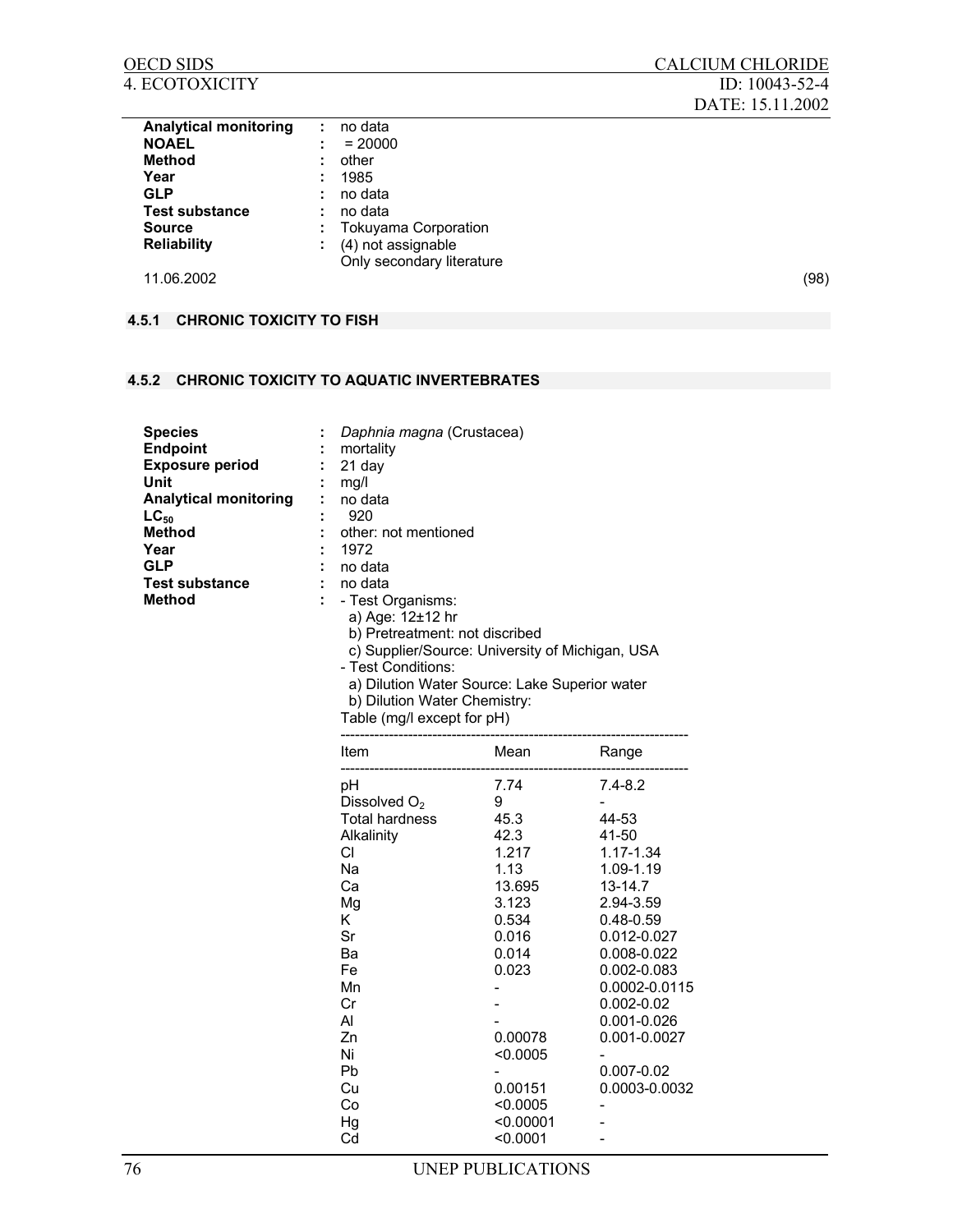| OECD SIDS                                                                                                                                                                                               |                                                                      |                                                                                                                                                                                                                                                                                                  |                                                                                                                                                                                                                                                                           | <b>CALCIUM CHLORIDE</b>                                                                                                                                                                                                       |     |
|---------------------------------------------------------------------------------------------------------------------------------------------------------------------------------------------------------|----------------------------------------------------------------------|--------------------------------------------------------------------------------------------------------------------------------------------------------------------------------------------------------------------------------------------------------------------------------------------------|---------------------------------------------------------------------------------------------------------------------------------------------------------------------------------------------------------------------------------------------------------------------------|-------------------------------------------------------------------------------------------------------------------------------------------------------------------------------------------------------------------------------|-----|
| 4. ECOTOXICITY                                                                                                                                                                                          |                                                                      |                                                                                                                                                                                                                                                                                                  |                                                                                                                                                                                                                                                                           | ID: 10043-52-4                                                                                                                                                                                                                |     |
|                                                                                                                                                                                                         |                                                                      |                                                                                                                                                                                                                                                                                                  |                                                                                                                                                                                                                                                                           | DATE: 15.11.2002                                                                                                                                                                                                              |     |
|                                                                                                                                                                                                         |                                                                      |                                                                                                                                                                                                                                                                                                  |                                                                                                                                                                                                                                                                           |                                                                                                                                                                                                                               |     |
| <b>Remark</b>                                                                                                                                                                                           |                                                                      | 831, 1110, 1380<br>e) Number of Replicates: 4<br>f) Individuals per Replicates: 5<br>granules<br>al.(1960)<br>- Statistical Method:                                                                                                                                                              | c) Exposure Vessel Type: 250 ml beaker<br>g) Water Temperature Range: 18 °C<br>h) Light Condition: 16:8h(light:dark)<br>American Public Health Association et<br>a) Data Analysis: Litchifield and Wilcoxon(1949)<br>$LC_{50}$ expressed as anhydrous CaCl <sub>2</sub> ; | d) Nominal Concentrations (as mg/l): 0, 86.4, 173, 277, 385, 554, 692,<br>i) Feeding: suspension of powdered dried grass and enriched trout-fry<br>- Method of Analytical Monitoring: according to procedures outlined by the |     |
|                                                                                                                                                                                                         |                                                                      |                                                                                                                                                                                                                                                                                                  |                                                                                                                                                                                                                                                                           | Other observations: reproductive impairments, body weight, protein and                                                                                                                                                        |     |
| <b>Source</b>                                                                                                                                                                                           | ÷                                                                    | enzyme activities.<br><b>Tokuyama Corporation</b>                                                                                                                                                                                                                                                |                                                                                                                                                                                                                                                                           |                                                                                                                                                                                                                               |     |
| <b>Reliability</b>                                                                                                                                                                                      |                                                                      | (2) valid with restrictions                                                                                                                                                                                                                                                                      |                                                                                                                                                                                                                                                                           |                                                                                                                                                                                                                               |     |
|                                                                                                                                                                                                         |                                                                      |                                                                                                                                                                                                                                                                                                  |                                                                                                                                                                                                                                                                           | Comparable to guideline study with acceptable restrictions                                                                                                                                                                    |     |
| 11.06.2002                                                                                                                                                                                              |                                                                      |                                                                                                                                                                                                                                                                                                  |                                                                                                                                                                                                                                                                           |                                                                                                                                                                                                                               | (8) |
| <b>Species</b><br><b>Endpoint</b><br><b>Exposure period</b><br>Unit<br><b>Analytical monitoring</b><br>$EC_{50}$<br>$EC_{16}$<br>Method<br>Year<br><b>GLP</b><br><b>Test substance</b><br><b>Method</b> | mg/l<br>1972                                                         | Daphnia magna (Crustacea)<br>: reproduction rate<br>21 day<br>no data<br>610<br>320<br>other: not mentioned<br>no data<br>no data<br>- Test Organisms:<br>a) Age: 12±12 hr<br>b) Pretreatment: not discribed<br>- Test Conditions:<br>b) Dilution Water Chemistry:<br>Table (mg/l except for pH) | c) Supplier/Source: University of Michigan, USA<br>a) Dilution Water Source: Lake Superior water                                                                                                                                                                          |                                                                                                                                                                                                                               |     |
|                                                                                                                                                                                                         |                                                                      |                                                                                                                                                                                                                                                                                                  |                                                                                                                                                                                                                                                                           |                                                                                                                                                                                                                               |     |
|                                                                                                                                                                                                         | Item                                                                 | --------------------------                                                                                                                                                                                                                                                                       | Mean                                                                                                                                                                                                                                                                      | Range                                                                                                                                                                                                                         |     |
|                                                                                                                                                                                                         | рH<br>CI.<br>Na<br>Ca<br>Mg<br>Κ<br>Sr<br>Ba<br>Fe<br>Mn<br>Cr<br>Al | Dissolved $O2$<br>Total hardness<br>Alkalinity                                                                                                                                                                                                                                                   | 7.74<br>9<br>45.3<br>42.3<br>1.217<br>1.13<br>13.695<br>3.123<br>0.534<br>0.016<br>0.014<br>0.023                                                                                                                                                                         | $7.4 - 8.2$<br>44-53<br>41-50<br>1.17-1.34<br>1.09-1.19<br>13-14.7<br>2.94-3.59<br>$0.48 - 0.59$<br>0.012-0.027<br>0.008-0.022<br>0.002-0.083<br>0.0002-0.0115<br>$0.002 - 0.02$<br>0.001-0.026                               |     |
|                                                                                                                                                                                                         | Zn                                                                   |                                                                                                                                                                                                                                                                                                  | 0.00078                                                                                                                                                                                                                                                                   | 0.001-0.0027                                                                                                                                                                                                                  |     |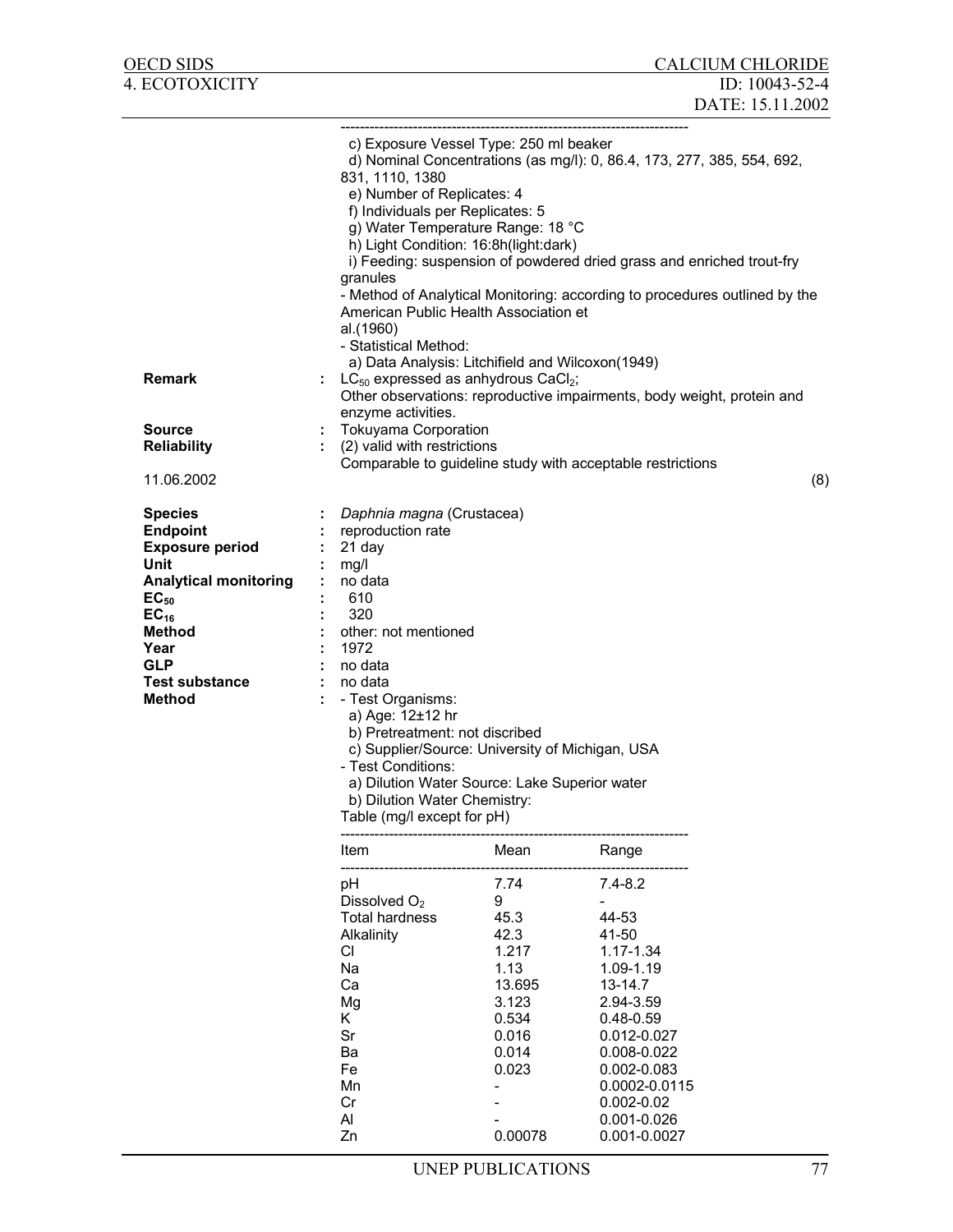| OECD SIDS                    |    |                                                                                                                                                                                                                                                                                                                                                                                                                                     |           |                                                                                                                                                 | <b>CALCIUM CHLORIDE</b> |
|------------------------------|----|-------------------------------------------------------------------------------------------------------------------------------------------------------------------------------------------------------------------------------------------------------------------------------------------------------------------------------------------------------------------------------------------------------------------------------------|-----------|-------------------------------------------------------------------------------------------------------------------------------------------------|-------------------------|
| 4. ECOTOXICITY               |    |                                                                                                                                                                                                                                                                                                                                                                                                                                     |           |                                                                                                                                                 | ID: $10043 - 52 - 4$    |
|                              |    |                                                                                                                                                                                                                                                                                                                                                                                                                                     |           |                                                                                                                                                 | DATE: 15.11.2002        |
|                              |    | Ni                                                                                                                                                                                                                                                                                                                                                                                                                                  | < 0.0005  | $\overline{\phantom{a}}$                                                                                                                        |                         |
|                              |    | Pb                                                                                                                                                                                                                                                                                                                                                                                                                                  |           | $0.007 - 0.02$                                                                                                                                  |                         |
|                              |    | Cu                                                                                                                                                                                                                                                                                                                                                                                                                                  | 0.00151   | 0.0003-0.0032                                                                                                                                   |                         |
|                              |    | Co                                                                                                                                                                                                                                                                                                                                                                                                                                  | < 0.0005  |                                                                                                                                                 |                         |
|                              |    | Hg                                                                                                                                                                                                                                                                                                                                                                                                                                  | < 0.00001 |                                                                                                                                                 |                         |
|                              |    | Cd                                                                                                                                                                                                                                                                                                                                                                                                                                  | < 0.0001  |                                                                                                                                                 |                         |
|                              |    |                                                                                                                                                                                                                                                                                                                                                                                                                                     |           |                                                                                                                                                 |                         |
|                              |    | c) Exposure Vessel Type: 250 ml beaker<br>831, 1110, 1380<br>e) Number of Replicates: 4<br>f) Individuals per Replicates: 5<br>g) Water Temperature Range: 18 °C<br>h) Light Condition: 16:8h(light:dark)<br>granules<br>- Method of Analytical Monitoring: according to procedures outlined by the<br>American Public Health Association et al.(1960)<br>- Statistical Method:<br>a) Data Analysis: Litchifield and Wilcoxon(1949) |           | d) Nominal Concentrations (as mg/l): 0, 86.4, 173, 277, 385, 554, 692,<br>i) Feeding: suspension of powdered dried grass and enriched trout-fry |                         |
| <b>Remark</b>                |    | Effect endpoint: 16 and 50 % reproductive impairment;<br>$EC_{50}$ expressed as $CaCl2$ ;                                                                                                                                                                                                                                                                                                                                           |           |                                                                                                                                                 |                         |
| <b>Source</b>                |    | Other observations: body weight, protein and enzyme activities.                                                                                                                                                                                                                                                                                                                                                                     |           |                                                                                                                                                 |                         |
| <b>Reliability</b>           |    | <b>Tokuyama Corporation</b><br>(2) valid with restrictions                                                                                                                                                                                                                                                                                                                                                                          |           |                                                                                                                                                 |                         |
|                              |    | Comparable to guideline study with acceptable restrictions                                                                                                                                                                                                                                                                                                                                                                          |           |                                                                                                                                                 |                         |
| 15.07.2002                   |    |                                                                                                                                                                                                                                                                                                                                                                                                                                     |           |                                                                                                                                                 | (8)                     |
|                              |    |                                                                                                                                                                                                                                                                                                                                                                                                                                     |           |                                                                                                                                                 |                         |
| <b>Species</b>               |    | other aquatic arthropod: Tropisternus lateralis                                                                                                                                                                                                                                                                                                                                                                                     |           |                                                                                                                                                 |                         |
| <b>Endpoint</b>              |    | other: histological effect                                                                                                                                                                                                                                                                                                                                                                                                          |           |                                                                                                                                                 |                         |
| <b>Exposure period</b>       |    | 14 day                                                                                                                                                                                                                                                                                                                                                                                                                              |           |                                                                                                                                                 |                         |
| Unit                         |    | mg/l                                                                                                                                                                                                                                                                                                                                                                                                                                |           |                                                                                                                                                 |                         |
| <b>Analytical monitoring</b> |    | no data                                                                                                                                                                                                                                                                                                                                                                                                                             |           |                                                                                                                                                 |                         |
| EC                           |    | 110                                                                                                                                                                                                                                                                                                                                                                                                                                 |           |                                                                                                                                                 |                         |
| <b>Method</b>                |    | other: not mentioned                                                                                                                                                                                                                                                                                                                                                                                                                |           |                                                                                                                                                 |                         |
| Year                         |    | 1969                                                                                                                                                                                                                                                                                                                                                                                                                                |           |                                                                                                                                                 |                         |
| <b>GLP</b>                   |    | no data                                                                                                                                                                                                                                                                                                                                                                                                                             |           |                                                                                                                                                 |                         |
| <b>Test substance</b>        |    | no data                                                                                                                                                                                                                                                                                                                                                                                                                             |           |                                                                                                                                                 |                         |
| <b>Remark</b>                |    | Effect endpoint: damage to gut;                                                                                                                                                                                                                                                                                                                                                                                                     |           |                                                                                                                                                 |                         |
|                              |    | No visible damage to gut at tested concentration;<br>$EC_{50}$ expressed as anhydrous CaCl <sub>2</sub> .                                                                                                                                                                                                                                                                                                                           |           |                                                                                                                                                 |                         |
| <b>Source</b>                |    | <b>Tokuyama Corporation</b>                                                                                                                                                                                                                                                                                                                                                                                                         |           |                                                                                                                                                 |                         |
| <b>Test condition</b>        |    | Age/life stage: adult                                                                                                                                                                                                                                                                                                                                                                                                               |           |                                                                                                                                                 |                         |
|                              |    | Flow-through test<br>pH: 7                                                                                                                                                                                                                                                                                                                                                                                                          |           |                                                                                                                                                 |                         |
|                              |    | Deionized water                                                                                                                                                                                                                                                                                                                                                                                                                     |           |                                                                                                                                                 |                         |
| <b>Reliability</b>           | t. | (3) invalid                                                                                                                                                                                                                                                                                                                                                                                                                         |           |                                                                                                                                                 |                         |
|                              |    | Documentation insufficient for assessment                                                                                                                                                                                                                                                                                                                                                                                           |           |                                                                                                                                                 |                         |
| 10.06.2002                   |    |                                                                                                                                                                                                                                                                                                                                                                                                                                     |           |                                                                                                                                                 | (108)                   |
|                              |    |                                                                                                                                                                                                                                                                                                                                                                                                                                     |           |                                                                                                                                                 |                         |

# **4.6.1 TOXICITY TO SOIL DWELLING ORGANISMS**

| <b>Type</b><br>۰<br><b>Species</b>                          | other<br>: Eisenia fetida (Worm (Annelida), soil dwelling) |
|-------------------------------------------------------------|------------------------------------------------------------|
| <b>Endpoint</b><br>٠<br>٠<br><b>Exposure period</b><br>Unit | $: 42$ day<br>: other: $g/m^2$                             |
| $LC_{20}$<br>٠<br><b>Method</b>                             | 30<br>other                                                |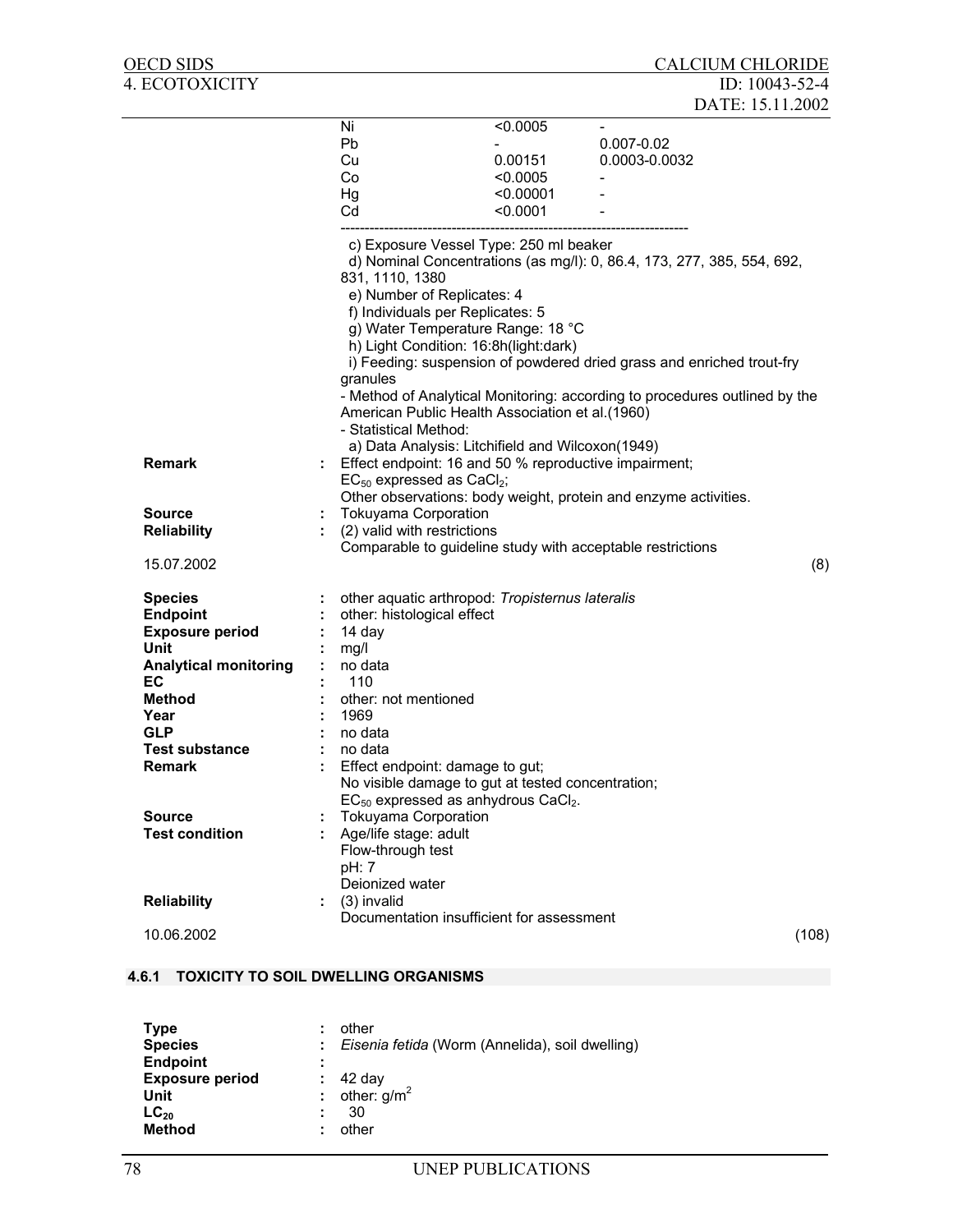| OECD SIDS                                      |                                                                                                                                                             |                                             |                                                 |                                                                                                                                                                     |                              | <b>CALCIUM CHLORIDE</b> |  |  |  |  |
|------------------------------------------------|-------------------------------------------------------------------------------------------------------------------------------------------------------------|---------------------------------------------|-------------------------------------------------|---------------------------------------------------------------------------------------------------------------------------------------------------------------------|------------------------------|-------------------------|--|--|--|--|
| 4. ECOTOXICITY                                 |                                                                                                                                                             |                                             |                                                 |                                                                                                                                                                     |                              | ID: $10043-52-4$        |  |  |  |  |
|                                                |                                                                                                                                                             |                                             |                                                 |                                                                                                                                                                     |                              | DATE: 15.11.2002        |  |  |  |  |
| Year<br><b>GLP</b>                             |                                                                                                                                                             | 1999                                        |                                                 |                                                                                                                                                                     |                              |                         |  |  |  |  |
| <b>Test substance</b>                          |                                                                                                                                                             | no<br>no data                               |                                                 |                                                                                                                                                                     |                              |                         |  |  |  |  |
| <b>Method</b>                                  |                                                                                                                                                             | -Test organisms:                            |                                                 |                                                                                                                                                                     |                              |                         |  |  |  |  |
|                                                |                                                                                                                                                             |                                             |                                                 | a) Size(Length and Weight): 5.4-6.9 cm in length, 0.16-0.38 g in body                                                                                               |                              |                         |  |  |  |  |
|                                                |                                                                                                                                                             | weight                                      |                                                 |                                                                                                                                                                     |                              |                         |  |  |  |  |
|                                                |                                                                                                                                                             | b) Age: not described                       |                                                 |                                                                                                                                                                     |                              |                         |  |  |  |  |
|                                                |                                                                                                                                                             | -Test conditions:                           |                                                 |                                                                                                                                                                     |                              |                         |  |  |  |  |
|                                                |                                                                                                                                                             |                                             | a) Exposure vessel type:                        |                                                                                                                                                                     |                              |                         |  |  |  |  |
|                                                |                                                                                                                                                             |                                             |                                                 | b) Test concentrations (as $g/m^2$ ): 0 and 5 (at the starat)                                                                                                       |                              |                         |  |  |  |  |
|                                                |                                                                                                                                                             |                                             | c) Vehicle/Solvent and concentrations: Not used |                                                                                                                                                                     |                              |                         |  |  |  |  |
|                                                |                                                                                                                                                             |                                             |                                                 | d Method of application: Five g per $m2$ of the test substance were applied                                                                                         |                              |                         |  |  |  |  |
|                                                |                                                                                                                                                             | every week for 6 weeks.                     |                                                 |                                                                                                                                                                     |                              |                         |  |  |  |  |
|                                                |                                                                                                                                                             |                                             |                                                 | e) Number of replicates: five vessels per treatment<br>f) Individuals per replicates: five earthworms per replicate                                                 |                              |                         |  |  |  |  |
|                                                |                                                                                                                                                             |                                             | g) Temperature range: 25°C                      |                                                                                                                                                                     |                              |                         |  |  |  |  |
|                                                |                                                                                                                                                             |                                             | -Analytical monitoring: not described           |                                                                                                                                                                     |                              |                         |  |  |  |  |
| <b>Result</b>                                  |                                                                                                                                                             |                                             |                                                 | Table. Cumulative mortality after application of CaCl2                                                                                                              |                              |                         |  |  |  |  |
|                                                |                                                                                                                                                             |                                             |                                                 |                                                                                                                                                                     |                              |                         |  |  |  |  |
|                                                |                                                                                                                                                             | Treatment                                   |                                                 | Cumulative mortality                                                                                                                                                |                              |                         |  |  |  |  |
|                                                |                                                                                                                                                             |                                             |                                                 | (%)                                                                                                                                                                 |                              |                         |  |  |  |  |
|                                                |                                                                                                                                                             |                                             |                                                 | 1 week 3 weeks 5 weeks 6 6 6 6 6 6 6 Veeks                                                                                                                          |                              |                         |  |  |  |  |
|                                                |                                                                                                                                                             |                                             |                                                 |                                                                                                                                                                     |                              |                         |  |  |  |  |
|                                                |                                                                                                                                                             | Control 0<br>$5 \text{ g/m}^2 \times 6 = 0$ |                                                 | $\mathbf{0}$<br>$\Omega$                                                                                                                                            | $\mathbf{0}$<br>$\mathbf{0}$ | 5<br>20                 |  |  |  |  |
|                                                |                                                                                                                                                             |                                             |                                                 |                                                                                                                                                                     |                              |                         |  |  |  |  |
|                                                |                                                                                                                                                             |                                             |                                                 |                                                                                                                                                                     |                              |                         |  |  |  |  |
|                                                |                                                                                                                                                             | Extent of the damage                        |                                                 |                                                                                                                                                                     |                              |                         |  |  |  |  |
|                                                |                                                                                                                                                             |                                             | $CaCl2 < CMA* < NaCl < Urea$                    |                                                                                                                                                                     |                              |                         |  |  |  |  |
|                                                |                                                                                                                                                             |                                             | * Calcium/Magnecium acetate                     |                                                                                                                                                                     |                              |                         |  |  |  |  |
| <b>Reliability</b>                             |                                                                                                                                                             | (3) invalid                                 |                                                 | Documentation insufficient for assessment                                                                                                                           |                              |                         |  |  |  |  |
| 10.06.2002                                     |                                                                                                                                                             |                                             |                                                 |                                                                                                                                                                     |                              | (35)                    |  |  |  |  |
|                                                |                                                                                                                                                             |                                             |                                                 |                                                                                                                                                                     |                              |                         |  |  |  |  |
| <b>TOXICITY TO TERRESTRIAL PLANTS</b><br>4.6.2 |                                                                                                                                                             |                                             |                                                 |                                                                                                                                                                     |                              |                         |  |  |  |  |
|                                                |                                                                                                                                                             |                                             |                                                 |                                                                                                                                                                     |                              |                         |  |  |  |  |
|                                                |                                                                                                                                                             |                                             |                                                 |                                                                                                                                                                     |                              |                         |  |  |  |  |
| Method                                         |                                                                                                                                                             |                                             |                                                 |                                                                                                                                                                     |                              |                         |  |  |  |  |
| Year<br><b>GLP</b>                             |                                                                                                                                                             | 1984                                        |                                                 |                                                                                                                                                                     |                              |                         |  |  |  |  |
| <b>Test substance</b>                          |                                                                                                                                                             |                                             |                                                 |                                                                                                                                                                     |                              |                         |  |  |  |  |
| <b>Remark</b>                                  |                                                                                                                                                             |                                             |                                                 |                                                                                                                                                                     |                              |                         |  |  |  |  |
|                                                | High concentrations of calcium chloride in irrigation water will reduce<br>plant growth. The chloride ion threshold limit for chronic plant toxicity is 100 |                                             |                                                 |                                                                                                                                                                     |                              |                         |  |  |  |  |
|                                                |                                                                                                                                                             | ppm.                                        |                                                 |                                                                                                                                                                     |                              |                         |  |  |  |  |
|                                                |                                                                                                                                                             |                                             |                                                 | A number of studies have been conducted on the effects of calcium                                                                                                   |                              |                         |  |  |  |  |
|                                                |                                                                                                                                                             |                                             |                                                 | chloride and sodium chloride as a result of their use as road de-icers.                                                                                             |                              |                         |  |  |  |  |
|                                                |                                                                                                                                                             |                                             |                                                 | Damage to roadside vegetation has been reported and is attributed largely                                                                                           |                              |                         |  |  |  |  |
|                                                |                                                                                                                                                             |                                             |                                                 | to the absorption of salt splashed on foliage. In one study, sugar maples<br>were exposed to runoff of NaCl and CaCl <sub>2</sub> for 6 winters (total treatment of |                              |                         |  |  |  |  |
|                                                |                                                                                                                                                             |                                             |                                                 | 112 tonnes/ha per treatment and 15 treatments per winter at weekly                                                                                                  |                              |                         |  |  |  |  |
|                                                |                                                                                                                                                             |                                             |                                                 | intervals). Leaves of these maple trees contained 3 to 6 times the chloride                                                                                         |                              |                         |  |  |  |  |
|                                                |                                                                                                                                                             |                                             |                                                 | (CI <sup>-</sup> ) concentration compared to a control stand. Damage to the maples                                                                                  |                              |                         |  |  |  |  |
|                                                |                                                                                                                                                             |                                             |                                                 | varied but could be correlated with the chloride concentration in the leaf:                                                                                         |                              |                         |  |  |  |  |
|                                                |                                                                                                                                                             |                                             |                                                 | 0.5 to 6 mg/g dry weight - little damage; 4 to 10 mg/g - slight damage; and                                                                                         |                              |                         |  |  |  |  |
|                                                |                                                                                                                                                             |                                             |                                                 | >10 mg/g - severe damage. Conifers are probably more susceptible to salt                                                                                            |                              |                         |  |  |  |  |
|                                                |                                                                                                                                                             |                                             | spray than other vegetation.                    |                                                                                                                                                                     |                              |                         |  |  |  |  |
|                                                |                                                                                                                                                             |                                             |                                                 | Although they do not grow during winter, they remain photosynthetically                                                                                             |                              |                         |  |  |  |  |
|                                                |                                                                                                                                                             |                                             |                                                 | active; salt splashed onto the needles would thus have damaging effects.<br>Grasses are less susceptible than conifers to damage probably because of                |                              |                         |  |  |  |  |
|                                                |                                                                                                                                                             |                                             |                                                 |                                                                                                                                                                     |                              |                         |  |  |  |  |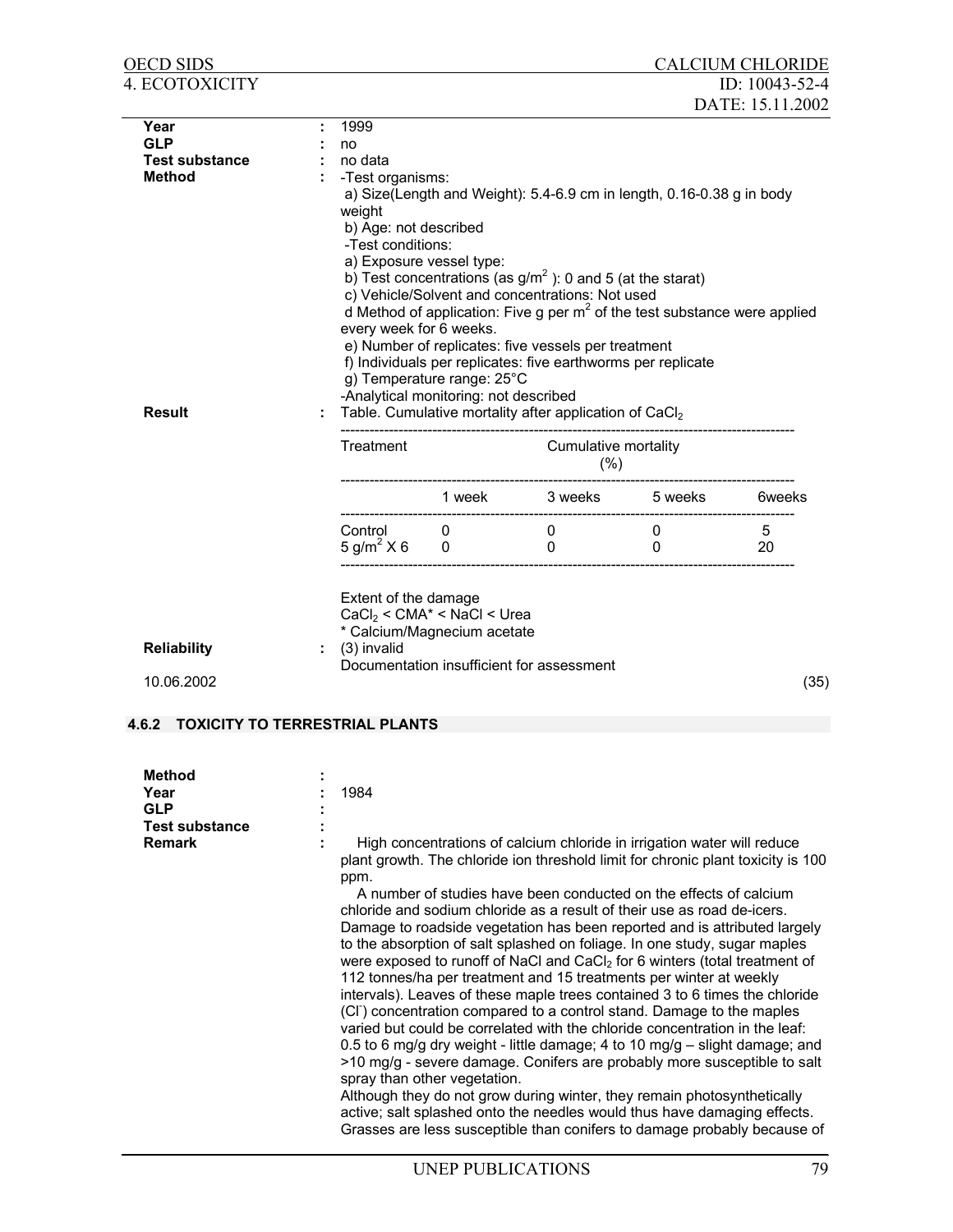| OECD SIDS                                                                                                                                                             |              | <b>CALCIUM CHLORIDE</b>                                                                                                                                                                                                                                                                                                                                                                                                                                                                                                                                                                                                                                                                                                                                                                                                                                                                                                                                                                                                                                                                                                                                          |
|-----------------------------------------------------------------------------------------------------------------------------------------------------------------------|--------------|------------------------------------------------------------------------------------------------------------------------------------------------------------------------------------------------------------------------------------------------------------------------------------------------------------------------------------------------------------------------------------------------------------------------------------------------------------------------------------------------------------------------------------------------------------------------------------------------------------------------------------------------------------------------------------------------------------------------------------------------------------------------------------------------------------------------------------------------------------------------------------------------------------------------------------------------------------------------------------------------------------------------------------------------------------------------------------------------------------------------------------------------------------------|
| 4. ECOTOXICITY                                                                                                                                                        |              | ID: 10043-52-4<br>DATE: 15.11.2002                                                                                                                                                                                                                                                                                                                                                                                                                                                                                                                                                                                                                                                                                                                                                                                                                                                                                                                                                                                                                                                                                                                               |
|                                                                                                                                                                       |              | their inactivity in winter. In a series of tests, Kentucky 31 Fescue was found<br>to be the most resistant of grasses and could tolerate up to 5 g NaCl/kg of<br>soil. Several studies have shown foliage damage where salt was employed<br>and have correlated this to the high level of chloride (CI) in foliage and<br>twigs. Some studies have noted a higher occurrence of damage on the<br>downwind portion of roads, thus indicating that sprayed salt has a higher<br>potential for damage than that transmitted through the soil.<br>A generally accepted index of crop response to salt (applicable to<br>$CaCl2$ ) is as follows:                                                                                                                                                                                                                                                                                                                                                                                                                                                                                                                     |
|                                                                                                                                                                       |              | g/l of soil Effect on Yield                                                                                                                                                                                                                                                                                                                                                                                                                                                                                                                                                                                                                                                                                                                                                                                                                                                                                                                                                                                                                                                                                                                                      |
|                                                                                                                                                                       |              | $0 - 1.3$<br>Salinity effects negligible<br>$1.3 - 2.6$<br>Yields of sensitive crops affected<br>$2.6 - 5.1$<br>Yields of many crops restricted<br>Only tolerant crops yield satisfactorily<br>$5.1 - 10.2$<br>>10.2<br>Only a few very tolerant crops yield satisfactorily                                                                                                                                                                                                                                                                                                                                                                                                                                                                                                                                                                                                                                                                                                                                                                                                                                                                                      |
| <b>Source</b><br><b>Reliability</b>                                                                                                                                   |              | <b>Tokuyama Corporation</b><br>(2) valid with restrictions                                                                                                                                                                                                                                                                                                                                                                                                                                                                                                                                                                                                                                                                                                                                                                                                                                                                                                                                                                                                                                                                                                       |
| 11.06.2002                                                                                                                                                            |              | Documentation sufficient for assessment<br>(28)                                                                                                                                                                                                                                                                                                                                                                                                                                                                                                                                                                                                                                                                                                                                                                                                                                                                                                                                                                                                                                                                                                                  |
| <b>Method</b><br>Year<br><b>GLP</b><br><b>Test substance</b><br><b>Remark</b><br><b>Reliability</b><br>11.06.2002                                                     |              | 1989<br>no data<br>NaCl and $CaCl2$ are frequently used as deicing agents during the winter<br>season. This study compares the effect of these deicing salts on salt injury<br>on spruce trees. From two field experiments carried out for ten weeks<br>during winter period, and a total dose of 1.5 kg/m <sup>2</sup> NaCl, CaCl <sub>2</sub> or a 72/25<br>NaCl/CaCl <sub>2</sub> mixture, it was found that the presence of calcium clearly<br>reduced the salt injury as was indicated by salt tolerance rating. These<br>rating corresponded well to the CI concentrations found in needles and<br>twigs. Though an equal dose of CI was given, in the presence of CaCl <sub>2</sub> the<br>uptake of CI was inhibited. Surely the role of calcium on ion permeability<br>in salinaized soil should have its effect, together with the regulatory role<br>that calcium has on ion accumulation and transport. Furthermore it was<br>found that the climatic conditions and the calcium status of the soil only<br>have an effect on the time of appearance of the injury.<br>(2) valid with restrictions<br>Documentation sufficient for assessment<br>(9) |
| <b>Species</b><br><b>Endpoint</b><br><b>Exposure period</b><br>Unit<br><b>Method</b><br>Year<br><b>GLP</b><br><b>Test substance</b><br><b>Result</b><br><b>Source</b> |              | other terrestrial plant: several trees<br>other: damage to leaves<br>60 - 100 day<br>other<br>1975<br>no<br>no data<br>Tolerance for trees as antifreezing agent<br>- White birch<br>$1$ g/l<br>$5$ g/l<br>- Acacia<br>- Poplar<br>$2.5$ g/l<br>- Todo fir<br>$0.5$ g/l<br><b>Tokuyama Corporation</b>                                                                                                                                                                                                                                                                                                                                                                                                                                                                                                                                                                                                                                                                                                                                                                                                                                                           |
| <b>Reliability</b><br>11.06.2002                                                                                                                                      | $\mathbf{L}$ | (3) invalid<br>Documentation insufficient for assessment<br>(44)                                                                                                                                                                                                                                                                                                                                                                                                                                                                                                                                                                                                                                                                                                                                                                                                                                                                                                                                                                                                                                                                                                 |
|                                                                                                                                                                       |              |                                                                                                                                                                                                                                                                                                                                                                                                                                                                                                                                                                                                                                                                                                                                                                                                                                                                                                                                                                                                                                                                                                                                                                  |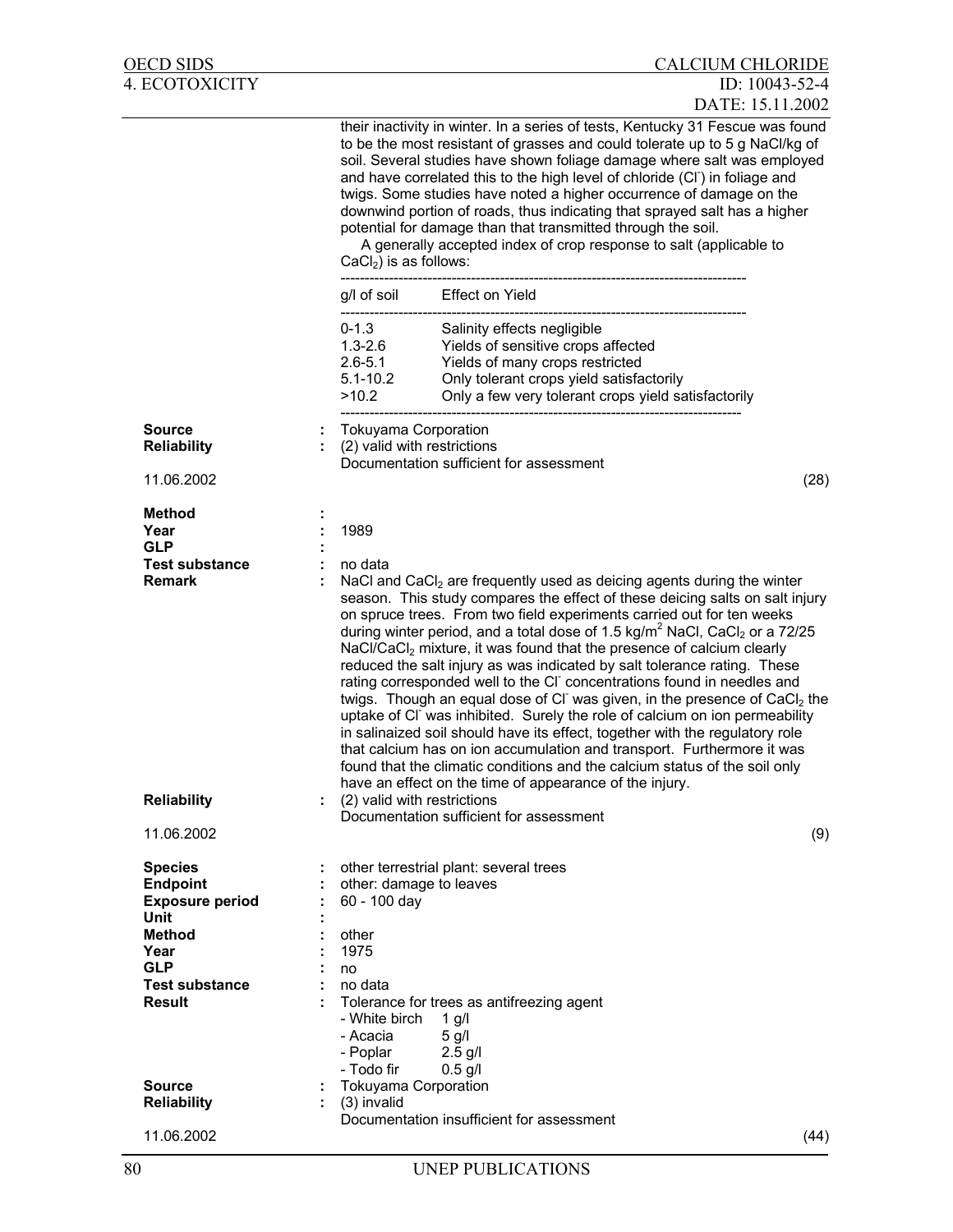| <b>OECD SIDS</b>                                                                                                                                                                  |    |                                                                                                                                                                                                                                                                                                                                                                                                                          |                                                                                |                                       | <b>CALCIUM CHLORIDE</b>                  |      |
|-----------------------------------------------------------------------------------------------------------------------------------------------------------------------------------|----|--------------------------------------------------------------------------------------------------------------------------------------------------------------------------------------------------------------------------------------------------------------------------------------------------------------------------------------------------------------------------------------------------------------------------|--------------------------------------------------------------------------------|---------------------------------------|------------------------------------------|------|
| 4. ECOTOXICITY                                                                                                                                                                    |    |                                                                                                                                                                                                                                                                                                                                                                                                                          |                                                                                |                                       | ID: $10043 - 52 - 4$<br>DATE: 15.11.2002 |      |
| <b>Species</b><br><b>Endpoint</b><br><b>Exposure period</b><br>Unit<br><b>LOAEL</b><br><b>Method</b><br>Year<br><b>GLP</b><br><b>Test substance</b><br><b>Result</b>              |    | other terrestrial plant: Crops<br>other: germination and growth<br>$3 - 6$ day<br>g/l<br>$2 - 3$<br>other<br>1962<br>no<br>no data<br>Table: LOAEL (g/l)                                                                                                                                                                                                                                                                 |                                                                                |                                       |                                          |      |
|                                                                                                                                                                                   |    | Crops and the control of the control of the control of the control of the control of the control of the control of the control of the control of the control of the control of the control of the control of the control of th                                                                                                                                                                                           | Budding                                                                        | Growth                                |                                          |      |
|                                                                                                                                                                                   |    | Paddy-field rice<br>Wheat<br>Beer wheat<br>Rapeseed<br>Japanese radish<br>Welsh onion                                                                                                                                                                                                                                                                                                                                    | $\overline{2}$<br>3<br>3<br>$\overline{2}$<br>$\overline{2}$<br>$\overline{2}$ | 2<br>$\overline{2}$<br>$\overline{2}$ |                                          |      |
| <b>Source</b><br><b>Reliability</b>                                                                                                                                               |    | <b>Tokuyama Corporation</b><br>(3) invalid<br>Documentation insufficient for assessment                                                                                                                                                                                                                                                                                                                                  |                                                                                |                                       |                                          |      |
| 11.06.2002                                                                                                                                                                        |    |                                                                                                                                                                                                                                                                                                                                                                                                                          |                                                                                |                                       |                                          | (55) |
| <b>Species</b><br><b>Endpoint</b><br><b>Exposure period</b><br>Unit<br>EC <sub>0</sub><br>Method<br>Year<br><b>GLP</b><br><b>Test substance</b><br><b>Method</b><br><b>Result</b> |    | other terrestrial plant: Trifolium respens L.<br>other: leaves surface destroyed<br>35 day<br>g/m <sup>2</sup><br>< 93.9<br>other<br>1997<br>no<br>no data<br>-Test conditions:<br>Test treatments (as total dose $g/m^2$ ): < 93.9, 187.5 and 750<br>Number of replicates: Seven seedlings per treatment<br>-Analytical monitoring: atomic absorption spectrophotometer<br>Table. Survival rate of Trifolium respens L. |                                                                                |                                       |                                          |      |
|                                                                                                                                                                                   |    | Application<br>concentration<br>(ppm)                                                                                                                                                                                                                                                                                                                                                                                    | Total dose applied<br>for experiment.<br>$(g/m^2)$                             |                                       | Survival rate(%)                         |      |
|                                                                                                                                                                                   |    | --------------------<br>< 5000<br>100000<br>400000                                                                                                                                                                                                                                                                                                                                                                       | < 93.9<br>187.5<br>750                                                         |                                       | 100<br>85.7<br>28.6                      |      |
|                                                                                                                                                                                   |    | Extent of the damage<br>$CaCl2 < NaCl < CMA*$<br>* Calcium/Magnecium acetate                                                                                                                                                                                                                                                                                                                                             |                                                                                |                                       |                                          |      |
| <b>Reliability</b><br>11.06.2002                                                                                                                                                  | ÷. | (3) invalid<br>Documentation insufficient for assessment                                                                                                                                                                                                                                                                                                                                                                 |                                                                                |                                       |                                          | (37) |
| <b>Species</b><br><b>Endpoint</b><br><b>Exposure period</b><br><b>Unit</b>                                                                                                        |    | other terrestrial plant<br>other: leaves surface destroyed<br>$105$ day                                                                                                                                                                                                                                                                                                                                                  |                                                                                |                                       |                                          |      |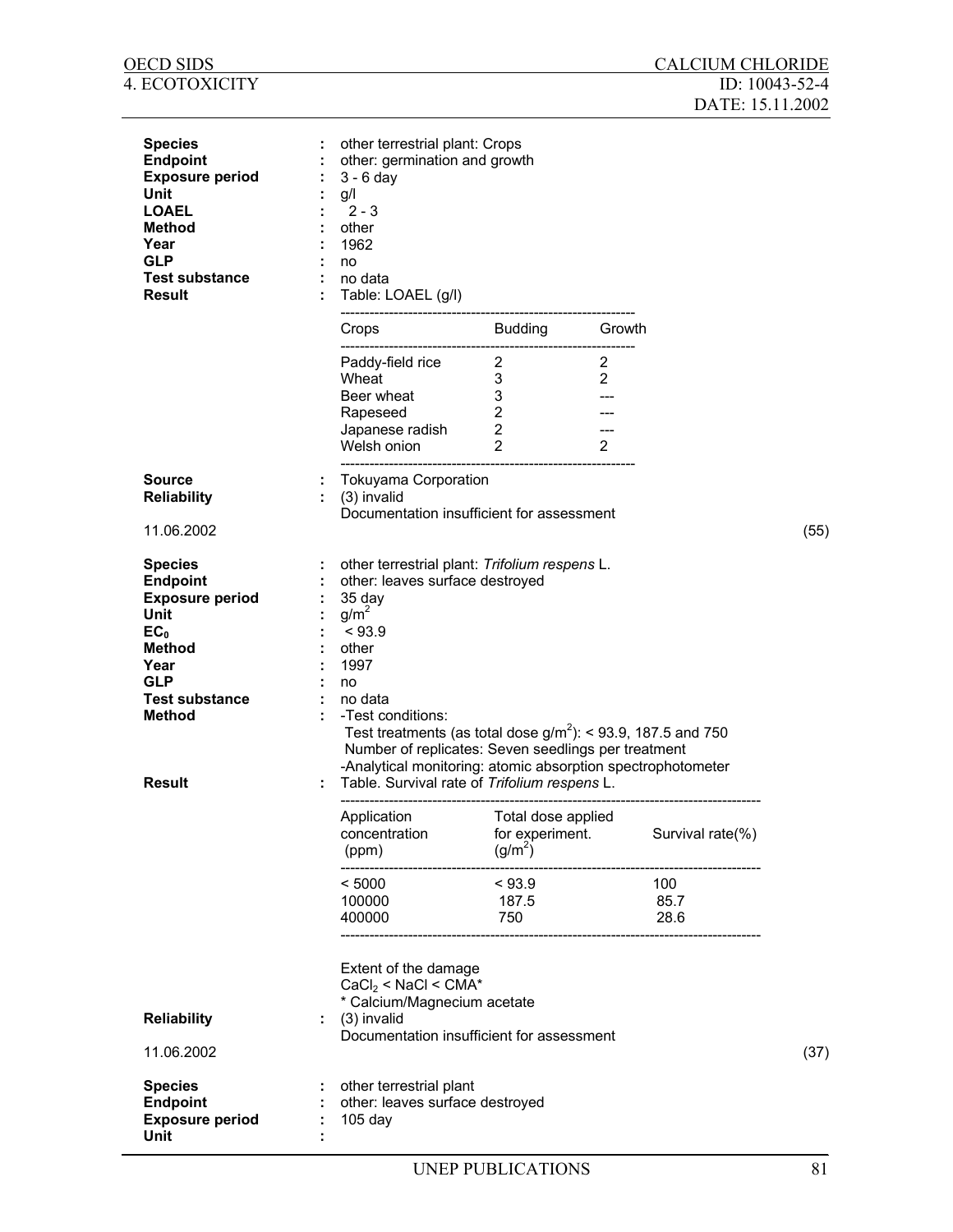| OECD SIDS                          |    |                                                                                                                                                                                                    |                                  | <b>CALCIUM CHLORIDE</b>                                                                                                                                                                                                                                                                                                                                                                                                                            |
|------------------------------------|----|----------------------------------------------------------------------------------------------------------------------------------------------------------------------------------------------------|----------------------------------|----------------------------------------------------------------------------------------------------------------------------------------------------------------------------------------------------------------------------------------------------------------------------------------------------------------------------------------------------------------------------------------------------------------------------------------------------|
| 4. ECOTOXICITY                     |    |                                                                                                                                                                                                    |                                  | ID: 10043-52-4<br>DATE: 15.11.2002                                                                                                                                                                                                                                                                                                                                                                                                                 |
|                                    |    |                                                                                                                                                                                                    |                                  |                                                                                                                                                                                                                                                                                                                                                                                                                                                    |
| <b>Method</b><br>Year              |    | other<br>1999                                                                                                                                                                                      |                                  |                                                                                                                                                                                                                                                                                                                                                                                                                                                    |
| <b>GLP</b>                         |    |                                                                                                                                                                                                    |                                  |                                                                                                                                                                                                                                                                                                                                                                                                                                                    |
| <b>Test substance</b>              |    | no<br>no data                                                                                                                                                                                      |                                  |                                                                                                                                                                                                                                                                                                                                                                                                                                                    |
| <b>Method</b>                      |    | -Test organisms:                                                                                                                                                                                   |                                  |                                                                                                                                                                                                                                                                                                                                                                                                                                                    |
|                                    |    | 1 year<br>-Test conditions:<br>a) Exposure vessel type: plastic pot for Trifolium respens L.<br>b) Test treatments: 0, 5, 25, 50 and 100 $g/m^2$ per week<br>-Analytical monitoring: not described |                                  | a) Size(Length and Weight): Taxus cuspidata ; 15.9 cm, Pinus mugo; 45 cm<br>b) Age: Taxus cuspidata; 3 year, Pinus mugo; 7 year, Trifolium respens L.;<br>c) Method of application: The desired amount of the aqueous test<br>substance was neblized with a spray pump every week for 15 weeks.<br>d) Number of replicates: five seedlings per treatment for Pinus mugo, 7<br>seedlings per treatment for Taxus cuspidata and Trifolium respens L. |
| <b>Result</b>                      | ÷  | Table. $EC_{50}$ of CaCl <sub>2</sub> to three plants                                                                                                                                              |                                  |                                                                                                                                                                                                                                                                                                                                                                                                                                                    |
|                                    |    | Species                                                                                                                                                                                            | $EC_{50}$<br>(g/m <sup>2</sup> ) |                                                                                                                                                                                                                                                                                                                                                                                                                                                    |
|                                    |    |                                                                                                                                                                                                    |                                  |                                                                                                                                                                                                                                                                                                                                                                                                                                                    |
|                                    |    | Taxus cuspidata                                                                                                                                                                                    | $5 - 25$                         |                                                                                                                                                                                                                                                                                                                                                                                                                                                    |
|                                    |    | Pinus mugo                                                                                                                                                                                         | $5 - 25$                         |                                                                                                                                                                                                                                                                                                                                                                                                                                                    |
|                                    |    | Trifolium respens L                                                                                                                                                                                | 50-100                           |                                                                                                                                                                                                                                                                                                                                                                                                                                                    |
| <b>Reliability</b><br>10.06.2002   | ÷. | Extent of the damage<br>$CaCl2 < CMA40* < NaCl < Urea$<br>* Calcium/Magnecium acetate: 40%, NaCl: 60%<br>(3) invalid<br>Documentation insufficient for assessment                                  |                                  | (35)                                                                                                                                                                                                                                                                                                                                                                                                                                               |
|                                    |    |                                                                                                                                                                                                    |                                  |                                                                                                                                                                                                                                                                                                                                                                                                                                                    |
| <b>Species</b>                     |    | : other terrestrial plant                                                                                                                                                                          |                                  |                                                                                                                                                                                                                                                                                                                                                                                                                                                    |
| <b>Endpoint</b>                    |    | other: leaves surface destroyed                                                                                                                                                                    |                                  |                                                                                                                                                                                                                                                                                                                                                                                                                                                    |
| <b>Exposure period</b>             |    | 11 day                                                                                                                                                                                             |                                  |                                                                                                                                                                                                                                                                                                                                                                                                                                                    |
| Unit                               |    | $g/m^2$                                                                                                                                                                                            |                                  |                                                                                                                                                                                                                                                                                                                                                                                                                                                    |
| EC <sub>100</sub><br><b>Method</b> |    | 5<br>other                                                                                                                                                                                         |                                  |                                                                                                                                                                                                                                                                                                                                                                                                                                                    |
| Year                               |    | 1999                                                                                                                                                                                               |                                  |                                                                                                                                                                                                                                                                                                                                                                                                                                                    |
| <b>GLP</b>                         |    | no                                                                                                                                                                                                 |                                  |                                                                                                                                                                                                                                                                                                                                                                                                                                                    |
| <b>Test substance</b>              |    | no data                                                                                                                                                                                            |                                  |                                                                                                                                                                                                                                                                                                                                                                                                                                                    |
| <b>Method</b>                      |    | -Test organisms:                                                                                                                                                                                   |                                  |                                                                                                                                                                                                                                                                                                                                                                                                                                                    |
|                                    |    | a)Size(Length and Weight): Salix sachalinensis; 30 cm(scion)<br>b) Age: $2-3$ year<br>-Test conditions:                                                                                            |                                  |                                                                                                                                                                                                                                                                                                                                                                                                                                                    |
|                                    |    | a) Exposure vessel type: not described<br>b) Test treatments: 0, 5, 25, 50 and 100 $g/m2$                                                                                                          |                                  |                                                                                                                                                                                                                                                                                                                                                                                                                                                    |
|                                    |    | was added into each treatment.<br>d) Number of replicates: seven scions per treatment<br>e) Temperture range: 25°C                                                                                 |                                  | c) Method of application: The desired amount of the aqueous test solution                                                                                                                                                                                                                                                                                                                                                                          |
| <b>Result</b>                      |    | -Analytical monitoring: not described<br>Table. $EC_{50}$ of CaCl <sub>2</sub> to Salix sachalinensis                                                                                              |                                  |                                                                                                                                                                                                                                                                                                                                                                                                                                                    |
|                                    |    |                                                                                                                                                                                                    | $EC_{50}$                        |                                                                                                                                                                                                                                                                                                                                                                                                                                                    |
|                                    |    | Species                                                                                                                                                                                            | $(g/m^2)$                        |                                                                                                                                                                                                                                                                                                                                                                                                                                                    |
|                                    |    | Salix sachalinensis(scion) $= < 5$                                                                                                                                                                 |                                  |                                                                                                                                                                                                                                                                                                                                                                                                                                                    |
|                                    |    |                                                                                                                                                                                                    |                                  |                                                                                                                                                                                                                                                                                                                                                                                                                                                    |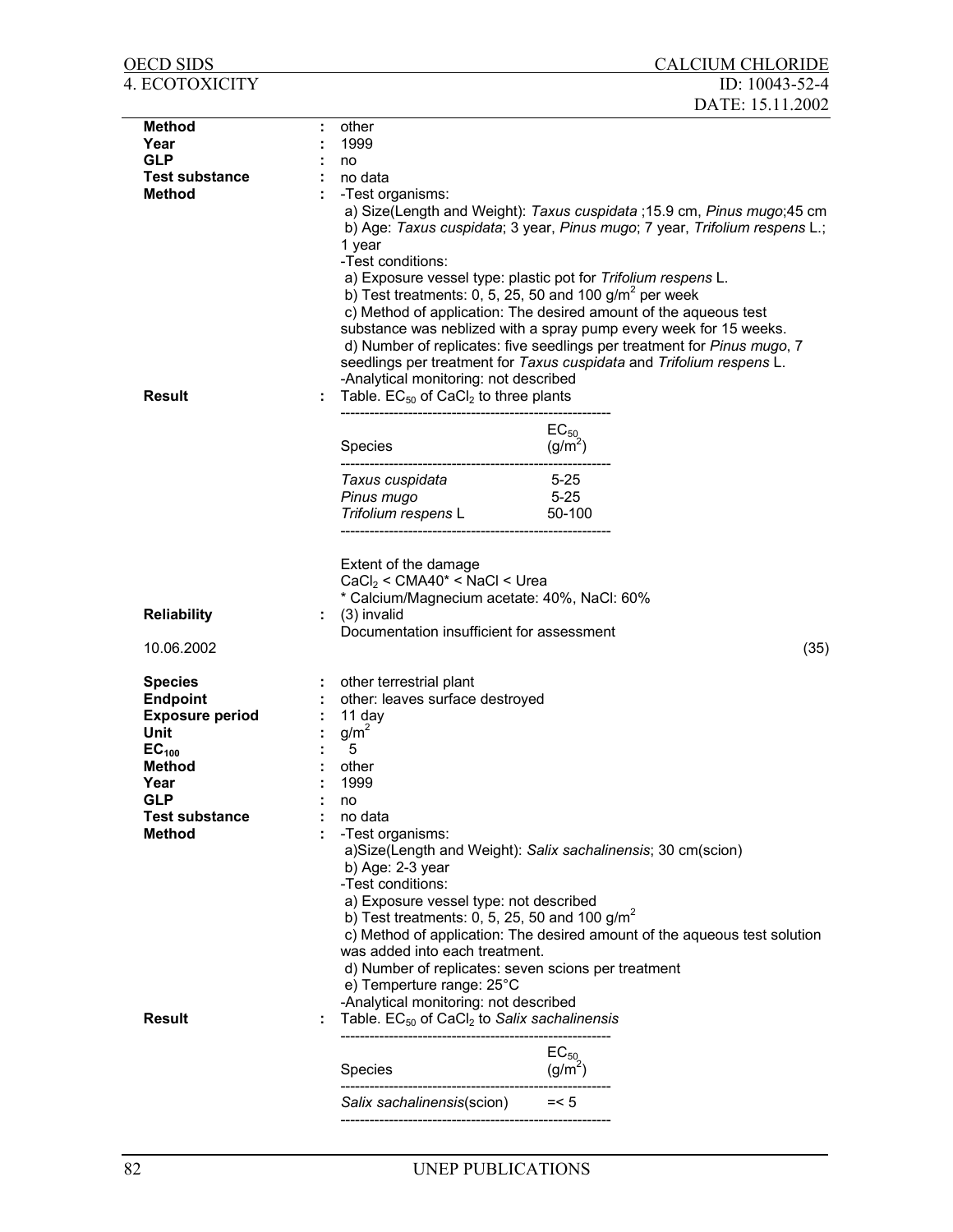| <b>OECD SIDS</b>                                                                                                                                     |                                                                                                                                                                                                                      |           |                                                                                                                                                                                                                                                                                                                                                                                                                                                                                                                                 | <b>CALCIUM CHLORIDE</b> |      |
|------------------------------------------------------------------------------------------------------------------------------------------------------|----------------------------------------------------------------------------------------------------------------------------------------------------------------------------------------------------------------------|-----------|---------------------------------------------------------------------------------------------------------------------------------------------------------------------------------------------------------------------------------------------------------------------------------------------------------------------------------------------------------------------------------------------------------------------------------------------------------------------------------------------------------------------------------|-------------------------|------|
| 4. ECOTOXICITY                                                                                                                                       |                                                                                                                                                                                                                      |           |                                                                                                                                                                                                                                                                                                                                                                                                                                                                                                                                 | ID: 10043-52-4          |      |
| <b>Reliability</b><br>10.06.2002                                                                                                                     | Extent of the damage<br>$CaCl2$ < NaCl < urea, CMA40*<br>* Calcium/Magnecium acetate: 40%, NaCl: 60%<br>(3) invalid<br>Documentation insufficient for assessment                                                     |           |                                                                                                                                                                                                                                                                                                                                                                                                                                                                                                                                 | DATE: 15.11.2002        | (35) |
| <b>Species</b><br><b>Endpoint</b><br><b>Exposure period</b><br><b>Unit</b><br>Method<br>Year<br><b>GLP</b><br><b>Test substance</b><br><b>Method</b> | other terrestrial plant<br>other: leaves surface destroyed<br>$105$ day<br>other<br>2000<br>no<br>no data<br>-Test organisms:<br>a) Size(Length and Weight): not described<br>-Test conditions:                      |           | b) Age: Taxus cuspidata; 3 year, Trifolium respens L.; 1 year<br>a) Exposure vessel type: Plastic pot for Trifolium respens L.<br>b) Test treatments: 0, 0.25, 1.25, 2.5, 12.5 and 25 $g/m^2$ per week for<br>Taxus cuspidata, 0, 0.25, 2.5 and 25 g/m <sup>2</sup> per week for Trifolium respens L.<br>c) Method of application: The desired amount of the aqueous test<br>substance was neblized with a spray pump every week for 5-15 weeks.<br>d) Number of replicates: five seedlings per treatment for Trifolium respens |                         |      |
| <b>Result</b>                                                                                                                                        | L, 7 seedlings per treatment for Taxus cuspidata<br>-Analytical monitoring: not described<br>Species<br>Taxus cuspidata                                                                                              | 5<br>>125 | Table. EC <sub>50</sub> of CaCl <sub>2</sub> to Taxus cuspidata and Trifolium respens L.<br>$EC_{50}$ as total dose applied (g/m <sup>2</sup> )<br>Application times<br>10<br>>250                                                                                                                                                                                                                                                                                                                                              | 15<br>8.75-37.5         |      |
| <b>Reliability</b><br>11.06.2002                                                                                                                     | Trifolium respens L<br>Extent of the damage<br>CaCl <sub>2</sub> , CMA <sup>*</sup> < NaCl, Urea, MgCl <sub>2</sub><br>* Calcium/Magnecium acetate<br>(3) invalid<br>t.<br>Documentation insufficient for assessment | >125      | >250                                                                                                                                                                                                                                                                                                                                                                                                                                                                                                                            | 37.5-375                | (36) |
| 4.6.3                                                                                                                                                | <b>TOXICITY TO OTHER NON-MAMM. TERRESTRIAL SPECIES</b>                                                                                                                                                               |           |                                                                                                                                                                                                                                                                                                                                                                                                                                                                                                                                 |                         |      |
|                                                                                                                                                      |                                                                                                                                                                                                                      |           |                                                                                                                                                                                                                                                                                                                                                                                                                                                                                                                                 |                         |      |
| 4.7                                                                                                                                                  | <b>BIOLOGICAL EFFECTS MONITORING</b>                                                                                                                                                                                 |           |                                                                                                                                                                                                                                                                                                                                                                                                                                                                                                                                 |                         |      |
|                                                                                                                                                      |                                                                                                                                                                                                                      |           |                                                                                                                                                                                                                                                                                                                                                                                                                                                                                                                                 |                         |      |
| Memo<br><b>Remark</b>                                                                                                                                | <b>Mineral Nutrition</b><br>chloride are one of the nutrient elements for plant.                                                                                                                                     |           | The effect of calcium chloride is attributed by calcium and chloride ions<br>because of its dissociation property in water phase. Both calcium and                                                                                                                                                                                                                                                                                                                                                                              |                         |      |
|                                                                                                                                                      | - Calcium -                                                                                                                                                                                                          |           | The calcium content of plants varies between 0.1 and $> 0.5\%$ of dry weight                                                                                                                                                                                                                                                                                                                                                                                                                                                    |                         |      |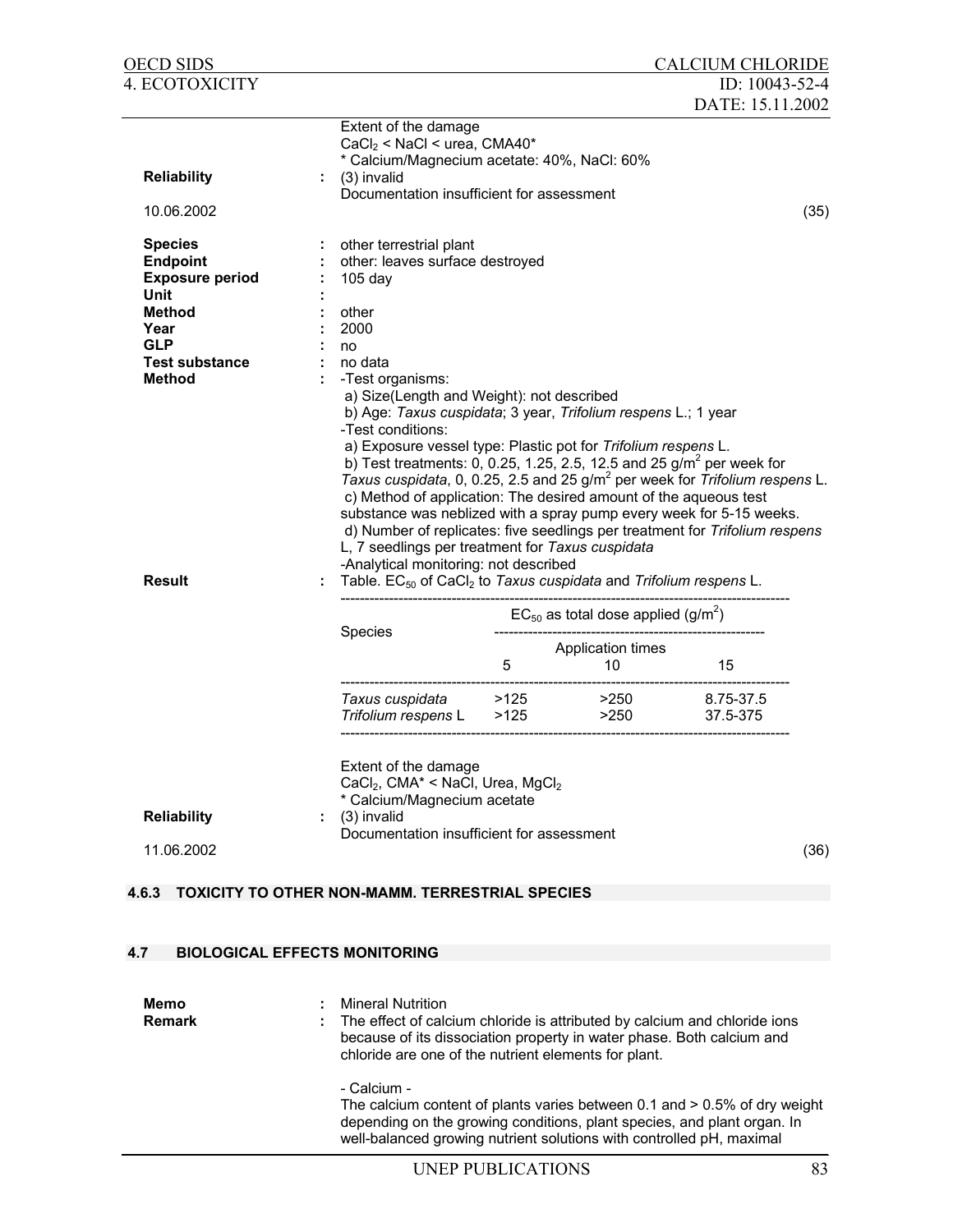growth rates were obtained at calcium supply levels of 2.5 - 100 µM. Also, calcium can be supplied at high concentration and might reach more than 10% of the dry weight without symptoms of toxicity of serious inhibition of plant growth, at least in calcicole plant species.

Typical symptom of calcium deficiency is the disintegration of cell walls and the collapse of the affected tissues, such as the petioles and upper parts of the stems. Low tissue contents of calcium in fleshy fruits also increase the losses caused by enhanced senescence of the tissue and by fungal infections.

The proportion of calcium pectate in the cell walls is also of importance for the susceptibility of the tissue to fungal and bacterial infections and for the ripening of fruits.

Calcium has the role in counterbalancing the harmful effects of high concentrations of other cations at the plasma membrane. In the absence of an exogenous calcium supply, root extension quickly ceases. Transient increase in cytosolic free  $Ca<sup>2+</sup>$  concentration which is activated by auxin stimulates the synthesis of cell wall precursors in the cytosol and its secretion into the apoplasm. Also, calcium is required for the formation of secretory vesicles and their fusion with the plasma membrane leading to exocytosis. The secretion is triggered by a rise in cytosolic free  $Ca<sup>2+</sup>$ concentration from about 0.1 to1.0 µM or even higher.

In plant species which preferentially synthesize oxalate in response to nitrate reduction, the formation of calcium oxalate in the vacuoles is important for maintenance of a low cytosolic free  $Ca<sup>2+</sup>$  concentration. The formation of sparingly soluble calcium oxalate is also important for the osmoregulation of cells and provides a means of salt accumulation in vacuoles of nitrate-fed plants without increasing the osmotic pressure in the vacuoles.

- Chloride -

In plant species with relatively low chloride requirement (<1 mg Cl/g) the demand can be covered by a concentration of 100 µM Cl in the nutrient solution; at 10 µM CI supply the shoot dry weight drops to 50%, indicating that the selectivity of chlorine uptake is not very high as compared, for example, with phosphorus, where the much higher requirement in the leaf dry weight can be covered by supply of even less 10 µM. In most plant species the CI<sup>-</sup> requirement for optimal growth is in the range of 0.2-0.4 mg/g dry matter.

Chloride has a role on photosynthetic  $O<sub>2</sub>$  evolution.

Chloride has also important functions in osmoregulation at different levels. At the usually high plant contents it is a main osmoticum in the vacuoles of the bulk tissue (50-150 mM CI ), together with potassium. At low contents which are in the range of micronutrient  $($   $1$  mM Cl<sup>-</sup> or below), these osmoregulatory.

Opening and closure of stomata is mediated by fluxes of potassium and accompanying anions such as malate and chloride. Thus, chlorine can play an essential role in stomatal regulation. Chloride can stimulate the protonpumping ATPase.

**Reliability** : (2) valid with restrictions Documentation sufficient for assessment 10.06.2002 (70)

| Memo   | The Effects of Calcium on Growth and Morphogenesis                         |
|--------|----------------------------------------------------------------------------|
| Remark | : Calcium is an essential element which regulates both the development and |
|        | growth of a alga. The literature offers many strong suggestions that this  |
|        | element is necessary for processes such as activation of several enzymes,  |
|        | cell devision, cell wall formation, colony formation, nitrogen fixation in |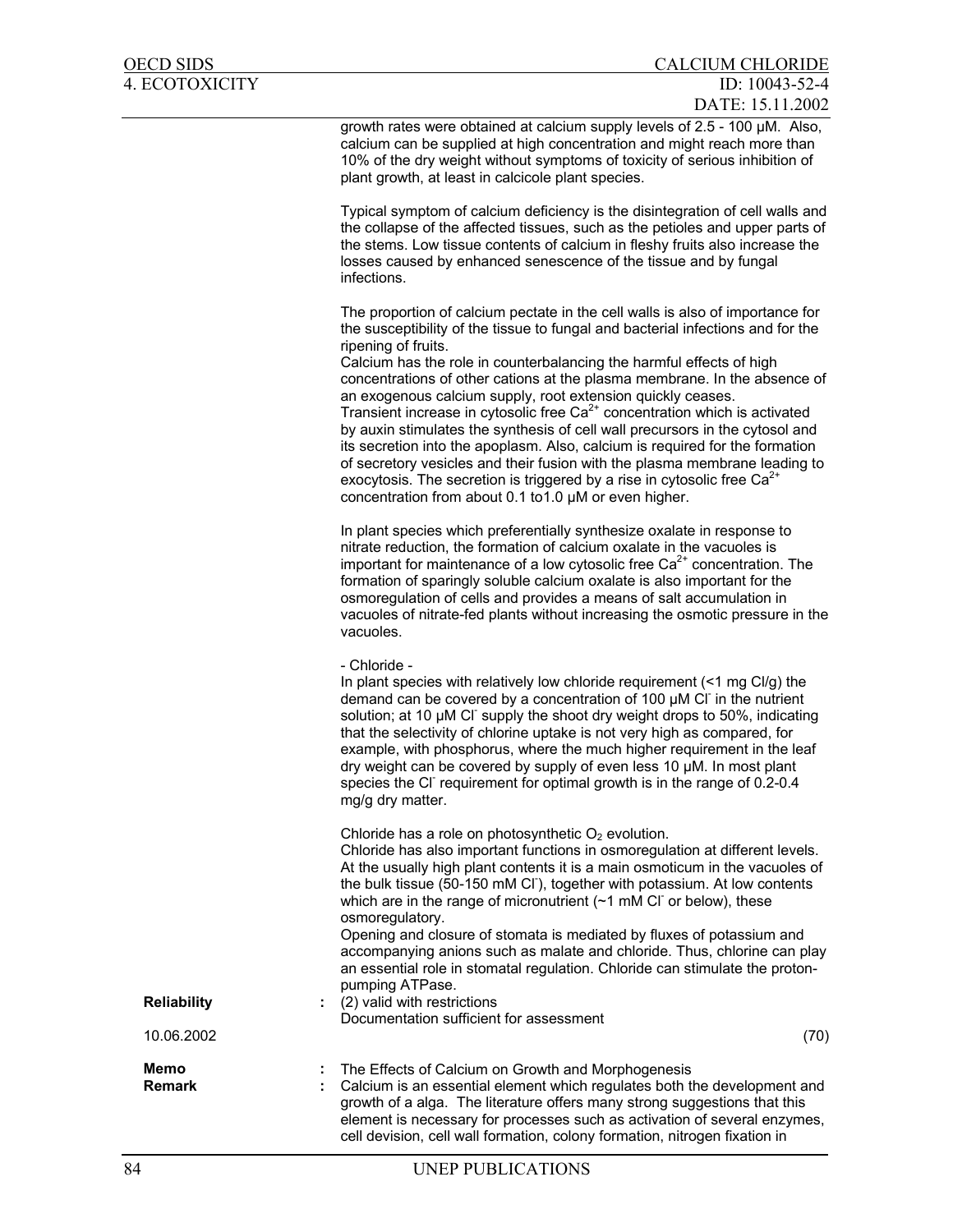| <b>OECD SIDS</b>                 | <b>CALCIUM CHLORIDE</b>                                                                                                                                                                                                                                                                                                                                                                                                                                                                                                                                                 |
|----------------------------------|-------------------------------------------------------------------------------------------------------------------------------------------------------------------------------------------------------------------------------------------------------------------------------------------------------------------------------------------------------------------------------------------------------------------------------------------------------------------------------------------------------------------------------------------------------------------------|
| <b>4. ECOTOXICITY</b>            | ID: 10043-52-4                                                                                                                                                                                                                                                                                                                                                                                                                                                                                                                                                          |
|                                  | DATE: 15.11.2002                                                                                                                                                                                                                                                                                                                                                                                                                                                                                                                                                        |
| <b>Reliability</b><br>11.06.2002 | bacteria, reduction of the toxicity of other element, and reproduction. Some<br>reports show that Calcium deficiency cuses a general degeneration of<br>cytoplasmic organelles which are important for vital processes such as cell<br>wall formation, photosynthesis, protein synthesis and respiration.<br>: (2) valid with restrictions<br>Documentation sufficient for assessment<br>(85)                                                                                                                                                                           |
| 4.8                              | <b>BIOTRANSFORMATION AND KINETICS</b>                                                                                                                                                                                                                                                                                                                                                                                                                                                                                                                                   |
| <b>Type</b><br><b>Remark</b>     | plant<br>- Calcium -<br>In the apoplasm, part of the calcium is firmly bound in structures, another<br>part is exchangeable ate the cell walls and at the exterior surface of the<br>plasma membrane. A high proportion of calcium might be sequestered in<br>vacuoles whereas its concentration in the cytosol is extremely low.<br>The same is true for the mobility of calcium in the symplasm from cell to<br>cell and in the phloem. Most of the functions of calcium as a structural<br>component of macromolecules are related to its capacity for coordination, |
| <b>Reliability</b><br>10.06.2002 | by which it provides stable but reversible intermolecular linkages,<br>predominantly in the cell walls and at the plasma membrane.<br>- Chlorine -<br>Chloride is readily taken up by plants and its mobility in short- and long-<br>distance trans port is high. In plants chlorine occurs mainly as a free anion<br>of is loosely bound to exchange sites.<br>(2) valid with restrictions<br>Documentation sufficient for assessment<br>(70)                                                                                                                          |
| 4.9<br><b>ADDITIONAL REMARKS</b> |                                                                                                                                                                                                                                                                                                                                                                                                                                                                                                                                                                         |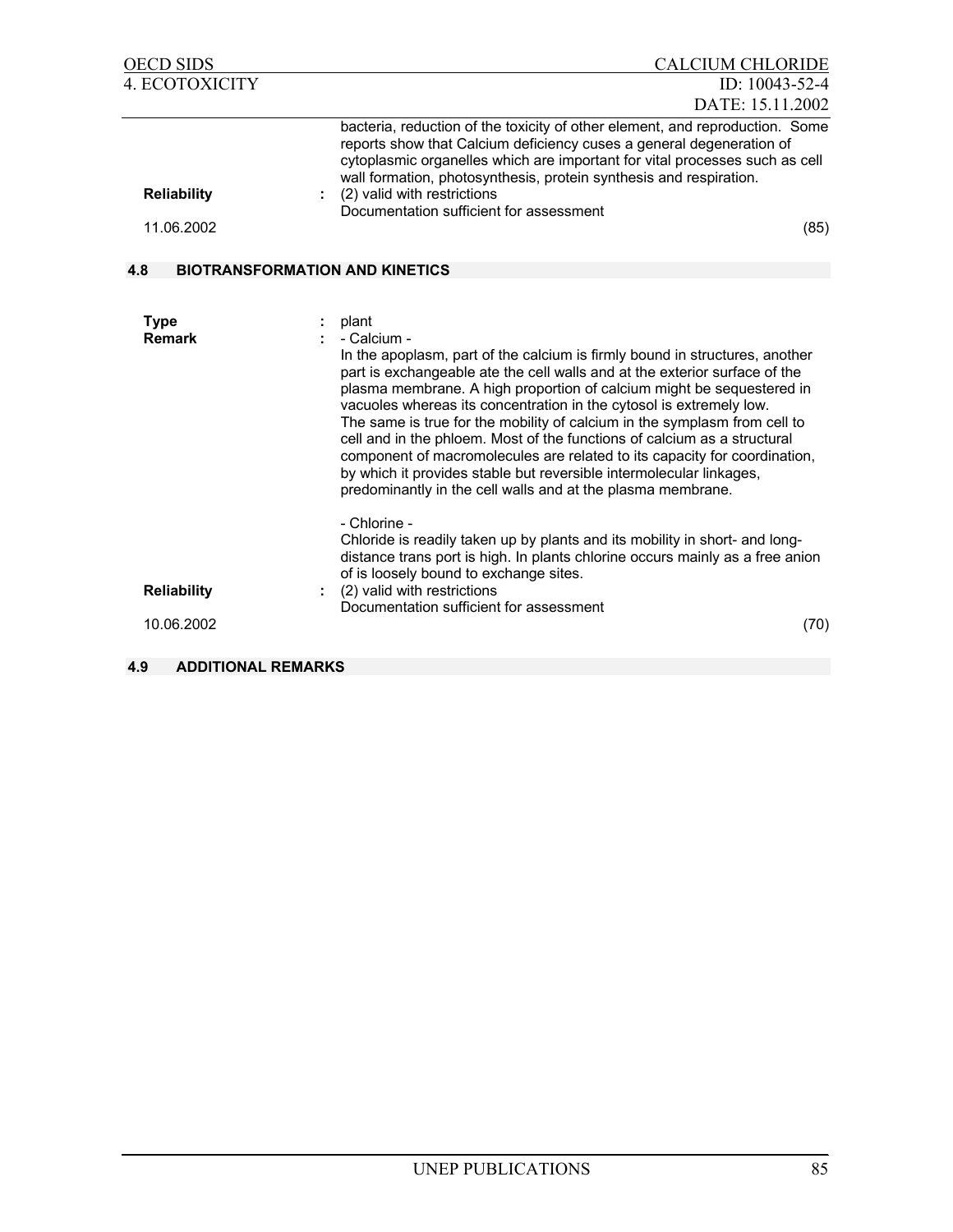## **5.1.1 ACUTE ORAL TOXICITY**

| <b>Type</b><br><b>Species</b><br><b>Strain</b><br><b>Sex</b><br><b>Number of animals</b><br><b>Vehicle</b><br><b>Value</b><br>Method<br>Year<br><b>GLP</b><br><b>Test substance</b><br><b>Remark</b> | $LD_{50}$<br>rabbit<br>male<br>8<br>other<br>÷<br>1986<br>yes<br>÷<br>other TS<br>÷.<br>[Method]<br>[Test condition]<br>after dosing. | New Zealand white<br>other: gelatin capsule<br>500 - 1000 mg/kg bw<br>[Test substance]<br>and 1000 mg/kg, respectively.<br>ear vein and autopsied. | Anhydrous calcium chloride (CaCl <sub>2</sub> ), a white powder, prepared from<br>calcium chloride dihydrate flakes (Batch No. Solvay Couillet 8/OCT/1985<br>FLAKES). The test material was solid at the application time. Upon<br>analysis sample contained: $97.0\%$ CaCl <sub>2</sub> , 2.2% NaCl and 0.11% Ca(OH) <sub>2</sub> .<br>The method was in principle equivalent to OECD Guideline 401, except<br>that only 2 doses were employed in this study.<br>Single doses of anhydrous calcium chloride were given by a dosing-gun to<br>fasted male rabbits. Three and five rabbits were used for the doses of 500<br>During the experiments the animals had free access to food, except from<br>16 hours prior to dosing until 6 hours after dosing. Water was available ad<br>libitum. The animals were weighed one day before and at 2, 7 and 14 days<br>The rabbits were observed frequently the first day of dosing and, thereafter<br>on each day till the end of the experiment.<br>Any sign of intoxication of the animals during 14-day observation period<br>was recorded. Gross post-mortem examination was made on all dead<br>animals. The surviving animals were killed by Nembutal® injection in the |
|------------------------------------------------------------------------------------------------------------------------------------------------------------------------------------------------------|---------------------------------------------------------------------------------------------------------------------------------------|----------------------------------------------------------------------------------------------------------------------------------------------------|---------------------------------------------------------------------------------------------------------------------------------------------------------------------------------------------------------------------------------------------------------------------------------------------------------------------------------------------------------------------------------------------------------------------------------------------------------------------------------------------------------------------------------------------------------------------------------------------------------------------------------------------------------------------------------------------------------------------------------------------------------------------------------------------------------------------------------------------------------------------------------------------------------------------------------------------------------------------------------------------------------------------------------------------------------------------------------------------------------------------------------------------------------------------------------------------------------------------------|
|                                                                                                                                                                                                      | [Result]                                                                                                                              |                                                                                                                                                    |                                                                                                                                                                                                                                                                                                                                                                                                                                                                                                                                                                                                                                                                                                                                                                                                                                                                                                                                                                                                                                                                                                                                                                                                                           |
|                                                                                                                                                                                                      |                                                                                                                                       |                                                                                                                                                    | - Table 1: Summary of the observed signs in the acute oral toxicity study<br>with anhydrous calcium chloride in rabbits.                                                                                                                                                                                                                                                                                                                                                                                                                                                                                                                                                                                                                                                                                                                                                                                                                                                                                                                                                                                                                                                                                                  |
|                                                                                                                                                                                                      | levels<br>(mg/kg)                                                                                                                     | Dose no.dead/<br>no.treated<br>M                                                                                                                   | Signs                                                                                                                                                                                                                                                                                                                                                                                                                                                                                                                                                                                                                                                                                                                                                                                                                                                                                                                                                                                                                                                                                                                                                                                                                     |
|                                                                                                                                                                                                      | 1000<br>one                                                                                                                           | 5/5                                                                                                                                                | One rabbit died immediately after dosing by<br>choking. One rabbit died about 45 minutes after<br>dosing. The following signs were observed:<br>respiratory difficulties, cyanosis and convulsions.<br>One rabbit died within two hours after dosing.<br>Two other rabbits were killed in moribund state,                                                                                                                                                                                                                                                                                                                                                                                                                                                                                                                                                                                                                                                                                                                                                                                                                                                                                                                 |
|                                                                                                                                                                                                      |                                                                                                                                       |                                                                                                                                                    | about 30 minutes after dosing and one 6 days after<br>dosing. This latter animal did not eat and drink<br>after dosing.                                                                                                                                                                                                                                                                                                                                                                                                                                                                                                                                                                                                                                                                                                                                                                                                                                                                                                                                                                                                                                                                                                   |
|                                                                                                                                                                                                      | 500                                                                                                                                   | 1/3                                                                                                                                                | One rabbit died immediately after dosing in                                                                                                                                                                                                                                                                                                                                                                                                                                                                                                                                                                                                                                                                                                                                                                                                                                                                                                                                                                                                                                                                                                                                                                               |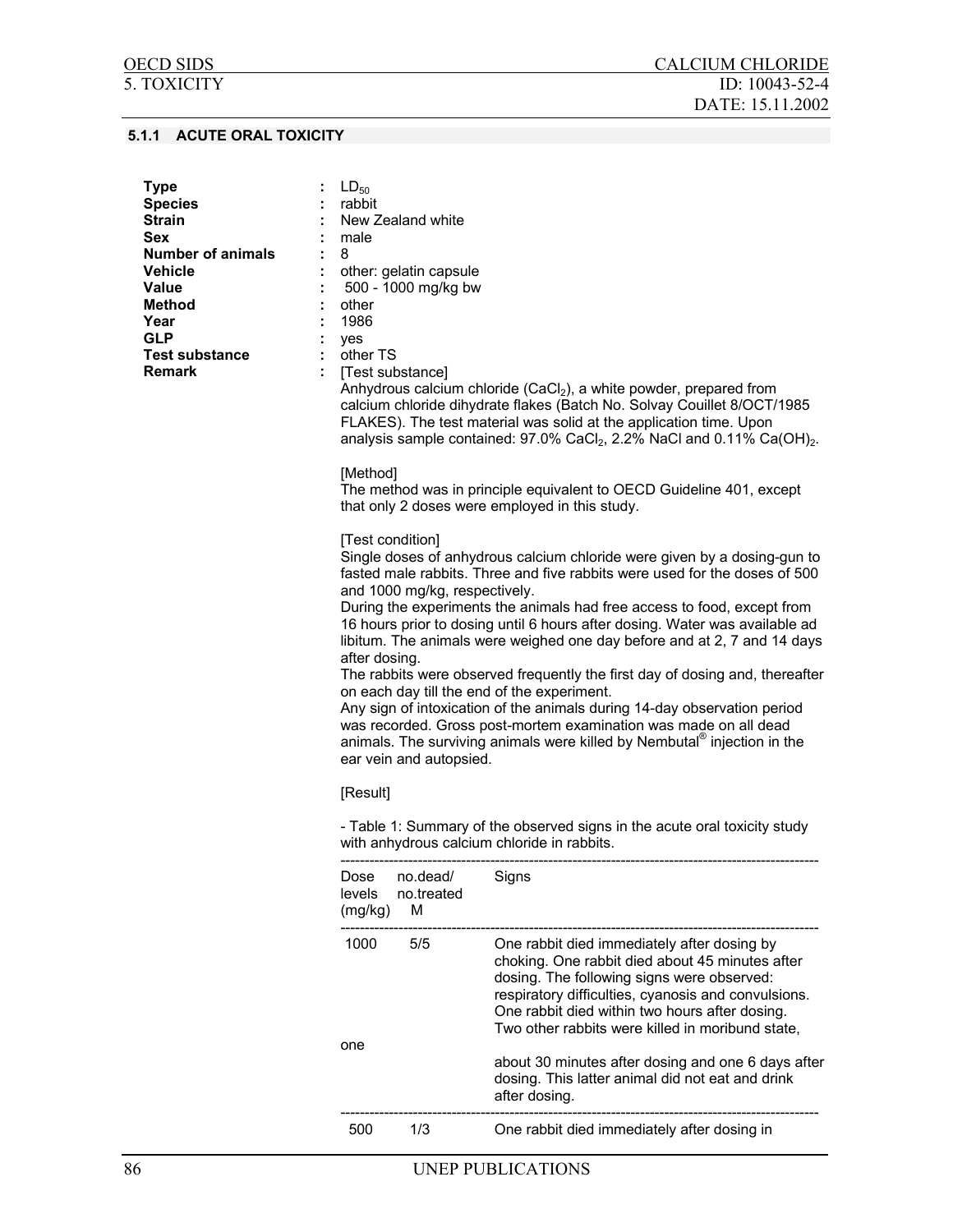convulsion. The rabbit is probably choked. At autopsy capsules were found in the trachea. In the surviving animals, no signs were observed, but one rabbit did not eat and drink the first two days after dosing. ---------------------------------------------------------------------------------------------------

The surviving rabbits of the 500 mg/kg group lost weight in the first two days after dosing, thereafter the rabbits recovered.

| Dose |   | (mg/kg) No. Dosing after after after |           |                      | Animal Pre- 2 days 7 days 14 days<br>dosing dosing dosing |
|------|---|--------------------------------------|-----------|----------------------|-----------------------------------------------------------|
| 1000 | 1 | 2.30                                 | $-(a)$    | -(a) -(a)            |                                                           |
|      |   | 2 2.55                               |           | $-(b)$ $-(b)$ $-(b)$ |                                                           |
|      | 3 | 2.86                                 |           | $-(a)$ $-(a)$ $-(a)$ |                                                           |
|      | 4 | 2.46 2.14 2.07(c) -(b)               |           |                      |                                                           |
|      | 5 | 2.70                                 | -(a) -(a) |                      | -(a)                                                      |
| 500  | 6 | 2.95                                 |           | $-(a)$ $-(a)$ $-(a)$ |                                                           |
|      | 7 | 2.66 2.41 2.68 2.75                  |           |                      |                                                           |
|      | 8 | 2.93                                 | 2.90 3.11 |                      | 3.07                                                      |

(a) rabbit died

(b) rabbit killed in moribund state

(c) weight 6 days after dosing.

Rabbit was killed on that day in moribund state.

- Table 3: Mean body weight-gain of the rabbits (kg)

| Dose<br>(mg/kg) | $0-2$ days<br>after<br>dosing | 2-7 days<br>after<br>dosing | 7-14 davs<br>after<br>dosing |
|-----------------|-------------------------------|-----------------------------|------------------------------|
| 1000            | $-0.32(a)$                    | - (b)                       | - (b)                        |
| 500             | $-0.14(c)$                    | 0.24(c)                     | 0.01(c)                      |

(a) n=5

(b) rabbits died or killed

(c) n=2

Autopsy of the rabbits that died as a result of treatment or the rabbits that were killed in moribund state, mainly revealed severe ulcers in the fundus of the stomach, haemorrhagic trachea and stomach, red areas on lungs, an irritated throat, and an oedematous oesophagus. In the two surviving rabbits of the 500 mg/kg group, no abnormalities were detected.

#### - Table 4: The autopsy findings of interim deaths

| Autopsy findings                     |                   | 1000<br>mg/kg | 500<br>mg/kg |
|--------------------------------------|-------------------|---------------|--------------|
| Muzzle: wet                          |                   |               |              |
| blood staining, slight               |                   | 3             |              |
| Oesophagus, upper:                   | capsules sticking |               |              |
|                                      | on the wall       | 2             |              |
|                                      | oedematous        | 2             |              |
| Throat: irritated by capsules, white |                   |               |              |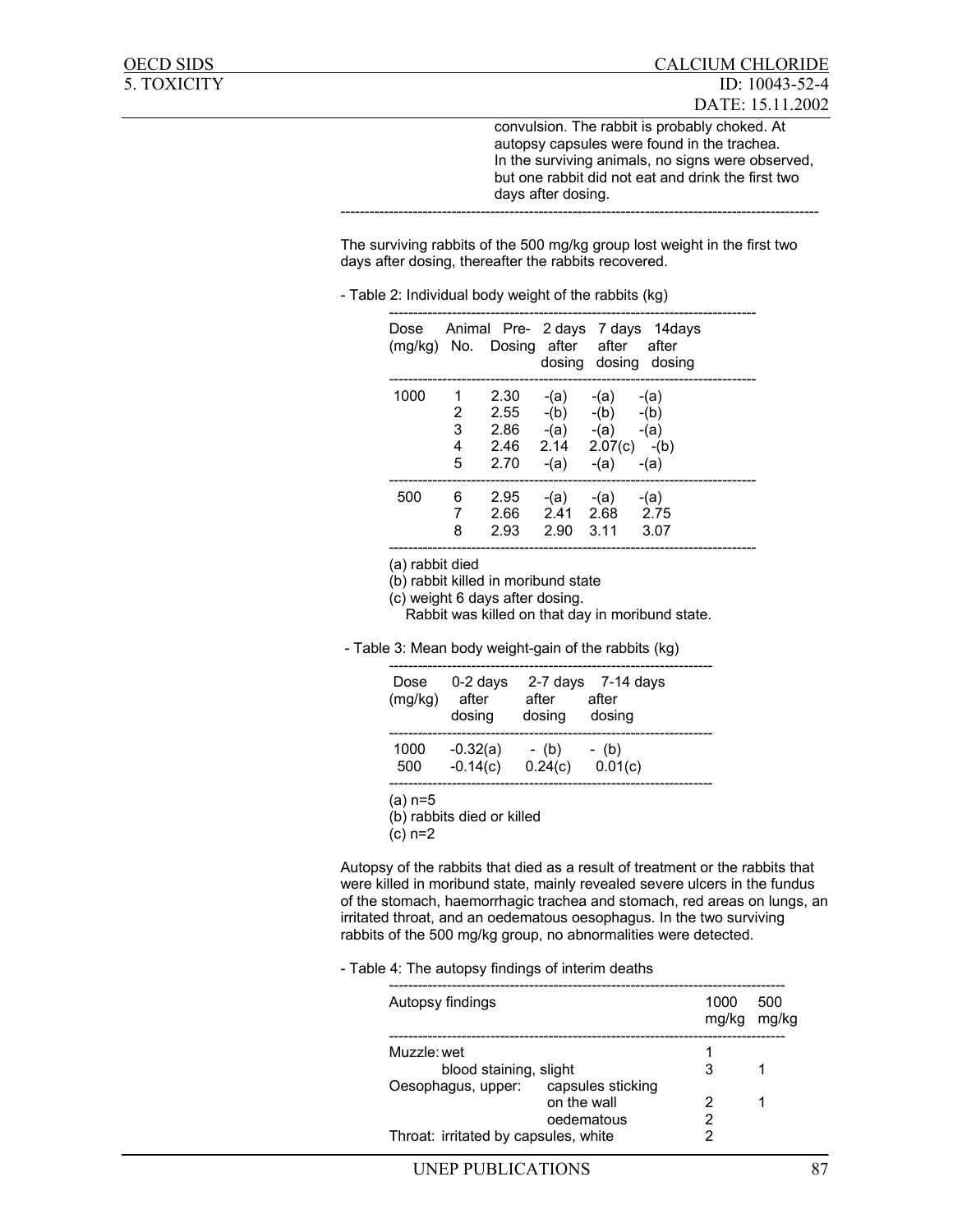| OECD SIDS                |           |                                  |                                                                                                                                                 | <b>CALCIUM CHLORIDE</b> |   |                  |
|--------------------------|-----------|----------------------------------|-------------------------------------------------------------------------------------------------------------------------------------------------|-------------------------|---|------------------|
| 5. TOXICITY              |           |                                  |                                                                                                                                                 |                         |   | ID: 10043-52-4   |
|                          |           |                                  |                                                                                                                                                 |                         |   | DATE: 15.11.2002 |
|                          |           | Trachea:                         | haemorrhagic wall                                                                                                                               | 3                       |   |                  |
|                          |           |                                  | mucoid/foam                                                                                                                                     | 3                       |   |                  |
|                          |           | Lungs: red areas                 |                                                                                                                                                 | 1                       |   |                  |
|                          |           |                                  | not collapsed                                                                                                                                   | 4                       | 1 |                  |
|                          |           | Stomach:                         | fundus with severe ulcers                                                                                                                       | 4                       |   |                  |
|                          |           |                                  | haemorragic areas/spots                                                                                                                         | 2                       |   |                  |
|                          |           |                                  |                                                                                                                                                 |                         |   |                  |
|                          |           | Interim deaths                   |                                                                                                                                                 | 5                       | 1 |                  |
|                          |           |                                  |                                                                                                                                                 |                         |   |                  |
| Source                   |           | <b>Tokuyama Corporation</b>      |                                                                                                                                                 |                         |   |                  |
| <b>Reliability</b>       |           | : (1) valid without restriction  |                                                                                                                                                 |                         |   |                  |
|                          |           |                                  | Comparable to OECD guideline study                                                                                                              |                         |   |                  |
| <b>Flag</b>              |           | Critical study for SIDS endpoint |                                                                                                                                                 |                         |   |                  |
| 10.06.2002               |           |                                  |                                                                                                                                                 |                         |   | (56)             |
|                          |           |                                  |                                                                                                                                                 |                         |   |                  |
| <b>Type</b>              | $LD_{50}$ |                                  |                                                                                                                                                 |                         |   |                  |
| <b>Species</b>           | rabbit    |                                  |                                                                                                                                                 |                         |   |                  |
| <b>Strain</b>            |           | New Zealand white                |                                                                                                                                                 |                         |   |                  |
| <b>Sex</b>               | male      |                                  |                                                                                                                                                 |                         |   |                  |
| <b>Number of animals</b> | 9         |                                  |                                                                                                                                                 |                         |   |                  |
| <b>Vehicle</b>           |           | other: gelatin capsule           |                                                                                                                                                 |                         |   |                  |
| Value                    |           | 1000 mg/kg bw                    |                                                                                                                                                 |                         |   |                  |
| Method                   | other     |                                  |                                                                                                                                                 |                         |   |                  |
| Year                     | 1986      |                                  |                                                                                                                                                 |                         |   |                  |
| <b>GLP</b>               | yes       |                                  |                                                                                                                                                 |                         |   |                  |
| <b>Test substance</b>    |           | other TS                         |                                                                                                                                                 |                         |   |                  |
| <b>Remark</b>            |           | [Test substance]                 |                                                                                                                                                 |                         |   |                  |
|                          |           |                                  | Calcium chloride dihydrate (CaCl <sub>2</sub> -2H <sub>2</sub> O), a white powder, prepared from                                                |                         |   |                  |
|                          |           |                                  | calcium chloride dihydrate flakes (Batch No. Solvay Couillet 8/OCT/1985                                                                         |                         |   |                  |
|                          |           |                                  | FLAKES). The test sample was solid at the application time. Upon analysis                                                                       |                         |   |                  |
|                          |           |                                  | sample contained: 76.7% CaCl <sub>2</sub> , 1.8% NaCl and 0.08% Ca(OH) <sub>2</sub> .                                                           |                         |   |                  |
|                          |           |                                  |                                                                                                                                                 |                         |   |                  |
|                          |           | [Method]                         |                                                                                                                                                 |                         |   |                  |
|                          |           |                                  | The method was in principle equivalent to OECD Guideline 401, except                                                                            |                         |   |                  |
|                          |           |                                  | that only 2 or 3 animals were used for each dose.                                                                                               |                         |   |                  |
|                          |           |                                  |                                                                                                                                                 |                         |   |                  |
|                          |           | [Test condition]                 |                                                                                                                                                 |                         |   |                  |
|                          |           |                                  | Single doses of calcium chloride dihydrate were given with a dosing-gun to                                                                      |                         |   |                  |
|                          |           |                                  | fasted male rabbits. Two rabbits were used for each dose group, except                                                                          |                         |   |                  |
|                          |           | three for the 2000 mg/kg group.  |                                                                                                                                                 |                         |   |                  |
|                          |           |                                  | During the experiments the animals had free access to food, except from                                                                         |                         |   |                  |
|                          |           |                                  | 16 hours prior to dosing until 6 hours after dosing. Water was available ad                                                                     |                         |   |                  |
|                          |           |                                  | libitum. The animals were weighed one day before and at 2, 7 and 14 days                                                                        |                         |   |                  |
|                          |           | after dosing.                    |                                                                                                                                                 |                         |   |                  |
|                          |           |                                  | The rabbits were observed frequently the first day of dosing and, thereafter                                                                    |                         |   |                  |
|                          |           |                                  | on each day till the end of the experiment.<br>Any sign of intoxication of the animals during 14-day observation period                         |                         |   |                  |
|                          |           |                                  |                                                                                                                                                 |                         |   |                  |
|                          |           |                                  | was recorded. Gross post-mortem examination was made on all animals                                                                             |                         |   |                  |
|                          |           |                                  | that died during the observation period. The surviving animals were killed<br>by Nembutal <sup>®</sup> injection in the ear vein and autopsied. |                         |   |                  |
|                          |           |                                  |                                                                                                                                                 |                         |   |                  |
|                          |           | [Result]                         |                                                                                                                                                 |                         |   |                  |
|                          |           |                                  |                                                                                                                                                 |                         |   |                  |
|                          |           |                                  | - Table 1: Summary of the observed signs in the acute oral toxicity study                                                                       |                         |   |                  |
|                          |           |                                  | with calcium chloride dihydrate in rabbits.                                                                                                     |                         |   |                  |
|                          |           |                                  |                                                                                                                                                 |                         |   |                  |
|                          | Dose      | no.dead/                         | Signs                                                                                                                                           |                         |   |                  |
|                          | levels    | no.treated                       |                                                                                                                                                 |                         |   |                  |
|                          |           | (mg/kg)<br>м                     |                                                                                                                                                 |                         |   |                  |
|                          |           |                                  |                                                                                                                                                 |                         |   |                  |
|                          | 2000      | $1/2*$                           | One rabbit died 24 hours after dosing. The                                                                                                      |                         |   |                  |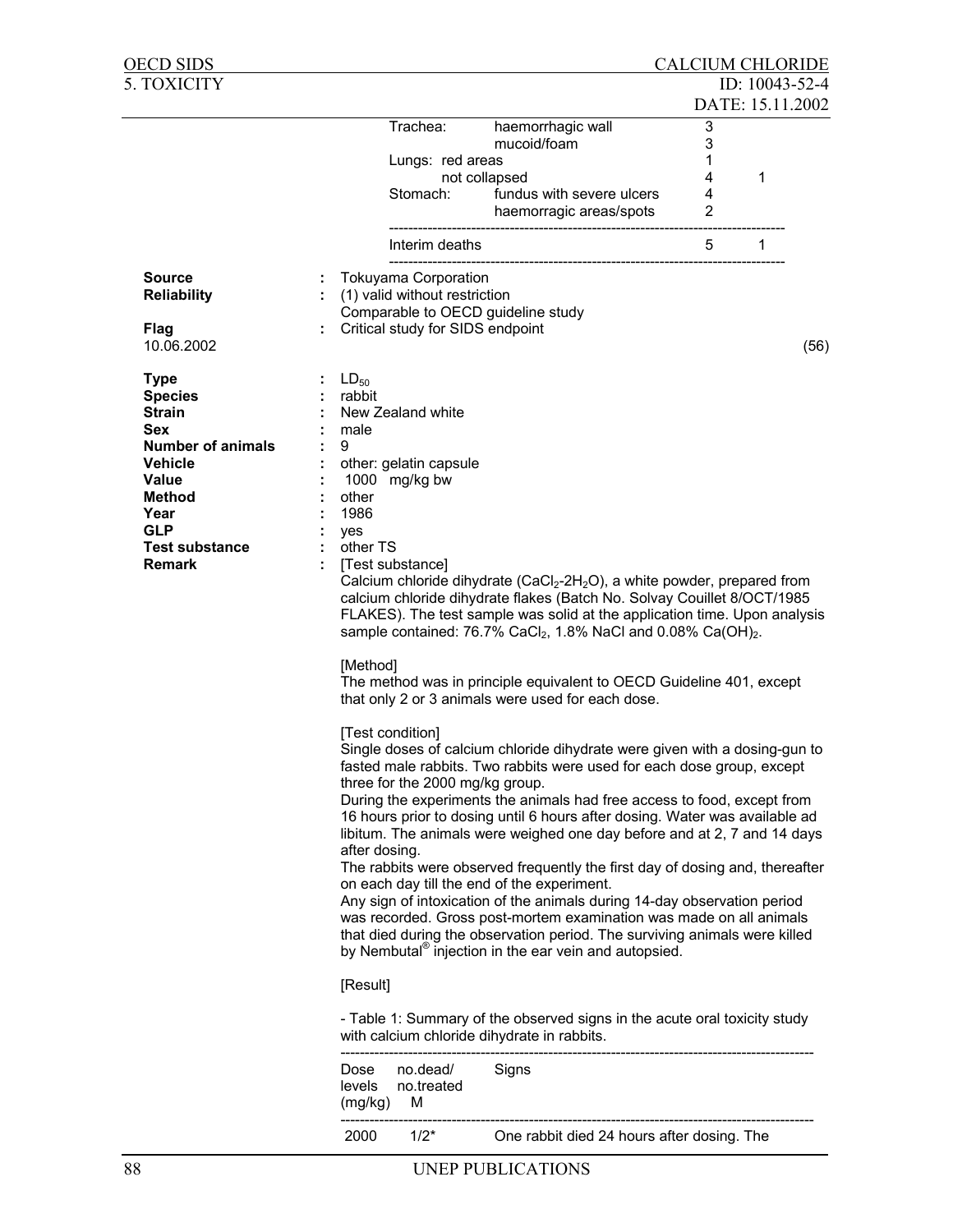| OECD SIDS   |      |     | <b>CALCIUM CHLORIDE</b>                                                                                                                                                                                                                                                                                                                                                                                                                                                      |
|-------------|------|-----|------------------------------------------------------------------------------------------------------------------------------------------------------------------------------------------------------------------------------------------------------------------------------------------------------------------------------------------------------------------------------------------------------------------------------------------------------------------------------|
| 5. TOXICITY |      |     | ID: 10043-52-4<br>DATE: 15.11.2002                                                                                                                                                                                                                                                                                                                                                                                                                                           |
|             |      |     | following signs were observed: alternately increase<br>and decrease in respiratory rate, diminished body<br>tone, ptosis, miosis.<br>The survivng rabbit did not eat very well from two<br>days after dosing, till 6 days after dosing. Time of<br>onset of most signs was between 0-2 hours after<br>dosing, and had disappeared 4 hours after dosing<br>in the surviving rabbit.                                                                                           |
|             | 1000 | 1/2 | One rabbit died three days after dosing. The<br>following signs were observed: diminished<br>locomotor activity, diminished respiratory rate and,<br>respiratory difficulties, diminished startle-response,<br>salivation, ptosis. The rabbits didn't eat after dosing<br>untill death (one rabbit) or until 6 days after dosing.<br>Signs in the survivng rabbit had disappeared 5<br>days after dosing. Time of onset of most signs was<br>between 0-3 hours after dosing. |
|             | 500  | 0/2 | One rabbit did not eat well till three days after<br>dosing. No other signs were observed.                                                                                                                                                                                                                                                                                                                                                                                   |
|             | 250  | 0/2 | No signs were observed.                                                                                                                                                                                                                                                                                                                                                                                                                                                      |
|             |      |     |                                                                                                                                                                                                                                                                                                                                                                                                                                                                              |

\* One rabbit (No.2) not included in this table because it broke its back during dosing (received dose 932 mg/kg), and was killed for humane reasons 6 hours after dosing.

All surviving rabbits lost weight in the first two days after dosing, except one out of two rabbits of the 250 mg/kg group. Thereafter the rabbits recovered, but weight gain was rather poor.

### - Table 2: Individual body weight of the rabbits (kg)

| Dose |             | (mg/kg) No. Dosing after after after |                | dosing dosing dosing                   | Animal Pre- 2 days 7 days 14 days |
|------|-------------|--------------------------------------|----------------|----------------------------------------|-----------------------------------|
| 2000 | 1<br>2<br>3 | 2.75<br>3.02<br>2.87                 | 2.36<br>$-(b)$ | 2.41<br>$-(a)$ $-(a)$ $-(a)$<br>$-(b)$ | 2.68<br>$-(b)$                    |
| 1000 | 4           | 3.20                                 | 2.90           | 2.96                                   | 3.09                              |
|      | 5           | 3.43                                 | 2.88           | $-(a)$                                 | $-(a)$                            |
| 500  | 6           | 3.03                                 | 2.99           | 3.01                                   | 3.04                              |
|      | 7           | 3.23                                 | 3.00           | 3.14                                   | 3.23                              |
| 250  | 8           | 3.17                                 | 3.20           | 3.24                                   | 3.32                              |
|      | 9           | 3.56                                 | 3.50           | 3.51                                   | 3.67                              |

 (a) rabbit broke his back during dosing (received dose 932 mg/kg) and was killed 6 hours after dosing for humane reasons (b) rabbit died

- Table 3: Mean body weight-gain of the rabbits (kg)

| Dose<br>after<br>(mg/kg) | 0-2 days<br>after<br>dosing<br>dosing | $2-7$ days 7-14 days<br>after<br>dosing |
|--------------------------|---------------------------------------|-----------------------------------------|
|--------------------------|---------------------------------------|-----------------------------------------|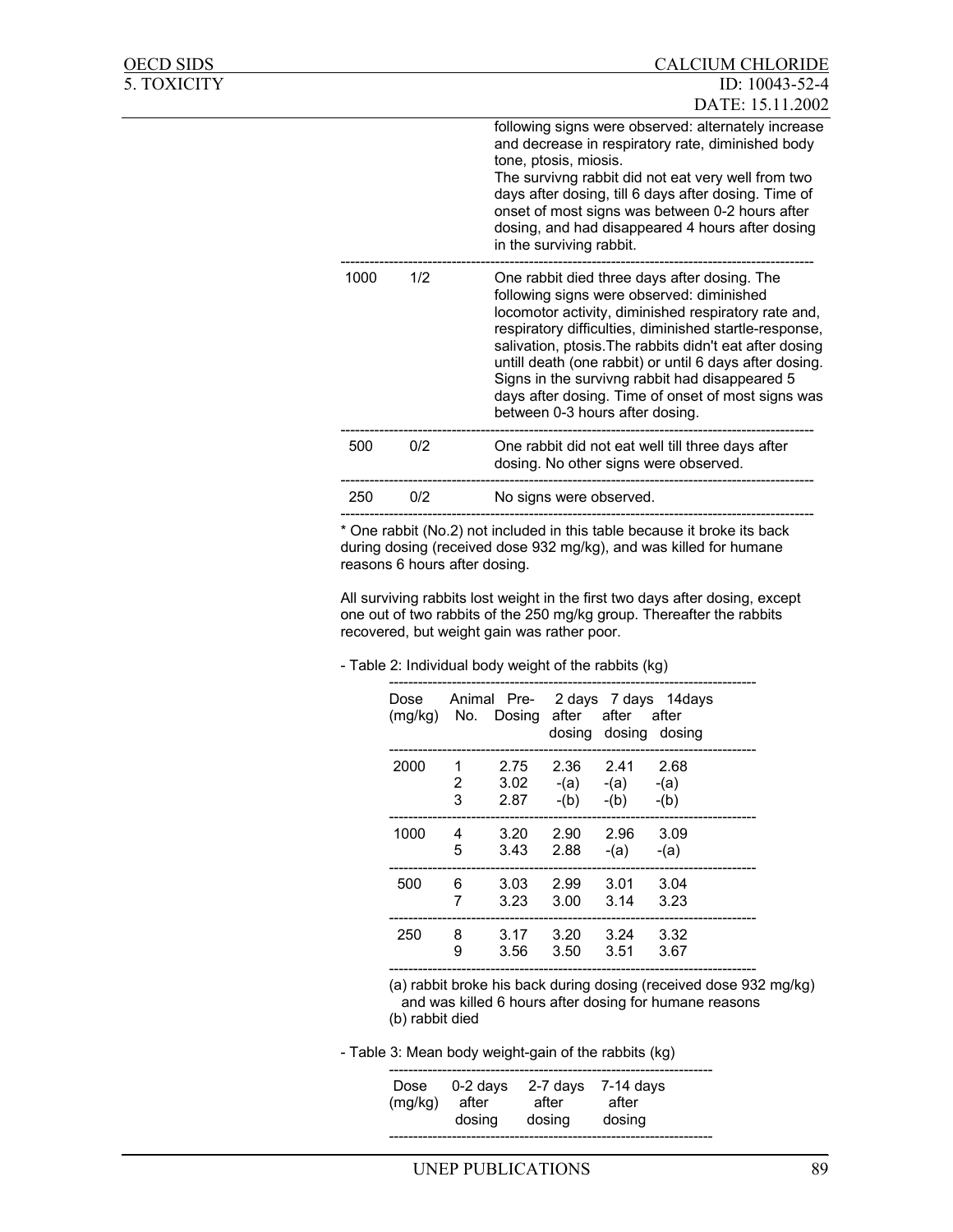| 2000      | $-0.39(a)$ | 0.05(a) | 0.27(a) |  |
|-----------|------------|---------|---------|--|
| 1000      | $-0.43(b)$ | 0.06(a) | 0.13(a) |  |
| 500       | $-0.13(b)$ | 0.08(b) | 0.06(b) |  |
| 250       | $-0.01(b)$ | 0.03(b) | 0.12(b) |  |
|           |            |         |         |  |
| $(a)$ n=1 |            |         |         |  |
| $(b)$ n=2 |            |         |         |  |
|           |            |         |         |  |

Autopsy of the rabbits that died as a result of treatment, mainly revealed haemorrhagic trachea, severe ulcers in the stomach, dark areas on the lungs and an accentuated hepatic pattern and pale areas in the liver. The surviving animals of the 500, 1000, 2000 mg/kg group had old ulcers in the stomach 14 days after dosing.

- Table 4: The autopsy findings of interim deaths

|                                                                                                                                                                                        |                                                                                                                         | Autopsy findings                                                                                                                                                                                                                                                                                                                                                                                                                   | 2000<br>mg/kg mg/kg                         | 1000                       |      |
|----------------------------------------------------------------------------------------------------------------------------------------------------------------------------------------|-------------------------------------------------------------------------------------------------------------------------|------------------------------------------------------------------------------------------------------------------------------------------------------------------------------------------------------------------------------------------------------------------------------------------------------------------------------------------------------------------------------------------------------------------------------------|---------------------------------------------|----------------------------|------|
|                                                                                                                                                                                        |                                                                                                                         | Muzzle wet<br>with blood<br>Throat and tongue with scar-tissue<br>Trachea partly haemorrhagic with white spots<br>Lung: emphysema and dark areas<br>Stomach: ulcers(s), severe<br>distended<br>Liver: hepatic pattern and pale arreas<br>Autolysis                                                                                                                                                                                 | 1<br>$\mathbf{1}$<br>$\mathbf{1}$<br>1<br>1 | 1<br>1<br>1<br>1<br>1<br>1 |      |
|                                                                                                                                                                                        |                                                                                                                         | Interim deaths                                                                                                                                                                                                                                                                                                                                                                                                                     | $\mathbf 1$                                 | 1                          |      |
| Source<br><b>Reliability</b><br>10.06.2002                                                                                                                                             |                                                                                                                         | : Tokuyama Corporation<br>: (1) valid without restriction<br>Comparable to OECD guideline study                                                                                                                                                                                                                                                                                                                                    |                                             |                            | (58) |
| <b>Type</b><br><b>Species</b><br><b>Strain</b><br>Sex<br><b>Number of animals</b><br><b>Vehicle</b><br>Value<br>Method<br>Year<br><b>GLP</b><br><b>Test substance</b><br><b>Remark</b> | $\therefore$ LD <sub>50</sub><br>rabbit<br>male<br>8<br>other<br>1986<br>yes<br>$\mathcal{L}^{\mathcal{L}}$<br>other TS | : New Zealand white<br>: other: gelatin capsule<br>1000 mg/kg bw<br>[Test substance]<br>Calcium chloride hexahydrate (CaCl <sub>2</sub> -6H <sub>2</sub> O), a white powder, prepared<br>from calcium chloride dihydrate (Batch No. Solvay Couillet 8/OCT/1985<br>FLAKES). The test material was solid at application time. Upon analysis<br>sample contained: 50.2% CaCl <sub>2</sub> , 1.2% NaCl and 0.05% Ca(OH) <sub>2</sub> . |                                             |                            |      |
|                                                                                                                                                                                        | [Method]                                                                                                                | The method was in principle equivalent to OECD Guideline 401, except<br>that only 1 or 2 animals were used for each dose group.                                                                                                                                                                                                                                                                                                    |                                             |                            |      |
|                                                                                                                                                                                        |                                                                                                                         | [Test condition]<br>Single doses of calcium chloride hexahydrate were given in gelatin<br>capsules with a dosing-gun. The doses were 100, 200, 500, 1000 and 2000<br>mg/kg. During the experiments the animals had free access to food, except                                                                                                                                                                                     |                                             |                            |      |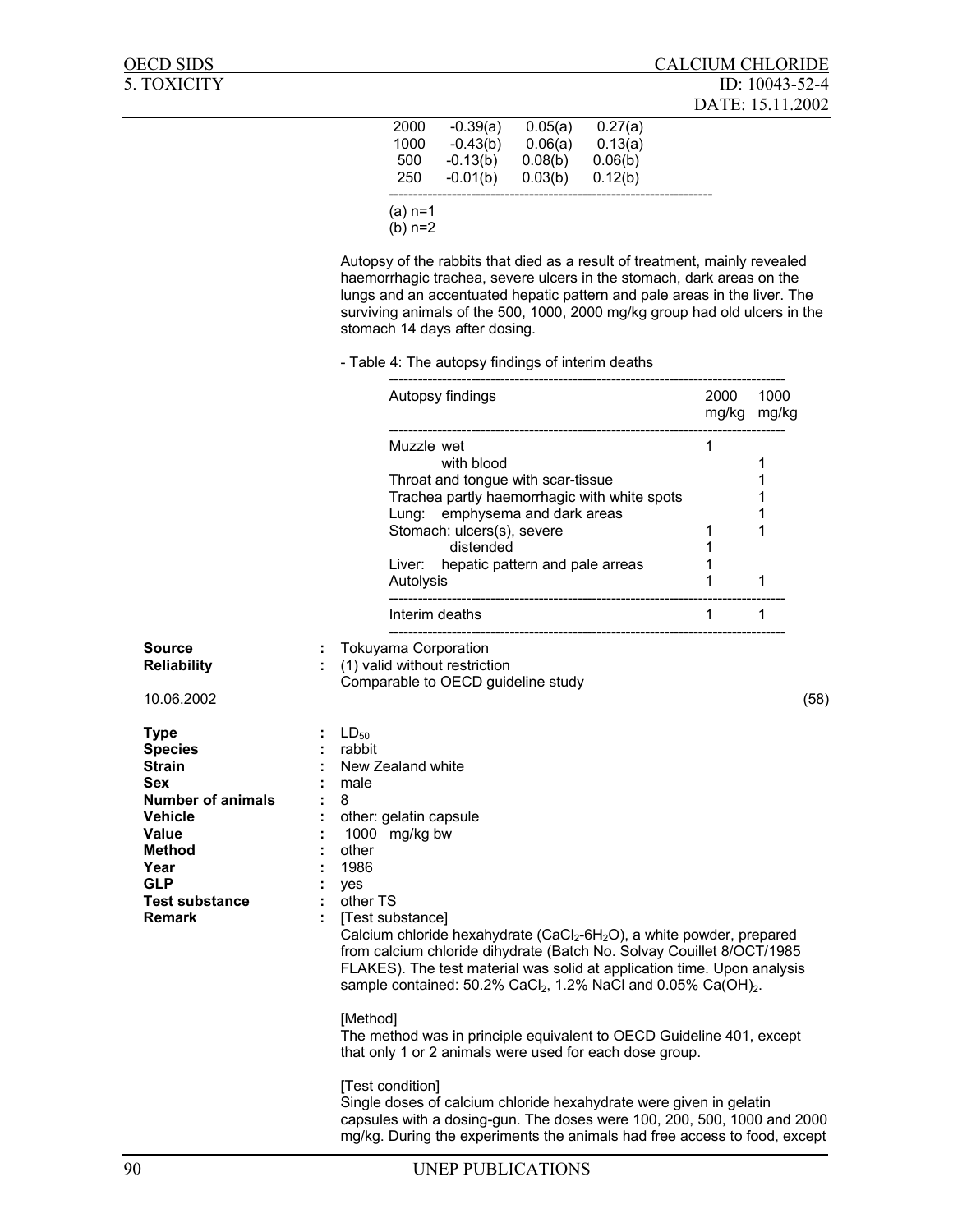from 16 hours prior to dosing until 6 hours after dosing. Water was available ad libitum. The animals were weighed one day before and at 2, 7 and 14 days after dosing. The rabbits were observed frequently the first day of dosing and, thereafter on each day till the end of the experiment. Any sign of intoxication of the animals during 14-day observation period was recorded. Gross post-mortem examination was made on all dead animals. The surviving animals were killed by Nembutal® injection in the ear vein and autopsied.

[Result]

- Table 1: Summary of the observed signs in the acute oral toxicity study with calcium chloride hexahydrate in rabbits.

| Dose<br>levels<br>(mg/kg) | no.dead/<br>no.treated<br>м | Signs                                                                                                                                                                                                                                                                                                                                                                                                                                                                                                                                                                                                                           |
|---------------------------|-----------------------------|---------------------------------------------------------------------------------------------------------------------------------------------------------------------------------------------------------------------------------------------------------------------------------------------------------------------------------------------------------------------------------------------------------------------------------------------------------------------------------------------------------------------------------------------------------------------------------------------------------------------------------|
| 2000                      | 1/1                         | The rabbit died during dosing in convulsion, after it<br>had received 1.43 g/kg.                                                                                                                                                                                                                                                                                                                                                                                                                                                                                                                                                |
| 1000                      | 1/2                         | One rabbit died eight days after dosing. The<br>following signs were observed: diminished<br>locomotor activity, dark skin colour at the first day,<br>thereafter pale skin colour salvation, diminished<br>respiratory rate and, respiratory difficulties,<br>diminished alertness and startle-response,<br>abnomal<br>body posture and gait, ptosis, hypothermia. The<br>died rabbit did not eat and from day 4 onwards<br>also, no water consumption was noted. The<br>survivng rabbit recovered after one day. Signs had<br>disappeared 2 days after dosing. Time of onset of<br>most signs was within 1 hour after dosing. |
| 500                       | 0/2                         | No signs were observed.                                                                                                                                                                                                                                                                                                                                                                                                                                                                                                                                                                                                         |
| 200                       | 0/1                         | No signs were observed.                                                                                                                                                                                                                                                                                                                                                                                                                                                                                                                                                                                                         |
| 100                       | 0/2                         | No signs were observed.                                                                                                                                                                                                                                                                                                                                                                                                                                                                                                                                                                                                         |
|                           |                             |                                                                                                                                                                                                                                                                                                                                                                                                                                                                                                                                                                                                                                 |

Especially the surviving rabbit of the 1000 mg/kg group lost weight in the first week after dosing, thereafter the rabbits recovered. In the other dose groups the effects on weight gain were less

|  | - Table 2: Individual body weight of the rabbits (kg) |
|--|-------------------------------------------------------|
|--|-------------------------------------------------------|

| Dose |    | Animal Pre- 2 days 7 days 14 days<br>(mg/kg) No. Dosing after after after |                           | dosing dosing dosing |      |
|------|----|---------------------------------------------------------------------------|---------------------------|----------------------|------|
| 2000 | 1  |                                                                           | 2.45 $-(a)$ $-(a)$ $-(a)$ |                      |      |
| 1000 | 3  | 2 2.47 2.13 1.74 -(a)                                                     | 2.45 2.23 2.30 2.48       |                      |      |
| 500  | 5. | 4 2.46 2.41                                                               | 2.32 2.33 2.44 2.50       | 2.40 2.50            |      |
| 200  | 6  | 2.65                                                                      | - 2.69                    | -2.83                | 2.98 |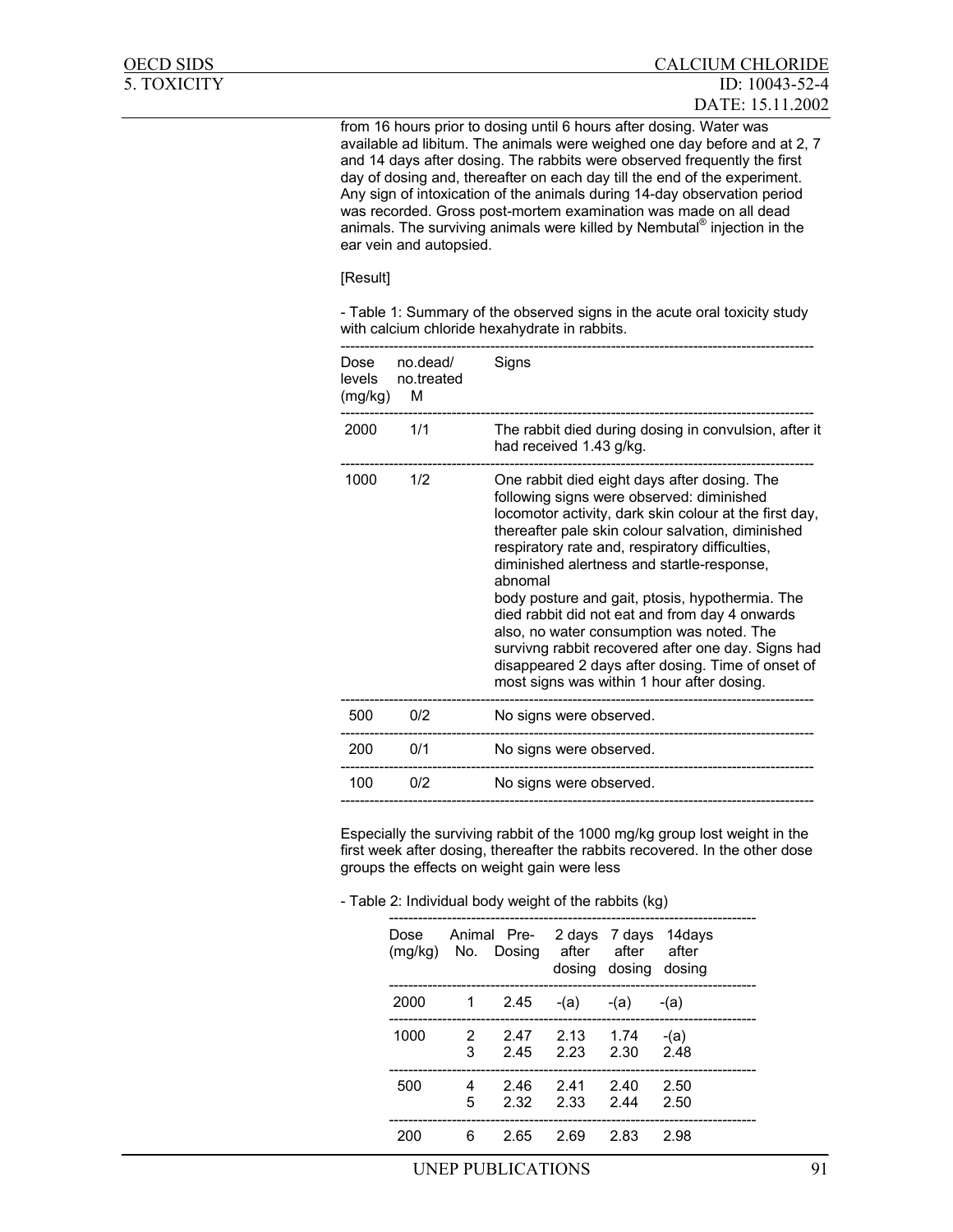| 100. | 7 2.55 2.56 2.52 2.68 |  |  |
|------|-----------------------|--|--|
|      | 8 2.16 2.23 2.20 2.47 |  |  |
|      |                       |  |  |

(a) rabbit died

- Table 3: Mean body weight-gain of the rabbits (kg)

| Dose<br>(mg/kg) | $0-2$ days<br>after<br>dosing | 2-7 days<br>after<br>dosing | $7-14$ days<br>after<br>dosing |
|-----------------|-------------------------------|-----------------------------|--------------------------------|
| 2000            | (a)                           | (a)                         | (a)                            |
| 1000            | $-0.28(b)$                    | $-0.16(b)$                  | 0.18(c)                        |
| 500             | $-0.02(b)$                    | 0.05(b)                     | 0.08(b)                        |
| 200             | 0.04(c)                       | 0.14(c)                     | 0.15(c)                        |
| 100             | 0.04(b)                       | $-0.04(b)$                  | 0.22(b)                        |

(a) rabbit diet

(b) n=2

(c) n=1

Autopsy of the rabbits that died as a result of treatment or the rabbits, mainly revealed a haemorrhagic trachea and perforation and/or severe ulceration of the stomach. Two surviving rabbits, one in the 500, and another in the 1000 mg/kg group, had haemorrhagic tracheas, and the rabbit of the 200 mg/kg group had a white spot on the heart.

#### - Table 4: The autopsy findings of interim deaths

|               | Autopsy findings                           | 2000<br>mg/kg | 1000<br>mg/kg |
|---------------|--------------------------------------------|---------------|---------------|
|               | Muzzle with blood                          |               |               |
|               | Trachea wall thickened, white precipitate  |               |               |
|               | haemorrhagic and foam                      |               |               |
|               | Lungs: tissue hardened                     |               |               |
|               | not collapsed                              |               |               |
|               | partly gray staining and pale              |               |               |
|               | dark                                       |               |               |
|               | Heart: right part with jelly, left is pale |               |               |
|               | Stomach: fundus with severe ulcers         |               |               |
|               | haemorrhagic areas                         |               |               |
|               | brown mucus                                |               |               |
|               | perforated                                 |               |               |
| Spleen: small |                                            |               |               |
| Autolysis     |                                            |               |               |
|               | Interim deaths                             |               |               |

### - Table 5: The autopsy findings of the surviving animals.

| Autopsy findings                          | 1000 500 | mg/kg mg/kg mg/kg | 200 |
|-------------------------------------------|----------|-------------------|-----|
| Trachea:haemorrhagic<br>Heart: white spot |          |                   |     |
| Interim deaths                            |          |                   |     |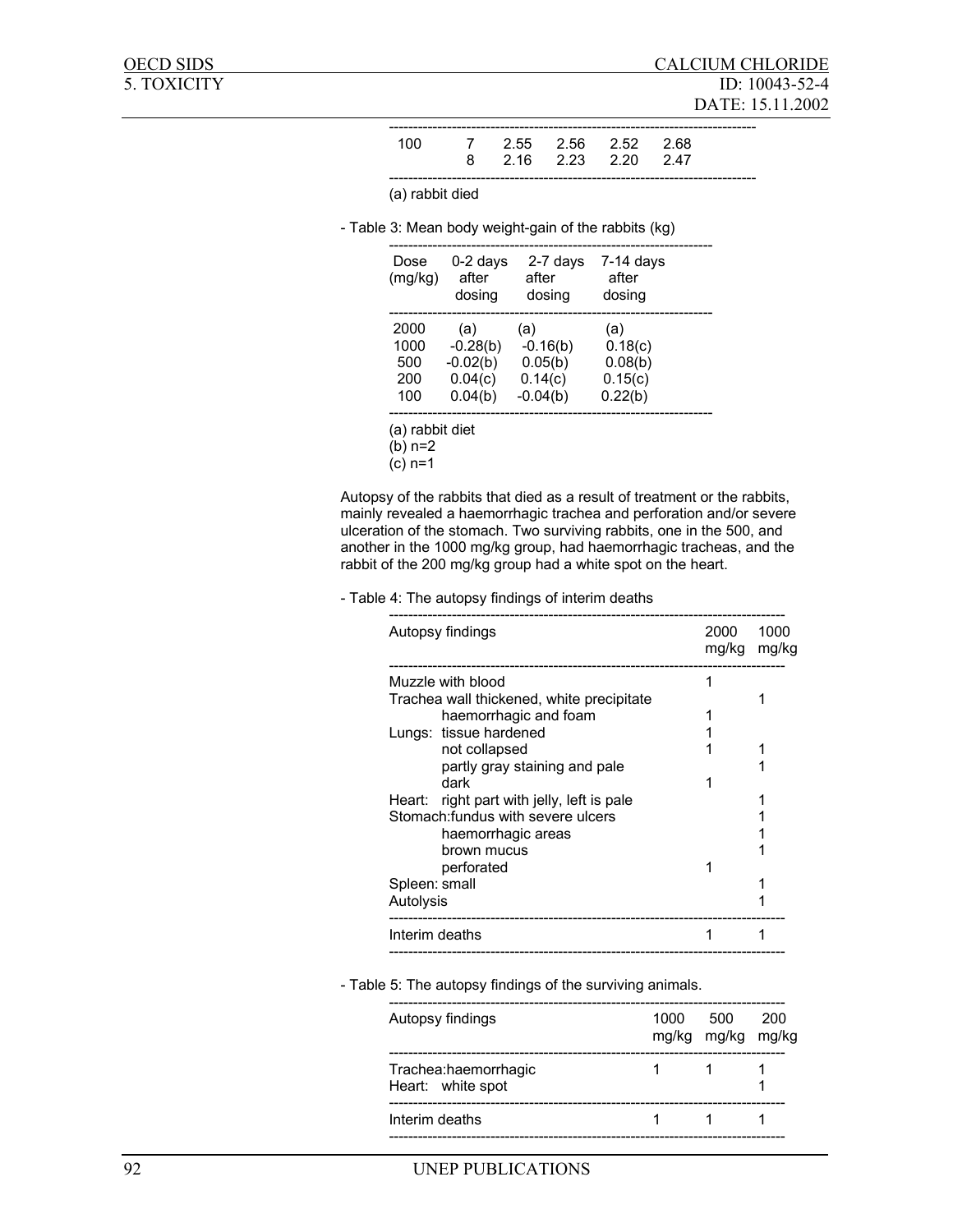| <b>OECD SIDS</b>                                                                                                                                                                                            |                                                                                                                 |                                                                                                                  | <b>CALCIUM CHLORIDE</b>                                                                                                                                                                                                                                                                                                                                                                                                                                                                                                                                                                                                                                                                                                                                                                                                                                                                                                                                                                                                                                                                                                                             |
|-------------------------------------------------------------------------------------------------------------------------------------------------------------------------------------------------------------|-----------------------------------------------------------------------------------------------------------------|------------------------------------------------------------------------------------------------------------------|-----------------------------------------------------------------------------------------------------------------------------------------------------------------------------------------------------------------------------------------------------------------------------------------------------------------------------------------------------------------------------------------------------------------------------------------------------------------------------------------------------------------------------------------------------------------------------------------------------------------------------------------------------------------------------------------------------------------------------------------------------------------------------------------------------------------------------------------------------------------------------------------------------------------------------------------------------------------------------------------------------------------------------------------------------------------------------------------------------------------------------------------------------|
| 5. TOXICITY                                                                                                                                                                                                 |                                                                                                                 |                                                                                                                  | ID: 10043-52-4                                                                                                                                                                                                                                                                                                                                                                                                                                                                                                                                                                                                                                                                                                                                                                                                                                                                                                                                                                                                                                                                                                                                      |
|                                                                                                                                                                                                             |                                                                                                                 |                                                                                                                  | DATE: 15.11.2002                                                                                                                                                                                                                                                                                                                                                                                                                                                                                                                                                                                                                                                                                                                                                                                                                                                                                                                                                                                                                                                                                                                                    |
| <b>Source</b><br><b>Reliability</b><br>10.06.2002                                                                                                                                                           | ÷                                                                                                               | <b>Tokuyama Corporation</b><br>(1) valid without restriction                                                     | Comparable to OECD guideline study<br>(59)                                                                                                                                                                                                                                                                                                                                                                                                                                                                                                                                                                                                                                                                                                                                                                                                                                                                                                                                                                                                                                                                                                          |
|                                                                                                                                                                                                             |                                                                                                                 |                                                                                                                  |                                                                                                                                                                                                                                                                                                                                                                                                                                                                                                                                                                                                                                                                                                                                                                                                                                                                                                                                                                                                                                                                                                                                                     |
| <b>Type</b><br><b>Species</b><br><b>Strain</b><br><b>Sex</b><br><b>Number of animals</b><br><b>Vehicle</b><br><b>Value</b><br><b>Method</b><br>Year<br><b>GLP</b><br><b>Test substance</b><br><b>Remark</b> | $LD_{50}$<br>rabbit<br>male<br>6<br>water<br>1000<br>other<br>1986<br>yes<br>other TS<br>[Method]<br>autopsied. | New Zealand white<br>mg/kg bw<br>[Test substance]<br>NaCl and $0.07\%$ Ca(OH) <sub>2</sub> .<br>[Test condition] | Calcium chloride 33%, a colorless, clear liquid (Batch No. Solvay Couillet<br>RS1 21/FEB/1986). Upon analysis sample contained: 33.1% CaCl <sub>2</sub> , 1.1%<br>The method was in principle equivalent to OECD Guideline 401, except<br>that only one or two animals were used for each dose.<br>The test material was given by a gastric intubation via a cannula. The<br>numbers of animals used were as follows: 1 rabbit each for 250 and 500<br>mg/kg groups; and 2 rabbits each for 1000 and 2000 mg/kg groups. During<br>the experiments the animals had free access to food, except from 16 hours<br>prior to dosing until 6 hours after dosing. Water was available ad libitum.<br>The animals were weighed one day before and at 2, 7 and 14 days after<br>dosing. The rabbits were observed frequently the first day of dosing and,<br>thereafter on each day till the end of the experiment. Any sign of<br>intoxication of the animals during 14-day observation period was recorded.<br>Gross post-mortem examination was made on all dead animals. The<br>surviving animals were killed by Nembutal® injection in the ear vein and |
|                                                                                                                                                                                                             | [Result]                                                                                                        |                                                                                                                  | - Table 1: Summary of the observed signs in the acute oral toxicity study                                                                                                                                                                                                                                                                                                                                                                                                                                                                                                                                                                                                                                                                                                                                                                                                                                                                                                                                                                                                                                                                           |
|                                                                                                                                                                                                             |                                                                                                                 |                                                                                                                  | with calcium chloride 33 % in rabbits.                                                                                                                                                                                                                                                                                                                                                                                                                                                                                                                                                                                                                                                                                                                                                                                                                                                                                                                                                                                                                                                                                                              |
|                                                                                                                                                                                                             | Dose<br>levels<br>(mg/kg)                                                                                       | no.dead/<br>no.treated<br>M                                                                                      | Signs                                                                                                                                                                                                                                                                                                                                                                                                                                                                                                                                                                                                                                                                                                                                                                                                                                                                                                                                                                                                                                                                                                                                               |
|                                                                                                                                                                                                             | 2000                                                                                                            | 1/2                                                                                                              | One rabbit was found dead 29 hours after<br>dosing.<br>The following signs were observed: positional<br>passivity, diminished respiratory rate and<br>respiratory difficulties, diminished locomotor<br>activity,<br>abnomal body posture and gait, diminished<br>alertness and startle-response. The onset of signs<br>was between 7 and 24 hours.<br>These signs were moderate to severe in intensity.<br>In the other rabbit no signs were observed.                                                                                                                                                                                                                                                                                                                                                                                                                                                                                                                                                                                                                                                                                             |
|                                                                                                                                                                                                             | 1000                                                                                                            | 1/2                                                                                                              | One rabbit was killed 5 days after dosing, because                                                                                                                                                                                                                                                                                                                                                                                                                                                                                                                                                                                                                                                                                                                                                                                                                                                                                                                                                                                                                                                                                                  |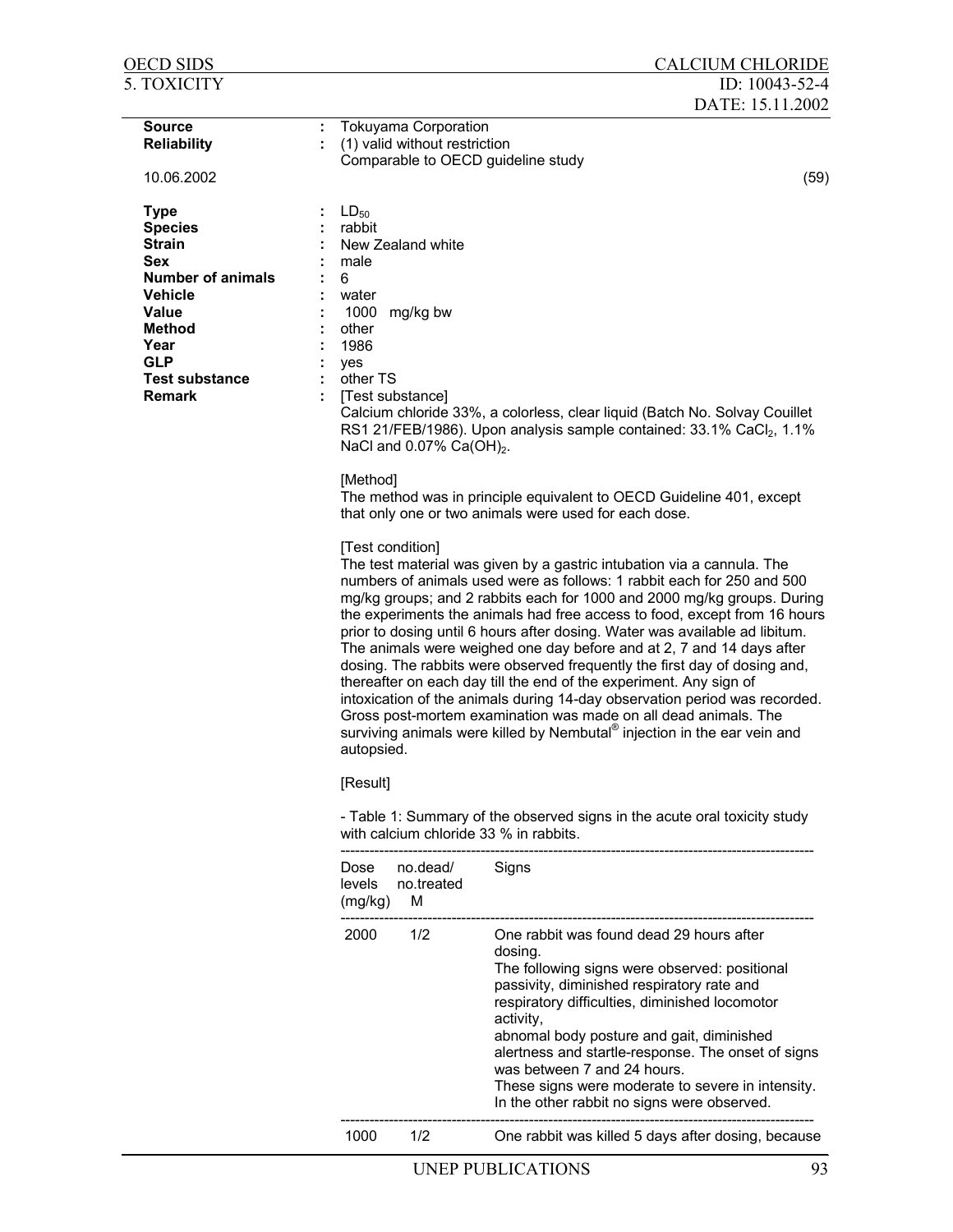|     |     | of a broken back, this animal had less<br>food-consumption.<br>No signs were observed in the other rabbit. |
|-----|-----|------------------------------------------------------------------------------------------------------------|
| 500 | 0/1 | No signs were observed.                                                                                    |
| 250 | 0/1 | No signs were observed.                                                                                    |
|     |     |                                                                                                            |

The rabbits of all dose groups lost weight the first two days after dosing, except the surviving rabbit of the 2000 mg/kg group. Thereafter the rabbits recovered with exception of the surviving rabbit in the 2000 mg/kg group, which recovered in the second week after dosing.

- Table 2: Individual body weight of the rabbits (kg)

| Dose<br>(mg/kg) No. Dosing after after after |                  |                             |                     |                      | Animal Pre- 2 days 7 days 14 days<br>dosing dosing dosing |
|----------------------------------------------|------------------|-----------------------------|---------------------|----------------------|-----------------------------------------------------------|
| 2000                                         | $\mathbf 1$<br>2 | 3.12<br>2.98                | 3.30 3.12 3.24      | $-(a)$ $-(a)$ $-(a)$ |                                                           |
| 1000                                         | 3<br>4           | $3.68$ $3.24$ $-(b)$ $-(b)$ | 3.66 3.43 3.56 3.68 |                      |                                                           |
| 500                                          | 5                | 3.60                        | 3.49                | - 3.53               | 3.60                                                      |
| 250                                          | 6                | 3.40                        | 3.33                | 3.35                 | 3.48                                                      |

(a) rabbit died

(b) rabbit was killed, because of a broken back

- Table 3: Mean body weight-gain of the rabbits (kg)

| Dose<br>(mg/kg) | 0-2 days<br>after<br>dosing | 2-7 days<br>after<br>dosing | 7-14 days<br>after<br>dosing |
|-----------------|-----------------------------|-----------------------------|------------------------------|
| 2000            | 0.18(a)                     | $-0.18(a)$                  | 0.12(a)                      |
| 1000            | $-0.33(b)$                  | 0.13(a)                     | 0.12(a)                      |
| 500             | $-0.11(a)$                  | 0.04(a)                     | 0.07(a)                      |
| 250             | $-0.07(a)$                  | 0.02(a)                     | 0.13(a)                      |
| (a) n=1         |                             |                             |                              |
| (b) n=2         |                             |                             |                              |

Autopsy of the rabbits of the 2000 and 1000 mg/kg group, that died as a result of treatment or that were killed, mainly revealed perforation and ulcers of the stomach, haemorrhagic intestine and a distended urine bladder. In the surviving rabbits no abnormalities were detected.

#### - Table 4: The autopsy findings of interim deaths

| Autopsy findings                   | 2000<br>mg/kg | 1000<br>mg/kg |
|------------------------------------|---------------|---------------|
| Hydrothorax, slight                |               |               |
| Stomach:perforation                |               |               |
| ulcers and haemorragic spots       |               |               |
| Abdominal cavity: stomach contents |               |               |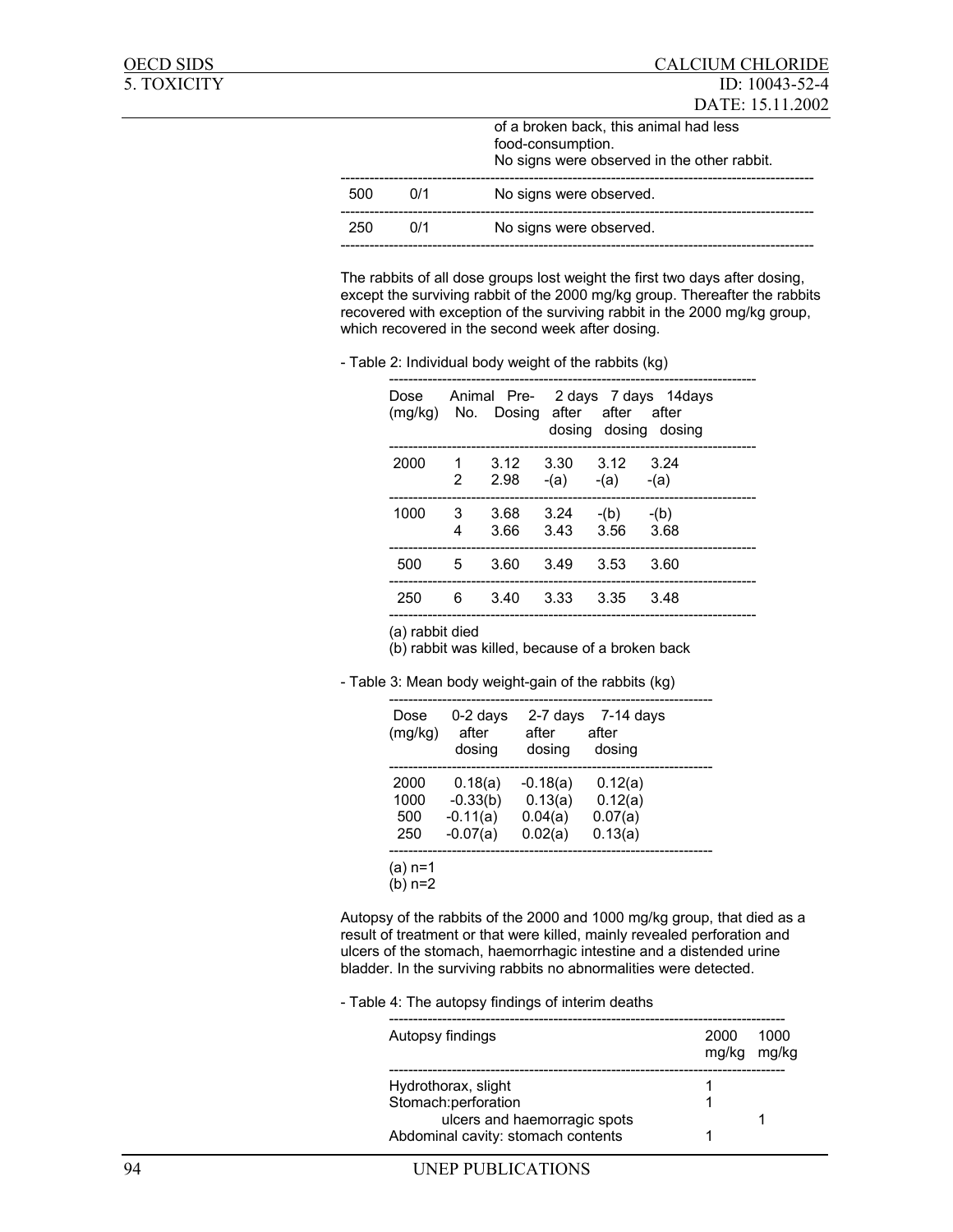| OECD SIDS                     |               |                                                                                                                                                                                                                                                                                                                                                                                                                                                                                                                                                                                                        | <b>CALCIUM CHLORIDE</b> |                  |      |
|-------------------------------|---------------|--------------------------------------------------------------------------------------------------------------------------------------------------------------------------------------------------------------------------------------------------------------------------------------------------------------------------------------------------------------------------------------------------------------------------------------------------------------------------------------------------------------------------------------------------------------------------------------------------------|-------------------------|------------------|------|
| 5. TOXICITY                   |               |                                                                                                                                                                                                                                                                                                                                                                                                                                                                                                                                                                                                        |                         | ID: 10043-52-4   |      |
|                               |               |                                                                                                                                                                                                                                                                                                                                                                                                                                                                                                                                                                                                        |                         | DATE: 15.11.2002 |      |
|                               |               | Intestine: visceral surfaces with petechial                                                                                                                                                                                                                                                                                                                                                                                                                                                                                                                                                            |                         |                  |      |
|                               |               | haemorrages                                                                                                                                                                                                                                                                                                                                                                                                                                                                                                                                                                                            | 1                       |                  |      |
|                               |               | Urine bladder servere distended                                                                                                                                                                                                                                                                                                                                                                                                                                                                                                                                                                        | 1                       |                  |      |
|                               |               | Broken back                                                                                                                                                                                                                                                                                                                                                                                                                                                                                                                                                                                            | 1                       | 1                |      |
|                               |               |                                                                                                                                                                                                                                                                                                                                                                                                                                                                                                                                                                                                        |                         |                  |      |
|                               |               | Interim deaths                                                                                                                                                                                                                                                                                                                                                                                                                                                                                                                                                                                         | $\mathbf{1}$            | $\mathbf{1}$     |      |
| <b>Source</b>                 | ÷             | <b>Tokuyama Corporation</b>                                                                                                                                                                                                                                                                                                                                                                                                                                                                                                                                                                            |                         |                  |      |
| <b>Reliability</b>            |               | (1) valid without restriction                                                                                                                                                                                                                                                                                                                                                                                                                                                                                                                                                                          |                         |                  |      |
|                               |               | Comparable to OECD guideline study                                                                                                                                                                                                                                                                                                                                                                                                                                                                                                                                                                     |                         |                  |      |
| 10.06.2002                    |               |                                                                                                                                                                                                                                                                                                                                                                                                                                                                                                                                                                                                        |                         |                  | (57) |
| <b>Type</b>                   | $LD_{50}$     |                                                                                                                                                                                                                                                                                                                                                                                                                                                                                                                                                                                                        |                         |                  |      |
| <b>Species</b>                |               | mouse                                                                                                                                                                                                                                                                                                                                                                                                                                                                                                                                                                                                  |                         |                  |      |
| <b>Strain</b>                 | <b>ICR</b>    |                                                                                                                                                                                                                                                                                                                                                                                                                                                                                                                                                                                                        |                         |                  |      |
| <b>Sex</b>                    | male          |                                                                                                                                                                                                                                                                                                                                                                                                                                                                                                                                                                                                        |                         |                  |      |
| <b>Number of animals</b>      | 15            |                                                                                                                                                                                                                                                                                                                                                                                                                                                                                                                                                                                                        |                         |                  |      |
| Vehicle                       |               | other: 5 % Arabic gum in water                                                                                                                                                                                                                                                                                                                                                                                                                                                                                                                                                                         |                         |                  |      |
| <b>Value</b>                  |               | 2045 mg/kg bw                                                                                                                                                                                                                                                                                                                                                                                                                                                                                                                                                                                          |                         |                  |      |
| Method                        | other         |                                                                                                                                                                                                                                                                                                                                                                                                                                                                                                                                                                                                        |                         |                  |      |
| Year                          | 1977          |                                                                                                                                                                                                                                                                                                                                                                                                                                                                                                                                                                                                        |                         |                  |      |
| <b>GLP</b>                    |               | no data                                                                                                                                                                                                                                                                                                                                                                                                                                                                                                                                                                                                |                         |                  |      |
| <b>Test substance</b>         |               | no data                                                                                                                                                                                                                                                                                                                                                                                                                                                                                                                                                                                                |                         |                  |      |
| <b>Remark</b>                 |               | [Method]                                                                                                                                                                                                                                                                                                                                                                                                                                                                                                                                                                                               |                         |                  |      |
|                               |               | The method was in principle equivalent to OECD Guideline 401, except                                                                                                                                                                                                                                                                                                                                                                                                                                                                                                                                   |                         |                  |      |
|                               |               | that mortality was determined by the up and down method after 3-day                                                                                                                                                                                                                                                                                                                                                                                                                                                                                                                                    |                         |                  |      |
|                               |               | period observation.                                                                                                                                                                                                                                                                                                                                                                                                                                                                                                                                                                                    |                         |                  |      |
|                               |               | [Test condition]<br>Three groups of 15 male mice were used. During the experiments the<br>animals had free access to food, except for 5-6 hours prior to dosing.<br>Water was available ad libitum.<br>Single doses of calcium chloride dissolved in 5% Arabic gum in $H_2O$ were<br>given by stomach tube to the fasted animals. Any sign of intoxication of the<br>animals was observed for 7 days.<br>Mortality was determined after 3-day observation period, however. Gross<br>post-mortem examination was made on all dead animals. The surviving<br>animals were killed by ether and autopsied. |                         |                  |      |
| <b>Source</b>                 |               | <b>Tokuyama Corporation</b>                                                                                                                                                                                                                                                                                                                                                                                                                                                                                                                                                                            |                         |                  |      |
| <b>Reliability</b>            |               | (2) valid with restrictions                                                                                                                                                                                                                                                                                                                                                                                                                                                                                                                                                                            |                         |                  |      |
|                               |               | Comparable to guideline study with acceptable restrictions                                                                                                                                                                                                                                                                                                                                                                                                                                                                                                                                             |                         |                  |      |
| 10.06.2002                    |               |                                                                                                                                                                                                                                                                                                                                                                                                                                                                                                                                                                                                        |                         |                  | (1)  |
|                               |               |                                                                                                                                                                                                                                                                                                                                                                                                                                                                                                                                                                                                        |                         |                  |      |
| <b>Type</b>                   | $LD_{50}$     |                                                                                                                                                                                                                                                                                                                                                                                                                                                                                                                                                                                                        |                         |                  |      |
| <b>Species</b>                |               | mouse                                                                                                                                                                                                                                                                                                                                                                                                                                                                                                                                                                                                  |                         |                  |      |
| <b>Strain</b>                 | <b>ICR</b>    |                                                                                                                                                                                                                                                                                                                                                                                                                                                                                                                                                                                                        |                         |                  |      |
| <b>Sex</b>                    |               | female                                                                                                                                                                                                                                                                                                                                                                                                                                                                                                                                                                                                 |                         |                  |      |
| <b>Number of animals</b>      | 15            |                                                                                                                                                                                                                                                                                                                                                                                                                                                                                                                                                                                                        |                         |                  |      |
| Vehicle                       |               | other: 5 % Arabic gum in water                                                                                                                                                                                                                                                                                                                                                                                                                                                                                                                                                                         |                         |                  |      |
| <b>Value</b><br><b>Method</b> |               | 1940 mg/kg bw                                                                                                                                                                                                                                                                                                                                                                                                                                                                                                                                                                                          |                         |                  |      |
| Year                          | other<br>1977 |                                                                                                                                                                                                                                                                                                                                                                                                                                                                                                                                                                                                        |                         |                  |      |
| <b>GLP</b>                    |               | no data                                                                                                                                                                                                                                                                                                                                                                                                                                                                                                                                                                                                |                         |                  |      |
| <b>Test substance</b>         |               | no data                                                                                                                                                                                                                                                                                                                                                                                                                                                                                                                                                                                                |                         |                  |      |
| <b>Remark</b>                 |               | [Method]                                                                                                                                                                                                                                                                                                                                                                                                                                                                                                                                                                                               |                         |                  |      |
|                               |               | The method was in principle equivalent to OECD Guideline 401, except                                                                                                                                                                                                                                                                                                                                                                                                                                                                                                                                   |                         |                  |      |
|                               |               | that mortality was determined by the up and down method after 3-day                                                                                                                                                                                                                                                                                                                                                                                                                                                                                                                                    |                         |                  |      |
|                               |               | period observation.                                                                                                                                                                                                                                                                                                                                                                                                                                                                                                                                                                                    |                         |                  |      |
|                               |               |                                                                                                                                                                                                                                                                                                                                                                                                                                                                                                                                                                                                        |                         |                  |      |
|                               |               | [Test condition]                                                                                                                                                                                                                                                                                                                                                                                                                                                                                                                                                                                       |                         |                  |      |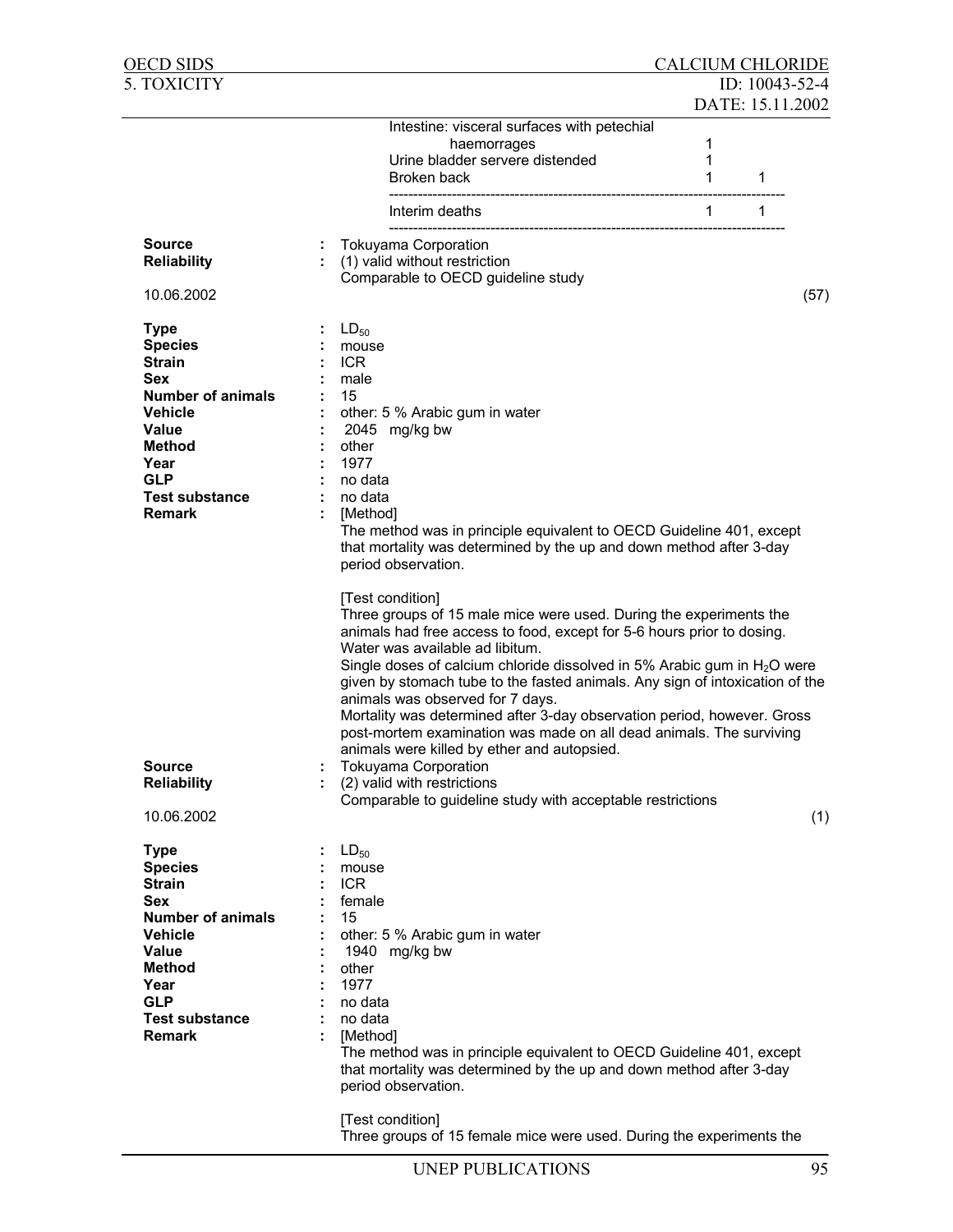| OECD SIDS                                                                                                                                                                                            | <b>CALCIUM CHLORIDE</b>                                                                                                                                                                                                                                                                                                                                                                                                                                                                                                                                                                                                                                                                                                                   |
|------------------------------------------------------------------------------------------------------------------------------------------------------------------------------------------------------|-------------------------------------------------------------------------------------------------------------------------------------------------------------------------------------------------------------------------------------------------------------------------------------------------------------------------------------------------------------------------------------------------------------------------------------------------------------------------------------------------------------------------------------------------------------------------------------------------------------------------------------------------------------------------------------------------------------------------------------------|
| 5. TOXICITY                                                                                                                                                                                          | ID: 10043-52-4<br>DATE: 15.11.2002                                                                                                                                                                                                                                                                                                                                                                                                                                                                                                                                                                                                                                                                                                        |
| <b>Source</b><br><b>Reliability</b><br>10.06.2002                                                                                                                                                    | animals had free access to food, except for 5-6 hours prior to dosing.<br>Water was available ad libitum.<br>Single doses of calcium chloride dissolved in 5% Arabic gum in $H_2O$ were<br>given by stomach tube to the fasted animals. Any sign of intoxication of the<br>animals was observed for 7 days.<br>Mortality was determined after 3-day observation period, however. Gross<br>post-mortem examination was made on all dead animals. The surviving<br>animals were killed by ether and autopsied.<br><b>Tokuyama Corporation</b><br>÷<br>(2) valid with restrictions<br>Comparable to guideline study with acceptable restrictions<br>(1)                                                                                      |
|                                                                                                                                                                                                      |                                                                                                                                                                                                                                                                                                                                                                                                                                                                                                                                                                                                                                                                                                                                           |
| <b>Type</b><br><b>Species</b><br><b>Strain</b><br><b>Sex</b><br><b>Number of animals</b><br><b>Vehicle</b><br><b>Value</b><br>Method<br>Year<br><b>GLP</b><br><b>Test substance</b><br><b>Remark</b> | $LD_{50}$<br>rat<br>Wistar<br>male<br>15<br>other: 5 % Arabic gum in water<br>3798 mg/kg bw<br>other<br>1977<br>no data<br>no data<br>[Method]<br>The method was in principle equivalent to OECD Guideline 401, except<br>that mortality was determined by the up and down method after 3-day<br>period observation.                                                                                                                                                                                                                                                                                                                                                                                                                      |
| <b>Source</b><br><b>Reliability</b><br>10.06.2002                                                                                                                                                    | [Test condition]<br>Three groups of 15 male rats were used. During the experiments the<br>animals had free access to food, except for 5-6 hours prior to dosing.<br>Water was available ad libitum.<br>Single doses of calcium chloride dissolved in 5% Arabic gum in $H_2O$ were<br>given by stomach tube to the fasted animals. Any sign of intoxication of the<br>animals was observed for 7 days.<br>Mortality was determined after 3-day observation period, however. Gross<br>post-mortem examination was made on all dead animals. The surviving<br>animals were killed by ether and autopsied.<br><b>Tokuyama Corporation</b><br>(2) valid with restrictions<br>Comparable to guideline study with acceptable restrictions<br>(1) |
| <b>Type</b><br><b>Species</b><br><b>Strain</b><br>Sex<br><b>Number of animals</b><br><b>Vehicle</b><br><b>Value</b><br><b>Method</b><br>Year<br><b>GLP</b><br><b>Test substance</b><br><b>Remark</b> | $LD_{50}$<br>rat<br>Wistar<br>female<br>15<br>other: 5 % Arabic gum in water<br>4179 mg/kg bw<br>other<br>1977<br>no data<br>no data<br>[Method]<br>The method was in principle equivalent to OECD Guideline 401, except<br>that mortality was determined by the up and down method after 3-day<br>period observation.                                                                                                                                                                                                                                                                                                                                                                                                                    |

[Test condition]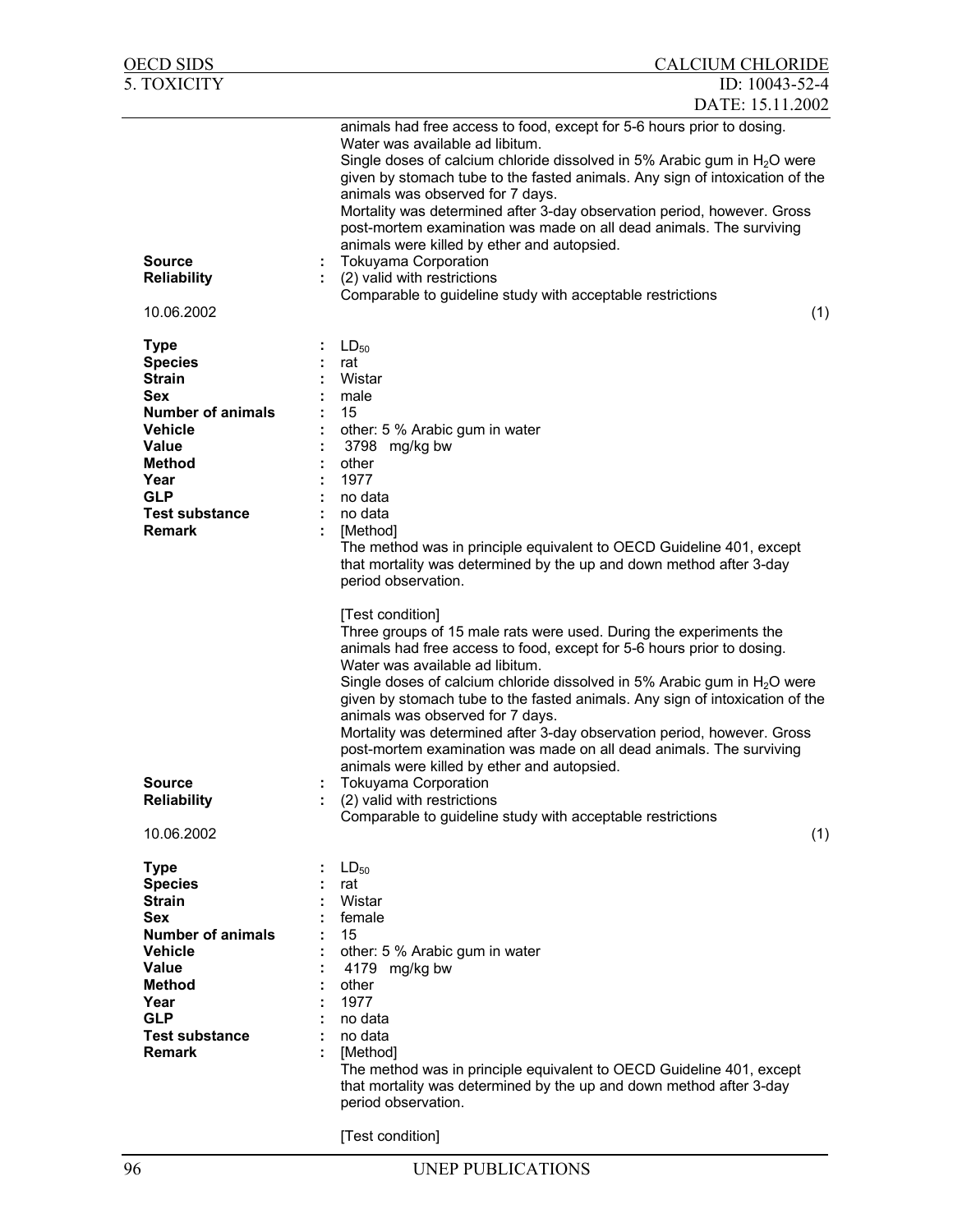| OECD SIDS                                                                                                                                                              | <b>CALCIUM CHLORIDE</b>                                                                                                                                                                                                                                                                                                                                                                                                                                                                                                                                                                                                                                                                                                                                                                                                                                                                                                                                                                                              |
|------------------------------------------------------------------------------------------------------------------------------------------------------------------------|----------------------------------------------------------------------------------------------------------------------------------------------------------------------------------------------------------------------------------------------------------------------------------------------------------------------------------------------------------------------------------------------------------------------------------------------------------------------------------------------------------------------------------------------------------------------------------------------------------------------------------------------------------------------------------------------------------------------------------------------------------------------------------------------------------------------------------------------------------------------------------------------------------------------------------------------------------------------------------------------------------------------|
| 5. TOXICITY                                                                                                                                                            | ID: 10043-52-4                                                                                                                                                                                                                                                                                                                                                                                                                                                                                                                                                                                                                                                                                                                                                                                                                                                                                                                                                                                                       |
|                                                                                                                                                                        | DATE: 15.11.2002                                                                                                                                                                                                                                                                                                                                                                                                                                                                                                                                                                                                                                                                                                                                                                                                                                                                                                                                                                                                     |
| <b>Source</b><br><b>Reliability</b><br>10.06.2002                                                                                                                      | Three groups of 15 female rats were used. During the experiments the<br>animals had free access to food, except for 5-6 hours prior to dosing.<br>Water was available ad libitum.<br>Single doses of calcium chloride dissolved in 5% Arabic gum in H <sub>2</sub> O were<br>given by stomach tube to the fasted animals. Any sign of intoxication of the<br>animals was observed for 7 days.<br>Mortality was determined after 3-day observation period, however. Gross<br>post-mortem examination was made on all dead animals. The surviving<br>animals were killed by ether and autopsied.<br><b>Tokuyama Corporation</b><br>(2) valid with restrictions<br>Comparable to guideline study with acceptable restrictions<br>(1)                                                                                                                                                                                                                                                                                    |
|                                                                                                                                                                        |                                                                                                                                                                                                                                                                                                                                                                                                                                                                                                                                                                                                                                                                                                                                                                                                                                                                                                                                                                                                                      |
| <b>Type</b><br><b>Species</b><br><b>Strain</b><br>Sex<br><b>Number of animals</b><br>Vehicle<br>Method<br>Year<br><b>GLP</b><br><b>Test substance</b><br><b>Remark</b> | other<br>rabbit<br>no data<br>no data<br>25<br>water<br>other<br>1946<br>no data<br>no data<br>[Test condition]                                                                                                                                                                                                                                                                                                                                                                                                                                                                                                                                                                                                                                                                                                                                                                                                                                                                                                      |
|                                                                                                                                                                        | Twenty-five rabbits, from two days to six weeks of age, were used. The<br>animals were fasted for 48 hr before gavage and permitted to eat six hr<br>after gavage. A soft rubber catheter (French No. 8) was employed and the<br>animals were sacrificed 48 hr after treatment. Anhydrous calcium chloride<br>was administered in 5, 7.5, 10, 15, and 20% aqueous solutions.<br>Two rabbits were intubated and the catheter manipulated roughly to<br>determine whether this procedure alone would cause trauma. Gross and<br>microscopic study of the stomach and intestines was performed in all<br>instances.                                                                                                                                                                                                                                                                                                                                                                                                     |
|                                                                                                                                                                        | [Result]<br>Rough intubation caused no lesions. All animals, independent of weight<br>and age, receiving 20% solution of calcium chloride (0.75 to 1.5 g/kg) had<br>severe gastric damage, which consisted of mucosal necrosis and<br>ulceration, submucosal edema, cellular infiltration and angionecrosis.<br>Necrosis and exudation occasionally extended through all coats and<br>fibrinous exudates was present on the serosal surface.<br>Perforation of the stomach of one of the larger rabbits occurred. The<br>lesions were most marked along the greater curvature of the stomach,<br>especially in the region of the fundus. No lesions were produced in the<br>small or larger intestine. With doses of 15% calcium chloride (0.68 to 1.5<br>g/kg), lesions were not found in the older rabbits but severe ulcers, similar<br>to those described above, occurred in the unweaned animals receiving<br>over 0.75 g/kg. Similar results were obtained with the 10 and 5% solutions<br>(0.75 to 1.5 g/kg). |
| <b>Source</b><br><b>Reliability</b>                                                                                                                                    | <b>Tokuyama Corporation</b><br>(3) invalid<br>Documentation insufficient for assessment                                                                                                                                                                                                                                                                                                                                                                                                                                                                                                                                                                                                                                                                                                                                                                                                                                                                                                                              |
| 15.07.2002                                                                                                                                                             | (24)                                                                                                                                                                                                                                                                                                                                                                                                                                                                                                                                                                                                                                                                                                                                                                                                                                                                                                                                                                                                                 |
| <b>Type</b><br><b>Species</b><br><b>Strain</b><br><b>Sex</b><br><b>Number of animals</b><br><b>Vehicle</b>                                                             | $LD_{50}$<br>rat<br>no data<br>no data<br>150<br>water                                                                                                                                                                                                                                                                                                                                                                                                                                                                                                                                                                                                                                                                                                                                                                                                                                                                                                                                                               |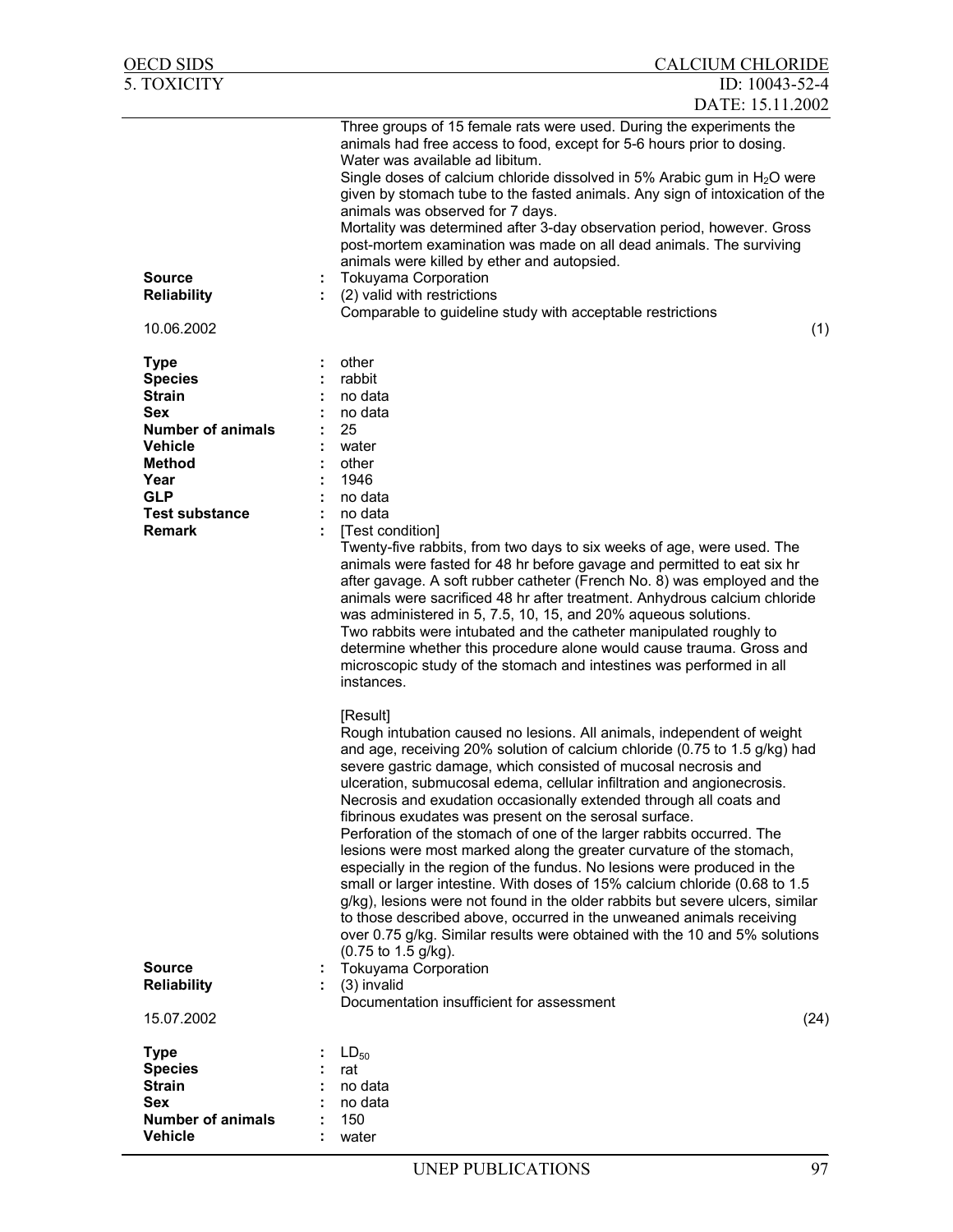| <u>OECD SIDS</u>         |   |                                           | <b>CALCIUM CHLORIDE</b> |
|--------------------------|---|-------------------------------------------|-------------------------|
| 5. TOXICITY              |   |                                           | ID: 10043-52-4          |
|                          |   |                                           | DATE: 15.11.2002        |
| <b>Value</b>             | ÷ | > 1000 mg/kg bw                           |                         |
| <b>Method</b>            |   | other                                     |                         |
| Year                     |   | 1946                                      |                         |
| <b>GLP</b>               |   | no data                                   |                         |
| <b>Test substance</b>    |   | no data                                   |                         |
| <b>Source</b>            |   | <b>Tokuyama Corporation</b>               |                         |
| <b>Reliability</b>       |   | (3) invalid                               |                         |
|                          |   | Documentation insufficient for assessment |                         |
|                          |   |                                           |                         |
| 10.06.2002               |   |                                           | (11)                    |
| <b>Type</b>              |   | $LD_{50}$                                 |                         |
| <b>Species</b>           |   | guinea pig                                |                         |
| <b>Strain</b>            |   | no data                                   |                         |
| <b>Sex</b>               |   | no data                                   |                         |
| <b>Number of animals</b> |   | 150                                       |                         |
| <b>Vehicle</b>           |   | water                                     |                         |
| <b>Value</b>             |   | > 1000 mg/kg bw                           |                         |
| <b>Method</b>            |   | other                                     |                         |
| Year                     |   | 1946                                      |                         |
| <b>GLP</b>               |   |                                           |                         |
|                          |   | no data                                   |                         |
| <b>Test substance</b>    |   | no data                                   |                         |
| <b>Source</b>            |   | Tokuyama Corporation                      |                         |
| <b>Reliability</b>       |   | (3) invalid                               |                         |
|                          |   | Documentation insufficient for assessment |                         |
| 10.06.2002               |   |                                           | (11)                    |
|                          |   |                                           |                         |
| <b>Type</b>              |   | $LD_{50}$                                 |                         |
| <b>Species</b>           |   | rabbit                                    |                         |
| <b>Strain</b>            |   | no data                                   |                         |
| <b>Sex</b>               |   | no data                                   |                         |
| <b>Number of animals</b> |   | 150                                       |                         |
| <b>Vehicle</b>           |   | water                                     |                         |
| <b>Value</b>             |   | >1000<br>mg/kg bw                         |                         |
| <b>Method</b>            |   | other                                     |                         |
| Year                     |   | 1946                                      |                         |
| <b>GLP</b>               |   | no data                                   |                         |
| <b>Test substance</b>    |   | no data                                   |                         |
| <b>Source</b>            |   | <b>Tokuyama Corporation</b>               |                         |
| <b>Reliability</b>       |   | (3) invalid                               |                         |
|                          |   | Documentation insufficient for assessment |                         |
| 10.06.2002               |   |                                           | (11)                    |
|                          |   |                                           |                         |
| <b>Type</b>              |   | $LD_{50}$                                 |                         |
| <b>Species</b>           |   | rat                                       |                         |
| <b>Strain</b>            |   | no data                                   |                         |
| <b>Sex</b>               |   | no data                                   |                         |
| <b>Number of animals</b> |   |                                           |                         |
| <b>Vehicle</b>           |   | water                                     |                         |
| Value                    |   | 1000 - 2000 mg/kg bw                      |                         |
| <b>Method</b>            |   | other                                     |                         |
| Year                     |   | 1948                                      |                         |
| <b>GLP</b>               |   | no data                                   |                         |
| <b>Test substance</b>    |   | other TS: commercial grade                |                         |
| <b>Source</b>            |   | Tokuyama Corporation                      |                         |
| <b>Reliability</b>       |   | (3) invalid                               |                         |
|                          |   | Documentation insufficient for assessment |                         |
| 10.06.2002               |   |                                           | (30)                    |
|                          |   |                                           |                         |
| <b>Type</b>              |   | $LD_{50}$                                 |                         |
| <b>Species</b>           |   | rat                                       |                         |
| <b>Strain</b>            |   | no data                                   |                         |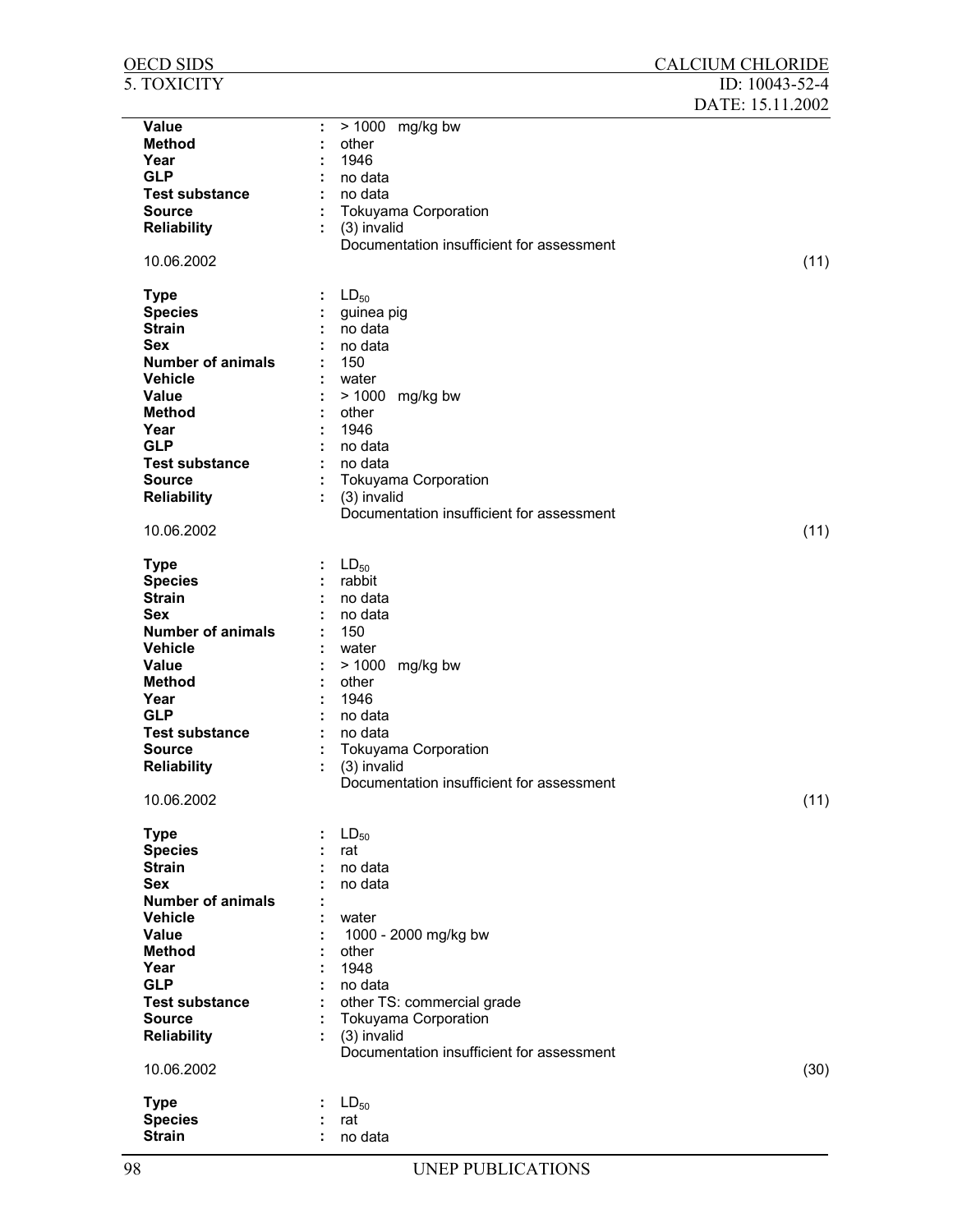| <b>OECD SIDS</b>         |   |                             | <b>CALCIUM CHLORIDE</b> |
|--------------------------|---|-----------------------------|-------------------------|
| 5. TOXICITY              |   |                             | ID: 10043-52-4          |
|                          |   |                             | DATE: 15.11.2002        |
| <b>Sex</b>               | ÷ | no data                     |                         |
| <b>Number of animals</b> |   |                             |                         |
| <b>Vehicle</b>           |   | no data                     |                         |
| Value                    |   | 1000 mg/kg bw               |                         |
| <b>Method</b>            |   | other                       |                         |
| Year                     |   | 1988                        |                         |
| <b>GLP</b>               |   | no data                     |                         |
| <b>Test substance</b>    |   | no data                     |                         |
| <b>Source</b>            |   | <b>Tokuyama Corporation</b> |                         |
| <b>Reliability</b>       |   | (4) not assignable          |                         |
|                          |   | Only secondary literature   |                         |
| 10.06.2002               |   |                             | (41)                    |
| <b>Type</b>              |   | $LD_{50}$                   |                         |
| <b>Species</b>           |   | rat                         |                         |
| <b>Strain</b>            |   | no data                     |                         |
| <b>Sex</b>               |   | no data                     |                         |
| Number of animals        |   |                             |                         |
| <b>Vehicle</b>           |   | no data                     |                         |
| Value                    |   | > 2500 mg/kg bw             |                         |
| <b>Method</b>            |   | other                       |                         |
| Year                     |   | 1978                        |                         |
| <b>GLP</b>               |   | no data                     |                         |
| <b>Test substance</b>    |   | no data                     |                         |
| <b>Source</b>            |   | <b>Tokuyama Corporation</b> |                         |
| <b>Reliability</b>       |   | (4) not assignable          |                         |
|                          |   | Only secondary literature   |                         |

12.06.2002 (89)

## **5.1.2 ACUTE INHALATION TOXICITY**

| <b>Type</b>              | $LC_{50}$                                                                                         |
|--------------------------|---------------------------------------------------------------------------------------------------|
| <b>Species</b>           | rat                                                                                               |
| <b>Strain</b>            | no data                                                                                           |
| <b>Sex</b>               | no data                                                                                           |
| <b>Number of animals</b> |                                                                                                   |
| <b>Vehicle</b>           |                                                                                                   |
| <b>Exposure time</b>     | 4 hour(s)                                                                                         |
| Value                    | $> 160$ mg/m <sup>3</sup>                                                                         |
| Method                   | other                                                                                             |
| Year                     | 1990                                                                                              |
| <b>GLP</b>               | no data                                                                                           |
| <b>Test substance</b>    | : other TS: technical grade                                                                       |
| <b>Remark</b>            | [Test condition]                                                                                  |
|                          | Rats were exposed to 40 and 160 mg/m <sup>3</sup> CaCl <sub>2</sub> for 4h.                       |
|                          |                                                                                                   |
|                          | [Result]                                                                                          |
|                          | No animal death was observed at 40 or 160 mg/m <sup>3</sup> CaCl <sub>2</sub> during 8-day        |
|                          | observation period. Many signs of irritation of respiratory tract were                            |
|                          | observed at both doses. The signs observed were decreased respiration,                            |
|                          | deep respiration, decrease in peroxidase activity, increases in the number                        |
|                          | of leukocytes, catalase activity and calcium levels in blood, and so on. The                      |
|                          | animals exposed to 40 mg/m <sup>3</sup> CaCl <sub>2</sub> recovered 2 days after exposure,        |
|                          | while the animals exposed to 160 mg/m <sup>3</sup> CaCl <sub>2</sub> still showed a couple of the |
|                          | signs, deep respiration, the increase in the number of leukocytes and the                         |
|                          | decrease in peroxidase activity, 8 days after exposure.                                           |
| <b>Source</b>            | Tokuyama Corporation                                                                              |
| <b>Reliability</b>       | (3) invalid                                                                                       |
|                          | Documentation insufficient for assessment                                                         |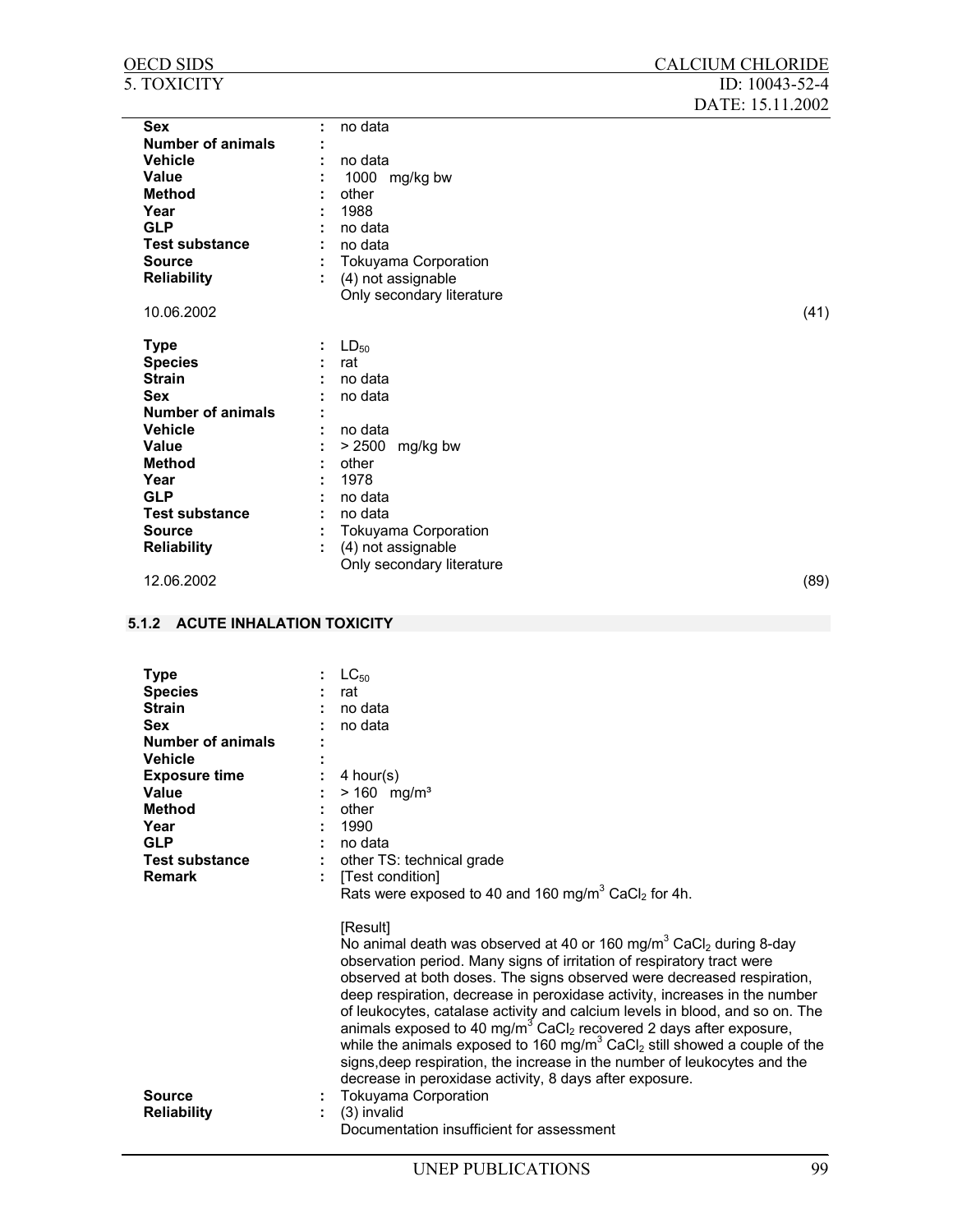## **5.1.3 ACUTE DERMAL TOXICITY**

| <b>Type</b><br><b>Species</b><br><b>Strain</b><br><b>Sex</b><br><b>Number of animals</b><br><b>Vehicle</b><br><b>Value</b><br><b>Method</b><br>Year<br><b>GLP</b><br><b>Test substance</b><br><b>Remark</b> | $LD_{50}$<br>rabbit<br>New Zealand white<br>male/female<br>4<br>water<br>$> 5000$ mg/kg bw<br>other<br>1981<br>no<br>as prescribed by 1.1 - 1.4<br>[Method]<br>Twenty four hours prior to application of the test material, the entire trunk of<br>2 male and 2 female rabbits/dose level was clipped free of hair with electric<br>clippers. Rabbits were treated with 5000 mg/kg of undiluted test material<br>which was applied under a heavy-gauge SARAN* film sleeve held in place<br>with rubber bands. Five ml distilled water was applied along with the test<br>material to simulate moistened skin and enhance skin contact. The plastic<br>sleeve was covered by a cloth bandage taped securely to the marginal                                        |
|-------------------------------------------------------------------------------------------------------------------------------------------------------------------------------------------------------------|-------------------------------------------------------------------------------------------------------------------------------------------------------------------------------------------------------------------------------------------------------------------------------------------------------------------------------------------------------------------------------------------------------------------------------------------------------------------------------------------------------------------------------------------------------------------------------------------------------------------------------------------------------------------------------------------------------------------------------------------------------------------|
|                                                                                                                                                                                                             | hair. All rabbits on test were placed in individual holding cages with free<br>access to food and water.<br>After 24 hours, the sleeves were removed, and the skin was washed with<br>a mild soap and water, rinsed thoroughly and dried with a soft disposable<br>towel. The topical response at the site of application was evaluated after<br>removal of the plastic sleeve. The animals were observed frequently<br>during exposure and for the following 2 weeks for signs of toxicity. Body<br>weights were recorded before and after the 24 hours exposure period and<br>at 1 and 2 weeks post-treatment. All surviving rabbits were submitted for a<br>gross pathological examination 2 weeks post-treatment.<br>* Trademark of The Dow Chemical Company. |
|                                                                                                                                                                                                             | [Result]<br>The dermal $LD_{50}$ was >5000 mg/kg. All four rabbits topically treated with<br>the test material survived. No adverse effects were observed following<br>treatment. Topical responses observed on the application sites of test<br>rabbits 24 hours post-treatment included slight (1/4) or moderate (3/4)<br>redness, moderate (3/4) or marked (1/4) swelling and moderate (2/4) or<br>marked (2/4) necrosis. Gross necropsy examination of rabbits 2 weeks<br>post-treatment revealed skin lesions at or near the site of administration,<br>characterized by scab formation, skin thickening and subchronic<br>inflammation. Internal observations were not considered to be the result of<br>compound exposure and/or absorption.               |
| <b>Source</b><br><b>Reliability</b>                                                                                                                                                                         | <b>Tokuyama Corporation</b><br>(2) valid with restrictions<br>Study report that meets generally accepted scientific<br>principles                                                                                                                                                                                                                                                                                                                                                                                                                                                                                                                                                                                                                                 |
| <b>Flag</b><br>11.06.2002                                                                                                                                                                                   | Critical study for SIDS endpoint<br>(16)                                                                                                                                                                                                                                                                                                                                                                                                                                                                                                                                                                                                                                                                                                                          |

# **5.1.4 ACUTE TOXICITY, OTHER ROUTES**

| <b>Type</b>    | $LD_{50}$        |
|----------------|------------------|
| <b>Species</b> | $:$ mouse        |
| <b>Strain</b>  | $\mathsf{C}$ ICR |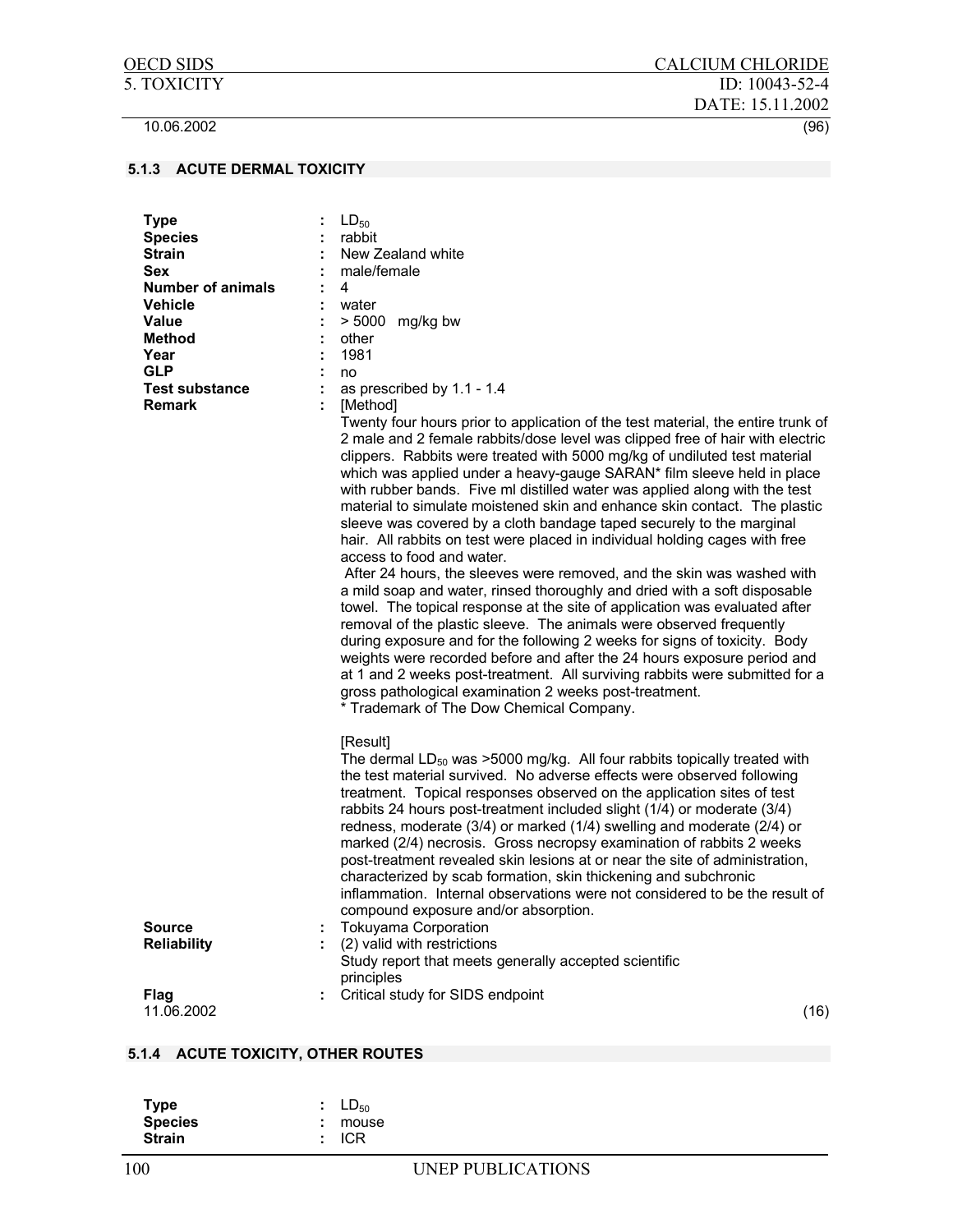| 5. TOXICITY                                                                                                                                                                                                                              | ID: $10043 - 52 - 4$<br>DATE: 15.11.2002                                                                                                                                                                                                                                                                                                                                                                                                                                                                                                                                                                                                  |
|------------------------------------------------------------------------------------------------------------------------------------------------------------------------------------------------------------------------------------------|-------------------------------------------------------------------------------------------------------------------------------------------------------------------------------------------------------------------------------------------------------------------------------------------------------------------------------------------------------------------------------------------------------------------------------------------------------------------------------------------------------------------------------------------------------------------------------------------------------------------------------------------|
| Sex<br><b>Number of animals</b><br><b>Vehicle</b><br>Route of admin.<br><b>Exposure time</b><br>Value<br><b>Method</b><br>Year<br><b>GLP</b><br><b>Test substance</b><br><b>Remark</b>                                                   | male<br>15<br>other: 5 % Arabic gum in water<br>S.C.<br>823 mg/kg bw<br>other<br>1977<br>no data<br>no data<br>[Method]<br>Study conducted in accordance with generally accepted scientific<br>principles.                                                                                                                                                                                                                                                                                                                                                                                                                                |
| <b>Source</b><br><b>Reliability</b><br>10.06.2002                                                                                                                                                                                        | [Test condition]<br>Three dose groups of 15 male mice were used. Single doses of calcium<br>chloride dissolved in 5% Arabic gum in water were administered by<br>subcutaneous injection in the neck area. Any sign of intoxication of the<br>animals was observed for 7 days.<br>Mortality was determined by the up and down method after 3-day<br>observation period, however. Gross post-mortem examination was made<br>on all dead animals. The surviving animals were killed by ether and<br>autopsied.<br><b>Tokuyama Corporation</b><br>(2) valid with restrictions<br>Study report that meets basic scientific principles<br>(1)   |
| <b>Type</b><br><b>Species</b><br><b>Strain</b><br>Sex<br><b>Number of animals</b><br><b>Vehicle</b><br>Route of admin.<br><b>Exposure time</b><br>Value<br><b>Method</b><br>Year<br><b>GLP</b><br><b>Test substance</b><br><b>Remark</b> | $LD_{50}$<br>mouse<br><b>ICR</b><br>female<br>15<br>other: 5 % Arabic gum in water<br>S.C.<br>mg/kg bw<br>867<br>other<br>1977<br>no data<br>no data<br>[Method]<br>Study conducted in accordance with generally accepted<br>scientific principles.                                                                                                                                                                                                                                                                                                                                                                                       |
| <b>Source</b><br><b>Reliability</b><br>10.06.2002                                                                                                                                                                                        | [Test condition]<br>Three dose groups of 15 female mice were used. Single doses of calcium<br>chloride dissolved in 5% Arabic gum in water were administered by<br>subcutaneous injection in the neck area. Any sign of intoxication of the<br>animals was observed for 7 days.<br>Mortality was determined by the up and down method after 3-day<br>observation period, however. Gross post-mortem examination was made<br>on all dead animals. The surviving animals were killed by ether and<br>autopsied.<br><b>Tokuyama Corporation</b><br>(2) valid with restrictions<br>Study report that meets basic scientific principles<br>(1) |
| <b>Type</b><br><b>Species</b>                                                                                                                                                                                                            | $LD_{50}$<br>rat                                                                                                                                                                                                                                                                                                                                                                                                                                                                                                                                                                                                                          |

OECD SIDS CALCIUM CHLORIDE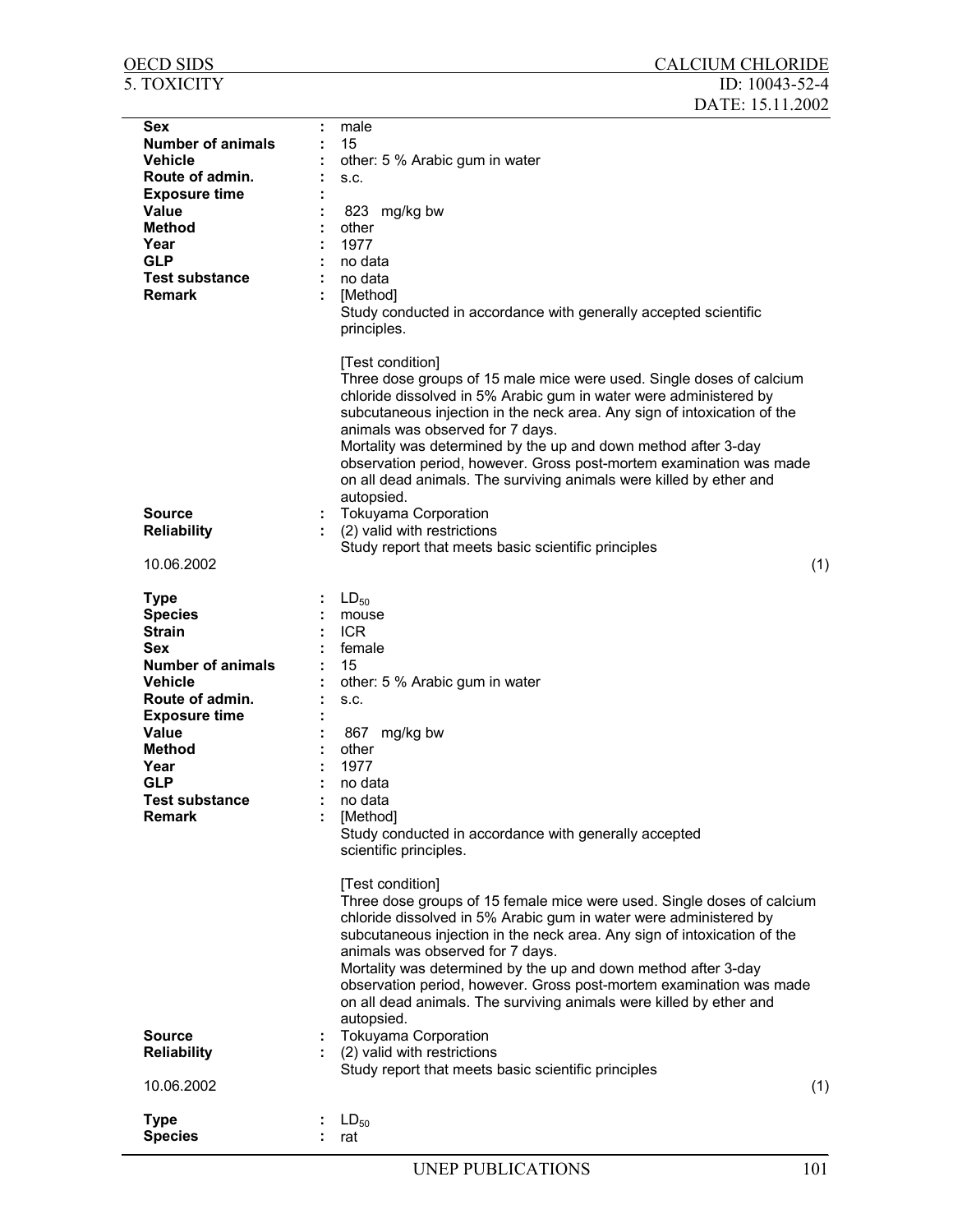| <b>OECD SIDS</b>            | <b>CALCIUM CHLORIDE</b>                                                                                                                                                                                                                                                                                                                                                                                                                                                                                       |     |
|-----------------------------|---------------------------------------------------------------------------------------------------------------------------------------------------------------------------------------------------------------------------------------------------------------------------------------------------------------------------------------------------------------------------------------------------------------------------------------------------------------------------------------------------------------|-----|
| 5. TOXICITY                 | ID: $10043 - 52 - 4$<br>DATE: 15.11.2002                                                                                                                                                                                                                                                                                                                                                                                                                                                                      |     |
|                             | Wistar                                                                                                                                                                                                                                                                                                                                                                                                                                                                                                        |     |
| <b>Strain</b><br><b>Sex</b> | male                                                                                                                                                                                                                                                                                                                                                                                                                                                                                                          |     |
| <b>Number of animals</b>    | 15                                                                                                                                                                                                                                                                                                                                                                                                                                                                                                            |     |
| <b>Vehicle</b>              |                                                                                                                                                                                                                                                                                                                                                                                                                                                                                                               |     |
| Route of admin.             | other: 5 % Arabic gum in water                                                                                                                                                                                                                                                                                                                                                                                                                                                                                |     |
| <b>Exposure time</b>        | S.C.                                                                                                                                                                                                                                                                                                                                                                                                                                                                                                          |     |
| <b>Value</b>                |                                                                                                                                                                                                                                                                                                                                                                                                                                                                                                               |     |
| <b>Method</b>               | 2630 mg/kg bw<br>other                                                                                                                                                                                                                                                                                                                                                                                                                                                                                        |     |
| Year                        | 1977                                                                                                                                                                                                                                                                                                                                                                                                                                                                                                          |     |
| <b>GLP</b>                  | no data                                                                                                                                                                                                                                                                                                                                                                                                                                                                                                       |     |
| <b>Test substance</b>       | no data                                                                                                                                                                                                                                                                                                                                                                                                                                                                                                       |     |
| <b>Remark</b>               |                                                                                                                                                                                                                                                                                                                                                                                                                                                                                                               |     |
|                             | [Method]<br>Study conducted in accordance with generally accepted scientific<br>principles.                                                                                                                                                                                                                                                                                                                                                                                                                   |     |
|                             | [Test condition]<br>Three dose groups of 15 male rats were used. Single doses of calcium<br>chloride dissolved in 5% Arabic gum in water were administered by<br>subcutaneous injection in the neck area. Any sign of intoxication of the<br>animals was observed for 7 days.<br>Mortality was determined by the up and down method after 3-day<br>observation period, however. Gross post-mortem examination was made<br>on all dead animals. The surviving animals were killed by ether and<br>autopsied.   |     |
| <b>Source</b>               | <b>Tokuyama Corporation</b>                                                                                                                                                                                                                                                                                                                                                                                                                                                                                   |     |
| <b>Reliability</b>          | (2) valid with restrictions                                                                                                                                                                                                                                                                                                                                                                                                                                                                                   |     |
|                             | Study report that meets basic scientific principles                                                                                                                                                                                                                                                                                                                                                                                                                                                           |     |
| 10.06.2002                  |                                                                                                                                                                                                                                                                                                                                                                                                                                                                                                               | (1) |
|                             |                                                                                                                                                                                                                                                                                                                                                                                                                                                                                                               |     |
| <b>Type</b>                 | $LD_{50}$                                                                                                                                                                                                                                                                                                                                                                                                                                                                                                     |     |
| <b>Species</b>              | rat                                                                                                                                                                                                                                                                                                                                                                                                                                                                                                           |     |
| <b>Strain</b>               | Wistar                                                                                                                                                                                                                                                                                                                                                                                                                                                                                                        |     |
| <b>Sex</b>                  | female                                                                                                                                                                                                                                                                                                                                                                                                                                                                                                        |     |
| <b>Number of animals</b>    | 15                                                                                                                                                                                                                                                                                                                                                                                                                                                                                                            |     |
| <b>Vehicle</b>              | other: 5 % Arabic gum in water                                                                                                                                                                                                                                                                                                                                                                                                                                                                                |     |
| Route of admin.             | S.C.                                                                                                                                                                                                                                                                                                                                                                                                                                                                                                          |     |
| <b>Exposure time</b>        |                                                                                                                                                                                                                                                                                                                                                                                                                                                                                                               |     |
| Value                       | 3798 mg/kg bw                                                                                                                                                                                                                                                                                                                                                                                                                                                                                                 |     |
| <b>Method</b>               | other                                                                                                                                                                                                                                                                                                                                                                                                                                                                                                         |     |
| Year                        | 1977                                                                                                                                                                                                                                                                                                                                                                                                                                                                                                          |     |
| <b>GLP</b>                  | no data                                                                                                                                                                                                                                                                                                                                                                                                                                                                                                       |     |
| <b>Test substance</b>       | no data                                                                                                                                                                                                                                                                                                                                                                                                                                                                                                       |     |
| <b>Remark</b>               | [Method]                                                                                                                                                                                                                                                                                                                                                                                                                                                                                                      |     |
|                             | Study conducted in accordance with generally accepted scientific<br>principles.                                                                                                                                                                                                                                                                                                                                                                                                                               |     |
|                             | [Test condition]<br>Three dose groups of 15 female rats were used. Single doses of calcium<br>chloride dissolved in 5% Arabic gum in water were administered by<br>subcutaneous injection in the neck area. Any sign of intoxication of the<br>animals was observed for 7 days.<br>Mortality was determined by the up and down method after 3-day<br>observation period, however. Gross post-mortem examination was made<br>on all dead animals. The surviving animals were killed by ether and<br>autopsied. |     |
| <b>Source</b>               |                                                                                                                                                                                                                                                                                                                                                                                                                                                                                                               |     |
|                             | <b>Tokuyama Corporation</b>                                                                                                                                                                                                                                                                                                                                                                                                                                                                                   |     |
| <b>Reliability</b>          | (2) valid with restrictions                                                                                                                                                                                                                                                                                                                                                                                                                                                                                   |     |
| 10.06.2002                  | Study report that meets basic scientific principles                                                                                                                                                                                                                                                                                                                                                                                                                                                           | (1) |
|                             |                                                                                                                                                                                                                                                                                                                                                                                                                                                                                                               |     |
| <b>Type</b>                 | $LD_{50}$                                                                                                                                                                                                                                                                                                                                                                                                                                                                                                     |     |
|                             |                                                                                                                                                                                                                                                                                                                                                                                                                                                                                                               |     |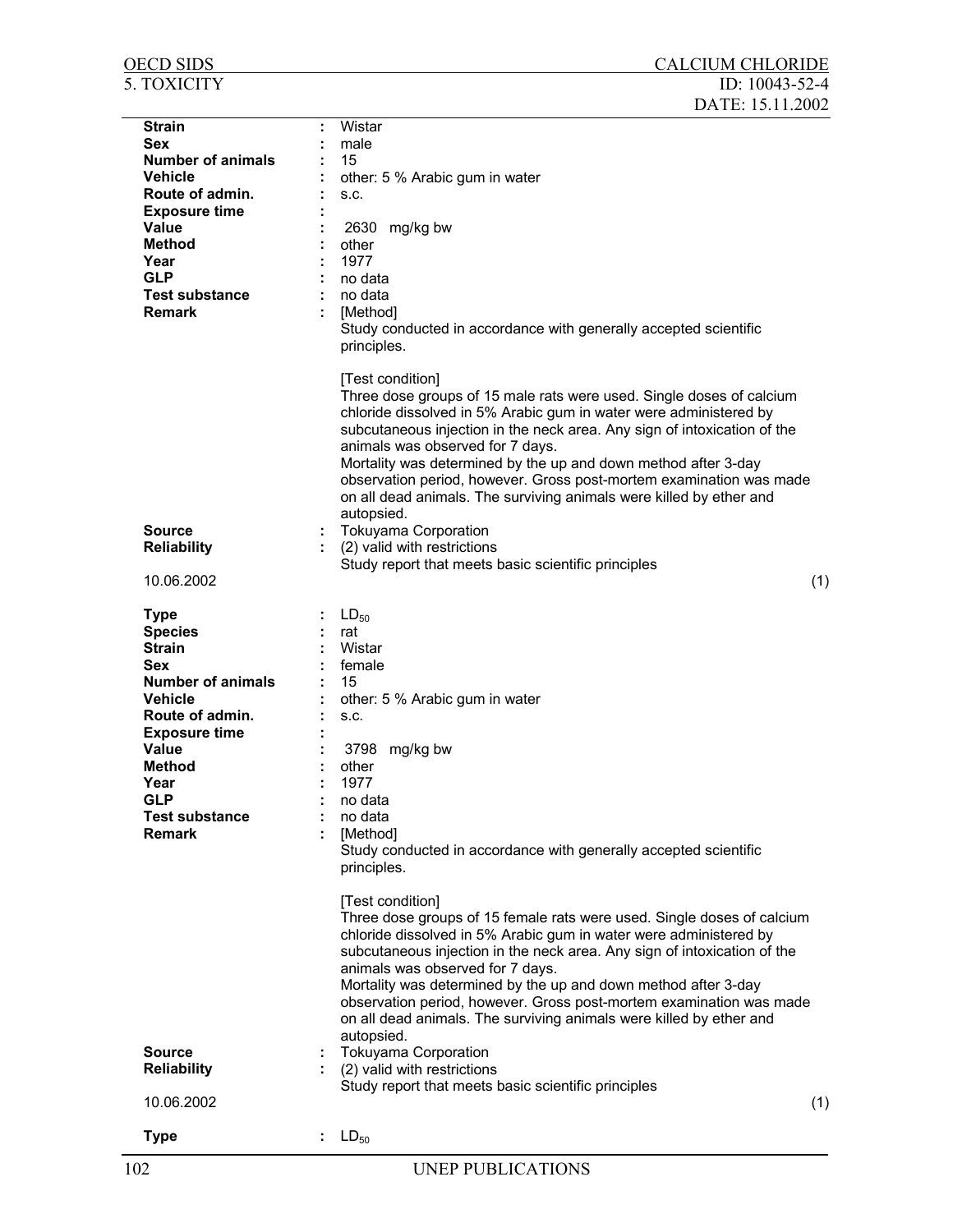| <b>OECD SIDS</b>         | <b>CALCIUM CHLORIDE</b>                                                                                                                                                                                                                                                                                                                                                                                                                                                                         |
|--------------------------|-------------------------------------------------------------------------------------------------------------------------------------------------------------------------------------------------------------------------------------------------------------------------------------------------------------------------------------------------------------------------------------------------------------------------------------------------------------------------------------------------|
| 5. TOXICITY              | ID: $10043 - 52 - 4$<br>DATE: 15.11.2002                                                                                                                                                                                                                                                                                                                                                                                                                                                        |
| <b>Species</b>           | mouse                                                                                                                                                                                                                                                                                                                                                                                                                                                                                           |
| <b>Strain</b>            | <b>ICR</b>                                                                                                                                                                                                                                                                                                                                                                                                                                                                                      |
| <b>Sex</b>               | male                                                                                                                                                                                                                                                                                                                                                                                                                                                                                            |
| <b>Number of animals</b> | 15                                                                                                                                                                                                                                                                                                                                                                                                                                                                                              |
| <b>Vehicle</b>           | other: 5 % Arabic gum in water                                                                                                                                                                                                                                                                                                                                                                                                                                                                  |
| Route of admin.          | i.p.                                                                                                                                                                                                                                                                                                                                                                                                                                                                                            |
| <b>Exposure time</b>     |                                                                                                                                                                                                                                                                                                                                                                                                                                                                                                 |
| Value                    | 382 mg/kg bw                                                                                                                                                                                                                                                                                                                                                                                                                                                                                    |
| Method                   | other<br>1977                                                                                                                                                                                                                                                                                                                                                                                                                                                                                   |
| Year<br><b>GLP</b>       | no data                                                                                                                                                                                                                                                                                                                                                                                                                                                                                         |
| <b>Test substance</b>    | no data                                                                                                                                                                                                                                                                                                                                                                                                                                                                                         |
| <b>Remark</b>            | [Method]                                                                                                                                                                                                                                                                                                                                                                                                                                                                                        |
|                          | Study conducted in accordance with generally accepted scientific<br>principles.                                                                                                                                                                                                                                                                                                                                                                                                                 |
|                          | [Test condition]<br>Three dose groups of 15 male mice were used. Single doses of calcium<br>chloride dissolved in 5% Arabic gum in water were administered by<br>intraperitoneal injection. Any sign of intoxication of the animals was<br>observed for 7 days.<br>Mortality was determined by the up and down method after 3-day<br>observation period, however. Gross post-mortem examination was made<br>on all dead animals. The surviving animals were killed by ether and<br>autopsied.   |
| <b>Source</b>            | <b>Tokuyama Corporation</b>                                                                                                                                                                                                                                                                                                                                                                                                                                                                     |
| <b>Reliability</b>       | (2) valid with restrictions                                                                                                                                                                                                                                                                                                                                                                                                                                                                     |
|                          | Study report that meets basic scientific principles                                                                                                                                                                                                                                                                                                                                                                                                                                             |
| 10.06.2002               | (1)                                                                                                                                                                                                                                                                                                                                                                                                                                                                                             |
| <b>Type</b>              | $LD_{50}$                                                                                                                                                                                                                                                                                                                                                                                                                                                                                       |
| <b>Species</b>           | mouse                                                                                                                                                                                                                                                                                                                                                                                                                                                                                           |
| <b>Strain</b>            | <b>ICR</b>                                                                                                                                                                                                                                                                                                                                                                                                                                                                                      |
| Sex                      | female                                                                                                                                                                                                                                                                                                                                                                                                                                                                                          |
| <b>Number of animals</b> | 15                                                                                                                                                                                                                                                                                                                                                                                                                                                                                              |
| <b>Vehicle</b>           | other: 5 % Arabic gum in water                                                                                                                                                                                                                                                                                                                                                                                                                                                                  |
| Route of admin.          | i.p.                                                                                                                                                                                                                                                                                                                                                                                                                                                                                            |
| <b>Exposure time</b>     |                                                                                                                                                                                                                                                                                                                                                                                                                                                                                                 |
| Value<br><b>Method</b>   | 402 mg/kg bw<br>other                                                                                                                                                                                                                                                                                                                                                                                                                                                                           |
| Year                     | 1977                                                                                                                                                                                                                                                                                                                                                                                                                                                                                            |
| <b>GLP</b>               | no data                                                                                                                                                                                                                                                                                                                                                                                                                                                                                         |
| <b>Test substance</b>    | no data                                                                                                                                                                                                                                                                                                                                                                                                                                                                                         |
| <b>Remark</b>            | [Method]                                                                                                                                                                                                                                                                                                                                                                                                                                                                                        |
|                          | Study conducted in accordance with generally accepted scientific<br>principles.                                                                                                                                                                                                                                                                                                                                                                                                                 |
|                          | [Test condition]<br>Three dose groups of 15 female mice were used. Single doses of calcium<br>chloride dissolved in 5% Arabic gum in water were administered by<br>intraperitoneal injection. Any sign of intoxication of the animals was<br>observed for 7 days.<br>Mortality was determined by the up and down method after 3-day<br>observation period, however. Gross post-mortem examination was made<br>on all dead animals. The surviving animals were killed by ether and<br>autopsied. |
| <b>Source</b>            | <b>Tokuyama Corporation</b>                                                                                                                                                                                                                                                                                                                                                                                                                                                                     |
| <b>Reliability</b>       | (2) valid with restrictions<br>t.                                                                                                                                                                                                                                                                                                                                                                                                                                                               |
|                          | Study report that meets basic scientific principles                                                                                                                                                                                                                                                                                                                                                                                                                                             |
| 10.06.2002               | (1)                                                                                                                                                                                                                                                                                                                                                                                                                                                                                             |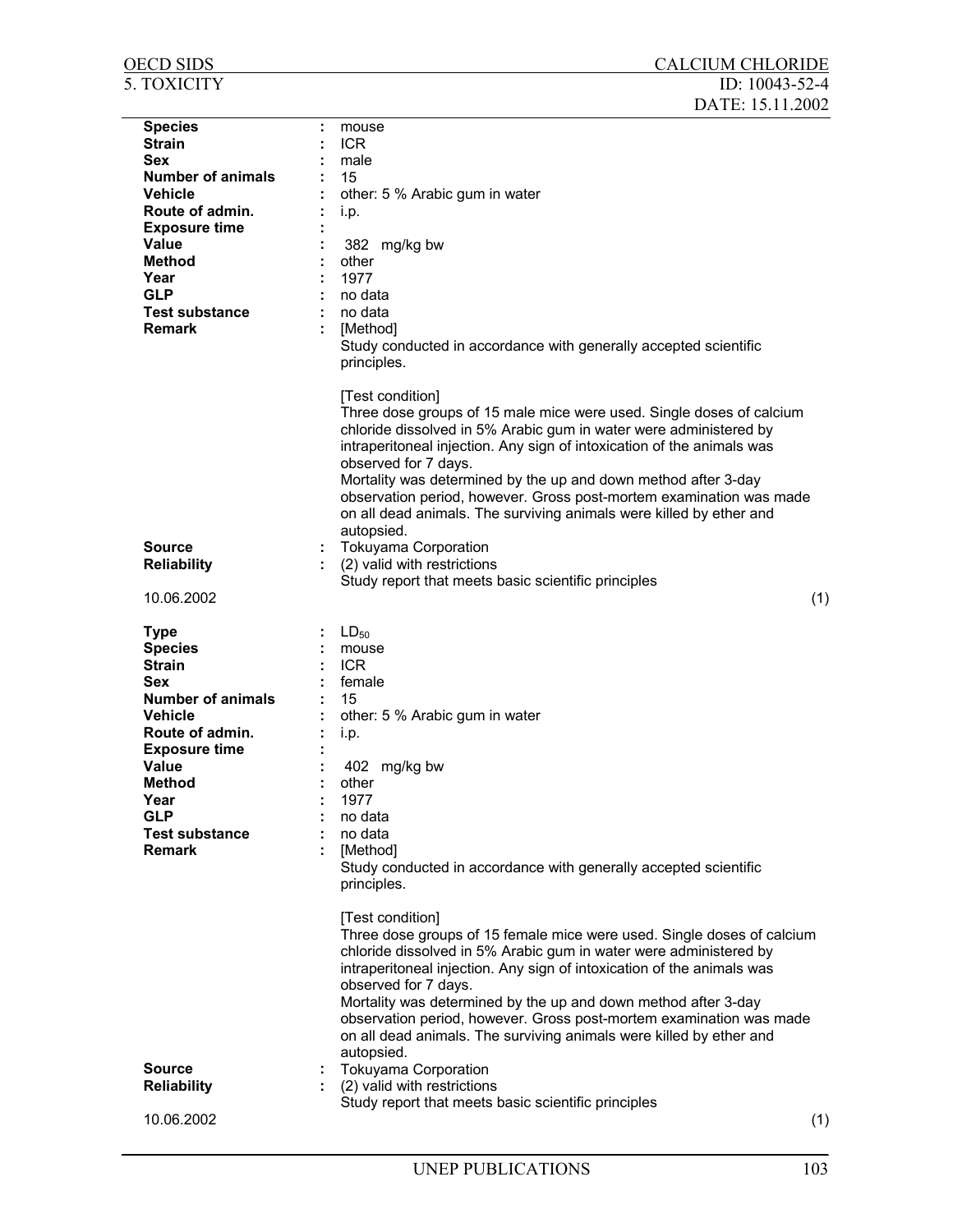| 5. TOXICITY                                                                                                                                                                                                                              | ID: 10043-52-4<br>DATE: 15.11.2002                                                                                                                                                                                                                                                                                                                                                                                                                                                                                                                                                                                 |     |
|------------------------------------------------------------------------------------------------------------------------------------------------------------------------------------------------------------------------------------------|--------------------------------------------------------------------------------------------------------------------------------------------------------------------------------------------------------------------------------------------------------------------------------------------------------------------------------------------------------------------------------------------------------------------------------------------------------------------------------------------------------------------------------------------------------------------------------------------------------------------|-----|
| <b>Type</b><br><b>Species</b><br><b>Strain</b><br><b>Sex</b><br><b>Number of animals</b><br>Vehicle<br>Route of admin.<br><b>Exposure time</b><br><b>Value</b><br>Method<br>Year<br><b>GLP</b><br><b>Test substance</b><br><b>Remark</b> | $LD_{50}$<br>rat<br>Wistar<br>male<br>15<br>other: 5 % Arabic gum in water<br>i.p.<br>264 mg/kg bw<br>other<br>1977<br>no data<br>no data<br>[Method]<br>Study conducted in accordance with generally accepted scientific<br>principles.                                                                                                                                                                                                                                                                                                                                                                           |     |
| <b>Source</b><br><b>Reliability</b><br>10.06.2002                                                                                                                                                                                        | [Test condition]<br>Three dose groups of 15 male rats were used. Single doses of calcium<br>chloride dissolved in 5% Arabic gum in water were administered by<br>intraperitoneal injection. Any sign of intoxication of the animals was<br>observed for 7 days.<br>Mortality was determined by the up and down method after 3-day<br>observation period, however. Gross post-mortem examination was made<br>on all dead animals. The surviving animals were killed by ether and<br>autopsied.<br><b>Tokuyama Corporation</b><br>(2) valid with restrictions<br>Study report that meets basic scientific principles | (1) |
| <b>Type</b><br><b>Species</b><br><b>Strain</b><br><b>Sex</b><br><b>Number of animals</b><br>Vehicle<br>Route of admin.<br><b>Exposure time</b><br>Value<br><b>Method</b><br>Year<br><b>GLP</b><br><b>Test substance</b><br><b>Remark</b> | $LD_{50}$<br>rat<br>Wistar<br>female<br>15<br>other: 5 % Arabic gum in water<br>i.p.<br>342 mg/kg bw<br>other<br>1977<br>no data<br>no data<br>[Method]<br>Study conducted in accordance with generally accepted scientific<br>principles.<br>[Test condition]<br>Three dose groups of 15 male mice were used. Single doses of calcium<br>chloride dissolved in 5% Arabic gum in water were administered by<br>intraperitoneal injection. Any sign of intoxication of the animals was                                                                                                                              |     |
| <b>Source</b><br><b>Reliability</b><br>10.06.2002                                                                                                                                                                                        | observed for 7 days.<br>Mortality was determined by the up and down method after 3-day<br>observation period, however. Gross post-mortem examination was made<br>on all dead animals. The surviving animals were killed by ether and<br>autopsied.<br>Tokuyama Corporation<br>(2) valid with restrictions<br>Study report that meets basic scientific principles                                                                                                                                                                                                                                                   | (1) |

OECD SIDS CALCIUM CHLORIDE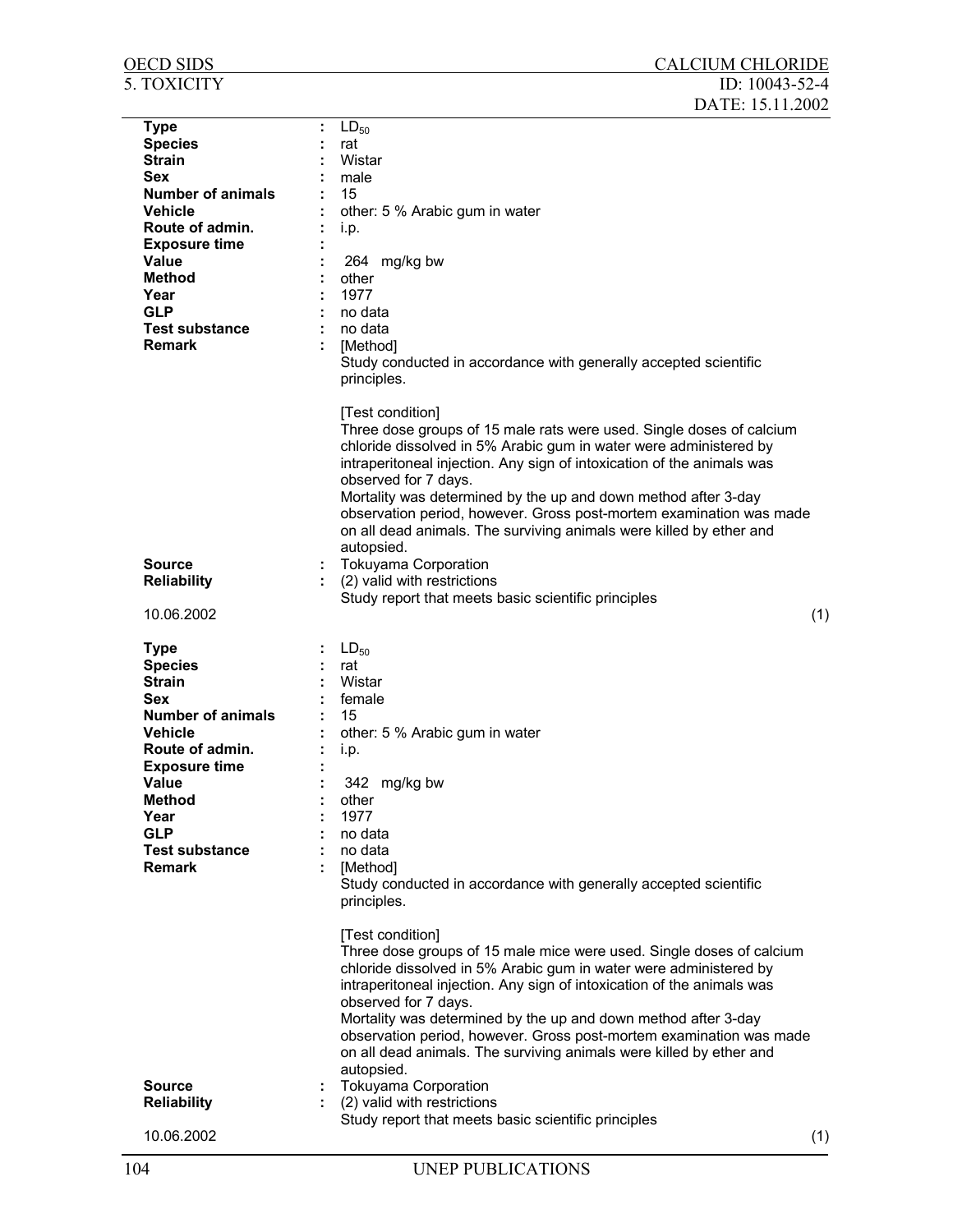| OECD SIDS                | <b>CALCIUM CHLORIDE</b>                                     |                |
|--------------------------|-------------------------------------------------------------|----------------|
| 5. TOXICITY              |                                                             | ID: 10043-52-4 |
|                          | DATE: 15.11.2002                                            |                |
| <b>Type</b>              | $LD_{50}$                                                   |                |
| <b>Species</b>           | rat                                                         |                |
| <b>Strain</b>            | no data                                                     |                |
| Sex                      | no data                                                     |                |
| <b>Number of animals</b> | 112                                                         |                |
| <b>Vehicle</b>           | water                                                       |                |
| Route of admin.          | i.m.                                                        |                |
| <b>Exposure time</b>     |                                                             |                |
| Value                    | 25 mg/kg bw                                                 |                |
| <b>Method</b>            | other                                                       |                |
| Year                     | 1946                                                        |                |
| <b>GLP</b>               | no data                                                     |                |
|                          | no data                                                     |                |
| <b>Test substance</b>    |                                                             |                |
| <b>Source</b>            | <b>Tokuyama Corporation</b>                                 |                |
| <b>Reliability</b>       | (3) invalid                                                 |                |
|                          | Documentation insufficient for assessment                   |                |
| 10.06.2002               |                                                             | (11)           |
|                          |                                                             |                |
| <b>Type</b>              | LDLo                                                        |                |
| <b>Species</b>           | guinea pig                                                  |                |
| <b>Strain</b>            | no data                                                     |                |
| <b>Sex</b>               | no data                                                     |                |
| <b>Number of animals</b> |                                                             |                |
| <b>Vehicle</b>           | water                                                       |                |
| Route of admin.          | i.v.                                                        |                |
| <b>Exposure time</b>     |                                                             |                |
| Value                    | 150 - 160 mg/kg bw                                          |                |
| <b>Method</b>            | other                                                       |                |
| Year                     | 1928                                                        |                |
| <b>GLP</b>               | no data                                                     |                |
| <b>Test substance</b>    | other TS                                                    |                |
| <b>Source</b>            | Tokuyama Corporation                                        |                |
| <b>Reliability</b>       | (3) invalid                                                 |                |
|                          | Does not meet important criteria of today's standard method |                |
| 10.06.2002               |                                                             | (25)           |
|                          |                                                             |                |
| <b>Type</b>              | : LDLo                                                      |                |
| <b>Species</b>           | guinea pig                                                  |                |
| <b>Strain</b>            | no data                                                     |                |
| <b>Sex</b>               |                                                             |                |
| <b>Number of animals</b> | no data                                                     |                |
|                          |                                                             |                |
| <b>Vehicle</b>           | water                                                       |                |
| Route of admin.          | other: intraarterial                                        |                |
| <b>Exposure time</b>     |                                                             |                |
| Value                    | 300 - 350 mg/kg bw                                          |                |
| <b>Method</b>            | other                                                       |                |
| Year                     | 1928                                                        |                |
| <b>GLP</b>               | no data                                                     |                |
| <b>Test substance</b>    | no data                                                     |                |
| <b>Source</b>            | <b>Tokuyama Corporation</b>                                 |                |
| <b>Reliability</b>       | (3) invalid                                                 |                |
|                          | Does not meet important criteria of today's standard method |                |
| 10.06.2002               |                                                             | (25)           |
|                          |                                                             |                |
| <b>Type</b>              | $LD_{50}$                                                   |                |
| <b>Species</b>           | mouse                                                       |                |
| <b>Strain</b>            | no data                                                     |                |
| <b>Sex</b>               | no data                                                     |                |
| <b>Number of animals</b> |                                                             |                |
| <b>Vehicle</b>           | water                                                       |                |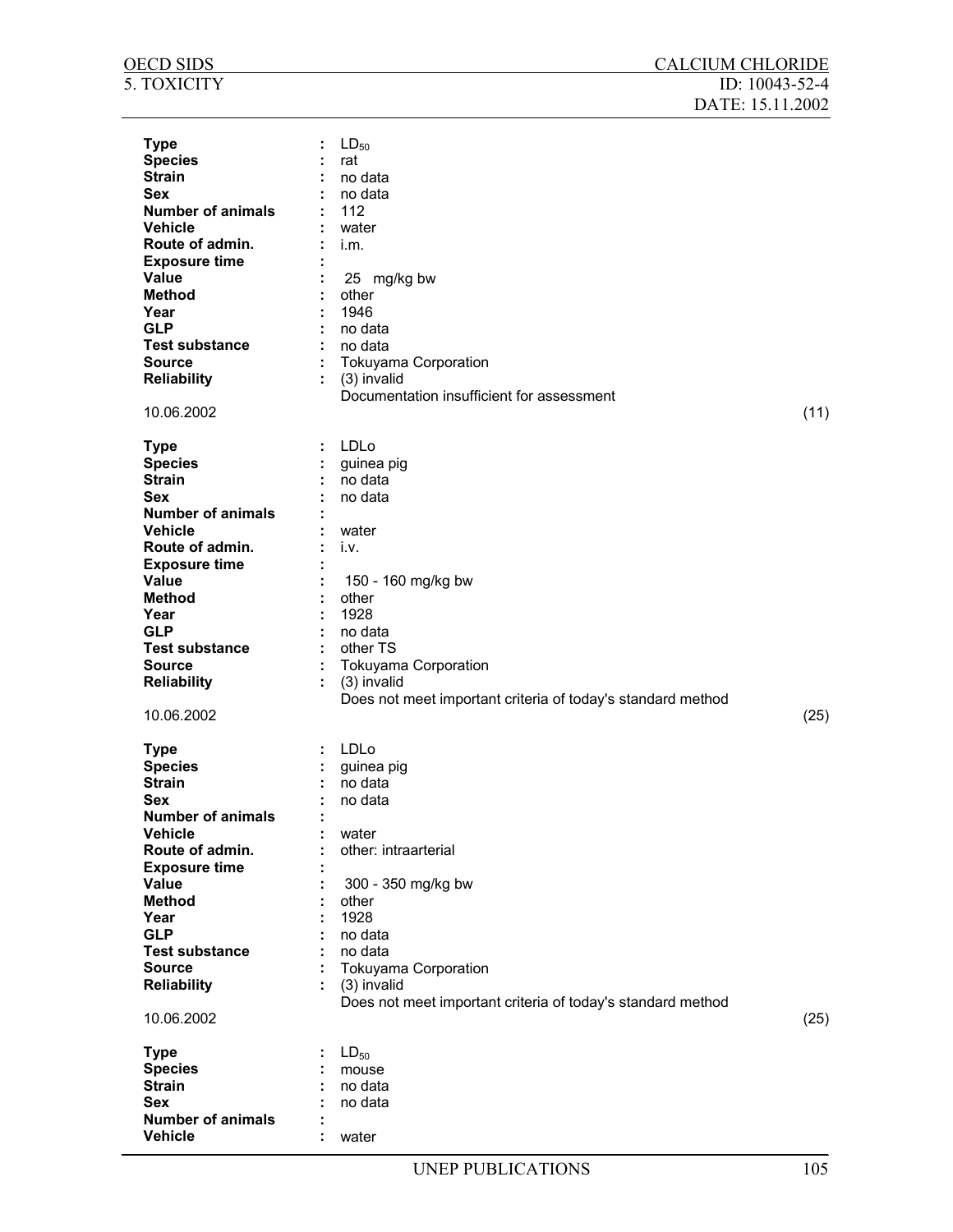| <u>OECD SIDS</u>         |    | <b>CALCIUM CHLORIDE</b>                                     |      |
|--------------------------|----|-------------------------------------------------------------|------|
| 5. TOXICITY              |    | ID: 10043-52-4                                              |      |
|                          |    | DATE: 15.11.2002                                            |      |
| Route of admin.          | ÷  | i.p.                                                        |      |
| <b>Exposure time</b>     |    |                                                             |      |
| Value                    |    | 210 mg/kg bw                                                |      |
| <b>Method</b>            |    | other                                                       |      |
| Year                     |    | 1990                                                        |      |
| <b>GLP</b>               |    | no data                                                     |      |
| <b>Test substance</b>    |    | other TS: technical grade                                   |      |
| <b>Source</b>            |    | <b>Tokuyama Corporation</b>                                 |      |
| <b>Reliability</b>       |    | (3) invalid                                                 |      |
|                          |    | Documentation insufficient for assessment                   |      |
| 10.06.2002               |    |                                                             | (96) |
|                          |    |                                                             |      |
| <b>Type</b>              |    | $LD_{50}$                                                   |      |
| <b>Species</b>           |    | mouse                                                       |      |
| <b>Strain</b>            |    | other: AGNES-BLUHM-Stamm                                    |      |
| <b>Sex</b>               |    | female                                                      |      |
| <b>Number of animals</b> |    | 56                                                          |      |
| <b>Vehicle</b>           |    | water                                                       |      |
| Route of admin.          |    | i.p.                                                        |      |
| <b>Exposure time</b>     |    | 48 hour(s)                                                  |      |
| Value                    |    | 245 mg/kg bw                                                |      |
| <b>Method</b>            |    | other                                                       |      |
| Year                     |    | 1961                                                        |      |
| <b>GLP</b>               |    | no data                                                     |      |
| <b>Test substance</b>    |    | other TS: 10 % solution from VEB Pharm. Werk Johannisthal   |      |
| <b>Source</b>            |    | <b>Tokuyama Corporation</b>                                 |      |
| <b>Reliability</b>       | ÷. | (3) invalid                                                 |      |
|                          |    | Documentation insufficient for assessment                   |      |
| 10.06.2002               |    |                                                             | (54) |
|                          |    |                                                             |      |
| <b>Type</b>              |    | LDLo                                                        |      |
| <b>Species</b>           |    | rat                                                         |      |
| <b>Strain</b>            |    | no data                                                     |      |
| Sex                      |    | no data                                                     |      |
| <b>Number of animals</b> |    | 22                                                          |      |
| <b>Vehicle</b>           |    | water                                                       |      |
| Route of admin.          |    | İ.V.                                                        |      |
| <b>Exposure time</b>     |    |                                                             |      |
| <b>Value</b>             |    | 161 mg/kg bw                                                |      |
| <b>Method</b>            |    | other                                                       |      |
| Year                     |    | 1929                                                        |      |
| <b>GLP</b>               |    | no data                                                     |      |
| <b>Test substance</b>    |    | no data                                                     |      |
| <b>Source</b>            |    | <b>Tokuyama Corporation</b>                                 |      |
| <b>Reliability</b>       |    | (3) invalid                                                 |      |
|                          |    | Does not meet important criteria of today's standard method |      |
| 10.06.2002               |    |                                                             | (69) |
|                          |    |                                                             |      |
| <b>Type</b>              |    | $LD_{50}$                                                   |      |
| <b>Species</b>           |    | mouse                                                       |      |
| <b>Strain</b>            |    | <b>ICR</b>                                                  |      |
| <b>Sex</b>               |    | no data                                                     |      |
| <b>Number of animals</b> |    | 10                                                          |      |
| <b>Vehicle</b>           |    | water                                                       |      |
| Route of admin.          |    | i.v.                                                        |      |
| <b>Exposure time</b>     |    | $720$ hour(s)                                               |      |
| Value                    |    | 42.4 mg/kg bw                                               |      |
| <b>Method</b>            |    | other                                                       |      |
| Year                     |    | 1972                                                        |      |
| <b>GLP</b>               |    | no data                                                     |      |
| <b>Test substance</b>    |    | no data                                                     |      |
|                          |    |                                                             |      |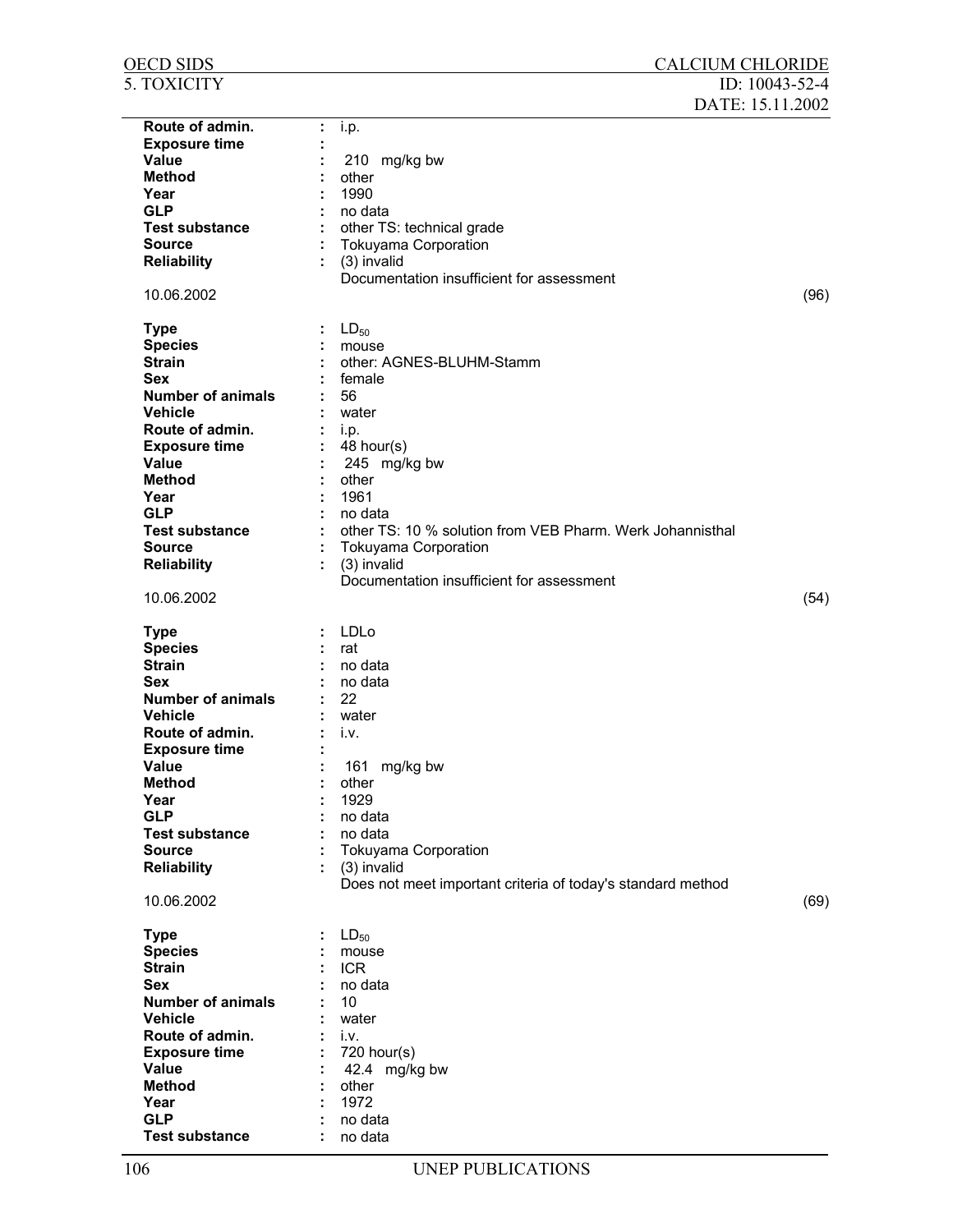| <b>OECD SIDS</b>         |                                            | <b>CALCIUM CHLORIDE</b> |
|--------------------------|--------------------------------------------|-------------------------|
| 5. TOXICITY              |                                            | ID: 10043-52-4          |
|                          |                                            | DATE: 15.11.2002        |
|                          |                                            |                         |
| <b>Source</b>            | <b>Tokuyama Corporation</b><br>÷           |                         |
| <b>Reliability</b>       | (3) invalid                                |                         |
|                          | Documentation insufficient for assessment  |                         |
| 10.06.2002               |                                            | (97)                    |
|                          | <b>LCLo</b>                                |                         |
| <b>Type</b>              |                                            |                         |
| <b>Species</b>           | rat                                        |                         |
| <b>Strain</b>            | no data                                    |                         |
| <b>Sex</b>               | no data                                    |                         |
| <b>Number of animals</b> |                                            |                         |
| <b>Vehicle</b>           | no data                                    |                         |
| Route of admin.          | i.p.                                       |                         |
| <b>Exposure time</b>     |                                            |                         |
| Value                    | 500 mg/kg bw                               |                         |
| <b>Method</b>            | no data<br>1988                            |                         |
| Year<br><b>GLP</b>       |                                            |                         |
| <b>Test substance</b>    | no data<br>no data                         |                         |
| <b>Source</b>            |                                            |                         |
|                          | Tokuyama Corporation<br>(4) not assignable |                         |
| <b>Reliability</b>       | Only secondary literature                  |                         |
| 10.06.2002               |                                            | (41)                    |
|                          |                                            |                         |
| <b>Type</b>              | LDLo                                       |                         |
| <b>Species</b>           | rat                                        |                         |
| <b>Strain</b>            | no data                                    |                         |
| <b>Sex</b>               | no data                                    |                         |
| <b>Number of animals</b> |                                            |                         |
| <b>Vehicle</b>           | no data                                    |                         |
| Route of admin.          | i.v.                                       |                         |
| <b>Exposure time</b>     |                                            |                         |
| Value                    | 161 mg/kg bw                               |                         |
| <b>Method</b>            | other                                      |                         |
| Year                     | 1988                                       |                         |
| <b>GLP</b>               | no data                                    |                         |
| <b>Test substance</b>    | no data                                    |                         |
| <b>Source</b>            | <b>Tokuyama Corporation</b>                |                         |
| <b>Reliability</b>       | (4) not assignable                         |                         |
|                          | Only secondary literature                  |                         |
| 10.06.2002               |                                            | (41)                    |
|                          |                                            |                         |
| <b>Type</b>              | $LD_{50}$                                  |                         |
| <b>Species</b>           | mouse                                      |                         |
| <b>Strain</b>            | no data                                    |                         |
| <b>Sex</b>               | no data                                    |                         |
| Number of animals        |                                            |                         |
| <b>Vehicle</b>           | no data                                    |                         |
| Route of admin.          | i.p.                                       |                         |
| <b>Exposure time</b>     |                                            |                         |
| Value                    | 280 mg/kg bw                               |                         |
| <b>Method</b>            | no data                                    |                         |
| Year                     | 1988                                       |                         |
| <b>GLP</b>               | no data                                    |                         |
| <b>Test substance</b>    | no data                                    |                         |
| <b>Source</b>            | Tokuyama Corporation                       |                         |
| <b>Reliability</b>       | (4) not assignable<br>÷                    |                         |
|                          | Only secondary literature                  |                         |
| 10.06.2002               |                                            | (41)                    |
|                          |                                            |                         |
| <b>Type</b>              | $LD_{50}$                                  |                         |
| <b>Species</b>           | mouse                                      |                         |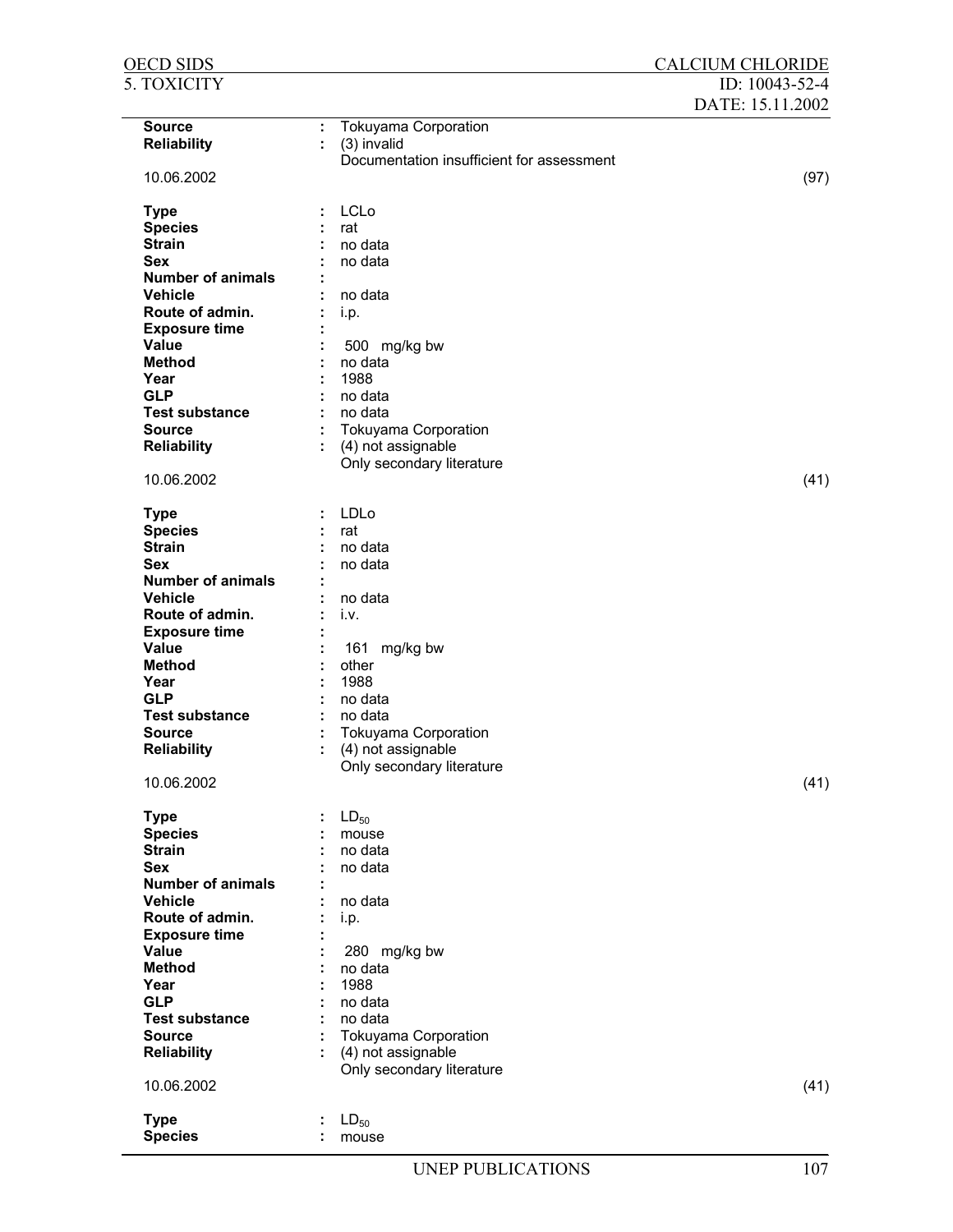### OECD SIDS CALCIUM CHLORIDE 5. TOXICITY ID: 10043-52-4 DATE: 15.11.2002 Strain : no data Sex : no data **Number of animals : Vehicle :** no data **Route of admin.** : i.v. **Exposure time : Value :** 42 mg/kg bw **Method** : no data **Year :** 1988 **GLP** : no data<br> **Test substance** : no data **Test substance** Source : Tokuyama Corporation **Reliability** : (4) not assignable **10.06.2002 CONF** Only secondary literature 10.06.2002 (41)

## **5.2.1 SKIN IRRITATION**

**Species** : rabbit<br> **Concentration** : undiluted **Concentration Exposure : Constanting Constanting Constanting Constanting Constanting Constanting Constanting Constanting Constanting Constanting Constanting Constanting Constanting Constanting Constanting Constanting Constanting Consta Exposure time :** 4 hour(s) **Number of animals :** 3 **PDII : Result** : not irritating **EC classification :** not irritating **Method :** OECD Guide-line 404 "Acute Dermal Irritation/Corrosion" **Year :** 1986 **GLP** : yes<br> **Test substance** : other TS **Test substance**<br>Remark **Remark :** [Test substance]

Anhydrous calcium chloride (CaCl<sub>2</sub>), a white powder, prepared from calcium chloride dihydrate flakes (Batch No. Couillet 8/OCT/1985 FLAKES). The test material was solid at the application time. Upon analysis sample contained:  $97.0\%$  CaCl<sub>2</sub>, 2.2% NaCl and 0.11% Ca(OH)<sub>2</sub>.

#### [Result]

- Table 1: Scores of the skin reaction of the rabbit after application of anhydrous calcium chloride at different times after patch removal.

|                       |   | Animal<br>No.                                                                               | Symptom                          | score after      |               |               |                  |
|-----------------------|---|---------------------------------------------------------------------------------------------|----------------------------------|------------------|---------------|---------------|------------------|
|                       |   |                                                                                             |                                  | 30-60<br>minutes | 24<br>hours   | 48<br>hours   | 72<br>hours      |
|                       |   |                                                                                             | erythema<br>oedema               | 0<br>0           | 0<br>0        | 0<br>0        | 0<br>0           |
|                       |   | 2                                                                                           | erythema<br>oedema               | 0<br>0           | 0<br>$\Omega$ | 0<br>$\Omega$ | 0<br>$\mathbf 0$ |
|                       |   | 3                                                                                           | erythema<br>oedema               | 0<br>0           | 0<br>$\Omega$ | 0<br>0        | 0<br>0           |
| Source<br>Reliability | ÷ | <b>Tokuyama Corporation</b><br>(1) valid without restriction<br><b>OECD Guideline study</b> |                                  |                  |               |               |                  |
| Flag<br>11.06.2002    | ÷ |                                                                                             | Critical study for SIDS endpoint |                  |               |               |                  |
|                       |   |                                                                                             |                                  |                  |               |               |                  |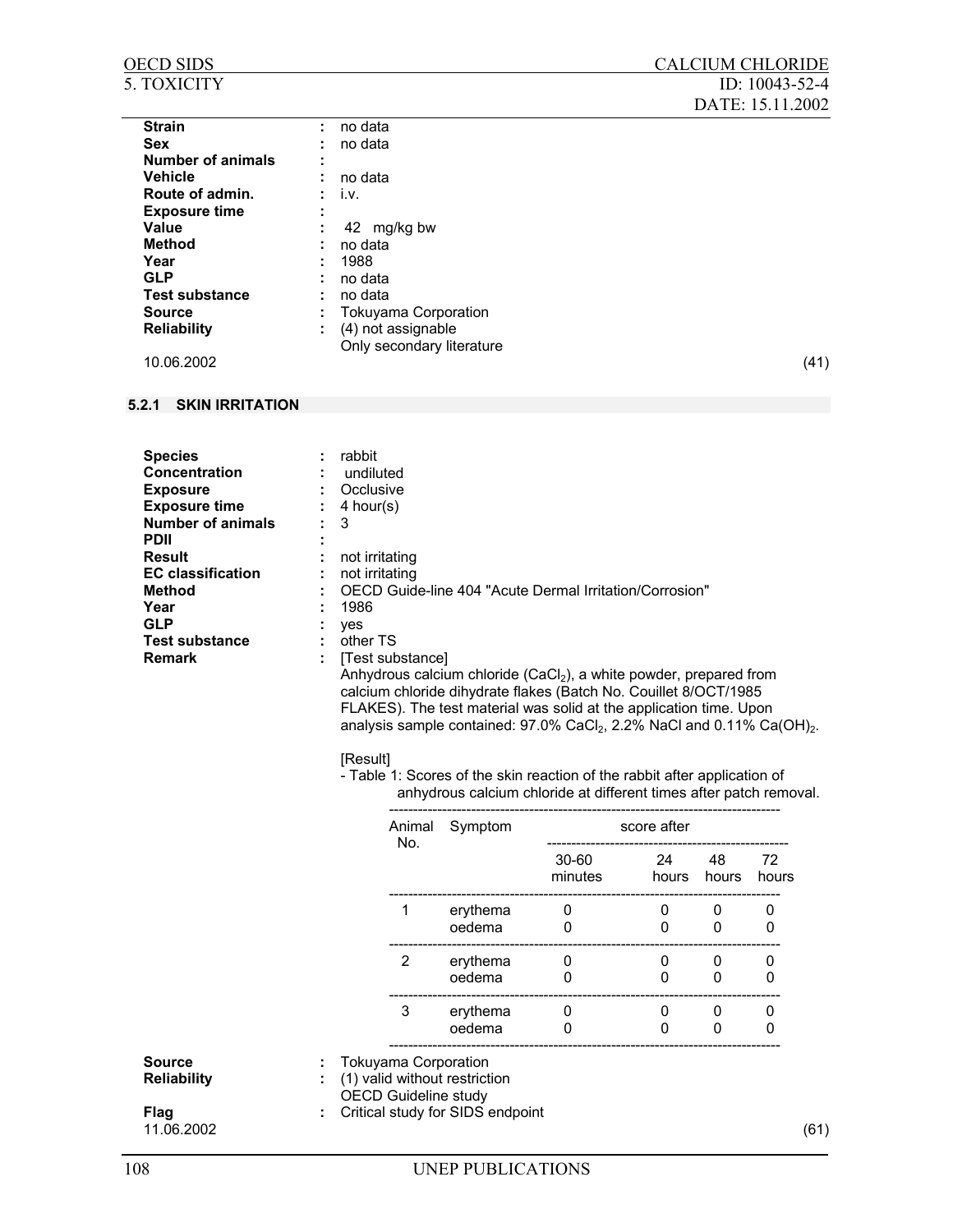| <b>OECD SIDS</b>                                                                                                                                                                                                                                           |                                                                                                                               |                                                            |                                                              |                                                                                                                                                                                                                                                                                                                                                                                                                                                                                                                                                                 |                | <b>CALCIUM CHLORIDE</b> |                      |      |
|------------------------------------------------------------------------------------------------------------------------------------------------------------------------------------------------------------------------------------------------------------|-------------------------------------------------------------------------------------------------------------------------------|------------------------------------------------------------|--------------------------------------------------------------|-----------------------------------------------------------------------------------------------------------------------------------------------------------------------------------------------------------------------------------------------------------------------------------------------------------------------------------------------------------------------------------------------------------------------------------------------------------------------------------------------------------------------------------------------------------------|----------------|-------------------------|----------------------|------|
| <b>5. TOXICITY</b>                                                                                                                                                                                                                                         |                                                                                                                               |                                                            |                                                              |                                                                                                                                                                                                                                                                                                                                                                                                                                                                                                                                                                 |                | DATE: 15.11.2002        | ID: $10043 - 52 - 4$ |      |
| <b>Species</b><br>Concentration<br><b>Exposure</b><br><b>Exposure time</b><br><b>Number of animals</b><br><b>PDII</b><br><b>Result</b><br><b>EC</b> classification<br><b>Method</b><br>Year<br><b>GLP</b><br><b>Test substance</b><br><b>Remark</b>        | rabbit<br>undiluted<br>Occlusive<br>4 hour(s)<br>3<br>not irritating<br>not irritating<br>1986<br>yes<br>other TS<br>[Result] | [Test substance]                                           |                                                              | OECD Guide-line 404 "Acute Dermal Irritation/Corrosion"<br>Calcium chloride dihydrate (CaCl <sub>2</sub> -2H <sub>2</sub> O), a white powder, prepared from<br>calcium chloride dihydrate flakes (Batch No. Solvay Couillet 8/OCT/1985<br>FLAKES). The test sample was solid at the application time. Upon analysis<br>sample contained: 76.7% CaCl <sub>2</sub> , 1.8% NaCl and 0.08% Ca(OH) <sub>2</sub> .<br>- Table 1: Scores of the skin reaction of the rabbit after application of<br>calcium chloride dihydrate at different times after patch removal. |                |                         |                      |      |
|                                                                                                                                                                                                                                                            |                                                                                                                               | Symptom<br>score after<br>Animal<br>No.                    |                                                              |                                                                                                                                                                                                                                                                                                                                                                                                                                                                                                                                                                 |                |                         |                      |      |
|                                                                                                                                                                                                                                                            |                                                                                                                               |                                                            |                                                              | 30-60<br>minutes                                                                                                                                                                                                                                                                                                                                                                                                                                                                                                                                                | 24<br>hours    | 48<br>hours             | 72<br>hours          |      |
|                                                                                                                                                                                                                                                            |                                                                                                                               | 1                                                          | erythema<br>oedema                                           | 0<br>0                                                                                                                                                                                                                                                                                                                                                                                                                                                                                                                                                          | $\pmb{0}$<br>0 | 0<br>0                  | 0<br>0               |      |
|                                                                                                                                                                                                                                                            |                                                                                                                               | $\overline{2}$                                             | erythema<br>oedema                                           | 0<br>0                                                                                                                                                                                                                                                                                                                                                                                                                                                                                                                                                          | 0<br>0         | 0<br>0                  | 0<br>0               |      |
|                                                                                                                                                                                                                                                            |                                                                                                                               | 3                                                          | erythema<br>oedema                                           | 0<br>0                                                                                                                                                                                                                                                                                                                                                                                                                                                                                                                                                          | -(a)<br>$-(a)$ |                         |                      |      |
| <b>Source</b><br><b>Reliability</b><br>10.06.2002                                                                                                                                                                                                          |                                                                                                                               | <b>Tokuyama Corporation</b><br><b>OECD Guideline study</b> | because of a broken back.<br>: (1) valid without restriction | (a) rabbit was killed one hour after application                                                                                                                                                                                                                                                                                                                                                                                                                                                                                                                |                |                         |                      | (65) |
| <b>Species</b><br><b>Concentration</b><br><b>Exposure</b><br><b>Exposure time</b><br><b>Number of animals</b><br><b>PDII</b><br><b>Result</b><br><b>EC classification</b><br><b>Method</b><br>Year<br><b>GLP</b><br><b>Test substance</b><br><b>Remark</b> | rabbit<br>undiluted<br>Occlusive<br>4 hour(s)<br>3<br>not irritating<br>1986<br>yes<br>other TS                               | slightly irritating<br>[Test substance]                    |                                                              | OECD Guide-line 404 "Acute Dermal Irritation/Corrosion"<br>Calcium chloride hexahydrate (CaCl <sub>2</sub> -6H <sub>2</sub> O), a white powder, prepared<br>from calcium chloride dihydrate (Batch No. Solvay Couillet 8/OCT/1985<br>FLAKES). The test material was solid at application time. Upon analysis<br>sample contained: 50.2% CaCl <sub>2</sub> , 1.2% NaCl and 0.05% Ca(OH) <sub>2</sub> .                                                                                                                                                           |                |                         |                      |      |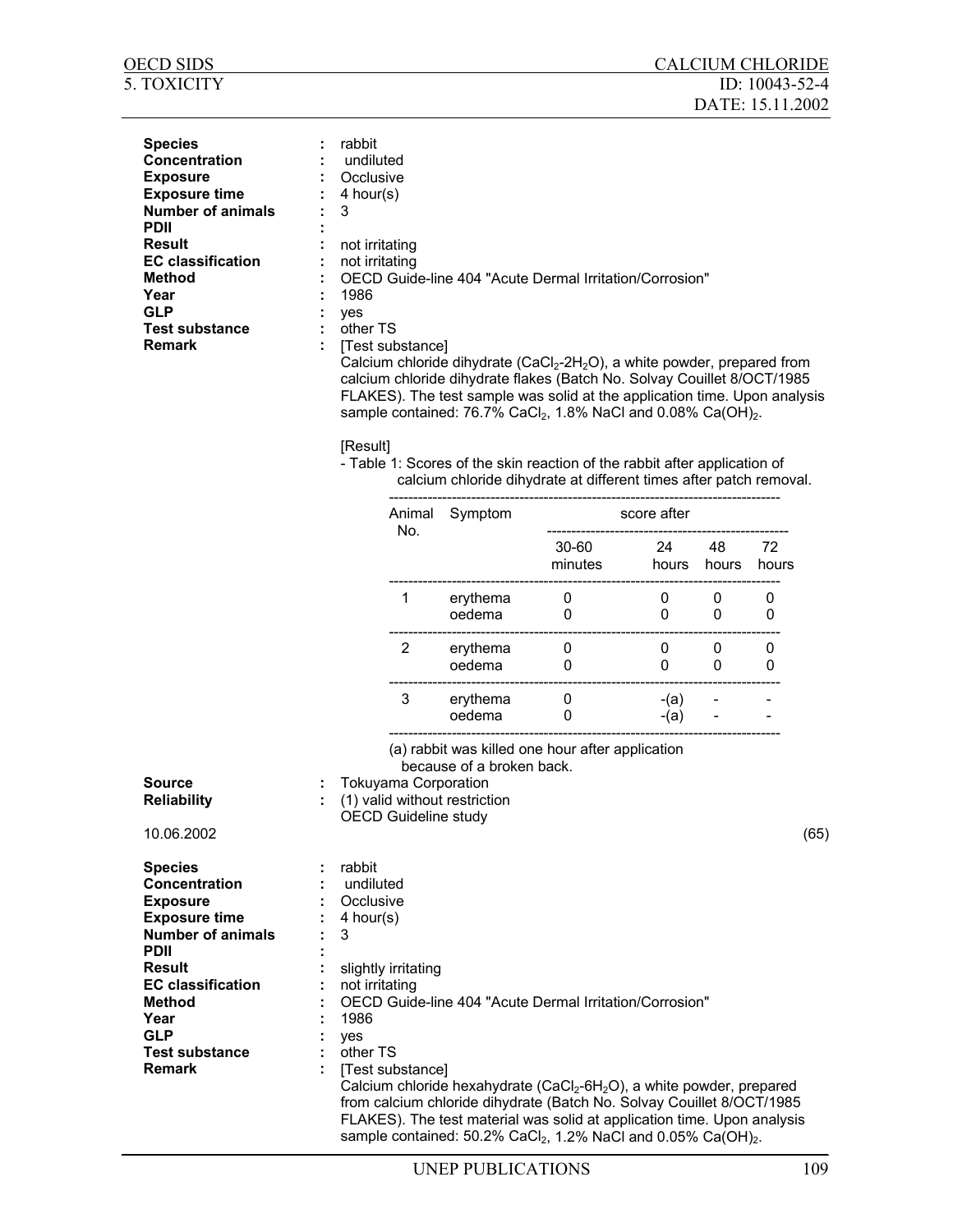### [Result]

A well-defined erythema and a slight oedema were noted at 1 and 24 hours after application in one rabbit. Thereafter the skin reactions diminished and at 72 hours there was only a slight erythema, which had disappeared seven days after treatment. Neither erythema nor oedema was observed in the other two rabbit.

- Table 1: Scores of the skin reaction of the rabbit after application of calcium chloride hexahydrate at different times after patch removal.

|                                                                                                                                                                                                                  |                                                                                                                | Animal Symptom                                             |                                                                                                                                                                                                                                                                   |                                  |                   | score after       |             |             |             |      |
|------------------------------------------------------------------------------------------------------------------------------------------------------------------------------------------------------------------|----------------------------------------------------------------------------------------------------------------|------------------------------------------------------------|-------------------------------------------------------------------------------------------------------------------------------------------------------------------------------------------------------------------------------------------------------------------|----------------------------------|-------------------|-------------------|-------------|-------------|-------------|------|
|                                                                                                                                                                                                                  | No.                                                                                                            |                                                            |                                                                                                                                                                                                                                                                   | 30-60<br>minutes hours           | 24                | 48<br>hours       | 72<br>hours | 7<br>days   | 14<br>days  |      |
|                                                                                                                                                                                                                  | 1                                                                                                              | erythema<br>oedema                                         |                                                                                                                                                                                                                                                                   | $\overline{2}$<br>$\overline{2}$ | 2<br>$\mathbf{2}$ | 1<br>$\mathbf{1}$ | 1<br>0      | 0(a)<br>0   | O(a)<br>0   |      |
|                                                                                                                                                                                                                  | $\overline{2}$                                                                                                 | erythema<br>oedema                                         |                                                                                                                                                                                                                                                                   | 0<br>0                           | 0<br>0            | 0<br>0            | 0<br>0      |             |             |      |
|                                                                                                                                                                                                                  | 3                                                                                                              | erythema<br>oedema                                         |                                                                                                                                                                                                                                                                   | 0<br>0                           | 0<br>0            | 0<br>0            | 0<br>0      |             |             |      |
| Source<br>Reliability<br>11.06.2002                                                                                                                                                                              |                                                                                                                | <b>Tokuyama Corporation</b><br><b>OECD Guideline study</b> | (a) slight scaling of the skin.<br>(1) valid without restriction                                                                                                                                                                                                  |                                  |                   |                   |             |             |             | (67) |
| <b>Species</b><br>Concentration<br><b>Exposure</b><br><b>Exposure time</b><br><b>Number of animals</b><br>PDII<br>Result<br><b>EC classification</b><br>Method<br>Year<br>GLP<br><b>Test substance</b><br>Remark | rabbit<br>33 %<br>Occlusive<br>$4$ hour(s)<br>3<br>not irritating<br>not irritating<br>1986<br>yes<br>other TS | [Test substance]                                           | OECD Guide-line 404 "Acute Dermal Irritation/Corrosion"<br>Calcium chloride 33%, a colorless, clear liquid (Batch No. Solvay Couillet<br>RS1 21/FEB/1986). Upon analysis sample contained: 33.1% CaCl <sub>2</sub> , 1.1%<br>NaCl and 0.07% Ca(OH) <sub>2</sub> . |                                  |                   |                   |             |             |             |      |
|                                                                                                                                                                                                                  | [Result]                                                                                                       |                                                            | - Table 1: Scores of the skin reaction of the rabbit after application of<br>calcium chloride 33 % at different times after patch removal.                                                                                                                        |                                  |                   |                   |             |             |             |      |
|                                                                                                                                                                                                                  |                                                                                                                | Animal<br>No.                                              | Symptom                                                                                                                                                                                                                                                           |                                  |                   |                   | score after |             |             |      |
|                                                                                                                                                                                                                  |                                                                                                                |                                                            |                                                                                                                                                                                                                                                                   |                                  | 30-60<br>minutes  |                   | 24<br>hours | 48<br>hours | 72<br>hours |      |
|                                                                                                                                                                                                                  |                                                                                                                | 1                                                          | erythema                                                                                                                                                                                                                                                          |                                  | 0                 |                   | 0           | 0           | 0           |      |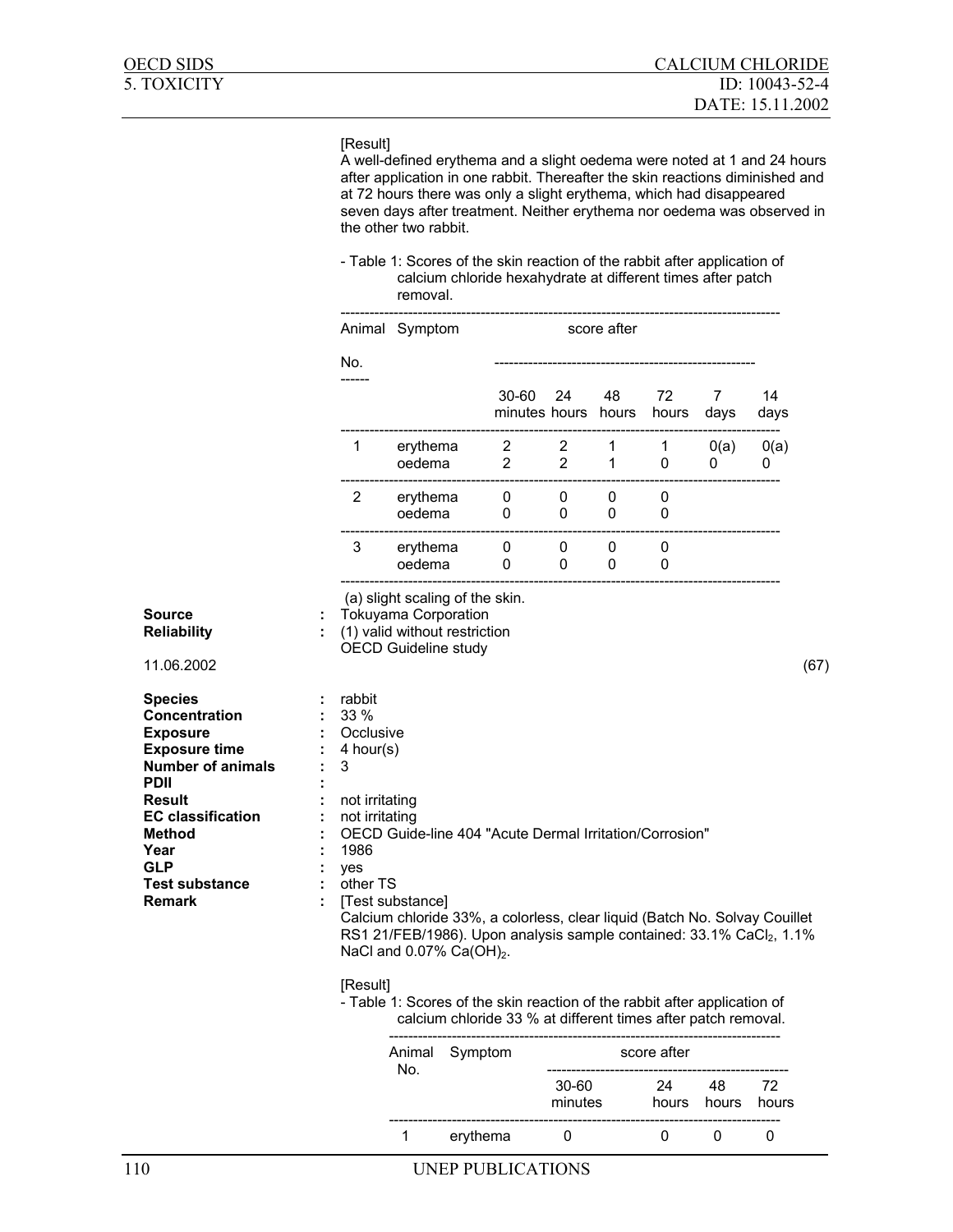| <b>OECD SIDS</b>                                                                                                                                                                                                                                                                                                                                                                                                                                                                                                                                                                                                                                                                       |  |                                                                                                                                                                                                                                                                                         |                |                                                                                                                                                                                                                                               |        |        | <b>CALCIUM CHLORIDE</b> |                |      |  |
|----------------------------------------------------------------------------------------------------------------------------------------------------------------------------------------------------------------------------------------------------------------------------------------------------------------------------------------------------------------------------------------------------------------------------------------------------------------------------------------------------------------------------------------------------------------------------------------------------------------------------------------------------------------------------------------|--|-----------------------------------------------------------------------------------------------------------------------------------------------------------------------------------------------------------------------------------------------------------------------------------------|----------------|-----------------------------------------------------------------------------------------------------------------------------------------------------------------------------------------------------------------------------------------------|--------|--------|-------------------------|----------------|------|--|
| 5. TOXICITY                                                                                                                                                                                                                                                                                                                                                                                                                                                                                                                                                                                                                                                                            |  |                                                                                                                                                                                                                                                                                         |                |                                                                                                                                                                                                                                               |        |        |                         | ID: 10043-52-4 |      |  |
|                                                                                                                                                                                                                                                                                                                                                                                                                                                                                                                                                                                                                                                                                        |  |                                                                                                                                                                                                                                                                                         |                |                                                                                                                                                                                                                                               |        |        | DATE: 15.11.2002        |                |      |  |
|                                                                                                                                                                                                                                                                                                                                                                                                                                                                                                                                                                                                                                                                                        |  |                                                                                                                                                                                                                                                                                         |                | oedema                                                                                                                                                                                                                                        | 0      | 0      | 0                       | $\mathbf{0}$   |      |  |
|                                                                                                                                                                                                                                                                                                                                                                                                                                                                                                                                                                                                                                                                                        |  |                                                                                                                                                                                                                                                                                         | $\overline{2}$ | erythema<br>oedema                                                                                                                                                                                                                            | 0<br>0 | 0<br>0 | 0<br>0                  | 0<br>0         |      |  |
|                                                                                                                                                                                                                                                                                                                                                                                                                                                                                                                                                                                                                                                                                        |  |                                                                                                                                                                                                                                                                                         | 3              | erythema<br>oedema                                                                                                                                                                                                                            | 0<br>0 | 0<br>0 | 0<br>0                  | 0<br>0         |      |  |
| <b>Source</b><br><b>Reliability</b>                                                                                                                                                                                                                                                                                                                                                                                                                                                                                                                                                                                                                                                    |  | <b>Tokuyama Corporation</b><br><b>OECD Guideline study</b>                                                                                                                                                                                                                              |                | (1) valid without restriction                                                                                                                                                                                                                 |        |        |                         |                |      |  |
| 11.06.2002                                                                                                                                                                                                                                                                                                                                                                                                                                                                                                                                                                                                                                                                             |  |                                                                                                                                                                                                                                                                                         |                |                                                                                                                                                                                                                                               |        |        |                         |                | (63) |  |
| <b>Species</b><br>Concentration<br><b>Exposure</b><br><b>Exposure time</b><br><b>Number of animals</b><br><b>PDII</b><br><b>Result</b><br><b>EC classification</b>                                                                                                                                                                                                                                                                                                                                                                                                                                                                                                                     |  | rabbit<br>undiluted<br>Occlusive<br>24 hour(s)<br>6<br>moderately irritating                                                                                                                                                                                                            |                |                                                                                                                                                                                                                                               |        |        |                         |                |      |  |
| <b>Method</b><br>Year<br><b>GLP</b><br><b>Test substance</b><br><b>Remark</b>                                                                                                                                                                                                                                                                                                                                                                                                                                                                                                                                                                                                          |  | other: US Federal Register 38: 187, Part 1500, Section 41, 1973.<br>1981<br>no<br>as prescribed by 1.1 - 1.4<br>[Test substance]<br>PELADOW: calcium chloride (anhydrous, 94-97%)                                                                                                       |                |                                                                                                                                                                                                                                               |        |        |                         |                |      |  |
| [Method]<br>The backs of 6 rabbits were clipped free of hair with electric clippers 24<br>hours prior to use. Under a surgical gauze patch held in place with<br>adhesive tape, 0.5 ml of the test material was applied to an intact and an<br>abraded site on each animal. The patches were loosely covered with a<br>piece of SARAN* Film to retard evaporation. The rabbits were fitted with a<br>plastic collar to prevent them from ingesting any material. After 24 hours,<br>the patches were removed and each site was assessed: the severity of the<br>reaction was recorded then and at 72 hours from the beginning of the test.<br>* Trademark of The Dow Chemical Company. |  |                                                                                                                                                                                                                                                                                         |                |                                                                                                                                                                                                                                               |        |        |                         |                |      |  |
|                                                                                                                                                                                                                                                                                                                                                                                                                                                                                                                                                                                                                                                                                        |  | [Result]<br>Application of the undiluted test material to intact and freshly abraded skin<br>on the backs of 6 rabbits resulted in slight (3/6) or moderate (3/6) redness<br>and slight (5/6) swelling. The primary irritation score was calculated to be<br>1.4 out of a possible 8.0. |                |                                                                                                                                                                                                                                               |        |        |                         |                |      |  |
| <b>Source</b><br><b>Reliability</b>                                                                                                                                                                                                                                                                                                                                                                                                                                                                                                                                                                                                                                                    |  | Comment:<br>material was applied.<br><b>Tokuyama Corporation</b><br>: (2) valid with restrictions                                                                                                                                                                                       |                | This report states that 0.5 ml of the test material was applied to the skin.<br>The report also states that the material was undiluted, suggesting that the<br>material applied to the skin was a solid. It is most likely that 0.5 g of test |        |        |                         |                |      |  |
| 06.08.2002                                                                                                                                                                                                                                                                                                                                                                                                                                                                                                                                                                                                                                                                             |  |                                                                                                                                                                                                                                                                                         |                | Study report that meets generally accepted scientific principles                                                                                                                                                                              |        |        |                         |                | (16) |  |
| <b>Species</b><br><b>Concentration</b><br><b>Exposure</b><br><b>Exposure time</b><br><b>Number of animals</b><br><b>PDII</b>                                                                                                                                                                                                                                                                                                                                                                                                                                                                                                                                                           |  | rabbit<br>undiluted<br>Occlusive<br>24 hour(s)<br>6                                                                                                                                                                                                                                     |                |                                                                                                                                                                                                                                               |        |        |                         |                |      |  |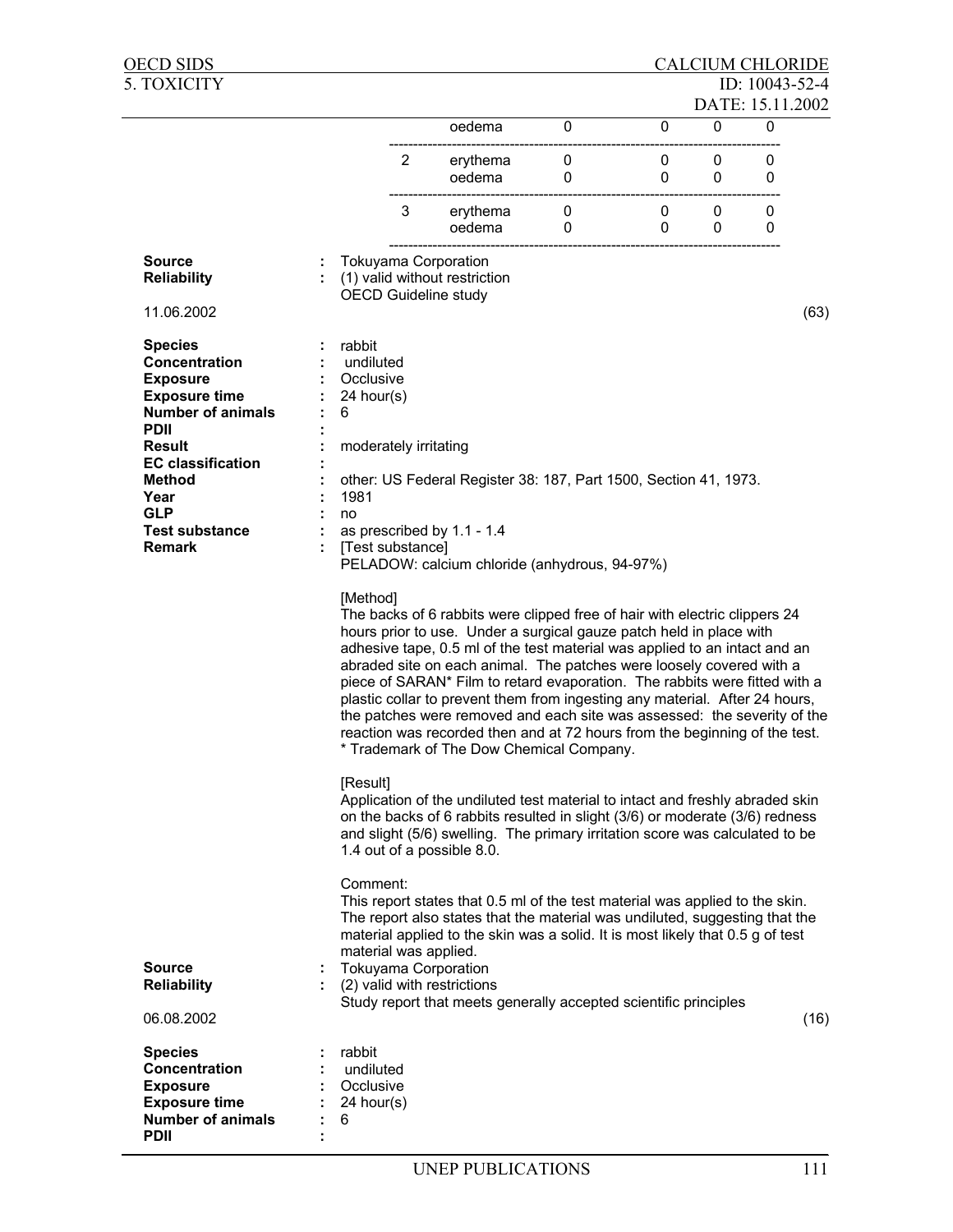| <b>OECD SIDS</b>                            | <b>CALCIUM CHLORIDE</b>                                                                                                                                                                                                                                                                                                                                                                                                                                                                                                                                                                                                                                                                                                                                                                                                                                                                                                                                                                                                                                                                                                                                                                                               |
|---------------------------------------------|-----------------------------------------------------------------------------------------------------------------------------------------------------------------------------------------------------------------------------------------------------------------------------------------------------------------------------------------------------------------------------------------------------------------------------------------------------------------------------------------------------------------------------------------------------------------------------------------------------------------------------------------------------------------------------------------------------------------------------------------------------------------------------------------------------------------------------------------------------------------------------------------------------------------------------------------------------------------------------------------------------------------------------------------------------------------------------------------------------------------------------------------------------------------------------------------------------------------------|
| 5. TOXICITY                                 | ID: 10043-52-4                                                                                                                                                                                                                                                                                                                                                                                                                                                                                                                                                                                                                                                                                                                                                                                                                                                                                                                                                                                                                                                                                                                                                                                                        |
|                                             | DATE: 15.11.2002                                                                                                                                                                                                                                                                                                                                                                                                                                                                                                                                                                                                                                                                                                                                                                                                                                                                                                                                                                                                                                                                                                                                                                                                      |
| <b>Result</b>                               | moderately irritating<br>÷                                                                                                                                                                                                                                                                                                                                                                                                                                                                                                                                                                                                                                                                                                                                                                                                                                                                                                                                                                                                                                                                                                                                                                                            |
| <b>EC</b> classification                    |                                                                                                                                                                                                                                                                                                                                                                                                                                                                                                                                                                                                                                                                                                                                                                                                                                                                                                                                                                                                                                                                                                                                                                                                                       |
| <b>Method</b>                               | other: US Federal Hazardous Labeling Act. procedures recommended by<br>the FDA CFR, Part 191, Chapter 1, Title 21, January 1, 1970.                                                                                                                                                                                                                                                                                                                                                                                                                                                                                                                                                                                                                                                                                                                                                                                                                                                                                                                                                                                                                                                                                   |
| Year                                        | 1971                                                                                                                                                                                                                                                                                                                                                                                                                                                                                                                                                                                                                                                                                                                                                                                                                                                                                                                                                                                                                                                                                                                                                                                                                  |
| <b>GLP</b><br><b>Test substance</b>         | no<br>as prescribed by 1.1 - 1.4                                                                                                                                                                                                                                                                                                                                                                                                                                                                                                                                                                                                                                                                                                                                                                                                                                                                                                                                                                                                                                                                                                                                                                                      |
| <b>Remark</b>                               | [Test substance]<br>DOWFLAKE*: calcium chloride (dihydrate)                                                                                                                                                                                                                                                                                                                                                                                                                                                                                                                                                                                                                                                                                                                                                                                                                                                                                                                                                                                                                                                                                                                                                           |
|                                             | [Method]<br>Twenty-four hours prior to application of the test material, the skin on the<br>backs of 6 albino rabbits was carefully clipped free of hair using electric<br>clippers. The animals were caged individually and were allowed to eat<br>and drink ad libitum. During the exposure period, the rabbits were<br>restrained in stocks. Test material, 0.5 grams, was introduced under a<br>square gauze patch (1 inch square) to intact and abraded skin. The<br>patches were secured in place by adhesive tape. The entire truck of the<br>animals was wrapped in an impervious plastic cuff for the 24 hour exposure<br>period. After the 24 hours of exposure, the patches were removed and the<br>reactions evaluated according to the rating system recommended in the<br>Federal Hazardous Labeling Act.<br>[Result]<br>Application of DOWFLAKE* to intact skin of six rabbits produced very slight<br>or slight erythema and edema in 5 of the animals and moderate erythema<br>and edema in one animal. The abraded skin response was slight erythema<br>in three animals and moderate to severe erythema in three animals.<br>The edematous response was very slight or slight in three animals and |
|                                             | moderate in three animals.                                                                                                                                                                                                                                                                                                                                                                                                                                                                                                                                                                                                                                                                                                                                                                                                                                                                                                                                                                                                                                                                                                                                                                                            |
| <b>Source</b><br><b>Reliability</b><br>Flag | * Trademark of The Dow Chemical Company.<br><b>Tokuyama Corporation</b><br>(2) valid with restrictions<br>Study report that meets generally accepted scientific principles<br>Critical study for SIDS endpoint                                                                                                                                                                                                                                                                                                                                                                                                                                                                                                                                                                                                                                                                                                                                                                                                                                                                                                                                                                                                        |
| 06.08.2002                                  | (76)                                                                                                                                                                                                                                                                                                                                                                                                                                                                                                                                                                                                                                                                                                                                                                                                                                                                                                                                                                                                                                                                                                                                                                                                                  |
| <b>Species</b>                              | rabbit                                                                                                                                                                                                                                                                                                                                                                                                                                                                                                                                                                                                                                                                                                                                                                                                                                                                                                                                                                                                                                                                                                                                                                                                                |
| Concentration                               | undiluted<br>Occlusive                                                                                                                                                                                                                                                                                                                                                                                                                                                                                                                                                                                                                                                                                                                                                                                                                                                                                                                                                                                                                                                                                                                                                                                                |
| <b>Exposure</b><br><b>Exposure time</b>     | $6$ hour(s)                                                                                                                                                                                                                                                                                                                                                                                                                                                                                                                                                                                                                                                                                                                                                                                                                                                                                                                                                                                                                                                                                                                                                                                                           |
| <b>Number of animals</b>                    | $\overline{2}$                                                                                                                                                                                                                                                                                                                                                                                                                                                                                                                                                                                                                                                                                                                                                                                                                                                                                                                                                                                                                                                                                                                                                                                                        |
| <b>PDII</b>                                 |                                                                                                                                                                                                                                                                                                                                                                                                                                                                                                                                                                                                                                                                                                                                                                                                                                                                                                                                                                                                                                                                                                                                                                                                                       |
| <b>Result</b><br><b>EC classification</b>   | moderately irritating                                                                                                                                                                                                                                                                                                                                                                                                                                                                                                                                                                                                                                                                                                                                                                                                                                                                                                                                                                                                                                                                                                                                                                                                 |
| <b>Method</b>                               | other                                                                                                                                                                                                                                                                                                                                                                                                                                                                                                                                                                                                                                                                                                                                                                                                                                                                                                                                                                                                                                                                                                                                                                                                                 |
| Year                                        | 1971                                                                                                                                                                                                                                                                                                                                                                                                                                                                                                                                                                                                                                                                                                                                                                                                                                                                                                                                                                                                                                                                                                                                                                                                                  |
| <b>GLP</b>                                  | no                                                                                                                                                                                                                                                                                                                                                                                                                                                                                                                                                                                                                                                                                                                                                                                                                                                                                                                                                                                                                                                                                                                                                                                                                    |
| <b>Test substance</b><br><b>Remark</b>      | as prescribed by 1.1 - 1.4<br>[Test substance]<br>DOWFLAKE*: calcium chloride (dihydrate)                                                                                                                                                                                                                                                                                                                                                                                                                                                                                                                                                                                                                                                                                                                                                                                                                                                                                                                                                                                                                                                                                                                             |
|                                             | [Method]<br>The abdominal skin of two albino rabbits was shaved free of hair. The<br>animals were rested for several days to allow any abrasions to heal<br>completely. During the 6 hour exposure period, the animals were placed in<br>a stock ventral side up. Test material, 0.5 grams, was placed under a<br>moist cotton pad, on two intact skin areas per rabbit. Skin reactions were<br>observed periodically during the six hour exposure period.                                                                                                                                                                                                                                                                                                                                                                                                                                                                                                                                                                                                                                                                                                                                                            |

l,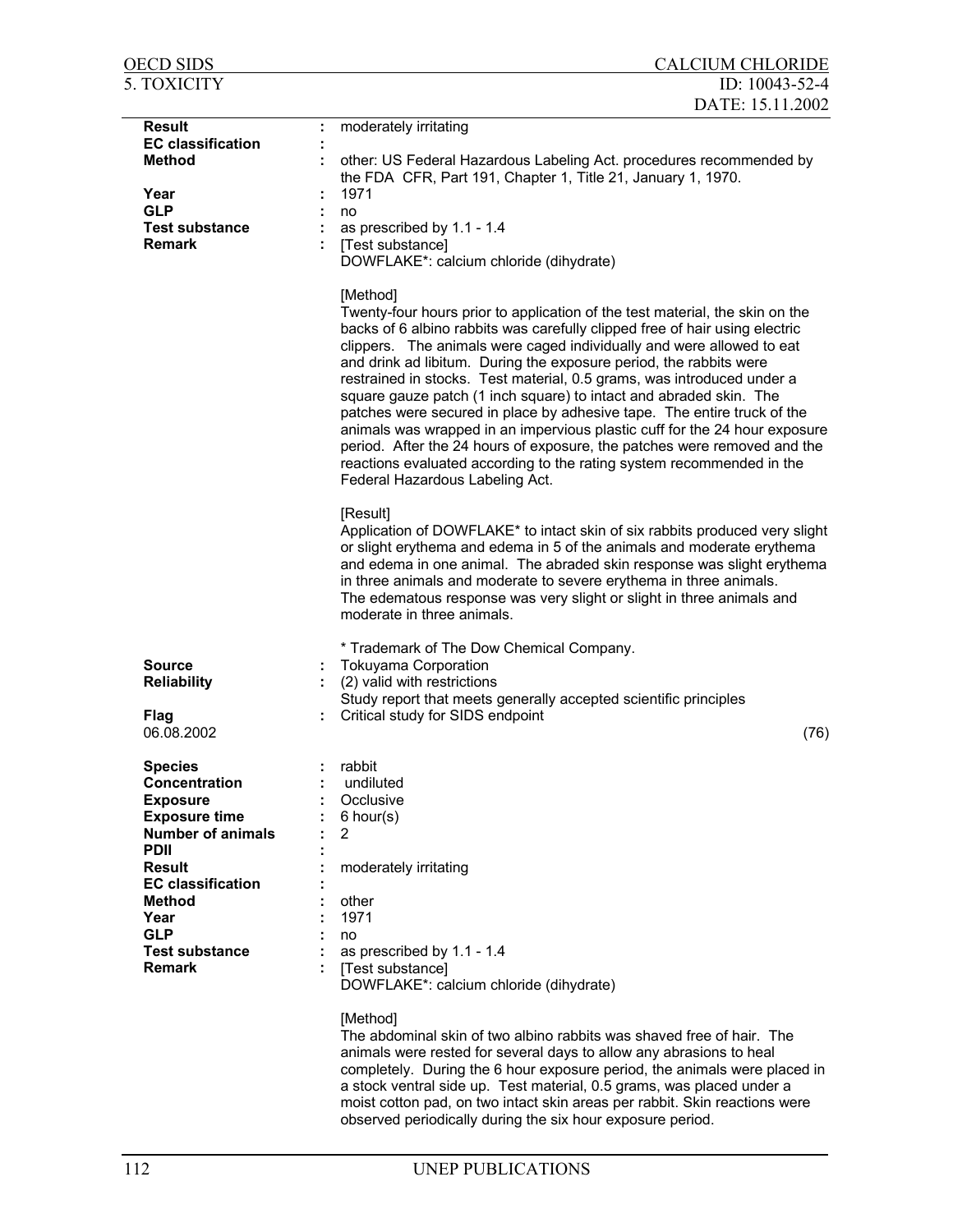| OECD SIDS                                                                                                                                                                                                                                           | <b>CALCIUM CHLORIDE</b>                                                                                                                                                                                                                                                                                                                                                                                                                                                                                                                                                                                                                                                                                                                                                                                                                                                                                                                                                                                                                                                                                                                                                                                                                                                                                                                                                                                                                                                                                                                                                                     |
|-----------------------------------------------------------------------------------------------------------------------------------------------------------------------------------------------------------------------------------------------------|---------------------------------------------------------------------------------------------------------------------------------------------------------------------------------------------------------------------------------------------------------------------------------------------------------------------------------------------------------------------------------------------------------------------------------------------------------------------------------------------------------------------------------------------------------------------------------------------------------------------------------------------------------------------------------------------------------------------------------------------------------------------------------------------------------------------------------------------------------------------------------------------------------------------------------------------------------------------------------------------------------------------------------------------------------------------------------------------------------------------------------------------------------------------------------------------------------------------------------------------------------------------------------------------------------------------------------------------------------------------------------------------------------------------------------------------------------------------------------------------------------------------------------------------------------------------------------------------|
| 5. TOXICITY                                                                                                                                                                                                                                         | ID: 10043-52-4                                                                                                                                                                                                                                                                                                                                                                                                                                                                                                                                                                                                                                                                                                                                                                                                                                                                                                                                                                                                                                                                                                                                                                                                                                                                                                                                                                                                                                                                                                                                                                              |
|                                                                                                                                                                                                                                                     | DATE: 15.11.2002                                                                                                                                                                                                                                                                                                                                                                                                                                                                                                                                                                                                                                                                                                                                                                                                                                                                                                                                                                                                                                                                                                                                                                                                                                                                                                                                                                                                                                                                                                                                                                            |
|                                                                                                                                                                                                                                                     | [Result]<br>Application of DOWFLAKE* under a moistened pad to the intact skin<br>resulted in, at the most, slight or moderate erythema, edema and slight<br>necrosis (eschar) in four hours. At the termination of the test, two skin<br>areas displayed necrosis. The two remaining skin areas were unchanged.                                                                                                                                                                                                                                                                                                                                                                                                                                                                                                                                                                                                                                                                                                                                                                                                                                                                                                                                                                                                                                                                                                                                                                                                                                                                             |
| <b>Source</b><br><b>Reliability</b><br>06.08.2002                                                                                                                                                                                                   | * Trademark of The Dow Chemical Company.<br><b>Tokuyama Corporation</b><br>Ĩ,<br>(2) valid with restrictions<br>Study report that meets generally accepted scientific principles<br>(76)                                                                                                                                                                                                                                                                                                                                                                                                                                                                                                                                                                                                                                                                                                                                                                                                                                                                                                                                                                                                                                                                                                                                                                                                                                                                                                                                                                                                    |
| <b>Species</b><br>Concentration<br><b>Exposure</b><br><b>Exposure time</b><br><b>Number of animals</b><br><b>PDII</b><br><b>Result</b><br><b>EC</b> classification<br><b>Method</b><br>Year<br><b>GLP</b><br><b>Test substance</b><br><b>Remark</b> | rabbit<br>38 %<br>Occlusive<br>24 hour(s)<br>6<br>moderately irritating<br>other: US Federal Hazardous Labeling Act. procedures recommended by<br>the FDA CFR, Part 191, Chapter 1, Title 21, January 1, 1970.<br>1971<br>no<br>as prescribed by 1.1 - 1.4<br>[Test substance]<br>LIQUIDOW*: liquid calcium chloride (38% CaCl <sub>2</sub> and 62% water)<br>[Method]<br>Twenty-four hours prior to application of the test material, the skin on the<br>backs of 6 albino rabbits was carefully clipped free of hair using electric<br>clippers. The animals were caged individually and were allowed to eat<br>and drink ad libitum. During the exposure period, the rabbits were<br>restrained in stocks. Test material, 0.5 grams, was introduced under a<br>square gauze patch (1 inch square) to intact and abraded skin. The<br>patches were secured in place by adhesive tape. The entire truck of the<br>animals was wrapped in an impervious plastic cuff for the 24 hour exposure<br>period. After the 24 hours of exposure, the patches were removed and the<br>reactions evaluated according to the rating system recommended in the<br>Federal Hazardous Labeling Act.<br>[Result]<br>Very slight or slight erythema was observed on the intact skin of 5 of 6<br>rabbits with the remaining rabbit displaying moderate necrosis, no edema<br>by 2 rabbits, very slight to slight edema by 3 rabbits and moderate edema<br>by the remaining rabbit. The abraded skin responded at 24 hours with<br>severe erythema in 2 rabbits, moderate necrosis in 3 rabbits and moderate |
| <b>Source</b><br><b>Reliability</b><br>06.08.2002                                                                                                                                                                                                   | erythema in 1 rabbit. The edematous response was moderate in 5 of the 6<br>rabbits with the remaining animal displaying very slight edema. At the<br>72nd hour observations all inflammatory reactions had subsided and the<br>necrotized skin areas were in the process of healing.<br>* Trademark of The Dow Chemical Company.<br><b>Tokuyama Corporation</b><br>í,<br>(2) valid with restrictions<br>Study report that meets generally accepted scientific principles<br>(77)                                                                                                                                                                                                                                                                                                                                                                                                                                                                                                                                                                                                                                                                                                                                                                                                                                                                                                                                                                                                                                                                                                            |
|                                                                                                                                                                                                                                                     |                                                                                                                                                                                                                                                                                                                                                                                                                                                                                                                                                                                                                                                                                                                                                                                                                                                                                                                                                                                                                                                                                                                                                                                                                                                                                                                                                                                                                                                                                                                                                                                             |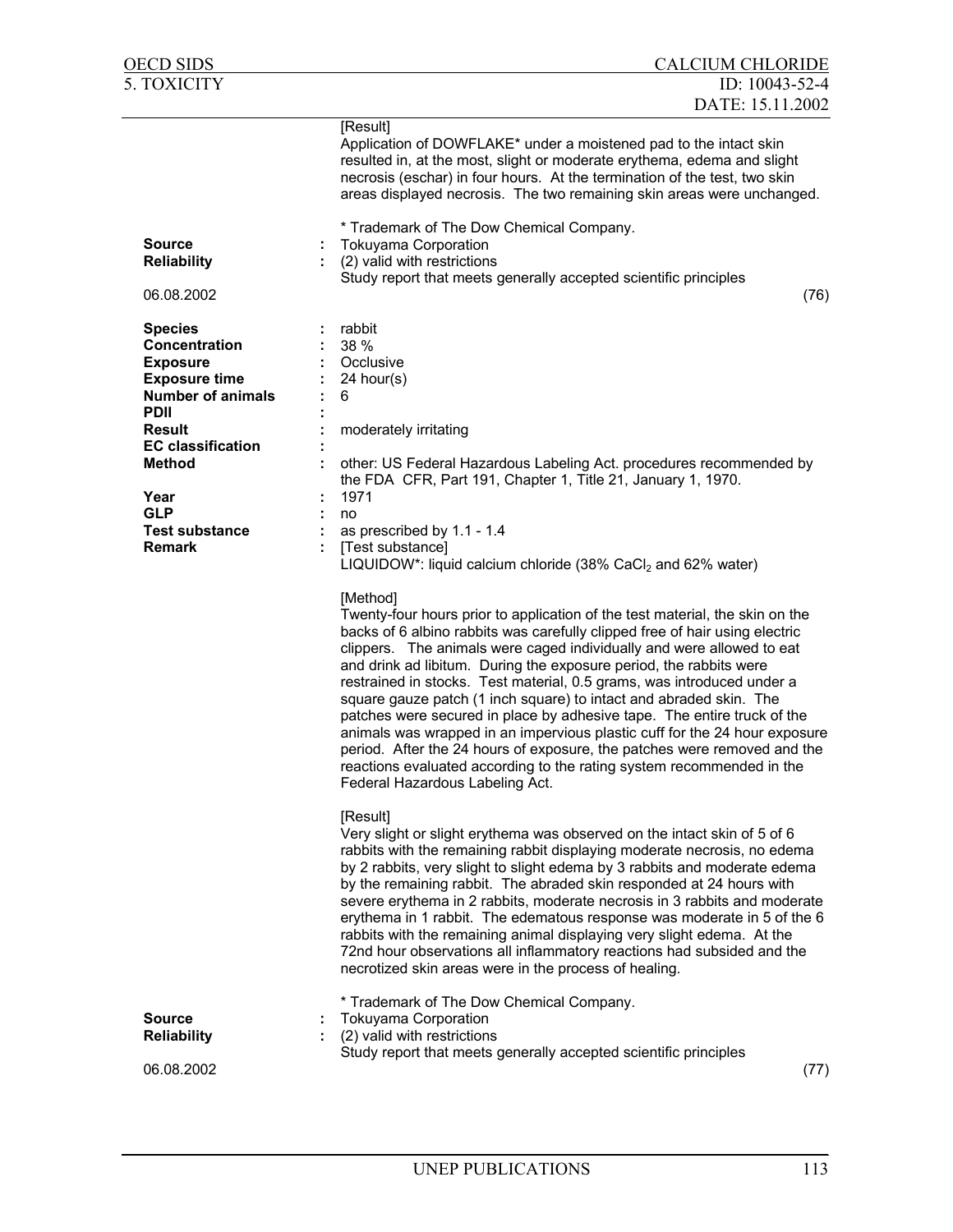| <b>Species</b>           | rabbit                                                                  |
|--------------------------|-------------------------------------------------------------------------|
| <b>Concentration</b>     | undiluted                                                               |
| Dose                     | 100 $mg$                                                                |
| <b>Exposure Time</b>     |                                                                         |
| Comment                  | not rinsed                                                              |
| <b>Number of animals</b> | З                                                                       |
| Result                   | highly irritating                                                       |
| <b>EC classification</b> |                                                                         |
| Method                   | OECD Guide-line 405 "Acute Eye Irritation/Corrosion"                    |
| Year                     | 1986                                                                    |
| GLP                      | ves                                                                     |
| Test substance           | other TS                                                                |
| Remark                   | [Test substance]                                                        |
|                          | Anhydrous calcium chloride $(CaCl2)$ , a white powder, prepared from    |
|                          | calcium chloride dihydrate flakes (Batch No. Solvay Couillet 8/OCT/1985 |

calcium chloride dihydrate flakes (Batch No.Solvay Couillet 8/OCT/1985 FLAKES). The test material was solid at the application time. Upon analysis sample contained:  $97.0\%$  CaCl<sub>2</sub>, 2.2% NaCl and 0.11% Ca(OH)<sub>2</sub>.

[Test condition]

Grading and scoring of irritation were performed in accordance with the following table:

### - Table 1

| A. Opacity-degree of density (area taken for reading)            | Grade |
|------------------------------------------------------------------|-------|
| - No ulceration or opacity                                       | O     |
| - Scattered or diffuse areas; details of iris<br>clearly visible |       |
| - Easily discernible translucent areas, details                  |       |
| of iris slightly obscured                                        | 2     |
| - Opalescent areas of opacity, no details of iris                |       |
| visible, size of pupil barely discernible                        | 3     |
| - Opaque, iris invisible                                         | 4     |
| B. Area of cornea involved                                       | Grade |
| - No damaged cornea                                              |       |
| - One quarter (or less) but not zero                             |       |
| - Greater than one quarter less than one half                    | 2     |
| - Greater than one half less than three quarters                 | 3     |
| - Greater than three quarters up to whole area                   | 4     |

| A. Values                                             | Grade |
|-------------------------------------------------------|-------|
| - Normal                                              |       |
| - Folds above normal, congestion, swelling,           |       |
| circumcorneal injection (any one or all of these      |       |
| or combination of any thereof), iris still            |       |
| reacting to light (sluggish reaction is positive)     |       |
| - No reaction to light, hemorrhage, gross destruction |       |
| (any one or all of these)                             |       |

----------------------------------------------------------------------------------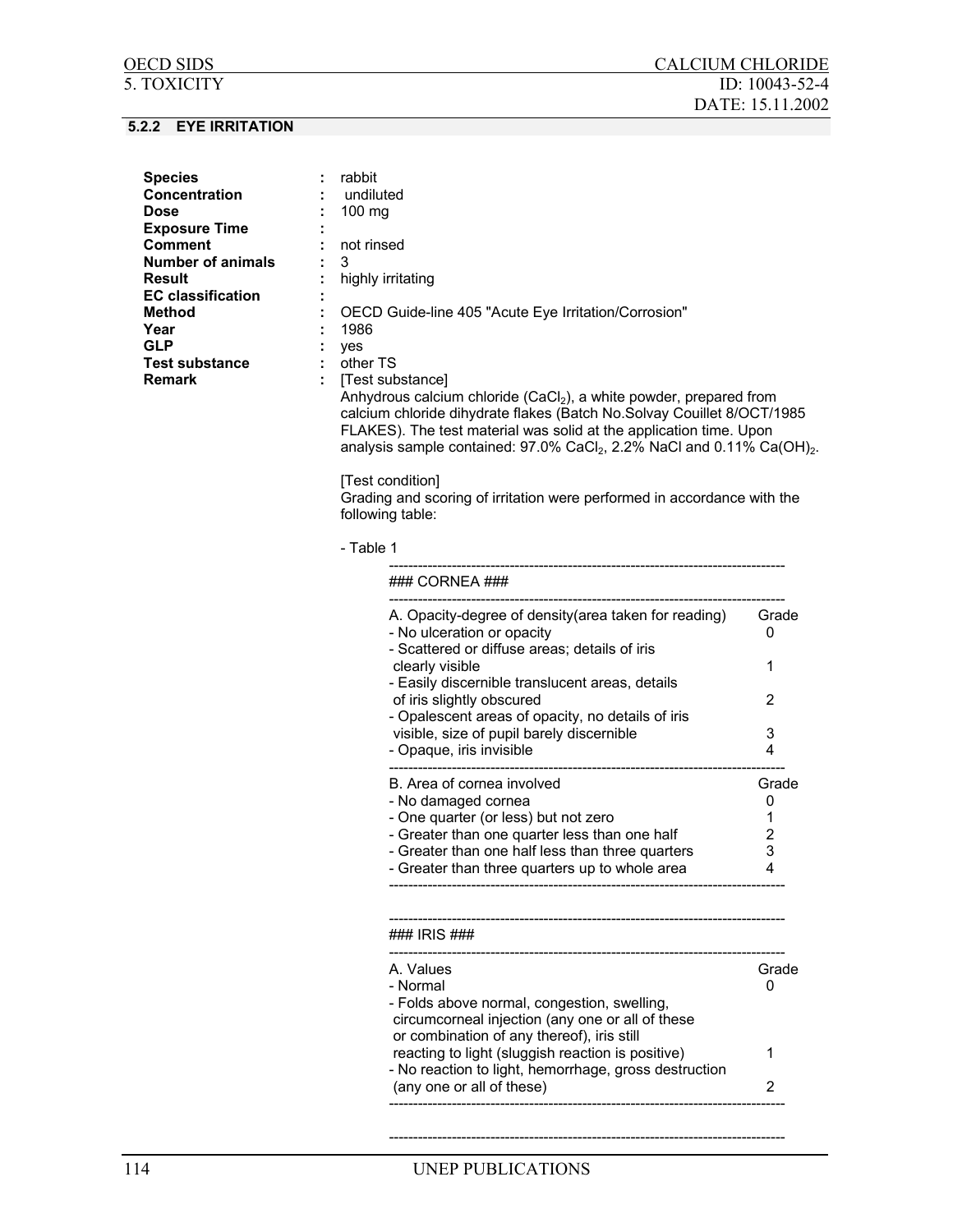#### ### CONJUNCTIVA ###

| A. Redness (refers to palpebral cconjunctiva only)<br>- Vessels normal                       | Grade<br>O |
|----------------------------------------------------------------------------------------------|------------|
| - Vessels definitely injected above normal<br>- More diffuse, deeper crimson red, individual |            |
| vessels not easily discernible                                                               | 2          |
| - Diffuse beefy red                                                                          | 3          |
| <b>B.</b> Chemosis                                                                           | Grade      |
| - No swelling<br>- Any swelling above normal                                                 | O          |
| (includes nictitating membrane)                                                              | 1          |
| - Obvious swelling with partial eversion of the lids                                         | 2          |
| - Swelling with lids about half closed<br>- Swelling with lids about half closed to          | 3<br>4     |
| completely closed                                                                            |            |
| C. Discharg                                                                                  | Grade      |
| - Normal                                                                                     | O          |
| - Any amount different from normal                                                           |            |
| (does not include small amount observed in inner<br>canthus of normal animals)               | 1          |
| - Discharge with moistening of the lids and hairs                                            |            |
| just adjacent to the lids                                                                    | 2          |
| - Discharge with moistening of the lids and                                                  |            |
| considerable area around the eye                                                             | 3          |

[Result]

The cornea and conjunctiva were moderately to severely irritated all rabbits from one hour till 14 days after treatment. Thereafter the eye of one rabbit recovered, but there was still a slight haze on the cornea, 21 days after treatment. In the two other rabbits the cornea and conjunctiva were still moderately irritated 21 days after treatment.

- Table 2: Numerical grades awarded to the ocular reactions elicited by anhydrous calcium chloride.

| No. | Rabbit Region of eye |                                  | hours(h)/days(d) after application |                |                                      |                     |                                                           |                     |          |            |    |                              |  |
|-----|----------------------|----------------------------------|------------------------------------|----------------|--------------------------------------|---------------------|-----------------------------------------------------------|---------------------|----------|------------|----|------------------------------|--|
|     |                      |                                  |                                    |                |                                      |                     |                                                           |                     |          |            |    | 0h 1h 24h 48h 72h 7d 14d 21d |  |
| 1.  | Cornea Opacity       | Area<br>involved                 |                                    |                |                                      |                     | 0 2 2 2 2 1<br>$0$ 4 4 4 4 4 4                            |                     |          | -3         |    |                              |  |
|     | Iris                 |                                  |                                    | $0 \t2 \t1$    |                                      |                     | 1 1 1                                                     |                     | $\Omega$ | 0          |    |                              |  |
|     | Conju-<br>nctiva     | Redness<br>Chemosis<br>Discharge | 0                                  |                | $0 \t1 \t2^*$<br>$0 \quad 3 \quad 3$ | 2#<br>$2^{\circ}$   | 0\$ 0 2 2\$ 0\$ 1<br>------------------------------------ | 2# 2#<br>2 2 2      |          | 1#<br>1    | 1# |                              |  |
| 2   | Cornea Opacity       | Area<br>involved                 |                                    |                | $0 \t4 \t4$                          |                     | $0$ 2 2 2# 2# 2# 4 2<br>4 4 4 4 4                         |                     |          |            |    |                              |  |
|     | Iris                 |                                  | 0 <sub>1</sub>                     |                | $\blacksquare$ 1                     | 1                   | 1                                                         | 1                   | - 2      | 1          |    |                              |  |
|     | Conju-<br>nctiva     | Redness<br>Chemosis              |                                    | 0 <sub>2</sub> | 0 1 1<br>2                           | 2<br>$\overline{2}$ | 3<br>$2^{\circ}$                                          | 3<br>$\overline{2}$ | 2<br>3   | $2^*$<br>2 |    |                              |  |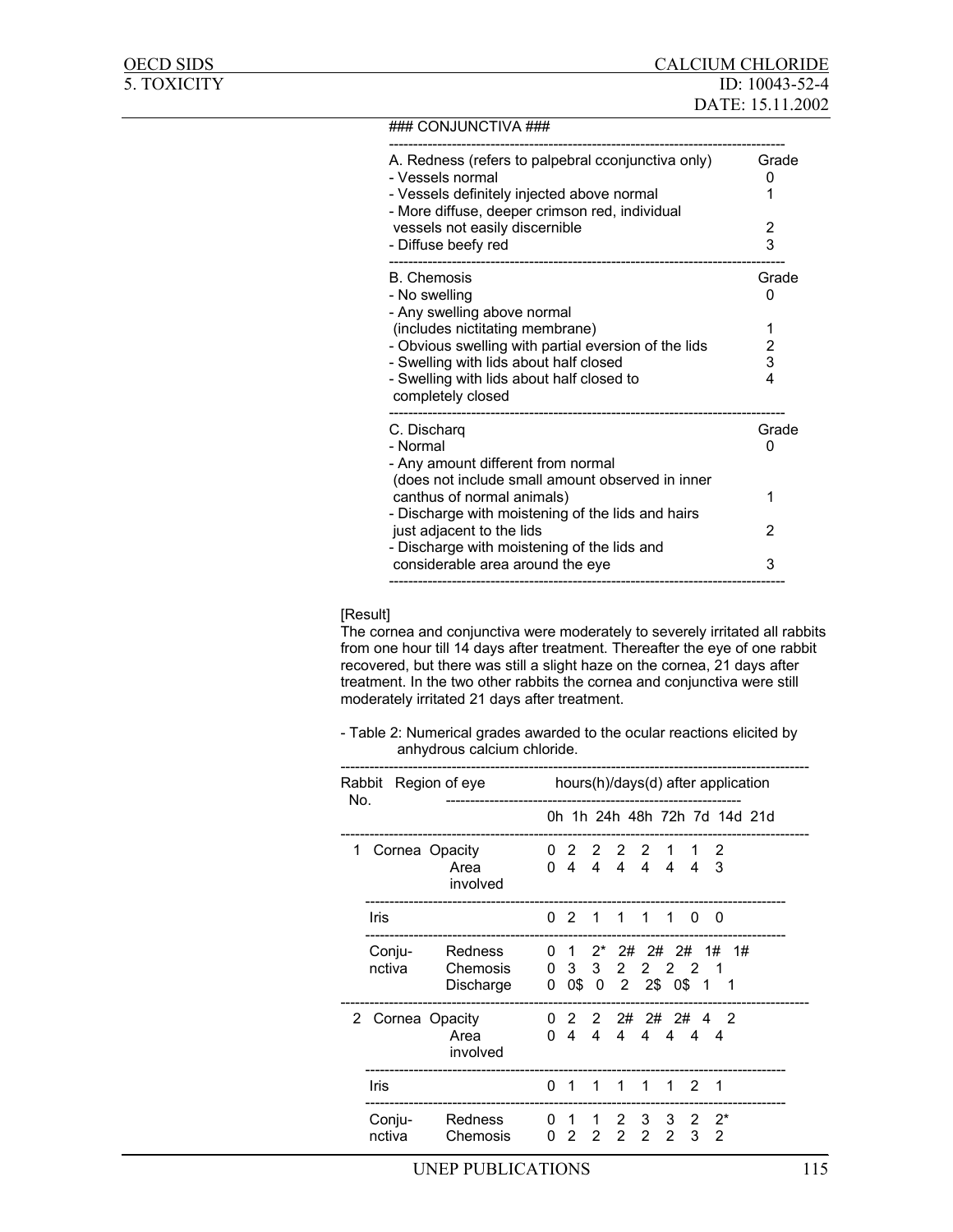| <b>OECD SIDS</b>                                                                                                                                                                                                                            |                                                                                                                                                                                                                                                                                                                                                                                                                                                                                                                                                                                                                                                                                                                                                                                                      |                                                                                           |                                                                                                                                                                                                                                                                                                                                                                                                           |  |                                  |  |  |  |              |     |                            |  | <b>CALCIUM CHLORIDE</b>            |
|---------------------------------------------------------------------------------------------------------------------------------------------------------------------------------------------------------------------------------------------|------------------------------------------------------------------------------------------------------------------------------------------------------------------------------------------------------------------------------------------------------------------------------------------------------------------------------------------------------------------------------------------------------------------------------------------------------------------------------------------------------------------------------------------------------------------------------------------------------------------------------------------------------------------------------------------------------------------------------------------------------------------------------------------------------|-------------------------------------------------------------------------------------------|-----------------------------------------------------------------------------------------------------------------------------------------------------------------------------------------------------------------------------------------------------------------------------------------------------------------------------------------------------------------------------------------------------------|--|----------------------------------|--|--|--|--------------|-----|----------------------------|--|------------------------------------|
| 5. TOXICITY                                                                                                                                                                                                                                 |                                                                                                                                                                                                                                                                                                                                                                                                                                                                                                                                                                                                                                                                                                                                                                                                      |                                                                                           |                                                                                                                                                                                                                                                                                                                                                                                                           |  |                                  |  |  |  |              |     |                            |  | ID: 10043-52-4<br>DATE: 15.11.2002 |
|                                                                                                                                                                                                                                             |                                                                                                                                                                                                                                                                                                                                                                                                                                                                                                                                                                                                                                                                                                                                                                                                      |                                                                                           | Discharge                                                                                                                                                                                                                                                                                                                                                                                                 |  | 0 0\$ 0 3 3                      |  |  |  | $\mathbf{3}$ |     | 3 <sub>2</sub>             |  |                                    |
|                                                                                                                                                                                                                                             |                                                                                                                                                                                                                                                                                                                                                                                                                                                                                                                                                                                                                                                                                                                                                                                                      |                                                                                           | 3 Cornea Opacity<br>Area<br>involved                                                                                                                                                                                                                                                                                                                                                                      |  | 0 4 4 4 4 4 3 0                  |  |  |  |              |     | $0$ 2 2 2 2# 2# 2 0@       |  |                                    |
|                                                                                                                                                                                                                                             |                                                                                                                                                                                                                                                                                                                                                                                                                                                                                                                                                                                                                                                                                                                                                                                                      | Iris                                                                                      |                                                                                                                                                                                                                                                                                                                                                                                                           |  | 0 1 1 1 1                        |  |  |  |              | 1 1 | 0                          |  |                                    |
|                                                                                                                                                                                                                                             |                                                                                                                                                                                                                                                                                                                                                                                                                                                                                                                                                                                                                                                                                                                                                                                                      | Conju-<br>nctiva                                                                          | Redness<br>Chemosis<br>Discharge                                                                                                                                                                                                                                                                                                                                                                          |  | 0 1 1 2 2 2 1<br>0 3 3 2 2 2 2 0 |  |  |  |              |     | 0<br>0 0\$ 0\$ 3 3 3 2 0\$ |  |                                    |
| <b>Source</b><br><b>Reliability</b><br><b>Flag</b><br>11.06.2002                                                                                                                                                                            |                                                                                                                                                                                                                                                                                                                                                                                                                                                                                                                                                                                                                                                                                                                                                                                                      | \$ - lacrimation                                                                          | * - conjunctiva was damaged.<br># - the eye was difficult to observe due to discharge.<br>@ - slight haze on cornea<br><b>Tokuyama Corporation</b><br>(1) valid without restriction<br><b>OECD Guideline study</b><br>Critical study for SIDS endpoint                                                                                                                                                    |  |                                  |  |  |  |              |     |                            |  | (60)                               |
| <b>Species</b><br>Concentration<br><b>Dose</b><br><b>Exposure Time</b><br><b>Comment</b><br><b>Number of animals</b><br><b>Result</b><br><b>EC classification</b><br>Method<br>Year<br><b>GLP</b><br><b>Test substance</b><br><b>Remark</b> | rabbit<br>3<br>1986<br>yes                                                                                                                                                                                                                                                                                                                                                                                                                                                                                                                                                                                                                                                                                                                                                                           | undiluted<br>$100 \text{ mg}$<br>not rinsed<br>irritating<br>other TS<br>[Test substance] | OECD Guide-line 405 "Acute Eye Irritation/Corrosion"<br>Calcium chloride dihydrate (CaCl <sub>2</sub> -2H <sub>2</sub> O), a white powder, prepared from<br>calcium chloride dihydrate flakes (Batch No. Solvay Couillet 8/OCT/1985<br>FLAKES). The test sample was solid at the application time. Upon analysis<br>sample contained: 76.7% CaCl <sub>2</sub> , 1.8% NaCl and 0.08% Ca(OH) <sub>2</sub> . |  |                                  |  |  |  |              |     |                            |  |                                    |
|                                                                                                                                                                                                                                             | [Result]<br>The conjunctiva of the eye of one rabbit (No. 1) was moderately to severely<br>irritated from one till 24 hours after treatment. Thereafter the irritation<br>diminished and had disappeared at 14 days after treatment, although a<br>slight lacrimation was still noted. The cornea of this rabbit was slightly<br>opaque up to and including 72 hours. The conjunctiva of the eye of the<br>second rabbit (No. 2), was moderately irritated at the one hour reading.<br>Thereafter the irritation diminished, although the conjunctiva was still<br>slightly damaged at the end of the observation period. In the third rabbit<br>(No. 3), the cornea was moderately irritated from 24 till 72 hours.<br>Thereafter the irritation diminished, but was still slight at the end of the |                                                                                           |                                                                                                                                                                                                                                                                                                                                                                                                           |  |                                  |  |  |  |              |     |                            |  |                                    |

The conjunctiva of the eye of one rabbit (No. 1) was moderately to severely experiment. The conjunctiva was moderately irritated from one till 72 hours. Thereafter the eye recovered, but the irritation was still present 21 days after application. The iris was slightly irritated from one hour up to 14 days after treatment.

- Table 1: Numerical grades awarded to the ocular reactions elicited by calcium chloride dihydrate.

------------------------------------------------------------------------------------------------- Rabbit Region of eye hours(h)/days(d) after application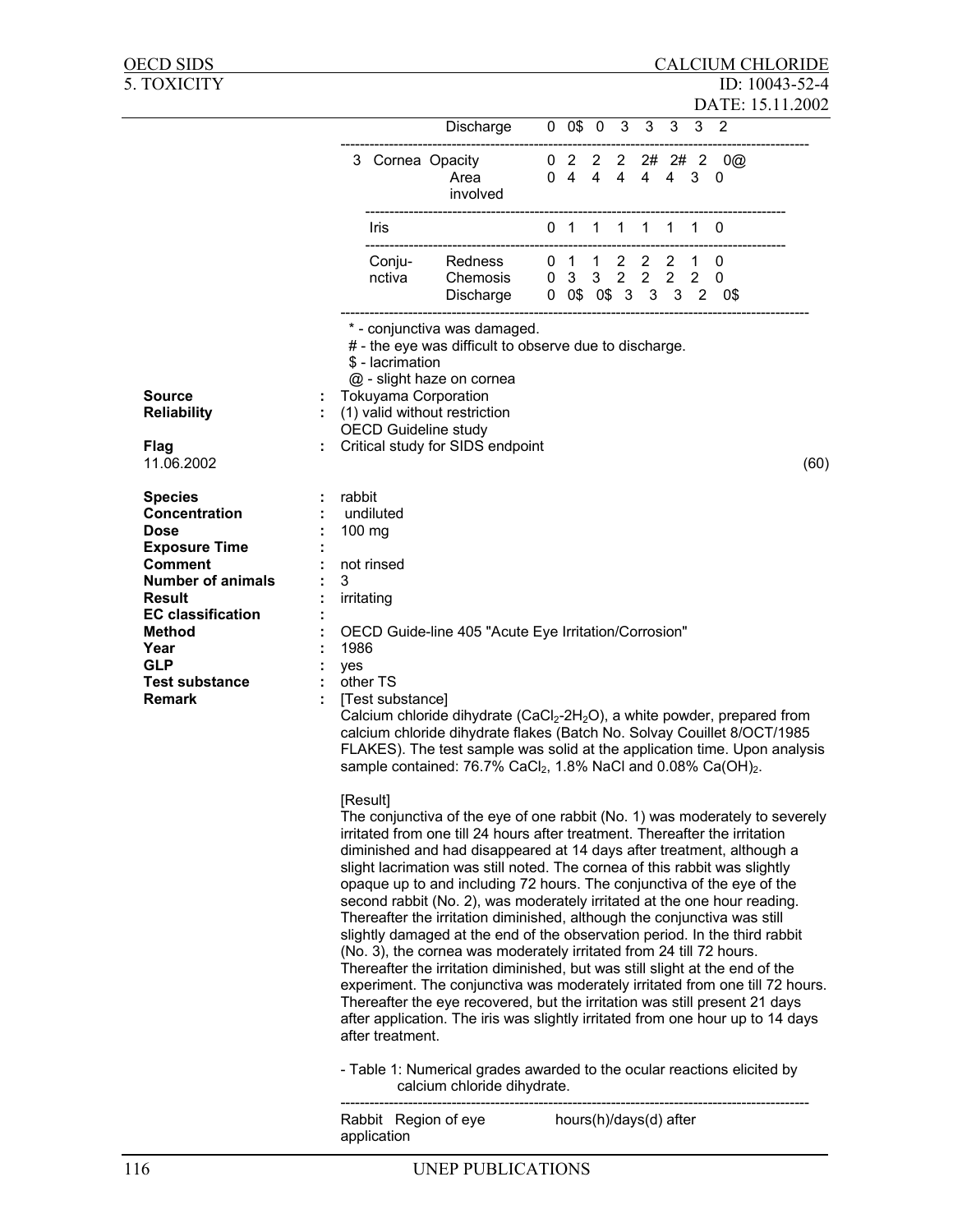|                                                                                                                                                                                                                                             | No.                                                |                                                                                  |                                                                                                                                                                                                                                                                                                                                                                                                    |             |                                         |                                    |                            | 0h 1h 24h 48h 72h 7d 14d 21d |                            |                     |                            |      |
|---------------------------------------------------------------------------------------------------------------------------------------------------------------------------------------------------------------------------------------------|----------------------------------------------------|----------------------------------------------------------------------------------|----------------------------------------------------------------------------------------------------------------------------------------------------------------------------------------------------------------------------------------------------------------------------------------------------------------------------------------------------------------------------------------------------|-------------|-----------------------------------------|------------------------------------|----------------------------|------------------------------|----------------------------|---------------------|----------------------------|------|
|                                                                                                                                                                                                                                             |                                                    | 1 Cornea Opacity                                                                 | Area<br>involved                                                                                                                                                                                                                                                                                                                                                                                   | 0<br>0      | 0<br>0                                  | 1<br>1                             | 1                          | 1<br>1                       | 0<br>$\mathbf 0$           | 0<br>0              |                            |      |
|                                                                                                                                                                                                                                             |                                                    | Iris                                                                             |                                                                                                                                                                                                                                                                                                                                                                                                    | 0           | 0                                       | 0                                  | 0                          | 0                            | 0                          | 0                   |                            |      |
|                                                                                                                                                                                                                                             |                                                    | Conju-<br>nctiva                                                                 | Redness<br>Chemosis<br>Discharge                                                                                                                                                                                                                                                                                                                                                                   | 0<br>0<br>0 | $\mathbf{1}$<br>$\overline{2}$<br>0\$   | $3^*$<br>3<br>0\$                  | 2<br>$\overline{2}$<br>1\$ | 2<br>$\overline{2}$<br>1\$   | 1<br>1<br>0\$              | 0<br>0<br>0\$       |                            |      |
|                                                                                                                                                                                                                                             |                                                    | 2 Cornea Opacity                                                                 | Area<br>involved                                                                                                                                                                                                                                                                                                                                                                                   | 0<br>0      | 0<br>$\Omega$                           | 0<br>0                             | 0<br>$\mathbf 0$           | 0<br>0                       | 0<br>$\Omega$              | 0<br>0              | 0<br>0                     |      |
|                                                                                                                                                                                                                                             |                                                    | Iris                                                                             |                                                                                                                                                                                                                                                                                                                                                                                                    | 0           | 0                                       | 0                                  | 0                          | 0                            | 0                          | 0                   | 0                          |      |
|                                                                                                                                                                                                                                             |                                                    | Conju-<br>nctiva                                                                 | Redness<br>Chemosis<br>Discharge                                                                                                                                                                                                                                                                                                                                                                   | 0<br>0<br>0 | $\overline{2}$<br>$\overline{2}$<br>0\$ | $1^*$<br>$\mathbf{1}$<br>0\$       | $0^*$<br>1<br>0\$          | 0*<br>1<br>0                 | $0^*$<br>$\mathbf{1}$<br>0 | $0^*$<br>0<br>0     | $0^*$<br>0<br>0            |      |
|                                                                                                                                                                                                                                             |                                                    | 3 Cornea Opacity                                                                 | Area<br>involved                                                                                                                                                                                                                                                                                                                                                                                   | 0<br>0      | 0<br>0                                  | 2<br>$\overline{\mathbf{4}}$       | 2<br>$\overline{4}$        | 2<br>1                       | 1<br>$\mathbf{1}$          | 1<br>$\overline{2}$ | 1<br>$\overline{2}$        |      |
|                                                                                                                                                                                                                                             |                                                    | Iris                                                                             |                                                                                                                                                                                                                                                                                                                                                                                                    | 0           | $\overline{2}$                          | 1                                  | 1                          | 1                            | 1                          | 0                   | 0                          |      |
|                                                                                                                                                                                                                                             |                                                    | Conju-<br>nctiva                                                                 | Redness<br>Chemosis<br>Discharge                                                                                                                                                                                                                                                                                                                                                                   | 0<br>0<br>0 | $\overline{2}$<br>$\overline{2}$<br>0\$ | $2^*$<br>$\overline{2}$<br>0\$ 1\$ | $2^*$<br>$\overline{2}$    | $2^*$<br>1<br>1\$            | $1^*$<br>0<br>0\$          | $2^*$<br>0<br>0\$   | $\overline{2}$<br>0<br>0\$ |      |
| <b>Source</b><br><b>Reliability</b><br>06.02.2002                                                                                                                                                                                           |                                                    | \$ - lacrimation                                                                 | * - conjunctiva was damaged.<br><b>Tokuyama Corporation</b><br>(1) valid without restriction<br><b>OECD Guideline study</b>                                                                                                                                                                                                                                                                        |             |                                         |                                    |                            |                              |                            |                     |                            | (64) |
| <b>Species</b><br>Concentration<br><b>Dose</b><br><b>Exposure Time</b><br><b>Comment</b><br><b>Number of animals</b><br>Result<br><b>EC classification</b><br><b>Method</b><br>Year<br><b>GLP</b><br><b>Test substance</b><br><b>Remark</b> | rabbit<br>$100$ mg<br>3<br>1986<br>yes<br>[Result] | undiluted<br>not rinsed<br>moderately irritating<br>other TS<br>[Test substance] | OECD Guide-line 405 "Acute Eye Irritation/Corrosion"<br>Calcium chloride hexahydrate (CaCl <sub>2</sub> -6H <sub>2</sub> O), a white powder, prepared<br>from calcium chloride dihydrate (Batch No. Solvay Couillet 8/OCT/1985<br>FLAKES). The test material was solid at application time. Upon analysis<br>sample contained: 50.2% CaCl <sub>2</sub> , 1.2% NaCl and 0.05% Ca(OH) <sub>2</sub> . |             |                                         |                                    |                            |                              |                            |                     |                            |      |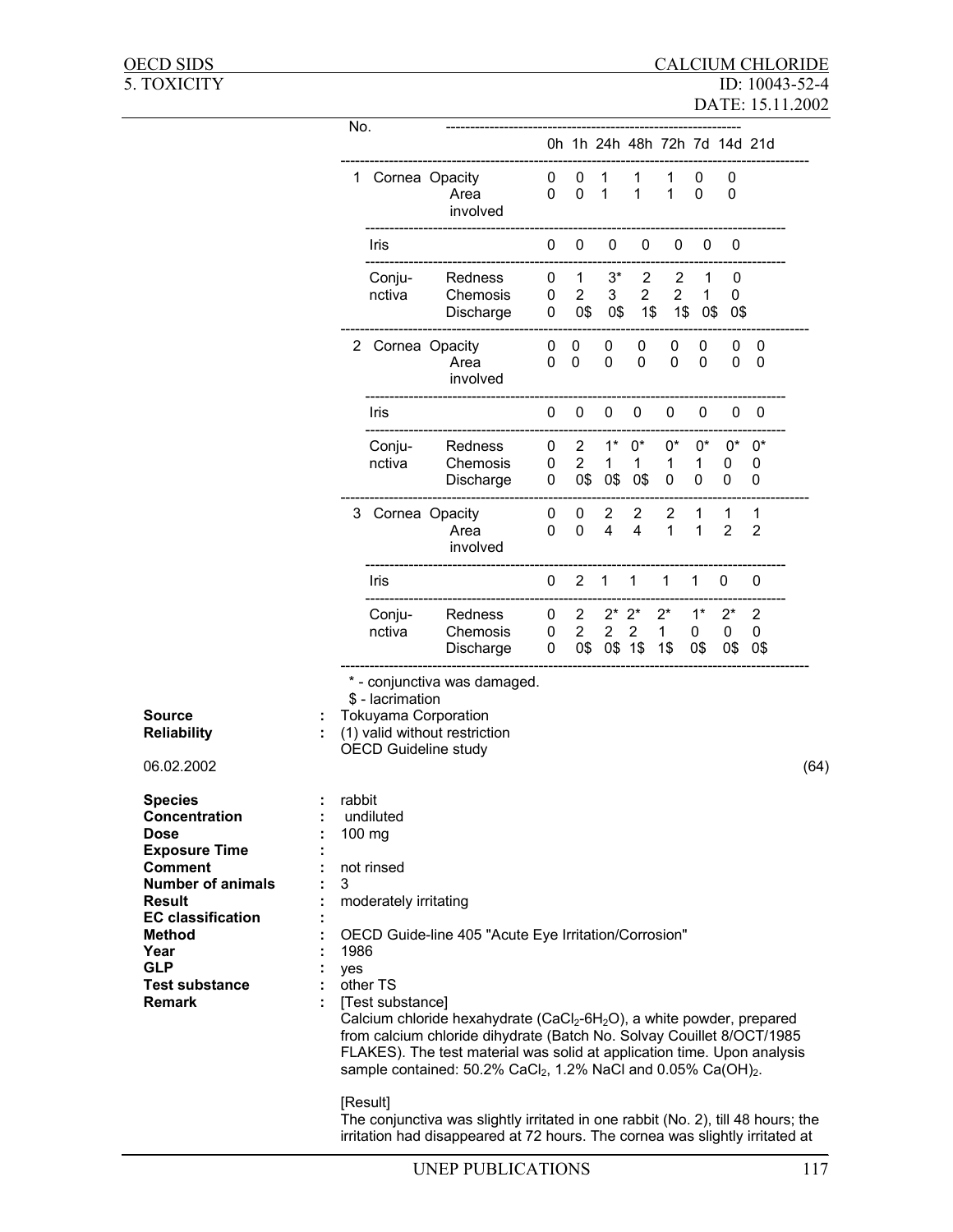24 hours after treatment. In a second rabbit (No. 1), the conjunctiva was moderately irritated from one till 48 hours after treatment, thereafter the conjunctiva recovered. The cornea was slightly irritated from one till 72 hours. The irritation of cornea and conjunctiva had disappeared at 7 days after treatment. In the third rabbit (No. 3), the cornea was slightly irritated from 24 hours till 72 hours after treatment. The conjunctiva was slightly irritated from 1 hour till 14 days. At day 21 only some lacrimation was noted in this rabbit.

- Table 1: Numerical grades awarded to the ocular reactions elicited by calcium chloride hexahydrate.

|                                                                                                                                       |                                        | hours(h)/days(d) after<br>Rabbit Region of eye<br>application<br>No.                                                                     |                                  |                              |                                                |                                     |                              |                          |                              |                |               |      |
|---------------------------------------------------------------------------------------------------------------------------------------|----------------------------------------|------------------------------------------------------------------------------------------------------------------------------------------|----------------------------------|------------------------------|------------------------------------------------|-------------------------------------|------------------------------|--------------------------|------------------------------|----------------|---------------|------|
|                                                                                                                                       |                                        |                                                                                                                                          |                                  |                              |                                                |                                     | 0h 1h 24h 48h 72h 7d 14d 21d |                          |                              |                |               |      |
|                                                                                                                                       |                                        | 1 Cornea Opacity                                                                                                                         | Area<br>involved                 | $0\quad 0$<br>0              | $\mathbf 0$                                    | 1<br>$\mathbf{1}$                   | 1<br>$\mathbf{1}$            | 1<br>$\mathbf{1}$        | 0<br>0                       |                |               |      |
|                                                                                                                                       |                                        | Iris                                                                                                                                     |                                  | 0                            | $\mathbf 0$                                    | 0                                   | 0                            | $\pmb{0}$                | 0                            |                |               |      |
|                                                                                                                                       |                                        | Conju-<br>nctiva                                                                                                                         | Redness<br>Chemosis<br>Discharge | 0<br>0<br>0                  | $\mathbf{1}$<br>$\overline{2}$<br>0\$          | $2^*$<br>$\overline{2}$<br>0\$      | $1^*$<br>$\mathbf{1}$<br>0\$ | $0^\star$<br>1<br>0\$    | 0<br>0<br>0                  |                |               |      |
|                                                                                                                                       |                                        | 2 Cornea Opacity                                                                                                                         | Area<br>involved                 | 0<br>0                       | 0<br>0                                         | 1<br>$\overline{2}$                 | 0<br>0                       | 0<br>0                   |                              |                |               |      |
|                                                                                                                                       |                                        | Iris                                                                                                                                     |                                  | 0                            | $\mathbf 0$                                    | $\pmb{0}$                           | 0                            | 0                        |                              |                |               |      |
|                                                                                                                                       |                                        | Conju-<br>nctiva                                                                                                                         | Redness<br>Chemosis<br>Discharge | 0<br>0                       | $\overline{1}$<br>$\overline{2}$<br>$0\quad0\$ | 1<br>$\mathbf{1}$<br>0\$            | 0<br>0<br>0\$                | 0<br>0<br>0              |                              |                |               |      |
|                                                                                                                                       |                                        | 3 Cornea Opacity                                                                                                                         | Area<br>involved                 | 0 <sub>0</sub><br>$0\quad 0$ |                                                | $\overline{2}$<br>$\mathbf{1}$      | 1<br>$\mathbf{1}$            | 1<br>0                   | 0<br>$\overline{\mathbf{0}}$ | 0<br>0         | 0<br>0        |      |
|                                                                                                                                       |                                        | Iris                                                                                                                                     |                                  | $0\quad 0$                   |                                                | $\pmb{0}$                           | 0                            | 0                        | $\overline{\mathbf{0}}$      | 0              | 0             |      |
|                                                                                                                                       |                                        | Conju-<br>nctiva                                                                                                                         | Redness<br>Chemosis<br>Discharge | 0 <sub>1</sub><br>0          | $\overline{2}$<br>$0\quad0\$                   | $\mathbf{1}$<br>$\mathbf{1}$<br>0\$ | 0<br>0<br>1\$                | 1<br>$\mathbf{1}$<br>1\$ | 0<br>0<br>0\$                | 1<br>0<br>-0\$ | 0<br>0<br>0\$ |      |
| <b>Source</b><br><b>Reliability</b><br>11.06.2002                                                                                     |                                        | * - conjunctiva was damaged.<br>\$ - lacrimation<br>Tokuyama Corporation<br>(1) valid without restriction<br><b>OECD Guideline study</b> |                                  |                              |                                                |                                     |                              |                          |                              |                |               | (66) |
| <b>Species</b><br>Concentration<br><b>Dose</b><br><b>Exposure Time</b><br><b>Comment</b><br><b>Number of animals</b><br><b>Result</b> | rabbit<br>33 %<br>$.1 \text{ ml}$<br>3 | not rinsed<br>moderately irritating                                                                                                      |                                  |                              |                                                |                                     |                              |                          |                              |                |               |      |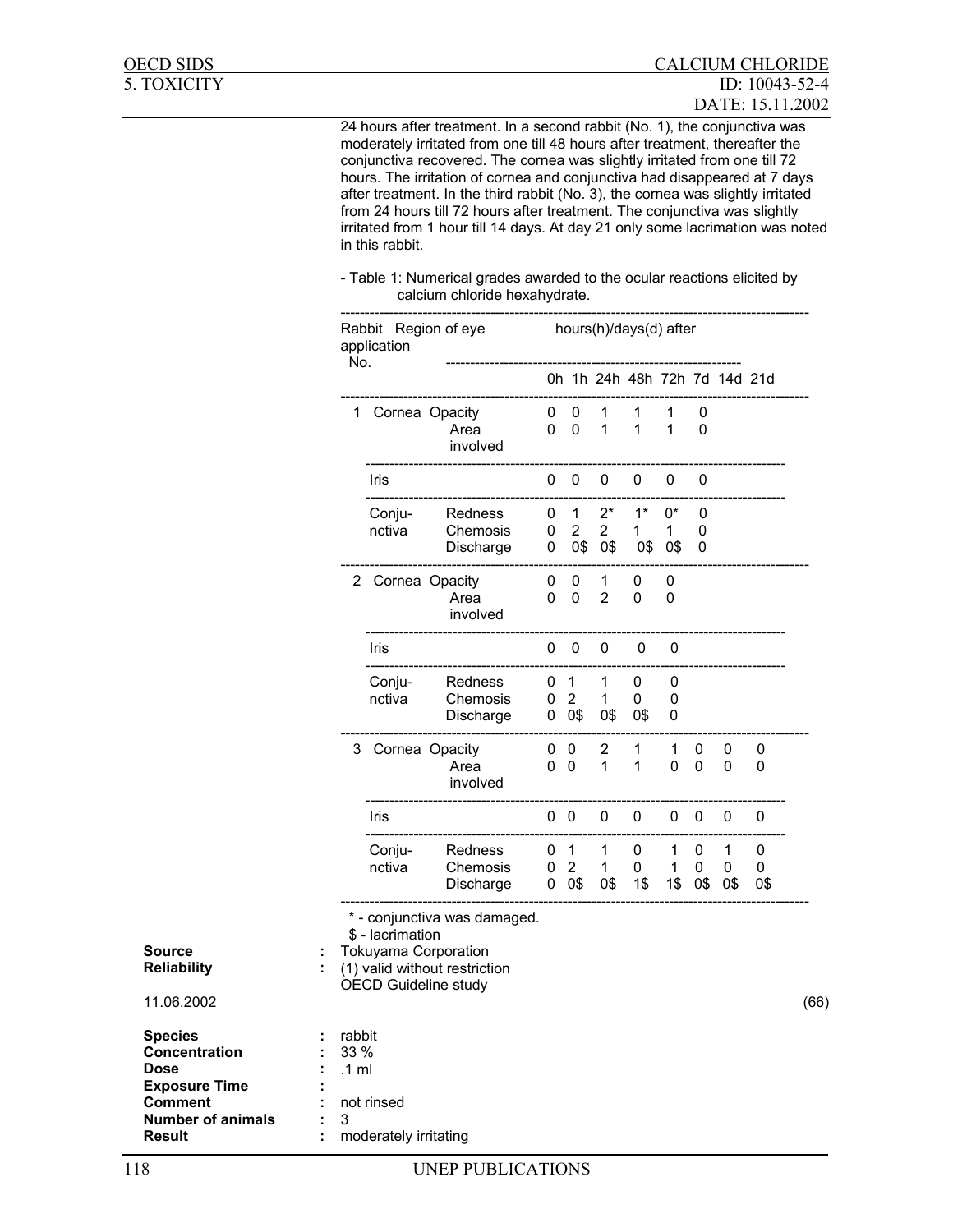| 5. TOXICITY                                                                                               |             |                                                                   |                                                                                                                                                                                                                                                                                                                                                                                                                                                                                                                                                                                                                                                                                                                                        |             |                                         |                                       |                               |                      |                                         |                          | ID: 10043-52-4<br>DATE: 15.11.2002 |
|-----------------------------------------------------------------------------------------------------------|-------------|-------------------------------------------------------------------|----------------------------------------------------------------------------------------------------------------------------------------------------------------------------------------------------------------------------------------------------------------------------------------------------------------------------------------------------------------------------------------------------------------------------------------------------------------------------------------------------------------------------------------------------------------------------------------------------------------------------------------------------------------------------------------------------------------------------------------|-------------|-----------------------------------------|---------------------------------------|-------------------------------|----------------------|-----------------------------------------|--------------------------|------------------------------------|
| <b>EC classification</b><br><b>Method</b><br>Year<br><b>GLP</b><br><b>Test substance</b><br><b>Remark</b> | 1986<br>yes | other TS<br>[Test substance]<br>[Result]                          | OECD Guide-line 405 "Acute Eye Irritation/Corrosion"<br>Calcium chloride 33%, a colorless, clear liquid (Batch No. Solvay Couillet<br>RS1 21/FEB/1986). Upon analysis sample contained: 33.1% CaCl <sub>2</sub> , 1.1%<br>NaCl and $0.07\%$ Ca(OH) <sub>2</sub> .                                                                                                                                                                                                                                                                                                                                                                                                                                                                      |             |                                         |                                       |                               |                      |                                         |                          |                                    |
|                                                                                                           |             |                                                                   | The conjunctiva was slightly irritated in one rabbit (No. 3), from 1 till 48<br>hours after treatment. The irritation had disappeared at 48 hours, although<br>some lacrimation was still noted. In a second rabbit (No. 2), the cornea and<br>conjunctiva were moderately irritated till 48 hours. Thereafter the eye<br>recovered and the irritation had disappeared 14 days after treatment. In the<br>third rabbit (No. 1), the cornea and conjunctiva were moderately irritated till<br>72 hours. Thereafter, the cornea and conjunctiva recovered, but 21 days<br>after treatment, the cornea was still slightly irritated.<br>- Table 1: Numerical grades awarded to the ocular reactions elicited by<br>calcium chloride 33 %. |             |                                         |                                       |                               |                      |                                         |                          |                                    |
|                                                                                                           |             | Rabbit Region of eye hours(h)/days(d) after<br>application<br>No. |                                                                                                                                                                                                                                                                                                                                                                                                                                                                                                                                                                                                                                                                                                                                        |             |                                         |                                       |                               |                      |                                         |                          |                                    |
|                                                                                                           |             |                                                                   |                                                                                                                                                                                                                                                                                                                                                                                                                                                                                                                                                                                                                                                                                                                                        |             |                                         |                                       | 0h 1h 24h 48h 72h 7d 14d 21d  |                      |                                         |                          |                                    |
|                                                                                                           |             |                                                                   | 1 Cornea Opacity<br>Area<br>involved                                                                                                                                                                                                                                                                                                                                                                                                                                                                                                                                                                                                                                                                                                   | $\mathbf 0$ |                                         | 2 2<br>$0\quad 4\quad 4$              | $\overline{2}$<br>$2^{\circ}$ | $\mathbf{2}$         | $\mathbf{1}$<br>$2 \quad 1$             | 1<br>1                   | 1<br>1                             |
|                                                                                                           |             | Iris                                                              |                                                                                                                                                                                                                                                                                                                                                                                                                                                                                                                                                                                                                                                                                                                                        | 0           | 1 0                                     |                                       | 0                             | 0                    | 0                                       | 0                        | 0                                  |
|                                                                                                           |             | Conju-<br>nctiva                                                  | Redness<br>Chemosis<br>Discharge                                                                                                                                                                                                                                                                                                                                                                                                                                                                                                                                                                                                                                                                                                       | 0<br>0      | $\overline{1}$<br>$2^{\circ}$           | $2^*$<br>$2^{\circ}$<br>0 0\$ 0\$ 0\$ | $1^*$<br>$2^{\circ}$          | $1^*$<br>$2^{\circ}$ | $\mathbf{1}$<br>$\mathbf{1}$<br>0\$ 0\$ | 1<br>$\mathbf{1}$<br>1\$ | 0<br>0<br>0\$                      |
|                                                                                                           |             | 2 Cornea Opacity                                                  | Area<br>involved                                                                                                                                                                                                                                                                                                                                                                                                                                                                                                                                                                                                                                                                                                                       | 0<br>0      | $\overline{2}$<br>4                     | $\overline{2}$<br>4                   | $\overline{2}$<br>4           | 2<br>1               | 1<br>0                                  | 0<br>0                   |                                    |
|                                                                                                           |             | Iris                                                              |                                                                                                                                                                                                                                                                                                                                                                                                                                                                                                                                                                                                                                                                                                                                        | 0           | -1                                      | 0                                     | 1                             | 0                    | 0                                       | 0                        |                                    |
|                                                                                                           |             | Conju-<br>nctiva                                                  | Redness<br>Chemosis<br>Discharge                                                                                                                                                                                                                                                                                                                                                                                                                                                                                                                                                                                                                                                                                                       | 0<br>0<br>0 | $\overline{2}$<br>$\overline{2}$<br>0\$ | $1^*$<br>$\overline{2}$<br>0\$        | $2^*$<br>$\mathbf 1$<br>0\$   | $1^*$<br>1<br>0      | 1<br>0<br>0                             | 0<br>0<br>0              |                                    |
|                                                                                                           |             | 3 Cornea Opacity                                                  | Area<br>involved                                                                                                                                                                                                                                                                                                                                                                                                                                                                                                                                                                                                                                                                                                                       | 0<br>0      | 0<br>$\mathbf 0$                        | 0<br>0                                | 0<br>0                        | 0<br>0               |                                         |                          |                                    |
|                                                                                                           |             | Iris                                                              |                                                                                                                                                                                                                                                                                                                                                                                                                                                                                                                                                                                                                                                                                                                                        | $0\quad 0$  |                                         | 0                                     | 0                             | 0                    |                                         |                          |                                    |
|                                                                                                           |             | Conju-<br>nctiva                                                  | Redness<br>Chemosis<br>Discharge                                                                                                                                                                                                                                                                                                                                                                                                                                                                                                                                                                                                                                                                                                       | 0<br>0<br>0 | 1<br>$\overline{2}$<br>0\$              | $1*$<br>$\mathbf 1$<br>0\$            | 0<br>0<br>0\$                 | 0<br>0<br>0          |                                         |                          |                                    |

OECD SIDS CALCIUM CHLORIDE

**Source** : **Tokuyama Corporation**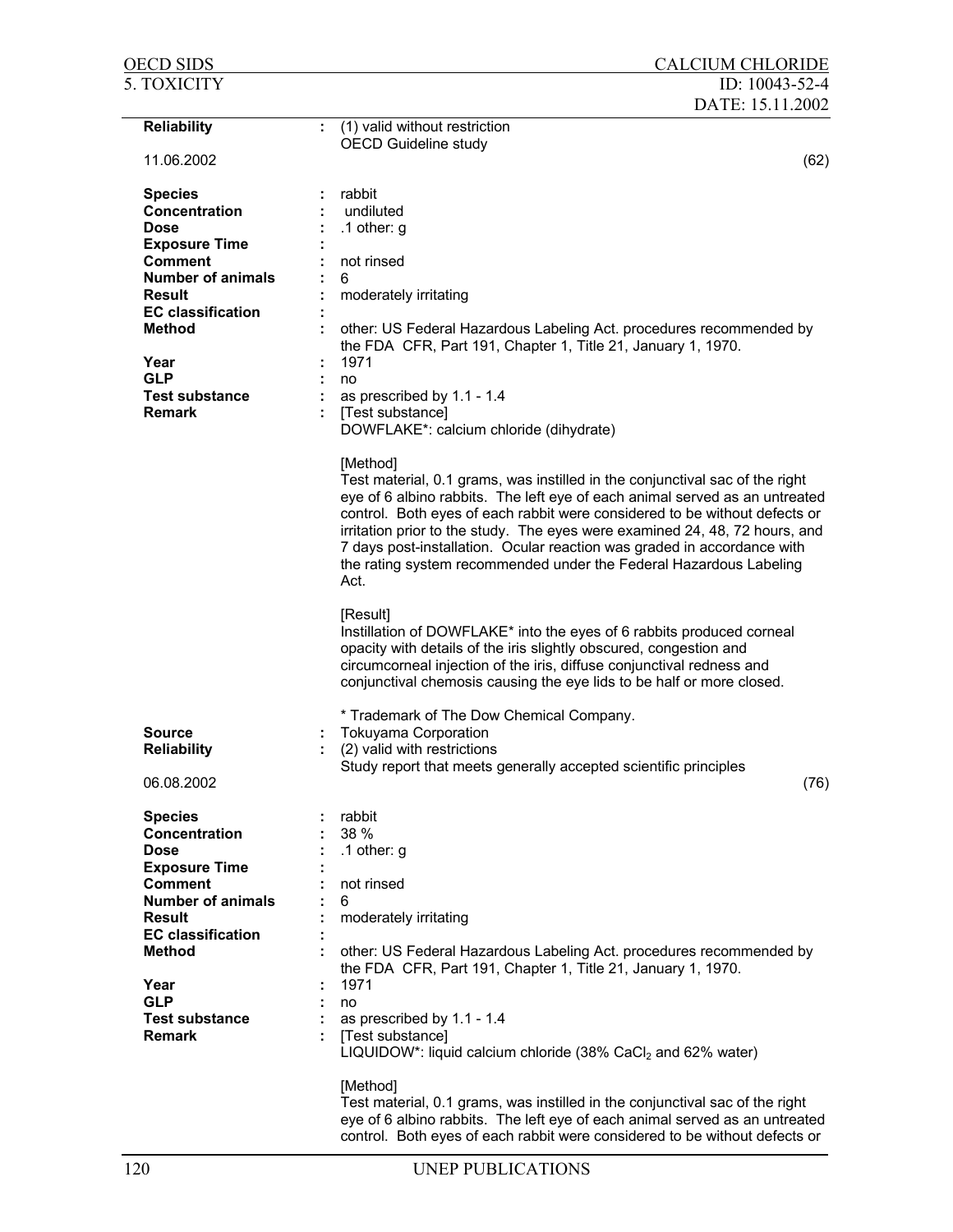| OECD SIDS                                                                                                                               | <b>CALCIUM CHLORIDE</b>                                                                                                                                                                                                                                                                                                                                                                                                                                                                                                                                                                                                                                                                                                                                                                                                                             |
|-----------------------------------------------------------------------------------------------------------------------------------------|-----------------------------------------------------------------------------------------------------------------------------------------------------------------------------------------------------------------------------------------------------------------------------------------------------------------------------------------------------------------------------------------------------------------------------------------------------------------------------------------------------------------------------------------------------------------------------------------------------------------------------------------------------------------------------------------------------------------------------------------------------------------------------------------------------------------------------------------------------|
| <b>5. TOXICITY</b>                                                                                                                      | ID: 10043-52-4                                                                                                                                                                                                                                                                                                                                                                                                                                                                                                                                                                                                                                                                                                                                                                                                                                      |
|                                                                                                                                         | DATE: 15.11.2002                                                                                                                                                                                                                                                                                                                                                                                                                                                                                                                                                                                                                                                                                                                                                                                                                                    |
|                                                                                                                                         | irritation prior to the study The eyes were examined 24, 48, 72 hours, and<br>7 days post-installation. Ocular reaction was graded in accordance with<br>the rating system recommended under the Federal Hazardous Labeling<br>Act.                                                                                                                                                                                                                                                                                                                                                                                                                                                                                                                                                                                                                 |
|                                                                                                                                         | [Result]<br>Instillation of LIQUIDOW* into the eyes of 6 rabbits produced diffuse<br>corneal opacities in 5 of the 6 eyes with no discernible corneal effect in the<br>remaining eye, slight iritis in 4 of the 6 eyes with no discernible effect in the<br>remaining 2 eyes, slight conjunctival redness in 3 eyes and moderate<br>conjunctival redness in the remaining 3 eyes, and no chemosis in one eye,<br>slight chemosis causing inversions of the lids in 2 eyes and moderate<br>chemosis causing the lids to be half closed in 3 eyes. The ocular reactions<br>at 48 hours were essentially the same as at 24 hours. The reactions at 72<br>hours were the same as or less than those reactions observed at 24 hours<br>except in the case of 2 eyes which displayed marked chemosis causing the<br>eye lids to be more than half closed. |
| <b>Source</b><br><b>Reliability</b>                                                                                                     | * Trademark of The Dow Chemical Company.<br><b>Tokuyama Corporation</b><br>(2) valid with restrictions                                                                                                                                                                                                                                                                                                                                                                                                                                                                                                                                                                                                                                                                                                                                              |
| 06.08.2002                                                                                                                              | Study report that meets generally accepted scientific principles<br>(77)                                                                                                                                                                                                                                                                                                                                                                                                                                                                                                                                                                                                                                                                                                                                                                            |
|                                                                                                                                         |                                                                                                                                                                                                                                                                                                                                                                                                                                                                                                                                                                                                                                                                                                                                                                                                                                                     |
| 5.3<br><b>SENSITIZATION</b>                                                                                                             |                                                                                                                                                                                                                                                                                                                                                                                                                                                                                                                                                                                                                                                                                                                                                                                                                                                     |
|                                                                                                                                         |                                                                                                                                                                                                                                                                                                                                                                                                                                                                                                                                                                                                                                                                                                                                                                                                                                                     |
| <b>Type</b><br><b>Species</b><br><b>Number of animals</b><br><b>Vehicle</b><br>Result<br><b>Classification</b><br><b>Method</b><br>Year | Skin painting test<br>guinea pig<br>no data<br>not sensitizing<br>other<br>1990                                                                                                                                                                                                                                                                                                                                                                                                                                                                                                                                                                                                                                                                                                                                                                     |
| <b>GLP</b>                                                                                                                              | no data                                                                                                                                                                                                                                                                                                                                                                                                                                                                                                                                                                                                                                                                                                                                                                                                                                             |
| <b>Test substance</b><br><b>Source</b>                                                                                                  | other TS: technical grade<br><b>Tokuyama Corporation</b>                                                                                                                                                                                                                                                                                                                                                                                                                                                                                                                                                                                                                                                                                                                                                                                            |
| <b>Reliability</b>                                                                                                                      | (3) invalid                                                                                                                                                                                                                                                                                                                                                                                                                                                                                                                                                                                                                                                                                                                                                                                                                                         |
| 10.06.2002                                                                                                                              | Documentation insufficient for assessment<br>(96)                                                                                                                                                                                                                                                                                                                                                                                                                                                                                                                                                                                                                                                                                                                                                                                                   |
| 5.4<br><b>REPEATED DOSE TOXICITY</b>                                                                                                    |                                                                                                                                                                                                                                                                                                                                                                                                                                                                                                                                                                                                                                                                                                                                                                                                                                                     |
|                                                                                                                                         |                                                                                                                                                                                                                                                                                                                                                                                                                                                                                                                                                                                                                                                                                                                                                                                                                                                     |
| <b>Species</b><br><b>Sex</b>                                                                                                            | rat<br>no data                                                                                                                                                                                                                                                                                                                                                                                                                                                                                                                                                                                                                                                                                                                                                                                                                                      |
| <b>Strain</b>                                                                                                                           |                                                                                                                                                                                                                                                                                                                                                                                                                                                                                                                                                                                                                                                                                                                                                                                                                                                     |
| Route of admin.<br><b>Exposure period</b>                                                                                               | oral feed<br>12 months                                                                                                                                                                                                                                                                                                                                                                                                                                                                                                                                                                                                                                                                                                                                                                                                                              |
| <b>Frequency of</b><br>treatment                                                                                                        | daily                                                                                                                                                                                                                                                                                                                                                                                                                                                                                                                                                                                                                                                                                                                                                                                                                                               |
| Post obs. period                                                                                                                        |                                                                                                                                                                                                                                                                                                                                                                                                                                                                                                                                                                                                                                                                                                                                                                                                                                                     |

|    | rat        |     |
|----|------------|-----|
|    | no data    |     |
|    |            |     |
|    | oral feed  |     |
|    | 12 months  |     |
| ÷  | daily      |     |
|    |            |     |
| ä, |            |     |
| ÷  | 20000 ppm  |     |
| ÷  | ves        |     |
| ÷  | $>= 20000$ | ppm |
|    | other      |     |
|    | 1977       |     |
|    | no data    |     |
|    | other TS   |     |
|    |            |     |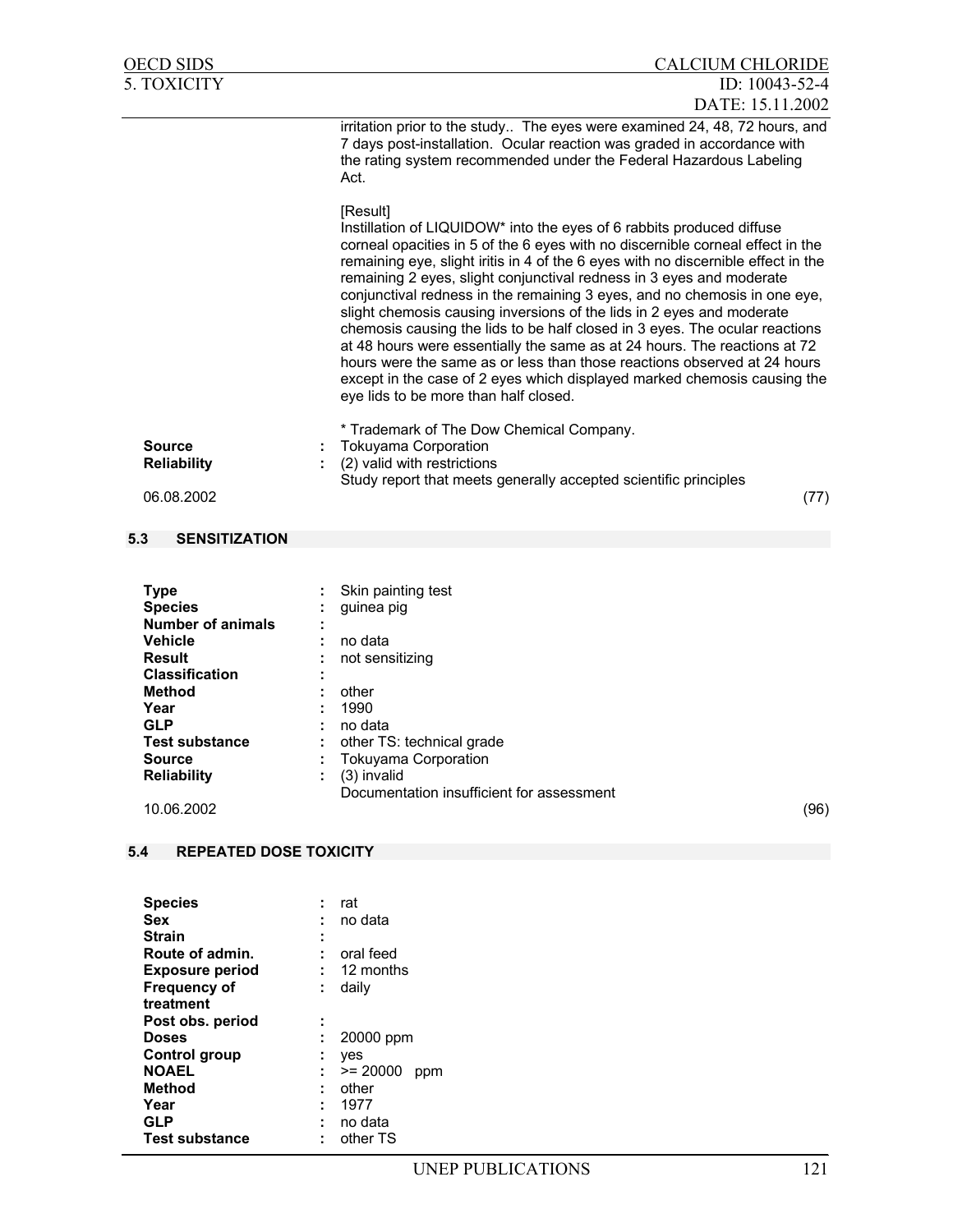| <b>OECD SIDS</b>                                                                                                  |                                       |                                                                                                                                                                                                                                                                                                                                                                                                                                                                                                                                                                                                                                                                                                                                                                                                                                                                                                                                                                                                         |                                |                             |                                    |                                                                                                                                                                                                                                                                                                                                                                                                                                                                                                                                  | <b>CALCIUM CHLORIDE</b> |  |  |  |
|-------------------------------------------------------------------------------------------------------------------|---------------------------------------|---------------------------------------------------------------------------------------------------------------------------------------------------------------------------------------------------------------------------------------------------------------------------------------------------------------------------------------------------------------------------------------------------------------------------------------------------------------------------------------------------------------------------------------------------------------------------------------------------------------------------------------------------------------------------------------------------------------------------------------------------------------------------------------------------------------------------------------------------------------------------------------------------------------------------------------------------------------------------------------------------------|--------------------------------|-----------------------------|------------------------------------|----------------------------------------------------------------------------------------------------------------------------------------------------------------------------------------------------------------------------------------------------------------------------------------------------------------------------------------------------------------------------------------------------------------------------------------------------------------------------------------------------------------------------------|-------------------------|--|--|--|
| <b>5. TOXICITY</b>                                                                                                |                                       |                                                                                                                                                                                                                                                                                                                                                                                                                                                                                                                                                                                                                                                                                                                                                                                                                                                                                                                                                                                                         |                                |                             |                                    |                                                                                                                                                                                                                                                                                                                                                                                                                                                                                                                                  | ID: $10043 - 52 - 4$    |  |  |  |
|                                                                                                                   |                                       |                                                                                                                                                                                                                                                                                                                                                                                                                                                                                                                                                                                                                                                                                                                                                                                                                                                                                                                                                                                                         |                                |                             |                                    |                                                                                                                                                                                                                                                                                                                                                                                                                                                                                                                                  | DATE: 15.11.2002        |  |  |  |
| Remark                                                                                                            | ÷.                                    | [Test substance]<br>Obtained from Sigma Chemical Company, St. Louis, MO.                                                                                                                                                                                                                                                                                                                                                                                                                                                                                                                                                                                                                                                                                                                                                                                                                                                                                                                                |                                |                             |                                    |                                                                                                                                                                                                                                                                                                                                                                                                                                                                                                                                  |                         |  |  |  |
|                                                                                                                   |                                       | [Test condition]<br>Twenty 40-day-old rats received diet containing 20 mg CaCl2 per g diet for<br>the experimental period of 12 months. The rats were weighed biweekly for<br>the first 3 months and monthly thereafter. Rats that died or were killed at<br>the termination of the experiment were necropsied. Representative<br>histological sections of gastrointestinal tract, urinary tract, liver, heart, brain<br>and spleen were prepared and studied from all available animals.<br>[Result]<br>No differences in daily food consumption were detected between the<br>control and the test groups. Each rat consumed about 22 g basic diet with<br>supplements, which corresponded to 440 mg of CaCl <sub>2</sub> as the daily intake.<br>The average weights and survivals of both groups were comparable<br>throughout the experimental period. No neoplastic lesions were observed<br>in the organs studied histologically.<br>- Table. Effect of CaCl <sub>2</sub> on the survival of rats |                                |                             |                                    |                                                                                                                                                                                                                                                                                                                                                                                                                                                                                                                                  |                         |  |  |  |
|                                                                                                                   |                                       |                                                                                                                                                                                                                                                                                                                                                                                                                                                                                                                                                                                                                                                                                                                                                                                                                                                                                                                                                                                                         |                                |                             |                                    |                                                                                                                                                                                                                                                                                                                                                                                                                                                                                                                                  |                         |  |  |  |
|                                                                                                                   |                                       | No. of                                                                                                                                                                                                                                                                                                                                                                                                                                                                                                                                                                                                                                                                                                                                                                                                                                                                                                                                                                                                  |                                |                             |                                    |                                                                                                                                                                                                                                                                                                                                                                                                                                                                                                                                  |                         |  |  |  |
|                                                                                                                   | Group                                 | rats                                                                                                                                                                                                                                                                                                                                                                                                                                                                                                                                                                                                                                                                                                                                                                                                                                                                                                                                                                                                    |                                |                             | No. of rats died or killed (month) |                                                                                                                                                                                                                                                                                                                                                                                                                                                                                                                                  |                         |  |  |  |
|                                                                                                                   |                                       |                                                                                                                                                                                                                                                                                                                                                                                                                                                                                                                                                                                                                                                                                                                                                                                                                                                                                                                                                                                                         |                                |                             | used 6-8 8-10 10-12                |                                                                                                                                                                                                                                                                                                                                                                                                                                                                                                                                  |                         |  |  |  |
|                                                                                                                   | Control<br>$\mathsf{CaCl}_2$          | 20                                                                                                                                                                                                                                                                                                                                                                                                                                                                                                                                                                                                                                                                                                                                                                                                                                                                                                                                                                                                      | 20 2<br>$1 \quad \blacksquare$ | $\overline{0}$<br>$1 \quad$ | 18<br>18                           |                                                                                                                                                                                                                                                                                                                                                                                                                                                                                                                                  |                         |  |  |  |
| <b>Source</b><br><b>Reliability</b>                                                                               | (3) invalid                           | Tokuyama Corporation<br>Documentation insufficient for assessment                                                                                                                                                                                                                                                                                                                                                                                                                                                                                                                                                                                                                                                                                                                                                                                                                                                                                                                                       |                                |                             |                                    |                                                                                                                                                                                                                                                                                                                                                                                                                                                                                                                                  |                         |  |  |  |
| 10.06.2002                                                                                                        |                                       |                                                                                                                                                                                                                                                                                                                                                                                                                                                                                                                                                                                                                                                                                                                                                                                                                                                                                                                                                                                                         |                                |                             |                                    |                                                                                                                                                                                                                                                                                                                                                                                                                                                                                                                                  | (81)                    |  |  |  |
| <b>Species</b><br><b>Sex</b><br><b>Strain</b><br>Route of admin.<br><b>Exposure period</b><br><b>Frequency of</b> | rat<br>oral feed<br>12 weeks<br>daily | male/female                                                                                                                                                                                                                                                                                                                                                                                                                                                                                                                                                                                                                                                                                                                                                                                                                                                                                                                                                                                             |                                |                             |                                    |                                                                                                                                                                                                                                                                                                                                                                                                                                                                                                                                  |                         |  |  |  |
| treatment<br>Post obs. period<br><b>Doses</b><br><b>Control group</b><br><b>NOAEL</b><br><b>Method</b>            | yes<br>other                          | $>= 20000$ ppm                                                                                                                                                                                                                                                                                                                                                                                                                                                                                                                                                                                                                                                                                                                                                                                                                                                                                                                                                                                          |                                |                             |                                    | 20000 ppm in basal diet or 10000 ppm in drinking water                                                                                                                                                                                                                                                                                                                                                                                                                                                                           |                         |  |  |  |
| Year<br><b>GLP</b><br><b>Test substance</b><br><b>Remark</b>                                                      | 1940                                  | no data<br>other TS<br>[Test substance]<br>Calcium chloride was prepared from calcium oxide and hydrochloric acid.                                                                                                                                                                                                                                                                                                                                                                                                                                                                                                                                                                                                                                                                                                                                                                                                                                                                                      |                                |                             |                                    |                                                                                                                                                                                                                                                                                                                                                                                                                                                                                                                                  |                         |  |  |  |
|                                                                                                                   |                                       | [Test condition]<br>control group.                                                                                                                                                                                                                                                                                                                                                                                                                                                                                                                                                                                                                                                                                                                                                                                                                                                                                                                                                                      |                                |                             |                                    | Both male and female rats, 4 to 5 weeks old, were used. The sexes were<br>kept separate and two or three animals were placed in each cage.<br>Littermates were distributed through the diets as much as possible. Two<br>per cent calcium chloride was added to the basal diet. In the experiment<br>with the water, 1% calcium chloride was added to the drinking water.<br>Seventy-one and twenty-four rats were used for the basal diet group and<br>the drinking water group, respectively, while 212 rats were used for the |                         |  |  |  |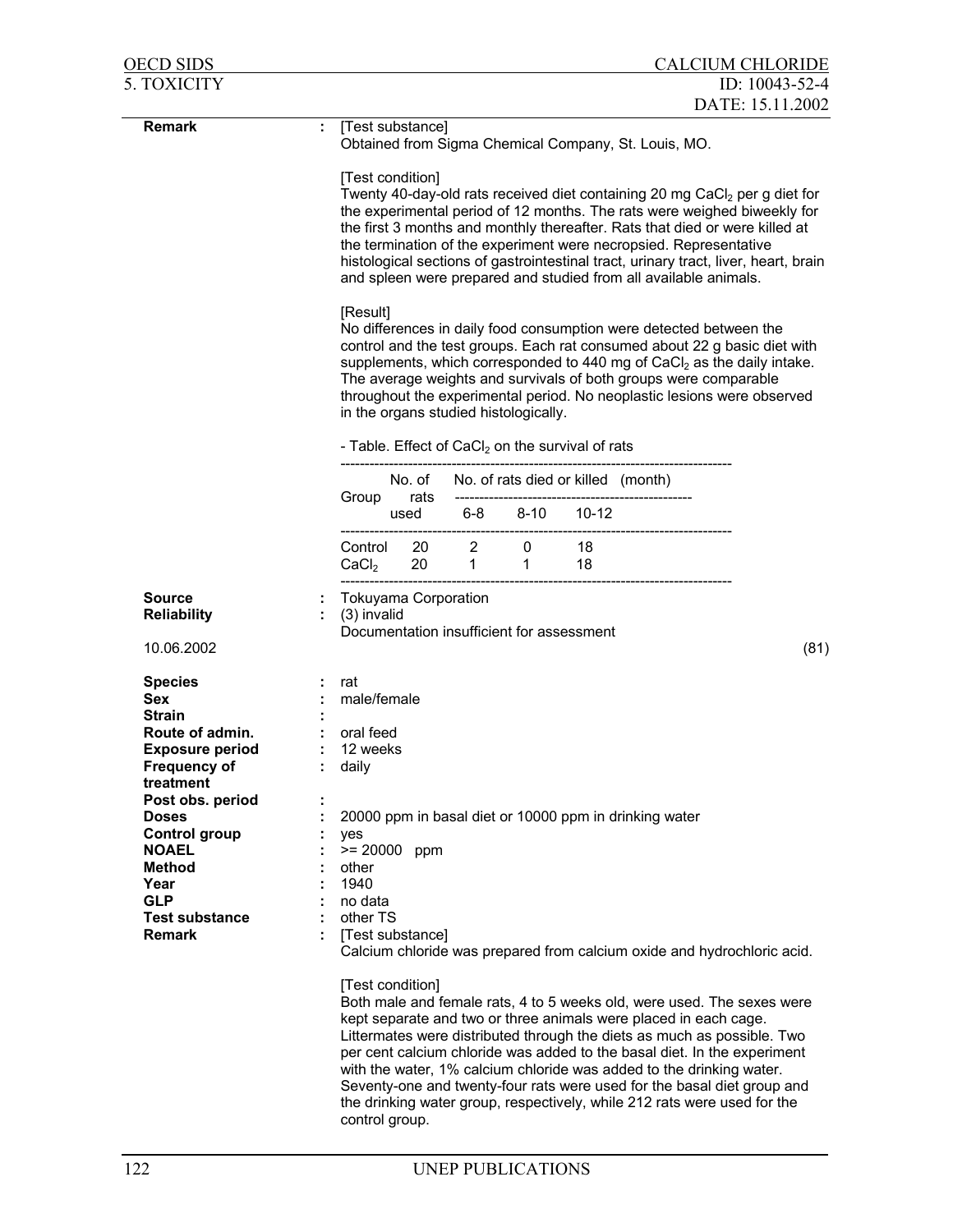| OECD SIDS                                                                                                                                                                                                                                                                   | <b>CALCIUM CHLORIDE</b>                                                                                                                                                                                                                                                                                                                                                                                                                                                                                                                                                                                                                                                                                                               |
|-----------------------------------------------------------------------------------------------------------------------------------------------------------------------------------------------------------------------------------------------------------------------------|---------------------------------------------------------------------------------------------------------------------------------------------------------------------------------------------------------------------------------------------------------------------------------------------------------------------------------------------------------------------------------------------------------------------------------------------------------------------------------------------------------------------------------------------------------------------------------------------------------------------------------------------------------------------------------------------------------------------------------------|
| 5. TOXICITY                                                                                                                                                                                                                                                                 | ID: 10043-52-4                                                                                                                                                                                                                                                                                                                                                                                                                                                                                                                                                                                                                                                                                                                        |
|                                                                                                                                                                                                                                                                             | DATE: 15.11.2002                                                                                                                                                                                                                                                                                                                                                                                                                                                                                                                                                                                                                                                                                                                      |
| <b>Source</b>                                                                                                                                                                                                                                                               | [Result]<br>Calcium salts added to the basal diet or drinking water did not affect growth<br>and survival of rats. The thyroid weight, iodine content and concentration<br>for rats fed the different calcium salts were recorded. None of the calcium<br>salts produced a real enlargement of the thyroid. The iodine concentration<br>on the dry weight basis was almost identical for all diets. Examination of<br>some glands from each group showed no real differences in the<br>microscopic structure. The results demonstrate that a high calcium intake<br>does not affect the size of the thyroid. However, along with vitamin D<br>calcium chloride produced an increase in thyroid weight.<br><b>Tokuyama Corporation</b> |
| <b>Reliability</b>                                                                                                                                                                                                                                                          | (3) invalid                                                                                                                                                                                                                                                                                                                                                                                                                                                                                                                                                                                                                                                                                                                           |
|                                                                                                                                                                                                                                                                             | Documentation insufficient for assessment                                                                                                                                                                                                                                                                                                                                                                                                                                                                                                                                                                                                                                                                                             |
| 10.06.2002                                                                                                                                                                                                                                                                  | (88)                                                                                                                                                                                                                                                                                                                                                                                                                                                                                                                                                                                                                                                                                                                                  |
| <b>Species</b><br><b>Sex</b><br><b>Strain</b><br>Route of admin.<br><b>Exposure period</b><br><b>Frequency of</b><br>treatment<br>Post obs. period<br><b>Doses</b><br><b>Control group</b><br><b>Method</b><br>Year<br><b>GLP</b><br><b>Test substance</b><br><b>Remark</b> | rat<br>no data<br>no data<br>gavage<br>70 days<br>6 days/week<br>1.1, 2.8, 5.6 g/kg-bw<br>no<br>other<br>1942<br>no data<br>no data<br>[Test condition]<br>Calcium chloride in solution was administered by stomach tube to rats six<br>days weekly throughout the experiment. Ten animals comprised each<br>group. The animals were weighed at least once a week. Certain tissues<br>from animals dying during the experiments, as well as those surviving for<br>its duration, were examined histologically.<br>[Result]                                                                                                                                                                                                            |
| <b>Source</b><br><b>Reliability</b><br>10.06.2002                                                                                                                                                                                                                           | All the animals of the 5.6 g/kg group died after a single dose<br>Administration of calcium chloride at 2.8 g/kg also produced death after<br>one or two doses. In the 1.1 g/kg group, 5 of the original 10 rats survived<br>the entire period (70 days). No apparent histological change was observed<br>in the heart, kidney or liver of the surviving rats.<br><b>Tokuyama Corporation</b><br>(3) invalid<br>Documentation insufficient for assessment<br>(90)                                                                                                                                                                                                                                                                     |
| <b>Species</b><br>Sex                                                                                                                                                                                                                                                       | rat<br>no data                                                                                                                                                                                                                                                                                                                                                                                                                                                                                                                                                                                                                                                                                                                        |
| <b>Strain</b>                                                                                                                                                                                                                                                               | no data                                                                                                                                                                                                                                                                                                                                                                                                                                                                                                                                                                                                                                                                                                                               |
| Route of admin.                                                                                                                                                                                                                                                             | inhalation                                                                                                                                                                                                                                                                                                                                                                                                                                                                                                                                                                                                                                                                                                                            |
| <b>Exposure period</b>                                                                                                                                                                                                                                                      | 4 months, 4 hours/day                                                                                                                                                                                                                                                                                                                                                                                                                                                                                                                                                                                                                                                                                                                 |
| <b>Frequency of</b><br>treatment                                                                                                                                                                                                                                            | 5 days/week                                                                                                                                                                                                                                                                                                                                                                                                                                                                                                                                                                                                                                                                                                                           |
| Post obs. period                                                                                                                                                                                                                                                            |                                                                                                                                                                                                                                                                                                                                                                                                                                                                                                                                                                                                                                                                                                                                       |
| <b>Doses</b>                                                                                                                                                                                                                                                                | 8.5, 14.9, 43.1 mg/m <sup>3</sup>                                                                                                                                                                                                                                                                                                                                                                                                                                                                                                                                                                                                                                                                                                     |
| <b>Control group</b>                                                                                                                                                                                                                                                        | no data specified                                                                                                                                                                                                                                                                                                                                                                                                                                                                                                                                                                                                                                                                                                                     |
| <b>LOAEL</b><br><b>Method</b>                                                                                                                                                                                                                                               | 8.5 $mg/m3$<br>other                                                                                                                                                                                                                                                                                                                                                                                                                                                                                                                                                                                                                                                                                                                  |
| Year                                                                                                                                                                                                                                                                        | 1990                                                                                                                                                                                                                                                                                                                                                                                                                                                                                                                                                                                                                                                                                                                                  |
| <b>GLP</b>                                                                                                                                                                                                                                                                  | no data                                                                                                                                                                                                                                                                                                                                                                                                                                                                                                                                                                                                                                                                                                                               |
|                                                                                                                                                                                                                                                                             |                                                                                                                                                                                                                                                                                                                                                                                                                                                                                                                                                                                                                                                                                                                                       |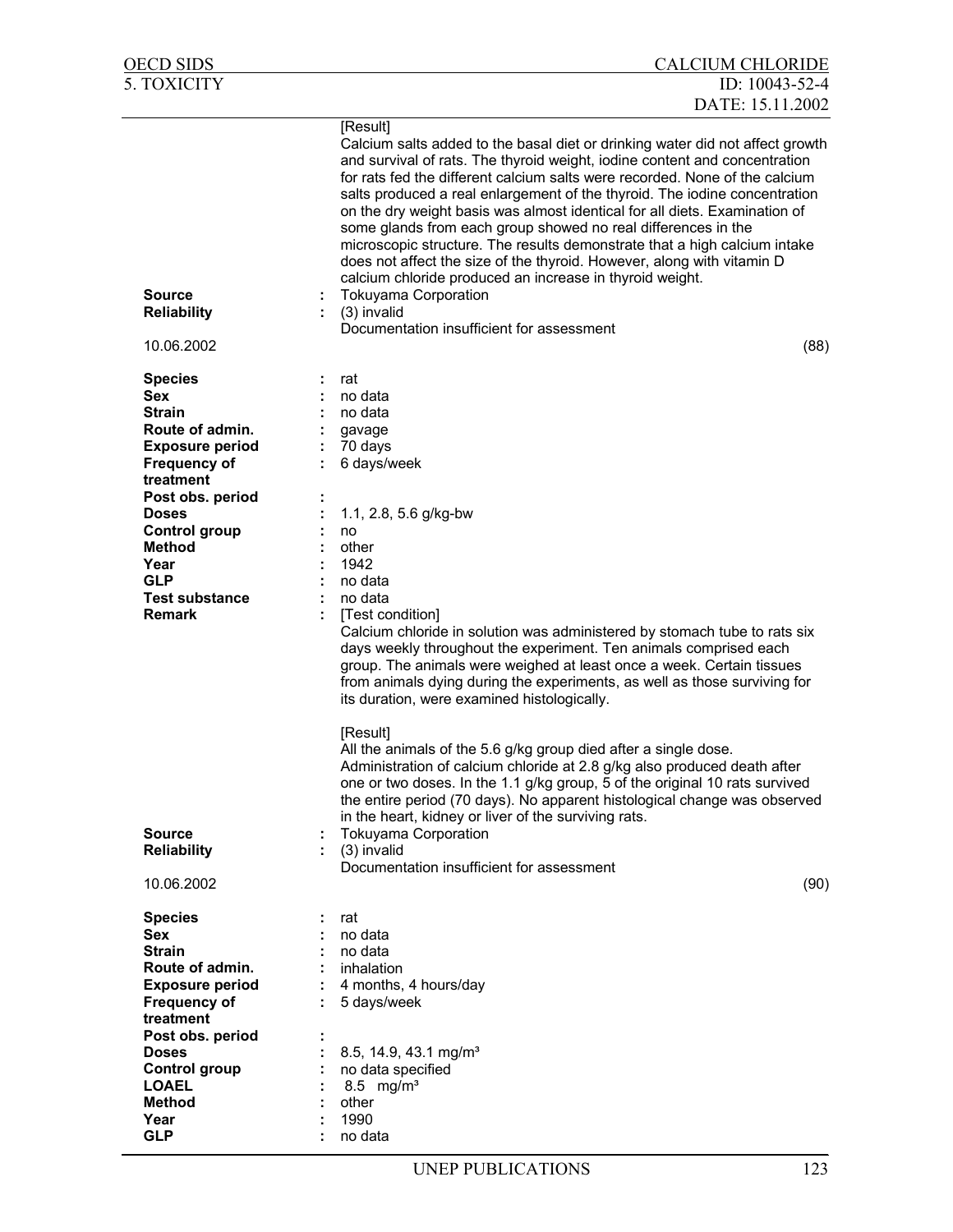| <b>OECD SIDS</b>                 | <b>CALCIUM CHLORIDE</b>                                                                                                                                                                                                                                                                                                                                                                                                                                                                                                                                                                                                                                                                                                                                                                   |
|----------------------------------|-------------------------------------------------------------------------------------------------------------------------------------------------------------------------------------------------------------------------------------------------------------------------------------------------------------------------------------------------------------------------------------------------------------------------------------------------------------------------------------------------------------------------------------------------------------------------------------------------------------------------------------------------------------------------------------------------------------------------------------------------------------------------------------------|
| <b>5. TOXICITY</b>               | ID: 10043-52-4                                                                                                                                                                                                                                                                                                                                                                                                                                                                                                                                                                                                                                                                                                                                                                            |
|                                  | DATE: 15.11.2002                                                                                                                                                                                                                                                                                                                                                                                                                                                                                                                                                                                                                                                                                                                                                                          |
| <b>Test substance</b>            | other TS: technical grade<br>÷                                                                                                                                                                                                                                                                                                                                                                                                                                                                                                                                                                                                                                                                                                                                                            |
| <b>Remark</b>                    | [Result]<br>Marked toxic symptoms were observed in rats administered at 43.1 mg/m <sup>3</sup> ,<br>most of which were not recovered during the post observation period.<br>Those included decreases in the number of leukocytes, phagocytic activity<br>in blood, lysozyme level in serum, and catalase activity, plasma<br>recalcification, shortening of clotting, clot retraction, an increase in<br>peroxidase activity, and so on. Similar symptoms were also observed in the<br>rats of the 14.9 mg/m <sup>3</sup> group, although the symptoms were considerably<br>weaker than those at 43.1 $mg/m3$ and disappeared during the post<br>observation period. At 8.5 mg/m <sup>3</sup> , only a few parameters of physiological<br>and biochemical functions of rats were changed. |
| <b>Source</b>                    | <b>Tokuyama Corporation</b>                                                                                                                                                                                                                                                                                                                                                                                                                                                                                                                                                                                                                                                                                                                                                               |
| <b>Reliability</b>               | (3) invalid<br>Documentation insufficient for assessment                                                                                                                                                                                                                                                                                                                                                                                                                                                                                                                                                                                                                                                                                                                                  |
| 10.06.2002                       | (96)                                                                                                                                                                                                                                                                                                                                                                                                                                                                                                                                                                                                                                                                                                                                                                                      |
| <b>Species</b>                   | rabbit                                                                                                                                                                                                                                                                                                                                                                                                                                                                                                                                                                                                                                                                                                                                                                                    |
| <b>Sex</b>                       | no data                                                                                                                                                                                                                                                                                                                                                                                                                                                                                                                                                                                                                                                                                                                                                                                   |
| <b>Strain</b>                    | no data                                                                                                                                                                                                                                                                                                                                                                                                                                                                                                                                                                                                                                                                                                                                                                                   |
| Route of admin.                  | gavage                                                                                                                                                                                                                                                                                                                                                                                                                                                                                                                                                                                                                                                                                                                                                                                    |
| <b>Exposure period</b>           | 4 days                                                                                                                                                                                                                                                                                                                                                                                                                                                                                                                                                                                                                                                                                                                                                                                    |
| <b>Frequency of</b>              | daily                                                                                                                                                                                                                                                                                                                                                                                                                                                                                                                                                                                                                                                                                                                                                                                     |
| treatment                        |                                                                                                                                                                                                                                                                                                                                                                                                                                                                                                                                                                                                                                                                                                                                                                                           |
| Post obs. period<br><b>Doses</b> | 1.5, 1.8, 2.2, 2.5 g/kg/day                                                                                                                                                                                                                                                                                                                                                                                                                                                                                                                                                                                                                                                                                                                                                               |
| <b>Control group</b>             | no                                                                                                                                                                                                                                                                                                                                                                                                                                                                                                                                                                                                                                                                                                                                                                                        |
| <b>Method</b>                    | other                                                                                                                                                                                                                                                                                                                                                                                                                                                                                                                                                                                                                                                                                                                                                                                     |
| Year                             | 1949                                                                                                                                                                                                                                                                                                                                                                                                                                                                                                                                                                                                                                                                                                                                                                                      |
| <b>GLP</b>                       | no data                                                                                                                                                                                                                                                                                                                                                                                                                                                                                                                                                                                                                                                                                                                                                                                   |
| <b>Test substance</b>            | no data                                                                                                                                                                                                                                                                                                                                                                                                                                                                                                                                                                                                                                                                                                                                                                                   |
| <b>Remark</b>                    | [Test condition]                                                                                                                                                                                                                                                                                                                                                                                                                                                                                                                                                                                                                                                                                                                                                                          |
|                                  | Twelve rabbits were used in the experiment. These were housed in urine<br>cages. Calcium chloride in a 10% solution was administered daily by<br>stomach-tube. Two animals received 1.5 g/kg, two received 1.8 g/kg, two<br>received 2.2 g/kg, and six received 2.5 g/kg. Urines were collected daily for<br>the estimation of urea, chlorides, phosphates, ammonia and pH. Routine<br>tests for albumen were carried out. Blood was withdrawn every second<br>day for analysis. For histological analysis, formol saline was used as a<br>routine fixative for paraffin and frozen sections.                                                                                                                                                                                             |
|                                  | [Result]                                                                                                                                                                                                                                                                                                                                                                                                                                                                                                                                                                                                                                                                                                                                                                                  |
|                                  | Group 1:<br>All of the animals receiving 1.5 or 1.8 g/kg and one animal receiving 2.2<br>g/kg showed no signs of toxaemia, ate their food and appeared to be<br>healthy in every way. Histological analysis showed minor abnormalities in<br>lung and kidney of these animals.<br>Group 2:<br>Five animals receiving 2.5 g/kg died on the 5th day. The remaining two<br>animals, one receiving 2.5 g/kg and another receiving 2.2 g/kg were                                                                                                                                                                                                                                                                                                                                               |
|                                  | comatose on the 5th day. All of the animals in this group showed gross<br>abnormalities in lung, myocardium, liver, and kidney at autopsy.<br>Because no irritation was observed, it is probable that older rabbits were<br>used in this study.                                                                                                                                                                                                                                                                                                                                                                                                                                                                                                                                           |
| <b>Source</b>                    | <b>Tokuyama Corporation</b>                                                                                                                                                                                                                                                                                                                                                                                                                                                                                                                                                                                                                                                                                                                                                               |
| <b>Reliability</b>               | $\colon$ (3) invalid                                                                                                                                                                                                                                                                                                                                                                                                                                                                                                                                                                                                                                                                                                                                                                      |
| 10.06.2002                       | Does not meet important criteria of today's standard method<br>(33)                                                                                                                                                                                                                                                                                                                                                                                                                                                                                                                                                                                                                                                                                                                       |
|                                  |                                                                                                                                                                                                                                                                                                                                                                                                                                                                                                                                                                                                                                                                                                                                                                                           |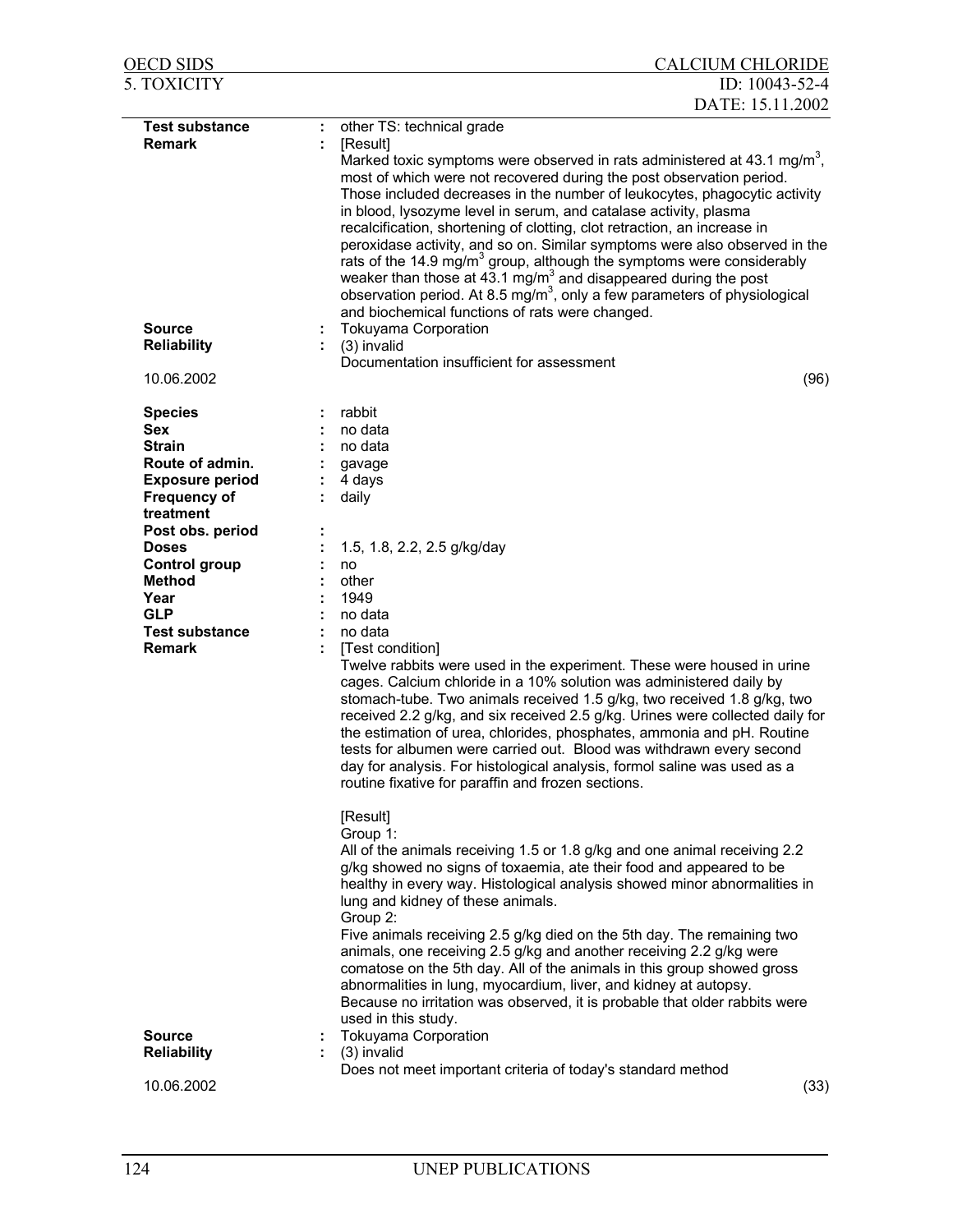# **5.5 GENETIC TOXICITY '***IN VITRO***'**

| <b>Type</b>                         | Ames test                                                                                                                                                                                                                                                                                                                                                                                                                                                                                                                   |
|-------------------------------------|-----------------------------------------------------------------------------------------------------------------------------------------------------------------------------------------------------------------------------------------------------------------------------------------------------------------------------------------------------------------------------------------------------------------------------------------------------------------------------------------------------------------------------|
| <b>System of testing</b>            | Salmonella typhimurium strains TA92, TA1535, TA100, TA1537, TA94,<br><b>TA98</b>                                                                                                                                                                                                                                                                                                                                                                                                                                            |
| <b>Concentration</b>                | max 5.0 mg/plate                                                                                                                                                                                                                                                                                                                                                                                                                                                                                                            |
| Cycotoxic conc.                     |                                                                                                                                                                                                                                                                                                                                                                                                                                                                                                                             |
| <b>Metabolic activation</b>         | with                                                                                                                                                                                                                                                                                                                                                                                                                                                                                                                        |
| Result                              | negative                                                                                                                                                                                                                                                                                                                                                                                                                                                                                                                    |
| <b>Method</b>                       | other                                                                                                                                                                                                                                                                                                                                                                                                                                                                                                                       |
| Year                                | 1984                                                                                                                                                                                                                                                                                                                                                                                                                                                                                                                        |
| <b>GLP</b>                          | no data                                                                                                                                                                                                                                                                                                                                                                                                                                                                                                                     |
| <b>Test substance</b>               | other TS                                                                                                                                                                                                                                                                                                                                                                                                                                                                                                                    |
| <b>Remark</b>                       | [Test substance]                                                                                                                                                                                                                                                                                                                                                                                                                                                                                                            |
|                                     | Supplied from the Japan Food Additives Association, Tokyo, at the request<br>of the Ministry of Health and Welfare of Japan, where the purity and quality<br>of the sample was checked. The purity of CaCl <sub>2</sub> used was 74.5%.                                                                                                                                                                                                                                                                                     |
|                                     | [Method]                                                                                                                                                                                                                                                                                                                                                                                                                                                                                                                    |
|                                     | The method was in principle equivalent to OECD Guideline 471, except<br>that the test was carried out only with metabolic activation.                                                                                                                                                                                                                                                                                                                                                                                       |
|                                     | [Test condition]<br>Duplicate plates were used for each of six different concentrations of the<br>sample. The liver microsome fraction (S9) was prepared from the liver of<br>Fischer rats pretreated 5 days before with polychlorinated biphenyls (500<br>mg/kg body weight of Kanechlor KC-400 in olive oil, ip). The result was<br>considered positive if the number of colonies found was twice the number<br>of colonies of the control, which was exposed to phosphate buffer, the<br>solvent for CaCl <sub>2</sub> . |
| <b>Source</b><br><b>Reliability</b> | [Result]<br>A negative result indicates that no significant increases in the number of<br>revertant colonies were detected in any S. Typhimurium strains at the<br>maximum dose.<br><b>Tokuyama Corporation</b><br>(2) valid with restrictions                                                                                                                                                                                                                                                                              |
|                                     | Comparable to guideline study with acceptable restrictions                                                                                                                                                                                                                                                                                                                                                                                                                                                                  |
| Flag                                | Critical study for SIDS endpoint                                                                                                                                                                                                                                                                                                                                                                                                                                                                                            |
| 11.06.2002                          | (42)                                                                                                                                                                                                                                                                                                                                                                                                                                                                                                                        |
|                                     |                                                                                                                                                                                                                                                                                                                                                                                                                                                                                                                             |
| <b>Type</b>                         | Ames test                                                                                                                                                                                                                                                                                                                                                                                                                                                                                                                   |
| <b>System of testing</b>            | Salmonella typhimurium TA97, TA102                                                                                                                                                                                                                                                                                                                                                                                                                                                                                          |
| Concentration                       | $: 0.1 - 10$ mg/plate                                                                                                                                                                                                                                                                                                                                                                                                                                                                                                       |
| Cycotoxic conc.                     |                                                                                                                                                                                                                                                                                                                                                                                                                                                                                                                             |
| <b>Metabolic activation</b>         | with and without                                                                                                                                                                                                                                                                                                                                                                                                                                                                                                            |
| Result                              | negative                                                                                                                                                                                                                                                                                                                                                                                                                                                                                                                    |
| <b>Method</b>                       | other                                                                                                                                                                                                                                                                                                                                                                                                                                                                                                                       |
| Year<br><b>GLP</b>                  | 1987<br>no data                                                                                                                                                                                                                                                                                                                                                                                                                                                                                                             |
| <b>Test substance</b>               | other TS                                                                                                                                                                                                                                                                                                                                                                                                                                                                                                                    |
| <b>Remark</b>                       | [Test substance]                                                                                                                                                                                                                                                                                                                                                                                                                                                                                                            |
|                                     | Obtained from Wako Pure Chemicals Co., Japan (lot No. DCG 7053).                                                                                                                                                                                                                                                                                                                                                                                                                                                            |
|                                     | [Method]<br>The method was in principle equivalent to OECD Guideline 471, except<br>that some of the recommended test strains were not included.                                                                                                                                                                                                                                                                                                                                                                            |
|                                     | [Test condition]<br>Triplicate plates were used for each of five different concentrations of the                                                                                                                                                                                                                                                                                                                                                                                                                            |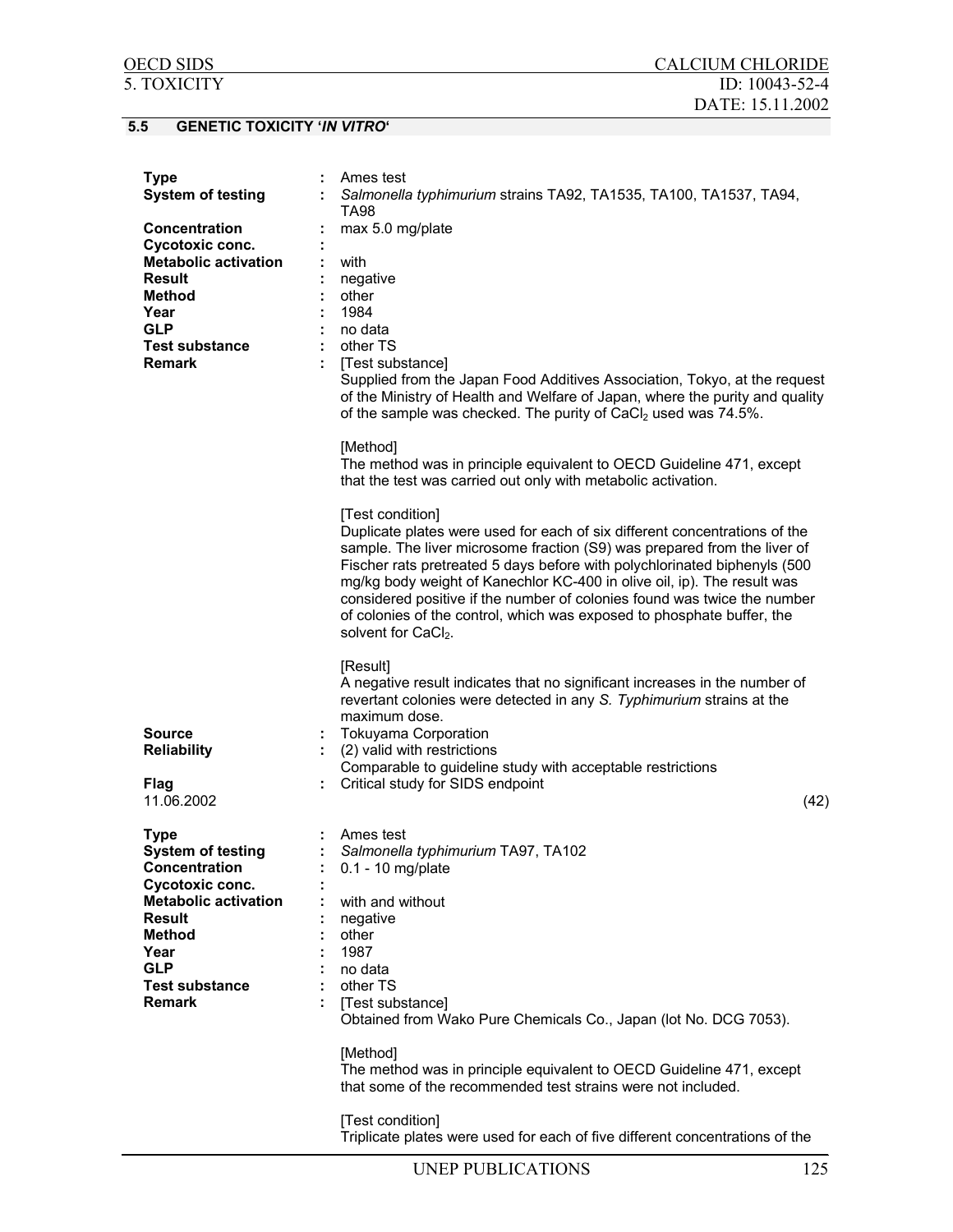sample. The liver microsome fraction (S9) was prepared from the liver of male SD rats pretreated with Aroclor 1254.

# [Result]

Table. Mutation test with CaCl<sub>2</sub>

|                                                                                                                                                                                                       |                                                   |                                                                                |                                                                                                                                                                                                                                                                                                                                                                                                                                                                                                                                                                                                                                                                                                             |       | No. of Revertants |                               |         |      |
|-------------------------------------------------------------------------------------------------------------------------------------------------------------------------------------------------------|---------------------------------------------------|--------------------------------------------------------------------------------|-------------------------------------------------------------------------------------------------------------------------------------------------------------------------------------------------------------------------------------------------------------------------------------------------------------------------------------------------------------------------------------------------------------------------------------------------------------------------------------------------------------------------------------------------------------------------------------------------------------------------------------------------------------------------------------------------------------|-------|-------------------|-------------------------------|---------|------|
|                                                                                                                                                                                                       |                                                   |                                                                                | Dose*<br>(mg/plate)                                                                                                                                                                                                                                                                                                                                                                                                                                                                                                                                                                                                                                                                                         |       | TA97 TA102        |                               |         |      |
|                                                                                                                                                                                                       |                                                   |                                                                                |                                                                                                                                                                                                                                                                                                                                                                                                                                                                                                                                                                                                                                                                                                             | $-S9$ |                   | +S9 -S9 +S9                   |         |      |
|                                                                                                                                                                                                       |                                                   |                                                                                | 10                                                                                                                                                                                                                                                                                                                                                                                                                                                                                                                                                                                                                                                                                                          | 140   | 173               | 168                           | 287     |      |
|                                                                                                                                                                                                       |                                                   |                                                                                | 5                                                                                                                                                                                                                                                                                                                                                                                                                                                                                                                                                                                                                                                                                                           | 141   | 170               | 230                           | 340     |      |
|                                                                                                                                                                                                       |                                                   |                                                                                | 1                                                                                                                                                                                                                                                                                                                                                                                                                                                                                                                                                                                                                                                                                                           | 132   | 206               | 291                           | 376     |      |
|                                                                                                                                                                                                       |                                                   |                                                                                | 0.5                                                                                                                                                                                                                                                                                                                                                                                                                                                                                                                                                                                                                                                                                                         | 140   | 213               | 286                           | 424     |      |
|                                                                                                                                                                                                       |                                                   |                                                                                | 0.1                                                                                                                                                                                                                                                                                                                                                                                                                                                                                                                                                                                                                                                                                                         | 149   | 225               |                               | 313 437 |      |
|                                                                                                                                                                                                       |                                                   |                                                                                | 0                                                                                                                                                                                                                                                                                                                                                                                                                                                                                                                                                                                                                                                                                                           | 146   | 212               | 325<br>---------------------- | 447     |      |
|                                                                                                                                                                                                       |                                                   |                                                                                | PC** 205                                                                                                                                                                                                                                                                                                                                                                                                                                                                                                                                                                                                                                                                                                    |       |                   | 2292 4930 1428                |         |      |
|                                                                                                                                                                                                       |                                                   |                                                                                | * CaCl <sub>2</sub> was dissolved in water and 0.1 ml solution containing the indicated<br>amount of CaCl <sub>2</sub> was used for each plate.<br>** Positive controls used: 9-aminoacridine (20 µg/plate) for TA97 without<br>S9; 2-aminoanthracene (5 µg/plate) for TA97 with S9; mytomycin C (0.5<br>µg/plate) for TA102 without S9; and 2-aminoanthracene (5 µg/plate) for<br>TA102 with S9.                                                                                                                                                                                                                                                                                                           |       |                   |                               |         |      |
| <b>Source</b><br><b>Reliability</b>                                                                                                                                                                   |                                                   |                                                                                | <b>Tokuyama Corporation</b><br>(2) valid with restrictions                                                                                                                                                                                                                                                                                                                                                                                                                                                                                                                                                                                                                                                  |       |                   |                               |         |      |
|                                                                                                                                                                                                       |                                                   |                                                                                | Basic data given: comparable to guideline study                                                                                                                                                                                                                                                                                                                                                                                                                                                                                                                                                                                                                                                             |       |                   |                               |         |      |
| Flag<br>10.06.2002                                                                                                                                                                                    |                                                   |                                                                                | Critical study for SIDS endpoint                                                                                                                                                                                                                                                                                                                                                                                                                                                                                                                                                                                                                                                                            |       |                   |                               |         | (31) |
| <b>Type</b><br><b>System of testing</b><br>Concentration<br>Cycotoxic conc.<br><b>Metabolic activation</b><br>Result<br><b>Method</b><br>Year<br><b>GLP</b><br><b>Test substance</b><br><b>Remark</b> | $\mathbb{Z}^n$<br>÷.<br>÷<br>$\ddot{\phantom{a}}$ | $0.005 - 0.5 M$<br>without<br>negative<br>other<br>1980<br>no data<br>other TS | Bacillus subtilis recombination assay<br>Bacillus subtilis H17 (rec+), H45 (rec-)<br>[Test substance]<br>CaCl <sub>2</sub> of highest purity commercially available                                                                                                                                                                                                                                                                                                                                                                                                                                                                                                                                         |       |                   |                               |         |      |
| <b>Source</b><br><b>Reliability</b>                                                                                                                                                                   |                                                   | (3) invalid                                                                    | [Test condition]<br>CaCl <sub>2</sub> was dissolved in distilled water. On the day of the experiments, each<br>bacterial stock was melted and streaked radially from small pipettes onto<br>B-2 agar. A 0.05-ml portion of each metal solution (0.005-0.5 M) was<br>dropped on to a filter paper disk (diameter 10 mm), and the disk was<br>placed on the starting point of the streak. The plates were kept at 4°C for<br>24h and then incubated at 37°C overnight. When a chemical inhibits the<br>growth of recombination-deficient cells (H45 cells) much stronger than that<br>of wild-type cells (H17 cells), the chemical is considered positive for<br>mutagenicity.<br><b>Tokuyama Corporation</b> |       |                   |                               |         |      |
|                                                                                                                                                                                                       |                                                   |                                                                                | Documentation insufficient for assessment                                                                                                                                                                                                                                                                                                                                                                                                                                                                                                                                                                                                                                                                   |       |                   |                               |         |      |
| 11.06.2002                                                                                                                                                                                            |                                                   |                                                                                |                                                                                                                                                                                                                                                                                                                                                                                                                                                                                                                                                                                                                                                                                                             |       |                   |                               |         | (48) |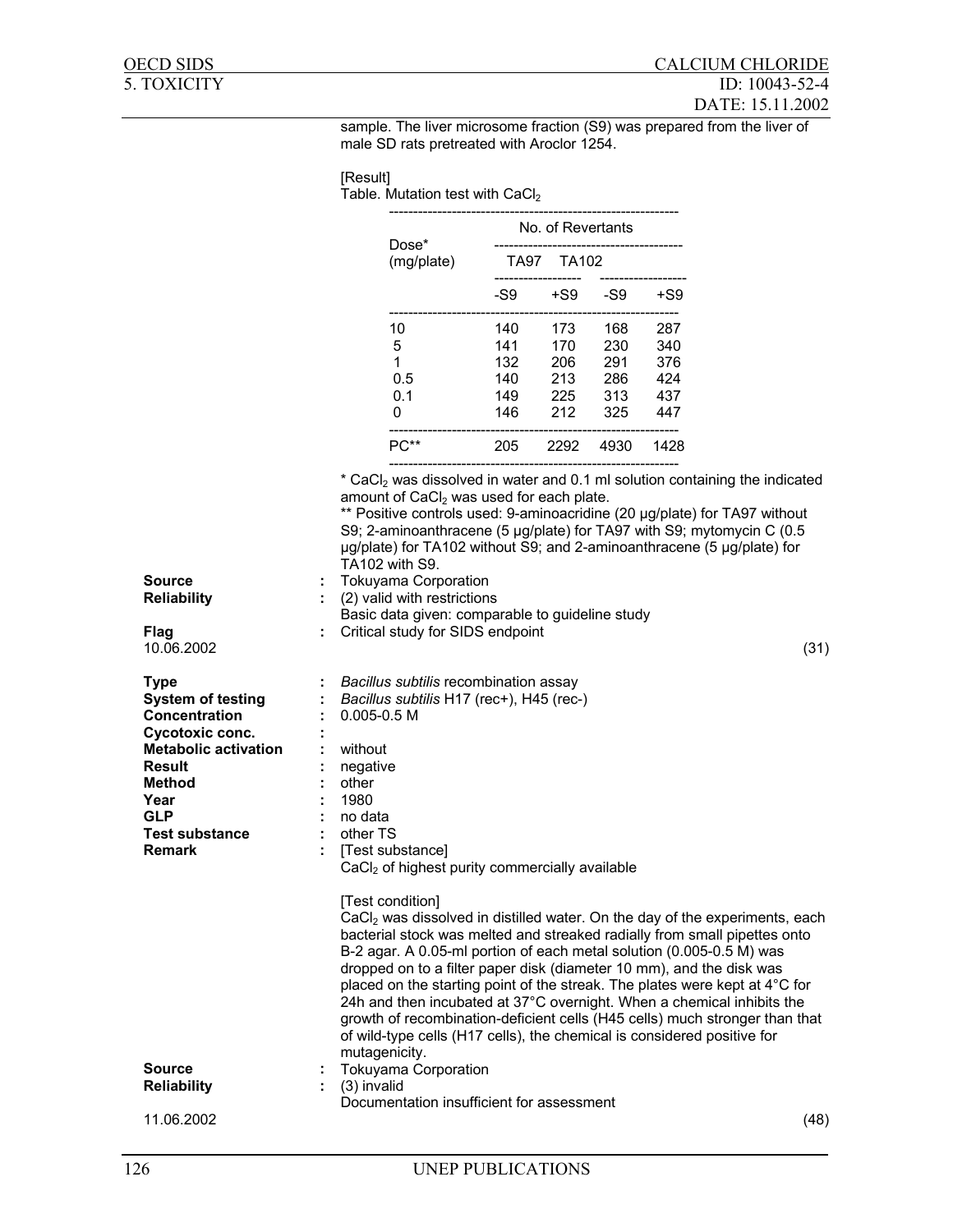| <b>OECD SIDS</b>                        | <b>CALCIUM CHLORIDE</b>                                                                                                                                                                                                                                                                                                                                                                                                                                                                                                                                                                                                                                                                                                                                                                                                                                                                                                                                                                                                                                                                                                                                                                                                                                   |
|-----------------------------------------|-----------------------------------------------------------------------------------------------------------------------------------------------------------------------------------------------------------------------------------------------------------------------------------------------------------------------------------------------------------------------------------------------------------------------------------------------------------------------------------------------------------------------------------------------------------------------------------------------------------------------------------------------------------------------------------------------------------------------------------------------------------------------------------------------------------------------------------------------------------------------------------------------------------------------------------------------------------------------------------------------------------------------------------------------------------------------------------------------------------------------------------------------------------------------------------------------------------------------------------------------------------|
| <b>5. TOXICITY</b>                      | ID: 10043-52-4                                                                                                                                                                                                                                                                                                                                                                                                                                                                                                                                                                                                                                                                                                                                                                                                                                                                                                                                                                                                                                                                                                                                                                                                                                            |
|                                         | DATE: 15.11.2002                                                                                                                                                                                                                                                                                                                                                                                                                                                                                                                                                                                                                                                                                                                                                                                                                                                                                                                                                                                                                                                                                                                                                                                                                                          |
| <b>Type</b><br><b>System of testing</b> | other: SOS Chromotest<br>Escherichia coli PQ37                                                                                                                                                                                                                                                                                                                                                                                                                                                                                                                                                                                                                                                                                                                                                                                                                                                                                                                                                                                                                                                                                                                                                                                                            |
| Concentration                           | 1 - 1000 µmol/l (0.1-111 mg/l)                                                                                                                                                                                                                                                                                                                                                                                                                                                                                                                                                                                                                                                                                                                                                                                                                                                                                                                                                                                                                                                                                                                                                                                                                            |
| Cycotoxic conc.                         |                                                                                                                                                                                                                                                                                                                                                                                                                                                                                                                                                                                                                                                                                                                                                                                                                                                                                                                                                                                                                                                                                                                                                                                                                                                           |
| <b>Metabolic activation</b>             | without                                                                                                                                                                                                                                                                                                                                                                                                                                                                                                                                                                                                                                                                                                                                                                                                                                                                                                                                                                                                                                                                                                                                                                                                                                                   |
| Result                                  | negative                                                                                                                                                                                                                                                                                                                                                                                                                                                                                                                                                                                                                                                                                                                                                                                                                                                                                                                                                                                                                                                                                                                                                                                                                                                  |
| Method                                  | other                                                                                                                                                                                                                                                                                                                                                                                                                                                                                                                                                                                                                                                                                                                                                                                                                                                                                                                                                                                                                                                                                                                                                                                                                                                     |
| Year                                    | 1987                                                                                                                                                                                                                                                                                                                                                                                                                                                                                                                                                                                                                                                                                                                                                                                                                                                                                                                                                                                                                                                                                                                                                                                                                                                      |
| <b>GLP</b>                              | no data                                                                                                                                                                                                                                                                                                                                                                                                                                                                                                                                                                                                                                                                                                                                                                                                                                                                                                                                                                                                                                                                                                                                                                                                                                                   |
| <b>Test substance</b>                   | other TS                                                                                                                                                                                                                                                                                                                                                                                                                                                                                                                                                                                                                                                                                                                                                                                                                                                                                                                                                                                                                                                                                                                                                                                                                                                  |
| <b>Remark</b>                           | [Test substance]<br><b>Obtained from Merck</b>                                                                                                                                                                                                                                                                                                                                                                                                                                                                                                                                                                                                                                                                                                                                                                                                                                                                                                                                                                                                                                                                                                                                                                                                            |
| <b>Source</b><br><b>Reliability</b>     | [Test condition]<br>The SOS Chromotest is a simple colorimetric assay of the induction of the<br>bacterial gene sfiA in E. coli. The sfiA expression is induced after DNA<br>damage as part of the SOS system. In the Chromotest the sfiA expression<br>is monitored by assaying $\beta$ -galactosidase activity in a tester strain as<br>PQ37, which has a sfiA-lacZ gene fusion. An exponentially growing culture<br>of PQ37 was incubated for 2h with 100 µl of a CaCl <sub>2</sub> solution in L medium.<br>After the incubation, $\beta$ -galactosidase activity was determined as the sfiA<br>expression and alkaline phosphatase as a bacterial survival. The<br>mutagenic activity at a concentration, C, is expressed by the ratio,<br>$R(C)$ = $\beta$ /p, where $\beta$ represents the $\beta$ -galactosidase activity and p the<br>alkaline phosphatase activity. The induction factor for a compound at the<br>concentration, C, was defined as I(C)=R(C)/R(O) in which R(O) is the<br>mutagenic activity measured in the absence of CaCl <sub>2</sub> . At least 3<br>experiments were carried out to determine the mutagenic activity of CaCl2.<br><b>Tokuyama Corporation</b><br>(3) invalid<br>Documentation insufficient for assessment |
| 11.06.2002                              | (79)                                                                                                                                                                                                                                                                                                                                                                                                                                                                                                                                                                                                                                                                                                                                                                                                                                                                                                                                                                                                                                                                                                                                                                                                                                                      |
| <b>Type</b>                             | Chromosomal aberration test                                                                                                                                                                                                                                                                                                                                                                                                                                                                                                                                                                                                                                                                                                                                                                                                                                                                                                                                                                                                                                                                                                                                                                                                                               |
| <b>System of testing</b>                | Chinese hamster fibroblast cell line CHL                                                                                                                                                                                                                                                                                                                                                                                                                                                                                                                                                                                                                                                                                                                                                                                                                                                                                                                                                                                                                                                                                                                                                                                                                  |
| Concentration                           | max. 4 mg/plate                                                                                                                                                                                                                                                                                                                                                                                                                                                                                                                                                                                                                                                                                                                                                                                                                                                                                                                                                                                                                                                                                                                                                                                                                                           |
| Cycotoxic conc.                         |                                                                                                                                                                                                                                                                                                                                                                                                                                                                                                                                                                                                                                                                                                                                                                                                                                                                                                                                                                                                                                                                                                                                                                                                                                                           |
| <b>Metabolic activation</b>             | without                                                                                                                                                                                                                                                                                                                                                                                                                                                                                                                                                                                                                                                                                                                                                                                                                                                                                                                                                                                                                                                                                                                                                                                                                                                   |
| <b>Result</b>                           | negative                                                                                                                                                                                                                                                                                                                                                                                                                                                                                                                                                                                                                                                                                                                                                                                                                                                                                                                                                                                                                                                                                                                                                                                                                                                  |
| <b>Method</b><br>Year                   | other<br>1984                                                                                                                                                                                                                                                                                                                                                                                                                                                                                                                                                                                                                                                                                                                                                                                                                                                                                                                                                                                                                                                                                                                                                                                                                                             |
| <b>GLP</b>                              | no data                                                                                                                                                                                                                                                                                                                                                                                                                                                                                                                                                                                                                                                                                                                                                                                                                                                                                                                                                                                                                                                                                                                                                                                                                                                   |
| <b>Test substance</b>                   | other TS                                                                                                                                                                                                                                                                                                                                                                                                                                                                                                                                                                                                                                                                                                                                                                                                                                                                                                                                                                                                                                                                                                                                                                                                                                                  |
| <b>Remark</b>                           | [Test substance]                                                                                                                                                                                                                                                                                                                                                                                                                                                                                                                                                                                                                                                                                                                                                                                                                                                                                                                                                                                                                                                                                                                                                                                                                                          |
|                                         | Supplied from the Japan Food Additives Association, Tokyo, at the request<br>of the Ministry of Health and Welfare of Japan, where the purity and quality<br>of the sample was checked. The purity of CaCl <sub>2</sub> used was 74.5%.                                                                                                                                                                                                                                                                                                                                                                                                                                                                                                                                                                                                                                                                                                                                                                                                                                                                                                                                                                                                                   |
|                                         | [Method]<br>The method was in principle equivalent to OECD Guideline 473, except<br>that no test was carried out with metabolic activation.                                                                                                                                                                                                                                                                                                                                                                                                                                                                                                                                                                                                                                                                                                                                                                                                                                                                                                                                                                                                                                                                                                               |
|                                         | [Test condition]<br>The doubling time of CHL cells was approximately 15 hr. The cells were<br>exposed to CaCl <sub>2</sub> at three different doses for 24 and 48 h. The maximum<br>dose was selected by a preliminary test, in which the dose needed for 50%<br>cell-growth inhibition was estimated using a cell densitometer. Colcemid<br>(final concn 0.2 mg/ml) was added to the culture 2hr before cell harvesting<br>and chromosome preparations were made. A hundred well-spread<br>metaphases were observed under the microscope. The incidence of<br>polyploid cells as well as of cells with structural chromosomal aberrations                                                                                                                                                                                                                                                                                                                                                                                                                                                                                                                                                                                                                |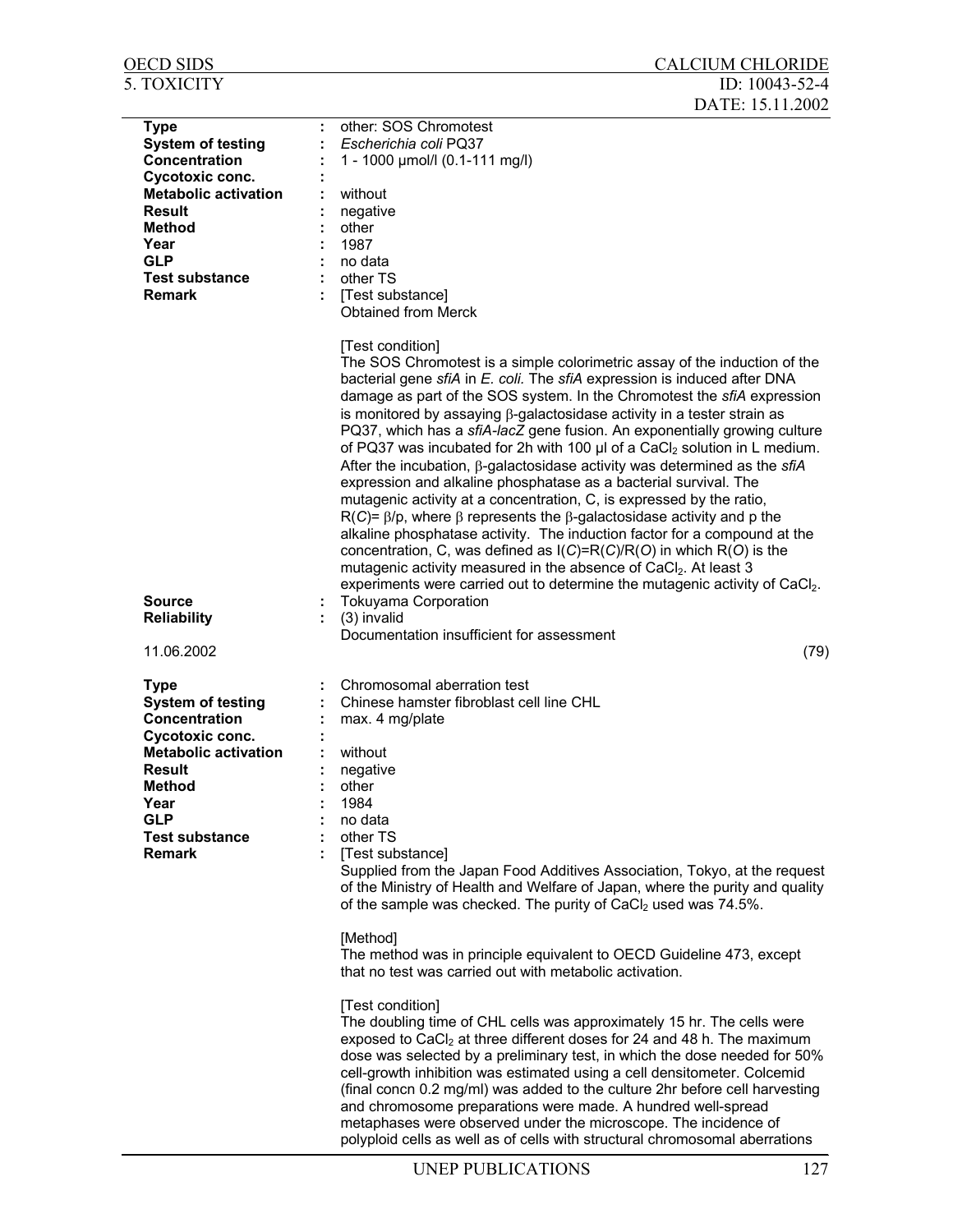| OECD SIDS                                                                                                                                                                                                    |                                                                                                                                                                                                                                                                                                                                                                                                                                                                                                                                                                                                                                                                                                                                                                                                                                                                                                                                                                       |                                                                           |          | <b>CALCIUM CHLORIDE</b> |      |
|--------------------------------------------------------------------------------------------------------------------------------------------------------------------------------------------------------------|-----------------------------------------------------------------------------------------------------------------------------------------------------------------------------------------------------------------------------------------------------------------------------------------------------------------------------------------------------------------------------------------------------------------------------------------------------------------------------------------------------------------------------------------------------------------------------------------------------------------------------------------------------------------------------------------------------------------------------------------------------------------------------------------------------------------------------------------------------------------------------------------------------------------------------------------------------------------------|---------------------------------------------------------------------------|----------|-------------------------|------|
| 5. TOXICITY                                                                                                                                                                                                  |                                                                                                                                                                                                                                                                                                                                                                                                                                                                                                                                                                                                                                                                                                                                                                                                                                                                                                                                                                       |                                                                           |          | ID: 10043-52-4          |      |
|                                                                                                                                                                                                              | such as chromatid or chromosome gaps, breaks, exchanges, ring<br>formations, fragmentations and others, was recorded. Untreated cells and<br>solvent (physiological saline)-treated cells served as negative controls, in<br>which the incidence of aberrations was usually less than 3.0%. The results<br>were considered to be negative if the incidence was less than 4.9%.                                                                                                                                                                                                                                                                                                                                                                                                                                                                                                                                                                                        |                                                                           |          | DATE: 15.11.2002        |      |
| <b>Source</b><br><b>Reliability</b>                                                                                                                                                                          | [Result]<br>Table: Mutagenicity of CaCl <sub>2</sub> in chromosomal aberration test in vitro<br>Max dose<br>Solvent<br>Polyploid<br>Structural abberation<br>Result<br><b>Tokuyama Corporation</b><br>(2) valid with restrictions<br>Comparable to guideline study with acceptable restrictions                                                                                                                                                                                                                                                                                                                                                                                                                                                                                                                                                                                                                                                                       | $4.0$ mg/ml<br>Physiological saline<br>$0\%$<br>1.0 % (48 hr)<br>Negative |          |                         |      |
| Flag                                                                                                                                                                                                         | Critical study for SIDS endpoint                                                                                                                                                                                                                                                                                                                                                                                                                                                                                                                                                                                                                                                                                                                                                                                                                                                                                                                                      |                                                                           |          |                         |      |
| 11.06.2002                                                                                                                                                                                                   |                                                                                                                                                                                                                                                                                                                                                                                                                                                                                                                                                                                                                                                                                                                                                                                                                                                                                                                                                                       |                                                                           |          |                         | (42) |
| <b>Type</b><br><b>System of testing</b><br>Concentration<br>Cycotoxic conc.<br><b>Metabolic activation</b><br><b>Result</b><br><b>Method</b><br>Year<br><b>GLP</b><br><b>Test substance</b><br><b>Remark</b> | other: anchorage independence assay<br>Cultured primary human diploid foreskin cells<br>1.00 $\mu$ M (0.1mg/l)<br>without<br>negative<br>other<br>1987<br>no data<br>no data<br>[Test condition]<br>Primary-cultured human foreskin cells (HFC) were treated for 48 h with 0.1<br>mg/l CaCl <sub>2</sub> . At the optimal expression time, 1 x 10 <sup>5</sup> cells were suspended in<br>3 ml of 0.3% agar supplemented with growth medium and solidified on top<br>of 5 ml of a 0.5% agar base layer containing growth medium in a 60-mm<br>dish. Cells were fed every 6 days with 0.5 ml of H-MEM containing 15%<br>fetal calf serum. Four weeks later, cells were stained with 1mg/ml<br>iodonitrotetrazolium violet in PBS, and colonies greater than 0.1 mm in<br>diameter were scored as anchorage-independent (AI) colonies by<br>microscopic examination.<br>[Result]<br>Table. Induction of AI in primarily cultured human diploid foreskin<br>fibroblasts. |                                                                           |          |                         |      |
|                                                                                                                                                                                                              | Treatment                                                                                                                                                                                                                                                                                                                                                                                                                                                                                                                                                                                                                                                                                                                                                                                                                                                                                                                                                             |                                                                           | None     | CaCl <sub>2</sub>       |      |
|                                                                                                                                                                                                              | Cytotoxicity: relative plating efficiency (%)                                                                                                                                                                                                                                                                                                                                                                                                                                                                                                                                                                                                                                                                                                                                                                                                                                                                                                                         |                                                                           | 100      | 95                      |      |
|                                                                                                                                                                                                              | Absolute no. of AI colonies per dish*                                                                                                                                                                                                                                                                                                                                                                                                                                                                                                                                                                                                                                                                                                                                                                                                                                                                                                                                 |                                                                           | $4\pm 2$ | 6±2                     |      |
|                                                                                                                                                                                                              | Frequency of AI per 10 <sup>5</sup> survivors**                                                                                                                                                                                                                                                                                                                                                                                                                                                                                                                                                                                                                                                                                                                                                                                                                                                                                                                       |                                                                           | 19       | 24                      |      |
| <b>Source</b><br><b>Reliability</b>                                                                                                                                                                          | $*$ 10 <sup>5</sup> cells were seeded per dish into soft agar.<br>** Total number of AI colonies/(10 <sup>5</sup> cells seeded x plating efficiency of<br>reseeded cells on plastic).<br><b>Tokuyama Corporation</b><br>(3) invalid<br>Documentation insufficient for assessment                                                                                                                                                                                                                                                                                                                                                                                                                                                                                                                                                                                                                                                                                      |                                                                           |          |                         |      |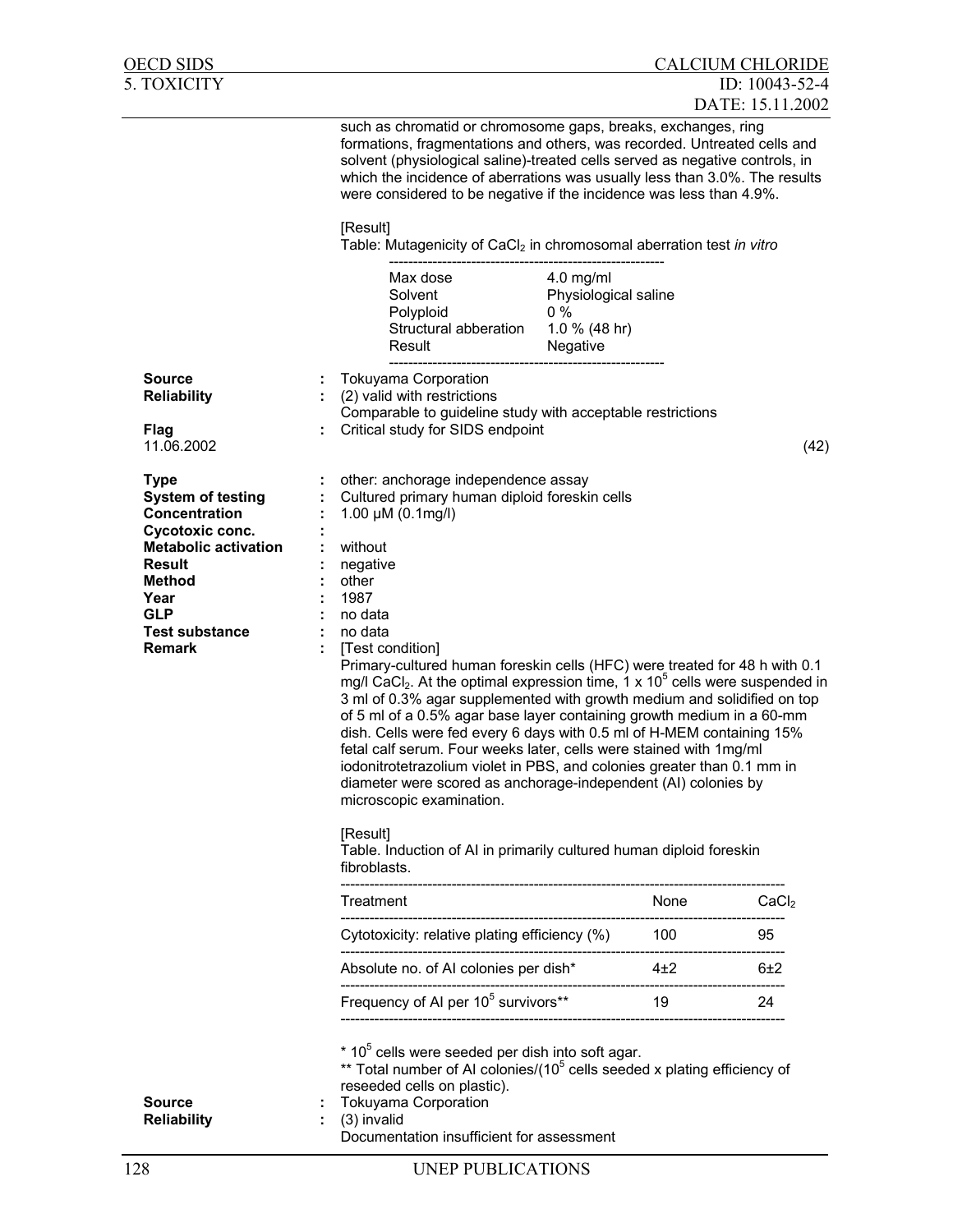| OECD SIDS                                                           | <b>CALCIUM CHLORIDE</b>                                                                                                                                                                                                                                                                                                                                                                                                                                                                                                                                                                                                                                                                                                                                                                                                                                                                                                                                                                                                                                           |
|---------------------------------------------------------------------|-------------------------------------------------------------------------------------------------------------------------------------------------------------------------------------------------------------------------------------------------------------------------------------------------------------------------------------------------------------------------------------------------------------------------------------------------------------------------------------------------------------------------------------------------------------------------------------------------------------------------------------------------------------------------------------------------------------------------------------------------------------------------------------------------------------------------------------------------------------------------------------------------------------------------------------------------------------------------------------------------------------------------------------------------------------------|
| <b>5. TOXICITY</b>                                                  | ID: $10043 - 52 - 4$<br>DATE: 15.11.2002                                                                                                                                                                                                                                                                                                                                                                                                                                                                                                                                                                                                                                                                                                                                                                                                                                                                                                                                                                                                                          |
| 12.06.2002                                                          | (7)                                                                                                                                                                                                                                                                                                                                                                                                                                                                                                                                                                                                                                                                                                                                                                                                                                                                                                                                                                                                                                                               |
| <b>Type</b><br><b>System of testing</b><br>Concentration            | other: viral transformation assay<br>Cultured Primary Syrian hamster embryo cells<br>max. 6.8 mmol/l (0.75 g/l)                                                                                                                                                                                                                                                                                                                                                                                                                                                                                                                                                                                                                                                                                                                                                                                                                                                                                                                                                   |
| Cycotoxic conc.<br><b>Metabolic activation</b><br><b>Result</b>     | without<br>negative                                                                                                                                                                                                                                                                                                                                                                                                                                                                                                                                                                                                                                                                                                                                                                                                                                                                                                                                                                                                                                               |
| <b>Method</b><br>Year                                               | other<br>1979                                                                                                                                                                                                                                                                                                                                                                                                                                                                                                                                                                                                                                                                                                                                                                                                                                                                                                                                                                                                                                                     |
| <b>GLP</b><br><b>Test substance</b><br><b>Remark</b>                | no data<br>no data                                                                                                                                                                                                                                                                                                                                                                                                                                                                                                                                                                                                                                                                                                                                                                                                                                                                                                                                                                                                                                                |
|                                                                     | [Test condition]<br>Two plates of primary-cultured Syrian hamster embryo cells (HEC) were<br>treated with metal salts for 18 hr prior to inoculation of simian adenovirus<br>SA7. After the treatment, HEC were rinsed with complete medium and<br>inoculated with SA7. Three hours later, the cells were harvested, plated<br>into 60-mm dishes at 2 x $10^5$ cells /dish, and incubated for 6 days. Then the<br>plates were overlaid with the medium containing Bacto-agar 6 days. At<br>intervals of 4, 5, and 6 days, additional agar medium were added. Final<br>focus counts were made 25 to 30 days from the beginning of the<br>experiment. Enhancement was expressed as the ratio between the<br>transformation frequency of treated, surviving cells and that of control cells.                                                                                                                                                                                                                                                                         |
| <b>Source</b><br><b>Reliability</b>                                 | <b>Tokuyama Corporation</b><br>(3) invalid                                                                                                                                                                                                                                                                                                                                                                                                                                                                                                                                                                                                                                                                                                                                                                                                                                                                                                                                                                                                                        |
| 12.06.2002                                                          | Documentation insufficient for assessment<br>(17)                                                                                                                                                                                                                                                                                                                                                                                                                                                                                                                                                                                                                                                                                                                                                                                                                                                                                                                                                                                                                 |
| <b>Type</b>                                                         | other: recombination and production of disomic and/or diploid spores<br>during meiosis                                                                                                                                                                                                                                                                                                                                                                                                                                                                                                                                                                                                                                                                                                                                                                                                                                                                                                                                                                            |
| <b>System of testing</b><br><b>Concentration</b><br>Cycotoxic conc. | Saccharomyces cerevisiae DIS13<br>10 - 300 mM (1-33 g/l)                                                                                                                                                                                                                                                                                                                                                                                                                                                                                                                                                                                                                                                                                                                                                                                                                                                                                                                                                                                                          |
| <b>Metabolic activation</b><br>Result                               | positive                                                                                                                                                                                                                                                                                                                                                                                                                                                                                                                                                                                                                                                                                                                                                                                                                                                                                                                                                                                                                                                          |
| <b>Method</b><br>Year                                               | other<br>1986                                                                                                                                                                                                                                                                                                                                                                                                                                                                                                                                                                                                                                                                                                                                                                                                                                                                                                                                                                                                                                                     |
| GLP<br><b>Test substance</b><br><b>Remark</b>                       | no data<br>no data<br>[Test substance]                                                                                                                                                                                                                                                                                                                                                                                                                                                                                                                                                                                                                                                                                                                                                                                                                                                                                                                                                                                                                            |
|                                                                     | Substance of the analytical reagent grade obtained from Farmitalia-Carlo<br>Erba, Milan, Italy.                                                                                                                                                                                                                                                                                                                                                                                                                                                                                                                                                                                                                                                                                                                                                                                                                                                                                                                                                                   |
|                                                                     | [Test condition]<br>The experimental procedure used involves the selection of meiotic<br>products carrying two copies of chromosome V and which are<br>consequently prototrophic for the nutritional requirements specified by<br>markers located in alternate trans positions along the right arm of<br>chromosome V. Such clones can be both diploid or disomic. The analysis<br>of the segregation of the markers leul (chromosome VII), ade2<br>(chromosome XV) and MAT (chromosome III) allows us to attribute the<br>selected clones to one or other class, to confirm their meiotic origin and<br>whether they are the product of the Meiosis 1 or Meiosis 2. The<br>phenotypes of 96 colonies per dose were actually analysed. The<br>recombination frequency was also determined from the frequency of<br>prototrophs for the markers hom3 and his1 present in the trans position on<br>chromosome V. CaCl <sub>2</sub> was dissolved in the sporulation medium and added<br>at the time of cell transfer from the vegetative to the sporulation medium. |
|                                                                     | [Result]<br>Chromosomal segregation was seriously disturbed by calcium chloride,                                                                                                                                                                                                                                                                                                                                                                                                                                                                                                                                                                                                                                                                                                                                                                                                                                                                                                                                                                                  |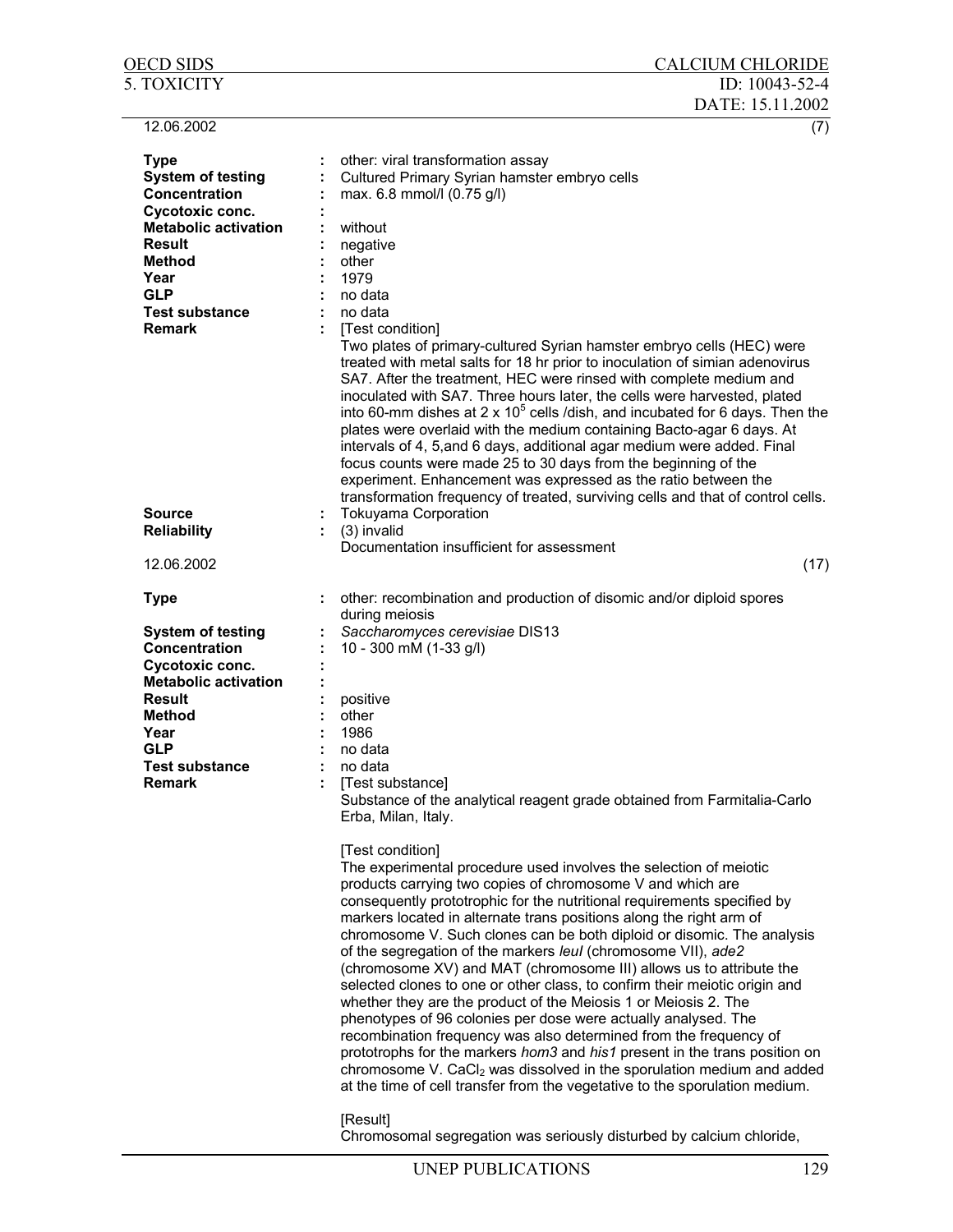| <b>OECD SIDS</b>                    | <b>CALCIUM CHLORIDE</b>                                                                                                                                                                                                   |
|-------------------------------------|---------------------------------------------------------------------------------------------------------------------------------------------------------------------------------------------------------------------------|
| 5. TOXICITY                         | ID: $10043 - 52 - 4$                                                                                                                                                                                                      |
|                                     | DATE: 15.11.2002                                                                                                                                                                                                          |
| <b>Source</b><br><b>Reliability</b> | which caused a clear increase in diploid spore occurrence. Calcium<br>chloride also showed a toxic effect on sporulation at 300 mM.<br><b>Tokuyama Corporation</b><br>(3) invalid<br>Relevant methodological deficiencies |
| 11.06.2002                          | (92)                                                                                                                                                                                                                      |

## **5.6 GENETIC TOXICITY '***IN VIVO***'**

## **5.7 CARCINOGENITY**

# **5.8 TOXICITY TO REPRODUCTION**

# **5.9 DEVELOPMENTAL TOXICITY/TERATOGENICITY**

| <b>Species</b><br><b>Sex</b><br><b>Strain</b><br>٠                                                                                                                                           | rat<br>female<br>Wistar                                                                                                                                                                                                                                 |
|----------------------------------------------------------------------------------------------------------------------------------------------------------------------------------------------|---------------------------------------------------------------------------------------------------------------------------------------------------------------------------------------------------------------------------------------------------------|
| Route of admin.<br>٠.<br><b>Exposure period</b><br><b>Frequency of</b><br>÷<br>treatment                                                                                                     | gavage<br>6th to 15th day of pregnancy<br>÷.,<br>daily                                                                                                                                                                                                  |
| <b>Duration of test</b><br><b>Doses</b><br>Control group<br><b>NOAEL Maternalt.</b><br><b>NOAEL Teratogen</b><br>÷<br><b>Method</b><br>Year<br><b>GLP</b><br><b>Test substance</b><br>Remark | up to the last day of pregnancy<br>1.76, 8.18, 38.0, 176 mg/kg/day<br>other: sham-treated<br>> 176 mg/kg bw/day<br>> 176 mg/kg bw/day<br>other<br>1974<br>no data<br>other TS<br>[Test substance]<br>Fine white granular material marked with FDA 71-87 |

[Method] The method was in principle equivalent to OECD Guideline 414.

[Test condition]

Virgin adult female albino rats were mated with young adult males and observation of the vaginal sperm plug was considered Day 0 of gestation. Beginning on Day 6 and continuing daily through Day 15 of gestation, the females were dosed with the indicated dosages by oral intubations. The controls were sham treated with the vehicle at a level equivalent to the group receiving the highest test dose. The test material prepared and doses calculated according to the following table:

| Dosage<br>(mg/kg) | Dose<br>(mI/kg) | Concentration<br>(mg/ml) |
|-------------------|-----------------|--------------------------|
| $\leq$ 250        |                 | $\leq$ 250               |
| 251-500           | 2               | 125-250                  |
| 501-750           | з               | 133-250                  |
| 751-1000          |                 | 187-250                  |
| 1001-1250         | ҕ               | 200-250                  |
|                   |                 |                          |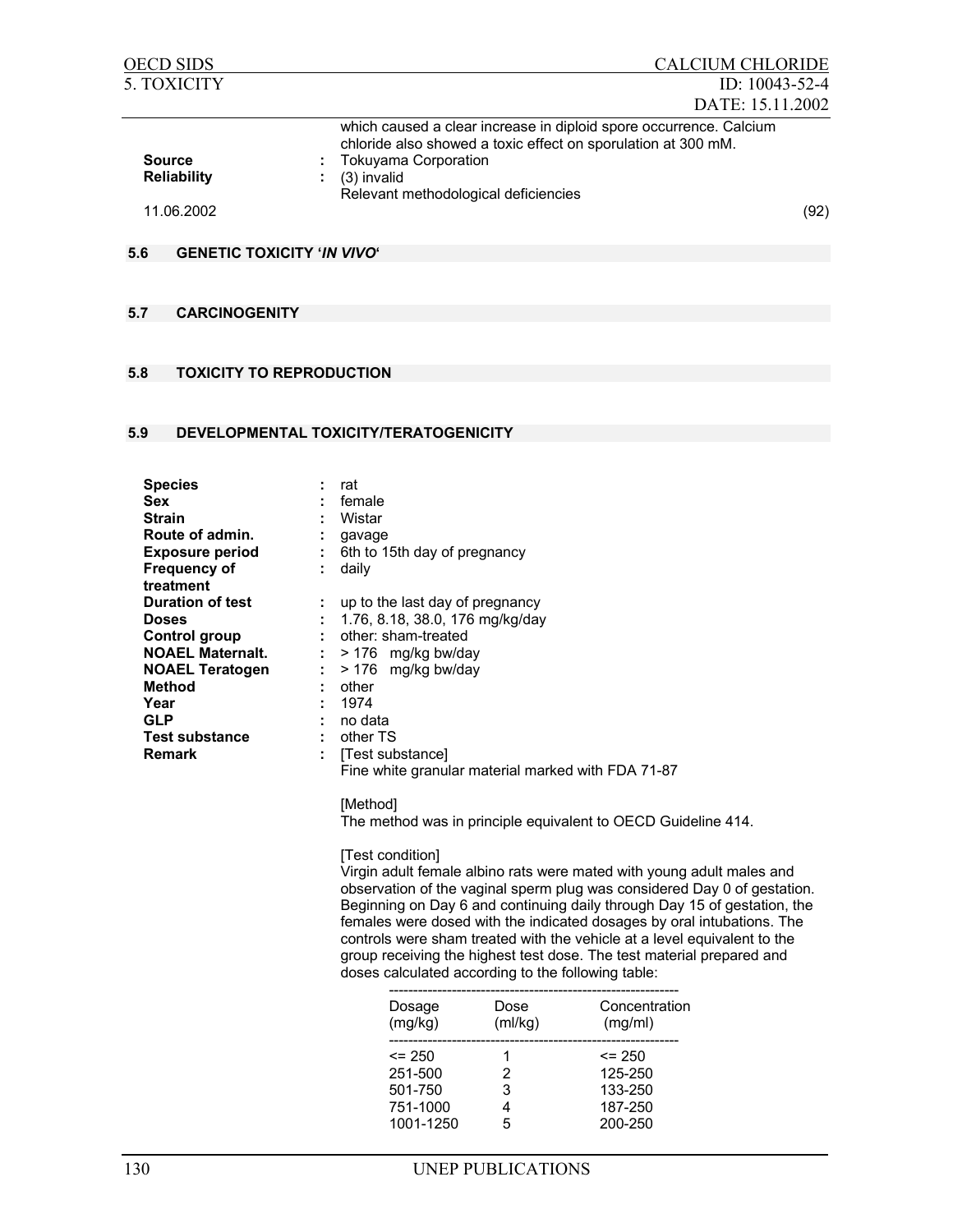| <b>OECD SIDS</b> |           |   |         | <b>CALCIUM CHLORIDE</b> |
|------------------|-----------|---|---------|-------------------------|
| 5. TOXICITY      |           |   |         | ID: $10043 - 52 - 4$    |
|                  |           |   |         | DATE: 15.11.2002        |
|                  | 1251-1500 | 6 | 208-250 |                         |
|                  |           |   |         |                         |

| 1501-1600 | 235-250 |
|-----------|---------|
|           | --      |

Body weights were recorded on Day 0, 6, 11, 15, and 20 of gestation. All animals were observed daily for appearance and behavior with particular attention to food consumption and weight, in order to rule out any abnormalities that may have occurred as a result of anorexic effects in the pregnant female animal. On Day 20 all dams were subjected to Caesarean section under surgical anesthesia, and the numbers of implantation sites, resorption sites, and live and dead fetuses were recorded. The body weights of the live pups were also recorded. The urogenital tract of each dam was examined in detail for anatomical normality.

All fetuses were examined grossly for the presence of external congenital abnormalities. One-third of the fetuses of each litter underwent detailed visceral examinations employing the Wilson technique. The remaining twothirds were cleared in potassium hydroxide (KOH), stained with alizarin red S dye and examined for skeletal defects.

#### [Result]

- Table 1: Fate Summary

| Group                    | Material                                                    | Dose***                      |                      | Total                |                      | Surviving at Term    |
|--------------------------|-------------------------------------------------------------|------------------------------|----------------------|----------------------|----------------------|----------------------|
|                          |                                                             | mg/kg                        |                      | Mated Pregnant       | Total                | Pregnant*            |
| 341<br>342<br>347<br>348 | Sham<br>Aspirin**<br>CaCl <sub>2</sub><br>CaCl <sub>2</sub> | 0.0<br>250.0<br>1.76<br>8.18 | 25<br>25<br>25<br>25 | 25<br>23<br>22<br>24 | 25<br>25<br>25<br>25 | 25<br>23<br>22<br>24 |
| 349<br>350               | CaCl <sub>2</sub><br>CaCl <sub>2</sub>                      | 38.0<br>176.0                | 25<br>25             | 22<br>24             | 25<br>24             | 22<br>23             |
|                          |                                                             |                              |                      |                      |                      |                      |

\* Includes all dams examined at term

\*\* Positive Control: 250.0 mg/kg

\*\*\* Administered as a water solution

#### - Table 2: Reproduction Data

| Group<br>Dose (mg/kg)              | 341  | 342<br>Sham Aspirin* 1.76 | 347            | 348<br>8.18 | 349<br>38.0 | 350<br>176.0 |
|------------------------------------|------|---------------------------|----------------|-------------|-------------|--------------|
|                                    |      |                           |                |             |             |              |
| -----Pregnancies-----              |      |                           |                |             |             |              |
| Total No.                          | 25   | 23                        | 22             | 24          | 22          | 24           |
| Died or Aborted (before Day 20)    |      |                           |                |             |             |              |
|                                    | 0    | 0                         | 0              | $\Omega$    | 0           | 1            |
| To term (on Day 20)                | 25   | 23                        | 22             | 24          | 22          | 23           |
| -----Live Litters-----             |      |                           |                |             |             |              |
| Total No.**                        | 25   | 18                        | 22             | 24          | 22          | 23           |
| -----Implant Sites-----            |      |                           |                |             |             |              |
| Total No.                          | 279  | 231                       | 234            | 261         | 254         | 246          |
| Average/dam**                      | 11.2 | 10.0                      | 10.6           | 10.9        |             | 11.6 10.7    |
| -----Resorptions-----              |      |                           |                |             |             |              |
| Total No.**                        | 4    | 62                        | 3              | 1           | 1           | 2            |
| Dams with 1 or more sites resorbed |      |                           |                |             |             |              |
|                                    | 3    | 11                        | $\overline{2}$ | 1           | 1           | 2            |
| Dams with all sites resorbed       |      | 4                         |                |             |             |              |
| % partial resorptions              | 12.0 | 47.8                      | 9.09           | 4.17        |             | 4.55 8.70    |
| % complete resorptions             |      | 17.4                      |                |             |             |              |
| -----Live Fetuses-----             |      |                           |                |             |             |              |
| Total No.                          | 275  | 168                       | 231            | 260         | 253         | 244          |
| Average/dam**                      | 11.0 | 7.30                      | 10.5           | 10.8        | 11.5        | 10.6         |
|                                    |      |                           |                |             |             |              |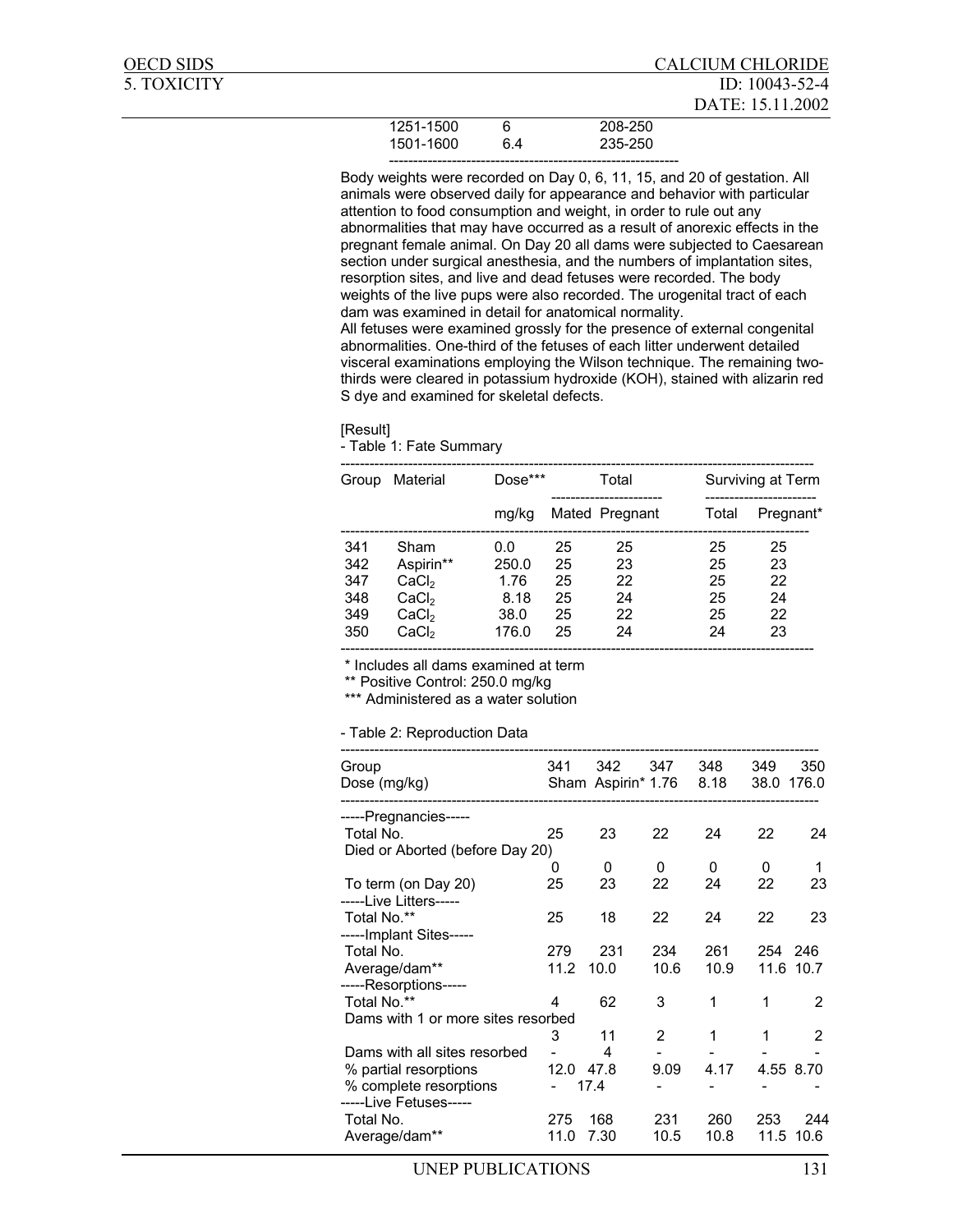# OECD SIDS CALCIUM CHLORIDE

5. TOXICITY ID: 10043-52-4

|                                    |           |      |                          | DATE: 15.11.2002 |               |  |
|------------------------------------|-----------|------|--------------------------|------------------|---------------|--|
| Sex ratio (M/F)                    | 1.07      | 1.06 | 1.10                     | 0.95             | $0.90$ $0.89$ |  |
| -----Dead Fetuses-----             |           |      |                          |                  |               |  |
| Total* *                           |           |      | $\overline{\phantom{a}}$ |                  |               |  |
| Dams with 1 or more dead           |           |      | $\overline{\phantom{0}}$ |                  |               |  |
| Dams with all dead                 |           |      | $\overline{\phantom{a}}$ |                  |               |  |
| % partial dead                     | -         | 4.35 | $\overline{\phantom{a}}$ |                  | -             |  |
| % all dead                         |           | 4.35 | $\blacksquare$           |                  |               |  |
| -----Average Fetus Weight (g)----- |           |      |                          |                  |               |  |
|                                    | 3.68 2.39 |      | 4.13                     | 3.80             | 3.84 3.72     |  |
|                                    |           |      |                          |                  |               |  |

\* Positive Control: Aspirin 250.0 mg/kg

\*\* Includes only those dams examined at term.

- Table 3: Summary of Skeletal Findings\*\*

| Group No.<br>Dose (mg/kg)                                                               | 341<br>Sham    | 342<br>Aspirin* 1.76                      | 347                                        | 348<br>8.18  | 349<br>38.0   | 350<br>176.0  |
|-----------------------------------------------------------------------------------------|----------------|-------------------------------------------|--------------------------------------------|--------------|---------------|---------------|
| Live Fetuses Examined<br>(at term)<br>-----Sternebrae-----                              |                | 191/25 120/18 161/22 180/24 176/22 173/23 |                                            |              |               |               |
| Incomplete oss.                                                                         | 86/22          | 44/15                                     | 34/13 53/14                                |              | 51/16         | 47/17         |
| Scrambled<br><b>Bipartite</b><br>Fused<br>Extra                                         | 1/1            | 2/2                                       |                                            | 1/1          |               | 1/1           |
| Missing<br>Other<br>-----Rids-----                                                      | 34/17          | 103/18                                    | 15/9                                       | 19/10        | 18/9          | 12/7          |
| Incomplete oss.<br>Fused/split                                                          |                | 15/9                                      | 1/1                                        | 3/2          |               | 1/1           |
| Wavy<br>Less than 12                                                                    | 22/10          | 41/16<br>1/1                              | 13/9                                       | 11/6<br>3/1  | 34/17         | 19/10         |
| More than 13<br>Other                                                                   |                | 95/17                                     | $\overline{\phantom{0}}$<br>$\overline{a}$ | 4/3          | 1/1           | 2/2           |
| -----Vertebrae-----<br>Incomplete oss.<br>Scrambled<br>Fused                            | 24/14          | 76/18                                     | 23/10                                      | 12/7         | 34/13         | 20/9          |
| Extra ctrs. oss.<br>Scoliosis<br>Tail defects                                           |                | 1/1                                       |                                            |              |               |               |
| Other; spina bifida<br>-----Skull-----                                                  |                | 1/1                                       |                                            |              |               |               |
| Incomplete closure<br>Missing<br>Craniostosis<br>Other                                  | 36/13          | 54/17<br>2/2                              | 25/11                                      | 54/19        | 40/17         | 31/13         |
| -----Extremities-----<br>Incomplete oss.<br>Missing<br>Extra<br>-----Miscellaneous----- |                | 3/3                                       |                                            |              |               |               |
| Hyoid; missing<br>Hyoid; reduced                                                        | 26/14<br>17/12 | 57/17<br>8/4                              | 14/9<br>18/7                               | 9/7<br>33/17 | 25/9<br>23/12 | 15/9<br>16/10 |

--------------------------------------------------------------------------------------------- \* Positive Control: 250.0 mg/kg

\*\* Numerator = Number of fetuses affected;

Denominator = Numbre of litters affected.

- Table 4: Summary of Soft Tissue Abnormalities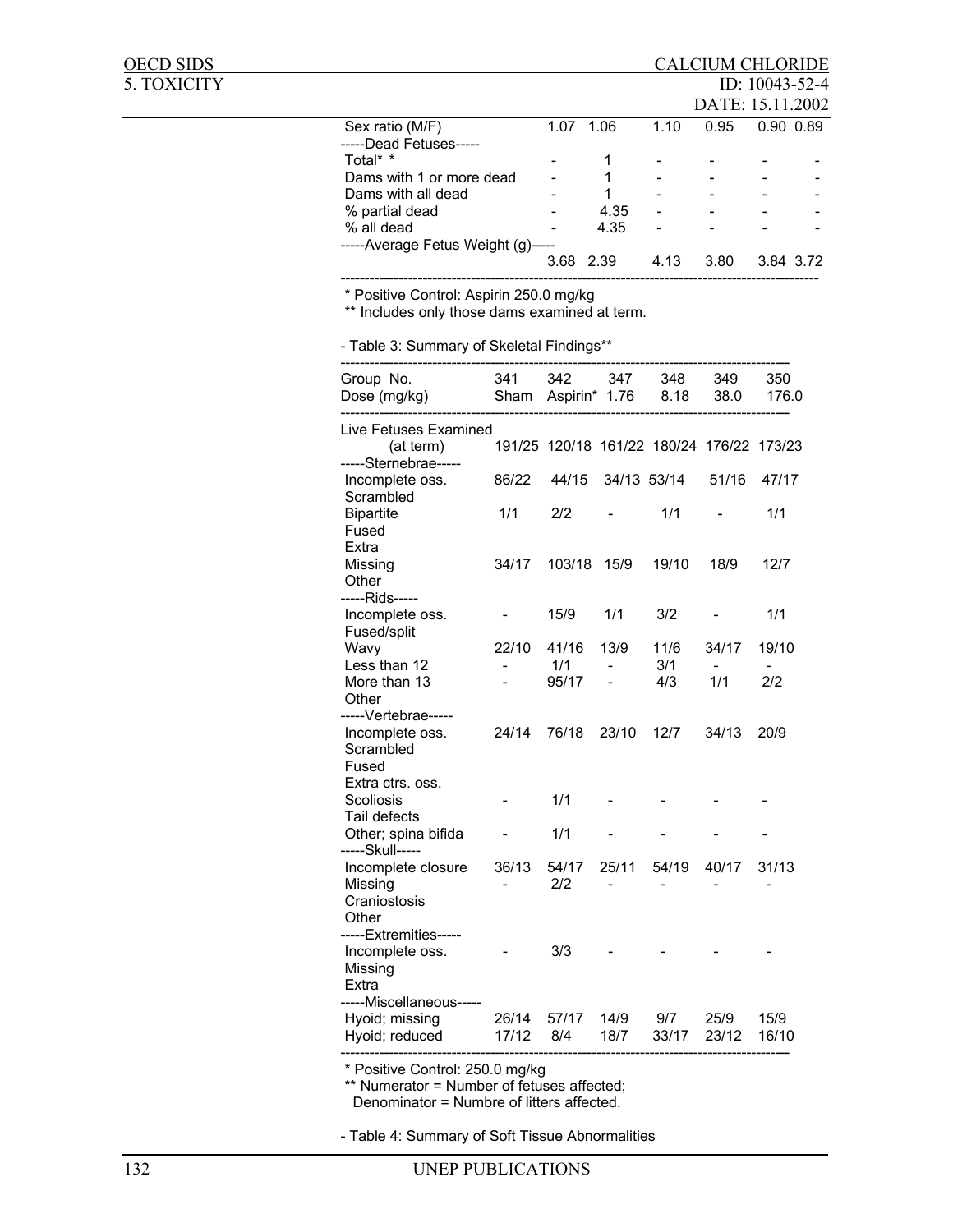| Group |                   | Material Dose Level Dam Number<br>(mg/kg) |                | Description<br>of Pups                                                                                                    |
|-------|-------------------|-------------------------------------------|----------------|---------------------------------------------------------------------------------------------------------------------------|
| 342   | Aspirin*          | 250.0                                     | A7088<br>A7093 | 1 Meningoencephalocele<br>3 Encephalomyelocele;<br>umbilical hernia<br>1 Hydrocephalus;<br>exophthalmos;<br>gastroschisis |
|       |                   |                                           | A7107          | 1 Meningoencephalocele;<br>umbilical hernia                                                                               |
| 347   | CaCl <sub>2</sub> | 1.76                                      | N6016          | 1 Gastroschisis                                                                                                           |
|       |                   | * Positive Control: 250.0 mg/kg           |                |                                                                                                                           |
|       |                   | - Table 5: Average Body Weights*** (g)    |                |                                                                                                                           |

| Group | Material          | Dose<br>Level<br>(mg/kg) | Day0 | Dav6 |     |     | Day11 Day15 Day20** |
|-------|-------------------|--------------------------|------|------|-----|-----|---------------------|
| 341   | Sham              | 0.0                      | 232  | 252  | 268 | 295 | 353(25)             |
| 342   | Aspirin*          | 250.0                    | 226  | 247  | 253 | 268 | 311(23)             |
| 347   | CaCl <sub>2</sub> | 1.76                     | 229  | 248  | 265 | 286 | 353(22)             |
| 348   | CaCl <sub>2</sub> | 8.18                     | 226  | 246  | 261 | 279 | 345 (24)            |
| 349   | CaCl <sub>2</sub> | 38.0                     | 226  | 247  | 264 | 285 | 357(22)             |
| 350   | CaCl <sub>2</sub> | 176.0                    | 231  | 251  | 262 | 280 | 346 (23)            |

\* Positive Control: 250.0 mg/kg

\*\* Number of surviving dams in parentheses (c.f. Table 1)

\*\*\* Of pregnant dams

[Conclusion]

The administration of up to 176 mg/kg (body weight) of the test material to pregnant rats for 10 consecutive days had no clearly discernible effect on nidation or on maternal or fetal survival. The number of abnormalities seen in either soft or skeletal tissues of the test groups did not differ from the number occurring spontaneously in the sham-treated controls.

| <b>Source</b>      | : Tokuyama Corporation                 |      |
|--------------------|----------------------------------------|------|
| <b>Reliability</b> | $\colon$ (1) valid without restriction |      |
|                    | Comparable to OECD quideline study     |      |
| Flag               | : Critical study for SIDS endpoint     |      |
| 15.11.2002         |                                        | (29) |

| <b>Species</b>          |   | mouse                           |
|-------------------------|---|---------------------------------|
| Sex                     |   | female                          |
| <b>Strain</b>           |   | $CD-1$                          |
| Route of admin.         |   | gavage                          |
| <b>Exposure period</b>  |   | 6th to 15th day of pregnancy    |
| <b>Frequency of</b>     | ÷ | daily                           |
| treatment               |   |                                 |
| <b>Duration of test</b> | ÷ | up to the last day of pregnancy |
| <b>Doses</b>            |   | 1.89, 8.78, 40.8, 189 mg/kg/day |
| Control group           | ÷ | other: sham-treated             |
| <b>NOAEL Maternalt.</b> |   | > 189 mg/kg bw/day              |
| <b>NOAEL Teratogen</b>  | ÷ | > 189 mg/kg bw/day              |
| <b>Method</b>           | ٠ | other                           |
| Year                    |   | 1974                            |
| <b>GLP</b>              |   | no data                         |
| <b>Test substance</b>   |   | other TS                        |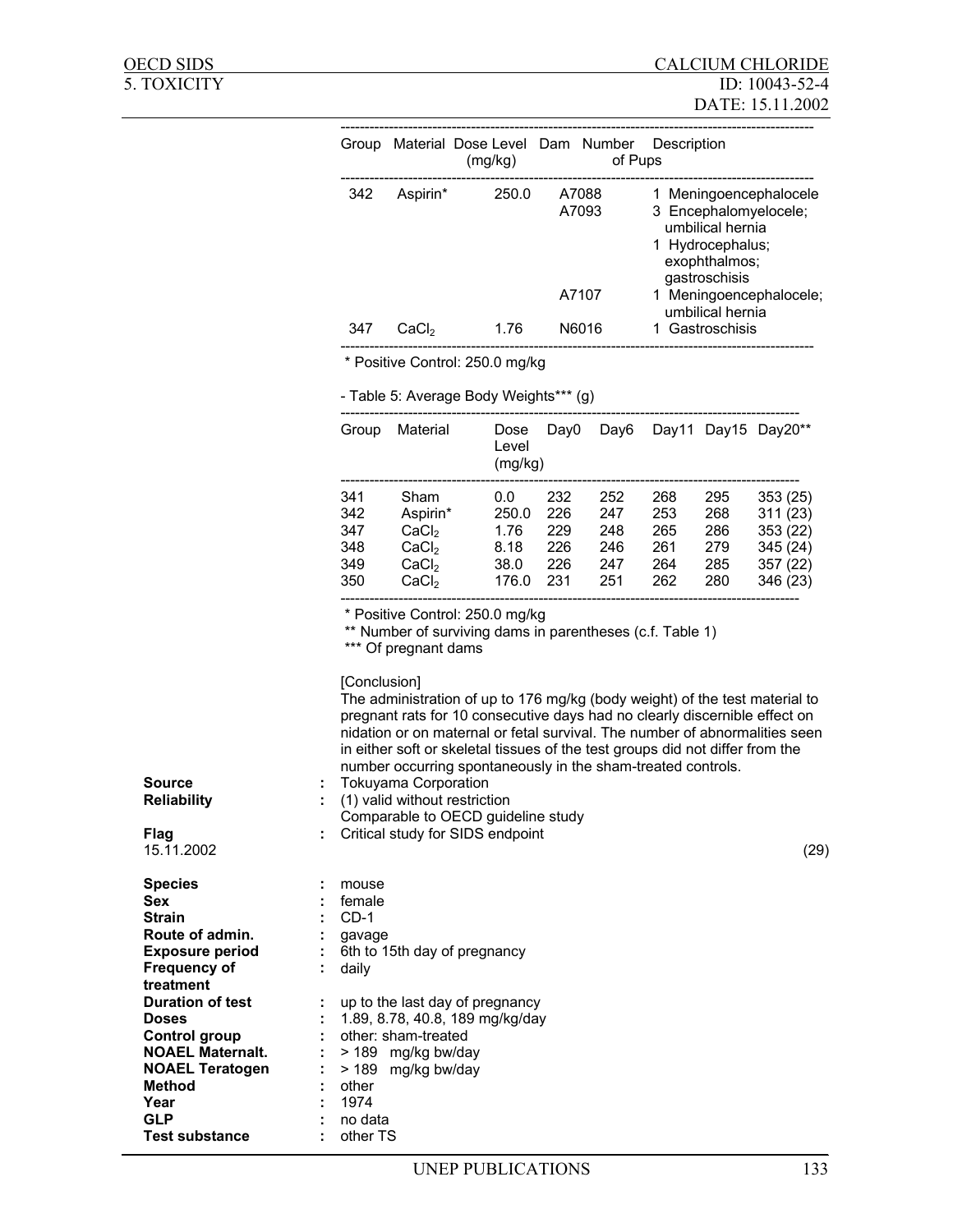| <b>OECD SIDS</b> | <b>CALCIUM CHLORIDE</b>                                                     |                                                                                                                                                                                                                                                                                                                                                                                                                                                                                                                                                                                                                                                                                                                                                                                                                                                                                                                                                                                                                                                                                                                                                                                                                                                                                                                                                                                                                                                                                                   |                                                                                                                                |              |          |                           |         |             |                   |                   |
|------------------|-----------------------------------------------------------------------------|---------------------------------------------------------------------------------------------------------------------------------------------------------------------------------------------------------------------------------------------------------------------------------------------------------------------------------------------------------------------------------------------------------------------------------------------------------------------------------------------------------------------------------------------------------------------------------------------------------------------------------------------------------------------------------------------------------------------------------------------------------------------------------------------------------------------------------------------------------------------------------------------------------------------------------------------------------------------------------------------------------------------------------------------------------------------------------------------------------------------------------------------------------------------------------------------------------------------------------------------------------------------------------------------------------------------------------------------------------------------------------------------------------------------------------------------------------------------------------------------------|--------------------------------------------------------------------------------------------------------------------------------|--------------|----------|---------------------------|---------|-------------|-------------------|-------------------|
| 5. TOXICITY      | ID: $10043 - 52 - 4$<br>DATE: 15.11.2002                                    |                                                                                                                                                                                                                                                                                                                                                                                                                                                                                                                                                                                                                                                                                                                                                                                                                                                                                                                                                                                                                                                                                                                                                                                                                                                                                                                                                                                                                                                                                                   |                                                                                                                                |              |          |                           |         |             |                   |                   |
| <b>Remark</b>    | [Test substance]<br>÷<br>Fine white granular material marked with FDA 71-87 |                                                                                                                                                                                                                                                                                                                                                                                                                                                                                                                                                                                                                                                                                                                                                                                                                                                                                                                                                                                                                                                                                                                                                                                                                                                                                                                                                                                                                                                                                                   |                                                                                                                                |              |          |                           |         |             |                   |                   |
|                  |                                                                             | [Method]<br>The method was in principle equivalent to OECD Guideline 414.                                                                                                                                                                                                                                                                                                                                                                                                                                                                                                                                                                                                                                                                                                                                                                                                                                                                                                                                                                                                                                                                                                                                                                                                                                                                                                                                                                                                                         |                                                                                                                                |              |          |                           |         |             |                   |                   |
|                  |                                                                             |                                                                                                                                                                                                                                                                                                                                                                                                                                                                                                                                                                                                                                                                                                                                                                                                                                                                                                                                                                                                                                                                                                                                                                                                                                                                                                                                                                                                                                                                                                   | [Test condition]                                                                                                               |              |          |                           |         |             |                   |                   |
|                  |                                                                             | Virgin adult female albino outbred mice were mated with young adult<br>males, and observation of the vaginal sperm plug was considered Day 0 of<br>gestation. Beginning on Day 6 and continuing daily through Day 15 of<br>gestation, the females were dosed with the indicated dosages by oral<br>intubations. The controls were sham treated with the vehicle (water) at a<br>level equivalent to the group receiving the highest test dose.<br>Body weights were recorded on Day 0, 6, 11, 15, and 17 of gestation. All<br>animals were observed daily for appearance and behavior with particular<br>attention to food consumption and weight, in order to rule out any<br>abnormalities that may have occurred as a result of anorexic effects in the<br>pregnant female animal.<br>On Day 17 all dams were subjected to Caesarean section under surgical<br>anesthesia, and the numbers of implantation sites, resorption sites, and live<br>and dead fetuses were recorded. The body weights of the live pups were<br>also recorded. The urogenital tract of each dam was examined in detail for<br>anatomical normality.<br>All fetuses were examined grossly for the presence of external congenital<br>abnormalities. One-third of the fetuses of each litter underwent detailed<br>visceral examinations employing the Wilson technique. The remaining two-<br>thirds were cleared in potassium hydroxide (KOH), stained with alizarin red<br>S dye and examined for skeletal defects. |                                                                                                                                |              |          |                           |         |             |                   |                   |
|                  |                                                                             | [Result]                                                                                                                                                                                                                                                                                                                                                                                                                                                                                                                                                                                                                                                                                                                                                                                                                                                                                                                                                                                                                                                                                                                                                                                                                                                                                                                                                                                                                                                                                          | - Table 1: Fate Summary                                                                                                        |              |          |                           |         |             |                   |                   |
|                  |                                                                             |                                                                                                                                                                                                                                                                                                                                                                                                                                                                                                                                                                                                                                                                                                                                                                                                                                                                                                                                                                                                                                                                                                                                                                                                                                                                                                                                                                                                                                                                                                   | Group Material                                                                                                                 | Dose***      |          | Total                     |         |             | Surviving at Term |                   |
|                  |                                                                             |                                                                                                                                                                                                                                                                                                                                                                                                                                                                                                                                                                                                                                                                                                                                                                                                                                                                                                                                                                                                                                                                                                                                                                                                                                                                                                                                                                                                                                                                                                   |                                                                                                                                | mg/kg        |          | Mated Pregnant            |         | Total       |                   | Pregnant*         |
|                  |                                                                             | 341<br>342                                                                                                                                                                                                                                                                                                                                                                                                                                                                                                                                                                                                                                                                                                                                                                                                                                                                                                                                                                                                                                                                                                                                                                                                                                                                                                                                                                                                                                                                                        | Sham<br>Aspirin**                                                                                                              | 0.0<br>150.0 | 25<br>25 | 22<br>19                  |         | 25<br>25    | 22<br>19          |                   |
|                  |                                                                             | 347<br>348                                                                                                                                                                                                                                                                                                                                                                                                                                                                                                                                                                                                                                                                                                                                                                                                                                                                                                                                                                                                                                                                                                                                                                                                                                                                                                                                                                                                                                                                                        | CaCl <sub>2</sub><br>CaCl <sub>2</sub>                                                                                         | 1.89<br>8.78 | 25<br>25 | 22<br>21                  |         | 25<br>24    | 22<br>20          |                   |
|                  |                                                                             | 349                                                                                                                                                                                                                                                                                                                                                                                                                                                                                                                                                                                                                                                                                                                                                                                                                                                                                                                                                                                                                                                                                                                                                                                                                                                                                                                                                                                                                                                                                               | CaCl <sub>2</sub>                                                                                                              | 40.8         | 25       | 21                        |         | 25          | 21                |                   |
|                  |                                                                             | 350                                                                                                                                                                                                                                                                                                                                                                                                                                                                                                                                                                                                                                                                                                                                                                                                                                                                                                                                                                                                                                                                                                                                                                                                                                                                                                                                                                                                                                                                                               | CaCl <sub>2</sub>                                                                                                              | 189.0        | 25       | 23                        |         | 25          | 23                |                   |
|                  |                                                                             |                                                                                                                                                                                                                                                                                                                                                                                                                                                                                                                                                                                                                                                                                                                                                                                                                                                                                                                                                                                                                                                                                                                                                                                                                                                                                                                                                                                                                                                                                                   | * Includes all dams examined at term<br>** Positive Control: 150.0 mg/kg<br>*** Administered as a water solution (10 ml/kg-bw) |              |          |                           |         |             |                   |                   |
|                  |                                                                             |                                                                                                                                                                                                                                                                                                                                                                                                                                                                                                                                                                                                                                                                                                                                                                                                                                                                                                                                                                                                                                                                                                                                                                                                                                                                                                                                                                                                                                                                                                   | - Table 2: Reproduction Data                                                                                                   |              |          |                           |         |             |                   |                   |
|                  |                                                                             | Group                                                                                                                                                                                                                                                                                                                                                                                                                                                                                                                                                                                                                                                                                                                                                                                                                                                                                                                                                                                                                                                                                                                                                                                                                                                                                                                                                                                                                                                                                             | Dose (mg/kg)                                                                                                                   |              | 341      | 342<br>Sham Aspirin* 1.89 | 347     | 348<br>8.78 | 349<br>40.8       | 350<br>189.0      |
|                  |                                                                             | Total No.                                                                                                                                                                                                                                                                                                                                                                                                                                                                                                                                                                                                                                                                                                                                                                                                                                                                                                                                                                                                                                                                                                                                                                                                                                                                                                                                                                                                                                                                                         | -----Pregnancies-----<br>Died or Aborted (before Day 17)                                                                       |              | 22       | 19                        | 22      | 21          | 21                | 23                |
|                  |                                                                             |                                                                                                                                                                                                                                                                                                                                                                                                                                                                                                                                                                                                                                                                                                                                                                                                                                                                                                                                                                                                                                                                                                                                                                                                                                                                                                                                                                                                                                                                                                   | To term (on Day 17)                                                                                                            |              | 0<br>22  | 0<br>19                   | 0<br>22 | 1<br>20     | 0<br>21           | $\mathbf 0$<br>23 |
|                  |                                                                             | Total No.**                                                                                                                                                                                                                                                                                                                                                                                                                                                                                                                                                                                                                                                                                                                                                                                                                                                                                                                                                                                                                                                                                                                                                                                                                                                                                                                                                                                                                                                                                       | -----Live Litters-----<br>-----Implant Sites-----                                                                              |              | 21       | 29                        | 21      | 20          | 21                | 21                |
|                  |                                                                             | Total No.                                                                                                                                                                                                                                                                                                                                                                                                                                                                                                                                                                                                                                                                                                                                                                                                                                                                                                                                                                                                                                                                                                                                                                                                                                                                                                                                                                                                                                                                                         |                                                                                                                                |              | 251      | 240                       | 244     | 248         | 235               | 272               |
| 134              |                                                                             |                                                                                                                                                                                                                                                                                                                                                                                                                                                                                                                                                                                                                                                                                                                                                                                                                                                                                                                                                                                                                                                                                                                                                                                                                                                                                                                                                                                                                                                                                                   | UNEP PUBLICATIONS                                                                                                              |              |          |                           |         |             |                   |                   |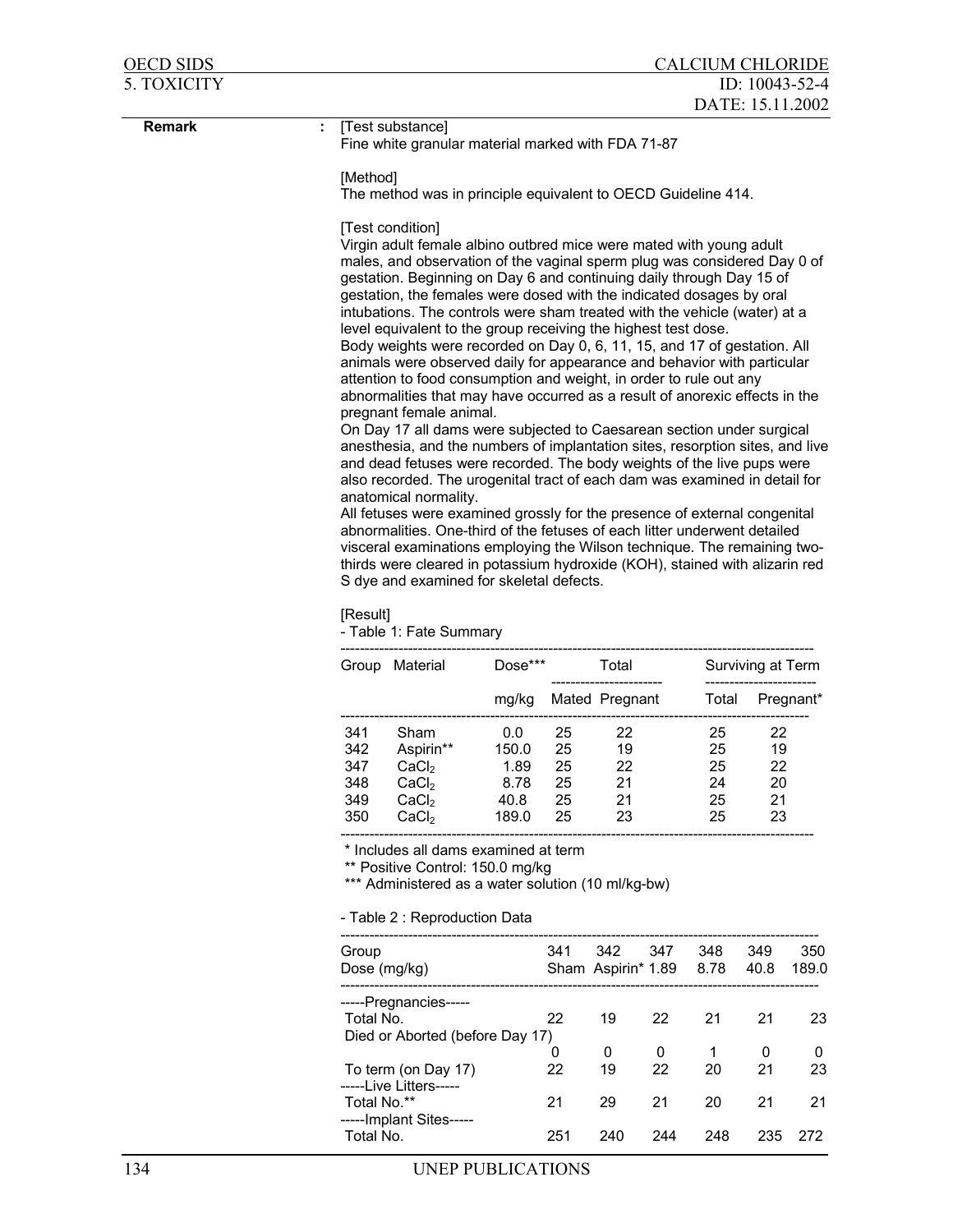# OECD SIDS<br>5. TOXICITY

| 5. TOXICITY |                                    |                |           |      |                  | ID: $10043-52-4$         |           |
|-------------|------------------------------------|----------------|-----------|------|------------------|--------------------------|-----------|
|             |                                    |                |           |      | DATE: 15.11.2002 |                          |           |
|             | Average/dam**                      | 11.4           | 12.6      | 11.6 | 12.4             |                          | 11.2 11.8 |
|             | -----Resorptions-----              |                |           |      |                  |                          |           |
|             | Total No.**                        | 19             | 8         | 12   | 7                | 5                        | 35        |
|             | Dams with 1 or more sites resorbed |                |           |      |                  |                          |           |
|             |                                    | 6              | 5         | 8    | 6                | 4                        | 13        |
|             | Dams with all sites resorbed       |                |           | 1    |                  |                          |           |
|             | % partial resorptions              | 27.3           | 26.3      | 36.4 | 30.0             |                          | 19.1 56.5 |
|             | % complete resorptions             | 4.55           |           | 4.55 |                  | $\overline{\phantom{0}}$ | 8.70      |
|             | -----Live Fetuses-----             |                |           |      |                  |                          |           |
|             | Total No.                          | 229            | 224       | 229  | 238              | 227                      | 234       |
|             | Average/dam**                      | 10.4           | 11.8      | 10.4 | 11.9             |                          | 10.8 10.2 |
|             | Sex ratio (M/F)                    | 1.16           | 1.07      | 0.80 | 0.84             |                          | 0.89 0.93 |
|             | -----Dead Fetuses-----             |                |           |      |                  |                          |           |
|             | Total* *                           | 3              | 8         | 3    | 3                | 3                        | 3         |
|             | Dams with 1 or more dead           | $\overline{2}$ | 6         | 3    | 3                | 3                        | 3         |
|             | Dams with all dead                 |                |           |      |                  |                          |           |
|             | Per cent partial dead              |                | 9.09 31.6 | 13.6 | 15.0             |                          | 14.3 13.0 |
|             | Per cent all dead                  |                |           |      |                  |                          |           |
|             | -----Average Fetus Weight (g)----- |                |           |      |                  |                          |           |
|             |                                    | 0.89           | 0.87      | 0.90 | 0.93             |                          | 0.91 0.90 |
|             |                                    |                |           |      |                  |                          |           |

\* Positive Control: 150.0 mg/kg

\*\* Includes only those dams examined at term.

- Table 3: Summary of Skeletal Findings\*\*

| Group No.<br>Dose (mg/kg)                                             | 341<br>Sham | 342<br>Aspirin* 1.89 | 347           | 348<br>8.78 | 349<br>40.8          | 350<br>189.0 |
|-----------------------------------------------------------------------|-------------|----------------------|---------------|-------------|----------------------|--------------|
| Live Fetuses Examined                                                 |             |                      |               |             |                      |              |
| (at term)<br>-----Sternebrae-----                                     | 158/21      |                      | 160/19 160/21 |             | 162/20 159/21 161/21 |              |
| Incomplete oss.<br>Scrambled                                          | 25/10       | 28/10                | 21/11         | 15/6        | 24/10                | 12/5         |
| <b>Bipartite</b><br>Fused<br>Extra                                    | 11/9        | 9/7                  | 3/3           | 12/8        | 13/10                | 7/6          |
| Missing<br>Other<br>-----Rids-----                                    | 9/7         | 11/5                 | 16/10         | 12/5        | 10/6                 | 12/5         |
| Incomplete oss.<br>Fused/split                                        |             |                      |               |             |                      |              |
| Wavy                                                                  |             |                      |               |             | 1/1                  |              |
| Less than 12<br>More than 13<br>Other                                 | 41/14       | 30/12                | 28/12         | 42/14       | 35/14                | 20/12        |
| -----Vertebrae-----<br>Incomplete oss.<br>Scrambled<br>Fused          | 3/3         | 1/1                  | 2/2           |             |                      | 2/2          |
| Extra ctrs. oss.<br>Scoliosis<br>Tail defects<br>Other                |             |                      |               |             |                      |              |
| -----Skull-----<br>Incomplete closure<br>Missing                      |             |                      |               |             |                      |              |
| Craniostosis<br>Other; facial bones, inc 1/1<br>-----Extremities----- |             |                      |               |             |                      |              |
| Incomplete oss.                                                       | 1/1         | 1/1                  | 1/1           |             |                      | 2/2          |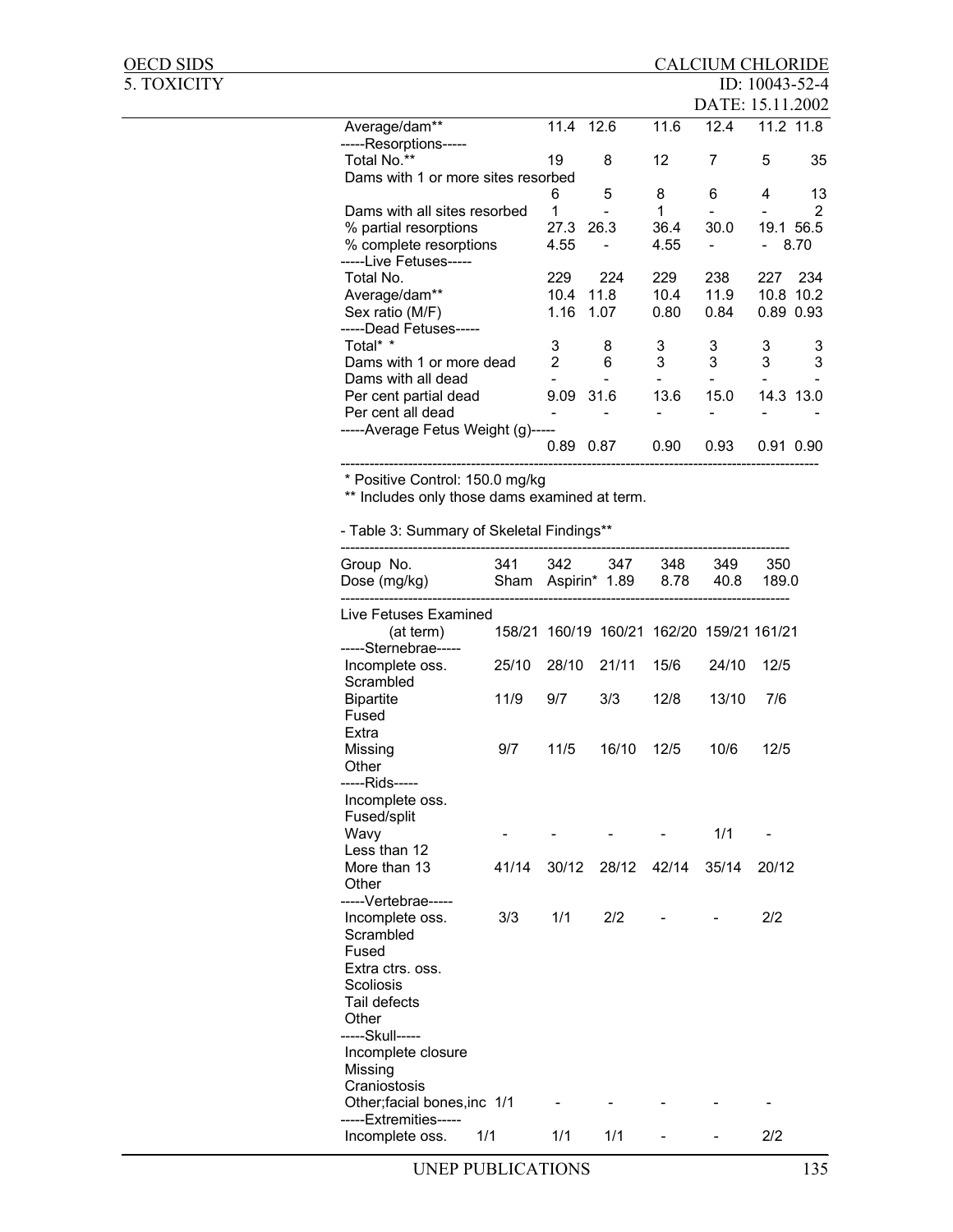Missing Extra

-----Miscellaneous-----

| Hyoid; missing<br>Hyoid; reduced |  | 23/14 23/11 33/14 26/11 20/10 30/13<br>23/13 4/4 22/14 12/9 23/12 12/9 |  |
|----------------------------------|--|------------------------------------------------------------------------|--|
|                                  |  |                                                                        |  |

\* Positive Control: 150.0 mg/kg

\*\* Numerator = Number of fetuses affected

Denominator = Number of litters affected

- Table 4: Summary of Soft Tissue Abnormalities

| Group |                   | Material Dose Level Dam Number<br>(mg/kg) |                    | of Pups | Description |                  |
|-------|-------------------|-------------------------------------------|--------------------|---------|-------------|------------------|
| 342   | Aspirin*          | 150.0                                     | A6102              |         | 1           | Gastroschisis    |
| 349   | CaCl <sub>2</sub> | 40.8                                      | N5070              |         |             | Umbilical hernia |
| 350   | CaCl <sub>2</sub> | 189.0                                     | N <sub>5</sub> 112 |         |             | Cleft palate     |
|       |                   |                                           |                    |         |             |                  |

\* Positive Control: 150.0 mg/kg

- Table 5: Average body Weights\*\*\* (g)

| Group                                  | Material                                                                                 | Dose<br>Level<br>(mg/kg)                      | Day0                                         | Day6                                         | Day11                                        |                                              | Day15 Day17**                                                          |
|----------------------------------------|------------------------------------------------------------------------------------------|-----------------------------------------------|----------------------------------------------|----------------------------------------------|----------------------------------------------|----------------------------------------------|------------------------------------------------------------------------|
| 341<br>342<br>347<br>348<br>349<br>350 | Sham<br>Aspirin*<br>CaCl <sub>2</sub><br>CaCl <sub>2</sub><br>CaCl <sub>2</sub><br>CaCl, | 0.0<br>150.0<br>1.89<br>8.78<br>40.8<br>189.0 | 27.7<br>28.7<br>29.3<br>28.7<br>29.0<br>30.9 | 30.6<br>31.9<br>31.3<br>30.7<br>30.9<br>33.6 | 34.5<br>35.0<br>35.4<br>35.2<br>35.8<br>37.4 | 41.1<br>43.4<br>43.6<br>45.2<br>44.1<br>45.4 | 46.8 (22)<br>50.2(19)<br>49.2 (22)<br>51.5(20)<br>50.2(21)<br>50.4(23) |
|                                        |                                                                                          |                                               |                                              |                                              |                                              |                                              |                                                                        |

\* Positive Control: 150.0 mg/kg

\*\* Number of surviving dams in parentheses (c.f. Table 1)

\*\*\* Of pregnant dams

[Conclusion] The administration of up to 189 mg/kg (body weight) of the test material to pregnant mice for 10 consecutive days had no clearly discernible effect on nidation or on maternal or fetal survival. The number of abnormalities seen in either soft or skeletal tissues of the test groups did not differ from the number occurring spontaneously in the sham-treated controls.

| <b>Source</b>           | <b>Tokuyama Corporation</b>        |      |
|-------------------------|------------------------------------|------|
| <b>Reliability</b>      | (1) valid without restriction      |      |
|                         | Comparable to OECD quideline study |      |
| Flag                    | : Critical study for SIDS endpoint |      |
| 11.06.2002              |                                    | (29) |
| <b>Species</b>          | rabbit                             |      |
| <b>Sex</b>              | female                             |      |
| <b>Strain</b>           | Dutch                              |      |
| Route of admin.         | gavage<br>٠.                       |      |
| <b>Exposure period</b>  | 6th to 18th day of pregnancy       |      |
| <b>Frequency of</b>     | daily<br>÷                         |      |
| treatment               |                                    |      |
| <b>Duration of test</b> | up to the last day of pregnancy    |      |
| <b>Doses</b>            | 1.69, 7.85, 35.6, 169 mg/kg/day    |      |
| Control group           | other: sham-treated                |      |

**NOAEL Maternalt.** : > 169 mg/kg bw/day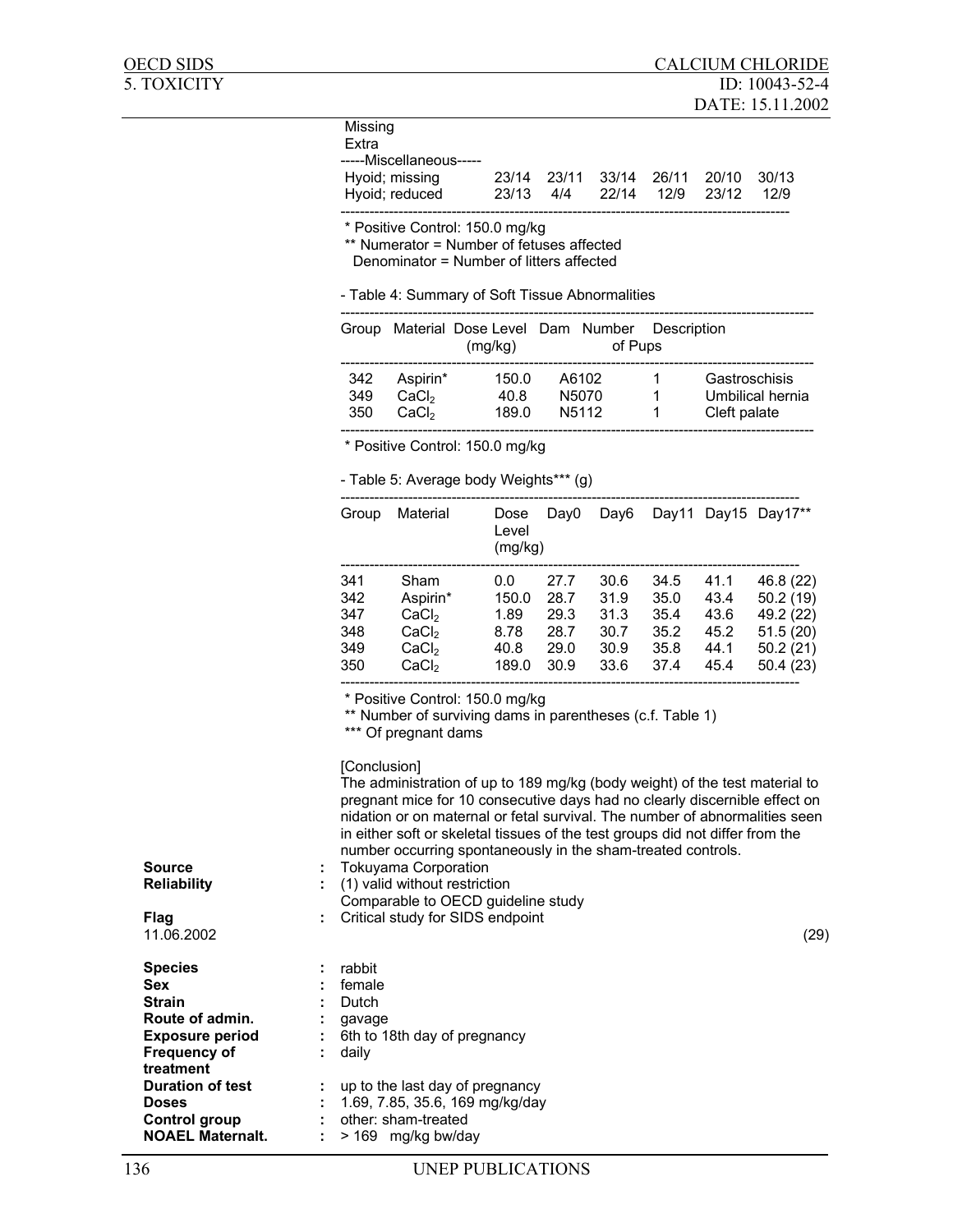| OECD SIDS                                                                                               | <b>CALCIUM CHLORIDE</b>                                                                                                                                                                                                                                                                                                                                                                                                                                                                                                                                                                                                                                                                                                                                                                                                                                                                                                                                                                                                               |
|---------------------------------------------------------------------------------------------------------|---------------------------------------------------------------------------------------------------------------------------------------------------------------------------------------------------------------------------------------------------------------------------------------------------------------------------------------------------------------------------------------------------------------------------------------------------------------------------------------------------------------------------------------------------------------------------------------------------------------------------------------------------------------------------------------------------------------------------------------------------------------------------------------------------------------------------------------------------------------------------------------------------------------------------------------------------------------------------------------------------------------------------------------|
| <b>5. TOXICITY</b>                                                                                      | ID: $10043 - 52 - 4$                                                                                                                                                                                                                                                                                                                                                                                                                                                                                                                                                                                                                                                                                                                                                                                                                                                                                                                                                                                                                  |
|                                                                                                         | DATE: 15.11.2002                                                                                                                                                                                                                                                                                                                                                                                                                                                                                                                                                                                                                                                                                                                                                                                                                                                                                                                                                                                                                      |
| <b>NOAEL Teratogen</b><br><b>Method</b><br>Year<br><b>GLP</b><br><b>Test substance</b><br><b>Remark</b> | > 169 mg/kg bw/day<br>other<br>1974<br>no data<br>other TS<br>[Test substance]<br>Fine white granular material marked with FDA 71-87                                                                                                                                                                                                                                                                                                                                                                                                                                                                                                                                                                                                                                                                                                                                                                                                                                                                                                  |
|                                                                                                         | [Method]<br>The method was in principle equivalent to OECD Guideline 414.                                                                                                                                                                                                                                                                                                                                                                                                                                                                                                                                                                                                                                                                                                                                                                                                                                                                                                                                                             |
|                                                                                                         | [Test condition]<br>On Day 0, each virgin, adult, female rabbits was given an injection of 0.4 ml<br>of human chorionic gonadotropin (400 IU) via the marginal ear vein. Three<br>hours later, each doe was inseminated artificially with 0.3 ml of diluted<br>semen from a proven donor buck using approximately 20 x 106 motile<br>sperm according to the procedure described by Vogin et al.<br>(Pharmacologist 11, 282 (1969)). Beginning on Day 6 and continuing daily<br>through Day 18 the females were dosed with the indicated dosages by oral<br>intubations. The controls were sham treated with the vehicle at a level<br>equivalent to the group receiving the highest test dose.<br>Body weights were recorded on Day 0, 6, 12, 18, and 29 of gestation. All<br>animals were observed daily for appearance and behavior with particular<br>attention to food consumption and weight, in order to rule out any<br>abnormalities that may have occurred as a result of anorexic effects in the<br>pregnant female animal. |
|                                                                                                         | On Day 29 all does were subjected to Caesarean section under surgical<br>anesthesia, and the numbers of corpora lutea, implantation sites,<br>constitute that the studies of the seal feature account of a product Dealer stability of                                                                                                                                                                                                                                                                                                                                                                                                                                                                                                                                                                                                                                                                                                                                                                                                |

resorption sites, and live and dead fetuses were recorded. Body weights of the live pups were also recorded. The urogenital tract of each animal was examined in detail for normality. All fetuses underwent a detailed gross examination for the presence of

external congenital abnormalities. The live fetuses of each litter were then placed in an incubator for 24 hours for the evaluation of neonatal survival. All surviving pups were sacrificed, and all pups examined for visceral abnormalities (by dissection). All fetuses were then cleared in potassium hydroxide (KOH), stained with alizarin red S dye and examined for skeletal defects.

[Result]

- Table 1: Fate Summary

| Group | Material          |       | Total<br>$Dose***$ |                |       | Surviving at Term |
|-------|-------------------|-------|--------------------|----------------|-------|-------------------|
|       |                   | mg/kg |                    | Mated Pregnant | Total | Pregnant*         |
| 341   | Sham              | 0.0   | 18                 | 13             | 18    | 13                |
| 342   | $6 - AN**$        | 2.5   | 20                 | 10             | 19    | 10                |
| 347   | CaCl <sub>2</sub> | 1.69  | 22                 | 13             | 18    | 12                |
| 348   | CaC <sub>l</sub>  | 7.85  | 22                 | 14             | 16    | 11                |
| 349   | CaCl <sub>2</sub> | 35.6  | 17                 | 14             | 14    | 12                |
| 350   | CaCl <sub>2</sub> | 169.0 | 16                 | 16             | 14    | 14                |
|       |                   |       |                    |                |       |                   |

\* Includes all dams examined at term

\*\* Positive Control: 2.5 mg/kg of 6-aminonicotinamide dosed

on Day 9

\*\*\* Administered as a water solution

- Table 2: Reproduction Data

--------------------------------------------------------------------------------------------------- Group 341 342 347 348 349 350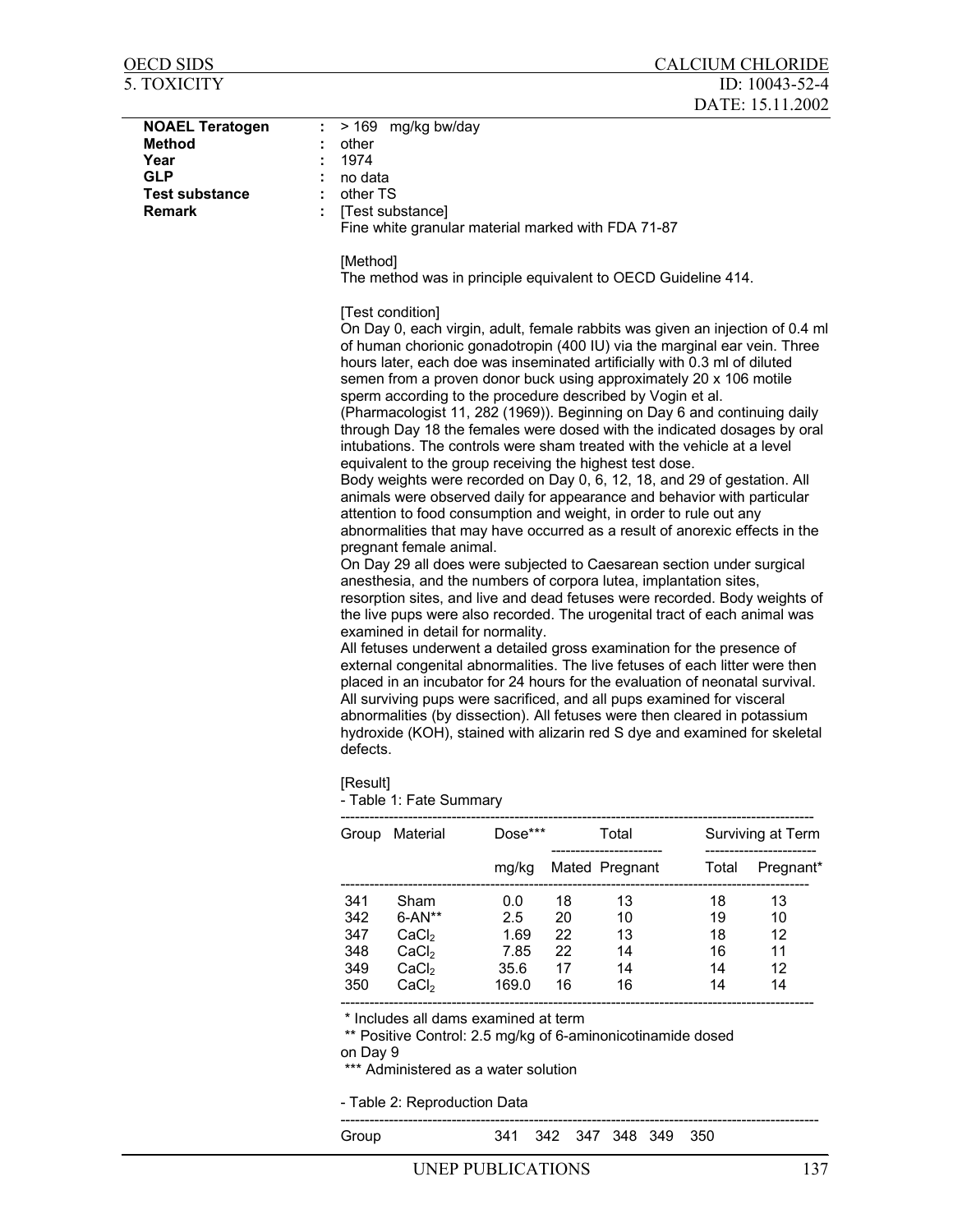| OECD SIDS   |                                                                     |            |                |                          | <b>CALCIUM CHLORIDE</b> |                 |                |
|-------------|---------------------------------------------------------------------|------------|----------------|--------------------------|-------------------------|-----------------|----------------|
| 5. TOXICITY |                                                                     |            |                |                          |                         | ID: 10043-52-4  |                |
|             |                                                                     |            |                |                          | DATE: 15.11.2002        |                 |                |
|             | Dose (mg/kg)                                                        | Sham 6-AN* |                | 1.69                     |                         | 7.85 35.6 169.0 |                |
|             |                                                                     |            |                |                          |                         |                 |                |
|             | -----Pregnancies-----                                               |            |                |                          |                         |                 |                |
|             | Total No.                                                           | 13         | 10             | 13                       | 14                      | 14              | 16             |
|             | Died or Aborted (before Day 29)                                     |            |                |                          |                         |                 |                |
|             |                                                                     | 0          | $\mathbf{1}$   | $\mathbf{1}$             | 3                       | $\overline{2}$  | $\overline{2}$ |
|             | To term (on Day 29)                                                 | 13         | 10             | 12                       | 11                      | 12              | 14             |
|             | -----Corpora Lutea-----                                             |            |                |                          |                         |                 |                |
|             | Total No.                                                           | 174        | 122            | 148                      | 129                     | 138             | 146            |
|             | Average/dam mated                                                   | 9.67       | 6.42           | 7.40                     | 7.17                    | 8.63            | 10.4           |
|             | -----Live Litters-----                                              |            |                |                          |                         |                 |                |
|             | Total No.**                                                         | 12         | 10             | 12                       | 9                       | 11              | 12             |
|             | -----Implant Sites-----                                             |            |                |                          |                         |                 |                |
|             | Total No.                                                           | 69         | 56             | 86                       | 63                      | 69              | 72             |
|             | Average/dam**                                                       | 5.31       | 5.60           | 7.17                     | 5.73                    |                 | 5.75 5.14      |
|             | -----Resorptions-----                                               |            |                |                          |                         |                 |                |
|             | Total No.**                                                         | 4          | $\overline{2}$ | 12                       | 8                       | 8               | 4              |
|             | Dams with 1 or more sites resorbed                                  |            |                |                          |                         |                 |                |
|             |                                                                     | 3          | 1              | 4                        | 4                       | 6               | 3              |
|             | Dams with all sites resorbed                                        | 1          |                |                          | $\overline{2}$          | 1               |                |
|             | Per cent partial resorptions                                        | 23.1       | 10.0           | 33.3                     | 36.4                    | 50.0            | 21.4           |
|             | Per cent complete resorptions                                       |            |                |                          |                         |                 |                |
|             |                                                                     | 7.69       |                | $\overline{\phantom{0}}$ | 18.2                    | 8.33            |                |
|             | -----Live Fetuses-----                                              |            |                |                          |                         |                 |                |
|             | Total No.                                                           | 65         | 54             | 74                       | 55                      | 61              | 58             |
|             | Average/dam**                                                       |            | 5.00 5.40      | 6.17                     | 5.00                    |                 | 5.55 4.83      |
|             | Sex ratio (M/F)                                                     |            | 0.86 0.74      | 1.47                     | 1.04                    |                 | 1.16 1.24      |
|             | -----Dead Fetuses-----                                              |            |                |                          |                         |                 |                |
|             | Total* *                                                            |            |                |                          |                         |                 | 10             |
|             | Dams with 1 or more dead                                            |            |                |                          |                         |                 | $\overline{2}$ |
|             | Dams with all dead                                                  |            |                |                          |                         |                 | 1              |
|             | Per cent partial dead                                               |            |                |                          |                         |                 | 14.3           |
|             | Per cent all dead                                                   |            |                |                          |                         |                 | 7.14           |
|             | -----Average Fetus Weight (g)-----                                  |            |                |                          |                         |                 |                |
|             |                                                                     |            | 38.2 33.8      | 37.3                     | 38.0                    |                 | 36.8 39.2      |
|             |                                                                     |            |                |                          |                         |                 |                |
|             | * Positive Control: 2.5 ma/ka of 6-aminonicotinamide dosed on Day 9 |            |                |                          |                         |                 |                |

Positive Control: 2.5 mg/kg of 6-aminonicotinamide dosed on Day 9 \*\* Includes only those dams examined at term.

- Table 3: Summary of Skeletal Findings\*\*\*

| Group No.             | 341   | 342          | 347 | 348   | 349   | 350   |
|-----------------------|-------|--------------|-----|-------|-------|-------|
| Dose (mg/kg)          | Sham  | 6-AN** 1.69  |     | 7.85  | 35.6  | 169.0 |
| Live Fetuses Examined |       |              |     |       |       |       |
| (at term)             | 65/12 | 53/10* 74/12 |     | 54/9* | 61/11 | 58/12 |
| -----Sternebrae-----  |       |              |     |       |       |       |
| Incomplete oss.       |       |              | 2/1 |       | 1/1   |       |
| Scrambled             |       |              |     |       |       |       |
| <b>Bipartite</b>      |       |              | 1/1 |       |       |       |
| Fused                 | 1/1   |              |     |       |       |       |
| Extra                 |       |              |     |       |       |       |
| Missing               |       |              |     |       |       |       |
| Other                 |       |              |     |       |       |       |
| -----Rids-----        |       |              |     |       |       |       |
| Incomplete oss.       |       |              |     |       |       |       |
| Fused/split           |       | 2/1          |     |       |       |       |
| Wavy                  |       |              |     |       |       |       |
| Less than 12          |       |              |     |       |       |       |
| More than 13          |       |              |     |       |       |       |
| Other                 |       |              |     |       |       |       |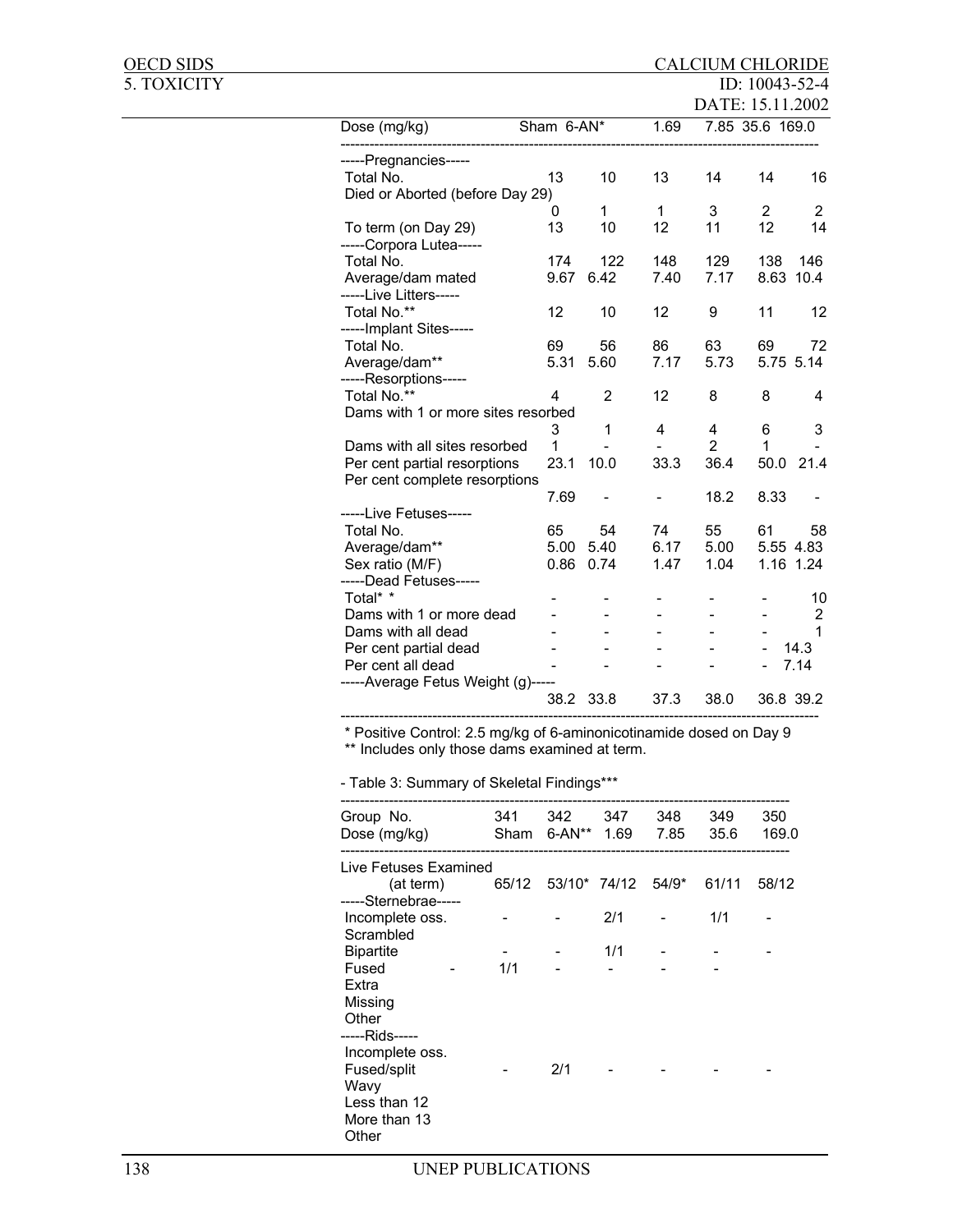|               | Scrambled<br>Fused<br>Scoliosis        | -----Vertebrae-----<br>Incomplete oss.<br>Extra ctrs. oss.                                                                                                                                                                                                                                                                                                                                                               |                                      | 5/1<br>1/1                                   |                                              |                                              |                                                                      |                          |
|---------------|----------------------------------------|--------------------------------------------------------------------------------------------------------------------------------------------------------------------------------------------------------------------------------------------------------------------------------------------------------------------------------------------------------------------------------------------------------------------------|--------------------------------------|----------------------------------------------|----------------------------------------------|----------------------------------------------|----------------------------------------------------------------------|--------------------------|
|               | Tail defects<br>-----Skull-----        | Other; spina bifida                                                                                                                                                                                                                                                                                                                                                                                                      | $\overline{\phantom{a}}$             | 10/3                                         |                                              |                                              |                                                                      |                          |
|               | Missing                                | Incomplete closure                                                                                                                                                                                                                                                                                                                                                                                                       | 1/1                                  |                                              |                                              |                                              |                                                                      |                          |
|               | Other<br>Missing                       | Craniostosis<br>-----Extremities-----<br>Incomplete oss.                                                                                                                                                                                                                                                                                                                                                                 |                                      | $\overline{\phantom{a}}$                     | 2/1                                          |                                              |                                                                      |                          |
|               | Extra                                  | -----Miscellaneous-----                                                                                                                                                                                                                                                                                                                                                                                                  |                                      |                                              |                                              |                                              |                                                                      |                          |
|               | on Day 9                               | ** Positive Control: 2.5 mg/kg of 6-aminonicotinamide dosed<br>*** Numerator = Number of fetuses affected<br>- Table 4: Summary of Soft Tissue Abnormalities                                                                                                                                                                                                                                                             |                                      |                                              |                                              |                                              |                                                                      |                          |
|               |                                        | Group Material                                                                                                                                                                                                                                                                                                                                                                                                           | Dose Level Dam<br>(mg/kg)            |                                              | of Pups                                      | Number                                       | Description                                                          |                          |
|               | 342                                    | $6 - AN^*$                                                                                                                                                                                                                                                                                                                                                                                                               | 2.5                                  | Z7640                                        |                                              | $\overline{2}$                               | of hind limbs                                                        | Medial rotation          |
|               |                                        |                                                                                                                                                                                                                                                                                                                                                                                                                          |                                      |                                              |                                              |                                              |                                                                      |                          |
|               |                                        | * Positive Control: 2.5 mg/kg of 6-aminonicotinamide dosed on Day 9<br>- Table 5: Average body Weights*** (g)                                                                                                                                                                                                                                                                                                            |                                      |                                              |                                              |                                              |                                                                      |                          |
|               | Group                                  | Material                                                                                                                                                                                                                                                                                                                                                                                                                 | Dose<br>Level<br>(mg/kg)             | Day0                                         |                                              |                                              |                                                                      | Day6 Day12 Day18 Day29** |
|               | 341<br>342<br>347<br>348<br>349<br>350 | Sham 0.0<br>6-AN*2.5<br>CaCl <sub>2</sub> 1.69<br>CaCl <sub>2</sub> 7.85<br>CaCl <sub>2</sub> 35.6<br>$CaCl2$ 169.0 2.27                                                                                                                                                                                                                                                                                                 | 2.23<br>1.86<br>2.20<br>2.12<br>2.22 | 2.32<br>1.94<br>2.31<br>2.16<br>2.31<br>2.39 | 2.40<br>2.03<br>2.43<br>2.16<br>2.34<br>2.41 | 2.48<br>2.08<br>2.51<br>2.25<br>2.40<br>2.46 | 2.59(13)<br>2.18(10)<br>2.64(12)<br>2.33(11)<br>2.50(12)<br>2.50(14) |                          |
|               |                                        | * Positive Control: 2.5 mg/kg of 6-aninonicotinamide dosed on Day 9<br>** Number of surviving dams in parentheses (c.f. Table 1)<br>*** Of pregnant dams                                                                                                                                                                                                                                                                 |                                      |                                              |                                              |                                              |                                                                      |                          |
| <b>Source</b> | [Conclusion]                           | The administration of up to 169 mg/kg (body weight) of the test material to<br>pregnant rats for 13 consecutive days had no clearly discernible effect on<br>nidation or on maternal or fetal survival. The number of abnormalities seen<br>in either soft or skeletal tissues of the test groups did not differ from the<br>number occurring spontaneously in the sham-treated controls.<br><b>Tokuyama Corporation</b> |                                      |                                              |                                              |                                              |                                                                      |                          |

OECD SIDS CALCIUM CHLORIDE<br>5. TOXICITY ID: 10043-52-4

ID: 10043-52-4 DATE: 15.11.2002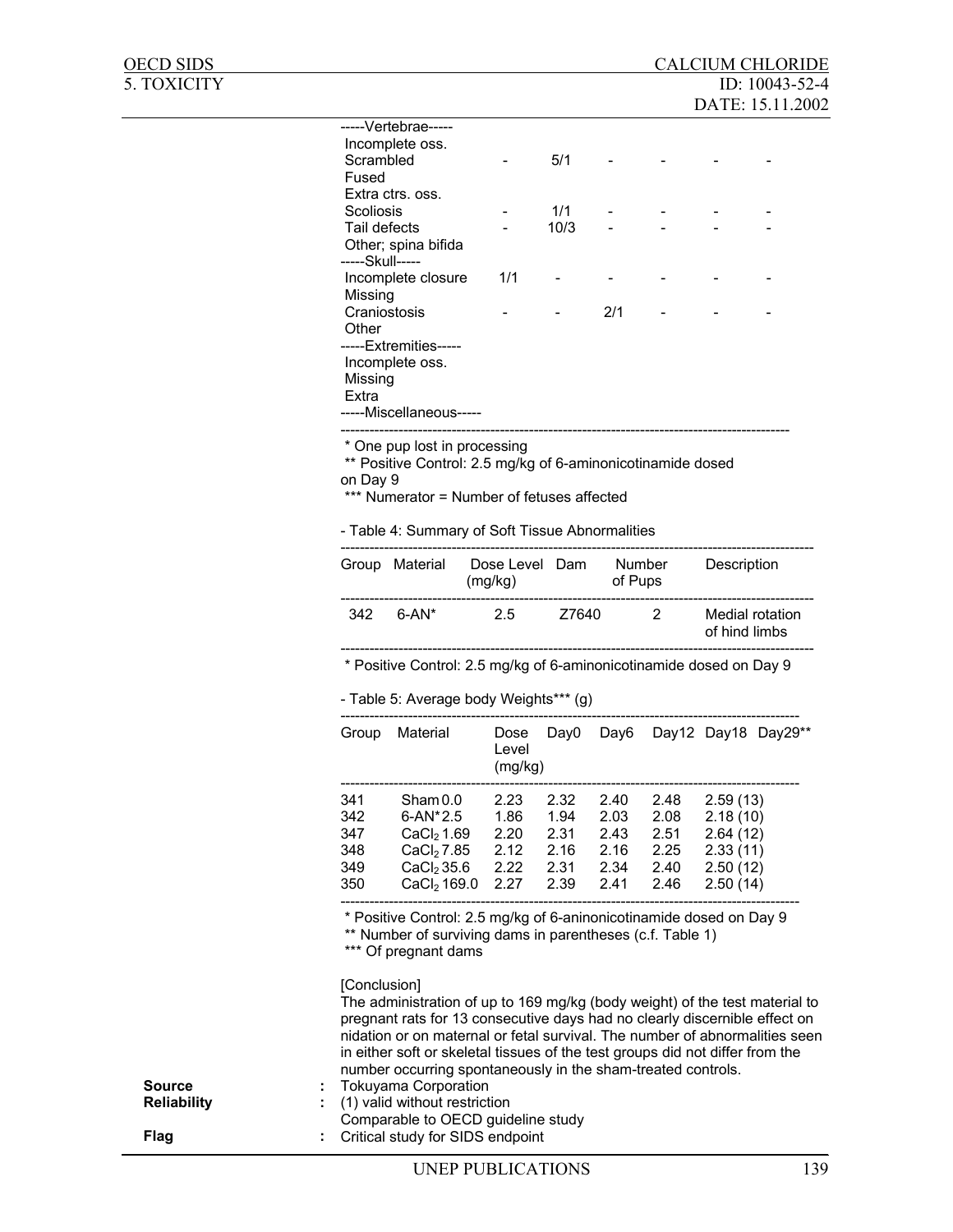| <b>Type</b><br><b>Remark</b><br><b>Source</b><br>10.06.2002 | other: cytotoxicity to testicular cells in vitro<br>÷<br>Toxicity of six metal salts, including calcium chloride, to testicular cells was<br>investigated using four assay systems:<br>1) inhibition of cellular respiration, as indicated by the reduction of a<br>tetrazolium dye MTT; 2) uptake of neutral red, a supravital dye; 3) lactate<br>production; and 4) germ cell release from Sertoli cell-germ cell co-cultures.<br>For this purpose, two primary cell culture systems were prepared from rat<br>testes. One was the Sertoli cell culture system, which was used for the<br>assays 1 to 3 and another the Sertoli-germ cell co-culture system, used for<br>the assay 4. By these assays, calcium chloride was shown to be non-toxic<br>to rat spermatogenic cells when added at concentrations up to 10 mM,<br>while the assays indicated that cadmium chloride was the most toxic,<br>effective at concentrations lower than 10 µM.<br><b>Tokuyama Corporation</b><br>(12)                                                                                                                                                                                                                                                                                                                                                             |
|-------------------------------------------------------------|---------------------------------------------------------------------------------------------------------------------------------------------------------------------------------------------------------------------------------------------------------------------------------------------------------------------------------------------------------------------------------------------------------------------------------------------------------------------------------------------------------------------------------------------------------------------------------------------------------------------------------------------------------------------------------------------------------------------------------------------------------------------------------------------------------------------------------------------------------------------------------------------------------------------------------------------------------------------------------------------------------------------------------------------------------------------------------------------------------------------------------------------------------------------------------------------------------------------------------------------------------------------------------------------------------------------------------------------------------|
| <b>Type</b>                                                 | other: cytotoxicity to tumor cells transplanted in rats                                                                                                                                                                                                                                                                                                                                                                                                                                                                                                                                                                                                                                                                                                                                                                                                                                                                                                                                                                                                                                                                                                                                                                                                                                                                                                 |
| <b>Remark</b><br><b>Source</b>                              | Twenty-three kinds of inorganic compounds including CaCl <sub>2</sub> were<br>examined for their inhibitory effect on the MTK-sarcoma III, a rat ascites<br>tumor. The tumor cells were transplanted in Wistar, Long-Evans and Gifu-<br>agouti rats of both sexes. All the animals with the tumor cells died within 9<br>days after tranfer. The test compounds were administered intraperitoneally<br>to rats, starting on the 3rd or 4th day of tumor transfer, at dosages<br>determined after several trials. Rats of control groups received<br>intraperitoneal injection of physiological saline. Cytological preparations<br>were made at appropriate intervals following application of the chemicals.<br>Autopsy was made in some cases to examine any accompanying effect of<br>the chemicals. Single administration of $CaCl2$ (3.5 g/kg) exerted a marked<br>damaging effect on the cytoplasm and nuclei of the tumor cells. Most cells<br>generally underwent metaphase block by the effect of the compound. Daily<br>administration of the chemical at one-fifth to one-half of the single dosage<br>for 7 consecutive days caused a marked decrease in the number of<br>dividing cells in the ascites of the tumor-bearing animals and resulted in<br>slight prolongation of the life span of the animals.<br><b>Tokuyama Corporation</b> |
| 10.06.2002                                                  | (53)                                                                                                                                                                                                                                                                                                                                                                                                                                                                                                                                                                                                                                                                                                                                                                                                                                                                                                                                                                                                                                                                                                                                                                                                                                                                                                                                                    |
| <b>Type</b><br><b>Remark</b>                                | other: ultrastructural changes of parathyroid gland<br>Ultrastructural changes of the parathyroid glands of 18-day-old mouse<br>fetuses after administration of calcium chloride or<br>ethylenediaminetetraacetic acid (EDTA) were examined. Pregnant mice at<br>18 days of gestation were anesthetized and their uteri were surgically<br>opened, thereby exposing fetuses. The operation was performed in such a<br>way as to enable the fetuses to remain alive as well as to keep the<br>umbilical cords and placenta intact. Mouse fetuses were divided into three<br>groups of 6 animals each. One group was given 10 µl of distilled water<br>intraperitoneally as a control. The remaining groups were given<br>intraperitoneally either 10 µl of 5% CaCl <sub>2</sub> solution or 10 µl of 5% EDTA<br>solution. The parathyroid glands of each group were removed 10 min after<br>injection, fixed, and examined with an electron microscope. The<br>morphology of the parathyroid gland of control mouse fetuses resembled<br>that of 1-day-old mice. Many chief cells in the parathyroid glands of the<br>CaCl <sub>2</sub> -treated mouse fetuses contained poorly developed Golgi complexes<br>and cisternae of the granular endoplasmic reticulum and many<br>prosecretory granules as compared with those of the control fetuses.        |

OECD SIDS CALCIUM CHLORIDE 5. TOXICITY ID: 10043-52-4

11.06.2002 (29)

DATE: 15.11.2002

### **5.10 OTHER RELEVANT INFORMATION**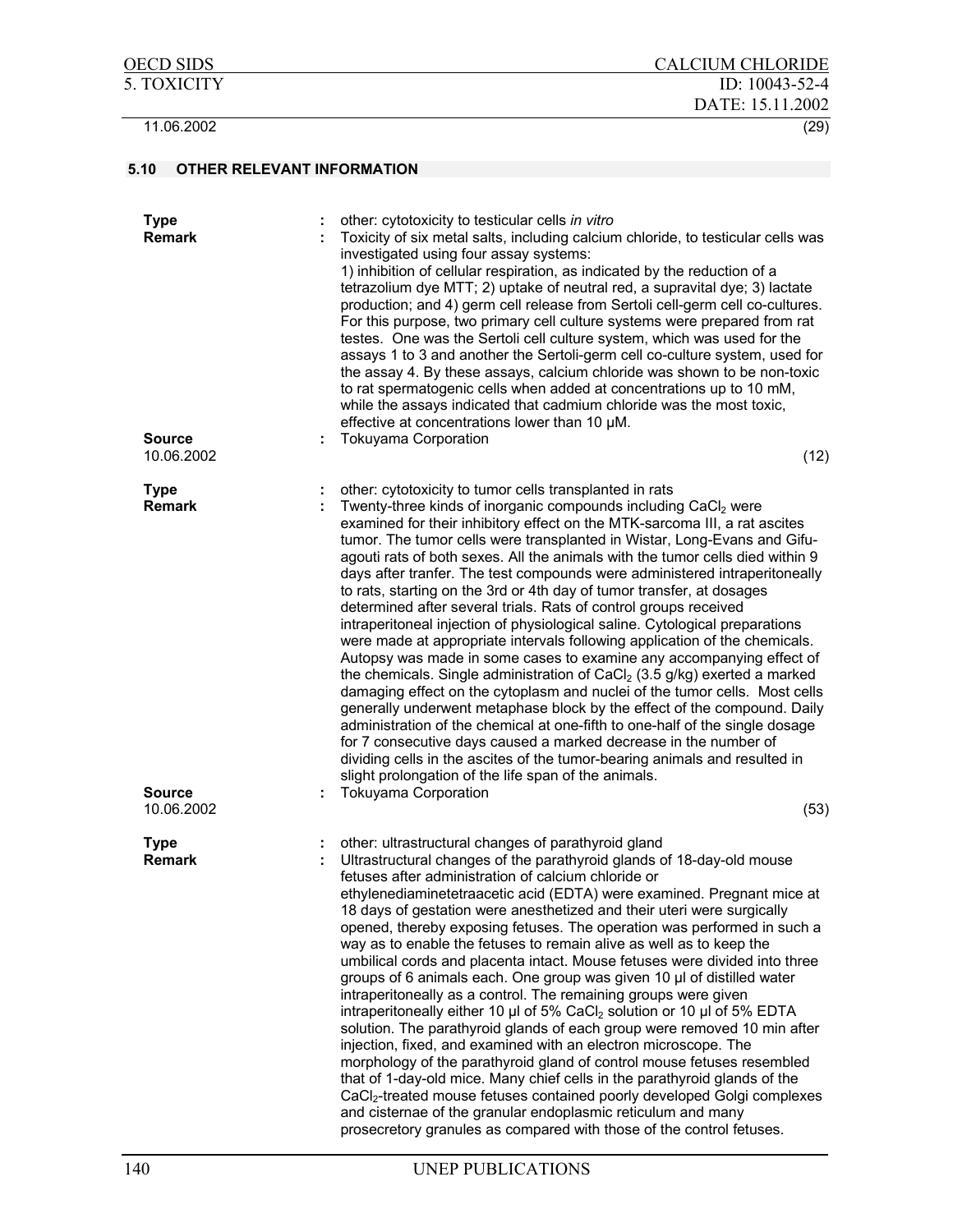| <u>OECD SIDS</u>             | <b>CALCIUM CHLORIDE</b>                                                                                                                                                                                                                                                                                                                                                                                                                                                                                                                                                                                                                                                                                                                                                                                                                                                                                                                                                                                                                                                                                                                                                                                                                             |
|------------------------------|-----------------------------------------------------------------------------------------------------------------------------------------------------------------------------------------------------------------------------------------------------------------------------------------------------------------------------------------------------------------------------------------------------------------------------------------------------------------------------------------------------------------------------------------------------------------------------------------------------------------------------------------------------------------------------------------------------------------------------------------------------------------------------------------------------------------------------------------------------------------------------------------------------------------------------------------------------------------------------------------------------------------------------------------------------------------------------------------------------------------------------------------------------------------------------------------------------------------------------------------------------|
| 5. TOXICITY                  | ID: 10043-52-4<br>DATE: 15.11.2002                                                                                                                                                                                                                                                                                                                                                                                                                                                                                                                                                                                                                                                                                                                                                                                                                                                                                                                                                                                                                                                                                                                                                                                                                  |
| Source<br>10.06.2002         | Tokuyama Corporation<br>÷<br>(43)                                                                                                                                                                                                                                                                                                                                                                                                                                                                                                                                                                                                                                                                                                                                                                                                                                                                                                                                                                                                                                                                                                                                                                                                                   |
| <b>Type</b><br><b>Remark</b> | other: meiotic chromosome aberrations in grasshoppers<br>The effect of CaCl <sub>2</sub> on the spermatocyte chromosomes of grasshoppers<br>was studied. Adult males of Spathosternum prasiniferum were injected<br>individually with 0.05 ml of 1% calcium chloride solution and their testes<br>fixed at 4, 8 and 12 hours. As no single individual of the series survived<br>beyond 12 hours, the pertinent tissues could not be fixed at 16, 20 or 24<br>hours. As a control, distilled water was injected to the grasshoppers. No<br>casualty was observed in the control series at 24 hours after injection.<br>Chromosomal aberrations of any type were not seen in the control series.<br>In the CaCl <sub>2</sub> -treated series, on the other hand, the manifestation of general<br>stickiness was readily seen, reflected in clumping of chromosomes in all<br>divisional stages. Interbivalent connections were also observed in the<br>diakinesis stage. No chromosome or chromatid type breaks were observed<br>in the divisional stages. Very thin chromatin bridges were encountered,<br>however, in most anaphase I cells. The frequency of aberrations, as seen<br>at 12-hour treatment, is more than at 4- or 8-hour treatment. |
| <b>Source</b><br>10.06.2002  | <b>Tokuyama Corporation</b><br>(82)                                                                                                                                                                                                                                                                                                                                                                                                                                                                                                                                                                                                                                                                                                                                                                                                                                                                                                                                                                                                                                                                                                                                                                                                                 |
| <b>Type</b><br><b>Remark</b> | other: meiotic chromosome aberrations in sandhoppers<br>The effect of CaCl <sub>2</sub> on the spermatocyte chromosomes of sandhoppers<br>was studied. Adult males of Chrotogonus trachypterus were injected<br>individually with CaCl <sub>2</sub> or with distilled water as a control. They were<br>sacrificed 24 hours after injection and the testes were dissected and fixed.<br>Hundreds of cells examined in the control series did not reveal any true<br>gap or break type aberration. In the treated cells aberrations like chromatid<br>type gap and break, chromosome type gap and break, constrictions etc.<br>were observed. The frequency of aberration has been found to be 5.2%<br>(18/388 cells). Regarding stage sensitivity anaphase I and anaphase II<br>divisional stages were more affected. No exchange type of aberration was<br>observed.                                                                                                                                                                                                                                                                                                                                                                                |
| <b>Source</b><br>10.06.2002  | <b>Tokuyama Corporation</b><br>(6)                                                                                                                                                                                                                                                                                                                                                                                                                                                                                                                                                                                                                                                                                                                                                                                                                                                                                                                                                                                                                                                                                                                                                                                                                  |
| Type<br><b>Remark</b>        | other: goiter production<br>Goiter was experimentally produced in one year old rats by feeding on 2%<br>calcium chloride added to the basal diet with or without potassium iodide<br>for 140 days. The estimated daily intake of calcium chloride was about 0.2<br>g per animal. The animals received a calcium-rich and iodine-poor diet<br>presented a marked enlargement of the thyroid. Two large adenomas were<br>found in this group. The thyroids in the animals received a calcium-rich and<br>iodine-rich diet were also definitely enlarged. The glands in this group<br>presented the microscopic picture of colloid goiter, however.                                                                                                                                                                                                                                                                                                                                                                                                                                                                                                                                                                                                    |
| <b>Source</b><br>10.06.2002  | <b>Tokuyama Corporation</b><br>(38)                                                                                                                                                                                                                                                                                                                                                                                                                                                                                                                                                                                                                                                                                                                                                                                                                                                                                                                                                                                                                                                                                                                                                                                                                 |
| <b>Type</b><br><b>Remark</b> | other: tumor promotion<br>The effect of some chemicals on promotion of chemical tumorigenesis was<br>studied. Tumor initiation was carried out by painting right cheek pouches of<br>Syrian golden hamsters with dimethylbenzanthracene (DMBA) solution<br>(0.2% in dimethylsulfoxide (DMSO)) 3 times per week for 2-4 weeks. A test<br>substance for promotion was then painted for another 4-6 weeks. Control<br>animals were also initiated with DMBA but painted with DMSO alone during<br>the promotion period. The animals were sacrificed and cheek pouches<br>were excised, fixed and examined. Calcium chloride (0.2 M), calcium<br>ionophore 23187 (20 µM) and the menbrane labilizing agents such as triton<br>X-100 (0.2%), trypsin (1 mg/ml) and phospholipase C (1 mg/ml) promoted<br>benign hyperplastic lesions (BHLs) but rarely advanced tumors in hamster                                                                                                                                                                                                                                                                                                                                                                        |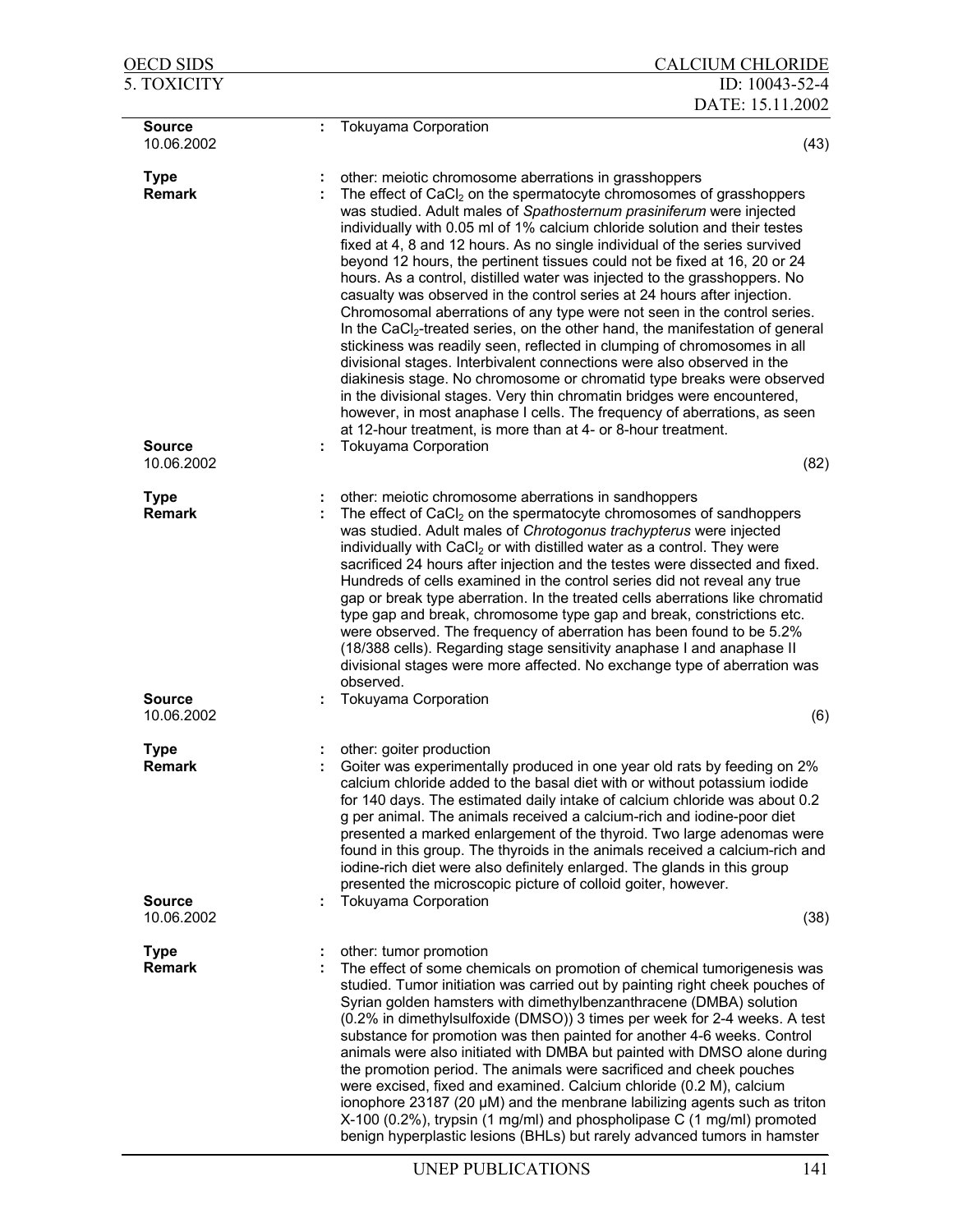| <b>OECD SIDS</b>                              | <b>CALCIUM CHLORIDE</b>                                                                                                                                                                                                                                                                                                                                                                                                                                                                                                                                                                                                                                                                                                                                                                                                                                                                                                                                                                                                                                                                                                                                            |
|-----------------------------------------------|--------------------------------------------------------------------------------------------------------------------------------------------------------------------------------------------------------------------------------------------------------------------------------------------------------------------------------------------------------------------------------------------------------------------------------------------------------------------------------------------------------------------------------------------------------------------------------------------------------------------------------------------------------------------------------------------------------------------------------------------------------------------------------------------------------------------------------------------------------------------------------------------------------------------------------------------------------------------------------------------------------------------------------------------------------------------------------------------------------------------------------------------------------------------|
| 5. TOXICITY                                   | ID: 10043-52-4                                                                                                                                                                                                                                                                                                                                                                                                                                                                                                                                                                                                                                                                                                                                                                                                                                                                                                                                                                                                                                                                                                                                                     |
|                                               | DATE: 15.11.2002<br>cheek pouch mucosa initiated with DMBA. On the other hand, retinyl                                                                                                                                                                                                                                                                                                                                                                                                                                                                                                                                                                                                                                                                                                                                                                                                                                                                                                                                                                                                                                                                             |
|                                               | acetate (50 mM) and croton oil markedly promoted both BHLs and<br>advanced tumors. These results suggest that pathways modulated by<br>intracellular calcium cause the promotion of BHLs, while additional<br>mechanisms are required for the progression of BHLs to more advanced<br>tumors.                                                                                                                                                                                                                                                                                                                                                                                                                                                                                                                                                                                                                                                                                                                                                                                                                                                                      |
| <b>Source</b><br>10.06.2002                   | Tokuyama Corporation<br>(71)                                                                                                                                                                                                                                                                                                                                                                                                                                                                                                                                                                                                                                                                                                                                                                                                                                                                                                                                                                                                                                                                                                                                       |
| <b>Type</b><br><b>Remark</b>                  | other: embryotoxicity (chicken eggs)<br>The toxicity of 80 chemicals which have food additive use has been<br>investigated by their administration to developing chicken embryos. Four<br>test conditions were used: injection via the air cell and via the yolk; and two<br>times, preincubation (0 hr) and 96 hr. For each condition, at least 100<br>embryos per dose level were treated at a minimum of five dose levels.<br>Appropriate groups of vehicle controls and untreated controls were<br>included in all experiments. All compounds were administered in a volume<br>of 100 µl or less, and solvent controls were treated with the same volume<br>of the solvent only. $LD_{50}$ values were determined for each test condition. All<br>embryos and hatched chicks were examined grossly for any abnormalities<br>in development, both functional and structural. All abnormalities were<br>tabulated and compared with values for the vehicle controls to determine<br>teratogenicity. Calcium chloride showed no teratogenic effects on the<br>developing embryo under the four conditions even at 10 mg/egg, the<br>highest concentration tested. |
| <b>Source</b><br>10.06.2002                   | Tokuyama Corporation<br>(106)                                                                                                                                                                                                                                                                                                                                                                                                                                                                                                                                                                                                                                                                                                                                                                                                                                                                                                                                                                                                                                                                                                                                      |
|                                               |                                                                                                                                                                                                                                                                                                                                                                                                                                                                                                                                                                                                                                                                                                                                                                                                                                                                                                                                                                                                                                                                                                                                                                    |
| <b>Type</b><br><b>Remark</b><br><b>Source</b> | other: embryotoxicity (chicken eggs)<br>Teratogenic effect of calcium salts on chick embryos were studied. In<br>embryos 2 and 3 days of age, 0.01-0.04 ml of 0.01 M calcium chloride (pH<br>6.0) was injected into the subgerminal fluid of the york sac, immediately<br>underneath the embryo. Otherwise, at 4 and 5 days, the fluid was injected<br>into the allantois. The windows were then sealed with paraffin and the egg<br>returned to the incubator. The eggs were checked daily and the embryos<br>examined as soon as death was detected or, in survivors, 7 days after<br>injection. It became apparent that very small quantities of calcium chloride<br>solution injected into either the subgerminal area of the yolk sac or the<br>allantois produced pronounced abnormalities. No explanation of this<br>bizarre phenomenon could be offered.<br><b>Tokuyama Corporation</b>                                                                                                                                                                                                                                                                    |
| 10.06.2002                                    | (34)                                                                                                                                                                                                                                                                                                                                                                                                                                                                                                                                                                                                                                                                                                                                                                                                                                                                                                                                                                                                                                                                                                                                                               |
| 5.11<br><b>EXPERIENCE WITH HUMAN EXPOSURE</b> |                                                                                                                                                                                                                                                                                                                                                                                                                                                                                                                                                                                                                                                                                                                                                                                                                                                                                                                                                                                                                                                                                                                                                                    |
| Memo<br><b>Remark</b>                         | Direct observations (clinical cases)<br>Three cases of gastro-intestinal lesions due to calcium chloride<br>administered by gavage to infants for the treatment of tetany are described.                                                                                                                                                                                                                                                                                                                                                                                                                                                                                                                                                                                                                                                                                                                                                                                                                                                                                                                                                                           |
|                                               | [Case 1] A female baby weighing 2,900 g was given 4 g of calcium<br>chloride by gavage. Blood-stained vomitus appeared two hours later.<br>Shock occurred in 4.5 hours, and peritonitis was suspected. The child<br>vomited repeatedly and died on the 36th day of life. Microscopic<br>examination revealed ulceration and necrosis of the mucosa and<br>submucosa of stomach and small intestines.                                                                                                                                                                                                                                                                                                                                                                                                                                                                                                                                                                                                                                                                                                                                                               |
|                                               | [Case 2] A male baby weighing 3,060 g was given 3 g of the substance<br>followed by 1 g at each four-hour feeding thereafter. On the following day<br>the infant vomited the feedings and respiratory difficulty was observed. This                                                                                                                                                                                                                                                                                                                                                                                                                                                                                                                                                                                                                                                                                                                                                                                                                                                                                                                                |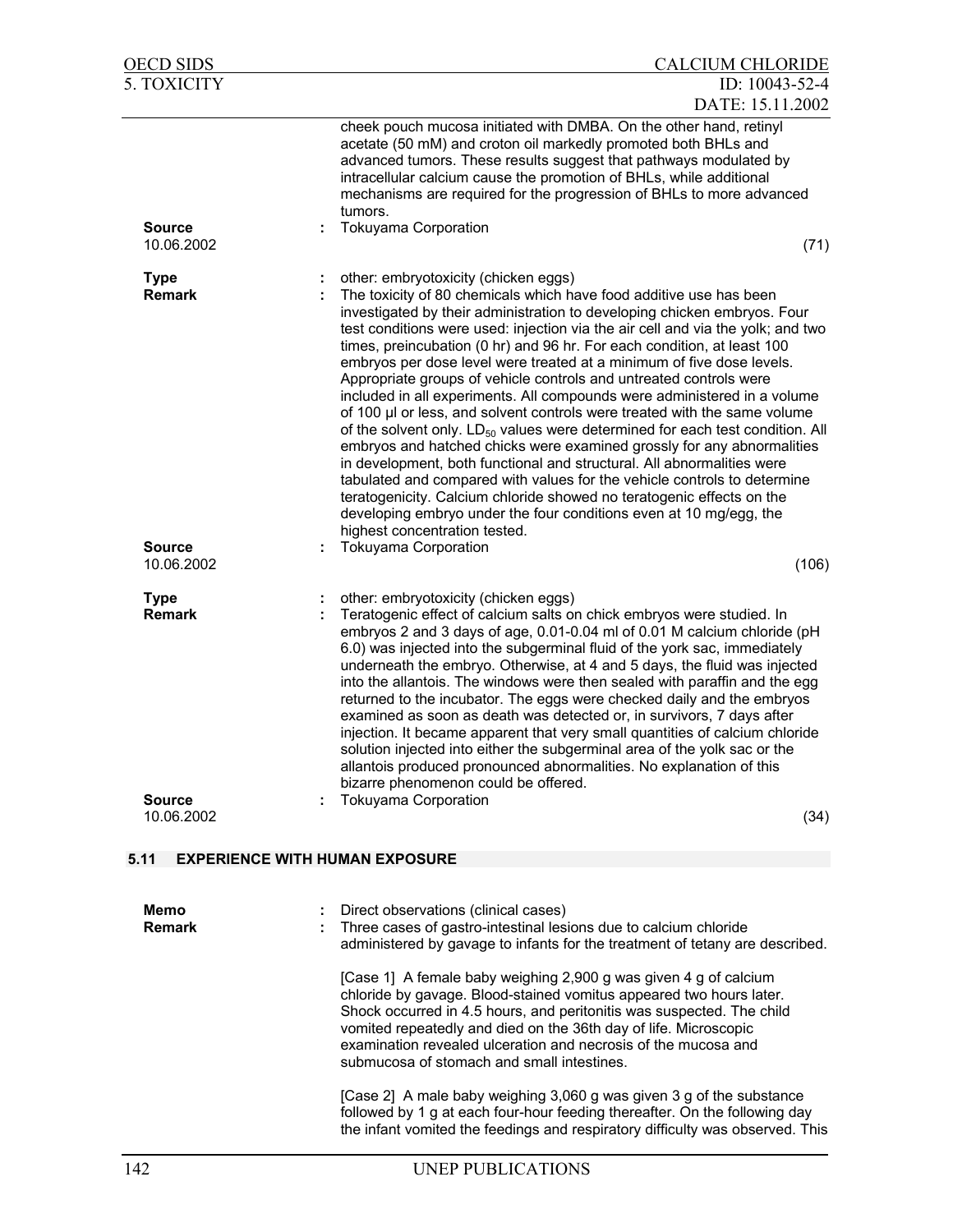| <b>OECD SIDS</b>      | <b>CALCIUM CHLORIDE</b>                                                                                                                                                                                                                                                                                                                                                                                                                                                                                                                                                                                                                                                                                                                                                                                                                                                                                                                                                                                                                                                                                                                                                                                                                                                                                                                                                                                                                                                                                                                                                                                                                                                       |
|-----------------------|-------------------------------------------------------------------------------------------------------------------------------------------------------------------------------------------------------------------------------------------------------------------------------------------------------------------------------------------------------------------------------------------------------------------------------------------------------------------------------------------------------------------------------------------------------------------------------------------------------------------------------------------------------------------------------------------------------------------------------------------------------------------------------------------------------------------------------------------------------------------------------------------------------------------------------------------------------------------------------------------------------------------------------------------------------------------------------------------------------------------------------------------------------------------------------------------------------------------------------------------------------------------------------------------------------------------------------------------------------------------------------------------------------------------------------------------------------------------------------------------------------------------------------------------------------------------------------------------------------------------------------------------------------------------------------|
| 5. TOXICITY           | ID: 10043-52-4<br>DATE: 15.11.2002                                                                                                                                                                                                                                                                                                                                                                                                                                                                                                                                                                                                                                                                                                                                                                                                                                                                                                                                                                                                                                                                                                                                                                                                                                                                                                                                                                                                                                                                                                                                                                                                                                            |
|                       | was attributed to aspiration. Signs of collapse ensued, and despite<br>transfusions and other supportive measures, death occurred on the 7th day<br>of life. Microscopically, sections of the damaged portion of the stomach<br>showed necrosis and disappearance of the mucosa with edema,<br>polymorphonuclear cellular infiltration, and necrosis of the blood vessel<br>walls in the submucosa and muscularis.                                                                                                                                                                                                                                                                                                                                                                                                                                                                                                                                                                                                                                                                                                                                                                                                                                                                                                                                                                                                                                                                                                                                                                                                                                                            |
|                       | [Case 3] A female baby was given 2 g of calcium chloride in water before<br>the 10 a.m. and 2 p.m. feedings. Both feedings were promptly vomited, and<br>the vomitus was blood streaked. She took and retained one-half of the 6<br>p.m. feeding, which contained 2 g of calcium chloride. Saline clysis,<br>transfusion, and hykinone were given because of the hematemesis. The<br>baby did well on the regular formula without added calcium, and saline<br>clyses for the next 2 days. No convulsions occurred. On the 11th day of<br>life, 0.5 ml of 50% calcium chloride were added to each feeding, and<br>continued for 2 days without incident. Discharge diagnosis was<br>hypocalcemic tetany. The infant gained weight since discharge and<br>showed no subsequent gastro-intestinal symptomatology.                                                                                                                                                                                                                                                                                                                                                                                                                                                                                                                                                                                                                                                                                                                                                                                                                                                               |
| 11.06.2002            | (24)                                                                                                                                                                                                                                                                                                                                                                                                                                                                                                                                                                                                                                                                                                                                                                                                                                                                                                                                                                                                                                                                                                                                                                                                                                                                                                                                                                                                                                                                                                                                                                                                                                                                          |
| Memo<br><b>Remark</b> | Direct observation (occupational exposure)<br>A 30-year-old oil worker spent a day loading calcium chloride powder into<br>containers. Although he was wearing protective clothing some powder had<br>come into contact with his skin. He had experienced no discomfort and had<br>therefore taken no action. The same evening he presented to hospital with<br>severely painful areas over both thighs. Examination revealed many small<br>erythematous patches scattered over both thighs and patches that were<br>larger and appeared to be of deep partial or full thickness skin loss<br>affecting both thighs and the right arm. The patient was treated with<br>copious prolonged irrigation in a shower and dressed on a regular basis for<br>14 days. During this time the wounds failed to show any signs of healing<br>and seven larger areas were surgically removed. Four areas were small<br>enough to allow excision to underlying fascia and direct closure. These<br>areas healed slowly but uneventfully. The remaining three larger areas<br>were tangentially shaved to apparently healthy tissue and meshed split-<br>thickness skin grafts applied. Healing was completed by secondary<br>intention. Finally, the scattered smallest wounds which were not excised,<br>developed into punctate areas of full thickness skin loss which took a total<br>of 5 months to heal.<br>The authors suggest that the desiccating effect of calcium chloride at high<br>concentrations is the mechanism of injury. They recommend that the<br>affected area should be washed immediately with soap and copious water<br>and all contaminated clothing be removed. |
| 10.06.2002            | (86)                                                                                                                                                                                                                                                                                                                                                                                                                                                                                                                                                                                                                                                                                                                                                                                                                                                                                                                                                                                                                                                                                                                                                                                                                                                                                                                                                                                                                                                                                                                                                                                                                                                                          |
| Memo<br><b>Remark</b> | Direct observations (occupational exposure)<br>[Case 1] A 29-year-old coal-miner had developed a most unusual looking<br>but symptomless eruption on his back, which had been abraded by a slight<br>fall of roof three weeks before. He had had no treatment for the abrasions,<br>which were no worse than he had sustained on many previous occasions,<br>and he had continued working as a filler at the coal face. The eruption<br>covered a large area of his back and consisted of many fine white firm<br>papules 2-3 mm in diameter, some in ring formation and others linear, the<br>majority of the papules having an erythematous flare around them. The<br>epidermis appeared to be intact over the papules. There was no itching or<br>pain. Most of the lesions were on the exact area where his skin had been<br>abraded, but a few had developed on the posterior axillary fold where he<br>was sure there had been no abrasions. The rest of his skin was normal. He<br>felt in good health and there was nothing else relevant in his history.                                                                                                                                                                                                                                                                                                                                                                                                                                                                                                                                                                                                             |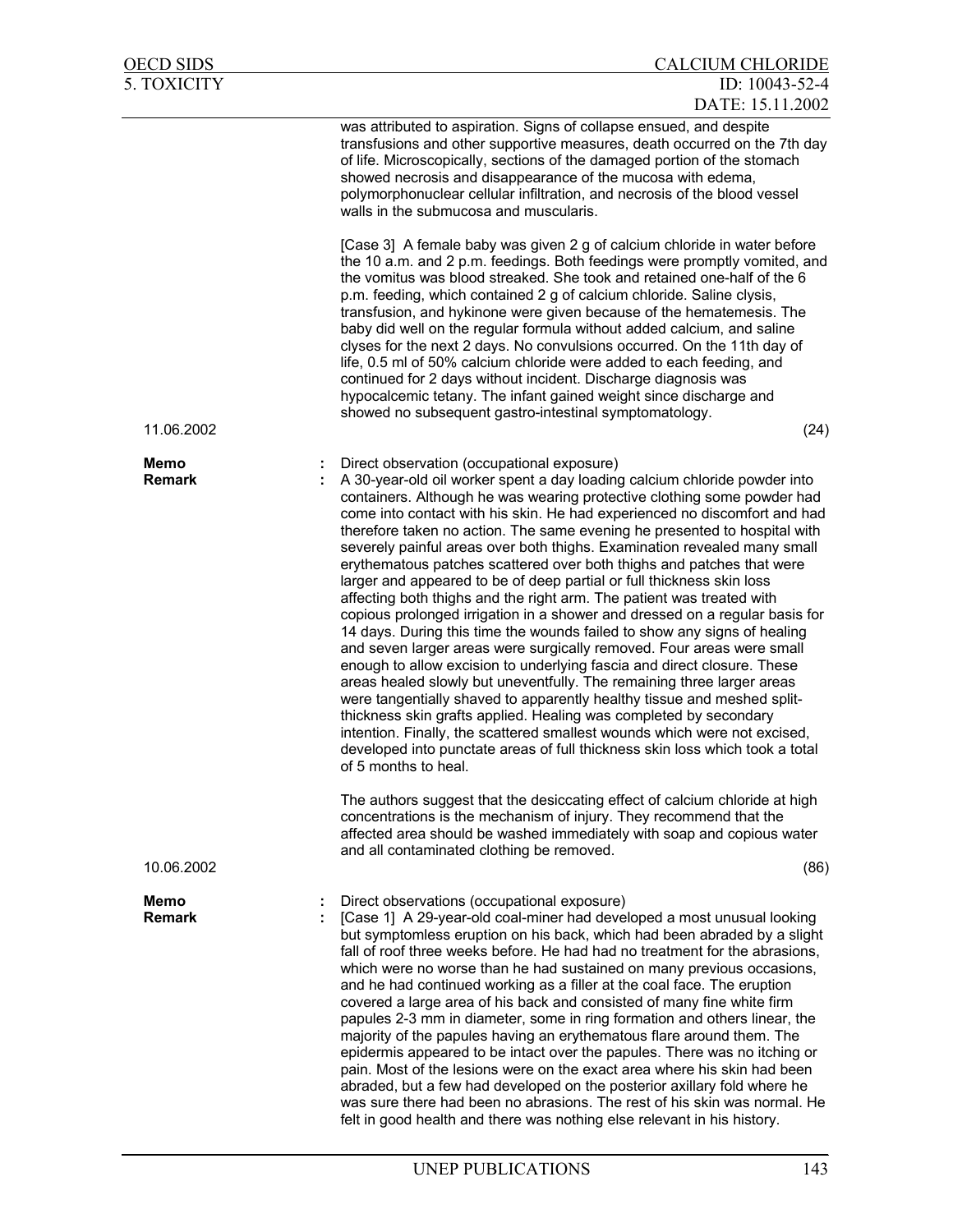| 5. TOXICITY                  | ID: 10043-52-4<br>DATE: 15.11.2002                                                                                                                                                                                                                                                                                                                                                                                                                                                                                                                                                                                                                                                                                                                                                                                                                                                                                                                                                                                                                                                                                                                                                                                                                                                                                                                                                                                                                                                                                                                                        |
|------------------------------|---------------------------------------------------------------------------------------------------------------------------------------------------------------------------------------------------------------------------------------------------------------------------------------------------------------------------------------------------------------------------------------------------------------------------------------------------------------------------------------------------------------------------------------------------------------------------------------------------------------------------------------------------------------------------------------------------------------------------------------------------------------------------------------------------------------------------------------------------------------------------------------------------------------------------------------------------------------------------------------------------------------------------------------------------------------------------------------------------------------------------------------------------------------------------------------------------------------------------------------------------------------------------------------------------------------------------------------------------------------------------------------------------------------------------------------------------------------------------------------------------------------------------------------------------------------------------|
|                              | [Case 2] A 21-year-old miner had two groups of lesions on his left elbow.<br>The eruption had been present for several weeks. Here again, a series of<br>whitish papules 2 mm in diameter were arranged in a line 1.5 cm long. He<br>could not remember any particular injury to the elbow but it was reasonable<br>to suppose that he had abraded it. The histology in this case was not<br>identical with the first since there was a break in the epidermis and the gap<br>was filled with metachromatic staining structureless material that did not<br>stain completely with Von Kossa reagent. However, the two cases were so<br>similar it was concluded that they must be variants of the same pathology.                                                                                                                                                                                                                                                                                                                                                                                                                                                                                                                                                                                                                                                                                                                                                                                                                                                         |
|                              | It was then discovered that these men worked at the same colliery and<br>were at the same part of the coal face, where there was a lot of water<br>dripping from the roof but the conditions were not unusual. Samples of the<br>roof water were analyzed and contained approximately 3.5% calcium<br>chloride, 1% magnesium chloride and 10% sodium chloride.                                                                                                                                                                                                                                                                                                                                                                                                                                                                                                                                                                                                                                                                                                                                                                                                                                                                                                                                                                                                                                                                                                                                                                                                            |
|                              | The skin of the forearm of a doctor was experimentally scarified with a<br>cutting needle as deeply as pain would allow and gauze dressing soaked in<br>a solution of the same mineral content as the roof water was applied. This<br>was kept moist with fresh lotion for 72 hours. As that time obvious calcium<br>deposits appeared in the scratch marks with a considerable inflammatory<br>reaction around them. The calcium deposits remained clinically visible for<br>six weeks, being gradually extruded. This was a speedier recovery than the<br>coal-miners had, presumably because the abrasions were not so deep.<br>The miners recovered in four months.                                                                                                                                                                                                                                                                                                                                                                                                                                                                                                                                                                                                                                                                                                                                                                                                                                                                                                   |
| 10.06.2002                   | (91)                                                                                                                                                                                                                                                                                                                                                                                                                                                                                                                                                                                                                                                                                                                                                                                                                                                                                                                                                                                                                                                                                                                                                                                                                                                                                                                                                                                                                                                                                                                                                                      |
| Memo<br><b>Remark</b>        | Direct observations (occupational exposure)<br>A man, while engaged in spraying in a coal mine, allowed some of 40%<br>calcium chloride solution to contaminate his skin. Immediately after<br>exposure, which lasted 8 hours, he experienced burning pain accompanied<br>by the formation of wheals on the upper eyelids, forearms, and thighs.<br>Similar effects were noticed on his hands and legs, where abrasions<br>occurred during the work, those on the legs being due to friction from the<br>tops of his rubber boots. Eleven days later the lesions on the legs and<br>hands broke down. When first examined 16 days after exposure there were<br>large sloughing ulcers with raised, dark red edges running transversely<br>across the upper parts of both legs and smaller round ones on the backs of<br>both hands, with crusts which, when removed, left deep pits. The lesions<br>on the eyelids, forearms, and thighs were not ulcerated but consisted of<br>pearly yellow, raised spots measuring 1-2 mm, some of them round and<br>others shaped like splashes. These lesions have been observed for over 5<br>months. The ulcers were indolent, and epithelialization was not completed<br>until after 13 weeks. From the seventh week onwards, the lesions on the<br>legs were outlined by narrow zones of yellow discolouration in the deeper<br>tissues. The appearance of the non-ulcerated lesions did not change for<br>the first 4 months, but they finally disappeared.<br>Another man who was engaged in the same work noticed burning and |
|                              | redness at the sites of contact immediately after exposure. He alleged that<br>he then washed very thoroughly with soap and that the effects disappeared<br>in about a week.                                                                                                                                                                                                                                                                                                                                                                                                                                                                                                                                                                                                                                                                                                                                                                                                                                                                                                                                                                                                                                                                                                                                                                                                                                                                                                                                                                                              |
| 11.06.2002                   | (40)                                                                                                                                                                                                                                                                                                                                                                                                                                                                                                                                                                                                                                                                                                                                                                                                                                                                                                                                                                                                                                                                                                                                                                                                                                                                                                                                                                                                                                                                                                                                                                      |
| <b>Memo</b><br><b>Remark</b> | Direct observation (accidental exposure)<br>A white boy of four and a half years had a painless black patch on the<br>anterior surface of the left thigh when he was undressed at about 10:30<br>p.m. His mother examined the boy's clothing to determine the cause and<br>found wet slag in the left pocket of his blue jeans. The mother had helped<br>him dress at about 11:00 a.m. with clean and recently laundered cloths and<br>then the boy had played with his friends in or near a slag road treated with                                                                                                                                                                                                                                                                                                                                                                                                                                                                                                                                                                                                                                                                                                                                                                                                                                                                                                                                                                                                                                                       |

OECD SIDS CALCIUM CHLORIDE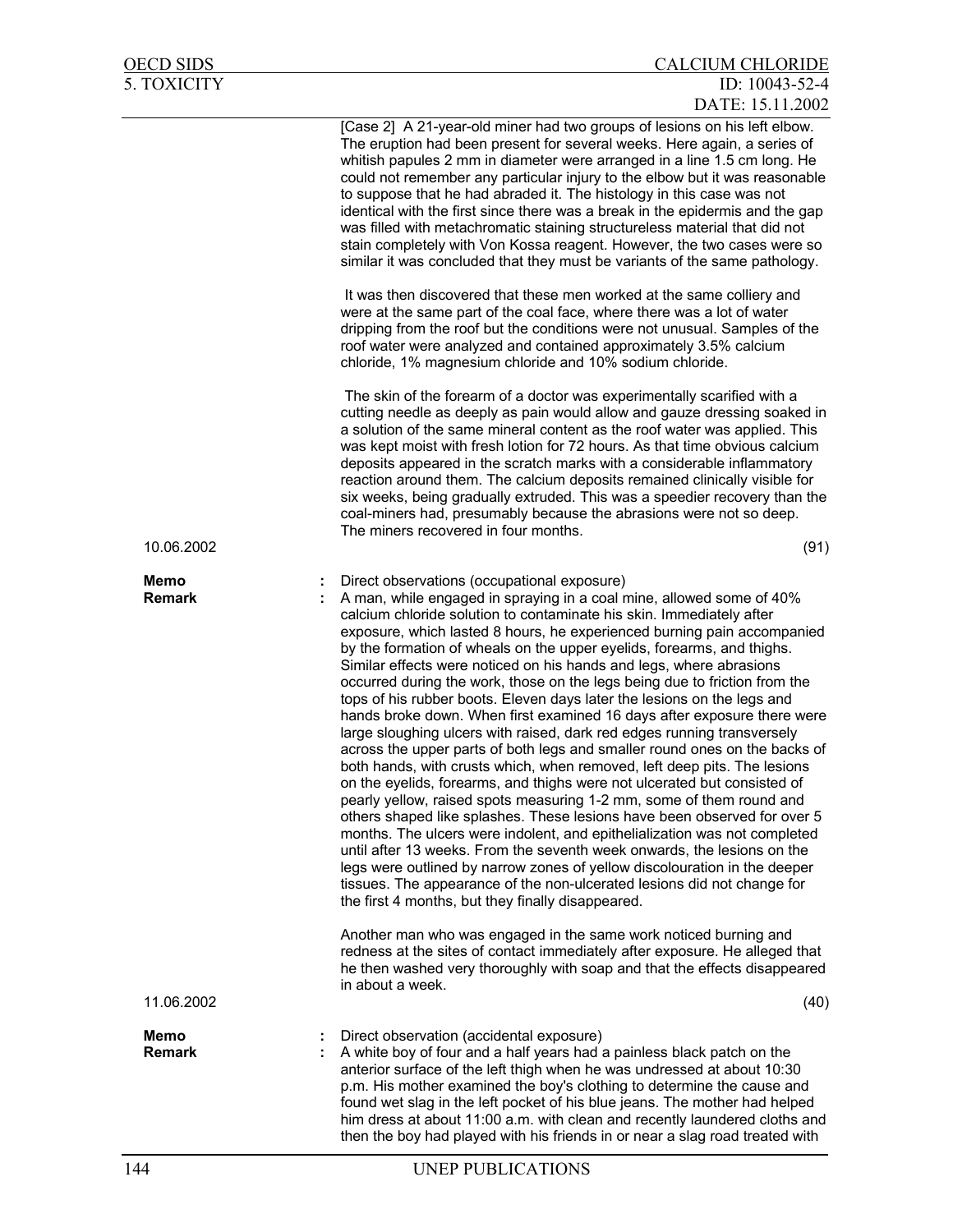| <b>OECD SIDS</b>      | <b>CALCIUM CHLORIDE</b>                                                                                                                                                                                                                                                                                                                                                                                                                                                                                                                                                                                                                                                                                                                                                                                                                                                                                                                                                                                                                                                                                                                                                                                                                                                                                                                                                                                                                                                                                                                                                                                                                                          |
|-----------------------|------------------------------------------------------------------------------------------------------------------------------------------------------------------------------------------------------------------------------------------------------------------------------------------------------------------------------------------------------------------------------------------------------------------------------------------------------------------------------------------------------------------------------------------------------------------------------------------------------------------------------------------------------------------------------------------------------------------------------------------------------------------------------------------------------------------------------------------------------------------------------------------------------------------------------------------------------------------------------------------------------------------------------------------------------------------------------------------------------------------------------------------------------------------------------------------------------------------------------------------------------------------------------------------------------------------------------------------------------------------------------------------------------------------------------------------------------------------------------------------------------------------------------------------------------------------------------------------------------------------------------------------------------------------|
| <b>5. TOXICITY</b>    | ID: 10043-52-4<br>DATE: 15.11.2002                                                                                                                                                                                                                                                                                                                                                                                                                                                                                                                                                                                                                                                                                                                                                                                                                                                                                                                                                                                                                                                                                                                                                                                                                                                                                                                                                                                                                                                                                                                                                                                                                               |
|                       | calcium chloride flakes to reduce the dust. The mother was unaware of a<br>previous injury or abrasion of the skin in the involved area. When the boy<br>was seen by a doctor on the next day, the area of dry gangrene was more<br>than 2.5 cm in diameter on the anterior surface adjacent to the area where<br>the pocket came in contact with the skin. Thirty-two days later, with<br>separation at the edges, most of the necrotic area was excised. After<br>excision, a greenish-grey base with several aggregations of brownish-black<br>punctae was noted. The necrosis obviously extended into the<br>subcutaneous fat. Six days later all of the necrotic tissue had sloughed out.<br>Healing occurred by secondary intention.                                                                                                                                                                                                                                                                                                                                                                                                                                                                                                                                                                                                                                                                                                                                                                                                                                                                                                                       |
| 10.06.2002            | (10)                                                                                                                                                                                                                                                                                                                                                                                                                                                                                                                                                                                                                                                                                                                                                                                                                                                                                                                                                                                                                                                                                                                                                                                                                                                                                                                                                                                                                                                                                                                                                                                                                                                             |
| Memo<br><b>Remark</b> | Direct observations (accidental exposure)<br>Two cases of necrosis of the skin due to contact with calcium chloride<br>powder are described.                                                                                                                                                                                                                                                                                                                                                                                                                                                                                                                                                                                                                                                                                                                                                                                                                                                                                                                                                                                                                                                                                                                                                                                                                                                                                                                                                                                                                                                                                                                     |
|                       | [Case 1] A middle-aged white man visited a doctor, presenting popular<br>lesions on both forearms. He stated that he had carried bags of calcium<br>chloride on his bare forearms a few weeks before, and that there had been<br>subsequent development of the lesions. Examination revealed peculiar firm<br>pink-red papules up to pea size, single or in groups and streaks on both<br>forearms, mainly the flexor surfaces. There were obtuse large horny plugs<br>in some. Others showed whitish material under the surface. Two weeks<br>after the first visit many of the lesions had disappeared, though there was<br>still some pus and whitish necrotic material in the remaining lesions. Biopsy<br>revealed epithelial proliferation and fibroblastic response. The lesion was<br>apparently in the stage of repair.                                                                                                                                                                                                                                                                                                                                                                                                                                                                                                                                                                                                                                                                                                                                                                                                                                 |
|                       | [Case 2] A white boy, aged 7 years, was seen by a doctor, presenting an<br>elevated plaque on the anterior left thigh. Three weeks before, he had put<br>in his left pants pocket some calcium chloride powder obtained from a 25<br>Ib. bag of the substance kept in the basement as dehumidifier. The mother<br>noticed reddening of the anterior thigh that evening when the child took a<br>bath. The lesion began as a red area about 3 inches in diameter, with a<br>gray-green center about 1 inch wide. Raised papules were noted in this<br>area about two weeks later. Examination showed a moderately elevated<br>erythematous plaque about 2.5 by 1.5 cm in diameter. The lesion was<br>studded throughout with small discrete and confluent white papules just<br>under the skin surface. There was no noticeable surrounding inflammatory<br>reaction. A month later, a gradual flattenig of the lesion without ulceration<br>was observed. Four months later, there remained only a smooth, slightly<br>pink atrophic scar without infiltration. The lesion had been asymptomatic<br>throughout. Sections of the biopsy specimen showed incrustation of large<br>parts of superficial corium with lime salts which stained blue with<br>hematoxylin, while the orcein-Giemsa stain showed that in corresponding<br>areas the structure of collagenous and elastic fibers, but relatively few<br>cells, were presented. There was reactive hypertrophy of the epidermis,<br>and some of the calcified material was in the process of being extruded<br>through the epidermis. There was some chronic inflammatory reaction in<br>the upper corium. |
| 10.06.2002            | (109)                                                                                                                                                                                                                                                                                                                                                                                                                                                                                                                                                                                                                                                                                                                                                                                                                                                                                                                                                                                                                                                                                                                                                                                                                                                                                                                                                                                                                                                                                                                                                                                                                                                            |
| Memo<br><b>Remark</b> | Direct observation (clinical case)<br>A 27-year-old woman with hypoparathyroidism developed multiple firm<br>white-yellow papules along the path of an infiltrated calcium chloride<br>intravenous infusion. A biopsy specimen obtained ten days after the<br>extravasation revealed an ulticarial reaction. A subsequent biopsy<br>specimen, obtained 25 days after the extravasation, showed diffuse dermal<br>calcification, confirmed by roentgenographic analysis, with incipient<br>transepidermal elimination. A biopsy specimen obtained 40 days after the<br>extravasation was consistent with an elimination reaction. An increase in                                                                                                                                                                                                                                                                                                                                                                                                                                                                                                                                                                                                                                                                                                                                                                                                                                                                                                                                                                                                                  |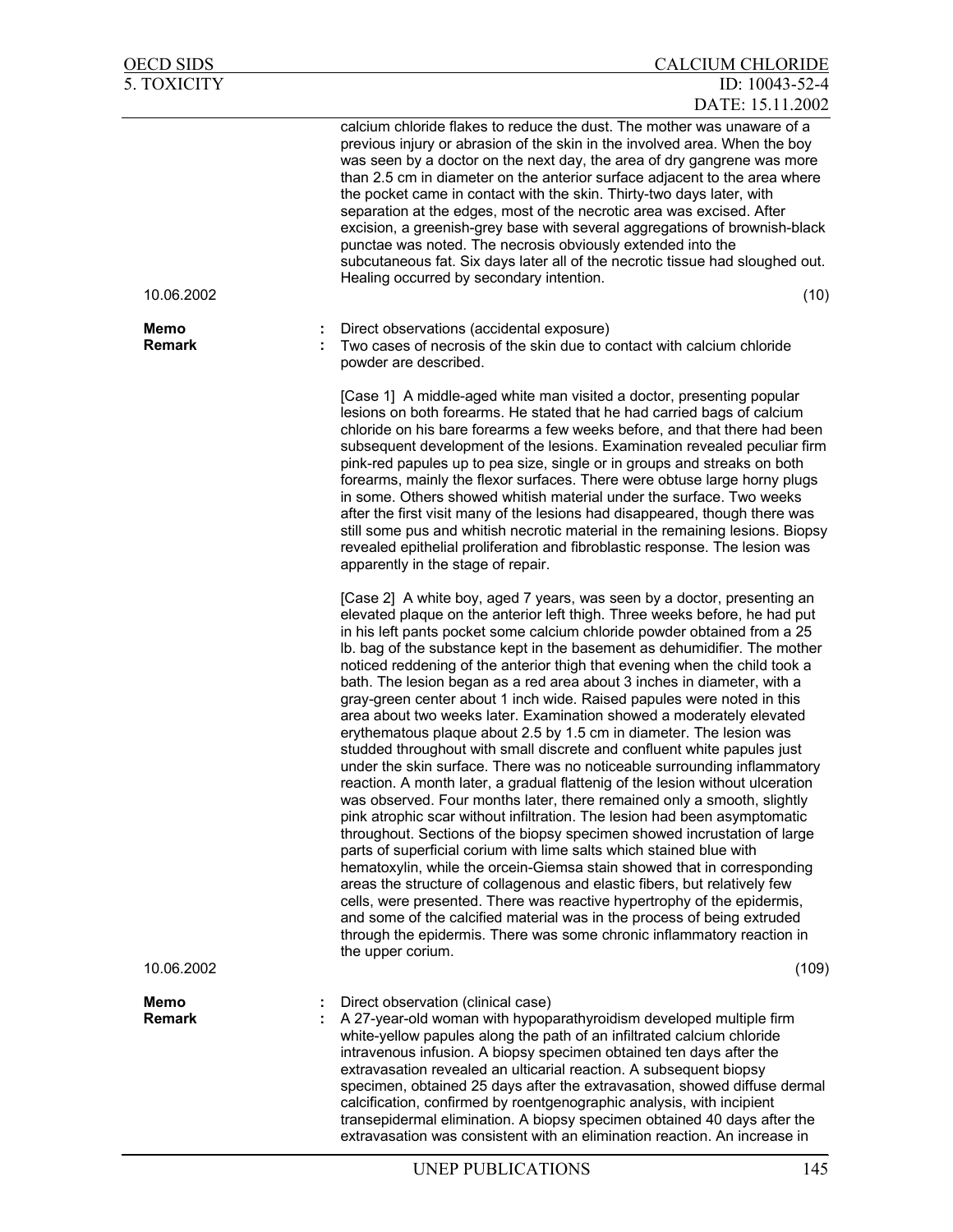| OECD SIDS             | <b>CALCIUM CHLORIDE</b>                                                                                                                                                                                                                                                                                                                                                                                                                                                                                                                                                                                                                                                                                                                                                                                                                       |
|-----------------------|-----------------------------------------------------------------------------------------------------------------------------------------------------------------------------------------------------------------------------------------------------------------------------------------------------------------------------------------------------------------------------------------------------------------------------------------------------------------------------------------------------------------------------------------------------------------------------------------------------------------------------------------------------------------------------------------------------------------------------------------------------------------------------------------------------------------------------------------------|
| 5. TOXICITY           | ID: 10043-52-4                                                                                                                                                                                                                                                                                                                                                                                                                                                                                                                                                                                                                                                                                                                                                                                                                                |
|                       | DATE: 15.11.2002                                                                                                                                                                                                                                                                                                                                                                                                                                                                                                                                                                                                                                                                                                                                                                                                                              |
| 11.06.2002            | mast cells was not noted. Electron microscopy showed mineral deposits<br>along collagen fibrils without significant collagenous degeneration. There<br>was no history of collagen or renal disease, hypervitaminosis D, or<br>neoplasm. This episode was not associated with an elevated serum<br>calcium or phosphate level. The patient's serum bicarbonate level was<br>normal. She was afebrile, without lymphadenopathy or leukocytosis. The<br>skin lesions were treated with warm soaks, with gradual improvement over<br>four months as whitish material was eliminated from their centers.<br>(32)                                                                                                                                                                                                                                   |
| Memo                  | Brief summary of occupational exposure                                                                                                                                                                                                                                                                                                                                                                                                                                                                                                                                                                                                                                                                                                                                                                                                        |
| <b>Remark</b>         | Calcium chloride has a powerful irritant action on the skin and mucous<br>membranes and cases have been reported, amongst workers packing dry<br>calcium chloride, of irritation accompanied by erythema and peeling of<br>facial skin, lacrimation, eye discharge, burning sensation and pain in the<br>nasal cavities, occasional nose bleeding and tickling in the throat. Cases of<br>perforation of the nasal septum have also been reported.                                                                                                                                                                                                                                                                                                                                                                                            |
| 10.06.2002            | (83)                                                                                                                                                                                                                                                                                                                                                                                                                                                                                                                                                                                                                                                                                                                                                                                                                                          |
| Memo<br><b>Remark</b> | Brief summary of health effects<br>Calcium chloride is a nonvolatile substance under normal conditions, thus<br>limiting routes of exposure. Consequently, no data have been accumulated<br>on the health effects of inhalation of calcium chloride in man or in animals.<br>Published literature indicates that exposure to calcium chloride dust causes<br>irritation to the eyes and throat while solutions can cause burns and eye<br>damages when tissue contact is made. Prolonged exposure can cause<br>serious burns, especially on previously injured tissue.                                                                                                                                                                                                                                                                        |
| 10.06.2002            | (28)                                                                                                                                                                                                                                                                                                                                                                                                                                                                                                                                                                                                                                                                                                                                                                                                                                          |
| Memo<br><b>Remark</b> | Brief summary of side effects<br>Calcium chloride has been used for medical treatment of hypocalcemic<br>tetany, calcium deficit in citrated blood, serum sickness after injection of<br>antitoxins and antisera, and allergic diseases such as hay fever, urticaria<br>and asthma. As an electrolyte replenisher calcium chloride is a<br>pharmaceutical necessity for Ringer's solutions. Side effects result from too<br>rapid injection; these include vasodilation and a burning sensation in the<br>skin. Overdosage can cause hypercalcemia. Because of the danger of<br>overdosage, calcium chloride is contraindicated in renal insufficiency even<br>if hypocalcemia exists. It should be given cautiously to the digitalized<br>patient and the electrocardiogram should be monitored. Extravasation can<br>cause tissue necrosis. |
| 11.06.2002            | (80)                                                                                                                                                                                                                                                                                                                                                                                                                                                                                                                                                                                                                                                                                                                                                                                                                                          |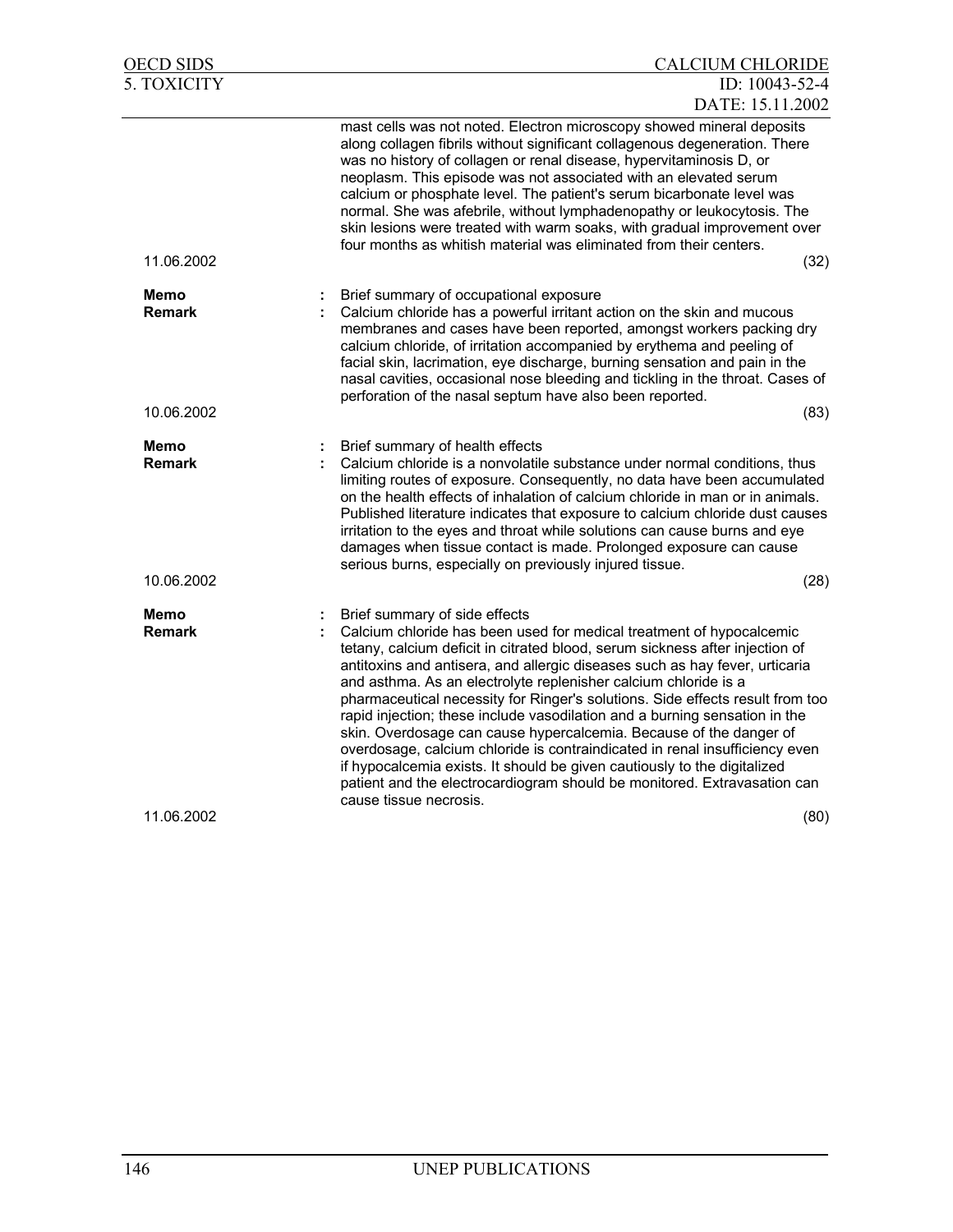| <b>OECD SIDS</b>     | <b>CALCIUM CHLORIDE</b>                                                                                                                                                                                      |
|----------------------|--------------------------------------------------------------------------------------------------------------------------------------------------------------------------------------------------------------|
| <b>6. REFERENCES</b> | ID: 10043-52-4<br>DATE: 15.11.2002                                                                                                                                                                           |
| (1)                  | Akatsuka, K., Hashimoto, T. and Takeuchi, K. (1977) Pharmacological studies on<br>Ca meso-tartrate I. Acute and subacute toxicity tests. Ouyou-Yakuri, 14, 963-975.<br>(in Japanese)                         |
| (2)                  | Anderson, B.G. (1944) The toxicity thresholds of various substances found in<br>industrial wastes as determined by the use of <i>Daphnia magna</i> . Sewage Works J.,<br>$16(6)$ , 1156-1165.                |
| (3)                  | Anderson, B.G. (1948) The apparent thresholds of toxicity to <i>Daphnia magna</i> for<br>chlorides of various metals when added to lake Erie water. Trans. Am. Fish. Soc.,<br>78, 96-113.                    |
| (4)                  | Baudouin, M.F. and Scoppa, P. (1974) Acute toxicity of various metals to<br>freshwater zooplankton. Bull. Env. Contam. Toxicol., 12(6), 745-751.                                                             |
| (5)                  | Bengtsson, B.-E. (1978) Use of a harpacticoid copepod in toxicity tests. Mar.<br>Pollut. Bull., 9, 238-241.                                                                                                  |
| (6)                  | Bhynya, S.P. and Acharya, D. (1973) Spermatocytic chromosome aberrations<br>induced by CaCl <sub>2</sub> in a sandhopper, <i>Chrotogonus trachypterus</i> . Proc. 60th Ind. Sc.<br>Cong., Part III, 417-418. |
| (7)                  | Biedermann, K.A. and Landolph, J.R. (1987) Induction of anchorage independence<br>in human diploid foreskin fibroblasts by carcinogenic metal salts. Cancer Res., 47,<br>3815-3823.                          |
| (8)                  | Biesinger, K.E. and Christensen, G.M. (1972) Effects of various metals on<br>survival, growth, reproduction, and metabolism of Daphnia magna. J. Fish. Res.<br>Bd. Canada, 29(12), 1691-1700.                |
| (9)                  | Bogemans, J., Neirinckx, L. and Stassart, J.M. (1989) Effect of deicing NaCl and<br>$CaCl2$ on spruce ( <i>Picea abies</i> (L.) sp.). Plant and Soil, 120, 203-211.                                          |
| (10)                 | Botvinick, I., Smith, R.G. and Stein, S.C. (1961) Calcium chloride necrosis of the<br>skin. J. Mich. Med. Soc., 60, 743-744.                                                                                 |
| (11)                 | Boyd, E.M. and Seymour, K.G.W. (1946) Ethylenediamine dihydrochloride or<br>"chlor-ethamine". Exp. Med. Surg., 4, 223-227.                                                                                   |
| (12)                 | Brown, C.D., Li, Q. and Brabec, M.J. (1988/89) Cytotoxicity of six divalent metals<br>to testicular cells in vitro. In Vitro Toxicol., $2(2)$ , 129-137.                                                     |
| (13)                 | Buccini, J.A. (2000) Summary of the draft report of the assessment of the<br>substance, road salts, specified on the priority substances list. Canada Gazette Part<br>I, 134(33), 2522-2525.                 |
| (14)                 | Bundesminister des Innern (1996) Gemeinsames, Ministerialblatt Nr. 16, 47.<br>Jahrgang, 331, Kenn-Nr. 220 (29.04.1996)                                                                                       |

(15) Cairns, J., Jr. and Scheier, A. (1959) The relationship of bluegill sunfish body size to tolerance for some common chemicals. Proc. 13th Ind. Waste Conf., Purdue Univ. Eng. Bull., 96, 243-252.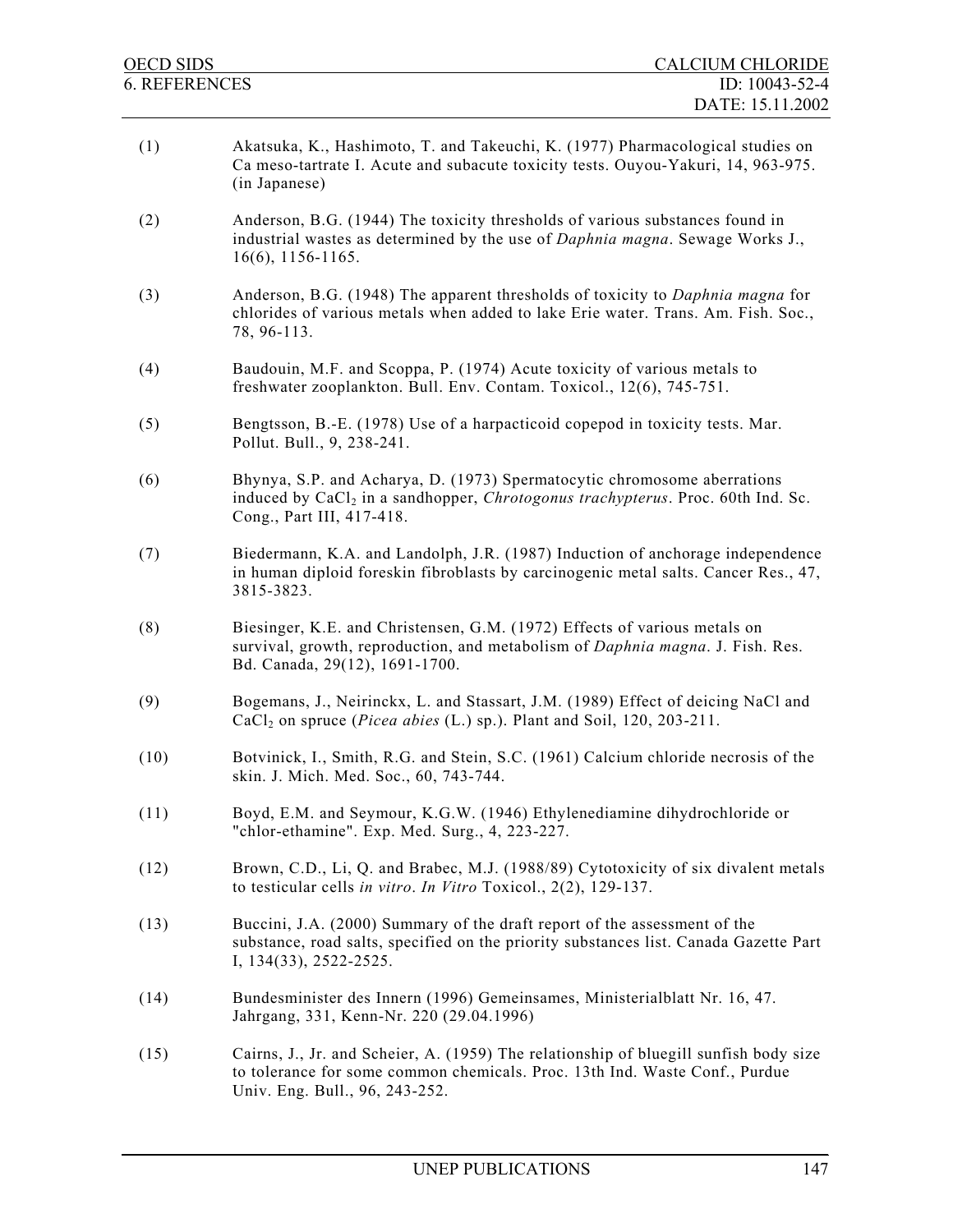| <b>OECD SIDS</b>     | <b>CALCIUM CHLORIDE</b>                                                                                                                                                                                               |
|----------------------|-----------------------------------------------------------------------------------------------------------------------------------------------------------------------------------------------------------------------|
| <b>6. REFERENCES</b> | ID: 10043-52-4                                                                                                                                                                                                        |
| (16)                 | DATE: 15.11.2002<br>Carreon, R.E., Yano, B.L. and New, M.A. (1981) Peladow calcium chloride (94-<br>97%): acute toxicological properties and industrial handling hazards. Unpublished<br>Dow Chemical Company report. |
| (17)                 | Casto, B.C, Meyers, J. and DiPaolo, J.A. (1979) Enhancement of viral<br>transformation for evaluation of the carcinogenic or mutagenic potential of<br>inorganic metal salts. Cancer Res., 39, 193-198.               |
| (18)                 | Chemical Market Reporter (2002) Chemical Profile 'Calcium Chloride', March 4,<br>2002. (http://63.236.84.14/news/profile020304.cfm)                                                                                   |
| (19)                 | de Groot, W.A. (1998) The toxicity of sodium chloride and calcium chloride to<br>algae (Selenastrum capricornutum). Solvay Pharmaceuticals Study No.<br>C.SOL.51.113/Int.Doc. No. 56834/56/98.                        |
| (20)                 | de Groot, W.A. and Groeneveld, A.H.C. (1998) The acute toxicity of sodium<br>chloride and calcium chloride to Daphnia magna. Solvay Pharmaceuticals Study<br>No. C.SOL.51.112/Int. Doc. No. 56834/45/98.              |
| (21)                 | de Jong, L.E.D.D. (1965) Tolerance of Chlorella vulgaris for metallic and non-<br>metallic ions. Antonie van Leeuwenhoek (J. Microbiol. Serol.), 31, 301-313.                                                         |
| (22)                 | Dowden, B.F. and Bennett, H.J. (1965) Toxicity of selected chemicals to certain<br>animals. J. Water Pollut. Control Fed., 37(9), 1308-1316.                                                                          |
| (23)                 | Drever, J.I. (1982) The Geochemistry of Natural Waters, 3rd ed., Prentice Hall,<br>Inc., Upper Saddle River, NJ                                                                                                       |
| (24)                 | Durlacher, S.H., Harrison, W., Jr. and Darrow, D.C. (1946) The effects of calcium<br>chloride and of calcium lactate administered by gavage. Yale J. Biol. Med., 18,<br>135-143.                                      |
| (25)                 | Ehrismann, O. (1928) Vergleichende Untersuchungen uber die intraarterielle und<br>intravenose Application von Giften. Naunyn-Schmiedenberg's Archiv fur<br>Experimentelle Pathologie und Pharmakologie, 131, 171-185. |
| (26)                 | Ellis, M.M. (1937) Detection and measurement of stream pollution. In Bull. Bur.<br>Fish., U.S. Dpt. Commerce, Washington, D.C., Vol. 22, pp. 365-437.                                                                 |
| (27)                 | Environment Canada and Health Canada (2001) Priority substances list assessment<br>report: road salts.                                                                                                                |
| (28)                 | Environmental Protection Service Ottawa (1984) Calcium chloride; environmental<br>and technical information for problem spills.                                                                                       |
| (29)                 | Food and Drug Research Laboratoires, Inc. (1974) Teratologic evaluation of FDA<br>71-87 (calcium chloride) in mice, rats and rabbits. Report No. FDABF-GRAS-251.<br>NTIS PB-234 879.                                  |
| (30)                 | Frank, J.F. (1948) The toxicity of sodium chlorate herbicides. Can. J. Comp. Med.,<br>$12(8)$ , 216-218.                                                                                                              |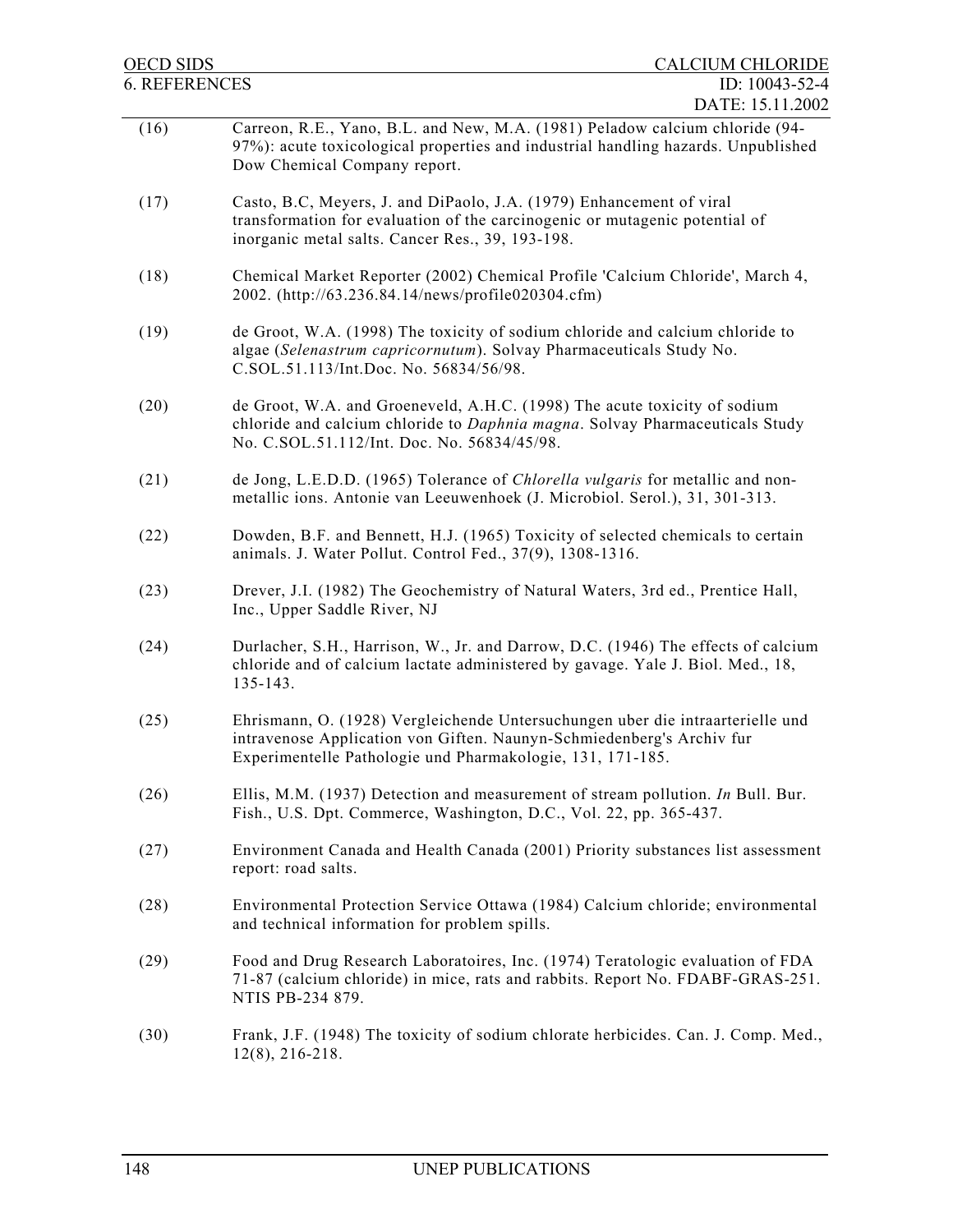| <b>OECD SIDS</b>     | <b>CALCIUM CHLORIDE</b>                                                                                                                                                                                                                                                                                  |
|----------------------|----------------------------------------------------------------------------------------------------------------------------------------------------------------------------------------------------------------------------------------------------------------------------------------------------------|
| <b>6. REFERENCES</b> | ID: 10043-52-4                                                                                                                                                                                                                                                                                           |
| (31)                 | DATE: 15.11.2002<br>Fujita, H. and Sasaki, M. (1987) Mutagenicity test of food additives with<br>Salmonella typhimurium TA97 and TA102 (II). Ann. Rep. Tokyo Metr. Res. Lab.<br>P.H., 38, 423-430. (in Japanese)                                                                                         |
| (32)                 | Goldminz, D., Barnhill, R., McGuire, J. and Stenn, K.S. (1988) Calcinosis cutis<br>following extravasation of calcium chloride. Arch. Dermatol., 124, 922-925.                                                                                                                                           |
| (33)                 | Govan, A.D.T. and Parkes, J. (1949) Acute experimental calcium chloride<br>acidosis. Br. J. Exp. Pathol., 30,105-114.                                                                                                                                                                                    |
| (34)                 | Grabowski, C.T. (1966) Teratogenic effects of calcium salts on chick embryos. J.<br>Embryol. Exp. Morphol., 15(2), 113-118.                                                                                                                                                                              |
| (35)                 | Haruki, M. (1999) Effects of deicing materials on plants and soil animals in north<br>Japan. Cold Region Technol. Conf. 1999, 824-830. (in Japanese)                                                                                                                                                     |
| (36)                 | Haruki, M. (2000) Effects of deicing materials on evergreen plants in north Japan.<br>Proc. Cold Region Technol. Conf. 2000, 601-605. (in Japanese)                                                                                                                                                      |
| (37)                 | Haruki, M., Tokura, S. and Ueno, Y. (1997) Environmental effects of deicers in<br>Hokkaido, Japan. Proc. Cold Region Technol. Conf. 1997, 725-730. (in Japanese)                                                                                                                                         |
| (38)                 | Hellwig, C.A. (1935) Thyroid adenoma in experimental animals. Am. J. Cancer,<br>23, 550-555.                                                                                                                                                                                                             |
| (39)                 | Hem, J. (1970) Study and interpretation of chemical characteristics of natural<br>water, 2nd ed., Geological Survay Water-Supply Paper 1473, U.S. Government<br>Printing Office, Washington D.C.                                                                                                         |
| (40)                 | Heppleston, A.G. (1946) Calcium necrosis of the skin. Br. J. Ind. Med., 3(4), 253-<br>254.                                                                                                                                                                                                               |
| (41)                 | International Technical Information Institute (ITII) (1988) Toxic and Hazardous<br>Industrial Chemicals Safety Manual, ITII, Tokyo, Japan, p. 101.                                                                                                                                                       |
| (42)                 | Ishidate, M., Jr., Sofumi, T., Yoshikawa, K., Hayashi, M., Nohmi, T., Sawada, M.<br>and Matsuoka, A. (1984) Primary mutagenicity screening of food additives<br>currently used in Japan. Fd Chem. Toxic., 22, 623-636.                                                                                   |
| (43)                 | Ishizaki, N., Shoumura, S., Emura, S., Yamahira, T., Ito, M., Chen, H., Kanbara,<br>K., Arakawa, M. and Isono, H. (1989) Ultrastructure of the parathyroid gland of<br>the mouse fetus after calcium chloride or ethylenediaminetetraacetic acid<br>administration. Acta Anat., 135,164-170.             |
| (44)                 | Itakura, C. (1975) Experimental investigations on effects of chemical spreading to<br>prevent roadway accidents caused by formation of ice on paved road surface in<br>winter and influence of the chemicals to growing of several trees. Proc. Hokkaido<br>Inst. Technol., $3(7)$ , 1-25. (in Japanese) |
| (45)                 | Joint FAO/WHO Expert Committee on Food Additives (1974) Toxicological<br>evaluation of some food additives including anticaking agents, antimicrobials,<br>antioxidants, emulsifiers and thickening agents. WHO Food Additives Series, 5,<br>415-416.                                                    |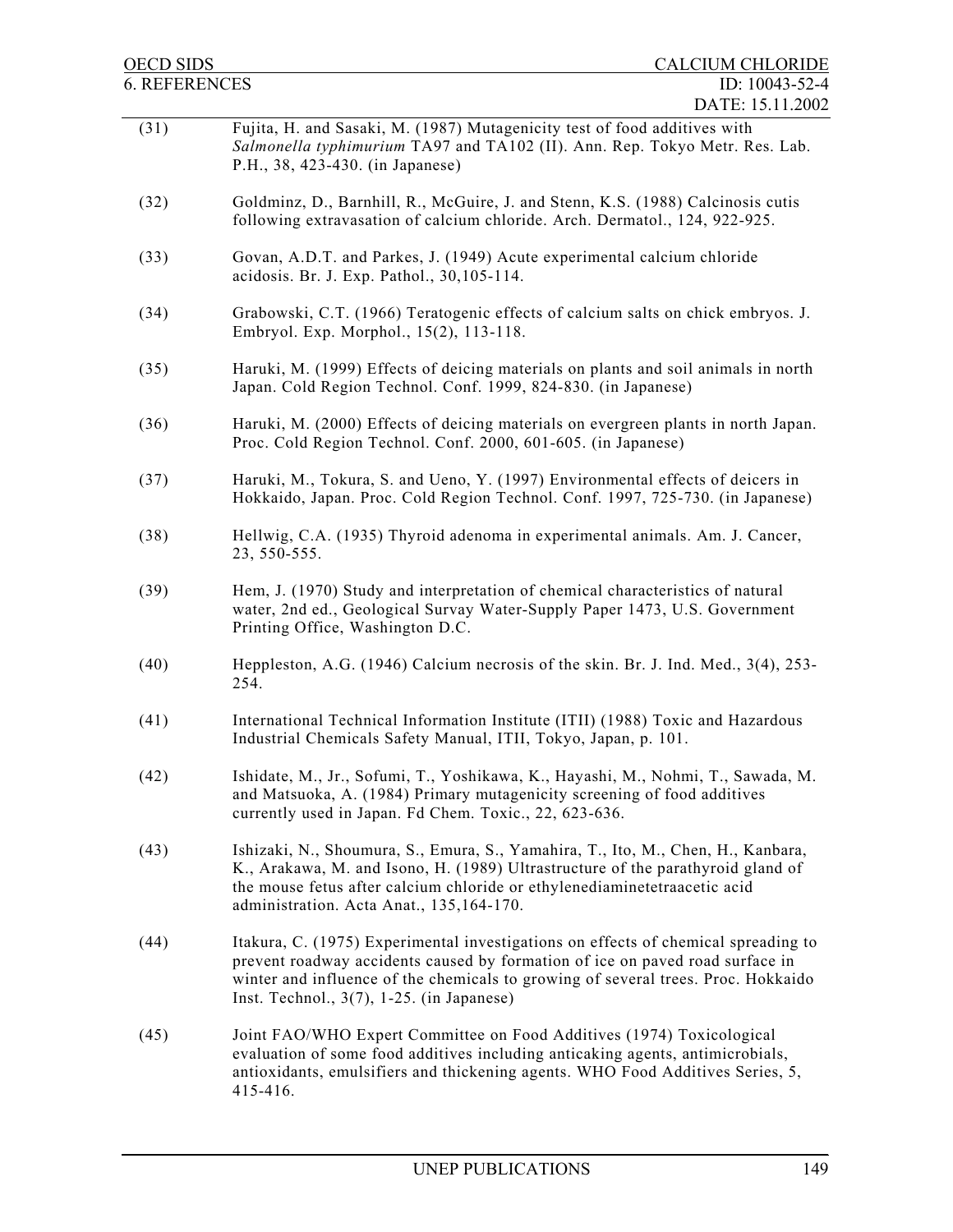| <b>OECD SIDS</b>     | <b>CALCIUM CHLORIDE</b>                                                                                                                                                                                                                                         |
|----------------------|-----------------------------------------------------------------------------------------------------------------------------------------------------------------------------------------------------------------------------------------------------------------|
| <b>6. REFERENCES</b> | ID: 10043-52-4                                                                                                                                                                                                                                                  |
| (46)                 | DATE: 15.11.2002<br>Joint FAO/WHO Expert Committee on Food Additives (2001) Summary of<br>evaluations performed by the Joint FAO/WHO Expert Committee on Food<br>Additives (JECFA 1956-2001) (First through fifty-seventh meetings)<br>(http://jecfa.ilsi.org/) |
| (47)                 | Jones, J.R.E. (1940) A further study of the relation between toxicity and solution<br>pressure, with <i>Polycelis nigra</i> as test animal. J. Exp. Biol., 17, 408-415.                                                                                         |
| (48)                 | Kanematsu, N., Hara, M. and Kada, T. (1980) Rec assay and mutagenicity studies<br>on metal compounds. Mutation Res., 77, 109-116.                                                                                                                               |
| (49)                 | Kanta, S. and Sarma, T.A. (1980) Biochemical studies on sporulation in blue-green<br>algae. II. Factors affecting glycogen accumulation. Zeit. Allg. Mikrobiol., 20(7),<br>459-463.                                                                             |
| (50)                 | Kemp, R. and Keegan, S.E. (1985) Calcium chloride. In Ullmann's Encyclopedia<br>of Industrial Chemistry, 5th completely revised ed. (Gerhartz, W., exec. ed.), VCH<br>Publishers, Vol. A4, pp. 547-553.                                                         |
| (51)                 | Khangarot, B.S. (1991) Toxicity of metals to a freshwater tubificid worm, Tubifex<br>tubifex (Muller). Bull. Env. Contam. Toxicol., 46, 906-912.                                                                                                                |
| (52)                 | Khangarot, B.S. and Ray, P.K. (1989) Investigation of correlation between<br>physicochemical properties of metals and their toxicity to the water flea Daphnia<br>magna Straus. Ecotoxicol. Env. Safety, 18(2), 109-120.                                        |
| (53)                 | Kimura, Y. and Makino, S. (1963) Cytological effect of chemicals on tumors. XVI.<br>Effect of some inorganic compound on the MTK-sarcoma III in vivo. Gann, 54,<br>155-161.                                                                                     |
| (54)                 | Klinger, W. and Kersten, I. (1961) Untersuchungen uber die Wirkung von<br>Calciumthiosulfat und Dicalcium- und Dinatoriumcalcium-Versenat. Acta Biol.<br>Med. Germ., 6, 447-452.                                                                                |
| (55)                 | Koga, Y. (1962) The effect of calcium chloride on vegetation. Unpublished<br>Tokuyama Corporation report. (in Japanese)                                                                                                                                         |
| (56)                 | Koopman, T.S.M. and Pot, T.E. (1986) Acute oral toxicity study with anhydrous<br>calcium chloride in male rabbits. Duphar Report No. 56645/52/86.                                                                                                               |
| (57)                 | Koopman, T.S.M. and Pot, T.E. (1986) Acute oral toxicity study with calcium<br>chloride 33% in male rabbits. Duphar Report No. 56645/50/86.                                                                                                                     |
| (58)                 | Koopman, T.S.M. and Pot, T.E. (1986) Acute oral toxicity study with calcium<br>chloride dihydrate in male rabbits. Duphar Report No. 56645/51/86.                                                                                                               |
| (59)                 | Koopman, T.S.M. and Pot, T.E. (1986) Acute oral toxicity study with calcium<br>chloride hexahydrate in male rabbits. Duphar Report No. 56645/49/86.                                                                                                             |
| (60)                 | Koopman, T.S.M. and Pot, T.E. (1986) Primary irritation study of anhydrous<br>calcium chloride to the eye of the male rabbit. Duphar Report No. 56645/42/86.                                                                                                    |
| (61)                 | Koopman, T.S.M. and Pot, T.E. (1986) Primary irritation study of anhydrous<br>calcium chloride to the skin of the male rabbit. Duphar Report No. 56645/30/86.                                                                                                   |
|                      |                                                                                                                                                                                                                                                                 |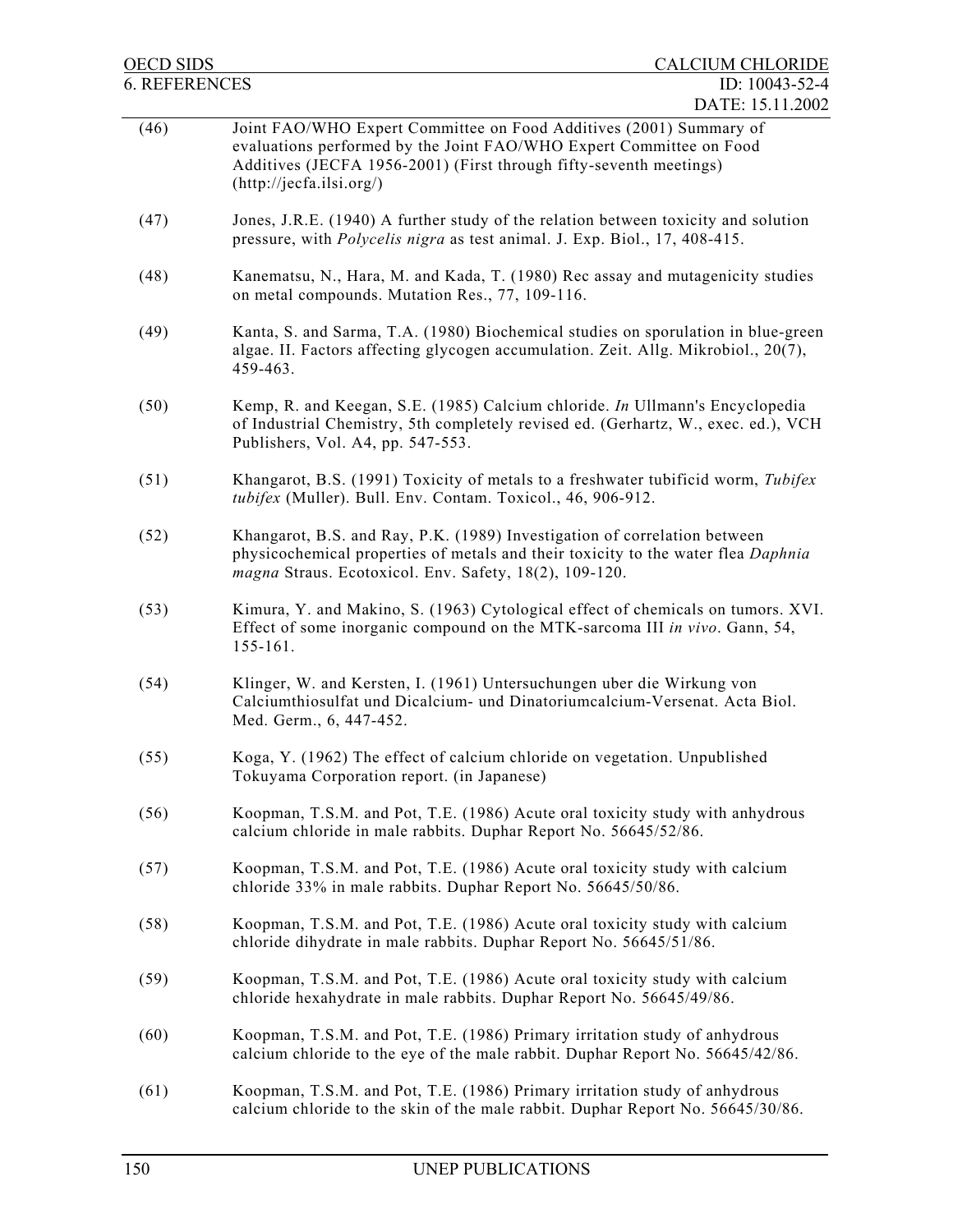| OECD SIDS            | <b>CALCIUM CHLORIDE</b>                                                                                                                                                                                                                                                                                                                                  |
|----------------------|----------------------------------------------------------------------------------------------------------------------------------------------------------------------------------------------------------------------------------------------------------------------------------------------------------------------------------------------------------|
| <b>6. REFERENCES</b> | ID: 10043-52-4                                                                                                                                                                                                                                                                                                                                           |
|                      | DATE: 15.11.2002                                                                                                                                                                                                                                                                                                                                         |
| (62)                 | Koopman, T.S.M. and Pot, T.E. (1986) Primary irritation study of calcium chloride<br>33% to the eye of the male rabbit. Duphar Report No. 56645/45/86.                                                                                                                                                                                                   |
| (63)                 | Koopman, T.S.M. and Pot, T.E. (1986) Primary irritation study of calcium chloride<br>33% to the skin of the male rabbit. Duphar Report No. 56645/31/86.                                                                                                                                                                                                  |
| (64)                 | Koopman, T.S.M. and Pot, T.E. (1986) Primary irritation study of calcium chloride<br>dihydrate to the eye of the male rabbit. Duphar Report No. 56645/43/86.                                                                                                                                                                                             |
| (65)                 | Koopman, T.S.M. and Pot, T.E. (1986) Primary irritation study of calcium chloride<br>dihydrate to the skin of the male rabbit. Duphar Report No. 56645/29/86.                                                                                                                                                                                            |
| (66)                 | Koopman, T.S.M. and Pot, T.E. (1986) Primary irritation study of calcium chloride<br>hexahydrate to the eye of the male rabbit. Duphar Report No. 56645/44/86.                                                                                                                                                                                           |
| (67)                 | Koopman, T.S.M. and Pot, T.E. (1986) Primary irritation study of calcium chloride<br>hexahydrate to the skin of the male rabbit. Duphar Report No. 56645/32/86.                                                                                                                                                                                          |
| (68)                 | Lide, D.R. (ed. in chief) (1995) CRC Handbook of Chemistry and Physics, 75th<br>ed., CRC Press, Cleveland, OH.                                                                                                                                                                                                                                           |
| (69)                 | Loeser, D. and Konwiser, A.L. (1929) A study of the toxicity of strontium and<br>comparison with other cations employed in the rapeutics. J. Lab. Clin. Med., 15,<br>$35 - 41$ .                                                                                                                                                                         |
| (70)                 | Marschner, H. (1995) Calcium. In Mineral Nutrition of Higher Plants, 2nd ed.,<br>Academic Press, London, Chapter 12, pp. 341-361.                                                                                                                                                                                                                        |
| (71)                 | McGaughey, C. and Jensen, J.L. (1980) Promotion of benign hyperplastic lesions<br>in hamster cheek pouch by membrane labilizing agents and calcium ion: evidence<br>that intracellular calcium-induced release from growth control is an obligatory<br>preliminary stage of tumor promotion. Res. Commun. Chem. Pathol. Pharmacol.,<br>$27(2), 277-292.$ |
| (72)                 | Ministry of Labour, Ontario, Canada (2002) Updated and New OELs in Part 4 of<br>Regulation 833, effective September 30, 2000.<br>$(http://www.gov.on.ca/LAB/ohs/00-oelte.pdf)$                                                                                                                                                                           |
| (73)                 | Morel, F.M.M. (1983) Principles of Aquatic Chemistry, John Wiley and Sons, New<br>York.                                                                                                                                                                                                                                                                  |
| (74)                 | Mount, D.R., Gulley, D.D., Hockett, J.R., Garrison, T.D. and Evans, J.M. (1997)<br>Statistical models to predict the toxicity of major ions to Ceriodaphnia dubia,<br>Daphnia magna and Pimephales promelas (fathead minnows). Env. Toxicol.<br>Chem., 16(10), 2009-2019.                                                                                |
| (75)                 | National Library of Medicine, U.S.A. (2001) Hazardous Substances Data Bank<br>$(HSDB)$ .                                                                                                                                                                                                                                                                 |
| (76)                 | Norris, J.M. (1971) Eye and skin irritation properties of DOWFLAKE calcium<br>chloride. Unpublished Dow Chemical Company report.                                                                                                                                                                                                                         |
| (77)                 | Norris, J.M. (1971) Eye and skin irritation properties of LIQUIDOW liquid<br>calcium chloride. Unpublished Dow Chemical Company report.                                                                                                                                                                                                                  |
|                      |                                                                                                                                                                                                                                                                                                                                                          |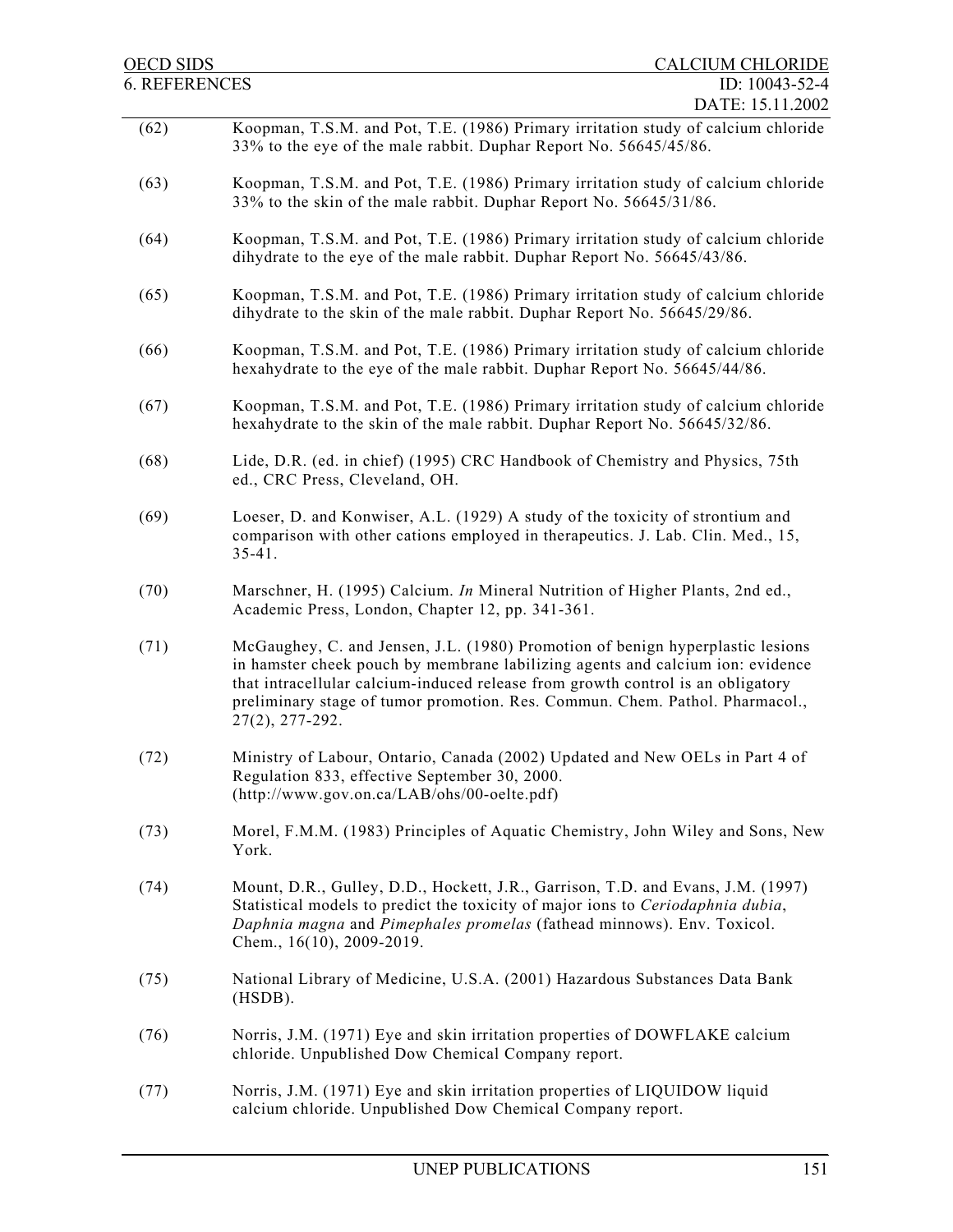| <b>OECD SIDS</b>     | <b>CALCIUM CHLORIDE</b>                                                                                                                                                                                                                                                            |
|----------------------|------------------------------------------------------------------------------------------------------------------------------------------------------------------------------------------------------------------------------------------------------------------------------------|
| <b>6. REFERENCES</b> | ID: 10043-52-4                                                                                                                                                                                                                                                                     |
|                      | DATE: 15.11.2002                                                                                                                                                                                                                                                                   |
| (78)                 | O'neil, M.J., Smith, A. and Heckelman, P.E. (eds.) (2001) The Merck Index, 13th<br>ed., Merck & Co., Inc., Whitehouse Station, NJ.                                                                                                                                                 |
| (79)                 | Olivier, Ph. and Marzin, D. (1987) Study of the genotoxic potential of 48<br>inorganic derivatives with the SOS chromotest. Mutation Res., 189, 263-269.                                                                                                                           |
| (80)                 | Osol, A. (ed.) (1980) Calcium chloride. <i>In</i> Remington's Pharmaceutical Sciences,<br>16th ed., Mack Publishing Company, Easton, PA, p. 772.                                                                                                                                   |
| (81)                 | Pamukcu, A.M., Yalciner, S. and Bryan, G.T. (1977) Inhibition of carcinogenic<br>effect of bracken fern ( <i>Pteridium aquilinum</i> ) by various chemicals. Cancer, 40,<br>2450-2454.                                                                                             |
| (82)                 | Parida, B.B., Das, C.C. and Baig, S. (1972) Calcium chloride induced meiotic<br>chromosome aberrations in grasshopper, Spathosternum prasiniferum. Curr. Sci.,<br>$41(12)$ , 457-458.                                                                                              |
| (83)                 | Parmeggiani, L. (ed.) (1983) Encyclopedia of Occupational Health and Safety, 3rd<br>revided ed., International Labour Office, Geneva, p. 358.                                                                                                                                      |
| (84)                 | Patrick, R., Cairns, J., Jr. and Scheier, A. (1968) The relative sensitivity of<br>diatoms snails and fish to twenty common constituents of industrial wastes. Prog.<br>Fish-Cult., 30(3), 137-140.                                                                                |
| (85)                 | Rahimian, H. (1972) The effect of calcium chloride on growth and morphogenesis<br>of Chlorella, Golenkinia, and Scenedesmus. Ph.D. Thesis, Washington State Univ.                                                                                                                  |
| (86)                 | Saeed, W.R., Distante, S., Holmes, J.D. and Kolhe, P.S. (1997) Skin injuries<br>afflicting three oil workers following contact with calcium bromide and/or calcium<br>chloride. Burns, 23(7/8), 634-637.                                                                           |
| (87)                 | Selected Committee on GRAS Substances (1975) Evaluation of the health aspects<br>of certain calcium salts as food ingredients (SCOGS-45). Report No. FDA/HFF-<br>76/66. Life Sciences Research Office, Federation of American Societies for<br>Experimental Biology, Bethesda, MD. |
| (88)                 | Sharpless, G.R., Sabol, M., Anthony, E.K. and Argetsinger, H.L. (1942)<br>Goitrogenic action of calcium and vitamin D. J. Nutr., 25, 119-126.                                                                                                                                      |
| (89)                 | Shearer, W.L. (1978) Calcium chloride. In Kirk-Othmer Encyclopedia of Chemical<br>Technology, 3rd ed., John Wiley & Sons, New York, Vol. 4, pp. 432-436.                                                                                                                           |
| (90)                 | Smith, E.R.B. (1942) A comparison of the effects of large doses of calcium<br>gluconate-idonate, calcium gluconate, and calcium chloride. J. Lab. Clin. Med.,<br>25, 1018-1021.                                                                                                    |
| (91)                 | Sneddon, I.B. and Archibald, R.McL. (1958) Traumatic calcinosis of the skin. Br.<br>J. Dermatol., 70, 211-214.                                                                                                                                                                     |
| (92)                 | Sora, S., Luisa, M., Carbone, A., Pacciarini, M. and Magni, G.E. (1986) Disomic<br>and diploid meiotic products induced in Saccharomyces cerevisiae by the salts of<br>27 elememts. Mutagenesis, 1(1), 21-28.                                                                      |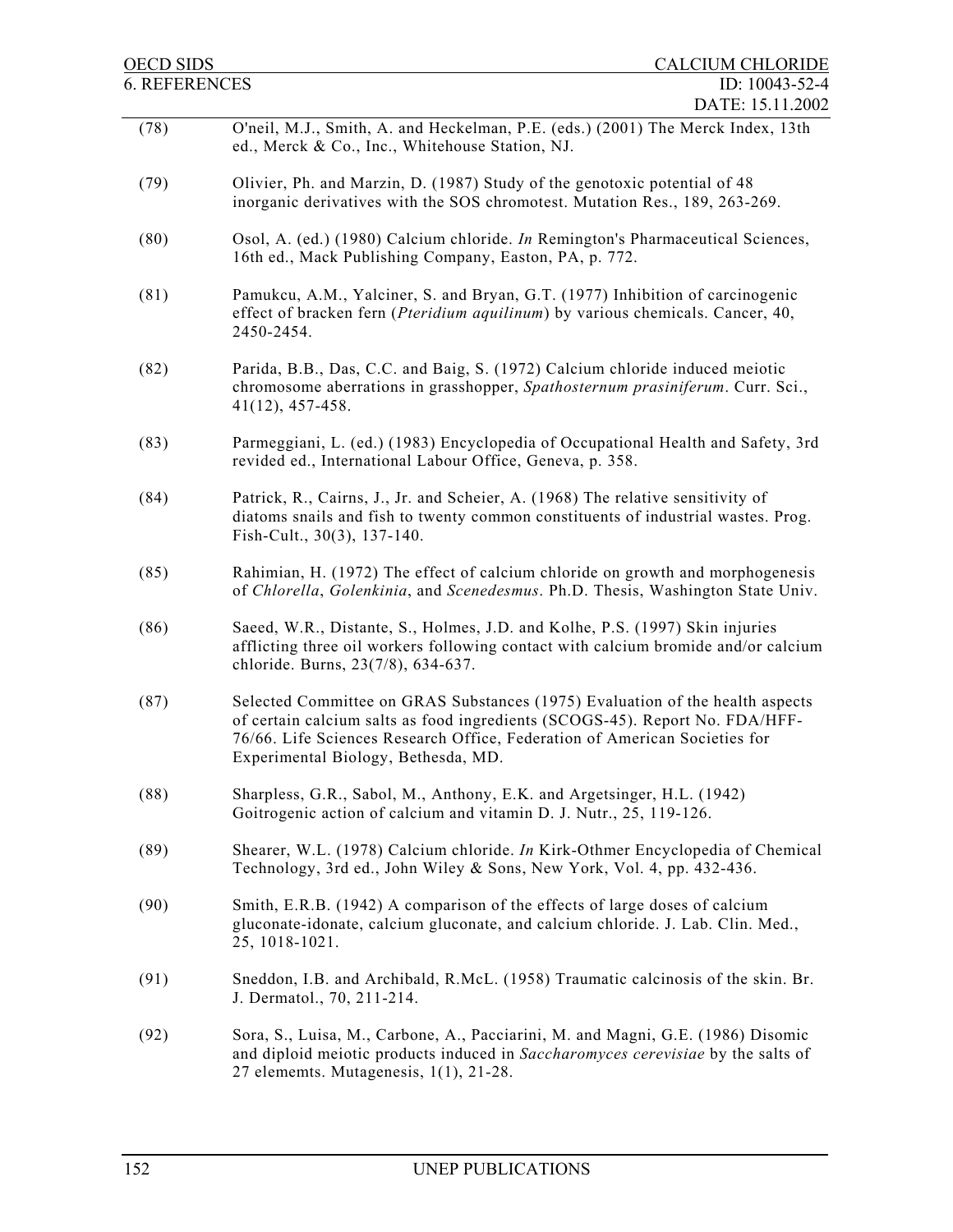| <b>OECD SIDS</b>     | <b>CALCIUM CHLORIDE</b>                                                                                                                                                                                                                                                       |
|----------------------|-------------------------------------------------------------------------------------------------------------------------------------------------------------------------------------------------------------------------------------------------------------------------------|
| <b>6. REFERENCES</b> | ID: 10043-52-4                                                                                                                                                                                                                                                                |
| (93)                 | DATE: 15.11.2002<br>Stangenberg, M. (1975) The influence of the chemical composition of water on the<br>pike perch (Lucioperca lucioperca L.) fry from the lake Goplo. Limnologica, 9(3),<br>421-426.                                                                         |
| (94)                 | Stoerfall-Verordnung vom 20.09.1991.                                                                                                                                                                                                                                          |
| (95)                 | Stumm, W. and Morgan, J.J (1981) Aquatic Chemistry, 2nd ed., John Wiley and<br>Sons, New York.                                                                                                                                                                                |
| (96)                 | Sukhanov, V.V., Petul'ko, S.N., Bolonova, L.N. and Yulish, N.R. (1990)<br>Toxicological assessment of calcium chloride and calcium chloride-containing<br>products. Gigiena Truda I Professional'nye Zabolevaniya (Labor Hygiene and<br>Occupational Diseases), 34(5), 51-52. |
| (97)                 | Syed, I.B. and Hosain, F. (1972) Determination of $LD_{50}$ of barium chloride and<br>allied agents. Toxicol. Appl. Pharmacol., 22, 150-152.                                                                                                                                  |
| (98)                 | Takiguchi, H. (1985) Bulking of activated sludge and its regulation. Technical<br>Information Center. (in Japanese)                                                                                                                                                           |
| (99)                 | Tatara, C.P., Newman, M.C., McCloskey, J.T. and Williams, P.L. (1997)<br>Predicting relative metal toxicity with ion characteristics: Caenorhabditis elegans<br>LC <sub>50</sub> . Aqua. Toxicol., 39, 279-290.                                                               |
| (100)                | Tkalec, M., Vidakovic-Cifrek, V. and Regula, I. (1998) The effect of oil industry<br>high density brines on duckweed <i>Lemna minor</i> L. Chemosphere, 37(13), 2703-<br>2715.                                                                                                |
| (101)                | Todd, D.K. (ed.) (1970) The Water Encyclopedia, Water Information Center, Inc.,<br>New York.                                                                                                                                                                                  |
| (102)                | Trama, F.B. (1954) The acute toxicity of some common salts of sodium, potassium<br>and calcium to the common bluegill (Lepomis macrochirus Rafinesque). Proc.<br>Acad. Natur. Sci. Philadelphia, 106, 185-205.                                                                |
| (103)                | Umweltbundesamt (1990/91) Daten zur Umwelt, Erich-Schmidt-Verlag, Berlin.                                                                                                                                                                                                     |
| (104)                | United Nations Environment Programme (UNEP) (1995) Water quality of world<br>river basins, UNEP Environment Library No. 14.                                                                                                                                                   |
| (105)                | Van Hoof, F. (1994) Jaarverslag 1993; Maas, Albertkanaal en Kempische kanalen;<br>i.v. Antwerpse waterwerken n.v. Laboratorium.                                                                                                                                               |
| (106)                | Verrett, M.J., Scott, W.F., Reynaldo, E.F., Alterman, E.K. and Thomas, C.A.<br>(1980) Toxicity and teratogenicity of food additive chemicals in the developing<br>chicken embryo. Toxicol. Appl. Pharmacol., 56, 265-273.                                                     |
| (107)                | Wallen, I.E., Greer, W.C. and Lasater, R. (1957) Toxicity to Gambusia affinis of<br>certain pure chemicals in turbid waters. Sewage Ind. Wastes, 29(6), 695-711.                                                                                                              |
| (108)                | Wooldridge, C.R. and Wooldridge, D.P. (1969) Internal damage in an aquatic<br>beetle exposed to sublethal concentrations of inorganic ions. Ann. Entomol. Soc.<br>Am., 62(4), 921-933.                                                                                        |